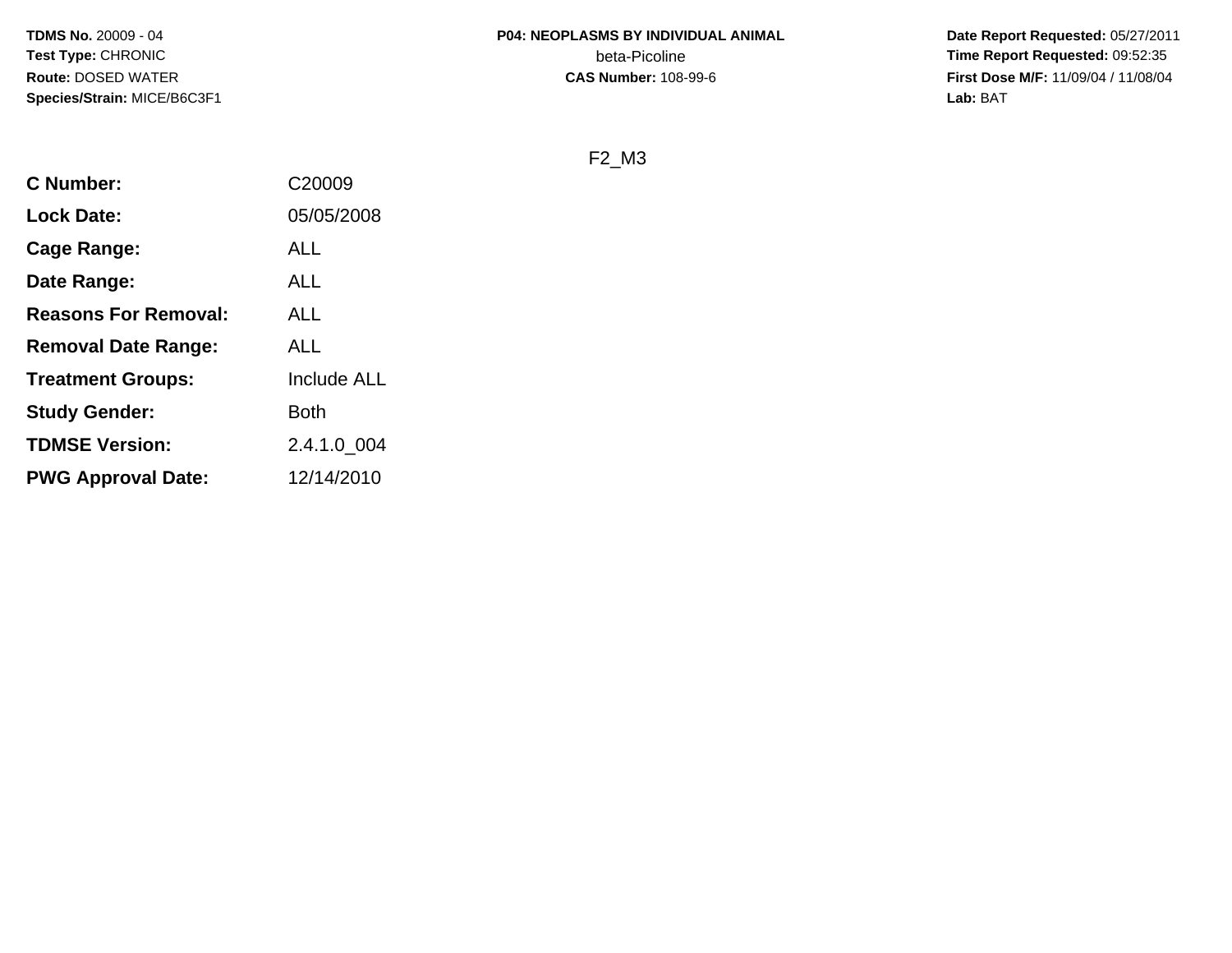# **P04: NEOPLASMS BY INDIVIDUAL ANIMAL**beta-Picoline<br>CAS Number: 108-99-6

 **Date Report Requested:** 05/27/2011 **Time Report Requested:** 09:52:35 **First Dose M/F:** 11/09/04 / 11/08/04<br>Lab: BAT **Lab:** BAT

| <b>B6C3F1 MICE MALE</b>                                                                                                        | DAY ON TEST      | $\frac{0}{7}$<br>$\sqrt{3}$<br>$\mathbf{1}$                   | $\begin{array}{c} 0 \\ 5 \end{array}$<br>$\frac{4}{3}$       | $\frac{0}{7}$<br>$\frac{3}{2}$                   | $_{6}^{\rm 0}$<br>$\overline{7}$<br>$\mathsf 0$        | $\begin{array}{c} 0 \\ 5 \end{array}$<br>$\mathbf 0$<br>8 | $\begin{array}{c} 0 \\ 5 \end{array}$<br>$\,6\,$<br>$\overline{2}$ | 0<br>$\overline{7}$<br>3<br>$\overline{2}$                                   | $\pmb{0}$<br>$\overline{7}$<br>$\frac{3}{2}$               | $_{6}^{\rm 0}$<br>$\frac{2}{7}$                     | $\frac{0}{7}$<br>$\mathbf{3}$<br>$\mathbf{1}$                                          | 0<br>$\overline{7}$<br>3<br>$\mathbf{1}$              | 0<br>$\overline{7}$<br>0<br>0                                   | $\begin{array}{c} 0 \\ 5 \end{array}$<br>$\mathbf{1}$<br>$\boldsymbol{9}$ | $\begin{smallmatrix}0\\4\end{smallmatrix}$<br>$\frac{5}{5}$ | $\frac{0}{7}$<br>$\sqrt{3}$<br>$\mathbf{1}$                           | $\frac{0}{7}$<br>3<br>$\mathbf 0$                                    | $\begin{array}{c} 0 \\ 6 \end{array}$<br>$\mathbf{1}$<br>$\boldsymbol{9}$ | $\begin{array}{c} 0 \\ 5 \end{array}$<br>$\overline{\mathbf{4}}$<br>$\overline{3}$ | 0<br>6<br>$\overline{4}$<br>6                        | $\begin{array}{c} 0 \\ 7 \end{array}$<br>$\sqrt{3}$<br>$\mathbf{1}$ | 0<br>$\overline{7}$<br>$\mathsf 3$<br>$\overline{2}$                         | $\frac{0}{7}$<br>$\frac{3}{2}$                                     | $\begin{array}{c} 0 \\ 7 \end{array}$<br>$\mathbf{3}$<br>$\overline{2}$ | $\pmb{0}$<br>$\overline{7}$<br>$\mathbf{3}$<br>$\mathbf{1}$                   | 0<br>$\overline{7}$<br>3<br>$\overline{2}$     |                 |
|--------------------------------------------------------------------------------------------------------------------------------|------------------|---------------------------------------------------------------|--------------------------------------------------------------|--------------------------------------------------|--------------------------------------------------------|-----------------------------------------------------------|--------------------------------------------------------------------|------------------------------------------------------------------------------|------------------------------------------------------------|-----------------------------------------------------|----------------------------------------------------------------------------------------|-------------------------------------------------------|-----------------------------------------------------------------|---------------------------------------------------------------------------|-------------------------------------------------------------|-----------------------------------------------------------------------|----------------------------------------------------------------------|---------------------------------------------------------------------------|------------------------------------------------------------------------------------|------------------------------------------------------|---------------------------------------------------------------------|------------------------------------------------------------------------------|--------------------------------------------------------------------|-------------------------------------------------------------------------|-------------------------------------------------------------------------------|------------------------------------------------|-----------------|
| $0$ mg/l                                                                                                                       | <b>ANIMAL ID</b> | $\mathbf 0$<br>$\mathbf 0$<br>$\mathbf 0$<br>$\mathbf 0$<br>1 | 0<br>$\pmb{0}$<br>$\pmb{0}$<br>$\mathbf 0$<br>$\overline{c}$ | 0<br>$\mathbf 0$<br>$\Omega$<br>$\mathbf 0$<br>3 | 0<br>$\mathsf 0$<br>$\mathbf 0$<br>0<br>$\overline{4}$ | 0<br>$\mathbf 0$<br>$\mathbf 0$<br>0<br>$5\phantom{.0}$   | 0<br>$\mathbf 0$<br>$\mathbf 0$<br>$\mathbf 0$<br>6                | $\mathbf{0}$<br>$\mathbf{0}$<br>$\mathbf 0$<br>$\mathbf 0$<br>$\overline{7}$ | $\Omega$<br>$\mathbf 0$<br>$\mathbf 0$<br>$\mathbf 0$<br>8 | 0<br>$\mathbf 0$<br>$\mathbf 0$<br>$\mathbf 0$<br>9 | 0<br>$\mathsf{O}\xspace$<br>$\mathsf{O}\xspace$<br>$\mathbf{1}$<br>$\mathsf{O}\xspace$ | 0<br>$\mathbf 0$<br>0<br>$\mathbf{1}$<br>$\mathbf{1}$ | $\mathbf 0$<br>0<br>$\pmb{0}$<br>$\mathbf{1}$<br>$\overline{2}$ | $\pmb{0}$<br>$\pmb{0}$<br>$\pmb{0}$<br>$\mathbf{1}$<br>$\mathfrak{Z}$     | 0<br>$\pmb{0}$<br>$\pmb{0}$<br>$\mathbf{1}$<br>4            | $\pmb{0}$<br>$\mathbf 0$<br>$\mathbf 0$<br>$\mathbf{1}$<br>$\sqrt{5}$ | $\mathbf 0$<br>$\mathbf 0$<br>$\mathbf 0$<br>$\mathbf{1}$<br>$\,6\,$ | $\mathbf 0$<br>$\mathbf 0$<br>$\pmb{0}$<br>$\mathbf{1}$<br>$\overline{7}$ | 0<br>$\mathbf 0$<br>$\mathbf 0$<br>$\mathbf{1}$<br>8                               | 0<br>$\mathbf 0$<br>$\mathbf 0$<br>$\mathbf{1}$<br>9 | 0<br>$\mathbf 0$<br>$\mathbf 0$<br>$^2_{\rm 0}$                     | $\mathbf 0$<br>$\mathbf 0$<br>$\boldsymbol{0}$<br>$\sqrt{2}$<br>$\mathbf{1}$ | $\mathbf 0$<br>$\mathsf{O}\xspace$<br>$\mathbf 0$<br>$\frac{2}{2}$ | 0<br>$\mathbf 0$<br>$\mathbf 0$<br>$\frac{2}{3}$                        | $\mathbf 0$<br>$\mathbf 0$<br>$\mathbf 0$<br>$\overline{2}$<br>$\overline{4}$ | 0<br>$\mathbf 0$<br>$\mathbf 0$<br>$rac{2}{5}$ | males<br>(cont) |
| <b>ALIMENTARY SYSTEM</b>                                                                                                       |                  |                                                               |                                                              |                                                  |                                                        |                                                           |                                                                    |                                                                              |                                                            |                                                     |                                                                                        |                                                       |                                                                 |                                                                           |                                                             |                                                                       |                                                                      |                                                                           |                                                                                    |                                                      |                                                                     |                                                                              |                                                                    |                                                                         |                                                                               |                                                |                 |
| Esophagus                                                                                                                      |                  |                                                               |                                                              |                                                  |                                                        |                                                           |                                                                    |                                                                              |                                                            |                                                     |                                                                                        |                                                       |                                                                 |                                                                           |                                                             |                                                                       |                                                                      |                                                                           |                                                                                    |                                                      |                                                                     |                                                                              |                                                                    |                                                                         |                                                                               |                                                |                 |
| Gallbladder                                                                                                                    |                  |                                                               |                                                              |                                                  |                                                        |                                                           |                                                                    |                                                                              |                                                            |                                                     |                                                                                        |                                                       |                                                                 |                                                                           |                                                             |                                                                       |                                                                      |                                                                           |                                                                                    |                                                      |                                                                     |                                                                              |                                                                    |                                                                         |                                                                               |                                                |                 |
| Intestine Large, Cecum                                                                                                         |                  |                                                               |                                                              |                                                  |                                                        |                                                           |                                                                    |                                                                              |                                                            |                                                     |                                                                                        |                                                       |                                                                 | A                                                                         | A                                                           |                                                                       |                                                                      | A                                                                         | A                                                                                  | A                                                    |                                                                     |                                                                              |                                                                    |                                                                         |                                                                               | $\overline{+}$                                 |                 |
| Intestine Large, Colon                                                                                                         |                  |                                                               |                                                              |                                                  |                                                        |                                                           |                                                                    |                                                                              |                                                            |                                                     |                                                                                        |                                                       |                                                                 |                                                                           | A                                                           |                                                                       | $\div$                                                               | A                                                                         | A                                                                                  | A                                                    |                                                                     |                                                                              |                                                                    |                                                                         |                                                                               |                                                |                 |
| Intestine Large, Rectum                                                                                                        |                  |                                                               |                                                              |                                                  |                                                        |                                                           |                                                                    |                                                                              |                                                            |                                                     |                                                                                        | $\ddot{}$                                             | $+$                                                             | A                                                                         | $\overline{A}$                                              | $+$                                                                   | $\ddot{}$                                                            | A                                                                         | $\mathsf{A}$                                                                       | A                                                    |                                                                     |                                                                              |                                                                    |                                                                         |                                                                               | $\ddot{}$                                      |                 |
| Intestine Small, Duodenum                                                                                                      |                  |                                                               |                                                              |                                                  |                                                        |                                                           |                                                                    |                                                                              |                                                            |                                                     |                                                                                        |                                                       |                                                                 | A                                                                         | A                                                           |                                                                       |                                                                      | A                                                                         | Α                                                                                  | A                                                    |                                                                     |                                                                              |                                                                    |                                                                         |                                                                               |                                                |                 |
| Intestine Small, Ileum                                                                                                         |                  |                                                               |                                                              |                                                  |                                                        | A                                                         | A                                                                  |                                                                              |                                                            | A                                                   |                                                                                        |                                                       | $\pm$                                                           | A                                                                         | A                                                           | $+$                                                                   | $\ddot{}$                                                            | A                                                                         | Α                                                                                  | A                                                    |                                                                     |                                                                              |                                                                    |                                                                         |                                                                               | $\overline{ }$                                 |                 |
| Intestine Small, Jejunum<br>Carcinoma                                                                                          |                  |                                                               |                                                              |                                                  |                                                        |                                                           |                                                                    |                                                                              |                                                            |                                                     |                                                                                        | $+$                                                   | A                                                               | A                                                                         | A                                                           | $+$                                                                   | $+$                                                                  | A                                                                         | Α                                                                                  | $\overline{A}$                                       | $\ddot{}$<br>X                                                      |                                                                              |                                                                    |                                                                         |                                                                               |                                                |                 |
| Liver<br>Hemangiosarcoma<br>Hepatoblastoma                                                                                     |                  |                                                               |                                                              |                                                  |                                                        |                                                           |                                                                    |                                                                              |                                                            |                                                     |                                                                                        |                                                       | X                                                               | X                                                                         |                                                             |                                                                       | X                                                                    | $\boldsymbol{\mathsf{X}}$                                                 |                                                                                    |                                                      |                                                                     |                                                                              |                                                                    | $\mathsf X$                                                             |                                                                               |                                                |                 |
| Hepatoblastoma, Multiple<br>Hepatocellular Adenoma                                                                             |                  | $\mathsf{X}$<br>$\mathsf{X}$                                  | $\mathsf{X}$                                                 | X                                                |                                                        | X                                                         |                                                                    | X                                                                            |                                                            |                                                     | X                                                                                      |                                                       |                                                                 |                                                                           |                                                             |                                                                       |                                                                      |                                                                           | X                                                                                  |                                                      |                                                                     |                                                                              |                                                                    |                                                                         |                                                                               | $X \times$                                     |                 |
| Hepatocellular Adenoma, Multiple<br>Hepatocellular Carcinoma<br>Hepatocellular Carcinoma, Multiple<br>Hepatocholangiocarcinoma |                  | $\mathsf{X}$                                                  | Χ<br>$\mathsf{X}$                                            |                                                  | X                                                      | X                                                         | $\boldsymbol{\mathsf{X}}$                                          | $X -$                                                                        | X<br>$\boldsymbol{X}$                                      | X                                                   | $\boldsymbol{\mathsf{X}}$                                                              | $\boldsymbol{X}$                                      | $\boldsymbol{\mathsf{X}}$                                       | $\mathsf X$                                                               |                                                             |                                                                       | $X$ $X$                                                              | $\sf X$                                                                   |                                                                                    | $\mathsf{X}$                                         | X                                                                   | X                                                                            | X                                                                  | $\times$                                                                | $X$ $X$ $X$                                                                   |                                                |                 |
| Mesentery                                                                                                                      |                  |                                                               |                                                              |                                                  |                                                        | $+$                                                       |                                                                    |                                                                              |                                                            |                                                     |                                                                                        |                                                       |                                                                 |                                                                           |                                                             |                                                                       |                                                                      |                                                                           | $\ddot{}$                                                                          |                                                      | $\ddot{}$                                                           |                                                                              |                                                                    |                                                                         |                                                                               |                                                |                 |
| *  Total animals with tissue examined microscopically; Total animals with tumor<br>+  Tissue examined microscopically          |                  |                                                               |                                                              |                                                  |                                                        |                                                           |                                                                    |                                                                              |                                                            |                                                     |                                                                                        |                                                       |                                                                 |                                                                           |                                                             |                                                                       |                                                                      |                                                                           |                                                                                    |                                                      | M  Missing tissue<br>A  Autolysis precludes evaluation              |                                                                              |                                                                    |                                                                         |                                                                               |                                                |                 |

X .. Lesion present

I .. Insufficient tissue

Lesion present BLANK .. Not examined microscopically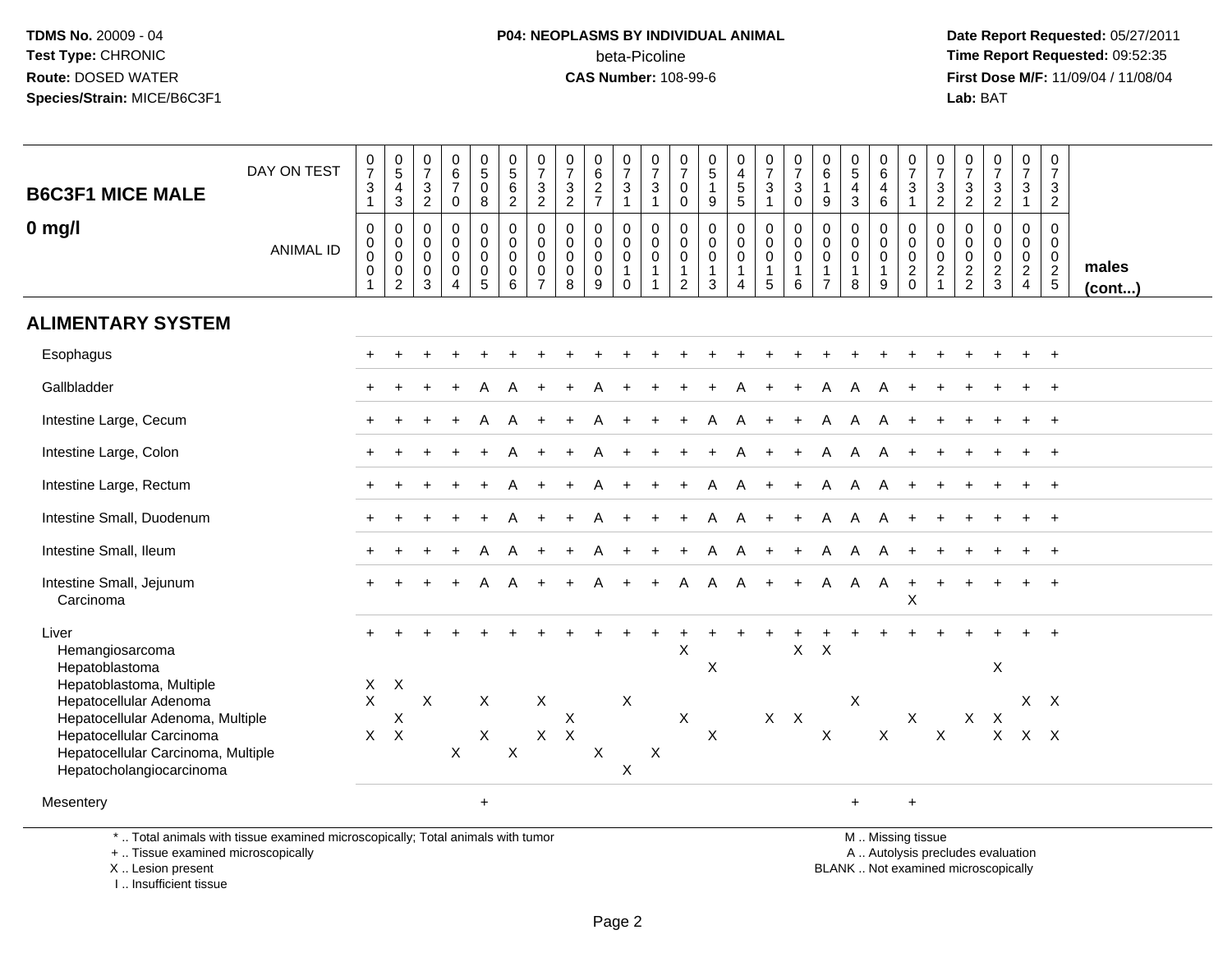## **P04: NEOPLASMS BY INDIVIDUAL ANIMAL**beta-Picoline<br>CAS Number: 108-99-6

 **Date Report Requested:** 05/27/2011 **Time Report Requested:** 09:52:35 **First Dose M/F:** 11/09/04 / 11/08/04<br>Lab: BAT **Lab:** BAT

| DAY ON TEST<br><b>B6C3F1 MICE MALE</b>                                                                                                        | $\frac{0}{7}$<br>$\mathbf 3$<br>$\mathbf{1}$                          | $\begin{array}{c} 0 \\ 5 \end{array}$<br>$\overline{4}$<br>$\ensuremath{\mathsf{3}}$ | $\begin{smallmatrix}0\\7\end{smallmatrix}$<br>$\mathsf 3$<br>$\overline{2}$ | $\begin{array}{c} 0 \\ 6 \\ 7 \end{array}$<br>0               | $\begin{matrix} 0 \\ 5 \end{matrix}$<br>$\mathbf 0$<br>8 | $\begin{array}{c} 0 \\ 5 \\ 6 \end{array}$<br>$\overline{2}$        | $\frac{0}{7}$<br>$\mathbf{3}$<br>2                               | $\frac{0}{7}$<br>$\mathbf{3}$<br>$\overline{2}$             | 0627                                                | $\frac{0}{7}$<br>$\mathfrak{S}$<br>$\mathbf{1}$                        | $\frac{0}{7}$<br>$\ensuremath{\mathsf{3}}$<br>$\mathbf{1}$                                | 0<br>$\overline{7}$<br>0<br>$\mathbf 0$                             | $\begin{array}{c} 0 \\ 5 \end{array}$<br>$\mathbf{1}$<br>$\boldsymbol{9}$ | 0<br>$\overline{4}$<br>$\frac{5}{5}$                           | $\begin{smallmatrix}0\\7\end{smallmatrix}$<br>$\mathsf 3$<br>$\mathbf{1}$ | $\frac{0}{7}$<br>$\sqrt{3}$<br>$\mathbf 0$                             | 0<br>$6\phantom{a}$<br>$\overline{1}$<br>9              | $\begin{array}{c} 0 \\ 5 \end{array}$<br>$\overline{4}$<br>$\mathbf{3}$ | 0<br>$\overline{6}$<br>4<br>6                         | $\frac{0}{7}$<br>$\mathbf{3}$<br>$\mathbf{1}$                 | $\frac{0}{7}$<br>$\frac{3}{2}$                                    | $\frac{0}{7}$<br>$\frac{3}{2}$                             | $\frac{0}{7}$<br>$\frac{3}{2}$                               | 0<br>$\overline{7}$<br>3<br>$\mathbf{1}$                             | 0<br>$\overline{7}$<br>$\mathbf{3}$<br>$\overline{2}$                          |                       |
|-----------------------------------------------------------------------------------------------------------------------------------------------|-----------------------------------------------------------------------|--------------------------------------------------------------------------------------|-----------------------------------------------------------------------------|---------------------------------------------------------------|----------------------------------------------------------|---------------------------------------------------------------------|------------------------------------------------------------------|-------------------------------------------------------------|-----------------------------------------------------|------------------------------------------------------------------------|-------------------------------------------------------------------------------------------|---------------------------------------------------------------------|---------------------------------------------------------------------------|----------------------------------------------------------------|---------------------------------------------------------------------------|------------------------------------------------------------------------|---------------------------------------------------------|-------------------------------------------------------------------------|-------------------------------------------------------|---------------------------------------------------------------|-------------------------------------------------------------------|------------------------------------------------------------|--------------------------------------------------------------|----------------------------------------------------------------------|--------------------------------------------------------------------------------|-----------------------|
| $0$ mg/l<br><b>ANIMAL ID</b>                                                                                                                  | $\mathsf{O}\xspace$<br>0<br>$\mathbf 0$<br>$\mathbf 0$<br>$\mathbf 1$ | $\boldsymbol{0}$<br>$\mathbf 0$<br>$\mathbf 0$<br>$\mathbf 0$<br>$\overline{2}$      | $\mathsf{O}\xspace$<br>$\mathbf 0$<br>$\mathbf 0$<br>$\mathbf 0$<br>3       | $\mathbf 0$<br>$\mathbf 0$<br>$\mathbf 0$<br>$\mathbf 0$<br>4 | 0<br>0<br>0<br>0<br>5                                    | $\pmb{0}$<br>$\ddot{\mathbf{0}}$<br>$\mathbf 0$<br>$\mathbf 0$<br>6 | 0<br>$\mathbf 0$<br>$\mathbf 0$<br>$\mathbf 0$<br>$\overline{7}$ | $\pmb{0}$<br>$\mathbf 0$<br>$\mathbf 0$<br>$\mathbf 0$<br>8 | 0<br>$\mathbf 0$<br>$\mathbf 0$<br>$\mathbf 0$<br>9 | $\pmb{0}$<br>$\mathbf 0$<br>$\mathbf 0$<br>$\mathbf{1}$<br>$\mathbf 0$ | $\mathsf{O}\xspace$<br>$\ddot{\mathbf{0}}$<br>$\mathbf 0$<br>$\mathbf{1}$<br>$\mathbf{1}$ | 0<br>$\mathbf 0$<br>$\mathbf 0$<br>$\overline{1}$<br>$\overline{c}$ | $\pmb{0}$<br>$\mathsf{O}\xspace$<br>$\mathbf 0$<br>$\overline{1}$<br>3    | $\mathbf 0$<br>$\mathbf 0$<br>$\mathbf 0$<br>$\mathbf{1}$<br>4 | $\pmb{0}$<br>$\overline{0}$<br>$\mathbf{0}$<br>$\mathbf{1}$<br>5          | $\mathsf 0$<br>$\ddot{\mathbf{0}}$<br>$\mathbf 0$<br>$\mathbf{1}$<br>6 | 0<br>0<br>$\mathbf 0$<br>$\mathbf{1}$<br>$\overline{7}$ | $\pmb{0}$<br>$\mathbf 0$<br>$\mathbf 0$<br>$\mathbf{1}$<br>8            | 0<br>$\mathsf{O}$<br>$\mathbf 0$<br>$\mathbf{1}$<br>9 | 0<br>$\mathbf 0$<br>$\mathbf 0$<br>$\overline{c}$<br>$\Omega$ | 0<br>$\pmb{0}$<br>$\pmb{0}$<br>$\boldsymbol{2}$<br>$\overline{1}$ | $\mathbf 0$<br>$\mathbf 0$<br>$\mathbf 0$<br>$\frac{2}{2}$ | $\mathbf 0$<br>$\mathbf 0$<br>$\mathbf 0$<br>$\sqrt{2}$<br>3 | 0<br>$\mathbf 0$<br>$\mathbf{0}$<br>$\overline{2}$<br>$\overline{4}$ | $\mathbf 0$<br>$\mathbf 0$<br>$\mathbf 0$<br>$\overline{2}$<br>$5\phantom{.0}$ | males<br>$($ cont $)$ |
| Hepatocholangiocarcinoma, Metastatic, Liver                                                                                                   |                                                                       |                                                                                      |                                                                             |                                                               |                                                          |                                                                     |                                                                  |                                                             |                                                     |                                                                        |                                                                                           |                                                                     |                                                                           |                                                                |                                                                           |                                                                        |                                                         |                                                                         |                                                       |                                                               |                                                                   |                                                            |                                                              |                                                                      |                                                                                |                       |
| Pancreas<br>Hepatocholangiocarcinoma, Metastatic, Liver                                                                                       |                                                                       |                                                                                      |                                                                             |                                                               |                                                          |                                                                     |                                                                  |                                                             |                                                     |                                                                        |                                                                                           |                                                                     |                                                                           |                                                                |                                                                           |                                                                        |                                                         |                                                                         |                                                       |                                                               |                                                                   |                                                            |                                                              |                                                                      |                                                                                |                       |
| Salivary Glands                                                                                                                               |                                                                       |                                                                                      |                                                                             |                                                               |                                                          |                                                                     |                                                                  |                                                             |                                                     |                                                                        |                                                                                           |                                                                     |                                                                           |                                                                |                                                                           |                                                                        |                                                         |                                                                         |                                                       |                                                               |                                                                   |                                                            |                                                              |                                                                      | $+$                                                                            |                       |
| Stomach, Forestomach                                                                                                                          |                                                                       |                                                                                      |                                                                             |                                                               |                                                          |                                                                     |                                                                  |                                                             |                                                     |                                                                        |                                                                                           |                                                                     |                                                                           |                                                                |                                                                           |                                                                        |                                                         |                                                                         |                                                       |                                                               |                                                                   |                                                            |                                                              |                                                                      | $\ddot{}$                                                                      |                       |
| Stomach, Glandular                                                                                                                            |                                                                       |                                                                                      |                                                                             |                                                               |                                                          |                                                                     |                                                                  |                                                             |                                                     |                                                                        |                                                                                           |                                                                     |                                                                           |                                                                |                                                                           |                                                                        | A                                                       |                                                                         |                                                       |                                                               |                                                                   |                                                            |                                                              |                                                                      | $\ddot{}$                                                                      |                       |
| Tooth                                                                                                                                         | $+$                                                                   | $\pm$                                                                                |                                                                             |                                                               |                                                          |                                                                     | $\ddot{}$                                                        |                                                             |                                                     |                                                                        |                                                                                           |                                                                     |                                                                           |                                                                |                                                                           |                                                                        |                                                         |                                                                         |                                                       |                                                               |                                                                   |                                                            |                                                              |                                                                      | $+$                                                                            |                       |
| <b>CARDIOVASCULAR SYSTEM</b>                                                                                                                  |                                                                       |                                                                                      |                                                                             |                                                               |                                                          |                                                                     |                                                                  |                                                             |                                                     |                                                                        |                                                                                           |                                                                     |                                                                           |                                                                |                                                                           |                                                                        |                                                         |                                                                         |                                                       |                                                               |                                                                   |                                                            |                                                              |                                                                      |                                                                                |                       |
| Heart<br>Hemangiosarcoma<br>Hepatocholangiocarcinoma, Metastatic, Liver<br>Mesothelioma Benign<br>Sarcoma, Metastatic, Uncertain Primary Site |                                                                       |                                                                                      |                                                                             |                                                               |                                                          |                                                                     |                                                                  |                                                             |                                                     |                                                                        |                                                                                           |                                                                     |                                                                           |                                                                |                                                                           |                                                                        |                                                         |                                                                         |                                                       |                                                               |                                                                   |                                                            |                                                              |                                                                      |                                                                                |                       |
| <b>ENDOCRINE SYSTEM</b>                                                                                                                       |                                                                       |                                                                                      |                                                                             |                                                               |                                                          |                                                                     |                                                                  |                                                             |                                                     |                                                                        |                                                                                           |                                                                     |                                                                           |                                                                |                                                                           |                                                                        |                                                         |                                                                         |                                                       |                                                               |                                                                   |                                                            |                                                              |                                                                      |                                                                                |                       |
| <b>Adrenal Cortex</b><br>Subcapsular, Adenoma                                                                                                 |                                                                       | $\ddot{}$                                                                            | X                                                                           |                                                               |                                                          |                                                                     |                                                                  |                                                             |                                                     |                                                                        |                                                                                           |                                                                     |                                                                           |                                                                |                                                                           |                                                                        | A                                                       | $\div$<br>X                                                             |                                                       |                                                               |                                                                   |                                                            |                                                              | $\div$                                                               | $\ddot{+}$                                                                     |                       |
| Adrenal Medulla                                                                                                                               |                                                                       |                                                                                      |                                                                             |                                                               |                                                          |                                                                     |                                                                  |                                                             |                                                     |                                                                        |                                                                                           |                                                                     |                                                                           |                                                                |                                                                           |                                                                        |                                                         |                                                                         |                                                       |                                                               |                                                                   |                                                            |                                                              |                                                                      | $\div$                                                                         |                       |
| Islets, Pancreatic<br>Adenoma                                                                                                                 |                                                                       | X                                                                                    |                                                                             |                                                               |                                                          |                                                                     |                                                                  |                                                             |                                                     |                                                                        |                                                                                           |                                                                     |                                                                           |                                                                |                                                                           |                                                                        |                                                         |                                                                         |                                                       |                                                               |                                                                   |                                                            |                                                              |                                                                      |                                                                                |                       |

\* .. Total animals with tissue examined microscopically; Total animals with tumor

+ .. Tissue examined microscopically

X .. Lesion present

I .. Insufficient tissue

 M .. Missing tissuey the contract of the contract of the contract of the contract of the contract of the contract of the contract of  $A$ . Autolysis precludes evaluation Lesion present BLANK .. Not examined microscopically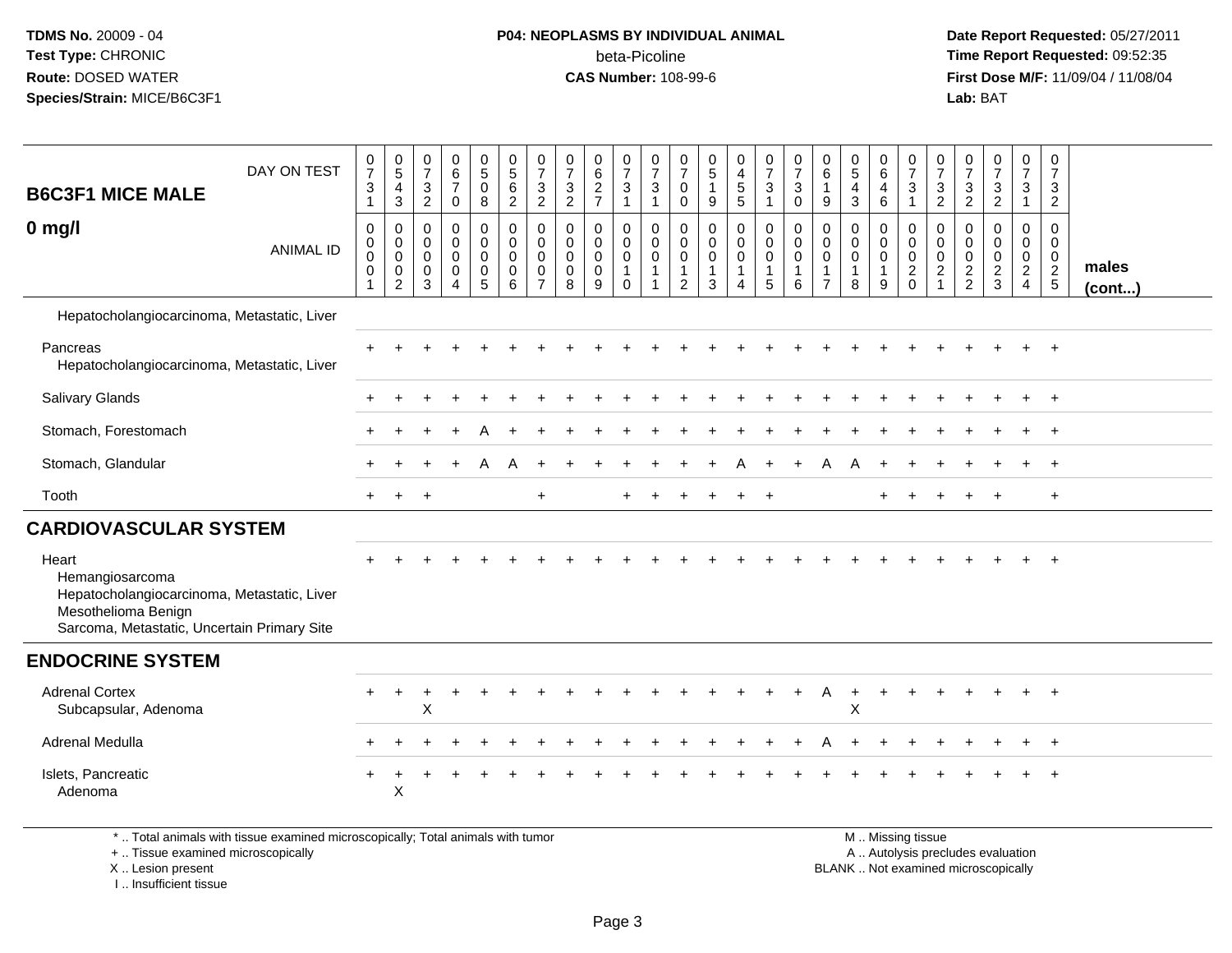# **P04: NEOPLASMS BY INDIVIDUAL ANIMAL**beta-Picoline<br>CAS Number: 108-99-6

| <b>B6C3F1 MICE MALE</b>                                                          | DAY ON TEST                                                                     | $\frac{0}{7}$<br>$\ensuremath{\mathsf{3}}$<br>$\mathbf{1}$ | $\begin{array}{c} 0 \\ 5 \end{array}$<br>$\overline{4}$<br>$\mathbf{3}$ | $\boldsymbol{0}$<br>$\boldsymbol{7}$<br>$\mathbf{3}$<br>2     | $\pmb{0}$<br>6<br>$\overline{7}$<br>$\mathbf 0$               | $\begin{array}{c} 0 \\ 5 \end{array}$<br>$\pmb{0}$<br>8    | $\begin{array}{c} 0 \\ 5 \end{array}$<br>$6\overline{6}$<br>$\overline{2}$ | $\frac{0}{7}$<br>$\ensuremath{\mathsf{3}}$<br>$\overline{2}$     | $\begin{array}{c} 0 \\ 7 \end{array}$<br>$\sqrt{3}$<br>$\overline{2}$ | $_{6}^{\rm 0}$<br>$\overline{2}$<br>$\overline{7}$ | $\begin{smallmatrix} 0\\7 \end{smallmatrix}$<br>$\sqrt{3}$<br>$\overline{1}$ | $\mathbf 0$<br>$\overline{7}$<br>$\sqrt{3}$<br>$\overline{1}$    | $\mathbf 0$<br>$\overline{7}$<br>$\mathbf 0$<br>$\mathbf 0$    | 0<br>$\sqrt{5}$<br>$\mathbf{1}$<br>9                | $\pmb{0}$<br>$\overline{4}$<br>5<br>5                 | $\begin{smallmatrix}0\\7\end{smallmatrix}$<br>$\sqrt{3}$<br>$\mathbf 1$ | $\frac{0}{7}$<br>$\sqrt{3}$<br>$\mathbf 0$                     | $\mathbf 0$<br>6<br>$\overline{1}$<br>9                       | $\begin{array}{c} 0 \\ 5 \end{array}$<br>$\overline{\mathbf{4}}$<br>3 | 0<br>6<br>$\overline{4}$<br>6                        | $\pmb{0}$<br>$\overline{7}$<br>$\sqrt{3}$<br>$\overline{1}$            | 0<br>$\overline{7}$<br>3<br>$\overline{2}$  | $\frac{0}{7}$<br>$\mathsf 3$<br>$\overline{2}$ | $\frac{0}{7}$<br>$\sqrt{3}$<br>$\overline{2}$              | $\pmb{0}$<br>$\overline{7}$<br>$\mathbf{3}$<br>$\mathbf 1$ | $\pmb{0}$<br>$\overline{7}$<br>3<br>$\overline{2}$       |                       |
|----------------------------------------------------------------------------------|---------------------------------------------------------------------------------|------------------------------------------------------------|-------------------------------------------------------------------------|---------------------------------------------------------------|---------------------------------------------------------------|------------------------------------------------------------|----------------------------------------------------------------------------|------------------------------------------------------------------|-----------------------------------------------------------------------|----------------------------------------------------|------------------------------------------------------------------------------|------------------------------------------------------------------|----------------------------------------------------------------|-----------------------------------------------------|-------------------------------------------------------|-------------------------------------------------------------------------|----------------------------------------------------------------|---------------------------------------------------------------|-----------------------------------------------------------------------|------------------------------------------------------|------------------------------------------------------------------------|---------------------------------------------|------------------------------------------------|------------------------------------------------------------|------------------------------------------------------------|----------------------------------------------------------|-----------------------|
| $0$ mg/l                                                                         | <b>ANIMAL ID</b>                                                                | 0<br>$\overline{0}$<br>0<br>$\mathbf 0$<br>$\mathbf{1}$    | $\pmb{0}$<br>$\mathsf 0$<br>$\pmb{0}$<br>$\pmb{0}$<br>$\overline{2}$    | $\mathbf 0$<br>$\mathbf 0$<br>$\mathbf 0$<br>$\mathbf 0$<br>3 | $\mathbf 0$<br>$\mathbf 0$<br>$\mathbf 0$<br>$\mathbf 0$<br>4 | 0<br>$\pmb{0}$<br>$\mathbf 0$<br>$\mathbf 0$<br>$\sqrt{5}$ | $\pmb{0}$<br>$\mathsf 0$<br>$\mathbf 0$<br>$\mathbf 0$<br>6                | 0<br>$\mathbf 0$<br>$\mathbf 0$<br>$\mathbf 0$<br>$\overline{7}$ | 0<br>$\mathbf 0$<br>$\mathbf 0$<br>$\mathbf 0$<br>8                   | $\mathbf 0$<br>$\mathbf 0$<br>0<br>0<br>9          | $\mathbf 0$<br>$\mathbf 0$<br>$\mathbf 0$<br>$\mathbf{1}$<br>$\mathbf 0$     | $\mathbf 0$<br>$\mathbf 0$<br>$\mathbf 0$<br>$\overline{1}$<br>1 | $\mathbf 0$<br>$\mathbf 0$<br>$\mathbf 0$<br>$\mathbf{1}$<br>2 | $\mathbf 0$<br>$\mathbf 0$<br>$\mathbf 0$<br>1<br>3 | 0<br>$\mathbf 0$<br>0<br>1<br>$\overline{\mathbf{4}}$ | 0<br>$\mathbf 0$<br>0<br>$\mathbf 1$<br>5                               | $\mathbf 0$<br>$\pmb{0}$<br>$\mathbf 0$<br>$\overline{1}$<br>6 | $\mathbf{0}$<br>$\mathbf{0}$<br>$\mathbf 0$<br>$\overline{7}$ | $\mathbf 0$<br>$\mathbf 0$<br>$\mathbf 0$<br>-1<br>8                  | 0<br>$\mathbf 0$<br>$\mathbf 0$<br>$\mathbf{1}$<br>9 | $\mathbf 0$<br>$\mathbf 0$<br>$\mathbf 0$<br>$\sqrt{2}$<br>$\mathbf 0$ | $\Omega$<br>$\Omega$<br>0<br>$\overline{c}$ | 0<br>$\Omega$<br>0<br>$\frac{2}{2}$            | $\mathbf 0$<br>$\mathbf 0$<br>$\mathbf 0$<br>$\frac{2}{3}$ | 0<br>$\mathbf 0$<br>$\mathbf 0$<br>$\frac{2}{4}$           | $\mathbf 0$<br>$\mathbf 0$<br>$\mathbf 0$<br>$rac{2}{5}$ | males<br>$($ cont $)$ |
| Parathyroid Gland                                                                |                                                                                 | $\pm$                                                      | $\ddot{}$                                                               | М                                                             | $\ddot{}$                                                     | M                                                          |                                                                            |                                                                  |                                                                       | м                                                  | м                                                                            | М                                                                | $\ddot{}$                                                      |                                                     |                                                       |                                                                         |                                                                |                                                               |                                                                       | M                                                    |                                                                        |                                             |                                                | M                                                          | $+$                                                        | $+$                                                      |                       |
| <b>Pituitary Gland</b>                                                           |                                                                                 |                                                            |                                                                         |                                                               |                                                               |                                                            |                                                                            |                                                                  |                                                                       |                                                    |                                                                              |                                                                  |                                                                |                                                     |                                                       |                                                                         |                                                                |                                                               |                                                                       | M                                                    |                                                                        |                                             |                                                |                                                            |                                                            |                                                          |                       |
| <b>Thyroid Gland</b><br>Follicular Cell, Adenoma                                 |                                                                                 |                                                            |                                                                         |                                                               |                                                               |                                                            |                                                                            |                                                                  |                                                                       |                                                    |                                                                              |                                                                  |                                                                |                                                     |                                                       |                                                                         | X                                                              |                                                               |                                                                       |                                                      |                                                                        |                                             |                                                |                                                            |                                                            |                                                          |                       |
| <b>GENERAL BODY SYSTEM</b>                                                       |                                                                                 |                                                            |                                                                         |                                                               |                                                               |                                                            |                                                                            |                                                                  |                                                                       |                                                    |                                                                              |                                                                  |                                                                |                                                     |                                                       |                                                                         |                                                                |                                                               |                                                                       |                                                      |                                                                        |                                             |                                                |                                                            |                                                            |                                                          |                       |
| <b>NONE</b>                                                                      |                                                                                 |                                                            |                                                                         |                                                               |                                                               |                                                            |                                                                            |                                                                  |                                                                       |                                                    |                                                                              |                                                                  |                                                                |                                                     |                                                       |                                                                         |                                                                |                                                               |                                                                       |                                                      |                                                                        |                                             |                                                |                                                            |                                                            |                                                          |                       |
| <b>GENITAL SYSTEM</b>                                                            |                                                                                 |                                                            |                                                                         |                                                               |                                                               |                                                            |                                                                            |                                                                  |                                                                       |                                                    |                                                                              |                                                                  |                                                                |                                                     |                                                       |                                                                         |                                                                |                                                               |                                                                       |                                                      |                                                                        |                                             |                                                |                                                            |                                                            |                                                          |                       |
| <b>Coagulating Gland</b>                                                         |                                                                                 |                                                            |                                                                         |                                                               |                                                               |                                                            |                                                                            |                                                                  |                                                                       |                                                    |                                                                              |                                                                  |                                                                |                                                     |                                                       |                                                                         |                                                                |                                                               | $\ddot{}$                                                             |                                                      |                                                                        |                                             |                                                |                                                            |                                                            |                                                          |                       |
| Epididymis<br>Hepatocholangiocarcinoma, Metastatic, Liver                        |                                                                                 |                                                            |                                                                         |                                                               |                                                               |                                                            |                                                                            |                                                                  |                                                                       |                                                    |                                                                              |                                                                  |                                                                |                                                     |                                                       |                                                                         |                                                                |                                                               |                                                                       |                                                      |                                                                        |                                             |                                                |                                                            |                                                            |                                                          |                       |
| <b>Preputial Gland</b>                                                           |                                                                                 |                                                            |                                                                         |                                                               |                                                               |                                                            |                                                                            |                                                                  |                                                                       |                                                    |                                                                              |                                                                  |                                                                |                                                     |                                                       |                                                                         |                                                                |                                                               |                                                                       |                                                      |                                                                        |                                             |                                                |                                                            |                                                            |                                                          |                       |
| Prostate                                                                         |                                                                                 |                                                            |                                                                         |                                                               |                                                               |                                                            |                                                                            |                                                                  |                                                                       |                                                    |                                                                              |                                                                  |                                                                |                                                     |                                                       |                                                                         |                                                                |                                                               |                                                                       |                                                      |                                                                        |                                             |                                                |                                                            |                                                            | $\overline{ }$                                           |                       |
| <b>Seminal Vesicle</b><br>Hepatocholangiocarcinoma, Metastatic, Liver            |                                                                                 |                                                            |                                                                         |                                                               |                                                               |                                                            |                                                                            |                                                                  |                                                                       |                                                    |                                                                              |                                                                  |                                                                |                                                     |                                                       |                                                                         |                                                                |                                                               |                                                                       |                                                      |                                                                        |                                             |                                                |                                                            |                                                            | $+$                                                      |                       |
| <b>Testes</b>                                                                    |                                                                                 | $+$                                                        |                                                                         |                                                               |                                                               |                                                            |                                                                            |                                                                  |                                                                       |                                                    |                                                                              |                                                                  |                                                                |                                                     |                                                       |                                                                         |                                                                |                                                               |                                                                       |                                                      |                                                                        |                                             |                                                |                                                            | $\ddot{}$                                                  | $+$                                                      |                       |
| <b>HEMATOPOIETIC SYSTEM</b>                                                      |                                                                                 |                                                            |                                                                         |                                                               |                                                               |                                                            |                                                                            |                                                                  |                                                                       |                                                    |                                                                              |                                                                  |                                                                |                                                     |                                                       |                                                                         |                                                                |                                                               |                                                                       |                                                      |                                                                        |                                             |                                                |                                                            |                                                            |                                                          |                       |
| <b>Bone Marrow</b><br>Hemangiosarcoma                                            |                                                                                 |                                                            |                                                                         |                                                               |                                                               |                                                            |                                                                            |                                                                  |                                                                       |                                                    |                                                                              |                                                                  |                                                                |                                                     |                                                       |                                                                         |                                                                | X                                                             |                                                                       |                                                      |                                                                        |                                             |                                                |                                                            |                                                            |                                                          |                       |
| +  Tissue examined microscopically<br>X  Lesion present<br>I Insufficient tissue | *  Total animals with tissue examined microscopically; Total animals with tumor |                                                            |                                                                         |                                                               |                                                               |                                                            |                                                                            |                                                                  |                                                                       |                                                    |                                                                              |                                                                  |                                                                |                                                     |                                                       |                                                                         |                                                                |                                                               | BLANK  Not examined microscopically                                   |                                                      | M  Missing tissue                                                      |                                             |                                                | A  Autolysis precludes evaluation                          |                                                            |                                                          |                       |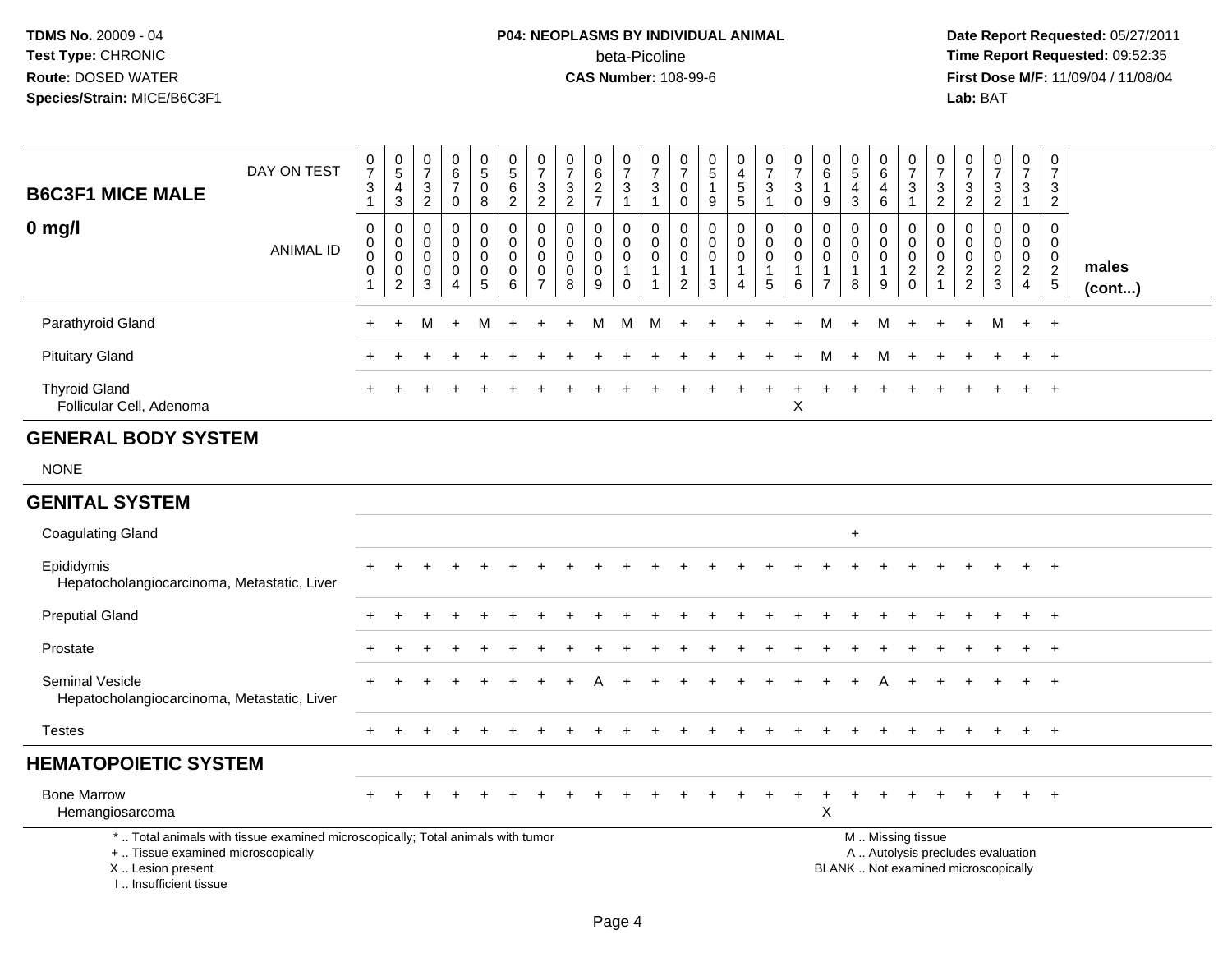# **P04: NEOPLASMS BY INDIVIDUAL ANIMAL**beta-Picoline<br>CAS Number: 108-99-6

| <b>B6C3F1 MICE MALE</b>                                                                              | DAY ON TEST                                                                     | 0<br>$\overline{7}$<br>$\ensuremath{\mathsf{3}}$<br>$\mathbf{1}$ | $\pmb{0}$<br>$\overline{5}$<br>$\overline{4}$<br>$\mathbf{3}$    | 0<br>$\overline{7}$<br>$\ensuremath{\mathsf{3}}$<br>$\overline{2}$ | 0<br>$6\overline{6}$<br>$\overline{7}$<br>$\mathsf{O}$ | 0<br>$\overline{5}$<br>$\pmb{0}$<br>8                     | $\begin{array}{c} 0 \\ 5 \end{array}$<br>$\,6\,$<br>$\overline{2}$   | $\mathbf 0$<br>$\overline{7}$<br>3<br>$\overline{2}$             | 0<br>$\overline{7}$<br>$\frac{3}{2}$                 | 0<br>$\overline{6}$<br>$\overline{c}$<br>$\overline{7}$ | 0<br>$\overline{7}$<br>$\frac{3}{1}$                              | 0<br>$\overline{7}$<br>$\ensuremath{\mathsf{3}}$<br>$\mathbf{1}$ | 0<br>$\overline{7}$<br>$\pmb{0}$<br>$\mathbf 0$                             | $\begin{array}{c} 0 \\ 5 \end{array}$<br>$\mathbf{1}$<br>9                      | 0<br>$\overline{4}$<br>$\overline{5}$<br>5           | $\pmb{0}$<br>$\overline{7}$<br>$\ensuremath{\mathsf{3}}$<br>$\mathbf{1}$     | 0<br>$\overline{7}$<br>$\ensuremath{\mathsf{3}}$<br>$\mathbf 0$ | 0<br>$\,6\,$<br>$\overline{1}$<br>9                                   | $\begin{matrix} 0 \\ 5 \end{matrix}$<br>$\overline{4}$<br>$\mathbf{3}$ | 0<br>$6\phantom{1}$<br>4<br>$\,6\,$                  | $\frac{0}{7}$<br>$\ensuremath{\mathsf{3}}$<br>$\mathbf{1}$ | 0<br>$\overline{7}$<br>3<br>$\overline{2}$                                  | 0<br>$\overline{7}$<br>$\frac{3}{2}$                       | $\frac{0}{7}$<br>$\frac{3}{2}$                                           | 0<br>$\overline{7}$<br>$\mathbf{3}$<br>$\mathbf{1}$           | 0<br>$\overline{7}$<br>$\mathbf{3}$<br>$\overline{2}$      |                       |
|------------------------------------------------------------------------------------------------------|---------------------------------------------------------------------------------|------------------------------------------------------------------|------------------------------------------------------------------|--------------------------------------------------------------------|--------------------------------------------------------|-----------------------------------------------------------|----------------------------------------------------------------------|------------------------------------------------------------------|------------------------------------------------------|---------------------------------------------------------|-------------------------------------------------------------------|------------------------------------------------------------------|-----------------------------------------------------------------------------|---------------------------------------------------------------------------------|------------------------------------------------------|------------------------------------------------------------------------------|-----------------------------------------------------------------|-----------------------------------------------------------------------|------------------------------------------------------------------------|------------------------------------------------------|------------------------------------------------------------|-----------------------------------------------------------------------------|------------------------------------------------------------|--------------------------------------------------------------------------|---------------------------------------------------------------|------------------------------------------------------------|-----------------------|
| $0$ mg/l                                                                                             | <b>ANIMAL ID</b>                                                                | $\mathbf 0$<br>$\mathbf 0$<br>$\mathbf 0$<br>0<br>-1             | $\mathbf 0$<br>$\mathbf 0$<br>$\mathbf 0$<br>0<br>$\overline{c}$ | $\mathbf 0$<br>$\mathbf 0$<br>$\mathbf 0$<br>0<br>$\mathbf{3}$     | 0<br>$\overline{0}$<br>$\Omega$<br>0<br>$\overline{4}$ | $\pmb{0}$<br>$\bar{0}$<br>$\mathbf 0$<br>$\mathbf 0$<br>5 | $\mathbf 0$<br>$\overline{0}$<br>$\mathbf 0$<br>0<br>$6\phantom{1}6$ | $\mathbf 0$<br>$\mathbf 0$<br>$\mathbf 0$<br>0<br>$\overline{7}$ | $\mathbf 0$<br>$\mathbf 0$<br>$\mathbf{0}$<br>0<br>8 | 0<br>$\mathbf 0$<br>$\mathbf 0$<br>$\mathbf 0$<br>9     | 0<br>$\overline{0}$<br>$\mathbf 0$<br>$\mathbf{1}$<br>$\mathbf 0$ | 0<br>$\mathbf 0$<br>$\mathbf 0$<br>$\mathbf{1}$<br>1             | $\mathbf 0$<br>$\mathbf 0$<br>$\mathbf 0$<br>$\mathbf{1}$<br>$\overline{2}$ | $\mathbf 0$<br>$\mathsf{O}\xspace$<br>$\pmb{0}$<br>$\mathbf{1}$<br>$\mathbf{3}$ | 0<br>$\mathbf 0$<br>$\mathbf 0$<br>$\mathbf{1}$<br>4 | $\mathbf 0$<br>$\pmb{0}$<br>$\overline{0}$<br>$\mathbf{1}$<br>$\overline{5}$ | $\mathbf 0$<br>$\mathbf 0$<br>$\mathbf 0$<br>$\mathbf{1}$<br>6  | $\mathbf 0$<br>$\Omega$<br>$\Omega$<br>$\mathbf{1}$<br>$\overline{7}$ | $\mathbf 0$<br>$\mathbf 0$<br>$\mathbf 0$<br>$\mathbf{1}$<br>8         | 0<br>$\mathbf 0$<br>$\mathbf 0$<br>$\mathbf{1}$<br>9 | $\mathbf 0$<br>$\mathbf 0$<br>$\mathbf 0$<br>$^2_{\rm 0}$  | $\mathbf 0$<br>$\mathbf 0$<br>$\mathbf 0$<br>$\overline{c}$<br>$\mathbf{1}$ | $\mathbf 0$<br>$\mathbf 0$<br>$\mathbf 0$<br>$\frac{2}{2}$ | 0<br>$\mathbf 0$<br>$\mathbf 0$<br>$\frac{2}{3}$                         | $\mathbf 0$<br>$\overline{0}$<br>$\mathbf 0$<br>$\frac{2}{4}$ | $\mathbf 0$<br>$\mathbf 0$<br>$\mathbf 0$<br>$\frac{2}{5}$ | males<br>$($ cont $)$ |
| Lymph Node<br>Mediastinal, Hepatocholangiocarcinoma,<br>Metastatic, Liver                            |                                                                                 |                                                                  |                                                                  |                                                                    |                                                        |                                                           |                                                                      |                                                                  |                                                      |                                                         |                                                                   |                                                                  |                                                                             |                                                                                 |                                                      |                                                                              |                                                                 |                                                                       |                                                                        |                                                      | $\ddot{}$                                                  |                                                                             |                                                            |                                                                          |                                                               |                                                            |                       |
| Lymph Node, Mandibular<br>Rhabdomyosarcoma, Metastatic, Skeletal<br>Muscle                           |                                                                                 |                                                                  |                                                                  |                                                                    |                                                        |                                                           |                                                                      |                                                                  |                                                      |                                                         |                                                                   |                                                                  |                                                                             |                                                                                 |                                                      |                                                                              |                                                                 |                                                                       |                                                                        |                                                      |                                                            |                                                                             |                                                            |                                                                          |                                                               | $\ddot{}$<br>X                                             |                       |
| Lymph Node, Mesenteric                                                                               |                                                                                 |                                                                  |                                                                  |                                                                    |                                                        |                                                           |                                                                      |                                                                  |                                                      |                                                         |                                                                   |                                                                  |                                                                             |                                                                                 |                                                      |                                                                              |                                                                 |                                                                       |                                                                        |                                                      |                                                            |                                                                             |                                                            |                                                                          |                                                               |                                                            |                       |
| Spleen<br>Hemangiosarcoma                                                                            |                                                                                 |                                                                  |                                                                  |                                                                    |                                                        |                                                           |                                                                      |                                                                  |                                                      |                                                         |                                                                   |                                                                  |                                                                             |                                                                                 |                                                      |                                                                              |                                                                 | X                                                                     |                                                                        |                                                      |                                                            |                                                                             |                                                            |                                                                          |                                                               |                                                            |                       |
| Thymus<br>Hepatocellular Carcinoma, Metastatic, Liver<br>Hepatocholangiocarcinoma, Metastatic, Liver |                                                                                 |                                                                  |                                                                  |                                                                    |                                                        |                                                           |                                                                      |                                                                  |                                                      |                                                         |                                                                   |                                                                  |                                                                             |                                                                                 |                                                      | М                                                                            | $+$                                                             | Α                                                                     | $\ddot{}$                                                              | $\ddot{}$<br>X                                       |                                                            |                                                                             |                                                            |                                                                          |                                                               | $^{+}$                                                     |                       |
| <b>INTEGUMENTARY SYSTEM</b>                                                                          |                                                                                 |                                                                  |                                                                  |                                                                    |                                                        |                                                           |                                                                      |                                                                  |                                                      |                                                         |                                                                   |                                                                  |                                                                             |                                                                                 |                                                      |                                                                              |                                                                 |                                                                       |                                                                        |                                                      |                                                            |                                                                             |                                                            |                                                                          |                                                               |                                                            |                       |
| <b>Mammary Gland</b>                                                                                 |                                                                                 | м                                                                | М                                                                | M                                                                  | M                                                      | M                                                         | M                                                                    | м                                                                | м                                                    | M                                                       | M                                                                 | M                                                                | M                                                                           | M                                                                               | M                                                    | M                                                                            | M                                                               | M                                                                     | M                                                                      | M                                                    | M                                                          | M                                                                           | M                                                          | M                                                                        |                                                               | M M                                                        |                       |
| Skin<br>Subcutaneous Tissue, Fibrous Histiocytoma<br>Subcutaneous Tissue, Hemangioma                 |                                                                                 |                                                                  |                                                                  |                                                                    |                                                        |                                                           |                                                                      |                                                                  |                                                      |                                                         | X                                                                 |                                                                  |                                                                             |                                                                                 |                                                      |                                                                              |                                                                 |                                                                       |                                                                        |                                                      |                                                            |                                                                             |                                                            |                                                                          |                                                               |                                                            |                       |
| Subcutaneous Tissue, Hemangiosarcoma                                                                 |                                                                                 |                                                                  |                                                                  |                                                                    |                                                        |                                                           |                                                                      |                                                                  |                                                      |                                                         |                                                                   |                                                                  |                                                                             |                                                                                 |                                                      |                                                                              |                                                                 |                                                                       |                                                                        |                                                      |                                                            | X                                                                           |                                                            |                                                                          |                                                               |                                                            |                       |
| <b>MUSCULOSKELETAL SYSTEM</b>                                                                        |                                                                                 |                                                                  |                                                                  |                                                                    |                                                        |                                                           |                                                                      |                                                                  |                                                      |                                                         |                                                                   |                                                                  |                                                                             |                                                                                 |                                                      |                                                                              |                                                                 |                                                                       |                                                                        |                                                      |                                                            |                                                                             |                                                            |                                                                          |                                                               |                                                            |                       |
| Bone                                                                                                 |                                                                                 |                                                                  |                                                                  |                                                                    |                                                        |                                                           |                                                                      |                                                                  |                                                      |                                                         |                                                                   |                                                                  |                                                                             |                                                                                 |                                                      |                                                                              |                                                                 |                                                                       |                                                                        |                                                      |                                                            |                                                                             |                                                            |                                                                          |                                                               | $\ddot{}$                                                  |                       |
| <b>Skeletal Muscle</b>                                                                               |                                                                                 |                                                                  |                                                                  |                                                                    |                                                        |                                                           |                                                                      |                                                                  |                                                      |                                                         |                                                                   |                                                                  |                                                                             |                                                                                 |                                                      |                                                                              |                                                                 |                                                                       |                                                                        |                                                      |                                                            |                                                                             |                                                            |                                                                          |                                                               | $\ddot{}$                                                  |                       |
| +  Tissue examined microscopically<br>X  Lesion present<br>I., Insufficient tissue                   | *  Total animals with tissue examined microscopically; Total animals with tumor |                                                                  |                                                                  |                                                                    |                                                        |                                                           |                                                                      |                                                                  |                                                      |                                                         |                                                                   |                                                                  |                                                                             |                                                                                 |                                                      |                                                                              |                                                                 |                                                                       |                                                                        | M  Missing tissue                                    |                                                            |                                                                             |                                                            | A  Autolysis precludes evaluation<br>BLANK  Not examined microscopically |                                                               |                                                            |                       |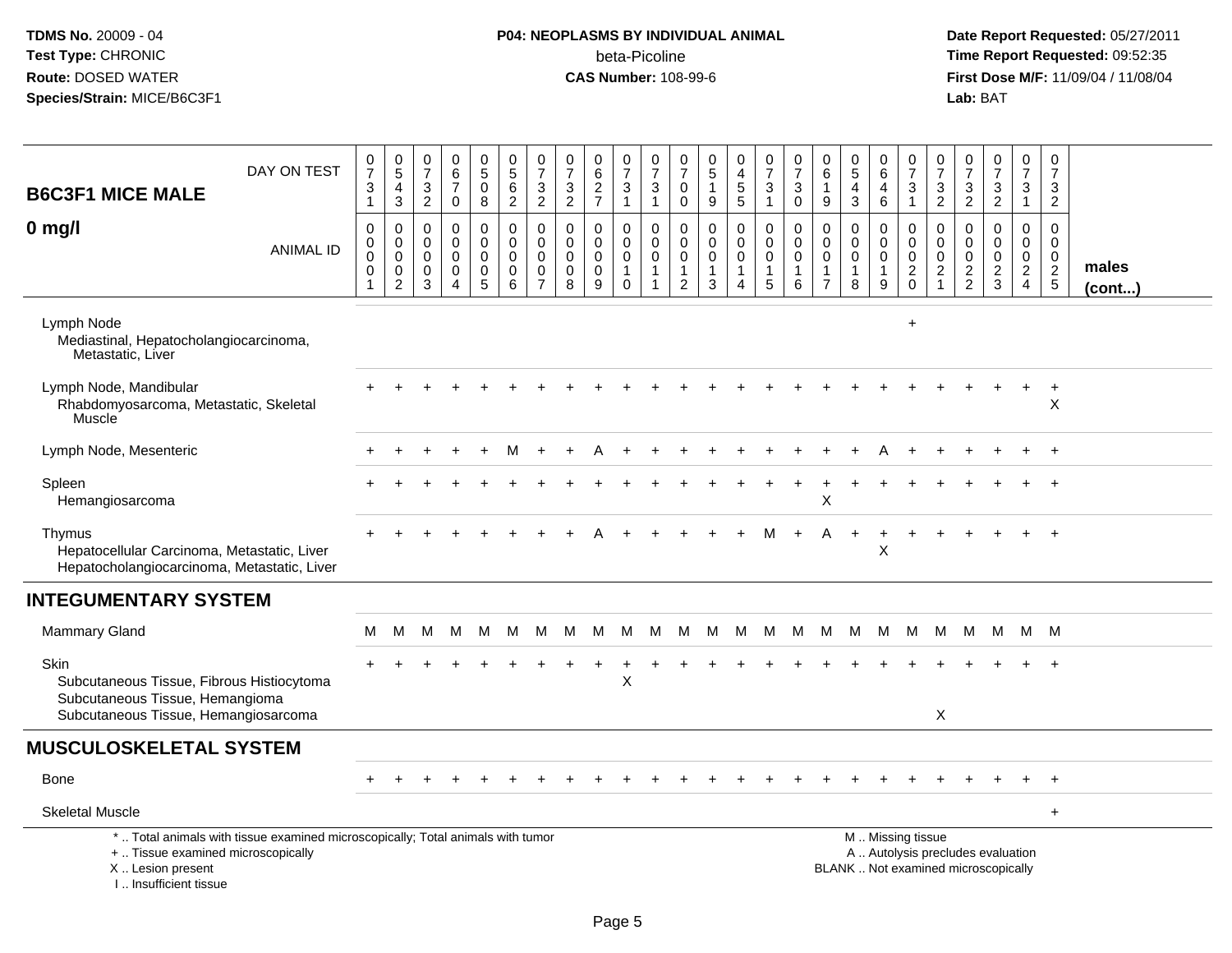## **P04: NEOPLASMS BY INDIVIDUAL ANIMAL**beta-Picoline<br>CAS Number: 108-99-6

| <b>B6C3F1 MICE MALE</b>                                                                                                                                                                              | DAY ON TEST                                                                     | $\begin{smallmatrix}0\\7\end{smallmatrix}$<br>$\ensuremath{\mathsf{3}}$<br>$\mathbf{1}$ | $\begin{array}{c} 0 \\ 5 \end{array}$<br>$\overline{4}$<br>3 | 0<br>$\overline{7}$<br>$\mathbf{3}$<br>$\sqrt{2}$                | 0<br>6<br>$\overline{7}$<br>$\mathbf 0$                                    | $\begin{array}{c} 0 \\ 5 \end{array}$<br>0<br>8 | $\begin{array}{c} 0 \\ 5 \end{array}$<br>$6\overline{6}$<br>$\overline{2}$ | $\begin{array}{c} 0 \\ 7 \end{array}$<br>$\ensuremath{\mathsf{3}}$<br>$\overline{2}$ | $\frac{0}{7}$<br>$\sqrt{3}$<br>$\overline{2}$    | $\begin{array}{c} 0 \\ 6 \end{array}$<br>$\frac{2}{7}$        | $\frac{0}{7}$<br>$\mathbf{3}$<br>$\mathbf{1}$ | $\frac{0}{7}$<br>$\sqrt{3}$<br>$\mathbf{1}$                                         | 0<br>$\overline{7}$<br>$\mathbf 0$<br>$\boldsymbol{0}$            | $\begin{array}{c} 0 \\ 5 \end{array}$<br>$\mathbf{1}$<br>9                | $0$<br>4<br>5<br>5                                   | $\begin{smallmatrix}0\\7\end{smallmatrix}$<br>$\mathsf 3$<br>$\mathbf{1}$ | $\frac{0}{7}$<br>$\sqrt{3}$<br>$\pmb{0}$                   | 0<br>$\,6\,$<br>$\mathbf{1}$<br>9                                 | $\begin{array}{c} 0 \\ 5 \end{array}$<br>$\overline{4}$<br>$\mathbf{3}$ | $\begin{array}{c} 0 \\ 6 \end{array}$<br>$\overline{a}$<br>$\,6\,$ | $\frac{0}{7}$<br>$\sqrt{3}$<br>$\mathbf{1}$                      | 0<br>$\overline{7}$<br>3<br>$\sqrt{2}$             | $\frac{0}{7}$<br>$\ensuremath{\mathsf{3}}$<br>$\overline{2}$ | $\frac{0}{7}$<br>$\mathbf{3}$<br>$\overline{a}$                          | $\begin{smallmatrix}0\\7\end{smallmatrix}$<br>$\mathbf{3}$<br>$\mathbf{1}$ | 0<br>$\overline{7}$<br>3<br>$\overline{2}$                 |                       |
|------------------------------------------------------------------------------------------------------------------------------------------------------------------------------------------------------|---------------------------------------------------------------------------------|-----------------------------------------------------------------------------------------|--------------------------------------------------------------|------------------------------------------------------------------|----------------------------------------------------------------------------|-------------------------------------------------|----------------------------------------------------------------------------|--------------------------------------------------------------------------------------|--------------------------------------------------|---------------------------------------------------------------|-----------------------------------------------|-------------------------------------------------------------------------------------|-------------------------------------------------------------------|---------------------------------------------------------------------------|------------------------------------------------------|---------------------------------------------------------------------------|------------------------------------------------------------|-------------------------------------------------------------------|-------------------------------------------------------------------------|--------------------------------------------------------------------|------------------------------------------------------------------|----------------------------------------------------|--------------------------------------------------------------|--------------------------------------------------------------------------|----------------------------------------------------------------------------|------------------------------------------------------------|-----------------------|
| $0$ mg/l                                                                                                                                                                                             | <b>ANIMAL ID</b>                                                                | $\mathbf 0$<br>$\mathbf 0$<br>$\mathsf{O}\xspace$<br>$\mathbf 0$                        | 0<br>$\mathbf 0$<br>$\mathbf 0$<br>$\mathsf 0$<br>$\sqrt{2}$ | $\mathbf 0$<br>$\overline{0}$<br>$\mathbf 0$<br>$\mathbf 0$<br>3 | $\mathbf 0$<br>$\mathbf 0$<br>$\mathbf 0$<br>$\mathbf 0$<br>$\overline{4}$ | 0<br>$\mathbf 0$<br>0<br>0<br>5                 | $\mathbf 0$<br>$\mathbf{0}$<br>$\mathbf 0$<br>$\mathbf 0$<br>6             | $\mathbf 0$<br>$\pmb{0}$<br>$\mathbf 0$<br>$\pmb{0}$<br>$\overline{7}$               | $\mathbf 0$<br>$\Omega$<br>0<br>$\mathbf 0$<br>8 | $\mathbf 0$<br>$\mathbf 0$<br>$\mathbf 0$<br>$\mathbf 0$<br>9 | 0<br>$\mathbf 0$<br>0<br>$\overline{1}$<br>0  | $\mathsf{O}\xspace$<br>$\mathbf 0$<br>$\mathbf 0$<br>$\mathbf{1}$<br>$\overline{1}$ | $\mathbf 0$<br>$\mathbf 0$<br>0<br>$\mathbf{1}$<br>$\overline{2}$ | $\mathsf 0$<br>$\mathbf 0$<br>$\mathbf 0$<br>$\mathbf{1}$<br>$\mathbf{3}$ | 0<br>$\mathbf 0$<br>$\mathsf{O}$<br>$\mathbf 1$<br>4 | $\mathsf 0$<br>$\mathbf 0$<br>$\mathbf 0$<br>$\mathbf{1}$<br>$\sqrt{5}$   | $\mathbf 0$<br>$\pmb{0}$<br>$\pmb{0}$<br>$\mathbf{1}$<br>6 | $\mathbf 0$<br>$\mathbf 0$<br>0<br>$\mathbf{1}$<br>$\overline{7}$ | $\mathbf 0$<br>$\mathbf 0$<br>$\mathbf 0$<br>$\mathbf{1}$<br>8          | 0<br>$\mathbf{0}$<br>0<br>$\overline{1}$<br>9                      | $\pmb{0}$<br>$\mathbf 0$<br>$\mathsf{O}\xspace$<br>$\frac{2}{0}$ | $\mathbf 0$<br>$\mathbf 0$<br>0<br>$\sqrt{2}$<br>1 | $\mathbf 0$<br>$\mathbf 0$<br>$\mathbf 0$<br>$\frac{2}{2}$   | $\mathsf{O}$<br>$\mathbf 0$<br>$\mathbf 0$<br>$\frac{2}{3}$              | $\mathsf 0$<br>$\mathbf 0$<br>$\mathbf 0$<br>$\frac{2}{4}$                 | $\mathbf 0$<br>$\mathbf 0$<br>$\mathbf 0$<br>$\frac{2}{5}$ | males<br>$($ cont $)$ |
| Rhabdomyosarcoma                                                                                                                                                                                     |                                                                                 |                                                                                         |                                                              |                                                                  |                                                                            |                                                 |                                                                            |                                                                                      |                                                  |                                                               |                                               |                                                                                     |                                                                   |                                                                           |                                                      |                                                                           |                                                            |                                                                   |                                                                         |                                                                    |                                                                  |                                                    |                                                              |                                                                          |                                                                            | X                                                          |                       |
| <b>NERVOUS SYSTEM</b>                                                                                                                                                                                |                                                                                 |                                                                                         |                                                              |                                                                  |                                                                            |                                                 |                                                                            |                                                                                      |                                                  |                                                               |                                               |                                                                                     |                                                                   |                                                                           |                                                      |                                                                           |                                                            |                                                                   |                                                                         |                                                                    |                                                                  |                                                    |                                                              |                                                                          |                                                                            |                                                            |                       |
| <b>Brain</b>                                                                                                                                                                                         |                                                                                 |                                                                                         |                                                              |                                                                  |                                                                            |                                                 |                                                                            |                                                                                      |                                                  |                                                               |                                               |                                                                                     |                                                                   |                                                                           |                                                      |                                                                           |                                                            |                                                                   |                                                                         |                                                                    |                                                                  |                                                    |                                                              |                                                                          | $+$                                                                        | $+$                                                        |                       |
| <b>RESPIRATORY SYSTEM</b>                                                                                                                                                                            |                                                                                 |                                                                                         |                                                              |                                                                  |                                                                            |                                                 |                                                                            |                                                                                      |                                                  |                                                               |                                               |                                                                                     |                                                                   |                                                                           |                                                      |                                                                           |                                                            |                                                                   |                                                                         |                                                                    |                                                                  |                                                    |                                                              |                                                                          |                                                                            |                                                            |                       |
| Lung<br>Alveolar/Bronchiolar Adenoma<br>Alveolar/Bronchiolar Carcinoma<br>Carcinoma, Metastatic, Harderian Gland<br>Hemangiosarcoma<br>Hepatoblastoma, Metastatic, Liver                             |                                                                                 |                                                                                         |                                                              |                                                                  |                                                                            |                                                 |                                                                            | Χ<br>X<br>X                                                                          | X                                                |                                                               | $\sf X$                                       | X                                                                                   |                                                                   | $\boldsymbol{\mathsf{X}}$                                                 |                                                      | X                                                                         | X                                                          | X                                                                 | $\boldsymbol{\mathsf{X}}$                                               |                                                                    |                                                                  |                                                    |                                                              | X                                                                        |                                                                            |                                                            |                       |
| Hepatocellular Carcinoma, Metastatic, Liver<br>Hepatocholangiocarcinoma, Metastatic, Liver<br>Rhabdomyosarcoma, Metastatic, Skeletal<br><b>Muscle</b><br>Sarcoma, Metastatic, Uncertain Primary Site |                                                                                 |                                                                                         |                                                              |                                                                  |                                                                            | X X X                                           |                                                                            |                                                                                      |                                                  | $X$ $X$                                                       |                                               | $\boldsymbol{\mathsf{X}}$                                                           |                                                                   |                                                                           |                                                      |                                                                           |                                                            | X                                                                 |                                                                         | $\boldsymbol{\mathsf{X}}$                                          |                                                                  | $\boldsymbol{\mathsf{X}}$                          |                                                              |                                                                          |                                                                            | $X$ $X$<br>$\boldsymbol{\mathsf{X}}$                       |                       |
| Nose<br>Hemangiosarcoma                                                                                                                                                                              |                                                                                 |                                                                                         |                                                              |                                                                  |                                                                            |                                                 |                                                                            |                                                                                      |                                                  |                                                               |                                               |                                                                                     |                                                                   |                                                                           |                                                      |                                                                           |                                                            | $\mathsf X$                                                       |                                                                         |                                                                    |                                                                  |                                                    |                                                              |                                                                          |                                                                            |                                                            |                       |
| Trachea                                                                                                                                                                                              |                                                                                 |                                                                                         |                                                              |                                                                  |                                                                            |                                                 |                                                                            |                                                                                      |                                                  |                                                               |                                               |                                                                                     |                                                                   |                                                                           |                                                      |                                                                           |                                                            |                                                                   |                                                                         |                                                                    |                                                                  |                                                    |                                                              |                                                                          |                                                                            | $+$                                                        |                       |
| <b>SPECIAL SENSES SYSTEM</b>                                                                                                                                                                         |                                                                                 |                                                                                         |                                                              |                                                                  |                                                                            |                                                 |                                                                            |                                                                                      |                                                  |                                                               |                                               |                                                                                     |                                                                   |                                                                           |                                                      |                                                                           |                                                            |                                                                   |                                                                         |                                                                    |                                                                  |                                                    |                                                              |                                                                          |                                                                            |                                                            |                       |
| Eye                                                                                                                                                                                                  |                                                                                 |                                                                                         |                                                              |                                                                  |                                                                            | A                                               | A                                                                          |                                                                                      |                                                  |                                                               |                                               |                                                                                     |                                                                   | A                                                                         | Α                                                    | $+$                                                                       | $\ddot{}$                                                  | A                                                                 | A                                                                       | A                                                                  |                                                                  |                                                    |                                                              |                                                                          |                                                                            | $+$                                                        |                       |
| <b>Harderian Gland</b><br>Adenoma                                                                                                                                                                    |                                                                                 |                                                                                         |                                                              |                                                                  |                                                                            |                                                 | X                                                                          |                                                                                      |                                                  | X                                                             |                                               |                                                                                     |                                                                   |                                                                           |                                                      |                                                                           |                                                            |                                                                   |                                                                         | A                                                                  |                                                                  |                                                    | X                                                            |                                                                          | $+$                                                                        | $+$                                                        |                       |
| +  Tissue examined microscopically<br>X  Lesion present<br>I Insufficient tissue                                                                                                                     | *  Total animals with tissue examined microscopically; Total animals with tumor |                                                                                         |                                                              |                                                                  |                                                                            |                                                 |                                                                            |                                                                                      |                                                  |                                                               |                                               |                                                                                     |                                                                   |                                                                           |                                                      |                                                                           |                                                            |                                                                   |                                                                         |                                                                    | M  Missing tissue                                                |                                                    |                                                              | A  Autolysis precludes evaluation<br>BLANK  Not examined microscopically |                                                                            |                                                            |                       |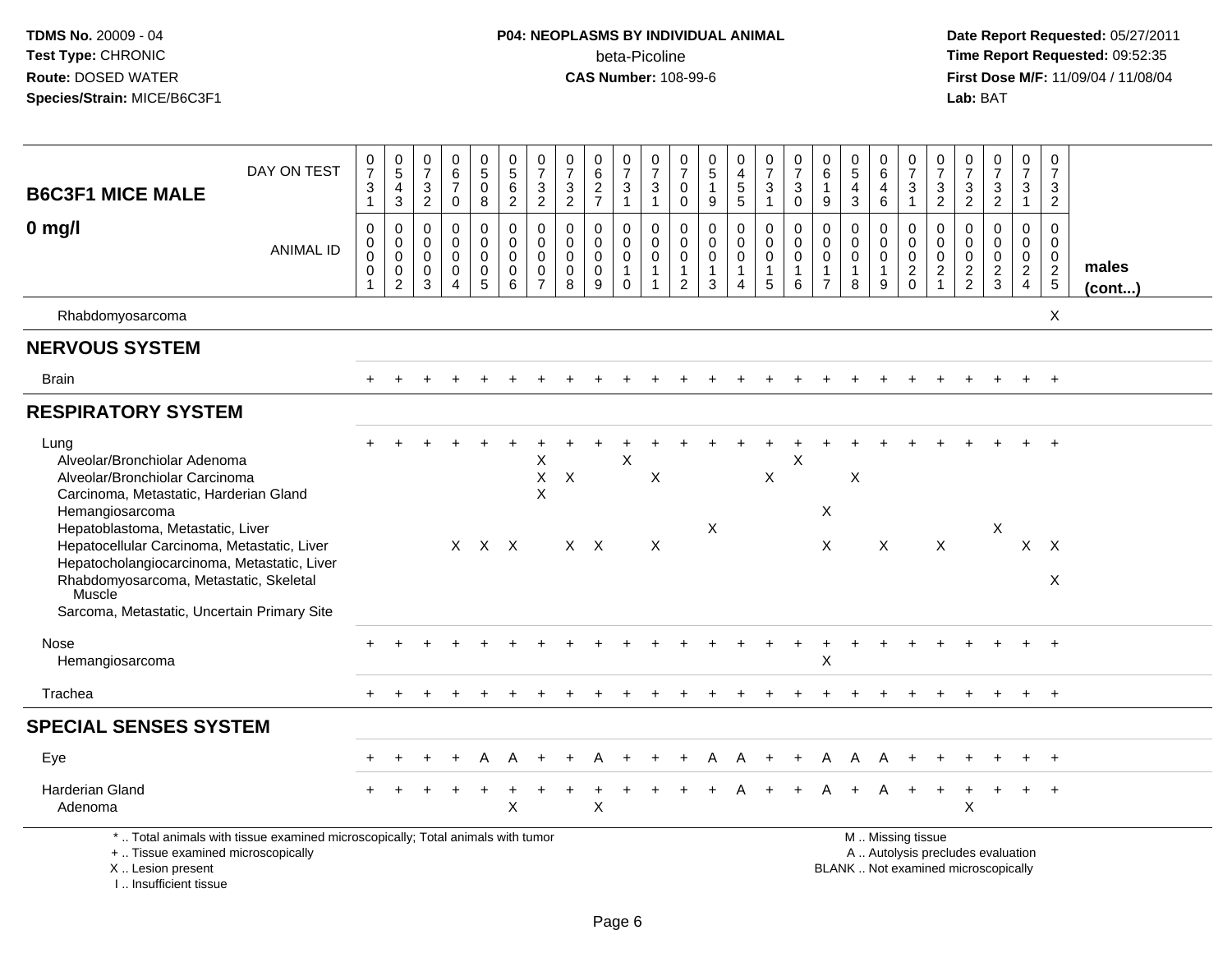#### **P04: NEOPLASMS BY INDIVIDUAL ANIMAL**beta-Picoline<br>CAS Number: 108-99-6

 **Date Report Requested:** 05/27/2011 **Time Report Requested:** 09:52:35 **First Dose M/F:** 11/09/04 / 11/08/04<br>Lab: BAT **Lab:** BAT

| <b>B6C3F1 MICE MALE</b>                                              | DAY ON TEST      | $\frac{0}{7}$<br>3                           | $\begin{smallmatrix}0\0\0\end{smallmatrix}$<br>$\overline{4}$<br>3       | 0<br>$\overline{7}$<br>$\sqrt{3}$<br>$\overline{2}$ | $\begin{array}{c} 0 \\ 6 \\ 7 \end{array}$<br>$\mathbf 0$ | $\begin{array}{c} 0 \\ 5 \end{array}$<br>$\pmb{0}$<br>8 | $\begin{smallmatrix}0\\5\end{smallmatrix}$<br>$\,6$<br>$\overline{c}$ | $\frac{0}{7}$<br>3<br>$\overline{c}$                 | $\frac{0}{7}$<br>$\sqrt{3}$<br>$\overline{c}$ | $\begin{matrix} 0 \\ 6 \\ 2 \end{matrix}$ | $\frac{0}{7}$<br>$\sqrt{3}$     | $\frac{0}{7}$<br>$\sqrt{3}$               | $\frac{0}{7}$<br>0<br>$\Omega$                           | $\boldsymbol{0}$<br>$\,$ 5 $\,$<br>$\mathbf{1}$<br>9 | $\frac{0}{4}$<br>5<br>5                        | $\frac{0}{7}$<br>$\sqrt{3}$                                     | $\frac{0}{7}$<br>$\ensuremath{\mathsf{3}}$<br>0                                 | $\frac{0}{6}$<br>9              | $\begin{array}{c} 0 \\ 5 \end{array}$<br>4<br>3 | $\begin{array}{c} 0 \\ 6 \end{array}$<br>4<br>6 | $\begin{array}{c} 0 \\ 7 \end{array}$<br>$\sqrt{3}$ | 0<br>$\overline{7}$<br>3<br>$\overline{c}$            | $\ensuremath{\mathsf{3}}$<br>$\overline{c}$ | $\frac{0}{7}$<br>$\sqrt{3}$<br>$\overline{c}$ | $\frac{0}{7}$<br>3                     | 0<br>$\overline{7}$<br>3<br>$\overline{2}$                |                       |
|----------------------------------------------------------------------|------------------|----------------------------------------------|--------------------------------------------------------------------------|-----------------------------------------------------|-----------------------------------------------------------|---------------------------------------------------------|-----------------------------------------------------------------------|------------------------------------------------------|-----------------------------------------------|-------------------------------------------|---------------------------------|-------------------------------------------|----------------------------------------------------------|------------------------------------------------------|------------------------------------------------|-----------------------------------------------------------------|---------------------------------------------------------------------------------|---------------------------------|-------------------------------------------------|-------------------------------------------------|-----------------------------------------------------|-------------------------------------------------------|---------------------------------------------|-----------------------------------------------|----------------------------------------|-----------------------------------------------------------|-----------------------|
| $0$ mg/l                                                             | <b>ANIMAL ID</b> | 0<br>$\mathbf 0$<br>$\mathbf 0$<br>$\pmb{0}$ | 0<br>$\begin{matrix} 0 \\ 0 \end{matrix}$<br>$\pmb{0}$<br>$\overline{2}$ | 0<br>$\pmb{0}$<br>$\pmb{0}$<br>$\pmb{0}$<br>3       | 0<br>$\overline{0}$<br>$\pmb{0}$<br>$\pmb{0}$<br>4        | 0<br>$\pmb{0}$<br>0<br>$\pmb{0}$<br>5                   | 0<br>$\pmb{0}$<br>$\pmb{0}$<br>$\overline{0}$<br>6                    | 0<br>$\mathbf 0$<br>$\pmb{0}$<br>0<br>$\overline{ }$ | $\pmb{0}$<br>$\mathbf 0$<br>8                 | 0<br>$\pmb{0}$<br>$\mathsf 0$<br>0<br>9   | 0<br>$\pmb{0}$<br>0<br>$\Omega$ | $\begin{matrix} 0 \\ 0 \\ 0 \end{matrix}$ | 0<br>$\pmb{0}$<br>$\boldsymbol{0}$<br>1<br>$\mathcal{P}$ | 0<br>$\pmb{0}$<br>$\pmb{0}$<br>3                     | $\mathbf 0$<br>$\mathbf 0$<br>$\mathbf 0$<br>4 | $\begin{smallmatrix}0\0\0\end{smallmatrix}$<br>$\mathsf 0$<br>5 | $\begin{smallmatrix} 0\\0 \end{smallmatrix}$<br>$\mathbf 0$<br>$\mathbf 1$<br>6 | 0<br>$\Omega$<br>$\overline{ }$ | 0<br>$\pmb{0}$<br>$\pmb{0}$<br>8                | 0<br>$\pmb{0}$<br>0<br>9                        | 0<br>$\overline{0}$<br>$\sqrt{2}$<br>$\mathbf 0$    | $\mathbf 0$<br>$\mathbf 0$<br>$\overline{\mathbf{c}}$ | $\pmb{0}$<br>$\mathbf 0$<br>$\frac{2}{2}$   | 0<br>$\pmb{0}$<br>$\pmb{0}$<br>$\frac{2}{3}$  | 0<br>$\mathbf 0$<br>0<br>$\frac{2}{4}$ | 0<br>$\pmb{0}$<br>$\mathbf 0$<br>$\sqrt{2}$<br>$\sqrt{5}$ | males<br>$($ cont $)$ |
| Carcinoma<br>Rhabdomyosarcoma, Metastatic, Skeletal<br><b>Muscle</b> |                  |                                              |                                                                          |                                                     |                                                           |                                                         |                                                                       | Χ                                                    |                                               |                                           |                                 |                                           |                                                          |                                                      |                                                |                                                                 |                                                                                 |                                 |                                                 |                                                 |                                                     |                                                       |                                             |                                               |                                        | X                                                         |                       |
| <b>URINARY SYSTEM</b>                                                |                  |                                              |                                                                          |                                                     |                                                           |                                                         |                                                                       |                                                      |                                               |                                           |                                 |                                           |                                                          |                                                      |                                                |                                                                 |                                                                                 |                                 |                                                 |                                                 |                                                     |                                                       |                                             |                                               |                                        |                                                           |                       |
| Kidney<br>Hepatocellular Carcinoma, Metastatic, Liver                |                  |                                              |                                                                          |                                                     |                                                           |                                                         |                                                                       |                                                      |                                               |                                           |                                 |                                           |                                                          |                                                      |                                                |                                                                 |                                                                                 |                                 |                                                 | X                                               |                                                     |                                                       |                                             | $+$                                           |                                        | $+$ $+$                                                   |                       |
| Urethra                                                              |                  |                                              |                                                                          |                                                     |                                                           |                                                         |                                                                       |                                                      |                                               |                                           |                                 |                                           |                                                          |                                                      | $\ddot{}$                                      |                                                                 |                                                                                 |                                 |                                                 |                                                 |                                                     |                                                       |                                             |                                               |                                        |                                                           |                       |
| <b>Urinary Bladder</b>                                               |                  |                                              |                                                                          |                                                     |                                                           |                                                         | A                                                                     |                                                      |                                               |                                           |                                 |                                           |                                                          |                                                      |                                                |                                                                 |                                                                                 |                                 |                                                 |                                                 |                                                     |                                                       |                                             |                                               | $+$                                    | $+$                                                       |                       |
| <b>SYSTEMIC LESIONS</b>                                              |                  |                                              |                                                                          |                                                     |                                                           |                                                         |                                                                       |                                                      |                                               |                                           |                                 |                                           |                                                          |                                                      |                                                |                                                                 |                                                                                 |                                 |                                                 |                                                 |                                                     |                                                       |                                             |                                               |                                        |                                                           |                       |
| Multiple Organ<br>Mesothelioma Benign                                |                  |                                              |                                                                          |                                                     |                                                           |                                                         |                                                                       |                                                      |                                               |                                           |                                 |                                           |                                                          |                                                      |                                                |                                                                 |                                                                                 |                                 |                                                 |                                                 |                                                     |                                                       |                                             |                                               |                                        |                                                           |                       |

\* .. Total animals with tissue examined microscopically; Total animals with tumor

+ .. Tissue examined microscopically

X .. Lesion present

I .. Insufficient tissue

 M .. Missing tissuey the contract of the contract of the contract of the contract of the contract of the contract of the contract of  $A$ . Autolysis precludes evaluation Lesion present BLANK .. Not examined microscopically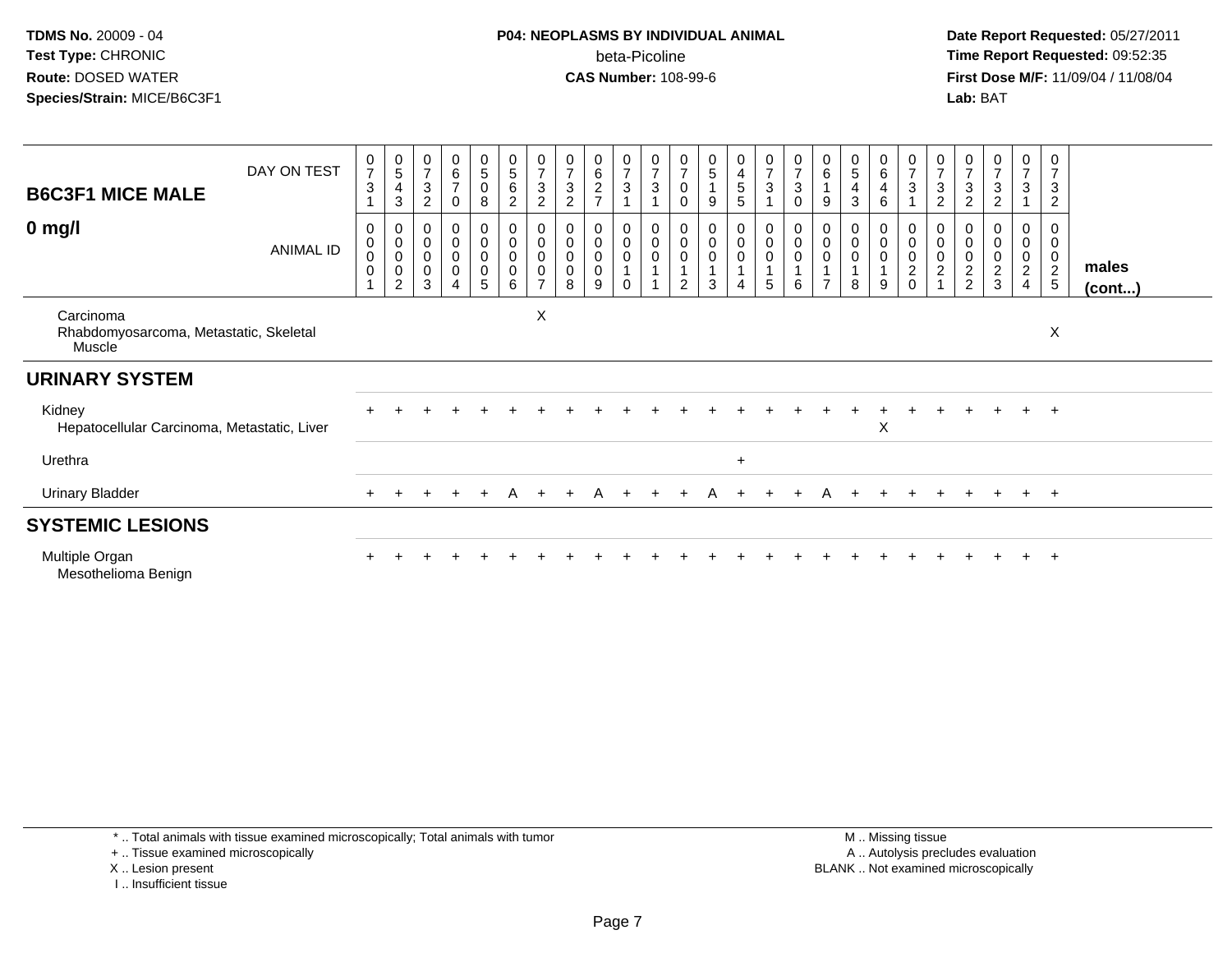## **P04: NEOPLASMS BY INDIVIDUAL ANIMAL**beta-Picoline<br>CAS Number: 108-99-6

 **Date Report Requested:** 05/27/2011 **Time Report Requested:** 09:52:35 **First Dose M/F:** 11/09/04 / 11/08/04<br>Lab: BAT **Lab:** BAT

| <b>B6C3F1 MICE MALE</b><br>$0$ mg/l                                                                                                                                                                                                | DAY ON TEST<br><b>ANIMAL ID</b> | $\begin{matrix} 0 \\ 5 \end{matrix}$<br>$\,6$<br>$\overline{7}$<br>$\pmb{0}$<br>$\pmb{0}$<br>$\pmb{0}$<br>$\frac{2}{6}$ | $\begin{array}{c} 0 \\ 5 \end{array}$<br>9<br>6<br>0<br>$\mathbf 0$<br>0<br>$\overline{c}$<br>$\overline{7}$ | 0<br>$\overline{4}$<br>$\overline{4}$<br>$\mathbf{1}$<br>0<br>$\pmb{0}$<br>0<br>$\sqrt{2}$<br>8 | $\begin{array}{c} 0 \\ 5 \end{array}$<br>$\overline{8}$<br>$\sqrt{5}$<br>$\mathsf{O}\xspace$<br>$\ddot{\mathbf{0}}$<br>$\begin{smallmatrix} 0\\2 \end{smallmatrix}$<br>$\overline{9}$ | 0<br>$\overline{4}$<br>$\pmb{0}$<br>$\boldsymbol{2}$<br>0<br>0<br>$\mathbf 0$<br>$\sqrt{3}$<br>$\mathbf 0$ | $\begin{array}{c} 0 \\ 5 \end{array}$<br>9<br>$\mathbf 0$<br>$\pmb{0}$<br>$\overline{0}$<br>$\mathbf 0$<br>$\sqrt{3}$<br>$\overline{1}$ | $\frac{0}{7}$<br>3<br>$\overline{2}$<br>$\mathbf 0$<br>$\mathbf 0$<br>$\mathbf 0$<br>3<br>$\overline{2}$ | 0<br>$\,6\,$<br>$\mathbf{1}$<br>$\mathfrak{Z}$<br>$\pmb{0}$<br>$\mathbf 0$<br>$\mathbf 0$<br>$\mathbf{3}$<br>3 | $\frac{0}{7}$<br>$\ensuremath{\mathsf{3}}$<br>$\overline{2}$<br>0<br>0<br>0<br>$\mathbf{3}$<br>$\overline{4}$ | 0<br>$\overline{7}$<br>$\sqrt{3}$<br>$\overline{2}$<br>0<br>$\mathbf 0$<br>$\mathbf 0$<br>3<br>$\overline{5}$ | $\frac{0}{7}$<br>$\sqrt{3}$<br>$\overline{1}$<br>$\boldsymbol{0}$<br>$\ddot{\mathbf{0}}$<br>$\mathbf 0$<br>$\sqrt{3}$<br>$\,6\,$ | $\frac{0}{7}$<br>$\ensuremath{\mathsf{3}}$<br>$\mathbf{1}$<br>0<br>$\mathbf 0$<br>$\mathbf 0$<br>$\mathbf{3}$<br>$\overline{7}$ | $\frac{0}{7}$<br>3<br>$\mathbf{1}$<br>$\pmb{0}$<br>$\mathbf 0$<br>$\mathbf 0$<br>$\sqrt{3}$<br>8 | $_6^0$<br>$\overline{4}$<br>8<br>$\boldsymbol{0}$<br>$\ddot{\mathbf{0}}$<br>$\mathbf 0$<br>$\mathbf{3}$<br>$\overline{9}$ | $\begin{array}{c} 0 \\ 4 \\ 5 \\ 5 \end{array}$<br>$\pmb{0}$<br>$\mathsf{O}$<br>0<br>$\overline{4}$<br>$\mathsf 0$ | 0<br>$\overline{4}$<br>$\,6\,$<br>$\pmb{0}$<br>0<br>$\ddot{\mathbf{0}}$<br>0<br>$\overline{4}$<br>1 | $\frac{0}{7}$<br>$\ensuremath{\mathsf{3}}$<br>$\mathbf{1}$<br>$\mathbf 0$<br>$\pmb{0}$<br>$\mathbf 0$<br>$\overline{4}$<br>2 | $\begin{array}{c} 0 \\ 6 \end{array}$<br>$\frac{2}{4}$<br>$\mathbf 0$<br>$\mathbf 0$<br>$\mathbf 0$<br>$\overline{4}$<br>3 | $\frac{0}{7}$<br>$\mathbf{3}$<br>$\mathbf{1}$<br>0<br>$\mathbf 0$<br>$\mathbf{0}$<br>4<br>$\overline{4}$ | $\frac{0}{7}$<br>$\mathbf{3}$<br>$\mathbf{1}$<br>$\begin{smallmatrix} 0\\0 \end{smallmatrix}$<br>$\mathbf 0$<br>$\overline{4}$<br>$5\,$ | $\begin{array}{c} 0 \\ 5 \end{array}$<br>9<br>$\overline{4}$<br>0<br>0<br>$\mathbf 0$<br>$\overline{4}$<br>6 | 0<br>$\overline{7}$<br>$\overline{7}$<br>0<br>0<br>$\mathbf 0$<br>$\overline{\mathbf{4}}$<br>$\overline{7}$ | $\frac{0}{5}$<br>$\frac{2}{4}$<br>$\mathbf 0$<br>$\mathsf{O}\xspace$<br>$\mathbf 0$<br>$\overline{4}$<br>$\bf8$ | $\begin{array}{c} 0 \\ 5 \end{array}$<br>$\pmb{0}$<br>$5\phantom{.0}$<br>0<br>0<br>0<br>4<br>$\boldsymbol{9}$ | 0<br>$\overline{7}$<br>3<br>$\mathbf{1}$<br>$\mathbf 0$<br>$\mathbf 0$<br>$\overline{0}$<br>$\sqrt{5}$<br>$\mathbf 0$ | * TOTALS                                                                   |
|------------------------------------------------------------------------------------------------------------------------------------------------------------------------------------------------------------------------------------|---------------------------------|-------------------------------------------------------------------------------------------------------------------------|--------------------------------------------------------------------------------------------------------------|-------------------------------------------------------------------------------------------------|---------------------------------------------------------------------------------------------------------------------------------------------------------------------------------------|------------------------------------------------------------------------------------------------------------|-----------------------------------------------------------------------------------------------------------------------------------------|----------------------------------------------------------------------------------------------------------|----------------------------------------------------------------------------------------------------------------|---------------------------------------------------------------------------------------------------------------|---------------------------------------------------------------------------------------------------------------|----------------------------------------------------------------------------------------------------------------------------------|---------------------------------------------------------------------------------------------------------------------------------|--------------------------------------------------------------------------------------------------|---------------------------------------------------------------------------------------------------------------------------|--------------------------------------------------------------------------------------------------------------------|-----------------------------------------------------------------------------------------------------|------------------------------------------------------------------------------------------------------------------------------|----------------------------------------------------------------------------------------------------------------------------|----------------------------------------------------------------------------------------------------------|-----------------------------------------------------------------------------------------------------------------------------------------|--------------------------------------------------------------------------------------------------------------|-------------------------------------------------------------------------------------------------------------|-----------------------------------------------------------------------------------------------------------------|---------------------------------------------------------------------------------------------------------------|-----------------------------------------------------------------------------------------------------------------------|----------------------------------------------------------------------------|
| <b>ALIMENTARY SYSTEM</b>                                                                                                                                                                                                           |                                 |                                                                                                                         |                                                                                                              |                                                                                                 |                                                                                                                                                                                       |                                                                                                            |                                                                                                                                         |                                                                                                          |                                                                                                                |                                                                                                               |                                                                                                               |                                                                                                                                  |                                                                                                                                 |                                                                                                  |                                                                                                                           |                                                                                                                    |                                                                                                     |                                                                                                                              |                                                                                                                            |                                                                                                          |                                                                                                                                         |                                                                                                              |                                                                                                             |                                                                                                                 |                                                                                                               |                                                                                                                       |                                                                            |
| Esophagus                                                                                                                                                                                                                          |                                 |                                                                                                                         |                                                                                                              |                                                                                                 |                                                                                                                                                                                       |                                                                                                            |                                                                                                                                         |                                                                                                          |                                                                                                                |                                                                                                               |                                                                                                               |                                                                                                                                  |                                                                                                                                 |                                                                                                  |                                                                                                                           |                                                                                                                    |                                                                                                     |                                                                                                                              |                                                                                                                            |                                                                                                          |                                                                                                                                         |                                                                                                              |                                                                                                             |                                                                                                                 |                                                                                                               |                                                                                                                       | 50                                                                         |
| Gallbladder                                                                                                                                                                                                                        |                                 | A                                                                                                                       | Α                                                                                                            | А                                                                                               |                                                                                                                                                                                       |                                                                                                            |                                                                                                                                         |                                                                                                          |                                                                                                                |                                                                                                               |                                                                                                               |                                                                                                                                  |                                                                                                                                 |                                                                                                  |                                                                                                                           |                                                                                                                    |                                                                                                     |                                                                                                                              |                                                                                                                            |                                                                                                          |                                                                                                                                         |                                                                                                              |                                                                                                             |                                                                                                                 |                                                                                                               |                                                                                                                       | 36                                                                         |
| Intestine Large, Cecum                                                                                                                                                                                                             |                                 | A                                                                                                                       | $+$                                                                                                          | Α                                                                                               | $+$                                                                                                                                                                                   | A                                                                                                          | A                                                                                                                                       |                                                                                                          |                                                                                                                |                                                                                                               |                                                                                                               |                                                                                                                                  |                                                                                                                                 |                                                                                                  |                                                                                                                           |                                                                                                                    |                                                                                                     |                                                                                                                              |                                                                                                                            |                                                                                                          |                                                                                                                                         |                                                                                                              |                                                                                                             |                                                                                                                 |                                                                                                               |                                                                                                                       | 35                                                                         |
| Intestine Large, Colon                                                                                                                                                                                                             |                                 | A                                                                                                                       |                                                                                                              |                                                                                                 |                                                                                                                                                                                       |                                                                                                            |                                                                                                                                         |                                                                                                          |                                                                                                                |                                                                                                               |                                                                                                               |                                                                                                                                  |                                                                                                                                 |                                                                                                  |                                                                                                                           |                                                                                                                    |                                                                                                     |                                                                                                                              |                                                                                                                            |                                                                                                          |                                                                                                                                         |                                                                                                              |                                                                                                             |                                                                                                                 |                                                                                                               |                                                                                                                       | 40                                                                         |
| Intestine Large, Rectum                                                                                                                                                                                                            |                                 | A                                                                                                                       | $\ddot{}$                                                                                                    |                                                                                                 |                                                                                                                                                                                       | A                                                                                                          |                                                                                                                                         |                                                                                                          |                                                                                                                |                                                                                                               |                                                                                                               |                                                                                                                                  |                                                                                                                                 |                                                                                                  |                                                                                                                           |                                                                                                                    |                                                                                                     |                                                                                                                              |                                                                                                                            |                                                                                                          |                                                                                                                                         |                                                                                                              |                                                                                                             |                                                                                                                 |                                                                                                               | $\overline{+}$                                                                                                        | 39                                                                         |
| Intestine Small, Duodenum                                                                                                                                                                                                          |                                 | A                                                                                                                       | $\ddot{}$                                                                                                    |                                                                                                 |                                                                                                                                                                                       | A                                                                                                          |                                                                                                                                         |                                                                                                          |                                                                                                                |                                                                                                               |                                                                                                               |                                                                                                                                  |                                                                                                                                 |                                                                                                  |                                                                                                                           |                                                                                                                    |                                                                                                     |                                                                                                                              |                                                                                                                            |                                                                                                          |                                                                                                                                         |                                                                                                              |                                                                                                             |                                                                                                                 |                                                                                                               |                                                                                                                       | 36                                                                         |
| Intestine Small, Ileum                                                                                                                                                                                                             |                                 | A                                                                                                                       |                                                                                                              |                                                                                                 |                                                                                                                                                                                       | A                                                                                                          | A                                                                                                                                       | $\ddot{}$                                                                                                |                                                                                                                |                                                                                                               |                                                                                                               |                                                                                                                                  |                                                                                                                                 |                                                                                                  |                                                                                                                           |                                                                                                                    |                                                                                                     |                                                                                                                              | А                                                                                                                          |                                                                                                          |                                                                                                                                         | A                                                                                                            |                                                                                                             |                                                                                                                 |                                                                                                               |                                                                                                                       | 36                                                                         |
| Intestine Small, Jejunum<br>Carcinoma                                                                                                                                                                                              |                                 | A                                                                                                                       | A                                                                                                            |                                                                                                 |                                                                                                                                                                                       |                                                                                                            |                                                                                                                                         |                                                                                                          |                                                                                                                |                                                                                                               |                                                                                                               |                                                                                                                                  |                                                                                                                                 |                                                                                                  |                                                                                                                           | $\pmb{\times}$                                                                                                     |                                                                                                     |                                                                                                                              |                                                                                                                            |                                                                                                          |                                                                                                                                         | А                                                                                                            |                                                                                                             |                                                                                                                 |                                                                                                               | $\overline{+}$                                                                                                        | 35<br>$\mathbf{2}$                                                         |
| Liver<br>Hemangiosarcoma<br>Hepatoblastoma<br>Hepatoblastoma, Multiple<br>Hepatocellular Adenoma<br>Hepatocellular Adenoma, Multiple<br>Hepatocellular Carcinoma<br>Hepatocellular Carcinoma, Multiple<br>Hepatocholangiocarcinoma |                                 | X<br>X<br>$\pmb{\times}$                                                                                                | X                                                                                                            |                                                                                                 | $\boldsymbol{\mathsf{X}}$                                                                                                                                                             | ÷<br>$\sf X$                                                                                               | $\boldsymbol{\mathsf{X}}$                                                                                                               | X                                                                                                        | X                                                                                                              | $\mathsf{X}$<br>$\sf X$                                                                                       | $\mathsf{X}$                                                                                                  | $\mathsf{X}$                                                                                                                     |                                                                                                                                 | X X X                                                                                            | X<br>$\mathsf{X}$<br>X                                                                                                    | X                                                                                                                  | $\mathsf X$                                                                                         | $X$ $X$                                                                                                                      |                                                                                                                            | $\mathsf{X}$                                                                                             | X<br>X                                                                                                                                  | ÷<br>$\mathsf X$                                                                                             | $X$ $X$                                                                                                     | X                                                                                                               | $\ddot{}$<br>X                                                                                                | $\overline{+}$<br>X                                                                                                   | 50<br>${\bf 5}$<br>$\mathbf 3$<br>3<br>12<br>21<br>20<br>6<br>$\mathbf{2}$ |
| Mesentery                                                                                                                                                                                                                          |                                 |                                                                                                                         | $\ddot{}$                                                                                                    |                                                                                                 |                                                                                                                                                                                       |                                                                                                            |                                                                                                                                         |                                                                                                          |                                                                                                                |                                                                                                               |                                                                                                               |                                                                                                                                  | $\ddot{}$                                                                                                                       |                                                                                                  |                                                                                                                           |                                                                                                                    |                                                                                                     | $\pm$                                                                                                                        |                                                                                                                            |                                                                                                          |                                                                                                                                         |                                                                                                              | $\ddot{}$                                                                                                   |                                                                                                                 |                                                                                                               |                                                                                                                       | $\overline{7}$                                                             |

\* .. Total animals with tissue examined microscopically; Total animals with tumor

+ .. Tissue examined microscopically

X .. Lesion present

I .. Insufficient tissue

M .. Missing tissue

y the contract of the contract of the contract of the contract of the contract of the contract of the contract of  $A$ . Autolysis precludes evaluation

Lesion present BLANK .. Not examined microscopically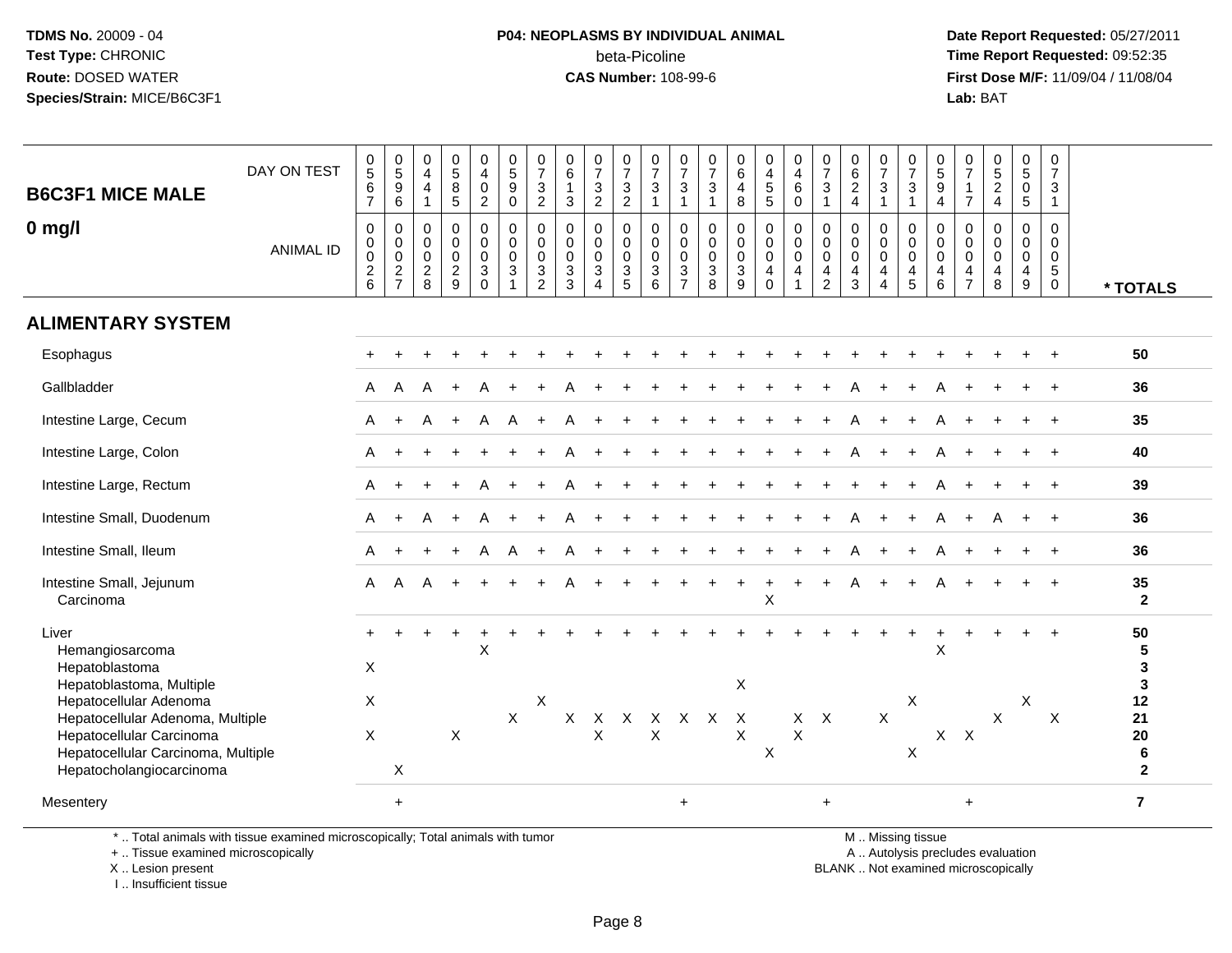## **P04: NEOPLASMS BY INDIVIDUAL ANIMAL**beta-Picoline<br>CAS Number: 108-99-6

 **Date Report Requested:** 05/27/2011 **Time Report Requested:** 09:52:35 **First Dose M/F:** 11/09/04 / 11/08/04<br>Lab: BAT **Lab:** BAT

| DAY ON TEST<br><b>B6C3F1 MICE MALE</b>                                                                                                        | $\begin{matrix} 0 \\ 5 \end{matrix}$<br>6<br>$\overline{7}$ | $\begin{array}{c} 0 \\ 5 \end{array}$<br>$9\,$<br>6           | $\frac{0}{4}$<br>$\overline{4}$<br>$\mathbf{1}$                                  | $\begin{array}{c} 0 \\ 5 \\ 8 \end{array}$<br>5                        | $\begin{smallmatrix}0\0\4\end{smallmatrix}$<br>0<br>$\overline{2}$ | $\begin{array}{c} 0 \\ 5 \\ 9 \end{array}$<br>$\mathbf 0$                    | 0<br>$\overline{7}$<br>$\sqrt{3}$<br>$\overline{2}$             | $\begin{array}{c} 0 \\ 6 \end{array}$<br>$\mathbf{1}$<br>$\mathbf{3}$     | $\frac{0}{7}$<br>$\sqrt{3}$<br>$\overline{2}$                              | $\frac{0}{7}$<br>$\sqrt{3}$<br>$\overline{2}$                                  | $\frac{0}{7}$<br>$\mathsf 3$<br>$\overline{1}$               | 0<br>$\overline{7}$<br>3<br>$\mathbf{1}$                                               | $\frac{0}{7}$<br>$\mathbf{3}$<br>$\mathbf{1}$                             | $_6^0$<br>$\overline{4}$<br>8   | $\begin{array}{c} 0 \\ 4 \\ 5 \end{array}$<br>5 | 0<br>$\overline{4}$<br>$6\phantom{a}$<br>$\Omega$                                  | $\frac{0}{7}$<br>$\mathbf{3}$<br>$\mathbf{1}$          | $\begin{matrix} 0 \\ 6 \\ 2 \end{matrix}$<br>$\overline{4}$    | $\frac{0}{7}$<br>$\mathbf{3}$<br>$\mathbf{1}$                         | $\frac{0}{7}$<br>$\sqrt{3}$<br>$\mathbf{1}$ | $\begin{array}{c} 0 \\ 5 \\ 9 \end{array}$<br>$\overline{4}$     | 0<br>$\overline{7}$<br>$\mathbf{1}$<br>$\overline{7}$  | $\begin{smallmatrix}0\0\5\end{smallmatrix}$<br>$\overline{c}$<br>$\overline{4}$ | $\begin{array}{c} 0 \\ 5 \end{array}$<br>0<br>5 | 0<br>$\overline{7}$<br>3<br>$\mathbf{1}$  |                    |
|-----------------------------------------------------------------------------------------------------------------------------------------------|-------------------------------------------------------------|---------------------------------------------------------------|----------------------------------------------------------------------------------|------------------------------------------------------------------------|--------------------------------------------------------------------|------------------------------------------------------------------------------|-----------------------------------------------------------------|---------------------------------------------------------------------------|----------------------------------------------------------------------------|--------------------------------------------------------------------------------|--------------------------------------------------------------|----------------------------------------------------------------------------------------|---------------------------------------------------------------------------|---------------------------------|-------------------------------------------------|------------------------------------------------------------------------------------|--------------------------------------------------------|----------------------------------------------------------------|-----------------------------------------------------------------------|---------------------------------------------|------------------------------------------------------------------|--------------------------------------------------------|---------------------------------------------------------------------------------|-------------------------------------------------|-------------------------------------------|--------------------|
| $0$ mg/<br><b>ANIMAL ID</b>                                                                                                                   | $\mathbf 0$<br>$\mathbf 0$<br>$\pmb{0}$<br>$\frac{2}{6}$    | $\mathbf 0$<br>$\pmb{0}$<br>$\boldsymbol{0}$<br>$\frac{2}{7}$ | $\mathsf{O}\xspace$<br>$\mathsf{O}\xspace$<br>$\mathbf 0$<br>$\overline{c}$<br>8 | $\boldsymbol{0}$<br>$\mathbf 0$<br>$\mathsf{O}$<br>$\overline{2}$<br>9 | 0<br>$\mathbf 0$<br>0<br>3<br>$\Omega$                             | $\pmb{0}$<br>$\boldsymbol{0}$<br>$\pmb{0}$<br>$\mathbf{3}$<br>$\overline{1}$ | 0<br>$\mathbf 0$<br>$\mathbf 0$<br>$\sqrt{3}$<br>$\overline{2}$ | $\mathbf 0$<br>$\mathbf 0$<br>$\mathbf 0$<br>$\mathbf{3}$<br>$\mathbf{3}$ | 0<br>$\mathsf{O}$<br>$\mathsf 0$<br>$\mathbf{3}$<br>$\boldsymbol{\Lambda}$ | 0<br>$\mathbf 0$<br>$\mathbf 0$<br>$\ensuremath{\mathsf{3}}$<br>$\overline{5}$ | $\mathbf 0$<br>$\mathbf 0$<br>$\mathbf 0$<br>$\sqrt{3}$<br>6 | $\mathbf 0$<br>$\mathbf 0$<br>$\pmb{0}$<br>$\ensuremath{\mathsf{3}}$<br>$\overline{7}$ | $\pmb{0}$<br>$\mathsf 0$<br>$\mathsf 0$<br>$\ensuremath{\mathsf{3}}$<br>8 | 0<br>$\mathbf 0$<br>0<br>3<br>9 | 0<br>$\mathbf 0$<br>0<br>4<br>$\mathbf 0$       | $\mathbf 0$<br>$\boldsymbol{0}$<br>$\mathbf 0$<br>$\overline{4}$<br>$\overline{1}$ | 0<br>$\mathbf 0$<br>$\mathbf 0$<br>4<br>$\overline{2}$ | $\mathbf 0$<br>$\mathbf 0$<br>$\mathbf 0$<br>4<br>$\mathbf{3}$ | 0<br>$\mathsf{O}$<br>$\mathsf{O}$<br>$\overline{4}$<br>$\overline{4}$ | 0<br>$\mathbf 0$<br>0<br>4<br>5             | $\mathbf 0$<br>$\mathbf 0$<br>$\mathbf 0$<br>$\overline{4}$<br>6 | 0<br>$\mathbf 0$<br>$\mathbf 0$<br>4<br>$\overline{7}$ | 0<br>$\mathbf 0$<br>$\mathbf 0$<br>4<br>8                                       | 0<br>$\mathbf 0$<br>0<br>4<br>$9\,$             | $\mathbf 0$<br>$\mathbf 0$<br>0<br>5<br>0 | * TOTALS           |
| Hepatocholangiocarcinoma, Metastatic, Liver                                                                                                   |                                                             | $\boldsymbol{\mathsf{X}}$                                     |                                                                                  |                                                                        |                                                                    |                                                                              |                                                                 |                                                                           |                                                                            |                                                                                |                                                              |                                                                                        |                                                                           |                                 |                                                 |                                                                                    |                                                        |                                                                |                                                                       |                                             |                                                                  |                                                        |                                                                                 |                                                 |                                           | 1                  |
| Pancreas<br>Hepatocholangiocarcinoma, Metastatic, Liver                                                                                       |                                                             | X                                                             |                                                                                  |                                                                        |                                                                    |                                                                              |                                                                 |                                                                           |                                                                            |                                                                                |                                                              |                                                                                        |                                                                           |                                 |                                                 |                                                                                    |                                                        |                                                                |                                                                       |                                             |                                                                  |                                                        |                                                                                 |                                                 |                                           | 49<br>1            |
| Salivary Glands                                                                                                                               |                                                             |                                                               |                                                                                  |                                                                        |                                                                    |                                                                              |                                                                 |                                                                           |                                                                            |                                                                                |                                                              |                                                                                        |                                                                           |                                 |                                                 |                                                                                    |                                                        |                                                                |                                                                       |                                             |                                                                  |                                                        |                                                                                 |                                                 |                                           | 50                 |
| Stomach, Forestomach                                                                                                                          |                                                             |                                                               |                                                                                  |                                                                        |                                                                    |                                                                              |                                                                 |                                                                           |                                                                            |                                                                                |                                                              |                                                                                        |                                                                           |                                 |                                                 |                                                                                    |                                                        |                                                                |                                                                       |                                             |                                                                  |                                                        |                                                                                 |                                                 |                                           | 47                 |
| Stomach, Glandular                                                                                                                            | A                                                           |                                                               |                                                                                  |                                                                        |                                                                    |                                                                              |                                                                 |                                                                           |                                                                            |                                                                                |                                                              |                                                                                        |                                                                           |                                 |                                                 |                                                                                    |                                                        |                                                                |                                                                       |                                             |                                                                  |                                                        |                                                                                 |                                                 |                                           | 42                 |
| Tooth                                                                                                                                         | $+$                                                         |                                                               |                                                                                  |                                                                        |                                                                    |                                                                              |                                                                 |                                                                           |                                                                            |                                                                                |                                                              |                                                                                        |                                                                           |                                 |                                                 |                                                                                    |                                                        |                                                                |                                                                       |                                             |                                                                  |                                                        |                                                                                 |                                                 | $+$                                       | 35                 |
| <b>CARDIOVASCULAR SYSTEM</b>                                                                                                                  |                                                             |                                                               |                                                                                  |                                                                        |                                                                    |                                                                              |                                                                 |                                                                           |                                                                            |                                                                                |                                                              |                                                                                        |                                                                           |                                 |                                                 |                                                                                    |                                                        |                                                                |                                                                       |                                             |                                                                  |                                                        |                                                                                 |                                                 |                                           |                    |
| Heart<br>Hemangiosarcoma<br>Hepatocholangiocarcinoma, Metastatic, Liver<br>Mesothelioma Benign<br>Sarcoma, Metastatic, Uncertain Primary Site |                                                             | X                                                             |                                                                                  |                                                                        |                                                                    |                                                                              |                                                                 |                                                                           |                                                                            |                                                                                |                                                              |                                                                                        |                                                                           |                                 | X                                               |                                                                                    |                                                        |                                                                |                                                                       |                                             | $\sf X$                                                          |                                                        | $\boldsymbol{\mathsf{X}}$                                                       |                                                 |                                           | 50<br>1            |
| <b>ENDOCRINE SYSTEM</b>                                                                                                                       |                                                             |                                                               |                                                                                  |                                                                        |                                                                    |                                                                              |                                                                 |                                                                           |                                                                            |                                                                                |                                                              |                                                                                        |                                                                           |                                 |                                                 |                                                                                    |                                                        |                                                                |                                                                       |                                             |                                                                  |                                                        |                                                                                 |                                                 |                                           |                    |
| <b>Adrenal Cortex</b><br>Subcapsular, Adenoma                                                                                                 |                                                             |                                                               |                                                                                  |                                                                        |                                                                    |                                                                              |                                                                 |                                                                           |                                                                            |                                                                                |                                                              |                                                                                        |                                                                           |                                 |                                                 |                                                                                    |                                                        |                                                                |                                                                       |                                             |                                                                  |                                                        |                                                                                 |                                                 |                                           | 49<br>$\mathbf{2}$ |
| Adrenal Medulla                                                                                                                               |                                                             |                                                               |                                                                                  |                                                                        |                                                                    |                                                                              |                                                                 |                                                                           |                                                                            |                                                                                |                                                              |                                                                                        |                                                                           |                                 |                                                 |                                                                                    |                                                        |                                                                |                                                                       |                                             |                                                                  |                                                        |                                                                                 |                                                 |                                           | 49                 |
| Islets, Pancreatic<br>Adenoma                                                                                                                 |                                                             |                                                               |                                                                                  |                                                                        |                                                                    |                                                                              |                                                                 |                                                                           |                                                                            |                                                                                |                                                              |                                                                                        |                                                                           |                                 |                                                 |                                                                                    |                                                        |                                                                |                                                                       |                                             |                                                                  |                                                        |                                                                                 |                                                 | $\ddot{}$                                 | 49<br>1            |

\* .. Total animals with tissue examined microscopically; Total animals with tumor

+ .. Tissue examined microscopically

X .. Lesion present

I .. Insufficient tissue

 M .. Missing tissuey the contract of the contract of the contract of the contract of the contract of the contract of the contract of  $A$ . Autolysis precludes evaluation

Lesion present BLANK .. Not examined microscopically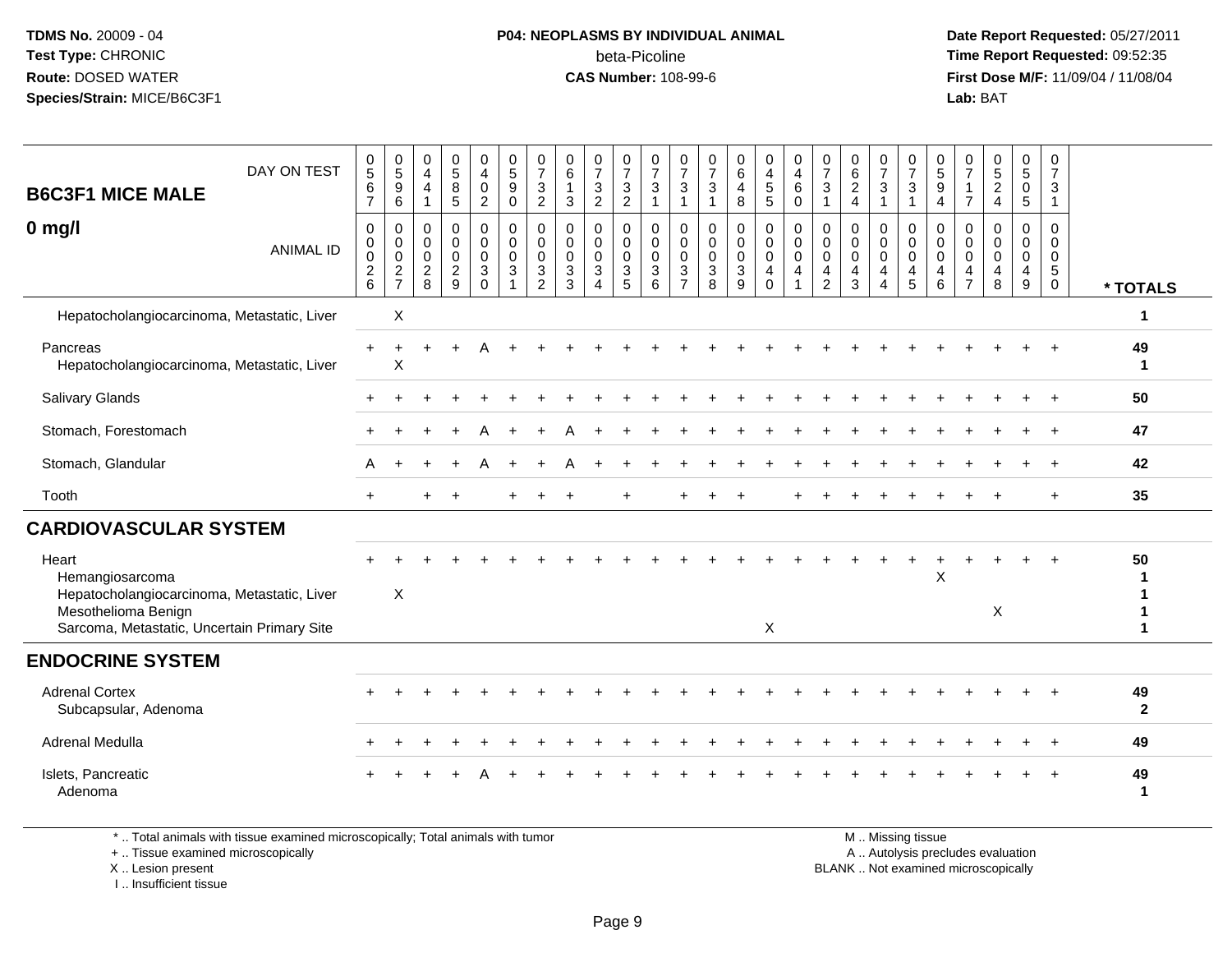# **P04: NEOPLASMS BY INDIVIDUAL ANIMAL**beta-Picoline<br>CAS Number: 108-99-6

 **Date Report Requested:** 05/27/2011 **Time Report Requested:** 09:52:35 **First Dose M/F:** 11/09/04 / 11/08/04<br>Lab: BAT **Lab:** BAT

| <b>B6C3F1 MICE MALE</b>                          | DAY ON TEST      | 0<br>5<br>$\,6\,$<br>$\overline{ }$             | 0<br>$5\,$<br>9<br>6         | 0<br>4<br>4                                              | $\mathbf 0$<br>$\sqrt{5}$<br>8<br>5                                              | $\overline{0}$<br>4<br>$\pmb{0}$<br>$\overline{c}$ | $\begin{array}{c} 0 \\ 5 \end{array}$<br>$9\,$<br>$\mathbf 0$ | $\rightarrow$<br>3<br>$\Omega$<br>$\epsilon$                          | $\pmb{0}$<br>$6\phantom{1}$<br>3                                | 0<br>$\rightarrow$<br>$\mathbf{3}$<br>$\overline{2}$ | $\frac{0}{7}$<br>3<br>$\overline{2}$                                            | $\mathbf 0$<br>$\overline{z}$<br>3               | 0<br>$\rightarrow$<br>3           | $\overline{0}$<br>$\overline{ }$<br>3        | 0<br>$6\phantom{.}$<br>$\overline{4}$<br>8                       | 0<br>4<br>5<br>$\overline{5}$ | 0<br>$\overline{4}$<br>$\,6\,$<br>$\mathbf 0$ | $\frac{0}{7}$<br>$\mathbf{3}$      | 6<br>2<br>$\overline{4}$   | 0<br>$\rightarrow$<br>3 | $\frac{0}{7}$<br>$\ensuremath{\mathsf{3}}$                | 0<br>$\sqrt{5}$<br>$\boldsymbol{9}$<br>4 | $\frac{0}{7}$<br>$\overline{ }$                                                 | $\frac{0}{5}$<br>$\overline{2}$<br>$\overline{4}$  | $\mathbf{0}$<br>5<br>0<br>5      | 0<br>$\overline{7}$<br>3         |          |
|--------------------------------------------------|------------------|-------------------------------------------------|------------------------------|----------------------------------------------------------|----------------------------------------------------------------------------------|----------------------------------------------------|---------------------------------------------------------------|-----------------------------------------------------------------------|-----------------------------------------------------------------|------------------------------------------------------|---------------------------------------------------------------------------------|--------------------------------------------------|-----------------------------------|----------------------------------------------|------------------------------------------------------------------|-------------------------------|-----------------------------------------------|------------------------------------|----------------------------|-------------------------|-----------------------------------------------------------|------------------------------------------|---------------------------------------------------------------------------------|----------------------------------------------------|----------------------------------|----------------------------------|----------|
| $0 \text{ mg/l}$                                 | <b>ANIMAL ID</b> | 0<br>0<br>U<br>$\overline{c}$<br>$6\phantom{1}$ | 0<br>0<br>0<br>$\frac{2}{7}$ | 0<br>$\mathbf 0$<br>$\mathbf 0$<br>$\boldsymbol{2}$<br>8 | $\overline{0}$<br>$\mathbf 0$<br>$\pmb{0}$<br>$\overline{c}$<br>$\boldsymbol{9}$ | $\overline{0}$<br>$\pmb{0}$<br>$\pmb{0}$<br>3<br>0 | $\mathbf 0$<br>$\pmb{0}$<br>$\pmb{0}$<br>$\sqrt{3}$           | $\mathbf 0$<br>$\mathbf 0$<br>$\boldsymbol{0}$<br>3<br>$\overline{2}$ | $\mathbf 0$<br>$\pmb{0}$<br>$\boldsymbol{0}$<br>$\sqrt{3}$<br>3 | 0<br>0<br>0<br>3                                     | 0<br>$\mathbf 0$<br>$\mathbf 0$<br>$\ensuremath{\mathsf{3}}$<br>$5\phantom{.0}$ | 0<br>$\pmb{0}$<br>$\mathbf 0$<br>$\sqrt{3}$<br>6 | 0<br>0<br>0<br>3<br>$\rightarrow$ | 0<br>$\pmb{0}$<br>$\boldsymbol{0}$<br>3<br>8 | 0<br>$\mathsf{O}$<br>$\pmb{0}$<br>$\ensuremath{\mathsf{3}}$<br>9 | 0<br>0<br>0<br>$\overline{4}$ | 0<br>$\pmb{0}$<br>$\pmb{0}$<br>$\overline{4}$ | 0<br>0<br>0<br>4<br>$\overline{2}$ | 0<br>$\mathbf 0$<br>4<br>3 | 0<br>0<br>0<br>4<br>4   | $_0^0$<br>$\mathbf 0$<br>$\overline{4}$<br>$\overline{5}$ | 0<br>$\pmb{0}$<br>0<br>4<br>6            | $\begin{matrix} 0 \\ 0 \end{matrix}$<br>$\boldsymbol{0}$<br>4<br>$\overline{ }$ | 0<br>$\pmb{0}$<br>$\pmb{0}$<br>$\overline{4}$<br>8 | $\mathbf{0}$<br>0<br>0<br>4<br>9 | 0<br>$\pmb{0}$<br>5<br>$\pmb{0}$ | * TOTALS |
| Parathyroid Gland                                |                  | $+$                                             |                              |                                                          |                                                                                  |                                                    |                                                               |                                                                       |                                                                 |                                                      |                                                                                 |                                                  | M                                 | $+$                                          |                                                                  |                               | M + +                                         | $+$                                | $+$                        | M                       | $+$                                                       | $+$                                      | м                                                                               |                                                    | $+$ $+$                          |                                  | 37       |
| <b>Pituitary Gland</b>                           |                  |                                                 |                              |                                                          |                                                                                  |                                                    |                                                               |                                                                       |                                                                 |                                                      |                                                                                 |                                                  |                                   |                                              |                                                                  |                               |                                               |                                    |                            |                         |                                                           |                                          |                                                                                 |                                                    | $+$                              | $\pm$                            | 47       |
| <b>Thyroid Gland</b><br>Follicular Cell, Adenoma |                  | $+$                                             |                              |                                                          |                                                                                  |                                                    |                                                               |                                                                       |                                                                 |                                                      |                                                                                 |                                                  |                                   |                                              |                                                                  |                               |                                               |                                    |                            |                         |                                                           |                                          |                                                                                 |                                                    | $+$ $-$                          | $\pm$                            | 49       |

#### **GENERAL BODY SYSTEM**

I .. Insufficient tissue

NONE

#### **GENITAL SYSTEM**

| <b>Coagulating Gland</b>                                                                                                                   |           |   |           |  |  |  |  |        |     |   |                                     |                   |            | $\ddot{}$                         |       |     |     | $\mathbf{2}$       |
|--------------------------------------------------------------------------------------------------------------------------------------------|-----------|---|-----------|--|--|--|--|--------|-----|---|-------------------------------------|-------------------|------------|-----------------------------------|-------|-----|-----|--------------------|
| Epididymis<br>Hepatocholangiocarcinoma, Metastatic, Liver                                                                                  | $\pm$     | X |           |  |  |  |  |        |     |   |                                     |                   |            |                                   |       |     | $+$ | 50                 |
| <b>Preputial Gland</b>                                                                                                                     |           |   |           |  |  |  |  |        |     |   |                                     |                   |            |                                   |       |     |     | 50                 |
| Prostate                                                                                                                                   | $\ddot{}$ |   |           |  |  |  |  |        |     |   |                                     |                   |            |                                   |       |     | $+$ | 50                 |
| <b>Seminal Vesicle</b><br>Hepatocholangiocarcinoma, Metastatic, Liver                                                                      | A         | Χ |           |  |  |  |  |        |     |   |                                     |                   |            |                                   |       | $+$ | $+$ | 47                 |
| <b>Testes</b>                                                                                                                              | $+$       |   |           |  |  |  |  |        |     |   |                                     |                   |            |                                   |       |     | $+$ | 50                 |
| <b>HEMATOPOIETIC SYSTEM</b>                                                                                                                |           |   |           |  |  |  |  |        |     |   |                                     |                   |            |                                   |       |     |     |                    |
| <b>Bone Marrow</b><br>Hemangiosarcoma                                                                                                      | $+$       |   | $\ddot{}$ |  |  |  |  | $\div$ | $+$ | ÷ | $\ddot{}$                           |                   | $\pm$<br>X | $+$                               | $\pm$ | $+$ | $+$ | 50<br>$\mathbf{2}$ |
| *  Total animals with tissue examined microscopically; Total animals with tumor<br>+  Tissue examined microscopically<br>X  Lesion present |           |   |           |  |  |  |  |        |     |   | BLANK  Not examined microscopically | M  Missing tissue |            | A  Autolysis precludes evaluation |       |     |     |                    |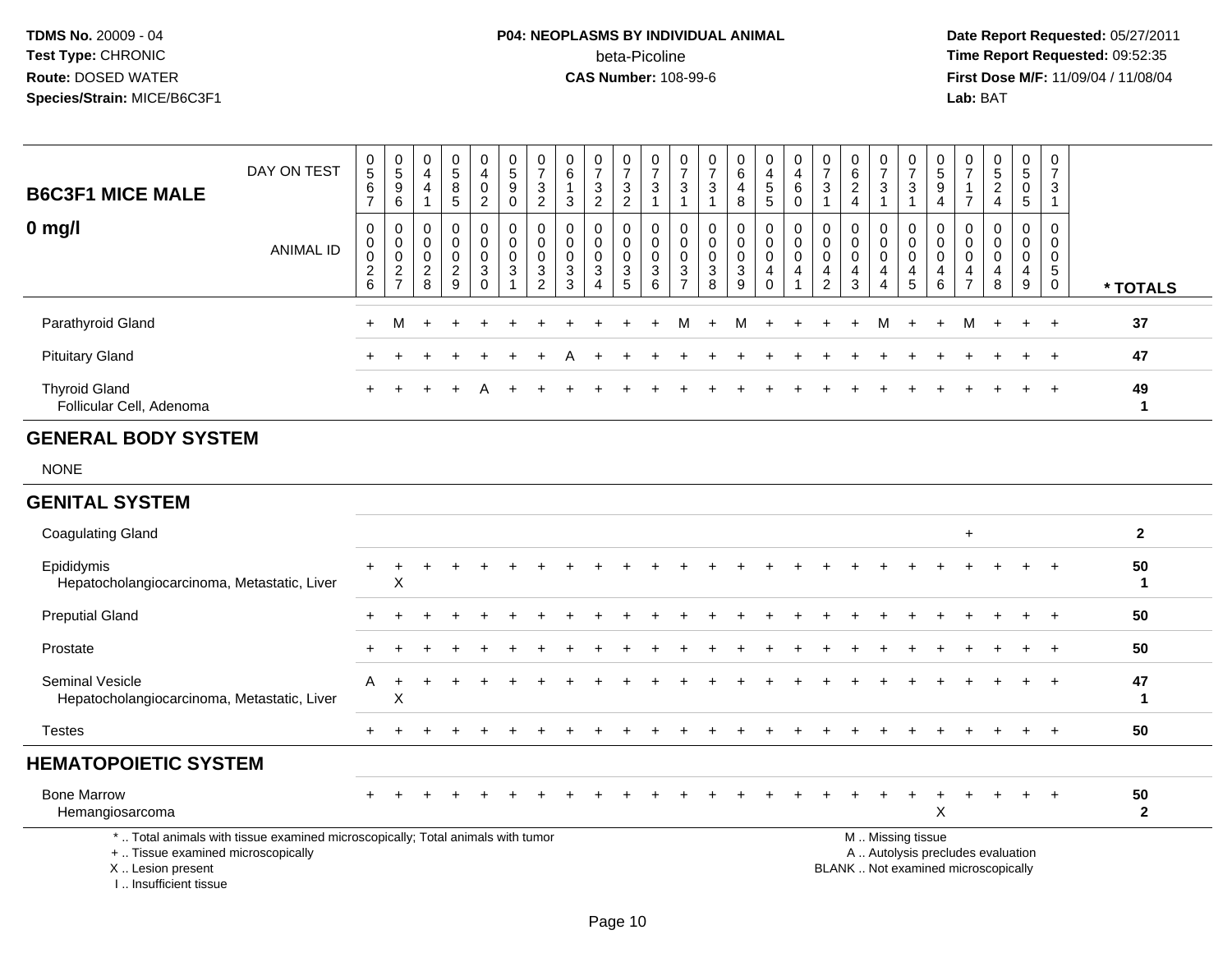## **P04: NEOPLASMS BY INDIVIDUAL ANIMAL**beta-Picoline<br>CAS Number: 108-99-6

| <b>B6C3F1 MICE MALE</b>                                                                                                      | DAY ON TEST                                                                     | $\begin{array}{c} 0 \\ 5 \end{array}$<br>6<br>$\overline{7}$                 | $\begin{array}{c} 0 \\ 5 \\ 9 \end{array}$<br>$\,6\,$       | 0<br>$\overline{4}$<br>$\overline{4}$                            | $\begin{array}{c} 0 \\ 5 \\ 8 \end{array}$<br>$\sqrt{5}$        | 0<br>$\overline{4}$<br>$\pmb{0}$<br>$\overline{c}$           | $\begin{array}{c} 0 \\ 5 \end{array}$<br>$9\,$<br>$\mathbf 0$             | $\frac{0}{7}$<br>3<br>$\overline{2}$                             | 0<br>$\,6\,$<br>$\mathbf{1}$<br>3                          | $\frac{0}{7}$<br>$\mathbf{3}$<br>$\overline{2}$        | $\frac{0}{7}$<br>$\mathbf{3}$<br>$\overline{c}$                       | $\begin{array}{c} 0 \\ 7 \end{array}$<br>$\sqrt{3}$<br>$\mathbf{1}$ | $\frac{0}{7}$<br>3<br>$\mathbf{1}$                                        | $\frac{0}{7}$<br>$\mathbf{3}$<br>$\mathbf{1}$                | $_{6}^{\rm 0}$<br>4<br>8                                       | $\frac{0}{4}$<br>$\overline{5}$<br>5                | 0<br>$\overline{4}$<br>6<br>$\mathsf 0$      | $\frac{0}{7}$<br>$\mathbf{3}$<br>$\mathbf{1}$ | $\begin{array}{c} 0 \\ 6 \end{array}$<br>$\overline{2}$<br>$\overline{4}$ | $\begin{array}{c} 0 \\ 7 \end{array}$<br>3<br>$\overline{1}$        | $\frac{0}{7}$<br>$\sqrt{3}$<br>$\overline{1}$                       | $\frac{0}{5}$<br>9<br>4                   | $\frac{0}{7}$<br>$\mathbf{1}$<br>$\overline{7}$               | $\begin{array}{c} 0 \\ 5 \\ 2 \end{array}$<br>$\overline{4}$             | $\begin{array}{c} 0 \\ 5 \end{array}$<br>$\mathbf 0$<br>$\sqrt{5}$ | 0<br>$\overline{7}$<br>3<br>$\overline{1}$                             |                                 |
|------------------------------------------------------------------------------------------------------------------------------|---------------------------------------------------------------------------------|------------------------------------------------------------------------------|-------------------------------------------------------------|------------------------------------------------------------------|-----------------------------------------------------------------|--------------------------------------------------------------|---------------------------------------------------------------------------|------------------------------------------------------------------|------------------------------------------------------------|--------------------------------------------------------|-----------------------------------------------------------------------|---------------------------------------------------------------------|---------------------------------------------------------------------------|--------------------------------------------------------------|----------------------------------------------------------------|-----------------------------------------------------|----------------------------------------------|-----------------------------------------------|---------------------------------------------------------------------------|---------------------------------------------------------------------|---------------------------------------------------------------------|-------------------------------------------|---------------------------------------------------------------|--------------------------------------------------------------------------|--------------------------------------------------------------------|------------------------------------------------------------------------|---------------------------------|
| $0 \text{ mg/l}$                                                                                                             | <b>ANIMAL ID</b>                                                                | $\mathbf 0$<br>$\mathsf{O}\xspace$<br>$\mathsf{O}\xspace$<br>$\sqrt{2}$<br>6 | 0<br>$\mathbf 0$<br>0<br>$\boldsymbol{2}$<br>$\overline{7}$ | $\mathbf 0$<br>$\mathbf 0$<br>$\mathbf 0$<br>$\overline{a}$<br>8 | 0<br>$\mathbf 0$<br>$\mathbf 0$<br>$\sqrt{2}$<br>$\overline{9}$ | 0<br>$\mathbf 0$<br>$\mathbf 0$<br>$\sqrt{3}$<br>$\mathbf 0$ | $\mathbf 0$<br>$\mathbf 0$<br>$\mathbf 0$<br>$\sqrt{3}$<br>$\overline{1}$ | $\mathbf 0$<br>$\mathbf 0$<br>$\mathbf 0$<br>3<br>$\overline{c}$ | $\Omega$<br>$\mathbf 0$<br>$\mathbf 0$<br>$\mathbf 3$<br>3 | 0<br>$\mathbf 0$<br>$\mathbf 0$<br>3<br>$\overline{4}$ | 0<br>$\mathbf 0$<br>0<br>$\ensuremath{\mathsf{3}}$<br>$5\phantom{.0}$ | 0<br>$\mathbf 0$<br>$\mathbf 0$<br>$\ensuremath{\mathsf{3}}$<br>6   | $\mathbf 0$<br>$\mathbf 0$<br>$\mathbf 0$<br>$\sqrt{3}$<br>$\overline{7}$ | $\mathbf 0$<br>$\mathbf 0$<br>$\mathbf 0$<br>$\sqrt{3}$<br>8 | $\mathbf 0$<br>$\mathbf 0$<br>$\mathbf 0$<br>$\mathbf{3}$<br>9 | 0<br>$\mathbf 0$<br>$\mathbf 0$<br>4<br>$\mathbf 0$ | 0<br>$\mathbf 0$<br>0<br>4<br>$\overline{1}$ | $\mathbf 0$<br>0<br>0<br>4<br>$\overline{2}$  | $\mathbf 0$<br>$\mathbf 0$<br>$\mathbf 0$<br>$\overline{4}$<br>3          | 0<br>$\mathbf 0$<br>$\mathbf 0$<br>$\overline{4}$<br>$\overline{4}$ | 0<br>$\mathsf 0$<br>$\mathbf 0$<br>$\overline{4}$<br>$\overline{5}$ | 0<br>$\mathbf 0$<br>$\mathbf 0$<br>4<br>6 | $\Omega$<br>$\mathbf 0$<br>$\mathbf 0$<br>4<br>$\overline{7}$ | $\mathbf 0$<br>$\mathbf 0$<br>$\mathbf 0$<br>$\overline{4}$<br>8         | 0<br>$\mathbf 0$<br>0<br>4<br>$\boldsymbol{9}$                     | $\mathbf 0$<br>$\mathbf 0$<br>$\mathbf 0$<br>$\sqrt{5}$<br>$\mathbf 0$ | * TOTALS                        |
| Lymph Node<br>Mediastinal, Hepatocholangiocarcinoma,<br>Metastatic, Liver                                                    |                                                                                 |                                                                              | $\ddot{}$<br>$\sf X$                                        |                                                                  |                                                                 |                                                              |                                                                           |                                                                  |                                                            |                                                        |                                                                       |                                                                     |                                                                           |                                                              |                                                                |                                                     |                                              |                                               |                                                                           |                                                                     |                                                                     |                                           |                                                               |                                                                          |                                                                    |                                                                        | $\boldsymbol{2}$<br>$\mathbf 1$ |
| Lymph Node, Mandibular<br>Rhabdomyosarcoma, Metastatic, Skeletal<br>Muscle                                                   |                                                                                 |                                                                              |                                                             |                                                                  |                                                                 |                                                              |                                                                           |                                                                  |                                                            |                                                        |                                                                       |                                                                     |                                                                           |                                                              |                                                                |                                                     |                                              |                                               |                                                                           |                                                                     |                                                                     |                                           |                                                               |                                                                          |                                                                    |                                                                        | 50<br>1                         |
| Lymph Node, Mesenteric                                                                                                       |                                                                                 |                                                                              |                                                             |                                                                  |                                                                 |                                                              |                                                                           |                                                                  |                                                            |                                                        |                                                                       |                                                                     |                                                                           |                                                              |                                                                |                                                     |                                              |                                               |                                                                           |                                                                     |                                                                     |                                           |                                                               |                                                                          |                                                                    |                                                                        | 45                              |
| Spleen<br>Hemangiosarcoma                                                                                                    |                                                                                 |                                                                              |                                                             |                                                                  |                                                                 |                                                              |                                                                           |                                                                  |                                                            |                                                        |                                                                       |                                                                     |                                                                           |                                                              |                                                                |                                                     |                                              |                                               |                                                                           |                                                                     |                                                                     |                                           |                                                               |                                                                          |                                                                    |                                                                        | 46<br>1                         |
| Thymus<br>Hepatocellular Carcinoma, Metastatic, Liver<br>Hepatocholangiocarcinoma, Metastatic, Liver                         |                                                                                 | A                                                                            | Χ                                                           |                                                                  |                                                                 |                                                              |                                                                           |                                                                  |                                                            | м                                                      | м                                                                     |                                                                     |                                                                           | м                                                            |                                                                |                                                     |                                              |                                               |                                                                           |                                                                     |                                                                     |                                           |                                                               |                                                                          |                                                                    |                                                                        | 41<br>1<br>1                    |
| <b>INTEGUMENTARY SYSTEM</b>                                                                                                  |                                                                                 |                                                                              |                                                             |                                                                  |                                                                 |                                                              |                                                                           |                                                                  |                                                            |                                                        |                                                                       |                                                                     |                                                                           |                                                              |                                                                |                                                     |                                              |                                               |                                                                           |                                                                     |                                                                     |                                           |                                                               |                                                                          |                                                                    |                                                                        |                                 |
| <b>Mammary Gland</b>                                                                                                         |                                                                                 | М                                                                            | M                                                           | M                                                                | м                                                               | M                                                            | М                                                                         | м                                                                | м                                                          | M                                                      | M                                                                     | M                                                                   | м                                                                         | M                                                            | M                                                              | M                                                   | M                                            | M                                             | м                                                                         | м                                                                   | M                                                                   | М                                         | м                                                             | M                                                                        |                                                                    | M M                                                                    | 0                               |
| Skin<br>Subcutaneous Tissue, Fibrous Histiocytoma<br>Subcutaneous Tissue, Hemangioma<br>Subcutaneous Tissue, Hemangiosarcoma |                                                                                 |                                                                              |                                                             |                                                                  |                                                                 |                                                              |                                                                           |                                                                  |                                                            |                                                        |                                                                       |                                                                     |                                                                           |                                                              |                                                                |                                                     |                                              |                                               |                                                                           | $\mathsf X$                                                         |                                                                     |                                           |                                                               |                                                                          |                                                                    |                                                                        | 50<br>1<br>1<br>1               |
| <b>MUSCULOSKELETAL SYSTEM</b>                                                                                                |                                                                                 |                                                                              |                                                             |                                                                  |                                                                 |                                                              |                                                                           |                                                                  |                                                            |                                                        |                                                                       |                                                                     |                                                                           |                                                              |                                                                |                                                     |                                              |                                               |                                                                           |                                                                     |                                                                     |                                           |                                                               |                                                                          |                                                                    |                                                                        |                                 |
| <b>Bone</b>                                                                                                                  |                                                                                 |                                                                              |                                                             |                                                                  |                                                                 |                                                              |                                                                           |                                                                  |                                                            |                                                        |                                                                       |                                                                     |                                                                           |                                                              |                                                                |                                                     |                                              |                                               |                                                                           |                                                                     |                                                                     |                                           |                                                               |                                                                          |                                                                    |                                                                        | 50                              |
| <b>Skeletal Muscle</b>                                                                                                       |                                                                                 |                                                                              |                                                             |                                                                  |                                                                 |                                                              |                                                                           |                                                                  |                                                            |                                                        |                                                                       |                                                                     |                                                                           |                                                              |                                                                |                                                     |                                              |                                               |                                                                           |                                                                     |                                                                     |                                           |                                                               |                                                                          |                                                                    |                                                                        | $\mathbf{1}$                    |
| +  Tissue examined microscopically<br>X  Lesion present<br>I Insufficient tissue                                             | *  Total animals with tissue examined microscopically; Total animals with tumor |                                                                              |                                                             |                                                                  |                                                                 |                                                              |                                                                           |                                                                  |                                                            |                                                        |                                                                       |                                                                     |                                                                           |                                                              |                                                                |                                                     |                                              |                                               |                                                                           |                                                                     | M  Missing tissue                                                   |                                           |                                                               | A  Autolysis precludes evaluation<br>BLANK  Not examined microscopically |                                                                    |                                                                        |                                 |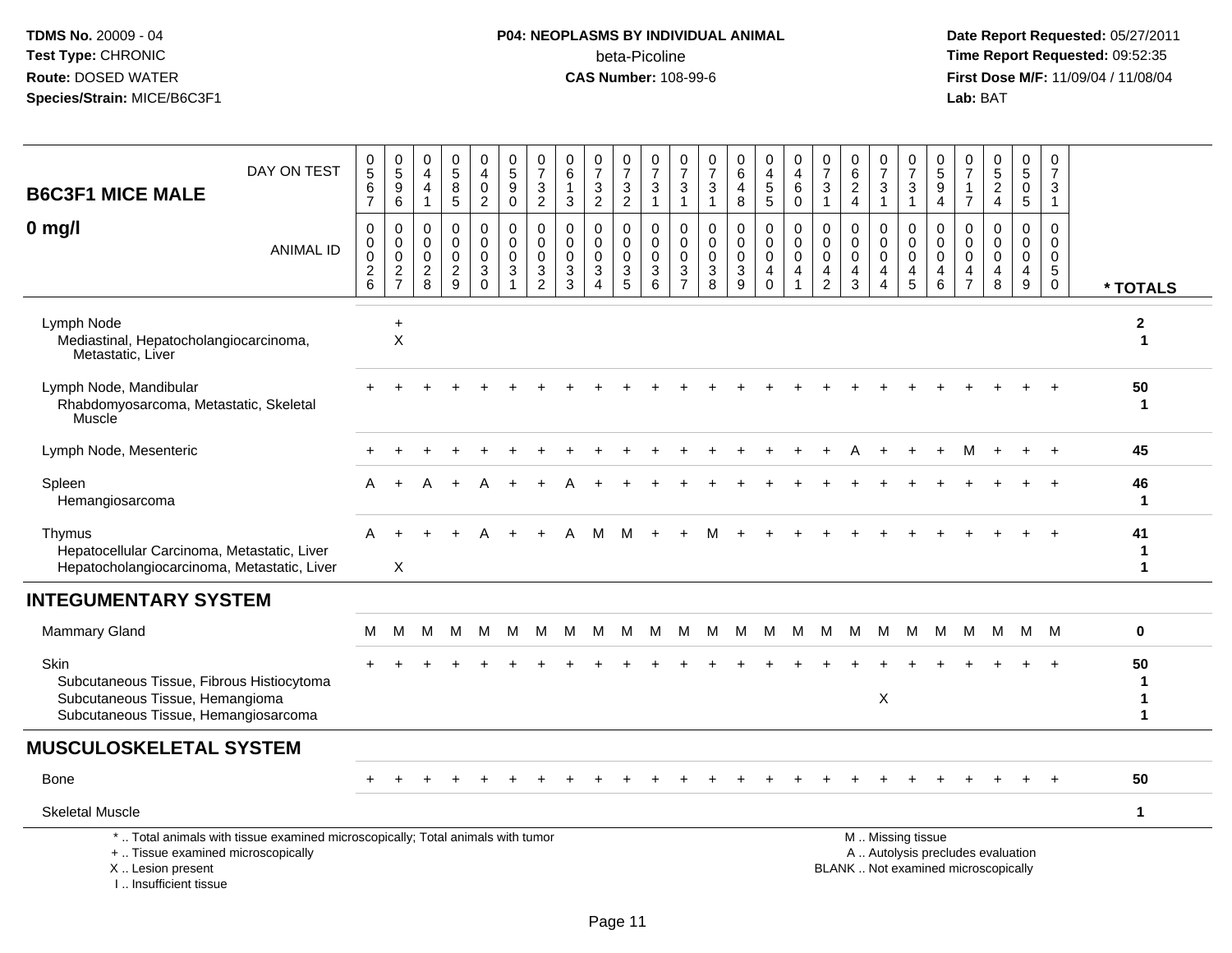## **P04: NEOPLASMS BY INDIVIDUAL ANIMAL**beta-Picoline<br>CAS Number: 108-99-6

| <b>B6C3F1 MICE MALE</b>                                                                                                                                                                                                                                                | DAY ON TEST      | $\frac{0}{5}$<br>6<br>$\overline{7}$           | $\begin{array}{c} 0 \\ 5 \end{array}$<br>$\overline{9}$<br>$\,6\,$ | 0<br>$\overline{4}$<br>$\overline{4}$<br>$\mathbf{1}$    | 0<br>$\sqrt{5}$<br>$\bf 8$<br>$\overline{5}$                          | $_4^{\rm 0}$<br>$\pmb{0}$<br>$\overline{2}$                  | $\frac{0}{5}$<br>9<br>$\mathbf 0$         | $\frac{0}{7}$<br>$\sqrt{3}$<br>$\sqrt{2}$                                                | 0<br>6<br>1<br>3                                             | $\frac{0}{7}$<br>$\frac{3}{2}$                                                        | $\frac{0}{7}$<br>$\ensuremath{\mathsf{3}}$<br>$\overline{c}$   | $\begin{array}{c} 0 \\ 7 \end{array}$<br>$\mathbf{3}$<br>$\overline{1}$ | $\frac{0}{7}$<br>$\mathbf{3}$<br>$\mathbf{1}$                             | 0<br>$\overline{7}$<br>3<br>$\overline{1}$                     | 0<br>$\,6\,$<br>$\overline{4}$<br>$\,8\,$                 | 0<br>$\overline{4}$<br>5<br>5                       | $_4^{\rm 0}$<br>$\,6\,$<br>$\mathbf 0$                              | $\begin{array}{c} 0 \\ 7 \end{array}$<br>$\mathbf{3}$<br>$\mathbf{1}$         | $\begin{matrix} 0 \\ 6 \end{matrix}$<br>$\sqrt{2}$<br>$\overline{4}$ | $\frac{0}{7}$<br>$\ensuremath{\mathsf{3}}$<br>$\overline{1}$                  | $\begin{array}{c} 0 \\ 7 \end{array}$<br>$\mathbf{3}$<br>$\overline{1}$ | $\begin{array}{c} 0 \\ 5 \end{array}$<br>$\boldsymbol{9}$<br>$\overline{4}$ | 0<br>$\overline{7}$<br>$\overline{7}$                  | $\begin{array}{c} 0 \\ 5 \\ 2 \\ 4 \end{array}$                          | $\begin{array}{c} 0 \\ 5 \end{array}$<br>$\pmb{0}$<br>$\overline{5}$ | 0<br>$\overline{7}$<br>3<br>$\mathbf{1}$         |                                                          |
|------------------------------------------------------------------------------------------------------------------------------------------------------------------------------------------------------------------------------------------------------------------------|------------------|------------------------------------------------|--------------------------------------------------------------------|----------------------------------------------------------|-----------------------------------------------------------------------|--------------------------------------------------------------|-------------------------------------------|------------------------------------------------------------------------------------------|--------------------------------------------------------------|---------------------------------------------------------------------------------------|----------------------------------------------------------------|-------------------------------------------------------------------------|---------------------------------------------------------------------------|----------------------------------------------------------------|-----------------------------------------------------------|-----------------------------------------------------|---------------------------------------------------------------------|-------------------------------------------------------------------------------|----------------------------------------------------------------------|-------------------------------------------------------------------------------|-------------------------------------------------------------------------|-----------------------------------------------------------------------------|--------------------------------------------------------|--------------------------------------------------------------------------|----------------------------------------------------------------------|--------------------------------------------------|----------------------------------------------------------|
| $0$ mg/l                                                                                                                                                                                                                                                               | <b>ANIMAL ID</b> | 0<br>0<br>$\mathbf 0$<br>$\boldsymbol{2}$<br>6 | $\mathbf 0$<br>$\mathsf{O}\xspace$<br>$\pmb{0}$<br>$\frac{2}{7}$   | 0<br>$\mathbf 0$<br>$\mathbf 0$<br>$\boldsymbol{2}$<br>8 | $\mathbf 0$<br>$\mathbf 0$<br>0<br>$\overline{a}$<br>$\boldsymbol{9}$ | 0<br>$\mathbf 0$<br>$\mathbf 0$<br>$\sqrt{3}$<br>$\mathbf 0$ | 0<br>$\mathbf 0$<br>0<br>$\sqrt{3}$<br>-1 | $\mathbf 0$<br>$\mathbf 0$<br>$\mathbf 0$<br>$\ensuremath{\mathsf{3}}$<br>$\overline{c}$ | $\mathbf 0$<br>$\mathbf 0$<br>$\mathbf 0$<br>$\sqrt{3}$<br>3 | $\Omega$<br>$\mathbf 0$<br>$\mathbf 0$<br>$\ensuremath{\mathsf{3}}$<br>$\overline{4}$ | $\mathbf 0$<br>$\mathbf 0$<br>$\mathbf 0$<br>$\mathbf{3}$<br>5 | 0<br>$\mathbf 0$<br>0<br>$\ensuremath{\mathsf{3}}$<br>$\,6\,$           | $\mathbf 0$<br>$\mathbf 0$<br>$\mathbf 0$<br>$\sqrt{3}$<br>$\overline{7}$ | $\mathbf 0$<br>$\mathbf 0$<br>$\mathbf 0$<br>$\mathbf{3}$<br>8 | $\Omega$<br>$\mathbf 0$<br>$\mathbf 0$<br>$\sqrt{3}$<br>9 | 0<br>$\mathbf 0$<br>0<br>$\overline{4}$<br>$\Omega$ | $\mathbf 0$<br>$\mathbf 0$<br>0<br>$\overline{4}$<br>$\overline{1}$ | $\mathbf 0$<br>$\mathbf 0$<br>$\mathbf 0$<br>$\overline{4}$<br>$\overline{2}$ | $\Omega$<br>$\mathbf 0$<br>0<br>4<br>3                               | $\mathbf 0$<br>$\mathbf 0$<br>$\mathbf 0$<br>$\overline{4}$<br>$\overline{4}$ | 0<br>$\mathsf 0$<br>$\mathbf 0$<br>$\overline{4}$<br>$\sqrt{5}$         | 0<br>$\mathbf 0$<br>$\mathbf 0$<br>$\overline{4}$<br>$6\phantom{1}6$        | 0<br>$\mathbf 0$<br>$\mathbf 0$<br>4<br>$\overline{7}$ | $\Omega$<br>$\mathbf 0$<br>$\mathbf 0$<br>$\overline{4}$<br>8            | $\mathbf 0$<br>$\overline{0}$<br>0<br>4<br>9                         | $\Omega$<br>$\mathbf 0$<br>0<br>5<br>$\mathbf 0$ | * TOTALS                                                 |
| Rhabdomyosarcoma                                                                                                                                                                                                                                                       |                  |                                                |                                                                    |                                                          |                                                                       |                                                              |                                           |                                                                                          |                                                              |                                                                                       |                                                                |                                                                         |                                                                           |                                                                |                                                           |                                                     |                                                                     |                                                                               |                                                                      |                                                                               |                                                                         |                                                                             |                                                        |                                                                          |                                                                      |                                                  | $\mathbf 1$                                              |
| <b>NERVOUS SYSTEM</b>                                                                                                                                                                                                                                                  |                  |                                                |                                                                    |                                                          |                                                                       |                                                              |                                           |                                                                                          |                                                              |                                                                                       |                                                                |                                                                         |                                                                           |                                                                |                                                           |                                                     |                                                                     |                                                                               |                                                                      |                                                                               |                                                                         |                                                                             |                                                        |                                                                          |                                                                      |                                                  |                                                          |
| <b>Brain</b>                                                                                                                                                                                                                                                           |                  |                                                |                                                                    |                                                          |                                                                       |                                                              |                                           |                                                                                          |                                                              |                                                                                       |                                                                |                                                                         |                                                                           |                                                                |                                                           |                                                     |                                                                     |                                                                               |                                                                      |                                                                               |                                                                         |                                                                             |                                                        |                                                                          |                                                                      |                                                  | 50                                                       |
| <b>RESPIRATORY SYSTEM</b>                                                                                                                                                                                                                                              |                  |                                                |                                                                    |                                                          |                                                                       |                                                              |                                           |                                                                                          |                                                              |                                                                                       |                                                                |                                                                         |                                                                           |                                                                |                                                           |                                                     |                                                                     |                                                                               |                                                                      |                                                                               |                                                                         |                                                                             |                                                        |                                                                          |                                                                      |                                                  |                                                          |
| Lung<br>Alveolar/Bronchiolar Adenoma<br>Alveolar/Bronchiolar Carcinoma<br>Carcinoma, Metastatic, Harderian Gland<br>Hemangiosarcoma<br>Hepatoblastoma, Metastatic, Liver<br>Hepatocellular Carcinoma, Metastatic, Liver<br>Hepatocholangiocarcinoma, Metastatic, Liver |                  |                                                | X                                                                  |                                                          | X                                                                     |                                                              |                                           | X                                                                                        |                                                              | $\boldsymbol{\mathsf{X}}$                                                             |                                                                |                                                                         | X                                                                         |                                                                |                                                           | X                                                   |                                                                     | X                                                                             |                                                                      | X                                                                             |                                                                         | X<br>$X$ $X$                                                                | X                                                      |                                                                          |                                                                      |                                                  | 50<br>6<br>9<br>2<br>$\overline{2}$<br>14<br>$\mathbf 1$ |
| Rhabdomyosarcoma, Metastatic, Skeletal<br>Muscle<br>Sarcoma, Metastatic, Uncertain Primary Site                                                                                                                                                                        |                  |                                                |                                                                    |                                                          |                                                                       |                                                              |                                           |                                                                                          |                                                              |                                                                                       |                                                                |                                                                         |                                                                           |                                                                |                                                           | X                                                   |                                                                     |                                                                               |                                                                      |                                                                               |                                                                         |                                                                             |                                                        |                                                                          |                                                                      |                                                  | $\mathbf 1$                                              |
| Nose<br>Hemangiosarcoma                                                                                                                                                                                                                                                |                  |                                                |                                                                    |                                                          |                                                                       |                                                              |                                           |                                                                                          |                                                              |                                                                                       |                                                                |                                                                         |                                                                           |                                                                |                                                           |                                                     |                                                                     |                                                                               |                                                                      |                                                                               |                                                                         |                                                                             |                                                        |                                                                          |                                                                      |                                                  | 50<br>$\mathbf{1}$                                       |
| Trachea                                                                                                                                                                                                                                                                |                  | A                                              |                                                                    |                                                          |                                                                       |                                                              |                                           |                                                                                          |                                                              |                                                                                       |                                                                |                                                                         |                                                                           |                                                                |                                                           |                                                     |                                                                     |                                                                               |                                                                      |                                                                               |                                                                         |                                                                             |                                                        |                                                                          |                                                                      |                                                  | 47                                                       |
| <b>SPECIAL SENSES SYSTEM</b>                                                                                                                                                                                                                                           |                  |                                                |                                                                    |                                                          |                                                                       |                                                              |                                           |                                                                                          |                                                              |                                                                                       |                                                                |                                                                         |                                                                           |                                                                |                                                           |                                                     |                                                                     |                                                                               |                                                                      |                                                                               |                                                                         |                                                                             |                                                        |                                                                          |                                                                      |                                                  |                                                          |
| Eye                                                                                                                                                                                                                                                                    |                  | A                                              | A                                                                  | $\ddot{}$                                                |                                                                       |                                                              |                                           |                                                                                          |                                                              |                                                                                       |                                                                |                                                                         |                                                                           |                                                                |                                                           |                                                     |                                                                     |                                                                               |                                                                      |                                                                               |                                                                         |                                                                             |                                                        |                                                                          |                                                                      | $\ddot{}$                                        | 36                                                       |
| <b>Harderian Gland</b><br>Adenoma                                                                                                                                                                                                                                      |                  |                                                |                                                                    |                                                          |                                                                       |                                                              |                                           |                                                                                          |                                                              |                                                                                       |                                                                |                                                                         |                                                                           |                                                                |                                                           |                                                     |                                                                     |                                                                               | X                                                                    |                                                                               | $\mathsf{X}$                                                            |                                                                             |                                                        |                                                                          |                                                                      |                                                  | 46<br>5                                                  |
| *  Total animals with tissue examined microscopically; Total animals with tumor<br>+  Tissue examined microscopically<br>X  Lesion present<br>I Insufficient tissue                                                                                                    |                  |                                                |                                                                    |                                                          |                                                                       |                                                              |                                           |                                                                                          |                                                              |                                                                                       |                                                                |                                                                         |                                                                           |                                                                |                                                           |                                                     |                                                                     |                                                                               |                                                                      |                                                                               | M  Missing tissue                                                       |                                                                             |                                                        | A  Autolysis precludes evaluation<br>BLANK  Not examined microscopically |                                                                      |                                                  |                                                          |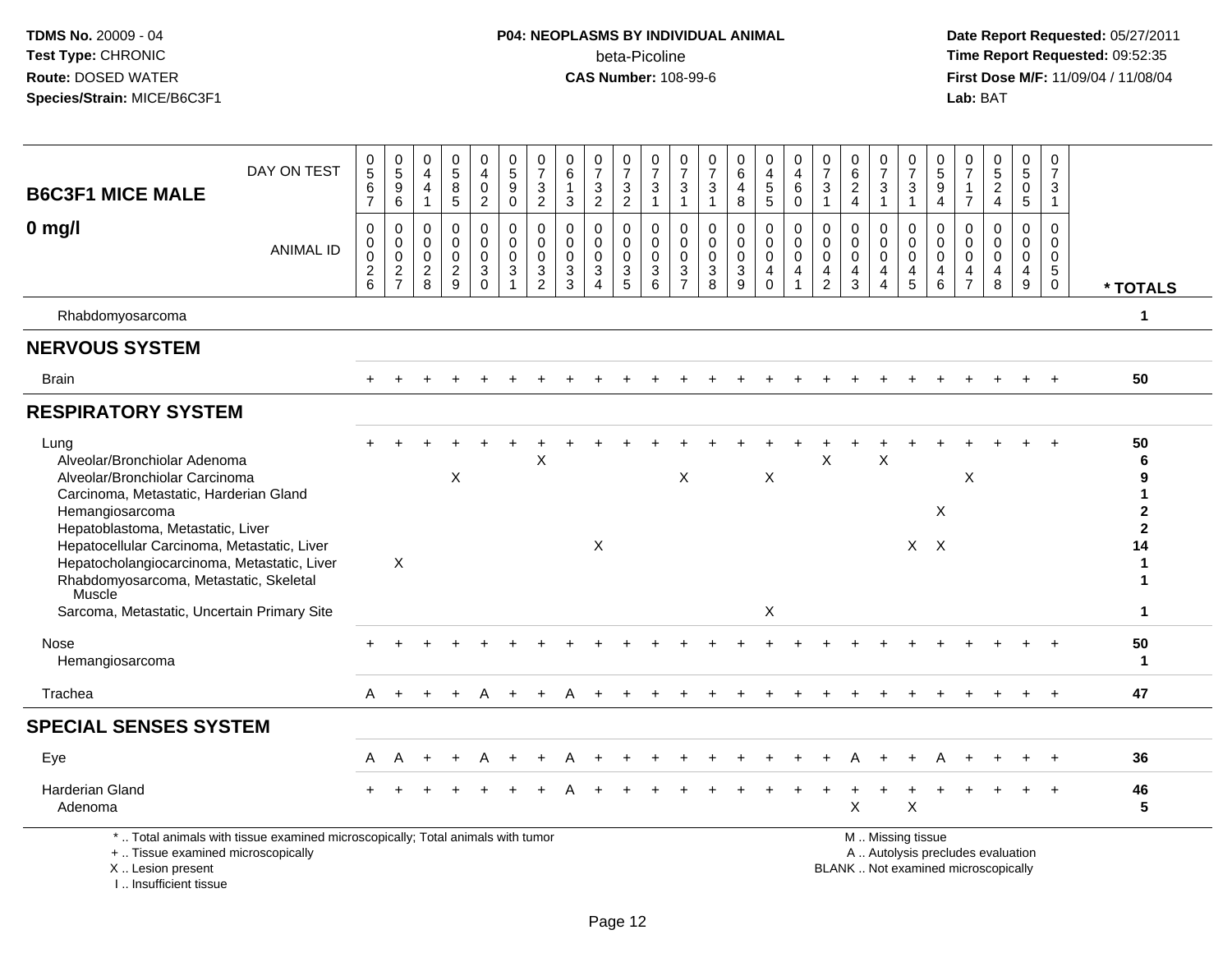## **P04: NEOPLASMS BY INDIVIDUAL ANIMAL**beta-Picoline<br>CAS Number: 108-99-6

 **Date Report Requested:** 05/27/2011 **Time Report Requested:** 09:52:35 **First Dose M/F:** 11/09/04 / 11/08/04<br>Lab: BAT **Lab:** BAT

| <b>B6C3F1 MICE MALE</b><br>$0$ mg/l                           | DAY ON TEST<br><b>ANIMAL ID</b> | $\begin{array}{c} 0 \\ 5 \end{array}$<br>$\,6$<br>$\overline{7}$<br>$\mathbf 0$<br>$\pmb{0}$<br>$\pmb{0}$<br>$\boldsymbol{2}$<br>6 | $\begin{array}{c} 0 \\ 5 \end{array}$<br>9<br>6<br>0<br>$\pmb{0}$<br>$\mathbf 0$<br>$\frac{2}{7}$ | 0<br>4<br>$\overline{4}$<br>$\pmb{0}$<br>$\pmb{0}$<br>$\boldsymbol{0}$<br>$\boldsymbol{2}$<br>8 | $\begin{array}{c} 0 \\ 5 \end{array}$<br>$\bf 8$<br>$\sqrt{5}$<br>0<br>$\pmb{0}$<br>$\pmb{0}$<br>$\overline{a}$<br>9 | $\mathbf 0$<br>$\overline{\mathbf{4}}$<br>$\mathbf 0$<br>$\overline{2}$<br>$\mathbf 0$<br>$\mathbf 0$<br>$\pmb{0}$<br>$\mathbf{3}$<br>$\Omega$ | $\begin{array}{c} 0 \\ 5 \end{array}$<br>$\boldsymbol{9}$<br>$\mathbf 0$<br>$\begin{matrix} 0 \\ 0 \\ 0 \\ 3 \end{matrix}$ | 0<br>$\overline{7}$<br>3<br>$\overline{2}$<br>0<br>$\pmb{0}$<br>$\mathbf 0$<br>$\ensuremath{\mathsf{3}}$<br>$\mathfrak{p}$ | 0<br>$\,6$<br>3<br>0<br>$\pmb{0}$<br>$\pmb{0}$<br>3<br>3 | $\overline{0}$<br>$\overline{7}$<br>3<br>$\overline{2}$<br>0<br>$\mathbf 0$<br>$\pmb{0}$<br>3<br>4 | $\begin{array}{c} 0 \\ 7 \\ 3 \end{array}$<br>$\overline{2}$<br>$\begin{matrix}0\\0\\0\end{matrix}$<br>$\overline{3}$<br>5 | $\frac{0}{7}$<br>3<br>0<br>$\boldsymbol{0}$<br>$\mathsf 0$<br>$\ensuremath{\mathsf{3}}$<br>6 | $\begin{array}{c} 0 \\ 7 \\ 3 \end{array}$<br>0<br>0<br>$\frac{0}{3}$<br>$\overline{ }$ | $\begin{array}{c} 0 \\ 7 \\ 3 \end{array}$<br>$\overline{0}$<br>$\pmb{0}$<br>$\frac{0}{3}$<br>8 | $\begin{array}{c} 0 \\ 6 \\ 4 \end{array}$<br>8<br>$\begin{matrix} 0 \\ 0 \\ 0 \\ 3 \end{matrix}$<br>9 | $\pmb{0}$<br>$\begin{array}{c} 4 \\ 5 \end{array}$<br>$\overline{5}$<br>0<br>$\,0\,$<br>$\pmb{0}$<br>$\overline{4}$ | $\pmb{0}$<br>$\overline{4}$<br>$\,6\,$<br>$\mathbf 0$<br>$\begin{smallmatrix} 0\\0 \end{smallmatrix}$<br>$\mathbf 0$<br>$\overline{4}$ | $\overline{7}$<br>$\sqrt{3}$<br>0<br>$\boldsymbol{0}$<br>$\pmb{0}$<br>4<br>$\mathcal{P}$ | 0<br>6<br>$\overline{c}$<br>4<br>0<br>0<br>0<br>4<br>3 | $\frac{0}{7}$<br>$\sqrt{3}$<br>0<br>$\pmb{0}$<br>$\pmb{0}$<br>4 | $\frac{0}{7}$<br>$\ensuremath{\mathsf{3}}$<br>$_{\rm 0}^{\rm 0}$<br>$\mathbf 0$<br>4<br>5 | 5<br>9<br>4<br>0<br>0<br>4<br>6 | $\frac{0}{7}$<br>$\overline{z}$<br>$\mathbf 0$<br>$\pmb{0}$<br>$\pmb{0}$<br>$\overline{\mathbf{4}}$<br>$\overline{ }$ | $\begin{array}{c} 0 \\ 5 \\ 2 \end{array}$<br>$\overline{4}$<br>0<br>$\mathbf 0$<br>0<br>4<br>8 | $\begin{array}{c} 0 \\ 5 \end{array}$<br>$\mathbf 0$<br>$\sqrt{5}$<br>$\boldsymbol{0}$<br>$\pmb{0}$<br>$\pmb{0}$<br>$\overline{4}$<br>9 | 0<br>7<br>3<br>0<br>$\mathbf 0$<br>0<br>5<br>$\Omega$ | * TOTALS    |
|---------------------------------------------------------------|---------------------------------|------------------------------------------------------------------------------------------------------------------------------------|---------------------------------------------------------------------------------------------------|-------------------------------------------------------------------------------------------------|----------------------------------------------------------------------------------------------------------------------|------------------------------------------------------------------------------------------------------------------------------------------------|----------------------------------------------------------------------------------------------------------------------------|----------------------------------------------------------------------------------------------------------------------------|----------------------------------------------------------|----------------------------------------------------------------------------------------------------|----------------------------------------------------------------------------------------------------------------------------|----------------------------------------------------------------------------------------------|-----------------------------------------------------------------------------------------|-------------------------------------------------------------------------------------------------|--------------------------------------------------------------------------------------------------------|---------------------------------------------------------------------------------------------------------------------|----------------------------------------------------------------------------------------------------------------------------------------|------------------------------------------------------------------------------------------|--------------------------------------------------------|-----------------------------------------------------------------|-------------------------------------------------------------------------------------------|---------------------------------|-----------------------------------------------------------------------------------------------------------------------|-------------------------------------------------------------------------------------------------|-----------------------------------------------------------------------------------------------------------------------------------------|-------------------------------------------------------|-------------|
| Carcinoma<br>Rhabdomyosarcoma, Metastatic, Skeletal<br>Muscle |                                 |                                                                                                                                    |                                                                                                   |                                                                                                 |                                                                                                                      |                                                                                                                                                |                                                                                                                            |                                                                                                                            |                                                          |                                                                                                    |                                                                                                                            |                                                                                              |                                                                                         |                                                                                                 |                                                                                                        |                                                                                                                     |                                                                                                                                        |                                                                                          |                                                        |                                                                 |                                                                                           |                                 |                                                                                                                       |                                                                                                 | X                                                                                                                                       |                                                       | $\mathbf 2$ |
| <b>URINARY SYSTEM</b>                                         |                                 |                                                                                                                                    |                                                                                                   |                                                                                                 |                                                                                                                      |                                                                                                                                                |                                                                                                                            |                                                                                                                            |                                                          |                                                                                                    |                                                                                                                            |                                                                                              |                                                                                         |                                                                                                 |                                                                                                        |                                                                                                                     |                                                                                                                                        |                                                                                          |                                                        |                                                                 |                                                                                           |                                 |                                                                                                                       |                                                                                                 |                                                                                                                                         |                                                       |             |
| Kidney<br>Hepatocellular Carcinoma, Metastatic, Liver         |                                 |                                                                                                                                    |                                                                                                   |                                                                                                 |                                                                                                                      |                                                                                                                                                |                                                                                                                            |                                                                                                                            |                                                          |                                                                                                    |                                                                                                                            |                                                                                              |                                                                                         |                                                                                                 |                                                                                                        |                                                                                                                     |                                                                                                                                        |                                                                                          |                                                        |                                                                 |                                                                                           |                                 |                                                                                                                       |                                                                                                 |                                                                                                                                         | $+$                                                   | 50          |
| Urethra                                                       |                                 |                                                                                                                                    |                                                                                                   | $+$                                                                                             |                                                                                                                      |                                                                                                                                                |                                                                                                                            |                                                                                                                            |                                                          |                                                                                                    |                                                                                                                            |                                                                                              |                                                                                         |                                                                                                 |                                                                                                        |                                                                                                                     |                                                                                                                                        |                                                                                          |                                                        |                                                                 |                                                                                           |                                 |                                                                                                                       | $+$                                                                                             |                                                                                                                                         |                                                       | 3           |
| Urinary Bladder                                               |                                 | $\pm$                                                                                                                              |                                                                                                   |                                                                                                 |                                                                                                                      |                                                                                                                                                |                                                                                                                            |                                                                                                                            |                                                          |                                                                                                    |                                                                                                                            |                                                                                              |                                                                                         |                                                                                                 |                                                                                                        |                                                                                                                     |                                                                                                                                        |                                                                                          |                                                        |                                                                 |                                                                                           |                                 |                                                                                                                       |                                                                                                 |                                                                                                                                         | $^{+}$                                                | 45          |
| <b>SYSTEMIC LESIONS</b>                                       |                                 |                                                                                                                                    |                                                                                                   |                                                                                                 |                                                                                                                      |                                                                                                                                                |                                                                                                                            |                                                                                                                            |                                                          |                                                                                                    |                                                                                                                            |                                                                                              |                                                                                         |                                                                                                 |                                                                                                        |                                                                                                                     |                                                                                                                                        |                                                                                          |                                                        |                                                                 |                                                                                           |                                 |                                                                                                                       |                                                                                                 |                                                                                                                                         |                                                       |             |
| Multiple Organ<br>Mesothelioma Benign                         |                                 |                                                                                                                                    |                                                                                                   |                                                                                                 |                                                                                                                      |                                                                                                                                                |                                                                                                                            |                                                                                                                            |                                                          |                                                                                                    |                                                                                                                            |                                                                                              |                                                                                         |                                                                                                 |                                                                                                        |                                                                                                                     |                                                                                                                                        |                                                                                          |                                                        |                                                                 |                                                                                           |                                 |                                                                                                                       | Χ                                                                                               |                                                                                                                                         | $\div$                                                | 50          |

\* .. Total animals with tissue examined microscopically; Total animals with tumor

+ .. Tissue examined microscopically

X .. Lesion present

I .. Insufficient tissue

 M .. Missing tissuey the contract of the contract of the contract of the contract of the contract of the contract of the contract of  $A$ . Autolysis precludes evaluation Lesion present BLANK .. Not examined microscopically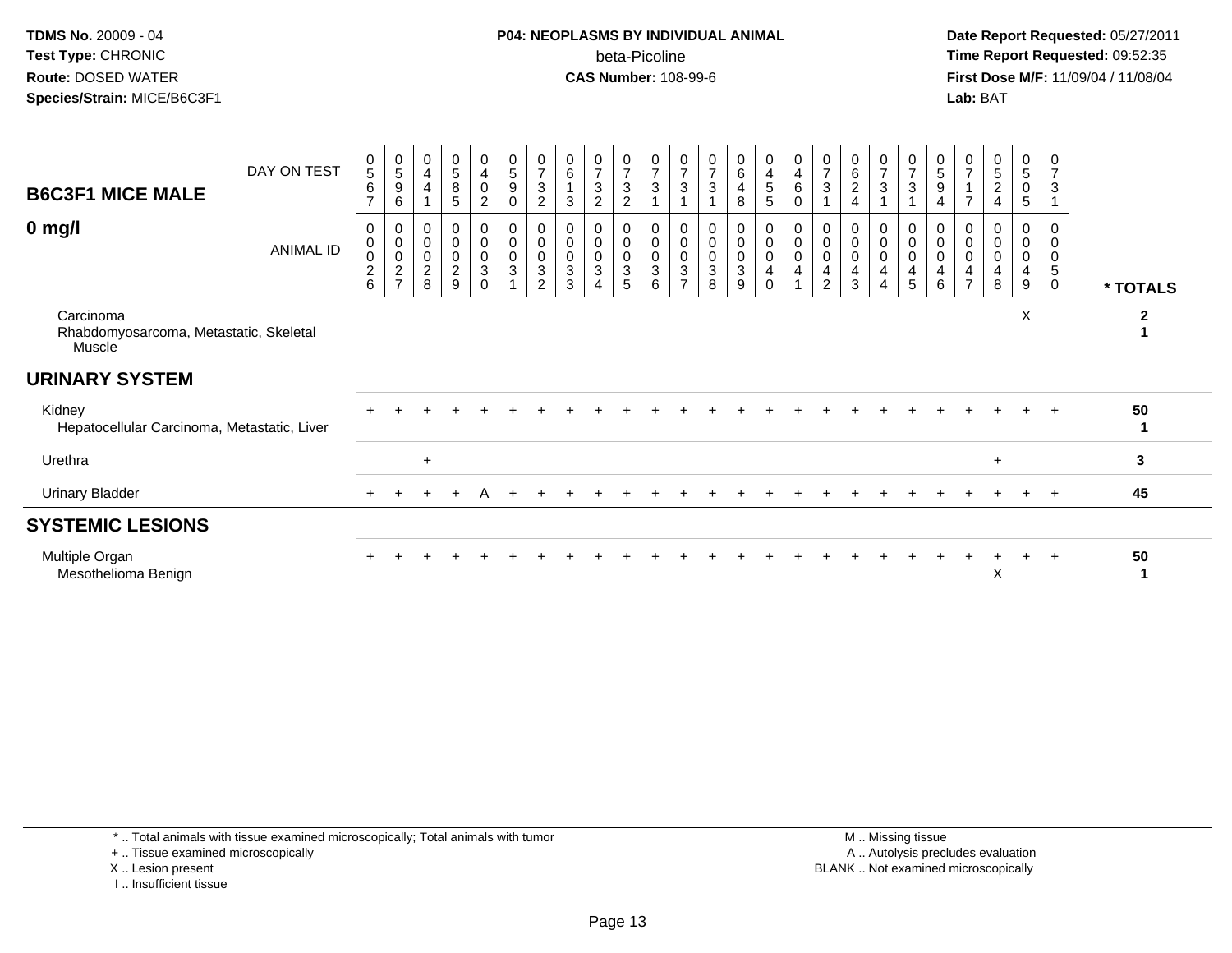# **P04: NEOPLASMS BY INDIVIDUAL ANIMAL**beta-Picoline<br>CAS Number: 108-99-6

| <b>B6C3F1 MICE MALE</b>                                                                            | DAY ON TEST                                                                     | $\frac{0}{7}$<br>$\frac{3}{2}$                                                             | $\begin{array}{c} 0 \\ 6 \end{array}$<br>$\overline{\mathbf{4}}$<br>$\overline{2}$ | 0<br>$\overline{7}$<br>$\frac{3}{2}$     | $\begin{array}{c} 0 \\ 7 \end{array}$<br>$\mathbf{1}$<br>$\overline{5}$             | $\begin{array}{c} 0 \\ 5 \end{array}$<br>$\boldsymbol{9}$<br>3 | $\begin{array}{c} 0 \\ 7 \end{array}$<br>$\sqrt{3}$<br>$\overline{2}$ | $\frac{0}{7}$<br>$\ensuremath{\mathsf{3}}$<br>$\mathbf{1}$                 | $\frac{0}{7}$<br>$\ensuremath{\mathsf{3}}$<br>$\overline{2}$ | $\begin{smallmatrix}0\0\5\end{smallmatrix}$<br>$\overline{8}$<br>3       | $\begin{array}{c} 0 \\ 7 \end{array}$<br>$\frac{3}{2}$     | $\begin{array}{c} 0 \\ 6 \end{array}$<br>$\frac{2}{7}$                       | 0<br>$\overline{7}$<br>$\ensuremath{\mathsf{3}}$<br>$\mathbf{1}$ | $\frac{0}{7}$<br>$\ensuremath{\mathsf{3}}$<br>$\mathbf 0$ | $\begin{array}{c} 0 \\ 5 \\ 8 \end{array}$<br>$\mathsf 0$ | $\begin{array}{c} 0 \\ 7 \end{array}$<br>$\ensuremath{\mathsf{3}}$<br>$\mathbf{1}$ | $\frac{0}{7}$<br>$\frac{3}{2}$                                     | $\begin{array}{c} 0 \\ 6 \end{array}$<br>$\overline{9}$<br>$\mathbf 0$ | $\frac{0}{7}$<br>$\ensuremath{\mathsf{3}}$<br>$\mathbf{1}$ | $\begin{array}{c} 0 \\ 6 \end{array}$<br>$\pmb{0}$<br>$\sqrt{5}$ | $\begin{array}{c} 0 \\ 5 \end{array}$<br>$\begin{array}{c} 4 \\ 5 \end{array}$ | 0<br>$\frac{4}{7}$<br>$\mathbf 0$                                 | 0<br>0<br>0<br>3<br>8                                                               | $\begin{smallmatrix}0\\7\end{smallmatrix}$<br>$\frac{3}{2}$              | $\begin{smallmatrix}0\\4\end{smallmatrix}$<br>$\frac{0}{7}$                 | $\frac{0}{7}$<br>$\sqrt{3}$<br>$\mathbf 0$                                     |                       |
|----------------------------------------------------------------------------------------------------|---------------------------------------------------------------------------------|--------------------------------------------------------------------------------------------|------------------------------------------------------------------------------------|------------------------------------------|-------------------------------------------------------------------------------------|----------------------------------------------------------------|-----------------------------------------------------------------------|----------------------------------------------------------------------------|--------------------------------------------------------------|--------------------------------------------------------------------------|------------------------------------------------------------|------------------------------------------------------------------------------|------------------------------------------------------------------|-----------------------------------------------------------|-----------------------------------------------------------|------------------------------------------------------------------------------------|--------------------------------------------------------------------|------------------------------------------------------------------------|------------------------------------------------------------|------------------------------------------------------------------|--------------------------------------------------------------------------------|-------------------------------------------------------------------|-------------------------------------------------------------------------------------|--------------------------------------------------------------------------|-----------------------------------------------------------------------------|--------------------------------------------------------------------------------|-----------------------|
| 312.5 mg/l                                                                                         | <b>ANIMAL ID</b>                                                                | $\pmb{0}$<br>$\begin{smallmatrix}0\0\0\end{smallmatrix}$<br>$\overline{5}$<br>$\mathbf{1}$ | $\mathsf{O}\xspace$<br>$\mathsf{O}\xspace$<br>$\pmb{0}$<br>$\frac{5}{2}$           | $\mathbf 0$<br>0<br>0<br>$\sqrt{5}$<br>3 | $\mathbf 0$<br>$\mathsf{O}\xspace$<br>$\pmb{0}$<br>$\overline{5}$<br>$\overline{A}$ | 0<br>$\overline{0}$<br>$\mathbf 0$<br>$\sqrt{5}$<br>5          | $\mathbf 0$<br>$\mathbf 0$<br>$\mathbf 0$<br>$\sqrt{5}$<br>6          | $\mathbf 0$<br>$\mathbf 0$<br>$\mathbf 0$<br>$\,$ 5 $\,$<br>$\overline{7}$ | $\mathbf 0$<br>$\mathsf{O}\xspace$<br>0<br>$\sqrt{5}$<br>8   | $\mathbf 0$<br>$\mathsf{O}\xspace$<br>$\mathbf 0$<br>$\overline{5}$<br>9 | $\mathbf 0$<br>$\mathbf 0$<br>$\mathbf 0$<br>6<br>$\Omega$ | $\pmb{0}$<br>$\mathsf{O}\xspace$<br>$\mathbf 0$<br>$\,6\,$<br>$\overline{1}$ | 0<br>$\mathbf 0$<br>$\mathbf 0$<br>$\,6\,$<br>$\overline{2}$     | $\mathbf 0$<br>$\mathbf 0$<br>$\mathbf 0$<br>$\,6$<br>3   | 0<br>$\mathbf 0$<br>0<br>6<br>$\overline{4}$              | $\mathsf 0$<br>$\mathbf 0$<br>0<br>$\,6\,$<br>$5\,$                                | $\pmb{0}$<br>$\pmb{0}$<br>$\mathbf 0$<br>$\,6\,$<br>$6\phantom{1}$ | $\mathbf 0$<br>$\mathbf 0$<br>$\mathbf 0$<br>$\,6\,$<br>$\overline{7}$ | $\mathbf 0$<br>$\mathbf 0$<br>$\mathbf 0$<br>$\,6\,$<br>8  | 0<br>$\mathbf 0$<br>$\mathbf 0$<br>$\,6\,$<br>9                  | 0<br>$\mathbf 0$<br>$\mathbf 0$<br>$\overline{7}$<br>$\mathbf 0$               | 0<br>$\mathsf 0$<br>$\mathbf 0$<br>$\overline{7}$<br>$\mathbf{1}$ | $\mathsf{O}\xspace$<br>$\mathbf 0$<br>$\pmb{0}$<br>$\overline{7}$<br>$\overline{2}$ | $\mathsf{O}\xspace$<br>$\mathbf 0$<br>$\pmb{0}$<br>$\overline{7}$<br>3   | $\mathbf 0$<br>$\mathbf 0$<br>$\pmb{0}$<br>$\overline{7}$<br>$\overline{4}$ | $\mathbf 0$<br>$\mathbf 0$<br>$\mathbf 0$<br>$\overline{7}$<br>$5\phantom{.0}$ | males<br>$($ cont $)$ |
| <b>ALIMENTARY SYSTEM</b>                                                                           |                                                                                 |                                                                                            |                                                                                    |                                          |                                                                                     |                                                                |                                                                       |                                                                            |                                                              |                                                                          |                                                            |                                                                              |                                                                  |                                                           |                                                           |                                                                                    |                                                                    |                                                                        |                                                            |                                                                  |                                                                                |                                                                   |                                                                                     |                                                                          |                                                                             |                                                                                |                       |
| Esophagus                                                                                          |                                                                                 |                                                                                            |                                                                                    |                                          |                                                                                     |                                                                |                                                                       |                                                                            |                                                              |                                                                          |                                                            |                                                                              |                                                                  |                                                           |                                                           |                                                                                    |                                                                    |                                                                        |                                                            |                                                                  |                                                                                |                                                                   |                                                                                     |                                                                          |                                                                             |                                                                                |                       |
| Gallbladder                                                                                        |                                                                                 |                                                                                            |                                                                                    |                                          |                                                                                     |                                                                |                                                                       |                                                                            |                                                              |                                                                          |                                                            |                                                                              |                                                                  |                                                           |                                                           |                                                                                    |                                                                    |                                                                        | M                                                          | A                                                                |                                                                                |                                                                   |                                                                                     |                                                                          | A                                                                           | $+$                                                                            |                       |
| Intestine Large, Cecum                                                                             |                                                                                 |                                                                                            |                                                                                    |                                          |                                                                                     | A                                                              |                                                                       |                                                                            |                                                              |                                                                          |                                                            |                                                                              |                                                                  |                                                           |                                                           |                                                                                    |                                                                    |                                                                        |                                                            | $\overline{A}$                                                   | A                                                                              | A                                                                 | A                                                                                   |                                                                          | A                                                                           | $+$                                                                            |                       |
| Intestine Large, Colon<br>Sarcoma, Metastatic, Liver                                               |                                                                                 |                                                                                            |                                                                                    |                                          |                                                                                     |                                                                |                                                                       |                                                                            |                                                              |                                                                          |                                                            |                                                                              |                                                                  |                                                           |                                                           |                                                                                    |                                                                    |                                                                        |                                                            |                                                                  |                                                                                | A                                                                 | A                                                                                   |                                                                          | A                                                                           | $+$                                                                            |                       |
| Intestine Large, Rectum                                                                            |                                                                                 |                                                                                            | А                                                                                  |                                          |                                                                                     |                                                                |                                                                       |                                                                            |                                                              |                                                                          |                                                            |                                                                              |                                                                  |                                                           |                                                           |                                                                                    |                                                                    |                                                                        |                                                            | A                                                                |                                                                                | A                                                                 | A                                                                                   | $+$                                                                      | A +                                                                         |                                                                                |                       |
| Intestine Small, Duodenum<br>Peyer's Patch, Lymphoma Malignant                                     |                                                                                 |                                                                                            |                                                                                    |                                          |                                                                                     |                                                                |                                                                       |                                                                            |                                                              |                                                                          |                                                            |                                                                              |                                                                  |                                                           |                                                           |                                                                                    |                                                                    |                                                                        |                                                            |                                                                  |                                                                                | A                                                                 | A                                                                                   |                                                                          | A +                                                                         |                                                                                |                       |
| Intestine Small, Ileum                                                                             |                                                                                 |                                                                                            |                                                                                    |                                          | A                                                                                   | A                                                              |                                                                       |                                                                            |                                                              |                                                                          |                                                            |                                                                              |                                                                  |                                                           |                                                           |                                                                                    |                                                                    |                                                                        |                                                            | A                                                                | $+$                                                                            | A                                                                 | A                                                                                   | $+$                                                                      | A +                                                                         |                                                                                |                       |
| Intestine Small, Jejunum<br>Adenoma<br>Carcinoma                                                   |                                                                                 | $+$                                                                                        | A                                                                                  |                                          |                                                                                     | A                                                              |                                                                       |                                                                            |                                                              |                                                                          |                                                            |                                                                              |                                                                  |                                                           |                                                           |                                                                                    |                                                                    |                                                                        |                                                            |                                                                  |                                                                                | A                                                                 | A                                                                                   |                                                                          | A +                                                                         |                                                                                |                       |
| Liver<br>Hemangioma<br>Hemangiosarcoma                                                             |                                                                                 |                                                                                            |                                                                                    |                                          |                                                                                     |                                                                |                                                                       |                                                                            |                                                              | X                                                                        |                                                            |                                                                              |                                                                  |                                                           |                                                           |                                                                                    |                                                                    |                                                                        |                                                            |                                                                  |                                                                                |                                                                   |                                                                                     |                                                                          |                                                                             | $\overline{+}$                                                                 |                       |
| Hepatoblastoma<br>Hepatoblastoma, Multiple<br>Hepatocellular Adenoma                               |                                                                                 |                                                                                            |                                                                                    |                                          |                                                                                     |                                                                |                                                                       |                                                                            | $\mathsf{X}$<br>X                                            |                                                                          | $\sf X$                                                    |                                                                              | $\times$                                                         |                                                           |                                                           |                                                                                    |                                                                    |                                                                        | Χ                                                          |                                                                  |                                                                                |                                                                   |                                                                                     |                                                                          | X                                                                           |                                                                                |                       |
| Hepatocellular Adenoma, Multiple<br>Hepatocellular Carcinoma<br>Hepatocellular Carcinoma, Multiple |                                                                                 |                                                                                            | X                                                                                  | X                                        |                                                                                     | X X                                                            | X X X X X X                                                           | $\mathsf{X}$<br>X                                                          | $X$ $X$                                                      |                                                                          |                                                            |                                                                              | X                                                                | $X$ $X$                                                   | $\boldsymbol{\mathsf{X}}$                                 |                                                                                    | $X$ $X$ $X$ $X$                                                    |                                                                        |                                                            | $X \times$                                                       |                                                                                | x x x x x                                                         | X                                                                                   |                                                                          |                                                                             | $\times$                                                                       |                       |
| +  Tissue examined microscopically<br>X  Lesion present<br>I Insufficient tissue                   | *  Total animals with tissue examined microscopically; Total animals with tumor |                                                                                            |                                                                                    |                                          |                                                                                     |                                                                |                                                                       |                                                                            |                                                              |                                                                          |                                                            |                                                                              |                                                                  |                                                           |                                                           |                                                                                    |                                                                    |                                                                        |                                                            |                                                                  | M  Missing tissue                                                              |                                                                   |                                                                                     | A  Autolysis precludes evaluation<br>BLANK  Not examined microscopically |                                                                             |                                                                                |                       |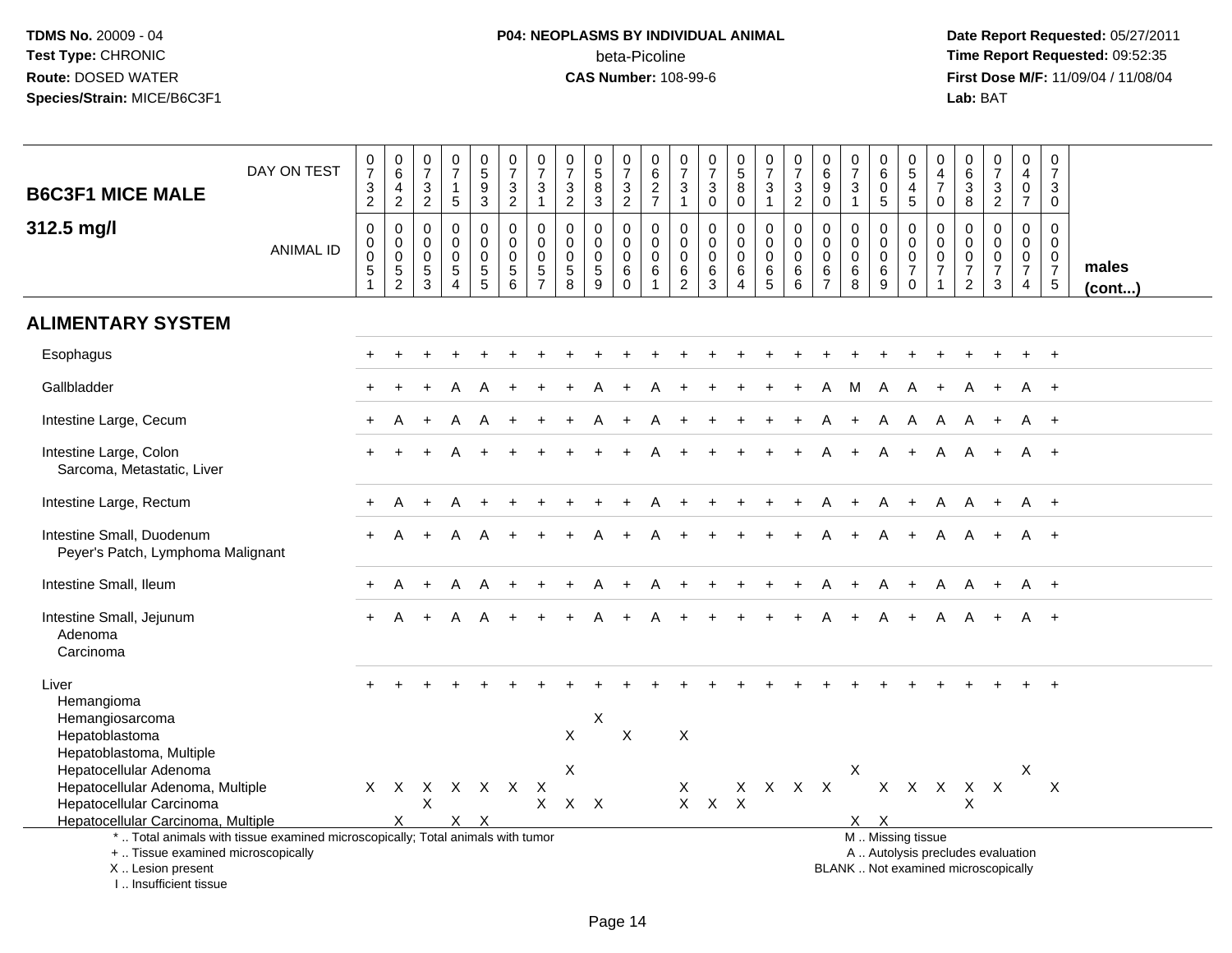## **P04: NEOPLASMS BY INDIVIDUAL ANIMAL**beta-Picoline<br>CAS Number: 108-99-6

| <b>B6C3F1 MICE MALE</b>                                                                                                                                               | DAY ON TEST      | $\frac{0}{7}$<br>$\ensuremath{\mathsf{3}}$<br>$\overline{2}$ | $_{6}^{\rm 0}$<br>4<br>$\overline{2}$                            | $\frac{0}{7}$<br>$\mathbf{3}$<br>$\overline{2}$  | $\begin{smallmatrix} 0\\7 \end{smallmatrix}$<br>$\mathbf{1}$<br>$\sqrt{5}$ | $\pmb{0}$<br>$\overline{5}$<br>$9\,$<br>$\mathsf 3$                      | $\frac{0}{7}$<br>$\sqrt{3}$<br>$\overline{2}$                                   | $\frac{0}{7}$<br>$\mathbf{3}$<br>$\mathbf{1}$ | $\begin{array}{c} 0 \\ 7 \\ 3 \end{array}$<br>$\overline{2}$                   | $\begin{array}{c} 0 \\ 5 \\ 8 \end{array}$<br>$\sqrt{3}$      | $\begin{array}{c} 0 \\ 7 \end{array}$<br>$\sqrt{3}$<br>$\overline{2}$ | 0627                                                                           | $\pmb{0}$<br>$\overline{7}$<br>3<br>$\mathbf{1}$           | $\frac{0}{7}$<br>$\sqrt{3}$<br>$\pmb{0}$                        | $\begin{array}{c} 0 \\ 5 \\ 8 \end{array}$<br>$\mathsf 0$      | $\begin{smallmatrix}0\\7\end{smallmatrix}$<br>$\sqrt{3}$<br>$\mathbf{1}$ | $\frac{0}{7}$<br>$\mathbf{3}$<br>$\overline{2}$                                | 0<br>$\,6\,$<br>9<br>$\mathsf{O}\xspace$                      | $\begin{array}{c} 0 \\ 7 \end{array}$<br>$\sqrt{3}$<br>$\mathbf{1}$  | 0<br>$6\overline{6}$<br>0<br>$\sqrt{5}$                       | $\begin{array}{c} 0 \\ 5 \end{array}$<br>$\overline{4}$<br>$\overline{5}$  | 0<br>4<br>$\overline{7}$<br>$\pmb{0}$                            | $\begin{matrix} 0 \\ 6 \\ 3 \end{matrix}$<br>$\overline{8}$         | $\frac{0}{7}$<br>$\frac{3}{2}$                                           | $\begin{smallmatrix}0\\4\end{smallmatrix}$<br>$\mathbf 0$<br>$\overline{7}$ | $\begin{array}{c} 0 \\ 7 \end{array}$<br>$\mathbf{3}$<br>$\mathbf 0$      |                       |
|-----------------------------------------------------------------------------------------------------------------------------------------------------------------------|------------------|--------------------------------------------------------------|------------------------------------------------------------------|--------------------------------------------------|----------------------------------------------------------------------------|--------------------------------------------------------------------------|---------------------------------------------------------------------------------|-----------------------------------------------|--------------------------------------------------------------------------------|---------------------------------------------------------------|-----------------------------------------------------------------------|--------------------------------------------------------------------------------|------------------------------------------------------------|-----------------------------------------------------------------|----------------------------------------------------------------|--------------------------------------------------------------------------|--------------------------------------------------------------------------------|---------------------------------------------------------------|----------------------------------------------------------------------|---------------------------------------------------------------|----------------------------------------------------------------------------|------------------------------------------------------------------|---------------------------------------------------------------------|--------------------------------------------------------------------------|-----------------------------------------------------------------------------|---------------------------------------------------------------------------|-----------------------|
| 312.5 mg/l                                                                                                                                                            | <b>ANIMAL ID</b> | $\pmb{0}$<br>0<br>$\mathbf 0$<br>5<br>$\overline{1}$         | $\pmb{0}$<br>$\mathbf 0$<br>$\mathsf{O}\xspace$<br>$\frac{5}{2}$ | $\mathbf 0$<br>0<br>$\mathbf 0$<br>$\frac{5}{3}$ | $\mathbf 0$<br>$\mathbf 0$<br>$\mathbf 0$<br>$\sqrt{5}$<br>$\overline{4}$  | 0<br>$\mathbf 0$<br>$\mathbf 0$<br>$\begin{array}{c} 5 \\ 5 \end{array}$ | $\Omega$<br>$\mathbf 0$<br>$\mathbf 0$<br>$\begin{array}{c} 5 \\ 6 \end{array}$ | 0<br>0<br>$\mathbf 0$<br>5<br>$\overline{7}$  | $\Omega$<br>$\mathbf 0$<br>$\mathsf{O}\xspace$<br>$\sqrt{5}$<br>$\overline{8}$ | 0<br>$\mathbf 0$<br>$\pmb{0}$<br>$\sqrt{5}$<br>$\overline{9}$ | $\Omega$<br>$\mathbf 0$<br>$\mathbf 0$<br>6<br>$\overline{0}$         | $\mathbf 0$<br>$\mathbf 0$<br>$\mathbf 0$<br>$6\phantom{1}6$<br>$\overline{1}$ | 0<br>$\mathbf 0$<br>$\mathbf 0$<br>$\,6$<br>$\overline{2}$ | $\mathbf 0$<br>$\Omega$<br>$\pmb{0}$<br>$\,6$<br>$\overline{3}$ | 0<br>$\mathbf 0$<br>$\mathsf{O}\xspace$<br>6<br>$\overline{4}$ | 0<br>$\mathbf 0$<br>$\mathbf 0$<br>$6\over 5$                            | $\pmb{0}$<br>$\mathsf{O}\xspace$<br>$\mathsf{O}\xspace$<br>6<br>$\overline{6}$ | $\Omega$<br>$\mathbf 0$<br>$\mathbf 0$<br>6<br>$\overline{7}$ | $\mathbf 0$<br>$\mathbf 0$<br>$\pmb{0}$<br>$\,6\,$<br>$\overline{8}$ | $\Omega$<br>$\mathbf 0$<br>$\mathbf 0$<br>6<br>$\overline{9}$ | $\mathbf 0$<br>$\mathbf 0$<br>$\mathbf 0$<br>$\overline{7}$<br>$\mathbf 0$ | 0<br>$\mathbf 0$<br>$\mathsf 0$<br>$\overline{7}$<br>$\mathbf 1$ | 0<br>$\mathbf 0$<br>$\pmb{0}$<br>$\boldsymbol{7}$<br>$\overline{2}$ | $\mathsf{O}$<br>$\mathsf{O}$<br>$\pmb{0}$<br>$\overline{7}$<br>3         | 0<br>$\mathbf 0$<br>$\mathbf 0$<br>$\overline{7}$<br>4                      | $\mathbf 0$<br>$\mathbf 0$<br>$\mathbf 0$<br>$\overline{7}$<br>$\sqrt{5}$ | males<br>$($ cont $)$ |
| Hepatocholangiocarcinoma<br>Histiocytic Sarcoma<br>Ito Cell Tumor Malignant<br>Lymphoma Malignant<br>Sarcoma                                                          |                  |                                                              | X                                                                |                                                  |                                                                            |                                                                          |                                                                                 |                                               |                                                                                |                                                               |                                                                       |                                                                                |                                                            |                                                                 |                                                                |                                                                          |                                                                                |                                                               |                                                                      |                                                               |                                                                            |                                                                  |                                                                     |                                                                          |                                                                             |                                                                           |                       |
| Mesentery<br>Lymphoma Malignant                                                                                                                                       |                  |                                                              |                                                                  |                                                  |                                                                            |                                                                          |                                                                                 |                                               |                                                                                |                                                               |                                                                       |                                                                                |                                                            |                                                                 |                                                                |                                                                          |                                                                                |                                                               |                                                                      |                                                               |                                                                            |                                                                  |                                                                     |                                                                          |                                                                             |                                                                           |                       |
| Pancreas<br>Histiocytic Sarcoma<br>Sarcoma, Metastatic, Liver                                                                                                         |                  |                                                              |                                                                  |                                                  |                                                                            |                                                                          |                                                                                 |                                               |                                                                                |                                                               |                                                                       |                                                                                |                                                            |                                                                 |                                                                |                                                                          |                                                                                |                                                               |                                                                      |                                                               |                                                                            |                                                                  |                                                                     |                                                                          | A                                                                           | $+$                                                                       |                       |
| <b>Salivary Glands</b>                                                                                                                                                |                  |                                                              |                                                                  |                                                  |                                                                            |                                                                          |                                                                                 |                                               |                                                                                |                                                               |                                                                       |                                                                                |                                                            |                                                                 |                                                                |                                                                          |                                                                                |                                                               |                                                                      |                                                               |                                                                            |                                                                  |                                                                     |                                                                          |                                                                             |                                                                           |                       |
| Stomach, Forestomach<br>Hemangioma<br>Histiocytic Sarcoma<br>Squamous Cell Papilloma                                                                                  |                  |                                                              |                                                                  |                                                  |                                                                            |                                                                          |                                                                                 |                                               |                                                                                |                                                               |                                                                       |                                                                                |                                                            |                                                                 |                                                                |                                                                          |                                                                                |                                                               |                                                                      |                                                               |                                                                            |                                                                  |                                                                     |                                                                          |                                                                             | $+$                                                                       |                       |
| Stomach, Glandular<br>Histiocytic Sarcoma                                                                                                                             |                  | $+$                                                          | A                                                                | $+$                                              | A                                                                          |                                                                          |                                                                                 |                                               |                                                                                |                                                               |                                                                       |                                                                                |                                                            |                                                                 |                                                                |                                                                          |                                                                                |                                                               |                                                                      |                                                               |                                                                            |                                                                  |                                                                     |                                                                          | A                                                                           | $+$                                                                       |                       |
| Tooth                                                                                                                                                                 |                  | $+$                                                          |                                                                  | $\ddot{}$                                        |                                                                            | $\ddot{}$                                                                |                                                                                 |                                               |                                                                                |                                                               |                                                                       |                                                                                |                                                            |                                                                 |                                                                |                                                                          |                                                                                |                                                               |                                                                      |                                                               |                                                                            |                                                                  |                                                                     | $\ddot{}$                                                                | $+$                                                                         | $+$                                                                       |                       |
| <b>CARDIOVASCULAR SYSTEM</b>                                                                                                                                          |                  |                                                              |                                                                  |                                                  |                                                                            |                                                                          |                                                                                 |                                               |                                                                                |                                                               |                                                                       |                                                                                |                                                            |                                                                 |                                                                |                                                                          |                                                                                |                                                               |                                                                      |                                                               |                                                                            |                                                                  |                                                                     |                                                                          |                                                                             |                                                                           |                       |
| Heart<br>Hemangiosarcoma<br>Hepatocellular Carcinoma, Metastatic, Liver<br>Histiocytic Sarcoma                                                                        |                  |                                                              |                                                                  |                                                  |                                                                            | X                                                                        |                                                                                 |                                               |                                                                                |                                                               |                                                                       |                                                                                |                                                            |                                                                 |                                                                |                                                                          |                                                                                |                                                               |                                                                      |                                                               |                                                                            |                                                                  |                                                                     |                                                                          |                                                                             |                                                                           |                       |
| *  Total animals with tissue examined microscopically; Total animals with tumor<br>+  Tissue examined microscopically<br>X  Lesion present<br>I., Insufficient tissue |                  |                                                              |                                                                  |                                                  |                                                                            |                                                                          |                                                                                 |                                               |                                                                                |                                                               |                                                                       |                                                                                |                                                            |                                                                 |                                                                |                                                                          |                                                                                |                                                               |                                                                      |                                                               | M  Missing tissue                                                          |                                                                  |                                                                     | A  Autolysis precludes evaluation<br>BLANK  Not examined microscopically |                                                                             |                                                                           |                       |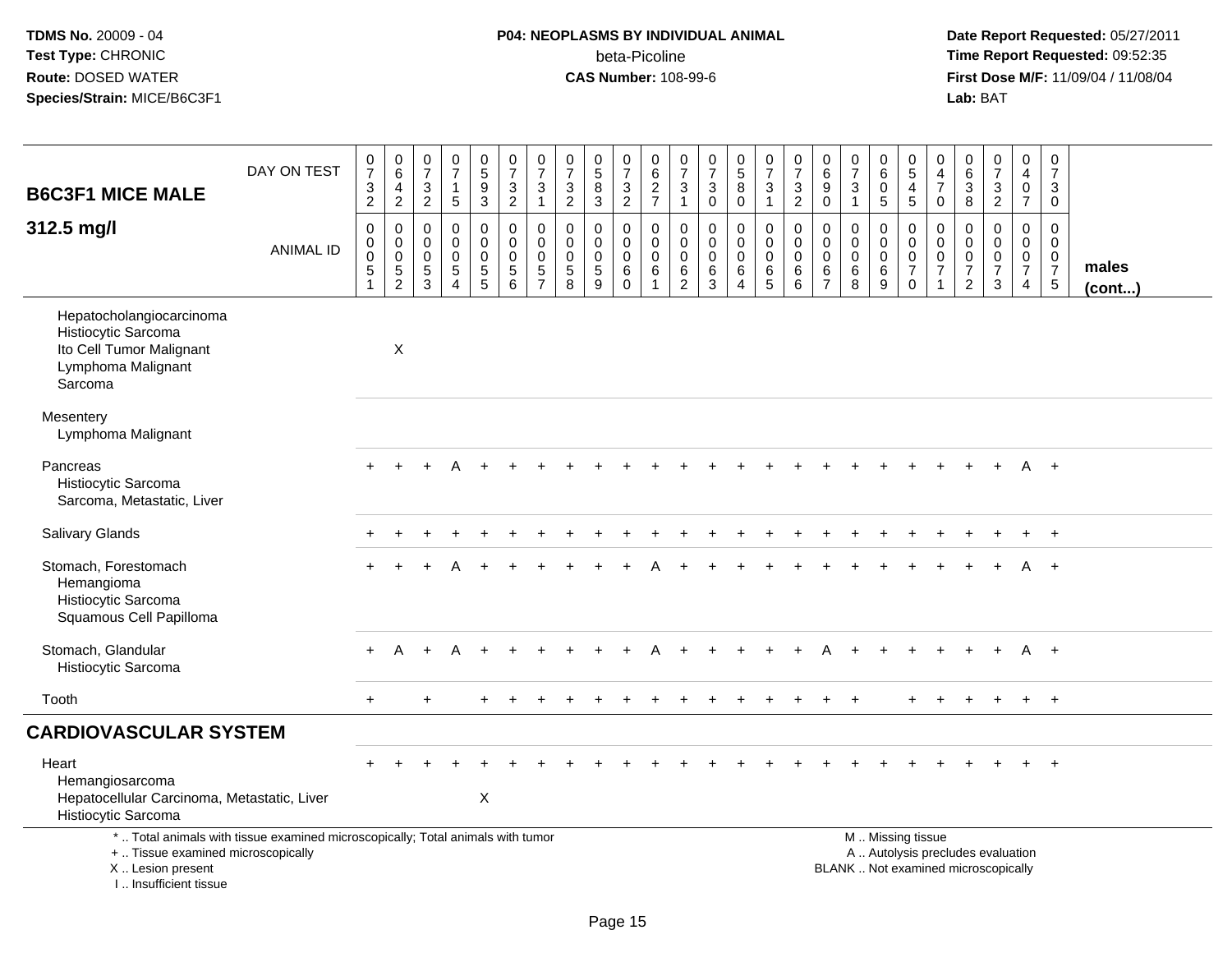# **P04: NEOPLASMS BY INDIVIDUAL ANIMAL**beta-Picoline<br>CAS Number: 108-99-6

| <b>B6C3F1 MICE MALE</b>                                                                                                  | DAY ON TEST                                                                     | $\frac{0}{7}$<br>$\frac{3}{2}$                                    | $_{6}^{\rm 0}$<br>$\overline{4}$<br>$\overline{2}$               | $\begin{array}{c} 0 \\ 7 \end{array}$<br>$\frac{3}{2}$ | $\begin{array}{c} 0 \\ 7 \end{array}$<br>$\mathbf{1}$<br>$\sqrt{5}$ | $\begin{array}{c} 0 \\ 5 \end{array}$<br>$\boldsymbol{9}$<br>$\overline{3}$ | $\begin{smallmatrix}0\\7\end{smallmatrix}$<br>$\frac{3}{2}$              | $\frac{0}{7}$<br>$\mathbf{3}$<br>$\overline{1}$          | $\frac{0}{7}$<br>3<br>$\overline{2}$                          | $\begin{array}{c} 0 \\ 5 \\ 8 \end{array}$<br>$\overline{3}$ | $\begin{array}{c} 0 \\ 7 \end{array}$<br>$\frac{3}{2}$           | $\begin{array}{c} 0 \\ 6 \end{array}$<br>$\frac{2}{7}$ | $\frac{0}{7}$<br>$\frac{3}{1}$                             | 0<br>$\overline{7}$<br>3<br>$\mathbf 0$                          | $\begin{array}{c} 0 \\ 5 \end{array}$<br>8<br>$\mathbf 0$         | $\frac{0}{7}$<br>$\mathbf{3}$<br>$\mathbf{1}$ | $\begin{smallmatrix}0\\7\end{smallmatrix}$<br>$\frac{3}{2}$          | $\begin{array}{c} 0 \\ 6 \end{array}$<br>$\boldsymbol{9}$<br>$\pmb{0}$ | $\begin{smallmatrix}0\\7\end{smallmatrix}$<br>$\mathbf{3}$<br>$\mathbf{1}$ | $\boldsymbol{0}$<br>$6\phantom{a}$<br>$\mathbf 0$<br>5 | 0<br>$\overline{5}$<br>$\overline{4}$<br>$\overline{5}$          | $\pmb{0}$<br>$\overline{4}$<br>$\overline{7}$<br>$\mathbf 0$                    | 0<br>6<br>$\mathbf{3}$<br>8                            | $\frac{0}{7}$<br>$\frac{3}{2}$                                   | $_4^{\rm 0}$<br>$\pmb{0}$<br>$\overline{7}$                                 | $\frac{0}{7}$<br>3<br>$\overline{0}$                   |                 |
|--------------------------------------------------------------------------------------------------------------------------|---------------------------------------------------------------------------------|-------------------------------------------------------------------|------------------------------------------------------------------|--------------------------------------------------------|---------------------------------------------------------------------|-----------------------------------------------------------------------------|--------------------------------------------------------------------------|----------------------------------------------------------|---------------------------------------------------------------|--------------------------------------------------------------|------------------------------------------------------------------|--------------------------------------------------------|------------------------------------------------------------|------------------------------------------------------------------|-------------------------------------------------------------------|-----------------------------------------------|----------------------------------------------------------------------|------------------------------------------------------------------------|----------------------------------------------------------------------------|--------------------------------------------------------|------------------------------------------------------------------|---------------------------------------------------------------------------------|--------------------------------------------------------|------------------------------------------------------------------|-----------------------------------------------------------------------------|--------------------------------------------------------|-----------------|
| 312.5 mg/l                                                                                                               | <b>ANIMAL ID</b>                                                                | $\overline{0}$<br>0<br>$\mathsf{O}\xspace$<br>5<br>$\overline{1}$ | $\mathsf{O}\xspace$<br>$\mathbf 0$<br>$\pmb{0}$<br>$\frac{5}{2}$ | $\mathsf 0$<br>0<br>$\mathsf 0$<br>$\frac{5}{3}$       | $\mathbf 0$<br>$\mathbf 0$<br>$\mathbf 0$<br>$\frac{5}{4}$          | $\pmb{0}$<br>$\Omega$<br>$\mathbf 0$<br>$\frac{5}{5}$                       | 0<br>$\mathbf 0$<br>$\mathbf 0$<br>$\begin{array}{c} 5 \\ 6 \end{array}$ | $\pmb{0}$<br>$\mathbf 0$<br>$\mathbf 0$<br>$\frac{5}{7}$ | $\mathbf 0$<br>$\Omega$<br>$\mathbf 0$<br>5<br>$\overline{8}$ | $\pmb{0}$<br>$\mathbf 0$<br>$\mathbf 0$<br>$\frac{5}{9}$     | $\mathbf 0$<br>$\mathbf 0$<br>$\mathsf 0$<br>$\,6\,$<br>$\Omega$ | 0<br>$\mathbf 0$<br>$\mathbf 0$<br>6<br>$\overline{1}$ | $\mathbf 0$<br>$\mathbf 0$<br>$\mathbf 0$<br>$\frac{6}{2}$ | $\mathbf 0$<br>$\mathbf 0$<br>$\mathbf 0$<br>6<br>$\overline{3}$ | $\mathbf 0$<br>$\Omega$<br>$\mathbf 0$<br>$\,6$<br>$\overline{4}$ | 0<br>$\mathbf 0$<br>0<br>$^6_5$               | $\mathsf 0$<br>$\overline{0}$<br>$\mathbf 0$<br>$\,6$<br>$6^{\circ}$ | $\pmb{0}$<br>$\pmb{0}$<br>$\mathbf 0$<br>$\frac{6}{7}$                 | $\mathbf 0$<br>$\mathbf 0$<br>$\mathbf 0$<br>6<br>8                        | $\mathbf 0$<br>$\Omega$<br>$\mathbf 0$<br>6<br>9       | 0<br>$\mathbf 0$<br>$\mathbf 0$<br>$\overline{7}$<br>$\mathbf 0$ | $\mathbf 0$<br>$\mathbf 0$<br>$\mathbf 0$<br>$\boldsymbol{7}$<br>$\overline{1}$ | $\mathbf 0$<br>0<br>$\mathbf 0$<br>7<br>$\overline{2}$ | 0<br>$\Omega$<br>$\mathbf 0$<br>$\boldsymbol{7}$<br>$\mathbf{3}$ | $\mathsf 0$<br>$\mathbf 0$<br>$\pmb{0}$<br>$\overline{7}$<br>$\overline{4}$ | $\mathbf 0$<br>$\mathbf 0$<br>0<br>$\overline{7}$<br>5 | males<br>(cont) |
| Lymphoma Malignant<br>Sarcoma, Metastatic, Liver                                                                         |                                                                                 |                                                                   |                                                                  |                                                        |                                                                     |                                                                             |                                                                          |                                                          |                                                               |                                                              |                                                                  |                                                        |                                                            |                                                                  |                                                                   |                                               |                                                                      |                                                                        |                                                                            |                                                        |                                                                  |                                                                                 |                                                        |                                                                  |                                                                             |                                                        |                 |
| <b>ENDOCRINE SYSTEM</b>                                                                                                  |                                                                                 |                                                                   |                                                                  |                                                        |                                                                     |                                                                             |                                                                          |                                                          |                                                               |                                                              |                                                                  |                                                        |                                                            |                                                                  |                                                                   |                                               |                                                                      |                                                                        |                                                                            |                                                        |                                                                  |                                                                                 |                                                        |                                                                  |                                                                             |                                                        |                 |
| <b>Adrenal Cortex</b><br>Histiocytic Sarcoma<br>Lymphoma Malignant<br>Sarcoma, Metastatic, Liver<br>Subcapsular, Adenoma |                                                                                 |                                                                   |                                                                  |                                                        |                                                                     |                                                                             |                                                                          |                                                          |                                                               |                                                              |                                                                  |                                                        |                                                            |                                                                  |                                                                   |                                               |                                                                      |                                                                        |                                                                            |                                                        |                                                                  |                                                                                 |                                                        |                                                                  |                                                                             |                                                        |                 |
| Adrenal Medulla<br>Lymphoma Malignant                                                                                    |                                                                                 | ÷                                                                 |                                                                  |                                                        |                                                                     |                                                                             |                                                                          |                                                          |                                                               |                                                              |                                                                  |                                                        |                                                            |                                                                  |                                                                   |                                               |                                                                      |                                                                        |                                                                            |                                                        |                                                                  |                                                                                 |                                                        |                                                                  | $+$                                                                         | $+$                                                    |                 |
| Islets, Pancreatic                                                                                                       |                                                                                 | $\ddot{}$                                                         | $\ddot{}$                                                        |                                                        |                                                                     |                                                                             |                                                                          |                                                          |                                                               |                                                              |                                                                  |                                                        |                                                            |                                                                  |                                                                   |                                               |                                                                      |                                                                        |                                                                            |                                                        |                                                                  |                                                                                 |                                                        |                                                                  | A                                                                           | $+$                                                    |                 |
| Parathyroid Gland                                                                                                        |                                                                                 | $+$                                                               | M                                                                | м                                                      |                                                                     |                                                                             | $\ddot{}$                                                                | M                                                        |                                                               |                                                              |                                                                  |                                                        |                                                            | м                                                                | M                                                                 | $\ddot{}$                                     |                                                                      |                                                                        |                                                                            |                                                        | M                                                                | М                                                                               |                                                        |                                                                  | $\ddot{}$                                                                   | M                                                      |                 |
| <b>Pituitary Gland</b><br>Lymphoma Malignant                                                                             |                                                                                 |                                                                   |                                                                  |                                                        |                                                                     |                                                                             |                                                                          |                                                          |                                                               |                                                              |                                                                  |                                                        |                                                            |                                                                  |                                                                   |                                               |                                                                      |                                                                        |                                                                            |                                                        |                                                                  |                                                                                 |                                                        |                                                                  | A                                                                           | $+$                                                    |                 |
| <b>Thyroid Gland</b><br>Follicular Cell, Carcinoma                                                                       |                                                                                 |                                                                   |                                                                  |                                                        |                                                                     |                                                                             |                                                                          |                                                          |                                                               |                                                              |                                                                  | X                                                      |                                                            |                                                                  |                                                                   |                                               |                                                                      |                                                                        |                                                                            |                                                        |                                                                  |                                                                                 |                                                        |                                                                  |                                                                             | $\ddot{}$                                              |                 |
| <b>GENERAL BODY SYSTEM</b>                                                                                               |                                                                                 |                                                                   |                                                                  |                                                        |                                                                     |                                                                             |                                                                          |                                                          |                                                               |                                                              |                                                                  |                                                        |                                                            |                                                                  |                                                                   |                                               |                                                                      |                                                                        |                                                                            |                                                        |                                                                  |                                                                                 |                                                        |                                                                  |                                                                             |                                                        |                 |
| <b>NONE</b>                                                                                                              |                                                                                 |                                                                   |                                                                  |                                                        |                                                                     |                                                                             |                                                                          |                                                          |                                                               |                                                              |                                                                  |                                                        |                                                            |                                                                  |                                                                   |                                               |                                                                      |                                                                        |                                                                            |                                                        |                                                                  |                                                                                 |                                                        |                                                                  |                                                                             |                                                        |                 |
| <b>GENITAL SYSTEM</b>                                                                                                    |                                                                                 |                                                                   |                                                                  |                                                        |                                                                     |                                                                             |                                                                          |                                                          |                                                               |                                                              |                                                                  |                                                        |                                                            |                                                                  |                                                                   |                                               |                                                                      |                                                                        |                                                                            |                                                        |                                                                  |                                                                                 |                                                        |                                                                  |                                                                             |                                                        |                 |
| Epididymis                                                                                                               |                                                                                 | $\div$                                                            |                                                                  |                                                        |                                                                     |                                                                             |                                                                          |                                                          |                                                               |                                                              |                                                                  |                                                        |                                                            |                                                                  |                                                                   |                                               |                                                                      |                                                                        |                                                                            |                                                        |                                                                  |                                                                                 |                                                        |                                                                  | $+$                                                                         | $+$                                                    |                 |
| +  Tissue examined microscopically<br>X  Lesion present<br>L., Insufficient tissue                                       | *  Total animals with tissue examined microscopically; Total animals with tumor |                                                                   |                                                                  |                                                        |                                                                     |                                                                             |                                                                          |                                                          |                                                               |                                                              |                                                                  |                                                        |                                                            |                                                                  |                                                                   |                                               |                                                                      |                                                                        | BLANK  Not examined microscopically                                        |                                                        | M  Missing tissue                                                |                                                                                 |                                                        | A  Autolysis precludes evaluation                                |                                                                             |                                                        |                 |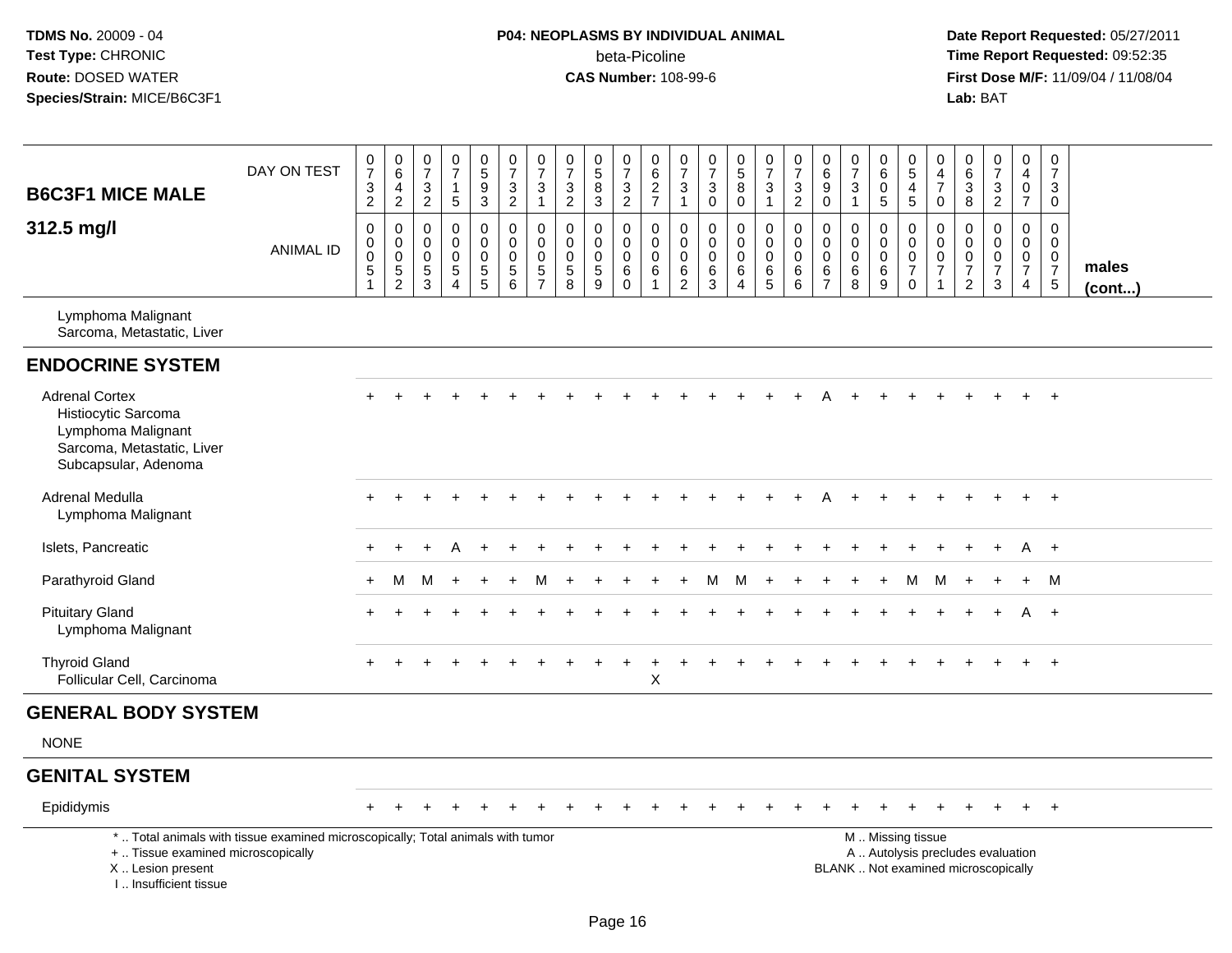# **P04: NEOPLASMS BY INDIVIDUAL ANIMAL**beta-Picoline<br>CAS Number: 108-99-6

| <b>B6C3F1 MICE MALE</b>                                                                     | DAY ON TEST                                                                     | $\begin{smallmatrix}0\\7\end{smallmatrix}$<br>$\sqrt{3}$<br>$\overline{2}$ | $\begin{array}{c} 0 \\ 6 \end{array}$<br>$\overline{4}$<br>$\overline{2}$  | $\frac{0}{7}$<br>$\frac{3}{2}$                          | $\frac{0}{7}$<br>5                                                        | $\begin{array}{c} 0 \\ 5 \end{array}$<br>$\boldsymbol{9}$<br>$\overline{3}$ | $\frac{0}{7}$<br>$\mathbf{3}$<br>$\overline{2}$                         | $\frac{0}{7}$<br>$\mathbf{3}$<br>$\overline{1}$                           | $\begin{array}{c} 0 \\ 7 \end{array}$<br>$\sqrt{3}$<br>$\overline{2}$ | 0<br>$\overline{5}$<br>8<br>$\overline{3}$                      | $\frac{0}{7}$<br>$\sqrt{3}$<br>$\overline{2}$           | 0<br>$6\phantom{a}$<br>$\frac{2}{7}$                        | $\frac{0}{7}$<br>$\sqrt{3}$<br>$\mathbf{1}$                              | $\frac{0}{7}$<br>$\mathbf{3}$<br>$\mathbf 0$                       | $\begin{array}{c} 0 \\ 5 \\ 8 \end{array}$<br>$\overline{0}$         | $\begin{array}{c} 0 \\ 7 \end{array}$<br>$\frac{3}{1}$                 | $\begin{smallmatrix}0\\7\end{smallmatrix}$<br>3<br>$\overline{c}$ | $\begin{array}{c} 0 \\ 6 \end{array}$<br>$\boldsymbol{9}$<br>$\mathbf 0$ | $\frac{0}{7}$<br>3<br>$\mathbf{1}$                     | $\mathbf 0$<br>$\overline{6}$<br>$\mathbf 0$<br>$\overline{5}$ | $\begin{array}{c} 0 \\ 5 \\ 4 \end{array}$<br>$\overline{5}$                                  | 0<br>$\overline{4}$<br>$\overline{7}$<br>0                        | 0<br>6<br>$\mathbf{3}$<br>8                                      | $\frac{0}{7}$<br>$\frac{3}{2}$               | $\pmb{0}$<br>$\overline{4}$<br>$\mathbf 0$<br>$\overline{7}$ | $\pmb{0}$<br>$\overline{7}$<br>$\mathbf{3}$<br>$\mathbf 0$                |                 |
|---------------------------------------------------------------------------------------------|---------------------------------------------------------------------------------|----------------------------------------------------------------------------|----------------------------------------------------------------------------|---------------------------------------------------------|---------------------------------------------------------------------------|-----------------------------------------------------------------------------|-------------------------------------------------------------------------|---------------------------------------------------------------------------|-----------------------------------------------------------------------|-----------------------------------------------------------------|---------------------------------------------------------|-------------------------------------------------------------|--------------------------------------------------------------------------|--------------------------------------------------------------------|----------------------------------------------------------------------|------------------------------------------------------------------------|-------------------------------------------------------------------|--------------------------------------------------------------------------|--------------------------------------------------------|----------------------------------------------------------------|-----------------------------------------------------------------------------------------------|-------------------------------------------------------------------|------------------------------------------------------------------|----------------------------------------------|--------------------------------------------------------------|---------------------------------------------------------------------------|-----------------|
| 312.5 mg/l                                                                                  | <b>ANIMAL ID</b>                                                                | $\mathsf 0$<br>0<br>$\mathbf 0$<br>$\sqrt{5}$<br>$\mathbf{1}$              | $\mathsf{O}\xspace$<br>$\mathbf 0$<br>$\mathsf{O}\xspace$<br>$\frac{5}{2}$ | $\mathbf 0$<br>$\Omega$<br>$\mathbf 0$<br>$\frac{5}{3}$ | 0<br>$\Omega$<br>$\mathbf 0$<br>$5\phantom{.0}$<br>$\boldsymbol{\Lambda}$ | $\mathbf 0$<br>$\mathbf 0$<br>$\mathbf 0$<br>$\frac{5}{5}$                  | $\pmb{0}$<br>$\mathbf 0$<br>$\mathbf 0$<br>$\sqrt{5}$<br>$6\phantom{a}$ | $\mathbf 0$<br>$\mathbf 0$<br>$\mathbf 0$<br>$\sqrt{5}$<br>$\overline{7}$ | $\mathbf 0$<br>$\Omega$<br>$\mathbf 0$<br>$\overline{5}$<br>8         | 0<br>$\mathbf 0$<br>$\mathbf 0$<br>$\sqrt{5}$<br>$\overline{9}$ | 0<br>$\mathbf 0$<br>$\mathbf 0$<br>$\,6$<br>$\mathbf 0$ | $\mathsf{O}\xspace$<br>$\mathbf 0$<br>$\mathbf 0$<br>6<br>1 | $\mathsf{O}\xspace$<br>$\mathbf 0$<br>$\mathbf 0$<br>6<br>$\overline{2}$ | $\pmb{0}$<br>$\mathbf 0$<br>$\mathbf 0$<br>$\,6$<br>$\overline{3}$ | $\pmb{0}$<br>$\mathbf 0$<br>$\mathbf 0$<br>$\,6\,$<br>$\overline{4}$ | $\mathbf 0$<br>$\mathbf 0$<br>$\mathbf 0$<br>$\,6\,$<br>$\overline{5}$ | $\mathbf 0$<br>$\mathbf 0$<br>$\mathbf 0$<br>6<br>6               | $\mathbf 0$<br>$\mathbf 0$<br>$\mathbf 0$<br>$\,6$<br>$\overline{7}$     | 0<br>$\mathbf 0$<br>$\mathbf 0$<br>6<br>$\overline{8}$ | 0<br>$\mathbf 0$<br>$\mathbf 0$<br>6<br>9                      | $\boldsymbol{0}$<br>$\mathbf 0$<br>$\mathbf 0$<br>$\boldsymbol{7}$<br>$\mathbf 0$             | 0<br>$\mathbf 0$<br>$\mathbf 0$<br>$\overline{7}$<br>$\mathbf{1}$ | 0<br>$\Omega$<br>$\mathbf 0$<br>$\overline{7}$<br>$\overline{2}$ | 0<br>$\mathbf 0$<br>0<br>$\overline{7}$<br>3 | $\mathbf 0$<br>$\mathbf 0$<br>0<br>$\overline{7}$<br>4       | $\mathbf 0$<br>$\mathbf 0$<br>$\mathbf 0$<br>$\overline{7}$<br>$\sqrt{5}$ | males<br>(cont) |
| <b>Preputial Gland</b>                                                                      |                                                                                 |                                                                            |                                                                            |                                                         |                                                                           |                                                                             |                                                                         |                                                                           |                                                                       |                                                                 |                                                         |                                                             |                                                                          |                                                                    |                                                                      |                                                                        |                                                                   |                                                                          |                                                        |                                                                |                                                                                               |                                                                   |                                                                  |                                              |                                                              | $\ddot{}$                                                                 |                 |
| Prostate                                                                                    |                                                                                 |                                                                            |                                                                            |                                                         |                                                                           |                                                                             |                                                                         |                                                                           |                                                                       |                                                                 |                                                         |                                                             |                                                                          |                                                                    |                                                                      |                                                                        |                                                                   |                                                                          |                                                        |                                                                |                                                                                               |                                                                   |                                                                  |                                              |                                                              |                                                                           |                 |
| <b>Seminal Vesicle</b>                                                                      |                                                                                 |                                                                            |                                                                            |                                                         |                                                                           |                                                                             |                                                                         |                                                                           |                                                                       |                                                                 |                                                         |                                                             |                                                                          |                                                                    |                                                                      |                                                                        |                                                                   |                                                                          |                                                        |                                                                |                                                                                               |                                                                   |                                                                  |                                              |                                                              | $+$                                                                       |                 |
| <b>Testes</b><br>Interstitial Cell, Adenoma                                                 |                                                                                 |                                                                            |                                                                            |                                                         |                                                                           |                                                                             |                                                                         |                                                                           |                                                                       |                                                                 |                                                         |                                                             |                                                                          |                                                                    |                                                                      |                                                                        |                                                                   |                                                                          |                                                        |                                                                |                                                                                               |                                                                   |                                                                  | X                                            |                                                              | $+$                                                                       |                 |
| <b>HEMATOPOIETIC SYSTEM</b>                                                                 |                                                                                 |                                                                            |                                                                            |                                                         |                                                                           |                                                                             |                                                                         |                                                                           |                                                                       |                                                                 |                                                         |                                                             |                                                                          |                                                                    |                                                                      |                                                                        |                                                                   |                                                                          |                                                        |                                                                |                                                                                               |                                                                   |                                                                  |                                              |                                                              |                                                                           |                 |
| <b>Bone Marrow</b>                                                                          |                                                                                 |                                                                            |                                                                            |                                                         |                                                                           |                                                                             |                                                                         |                                                                           |                                                                       |                                                                 |                                                         |                                                             |                                                                          |                                                                    |                                                                      |                                                                        |                                                                   |                                                                          |                                                        |                                                                |                                                                                               |                                                                   |                                                                  |                                              | $\pm$                                                        | $+$                                                                       |                 |
| Lymph Node<br>Mediastinal, Hepatoblastoma, Metastatic, Liver                                |                                                                                 |                                                                            |                                                                            |                                                         |                                                                           |                                                                             |                                                                         |                                                                           |                                                                       |                                                                 |                                                         |                                                             |                                                                          |                                                                    |                                                                      |                                                                        |                                                                   |                                                                          |                                                        |                                                                |                                                                                               |                                                                   |                                                                  |                                              |                                                              |                                                                           |                 |
| Lymph Node, Mandibular<br>Carcinoma, Metastatic, Harderian Gland<br>Lymphoma Malignant      |                                                                                 |                                                                            |                                                                            |                                                         |                                                                           |                                                                             |                                                                         |                                                                           |                                                                       |                                                                 |                                                         |                                                             |                                                                          |                                                                    |                                                                      |                                                                        |                                                                   |                                                                          |                                                        |                                                                |                                                                                               |                                                                   |                                                                  |                                              |                                                              |                                                                           |                 |
| Lymph Node, Mesenteric<br>Lymphoma Malignant<br>Sarcoma, Metastatic, Liver                  |                                                                                 |                                                                            |                                                                            |                                                         |                                                                           |                                                                             |                                                                         |                                                                           |                                                                       |                                                                 |                                                         |                                                             |                                                                          |                                                                    |                                                                      |                                                                        |                                                                   |                                                                          |                                                        |                                                                |                                                                                               |                                                                   |                                                                  |                                              |                                                              | $+$                                                                       |                 |
| Spleen<br>Hemangiosarcoma<br>Lymphoma Malignant                                             |                                                                                 |                                                                            |                                                                            |                                                         |                                                                           |                                                                             |                                                                         |                                                                           |                                                                       |                                                                 |                                                         |                                                             |                                                                          |                                                                    |                                                                      |                                                                        |                                                                   |                                                                          |                                                        |                                                                |                                                                                               |                                                                   |                                                                  |                                              | A                                                            | $+$                                                                       |                 |
| Thymus<br>Hemangiosarcoma, Metastatic, Liver<br>Hepatocellular Carcinoma, Metastatic, Liver |                                                                                 |                                                                            |                                                                            |                                                         |                                                                           |                                                                             |                                                                         |                                                                           |                                                                       | $\sf X$                                                         |                                                         |                                                             |                                                                          |                                                                    |                                                                      |                                                                        |                                                                   |                                                                          |                                                        |                                                                |                                                                                               |                                                                   |                                                                  |                                              |                                                              |                                                                           |                 |
| +  Tissue examined microscopically<br>X  Lesion present<br>I., Insufficient tissue          | *  Total animals with tissue examined microscopically; Total animals with tumor |                                                                            |                                                                            |                                                         |                                                                           |                                                                             |                                                                         |                                                                           |                                                                       |                                                                 |                                                         |                                                             |                                                                          |                                                                    |                                                                      |                                                                        |                                                                   |                                                                          |                                                        |                                                                | M  Missing tissue<br>A  Autolysis precludes evaluation<br>BLANK  Not examined microscopically |                                                                   |                                                                  |                                              |                                                              |                                                                           |                 |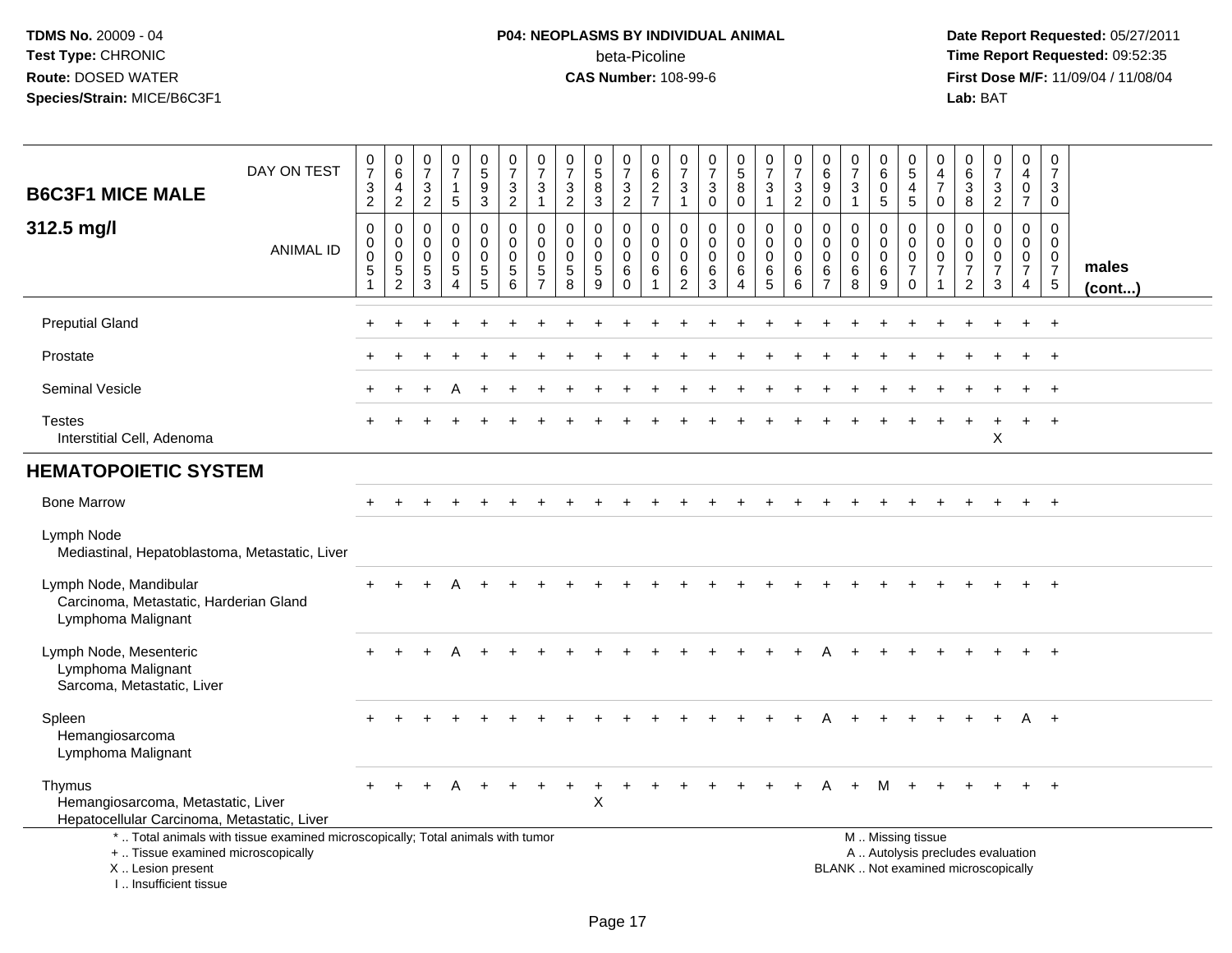## **P04: NEOPLASMS BY INDIVIDUAL ANIMAL**beta-Picoline<br>CAS Number: 108-99-6

| <b>B6C3F1 MICE MALE</b>                                                                                                                                                                                                                                | DAY ON TEST                                                                     | $\frac{0}{7}$<br>$\frac{3}{2}$                                 | $\begin{array}{c} 0 \\ 6 \end{array}$<br>$\overline{4}$<br>$\overline{2}$ | $\frac{0}{7}$<br>$\frac{3}{2}$                                | $\frac{0}{7}$<br>$\mathbf{1}$<br>$\sqrt{5}$                          | $\begin{array}{c} 0 \\ 5 \end{array}$<br>$\boldsymbol{9}$<br>$\overline{3}$    | $\begin{smallmatrix}0\\7\end{smallmatrix}$<br>$\sqrt{3}$<br>$\overline{2}$ | $\frac{0}{7}$<br>3<br>$\mathbf{1}$               | $\frac{0}{7}$<br>$\ensuremath{\mathsf{3}}$<br>$\overline{2}$                       | $\begin{array}{c} 0 \\ 5 \end{array}$<br>$\bf8$<br>$\overline{3}$ | $\begin{array}{c} 0 \\ 7 \end{array}$<br>$\frac{3}{2}$        | 0627                                                                         | 0<br>$\overline{7}$<br>3<br>$\mathbf{1}$                       | $\begin{array}{c} 0 \\ 7 \end{array}$<br>$\mathbf{3}$<br>$\pmb{0}$ | $\begin{array}{c} 0 \\ 5 \end{array}$<br>8<br>$\pmb{0}$    | $\frac{0}{7}$<br>$\mathbf{3}$<br>$\overline{1}$                          | $\begin{array}{c} 0 \\ 7 \end{array}$<br>$\frac{3}{2}$ | 0<br>$6\phantom{a}$<br>$\boldsymbol{9}$<br>$\overline{0}$ | $\frac{0}{7}$<br>$\frac{3}{1}$                  | $\pmb{0}$<br>$6\phantom{a}$<br>$\mathbf 0$<br>$\overline{5}$ | 0<br>$\overline{5}$<br>$\overline{4}$<br>$\overline{5}$                    | 0<br>$\overline{4}$<br>$\overline{7}$<br>$\boldsymbol{0}$                 | $\,0\,$<br>$\overline{6}$<br>3<br>$\bf 8$                                  | $\frac{0}{7}$<br>$\frac{3}{2}$                       | 0<br>$\overline{\mathbf{4}}$<br>$\pmb{0}$<br>$\overline{7}$ | $\pmb{0}$<br>$\overline{7}$<br>3<br>0                            |                       |
|--------------------------------------------------------------------------------------------------------------------------------------------------------------------------------------------------------------------------------------------------------|---------------------------------------------------------------------------------|----------------------------------------------------------------|---------------------------------------------------------------------------|---------------------------------------------------------------|----------------------------------------------------------------------|--------------------------------------------------------------------------------|----------------------------------------------------------------------------|--------------------------------------------------|------------------------------------------------------------------------------------|-------------------------------------------------------------------|---------------------------------------------------------------|------------------------------------------------------------------------------|----------------------------------------------------------------|--------------------------------------------------------------------|------------------------------------------------------------|--------------------------------------------------------------------------|--------------------------------------------------------|-----------------------------------------------------------|-------------------------------------------------|--------------------------------------------------------------|----------------------------------------------------------------------------|---------------------------------------------------------------------------|----------------------------------------------------------------------------|------------------------------------------------------|-------------------------------------------------------------|------------------------------------------------------------------|-----------------------|
| 312.5 mg/l                                                                                                                                                                                                                                             | <b>ANIMAL ID</b>                                                                | $\pmb{0}$<br>$\pmb{0}$<br>$\ddot{\mathbf{0}}$<br>$\frac{5}{1}$ | $\mathsf 0$<br>$\pmb{0}$<br>$\ddot{\mathbf{0}}$<br>$\frac{5}{2}$          | $\boldsymbol{0}$<br>$\mathbf 0$<br>$\pmb{0}$<br>$\frac{5}{3}$ | $\pmb{0}$<br>$\Omega$<br>$\mathbf 0$<br>$\sqrt{5}$<br>$\overline{4}$ | $\pmb{0}$<br>$\mathbf 0$<br>$\pmb{0}$<br>$\begin{array}{c} 5 \\ 5 \end{array}$ | $\mathbf 0$<br>0<br>$\pmb{0}$<br>$\begin{array}{c} 5 \\ 6 \end{array}$     | 0<br>$\mathbf 0$<br>$\mathbf 0$<br>$\frac{5}{7}$ | $\mathbf 0$<br>$\mathbf 0$<br>$\mathbf 0$<br>$\begin{array}{c} 5 \\ 8 \end{array}$ | $\mathsf{O}\xspace$<br>$\mathbf 0$<br>$\pmb{0}$<br>$\frac{5}{9}$  | $\mathbf 0$<br>$\mathbf 0$<br>$\mathbf 0$<br>6<br>$\mathbf 0$ | $\boldsymbol{0}$<br>$\boldsymbol{0}$<br>$\pmb{0}$<br>$\,6\,$<br>$\mathbf{1}$ | $\pmb{0}$<br>$\mathbf 0$<br>$\mathbf 0$<br>6<br>$\overline{2}$ | $\pmb{0}$<br>$\Omega$<br>$\pmb{0}$<br>$^6_3$                       | 0<br>$\mathbf 0$<br>$\mathbf 0$<br>$\,6$<br>$\overline{4}$ | $\pmb{0}$<br>$\ddot{\mathbf{0}}$<br>$\ddot{\mathbf{0}}$<br>$\frac{6}{5}$ | $\mathsf 0$<br>$\mathbf 0$<br>$\mathbf 0$<br>$^6_6$    | $\pmb{0}$<br>0<br>0<br>$\frac{6}{7}$                      | $\pmb{0}$<br>$\mathbf 0$<br>$\pmb{0}$<br>$^6_8$ | $\pmb{0}$<br>$\mathbf 0$<br>$\mathsf 0$<br>$^6_9$            | $\mathbf 0$<br>$\mathbf 0$<br>$\mathbf 0$<br>$\overline{7}$<br>$\mathbf 0$ | $\pmb{0}$<br>$\mathbf 0$<br>$\mathbf 0$<br>$\overline{7}$<br>$\mathbf{1}$ | $\mathbf 0$<br>$\Omega$<br>$\mathbf 0$<br>$\overline{7}$<br>$\overline{2}$ | 0<br>$\mathbf 0$<br>$\pmb{0}$<br>$\overline{7}$<br>3 | $\mathbf 0$<br>$\mathbf 0$<br>0<br>$\overline{7}$<br>4      | $\mathbf 0$<br>$\mathbf 0$<br>$\mathbf 0$<br>$\overline{7}$<br>5 | males<br>$($ cont $)$ |
| Hepatocholangiocarcinoma, Metastatic, Liver<br>Histiocytic Sarcoma<br>Lymphoma Malignant<br>Sarcoma, Metastatic, Liver                                                                                                                                 |                                                                                 |                                                                |                                                                           |                                                               |                                                                      |                                                                                |                                                                            |                                                  |                                                                                    |                                                                   |                                                               |                                                                              |                                                                |                                                                    |                                                            |                                                                          |                                                        |                                                           |                                                 |                                                              |                                                                            |                                                                           |                                                                            |                                                      |                                                             |                                                                  |                       |
| <b>INTEGUMENTARY SYSTEM</b>                                                                                                                                                                                                                            |                                                                                 |                                                                |                                                                           |                                                               |                                                                      |                                                                                |                                                                            |                                                  |                                                                                    |                                                                   |                                                               |                                                                              |                                                                |                                                                    |                                                            |                                                                          |                                                        |                                                           |                                                 |                                                              |                                                                            |                                                                           |                                                                            |                                                      |                                                             |                                                                  |                       |
| <b>Mammary Gland</b>                                                                                                                                                                                                                                   |                                                                                 | м                                                              | М                                                                         | м                                                             | м                                                                    | M                                                                              | M                                                                          | M                                                | M                                                                                  | M                                                                 | M                                                             | M                                                                            | м                                                              | M                                                                  | M                                                          | M                                                                        | M                                                      | M                                                         | м                                               | M                                                            | M                                                                          | M                                                                         |                                                                            | M M                                                  |                                                             | M M                                                              |                       |
| Skin<br>Subcutaneous Tissue, Fibrous Histiocytoma<br>Subcutaneous Tissue, Sarcoma                                                                                                                                                                      |                                                                                 |                                                                |                                                                           |                                                               |                                                                      |                                                                                |                                                                            |                                                  |                                                                                    |                                                                   |                                                               |                                                                              |                                                                | X                                                                  |                                                            |                                                                          |                                                        | X                                                         |                                                 |                                                              |                                                                            |                                                                           |                                                                            |                                                      |                                                             |                                                                  |                       |
| <b>MUSCULOSKELETAL SYSTEM</b>                                                                                                                                                                                                                          |                                                                                 |                                                                |                                                                           |                                                               |                                                                      |                                                                                |                                                                            |                                                  |                                                                                    |                                                                   |                                                               |                                                                              |                                                                |                                                                    |                                                            |                                                                          |                                                        |                                                           |                                                 |                                                              |                                                                            |                                                                           |                                                                            |                                                      |                                                             |                                                                  |                       |
| Bone                                                                                                                                                                                                                                                   |                                                                                 |                                                                |                                                                           |                                                               |                                                                      |                                                                                |                                                                            |                                                  |                                                                                    |                                                                   |                                                               |                                                                              |                                                                |                                                                    |                                                            |                                                                          |                                                        |                                                           |                                                 |                                                              |                                                                            |                                                                           |                                                                            |                                                      |                                                             | $+$                                                              |                       |
| <b>NERVOUS SYSTEM</b>                                                                                                                                                                                                                                  |                                                                                 |                                                                |                                                                           |                                                               |                                                                      |                                                                                |                                                                            |                                                  |                                                                                    |                                                                   |                                                               |                                                                              |                                                                |                                                                    |                                                            |                                                                          |                                                        |                                                           |                                                 |                                                              |                                                                            |                                                                           |                                                                            |                                                      |                                                             |                                                                  |                       |
| <b>Brain</b><br>Sarcoma, Metastatic, Liver                                                                                                                                                                                                             |                                                                                 |                                                                |                                                                           |                                                               |                                                                      |                                                                                |                                                                            |                                                  |                                                                                    |                                                                   |                                                               |                                                                              |                                                                |                                                                    |                                                            |                                                                          |                                                        |                                                           |                                                 |                                                              |                                                                            |                                                                           |                                                                            |                                                      |                                                             |                                                                  |                       |
| <b>RESPIRATORY SYSTEM</b>                                                                                                                                                                                                                              |                                                                                 |                                                                |                                                                           |                                                               |                                                                      |                                                                                |                                                                            |                                                  |                                                                                    |                                                                   |                                                               |                                                                              |                                                                |                                                                    |                                                            |                                                                          |                                                        |                                                           |                                                 |                                                              |                                                                            |                                                                           |                                                                            |                                                      |                                                             |                                                                  |                       |
| Lung<br>Alveolar/Bronchiolar Adenoma<br>Alveolar/Bronchiolar Carcinoma<br>Alveolar/Bronchiolar Carcinoma, Multiple<br>Hemangiosarcoma, Metastatic, Liver<br>Hepatocellular Carcinoma, Metastatic, Liver<br>Hepatocholangiocarcinoma, Metastatic, Liver |                                                                                 | Χ                                                              | X                                                                         |                                                               | X                                                                    | $X$ $X$                                                                        |                                                                            |                                                  | X<br>$\pmb{\times}$                                                                | Χ                                                                 |                                                               | X                                                                            |                                                                | $X$ $X$ $X$                                                        |                                                            | $X$ $X$                                                                  |                                                        |                                                           | $X$ $X$                                         |                                                              |                                                                            |                                                                           | X                                                                          |                                                      |                                                             | $\div$                                                           |                       |
| +  Tissue examined microscopically<br>X  Lesion present<br>I Insufficient tissue                                                                                                                                                                       | *  Total animals with tissue examined microscopically; Total animals with tumor |                                                                |                                                                           |                                                               |                                                                      |                                                                                |                                                                            |                                                  |                                                                                    |                                                                   |                                                               |                                                                              |                                                                |                                                                    |                                                            |                                                                          |                                                        |                                                           | BLANK  Not examined microscopically             |                                                              | M  Missing tissue<br>A  Autolysis precludes evaluation                     |                                                                           |                                                                            |                                                      |                                                             |                                                                  |                       |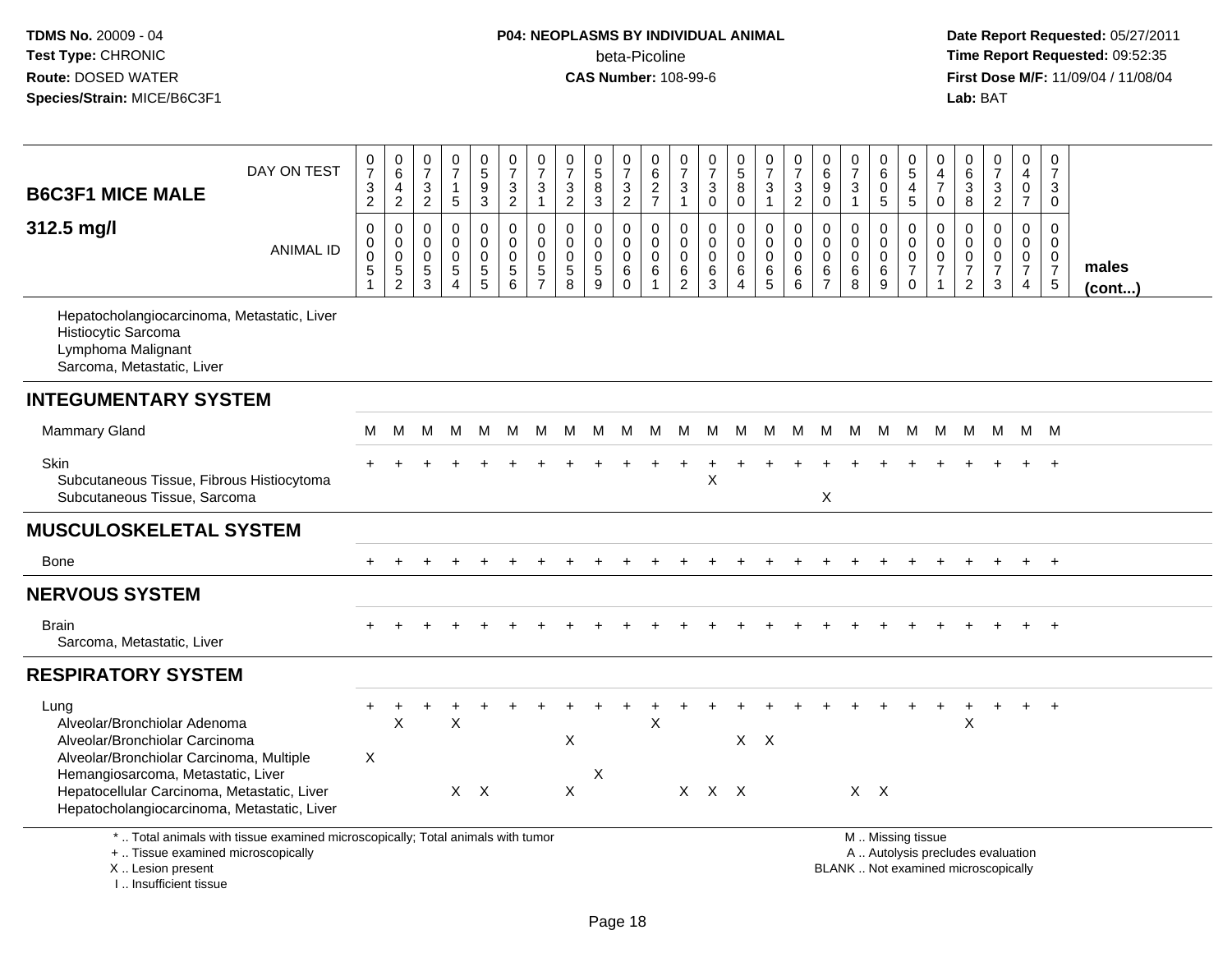## **P04: NEOPLASMS BY INDIVIDUAL ANIMAL**beta-Picoline<br>CAS Number: 108-99-6

 **Date Report Requested:** 05/27/2011 **Time Report Requested:** 09:52:35 **First Dose M/F:** 11/09/04 / 11/08/04<br>Lab: BAT **Lab:** BAT

|                                                                         | DAY ON TEST      | $\begin{array}{c} 0 \\ 7 \\ 3 \end{array}$                                 | $_{6}^{\rm 0}$                                         | $\frac{0}{7}$                                       | $\begin{smallmatrix} 0\\7 \end{smallmatrix}$                              | $\begin{array}{c} 0 \\ 5 \\ 9 \end{array}$             | $\frac{0}{7}$                                              | $\frac{0}{7}$                                | $\frac{0}{7}$                                                 | $\begin{array}{c} 0 \\ 5 \\ 8 \end{array}$ | $\begin{array}{c} 0 \\ 7 \\ 3 \end{array}$                           | 0627                                                   | $\frac{0}{7}$                                                                  | $\frac{0}{7}$                                     | $\begin{array}{c} 0 \\ 5 \\ 8 \end{array}$              | $\begin{array}{c} 0 \\ 7 \\ 3 \end{array}$                              | $\frac{0}{7}$                             | $\begin{array}{c} 0 \\ 6 \end{array}$                            | $\begin{array}{c} 0 \\ 7 \end{array}$                 | 0<br>$\overline{6}$                           | $0$<br>5<br>4<br>5                                              | $\pmb{0}$<br>$\frac{4}{7}$                                                                  | $\begin{matrix} 0 \\ 6 \\ 3 \end{matrix}$    | $\begin{array}{c} 0 \\ 7 \end{array}$                            | $\pmb{0}$<br>$\begin{array}{c} 4 \\ 0 \end{array}$           | $\pmb{0}$<br>$\boldsymbol{7}$                                        |                 |
|-------------------------------------------------------------------------|------------------|----------------------------------------------------------------------------|--------------------------------------------------------|-----------------------------------------------------|---------------------------------------------------------------------------|--------------------------------------------------------|------------------------------------------------------------|----------------------------------------------|---------------------------------------------------------------|--------------------------------------------|----------------------------------------------------------------------|--------------------------------------------------------|--------------------------------------------------------------------------------|---------------------------------------------------|---------------------------------------------------------|-------------------------------------------------------------------------|-------------------------------------------|------------------------------------------------------------------|-------------------------------------------------------|-----------------------------------------------|-----------------------------------------------------------------|---------------------------------------------------------------------------------------------|----------------------------------------------|------------------------------------------------------------------|--------------------------------------------------------------|----------------------------------------------------------------------|-----------------|
| <b>B6C3F1 MICE MALE</b>                                                 |                  | $\overline{c}$                                                             | $\overline{4}$<br>$\overline{c}$                       | 3<br>$\overline{2}$                                 | $\mathbf{1}$<br>$\sqrt{5}$                                                | $\mathbf{3}$                                           | $\overline{3}$<br>$\overline{2}$                           | 3<br>$\mathbf{1}$                            | $\mathfrak{Z}$<br>$\overline{2}$                              | $\mathfrak{Z}$                             | $\overline{2}$                                                       |                                                        | $\sqrt{3}$<br>$\mathbf{1}$                                                     | $\mathbf{3}$<br>$\mathbf 0$                       | $\mathsf{O}$                                            | $\mathbf{1}$                                                            | $\overline{3}$<br>$\overline{2}$          | 9<br>$\mathbf 0$                                                 | $\mathbf{3}$<br>$\overline{1}$                        | $\mathbf 0$<br>5 <sup>5</sup>                 |                                                                 | $\mathbf 0$                                                                                 | $\,8\,$                                      | $\frac{3}{2}$                                                    | $\overline{7}$                                               | $\mathbf{3}$<br>$\mathsf{O}\xspace$                                  |                 |
| 312.5 mg/l                                                              | <b>ANIMAL ID</b> | $\mathsf{O}\xspace$<br>$_{\rm 0}^{\rm 0}$<br>$\mathbf 5$<br>$\overline{ }$ | $\mathbf 0$<br>$\pmb{0}$<br>$\pmb{0}$<br>$\frac{5}{2}$ | $\mathbf 0$<br>0<br>$\mathbf 0$<br>$\,$ 5 $\,$<br>3 | $\pmb{0}$<br>$\overline{0}$<br>$\pmb{0}$<br>$\,$ 5 $\,$<br>$\overline{4}$ | $\pmb{0}$<br>$\pmb{0}$<br>$\mathbf 0$<br>$\frac{5}{5}$ | $\pmb{0}$<br>$\mathbf 0$<br>$\mathbf 0$<br>$\sqrt{5}$<br>6 | 0<br>$\pmb{0}$<br>$\pmb{0}$<br>$\frac{5}{7}$ | $\mathbf 0$<br>$\mathbf 0$<br>$\mathbf 0$<br>$\,$ 5 $\,$<br>8 | 0<br>0<br>$\pmb{0}$<br>5<br>9              | $\mathbf 0$<br>$\mathbf 0$<br>$\mathbf 0$<br>$\,6\,$<br>$\mathbf{0}$ | 0<br>$\mathbf 0$<br>$\mathbf 0$<br>6<br>$\overline{1}$ | $\mathbf 0$<br>$\mathbf 0$<br>$\mathbf 0$<br>$6\phantom{1}6$<br>$\overline{2}$ | $\mathbf 0$<br>$\pmb{0}$<br>$\mathbf 0$<br>6<br>3 | 0<br>$\mathsf{O}$<br>$\mathbf 0$<br>6<br>$\overline{4}$ | $\boldsymbol{0}$<br>$\ddot{\mathbf{0}}$<br>$\mathbf 0$<br>$\frac{6}{5}$ | $_{\rm 0}^{\rm 0}$<br>$\pmb{0}$<br>$^6_6$ | $\mathbf 0$<br>$\mathbf 0$<br>$\mathbf 0$<br>6<br>$\overline{7}$ | $\pmb{0}$<br>$\pmb{0}$<br>$\mathbf 0$<br>$\,6\,$<br>8 | 0<br>0<br>$\mathsf{O}\xspace$<br>$\,6\,$<br>9 | 0<br>$\begin{bmatrix} 0 \\ 0 \\ 7 \end{bmatrix}$<br>$\mathbf 0$ | $\mathbf 0$<br>$\mathbf 0$<br>$\mathsf{O}\xspace$<br>$\overline{7}$<br>$\blacktriangleleft$ | 0<br>0<br>$\mathbf 0$<br>$\overline{7}$<br>2 | $\mathbf 0$<br>$\mathbf 0$<br>$\mathsf 0$<br>$\overline{7}$<br>3 | 0<br>0<br>$\overline{0}$<br>$\overline{7}$<br>$\overline{4}$ | 0<br>$\mathbf 0$<br>$\boldsymbol{0}$<br>$\overline{7}$<br>$\sqrt{5}$ | males<br>(cont) |
| Histiocytic Sarcoma<br>Lymphoma Malignant<br>Sarcoma, Metastatic, Liver |                  |                                                                            |                                                        |                                                     |                                                                           |                                                        |                                                            |                                              |                                                               |                                            |                                                                      |                                                        |                                                                                |                                                   |                                                         |                                                                         |                                           |                                                                  |                                                       |                                               |                                                                 |                                                                                             |                                              |                                                                  |                                                              |                                                                      |                 |
| Nose                                                                    |                  | $\pm$                                                                      |                                                        |                                                     |                                                                           |                                                        |                                                            |                                              |                                                               |                                            |                                                                      |                                                        |                                                                                |                                                   |                                                         |                                                                         |                                           |                                                                  |                                                       |                                               |                                                                 |                                                                                             |                                              |                                                                  | $+$                                                          | $+$                                                                  |                 |
| Pleura<br>Hepatocellular Carcinoma, Metastatic, Liver                   |                  |                                                                            |                                                        |                                                     |                                                                           |                                                        |                                                            |                                              |                                                               |                                            |                                                                      |                                                        |                                                                                |                                                   |                                                         |                                                                         |                                           |                                                                  |                                                       |                                               |                                                                 |                                                                                             |                                              |                                                                  |                                                              |                                                                      |                 |
| Trachea                                                                 |                  |                                                                            |                                                        |                                                     |                                                                           |                                                        |                                                            |                                              |                                                               |                                            |                                                                      |                                                        |                                                                                |                                                   |                                                         |                                                                         |                                           |                                                                  |                                                       |                                               |                                                                 | $\div$                                                                                      | $\pm$                                        | $\pm$                                                            | $A +$                                                        |                                                                      |                 |
| <b>SPECIAL SENSES SYSTEM</b>                                            |                  |                                                                            |                                                        |                                                     |                                                                           |                                                        |                                                            |                                              |                                                               |                                            |                                                                      |                                                        |                                                                                |                                                   |                                                         |                                                                         |                                           |                                                                  |                                                       |                                               |                                                                 |                                                                                             |                                              |                                                                  |                                                              |                                                                      |                 |
| Eye                                                                     |                  |                                                                            | $\div$                                                 | +                                                   | A                                                                         | $\ddot{}$                                              |                                                            |                                              |                                                               |                                            |                                                                      |                                                        |                                                                                |                                                   |                                                         |                                                                         | $\div$                                    | A                                                                | $\ddot{}$                                             | A                                             | $+$                                                             | A                                                                                           | A                                            | $+$                                                              | A +                                                          |                                                                      |                 |
| Harderian Gland<br>Adenoma                                              |                  |                                                                            |                                                        |                                                     |                                                                           |                                                        |                                                            |                                              |                                                               | $X$ $X$                                    |                                                                      |                                                        | $\boldsymbol{\mathsf{X}}$                                                      |                                                   |                                                         |                                                                         |                                           |                                                                  |                                                       |                                               |                                                                 |                                                                                             | $\pm$                                        | $\div$<br>$\mathsf X$                                            | $+$                                                          | $+$                                                                  |                 |
| Carcinoma                                                               |                  |                                                                            |                                                        |                                                     |                                                                           |                                                        |                                                            |                                              |                                                               |                                            |                                                                      |                                                        |                                                                                |                                                   |                                                         |                                                                         |                                           |                                                                  |                                                       |                                               |                                                                 |                                                                                             |                                              |                                                                  |                                                              |                                                                      |                 |
| <b>URINARY SYSTEM</b>                                                   |                  |                                                                            |                                                        |                                                     |                                                                           |                                                        |                                                            |                                              |                                                               |                                            |                                                                      |                                                        |                                                                                |                                                   |                                                         |                                                                         |                                           |                                                                  |                                                       |                                               |                                                                 |                                                                                             |                                              |                                                                  |                                                              |                                                                      |                 |
| Kidney<br>Lymphoma Malignant<br>Sarcoma, Metastatic, Liver              |                  |                                                                            |                                                        |                                                     |                                                                           |                                                        |                                                            |                                              |                                                               |                                            |                                                                      |                                                        |                                                                                |                                                   |                                                         |                                                                         |                                           |                                                                  |                                                       |                                               |                                                                 |                                                                                             |                                              |                                                                  |                                                              | $+$                                                                  |                 |
| Urethra                                                                 |                  |                                                                            |                                                        |                                                     |                                                                           |                                                        |                                                            |                                              |                                                               |                                            |                                                                      |                                                        |                                                                                |                                                   |                                                         |                                                                         |                                           |                                                                  |                                                       |                                               | $+$                                                             | $+$                                                                                         |                                              |                                                                  |                                                              |                                                                      |                 |
| <b>Urinary Bladder</b>                                                  |                  | $+$                                                                        | $\ddot{}$                                              | $+$                                                 | A                                                                         | $+$                                                    |                                                            |                                              |                                                               |                                            |                                                                      |                                                        |                                                                                |                                                   |                                                         |                                                                         |                                           | A                                                                |                                                       |                                               | $\pm$                                                           | A                                                                                           | $+$                                          | $+$                                                              | - A +                                                        |                                                                      |                 |
| <b>SYSTEMIC LESIONS</b>                                                 |                  |                                                                            |                                                        |                                                     |                                                                           |                                                        |                                                            |                                              |                                                               |                                            |                                                                      |                                                        |                                                                                |                                                   |                                                         |                                                                         |                                           |                                                                  |                                                       |                                               |                                                                 |                                                                                             |                                              |                                                                  |                                                              |                                                                      |                 |

\* .. Total animals with tissue examined microscopically; Total animals with tumor

+ .. Tissue examined microscopically

X .. Lesion present

I .. Insufficient tissue

 M .. Missing tissuey the contract of the contract of the contract of the contract of the contract of the contract of the contract of  $A$ . Autolysis precludes evaluation Lesion present BLANK .. Not examined microscopically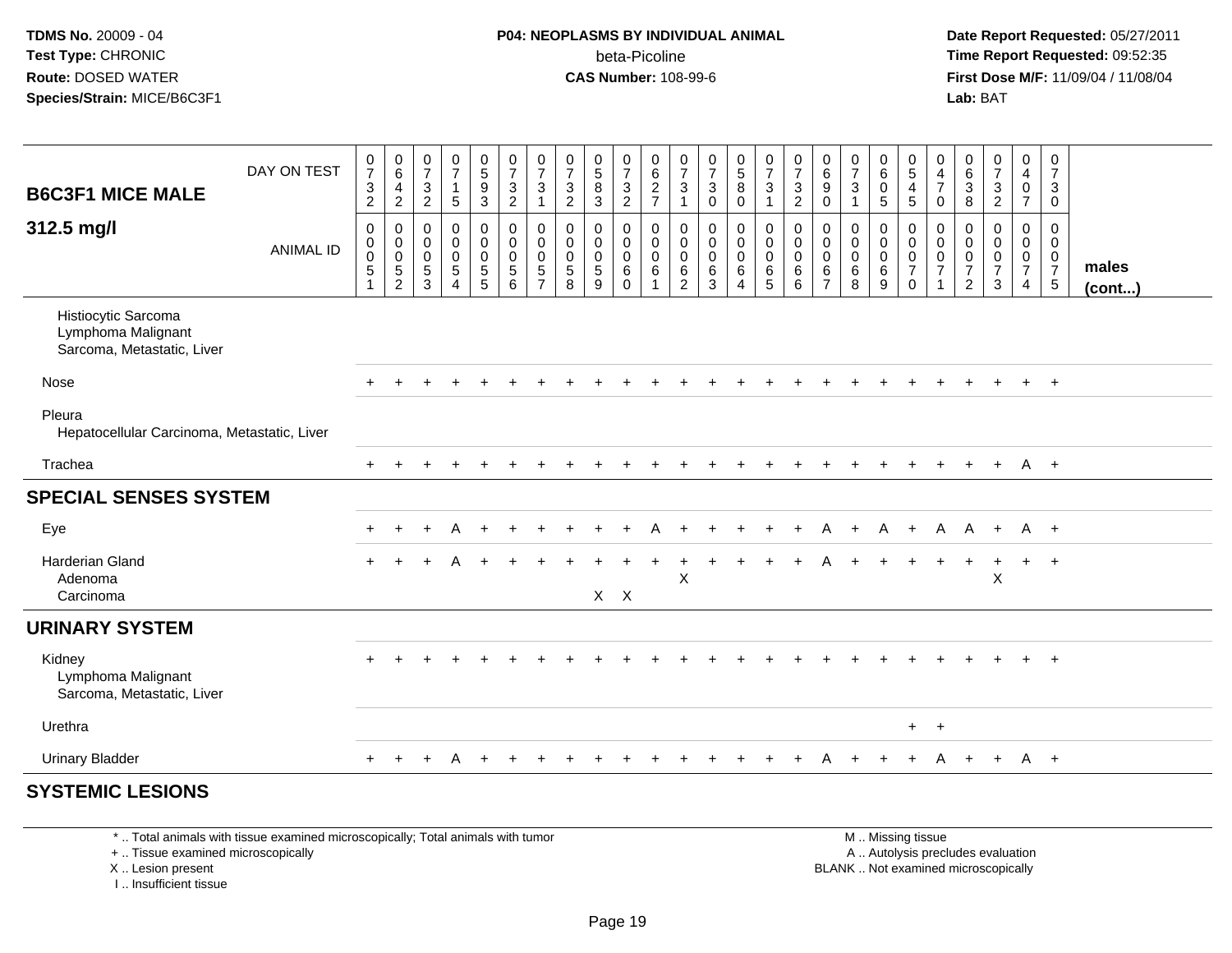#### **P04: NEOPLASMS BY INDIVIDUAL ANIMAL** beta-Picoline**beta-Picoline**<br> **CAS Number:** 108-99-6<br> **CAS Number:** 108-99-6<br> **CAS Number:** 108-99-6

 **Date Report Requested:** 05/27/2011 **First Dose M/F:** 11/09/04 / 11/08/04<br>**Lab:** BAT **Lab:** BAT

| <b>B6C3F1 MICE MALE</b> | DAY ON TEST      | U<br>$\rightarrow$<br>$\sim$<br><b>ت</b><br>ົ<br>$\sim$ | 0<br>6<br>4<br>າ<br>$\epsilon$ | 0<br><sup>o</sup><br>J.<br>◠<br>∼   | 0<br>G                | 9  | 3 | ν<br>ۍ           | د.<br><u>.</u> | ಾ<br>$\circ$<br>3 | U<br>C.<br><sup>o</sup><br><u>_</u> | 6      | c | ν<br>đ<br>8<br>υ |        | U<br>$\rightarrow$<br>3<br>ົ<br><u>_</u> | U<br>6<br>9<br>U                              | 3      |         | <br>U<br>U  | 6<br>- 12<br>8 | 0<br>-<br>3<br>ົ | 0<br>0                | ◡<br>-<br>3  |                 |
|-------------------------|------------------|---------------------------------------------------------|--------------------------------|-------------------------------------|-----------------------|----|---|------------------|----------------|-------------------|-------------------------------------|--------|---|------------------|--------|------------------------------------------|-----------------------------------------------|--------|---------|-------------|----------------|------------------|-----------------------|--------------|-----------------|
| 312.5 mg/l              | <b>ANIMAL ID</b> | 0<br>υ<br>U<br>5                                        | 0<br>0<br>U<br>ರಿ<br>າ         | 0<br>$\sqrt{2}$<br>U<br>U<br>G<br>3 | 0<br>0<br>0<br>G<br>4 | b. |   | 0<br>v<br>υ<br>đ | ∽              | 0<br>৾৾<br>-9     | υ<br>v<br>U<br>6<br>ັ               | U<br>6 |   | 0<br>υ<br>6<br>4 | v<br>6 | 0<br>6<br>6                              | 0<br>v<br>U<br>-6<br>$\overline{\phantom{a}}$ | 6<br>8 | ิด<br>a | U<br>u<br>U | 0<br><u>_</u>  | 0<br>0<br>0<br>3 | 0<br>0<br>0<br>-<br>4 | $\sim$<br>ರಿ | males<br>(cont) |

<sup>+</sup> <sup>+</sup> <sup>+</sup> <sup>+</sup> <sup>+</sup> <sup>+</sup> <sup>+</sup> <sup>+</sup> <sup>+</sup> <sup>+</sup> <sup>+</sup> <sup>+</sup> <sup>+</sup> <sup>+</sup> <sup>+</sup> <sup>+</sup> <sup>+</sup> <sup>+</sup> <sup>+</sup> <sup>+</sup> <sup>+</sup> <sup>+</sup> <sup>+</sup> <sup>+</sup>

Multiple Organn +

Histiocytic SarcomaLymphoma Malignant

\* .. Total animals with tissue examined microscopically; Total animals with tumor

+ .. Tissue examined microscopically

- X .. Lesion present
- I .. Insufficient tissue

 M .. Missing tissuey the contract of the contract of the contract of the contract of the contract of the contract of the contract of  $A$ . Autolysis precludes evaluation Lesion present BLANK .. Not examined microscopically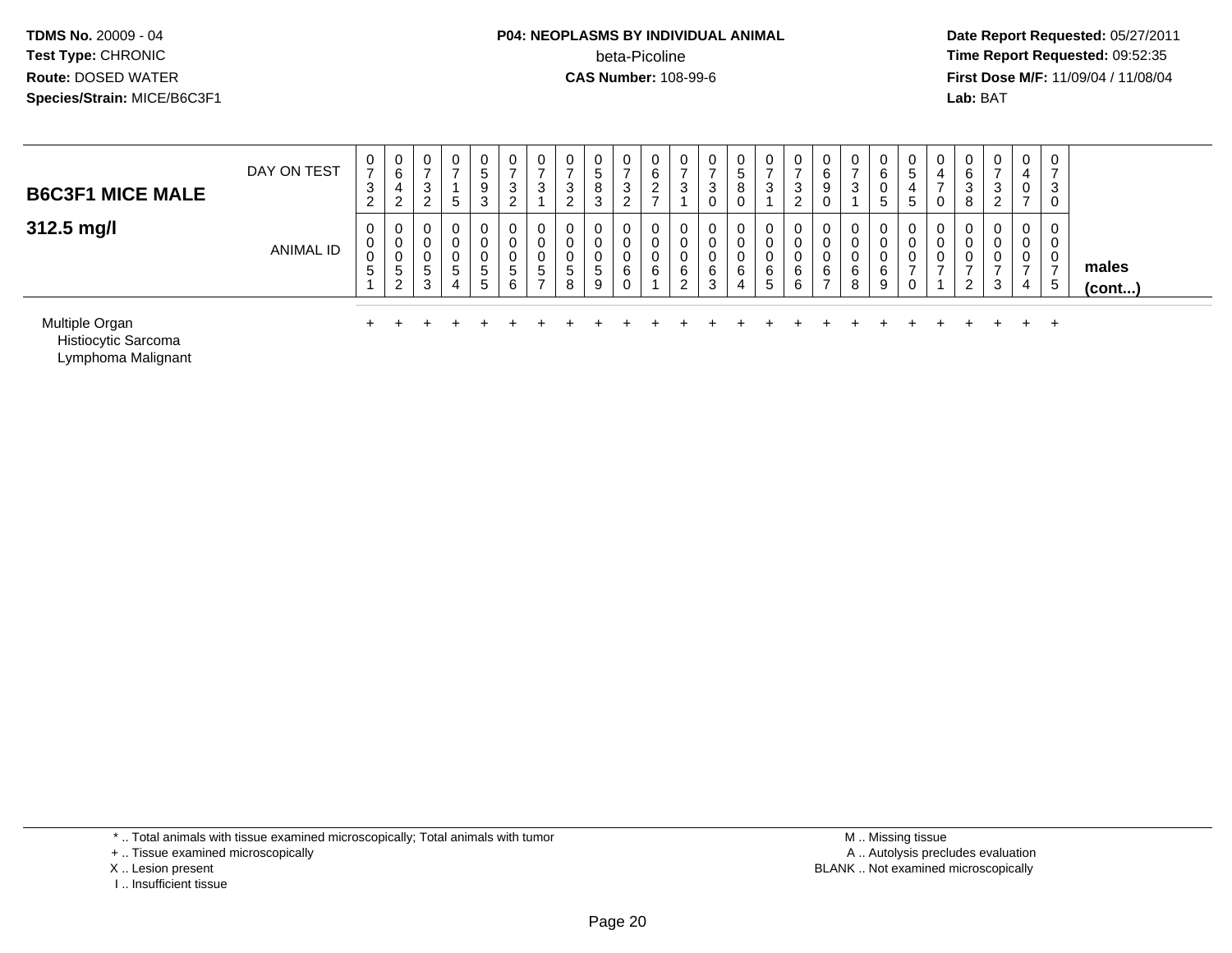# **P04: NEOPLASMS BY INDIVIDUAL ANIMAL**beta-Picoline<br>CAS Number: 108-99-6

 **Date Report Requested:** 05/27/2011 **Time Report Requested:** 09:52:35 **First Dose M/F:** 11/09/04 / 11/08/04<br>Lab: BAT **Lab:** BAT

| <b>B6C3F1 MICE MALE</b>                                                                                                                    | DAY ON TEST      | $\frac{0}{7}$<br>$\ensuremath{\mathsf{3}}$                       | $\frac{0}{7}$<br>$\mathbf{3}$         | $\frac{0}{7}$<br>$\mathbf{3}$                            | $\frac{0}{7}$<br>$\frac{3}{2}$                                 | $_{6}^{\rm 0}$<br>$\frac{2}{7}$                                   | $\frac{0}{7}$<br>$\frac{3}{2}$                                     | $\frac{0}{7}$<br>$\frac{3}{2}$                              | $\begin{array}{c} 0 \\ 6 \end{array}$<br>$\mathbf{1}$     | $\frac{0}{7}$<br>3                                                  | $\frac{0}{7}$<br>$\ensuremath{\mathsf{3}}$                     | $\frac{0}{5}$<br>$\,8\,$<br>$\overline{5}$                | $\frac{0}{7}$<br>$\frac{3}{2}$                                   | $\frac{0}{7}$<br>$\pmb{0}$                              | 0627                                                | $\frac{0}{7}$<br>$\frac{3}{2}$                               | 0<br>$\sqrt{5}$<br>$\overline{1}$                              | 0<br>$\overline{5}$<br>$9$                                                   | 0<br>$\overline{7}$<br>3                | $\begin{array}{c} 0 \\ 6 \\ 7 \end{array}$<br>$\overline{5}$                  | $\frac{0}{7}$<br>$\frac{2}{2}$                                                                | 0<br>$\overline{7}$<br>$\pmb{0}$                         | $\frac{0}{7}$<br>$\sqrt{3}$                                                   | 0<br>6<br>3<br>2                                                         | 0<br>$6\phantom{a}$<br>$\frac{2}{1}$                               | 0<br>$\overline{7}$<br>3                                |                    |
|--------------------------------------------------------------------------------------------------------------------------------------------|------------------|------------------------------------------------------------------|---------------------------------------|----------------------------------------------------------|----------------------------------------------------------------|-------------------------------------------------------------------|--------------------------------------------------------------------|-------------------------------------------------------------|-----------------------------------------------------------|---------------------------------------------------------------------|----------------------------------------------------------------|-----------------------------------------------------------|------------------------------------------------------------------|---------------------------------------------------------|-----------------------------------------------------|--------------------------------------------------------------|----------------------------------------------------------------|------------------------------------------------------------------------------|-----------------------------------------|-------------------------------------------------------------------------------|-----------------------------------------------------------------------------------------------|----------------------------------------------------------|-------------------------------------------------------------------------------|--------------------------------------------------------------------------|--------------------------------------------------------------------|---------------------------------------------------------|--------------------|
|                                                                                                                                            |                  | $\overline{2}$                                                   | $\mathbf{1}$                          | $\overline{1}$                                           |                                                                |                                                                   |                                                                    |                                                             | $\overline{4}$                                            | $\mathbf{1}$                                                        | $\mathbf{1}$                                                   |                                                           |                                                                  | $\overline{4}$                                          |                                                     |                                                              | $\overline{2}$                                                 | $\mathbf{3}$                                                                 | $\overline{2}$                          |                                                                               |                                                                                               | $\overline{2}$                                           | $\mathbf{1}$                                                                  |                                                                          |                                                                    | $\overline{2}$                                          |                    |
| 312.5 mg/l                                                                                                                                 | <b>ANIMAL ID</b> | $\mathbf 0$<br>$\mathbf 0$<br>$\pmb{0}$<br>$\boldsymbol{7}$<br>6 | 0<br>0<br>$\pmb{0}$<br>$\overline{7}$ | $\mathbf 0$<br>$\mathbf 0$<br>0<br>$\boldsymbol{7}$<br>8 | $\mathbf 0$<br>$\mathsf 0$<br>$\pmb{0}$<br>$\overline{7}$<br>9 | 0<br>$\mathbf 0$<br>$\mathsf{O}\xspace$<br>$\bf 8$<br>$\mathbf 0$ | $\mathbf 0$<br>$\mathbf 0$<br>$\pmb{0}$<br>$\bf 8$<br>$\mathbf{1}$ | $\mathbf 0$<br>$\mathbf 0$<br>0<br>$\bf8$<br>$\overline{2}$ | $\mathbf 0$<br>$\mathbf 0$<br>$\mathbf 0$<br>$\,8\,$<br>3 | 0<br>$\mathbf 0$<br>$\mathsf{O}\xspace$<br>$\bf8$<br>$\overline{4}$ | 0<br>$\mathsf 0$<br>$\mathsf{O}$<br>$\bf 8$<br>$5\phantom{.0}$ | $\mathbf 0$<br>$\mathbf 0$<br>$\mathsf 0$<br>$\bf 8$<br>6 | $\mathbf 0$<br>$\mathbf 0$<br>$\mathbf 0$<br>8<br>$\overline{7}$ | $\mathbf 0$<br>$\mathbf 0$<br>$\pmb{0}$<br>$\,8\,$<br>8 | $\mathbf 0$<br>$\mathbf 0$<br>$\mathbf 0$<br>8<br>9 | $\pmb{0}$<br>$\mathbf 0$<br>$\mathbf 0$<br>$9\,$<br>$\Omega$ | $\mathbf 0$<br>$\mathbf 0$<br>$\mathbf 0$<br>9<br>$\mathbf{1}$ | $\mathbf 0$<br>$\mathbf 0$<br>$\Omega$<br>$\boldsymbol{9}$<br>$\overline{2}$ | 0<br>$\mathbf 0$<br>$\pmb{0}$<br>9<br>3 | 0<br>$\mathbf 0$<br>$\ddot{\mathbf{0}}$<br>$\boldsymbol{9}$<br>$\overline{4}$ | $\mathbf 0$<br>$\mathbf 0$<br>$\pmb{0}$<br>$\boldsymbol{9}$<br>5                              | $\mathbf 0$<br>$\mathbf 0$<br>0<br>$\boldsymbol{9}$<br>6 | $\mathbf 0$<br>$\mathbf 0$<br>$\pmb{0}$<br>$\boldsymbol{9}$<br>$\overline{7}$ | $\mathbf 0$<br>$\mathsf{O}\xspace$<br>$\pmb{0}$<br>$\boldsymbol{9}$<br>8 | $\mathbf 0$<br>$\mathbf 0$<br>$\mathbf 0$<br>$\boldsymbol{9}$<br>9 | $\Omega$<br>$\Omega$<br>1<br>$\mathbf 0$<br>$\mathbf 0$ | * TOTALS           |
| <b>ALIMENTARY SYSTEM</b>                                                                                                                   |                  |                                                                  |                                       |                                                          |                                                                |                                                                   |                                                                    |                                                             |                                                           |                                                                     |                                                                |                                                           |                                                                  |                                                         |                                                     |                                                              |                                                                |                                                                              |                                         |                                                                               |                                                                                               |                                                          |                                                                               |                                                                          |                                                                    |                                                         |                    |
| Esophagus                                                                                                                                  |                  |                                                                  |                                       |                                                          |                                                                |                                                                   |                                                                    |                                                             |                                                           |                                                                     |                                                                |                                                           |                                                                  |                                                         |                                                     |                                                              |                                                                |                                                                              |                                         |                                                                               |                                                                                               |                                                          |                                                                               |                                                                          |                                                                    |                                                         | 50                 |
| Gallbladder                                                                                                                                |                  |                                                                  |                                       |                                                          |                                                                |                                                                   |                                                                    |                                                             |                                                           |                                                                     |                                                                |                                                           |                                                                  |                                                         |                                                     |                                                              |                                                                |                                                                              |                                         |                                                                               |                                                                                               |                                                          |                                                                               |                                                                          |                                                                    |                                                         | 33                 |
| Intestine Large, Cecum                                                                                                                     |                  |                                                                  |                                       |                                                          |                                                                |                                                                   |                                                                    |                                                             |                                                           |                                                                     |                                                                |                                                           |                                                                  | Α                                                       | A                                                   |                                                              |                                                                |                                                                              |                                         |                                                                               |                                                                                               |                                                          |                                                                               |                                                                          |                                                                    | $+$                                                     | 34                 |
| Intestine Large, Colon<br>Sarcoma, Metastatic, Liver                                                                                       |                  |                                                                  |                                       |                                                          |                                                                |                                                                   |                                                                    |                                                             | Χ                                                         |                                                                     |                                                                |                                                           |                                                                  |                                                         |                                                     |                                                              |                                                                |                                                                              |                                         |                                                                               |                                                                                               |                                                          |                                                                               |                                                                          |                                                                    |                                                         | 40<br>1            |
| Intestine Large, Rectum                                                                                                                    |                  |                                                                  |                                       |                                                          |                                                                |                                                                   |                                                                    |                                                             |                                                           |                                                                     |                                                                |                                                           |                                                                  |                                                         |                                                     |                                                              |                                                                |                                                                              |                                         |                                                                               |                                                                                               |                                                          |                                                                               |                                                                          |                                                                    |                                                         | 38                 |
| Intestine Small, Duodenum<br>Peyer's Patch, Lymphoma Malignant                                                                             |                  |                                                                  |                                       |                                                          |                                                                |                                                                   | $\sf X$                                                            |                                                             |                                                           |                                                                     |                                                                |                                                           |                                                                  |                                                         |                                                     |                                                              |                                                                |                                                                              |                                         |                                                                               | A                                                                                             | А                                                        |                                                                               | A                                                                        | A                                                                  | $+$                                                     | 31<br>$\mathbf{1}$ |
| Intestine Small, Ileum                                                                                                                     |                  |                                                                  |                                       |                                                          |                                                                |                                                                   |                                                                    |                                                             |                                                           |                                                                     |                                                                |                                                           |                                                                  |                                                         |                                                     |                                                              |                                                                |                                                                              |                                         |                                                                               |                                                                                               |                                                          |                                                                               |                                                                          |                                                                    |                                                         | 35                 |
| Intestine Small, Jejunum<br>Adenoma<br>Carcinoma                                                                                           |                  |                                                                  |                                       |                                                          |                                                                |                                                                   | X<br>$\sf X$                                                       |                                                             |                                                           |                                                                     |                                                                |                                                           |                                                                  | А                                                       | A                                                   |                                                              |                                                                |                                                                              |                                         | $+$                                                                           | A                                                                                             | A                                                        | $\ddot{}$                                                                     | A                                                                        | A                                                                  | $+$                                                     | 32<br>1<br>1       |
| Liver<br>Hemangioma<br>Hemangiosarcoma                                                                                                     |                  | $\sf X$                                                          |                                       |                                                          |                                                                |                                                                   |                                                                    |                                                             |                                                           |                                                                     |                                                                |                                                           | X                                                                | X                                                       |                                                     |                                                              |                                                                |                                                                              |                                         |                                                                               | X                                                                                             |                                                          |                                                                               |                                                                          |                                                                    |                                                         | 50<br>1<br>4       |
| Hepatoblastoma<br>Hepatoblastoma, Multiple                                                                                                 |                  |                                                                  |                                       |                                                          |                                                                |                                                                   |                                                                    |                                                             |                                                           |                                                                     |                                                                |                                                           |                                                                  |                                                         | X                                                   |                                                              |                                                                |                                                                              |                                         |                                                                               |                                                                                               | X                                                        |                                                                               | X                                                                        |                                                                    |                                                         | 5<br>1             |
| Hepatocellular Adenoma                                                                                                                     |                  |                                                                  |                                       | X                                                        |                                                                | X                                                                 | $\mathsf{X}$                                                       | $\mathsf{X}$                                                | $\times$                                                  |                                                                     |                                                                |                                                           |                                                                  |                                                         |                                                     |                                                              | $\mathsf{X}$                                                   |                                                                              |                                         | X                                                                             |                                                                                               |                                                          |                                                                               |                                                                          | X                                                                  |                                                         | 11                 |
| Hepatocellular Adenoma, Multiple<br>Hepatocellular Carcinoma                                                                               |                  | $\sf X$                                                          |                                       |                                                          | X<br>$\pmb{\times}$                                            |                                                                   |                                                                    |                                                             | $\mathsf X$                                               |                                                                     | x x x x x                                                      |                                                           |                                                                  |                                                         | X                                                   | X<br>$\mathsf{X}$                                            |                                                                |                                                                              | $\pmb{\times}$                          |                                                                               |                                                                                               | X                                                        | $\mathsf X$                                                                   | X                                                                        |                                                                    | X                                                       | 30<br>13           |
| Hepatocellular Carcinoma, Multiple                                                                                                         |                  |                                                                  |                                       |                                                          |                                                                |                                                                   |                                                                    |                                                             |                                                           |                                                                     | $X$ $X$                                                        |                                                           |                                                                  |                                                         |                                                     |                                                              |                                                                | $\times$                                                                     |                                         | X                                                                             |                                                                                               |                                                          |                                                                               |                                                                          |                                                                    |                                                         | 10                 |
| *  Total animals with tissue examined microscopically; Total animals with tumor<br>+  Tissue examined microscopically<br>X  Lesion present |                  |                                                                  |                                       |                                                          |                                                                |                                                                   |                                                                    |                                                             |                                                           |                                                                     |                                                                |                                                           |                                                                  |                                                         |                                                     |                                                              |                                                                |                                                                              |                                         |                                                                               | M  Missing tissue<br>A  Autolysis precludes evaluation<br>BLANK  Not examined microscopically |                                                          |                                                                               |                                                                          |                                                                    |                                                         |                    |

I .. Insufficient tissue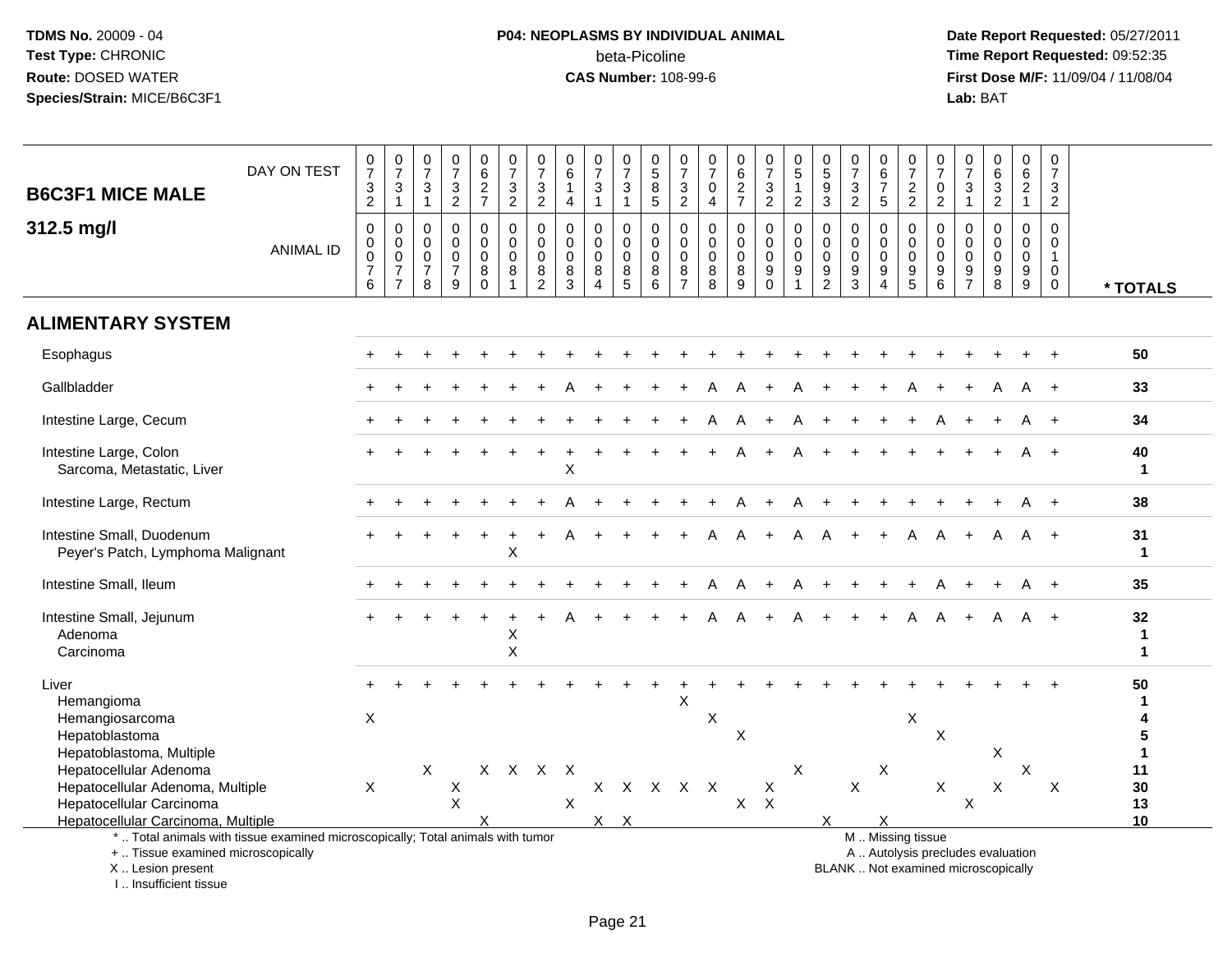I .. Insufficient tissue

### **P04: NEOPLASMS BY INDIVIDUAL ANIMAL**beta-Picoline<br>CAS Number: 108-99-6

| <b>B6C3F1 MICE MALE</b>                                                                                                                    | DAY ON TEST      | $\frac{0}{7}$<br>$\ensuremath{\mathsf{3}}$<br>$\sqrt{2}$ | $\begin{array}{c} 0 \\ 7 \end{array}$<br>$\ensuremath{\mathsf{3}}$<br>$\mathbf{1}$ | $\frac{0}{7}$<br>3<br>$\mathbf{1}$           | 0<br>$\frac{5}{7}$<br>$\ensuremath{\mathsf{3}}$<br>$\overline{2}$ | $\begin{array}{c} 0 \\ 6 \end{array}$<br>$\frac{2}{7}$         | $\begin{array}{c} 0 \\ 7 \end{array}$<br>$\frac{3}{2}$                 | $\begin{array}{c} 0 \\ 7 \end{array}$<br>$\ensuremath{\mathsf{3}}$<br>$\overline{2}$ | $\mathbf 0$<br>6<br>1<br>$\overline{4}$             | $\frac{0}{7}$<br>3<br>$\mathbf{1}$                        | $\frac{0}{7}$<br>3<br>$\mathbf{1}$        | $\begin{array}{c} 0 \\ 5 \end{array}$<br>$\bf 8$<br>$\overline{5}$ | $\frac{0}{7}$<br>$\frac{3}{2}$                               | $\pmb{0}$<br>$\overline{7}$<br>$\boldsymbol{0}$<br>$\overline{4}$ | $\begin{array}{c} 0 \\ 6 \end{array}$<br>$\frac{2}{7}$ | $\begin{array}{c} 0 \\ 7 \end{array}$<br>$\sqrt{3}$<br>$\overline{2}$ | $\begin{array}{c} 0 \\ 5 \end{array}$<br>$\mathbf{1}$<br>$\overline{2}$               | $\begin{array}{c} 0 \\ 5 \end{array}$<br>$\overline{9}$<br>$\mathbf{3}$ | 0<br>$\overline{7}$<br>$\ensuremath{\mathsf{3}}$<br>$\overline{2}$ | $\begin{array}{c} 0 \\ 6 \end{array}$<br>$\overline{7}$<br>$\sqrt{5}$                 | $\begin{smallmatrix}0\\7\end{smallmatrix}$<br>$\frac{2}{2}$ | $\begin{smallmatrix}0\\7\end{smallmatrix}$<br>$\mathbf 0$<br>$\overline{2}$ | 0<br>$\frac{5}{7}$<br>3<br>$\mathbf{1}$                 | $\begin{array}{c} 0 \\ 6 \end{array}$<br>$\frac{3}{2}$                   | $_6^0$<br>$\overline{2}$<br>$\mathbf{1}$               | $\pmb{0}$<br>$\overline{7}$<br>$\frac{3}{2}$                           |                                                |
|--------------------------------------------------------------------------------------------------------------------------------------------|------------------|----------------------------------------------------------|------------------------------------------------------------------------------------|----------------------------------------------|-------------------------------------------------------------------|----------------------------------------------------------------|------------------------------------------------------------------------|--------------------------------------------------------------------------------------|-----------------------------------------------------|-----------------------------------------------------------|-------------------------------------------|--------------------------------------------------------------------|--------------------------------------------------------------|-------------------------------------------------------------------|--------------------------------------------------------|-----------------------------------------------------------------------|---------------------------------------------------------------------------------------|-------------------------------------------------------------------------|--------------------------------------------------------------------|---------------------------------------------------------------------------------------|-------------------------------------------------------------|-----------------------------------------------------------------------------|---------------------------------------------------------|--------------------------------------------------------------------------|--------------------------------------------------------|------------------------------------------------------------------------|------------------------------------------------|
| 312.5 mg/l                                                                                                                                 | <b>ANIMAL ID</b> | 0<br>$\mathbf 0$<br>$\pmb{0}$<br>$\overline{7}$<br>6     | 0<br>$\mathbf 0$<br>$\mathsf 0$<br>$\overline{7}$<br>$\overline{7}$                | 0<br>$\mathbf 0$<br>0<br>$\overline{7}$<br>8 | 0<br>$\mathbf 0$<br>$\Omega$<br>$\overline{7}$<br>9               | $\mathbf 0$<br>$\mathbf 0$<br>$\pmb{0}$<br>$\bf 8$<br>$\Omega$ | $\mathbf 0$<br>$\mathbf 0$<br>$\mathbf 0$<br>$\bf 8$<br>$\overline{1}$ | $\mathbf 0$<br>$\mathbf 0$<br>$\mathbf 0$<br>$\bf 8$<br>$\overline{2}$               | $\mathbf 0$<br>$\mathbf 0$<br>$\mathbf 0$<br>8<br>3 | $\mathbf 0$<br>$\mathbf 0$<br>$\mathbf 0$<br>$\bf 8$<br>4 | 0<br>$\mathbf 0$<br>$\mathbf 0$<br>8<br>5 | 0<br>0<br>$\pmb{0}$<br>$\bf 8$<br>$6\phantom{a}$                   | 0<br>$\mathbf 0$<br>$\mathbf 0$<br>$\bf 8$<br>$\overline{7}$ | $\mathbf 0$<br>$\mathbf 0$<br>$\mathbf 0$<br>$\bf 8$<br>8         | $\pmb{0}$<br>$\Omega$<br>$\Omega$<br>8<br>9            | 0<br>$\mathbf 0$<br>$\pmb{0}$<br>$\boldsymbol{9}$<br>$\Omega$         | $\pmb{0}$<br>$\mathbf 0$<br>$\mathsf{O}\xspace$<br>$\boldsymbol{9}$<br>$\overline{1}$ | 0<br>$\mathbf 0$<br>$\mathbf 0$<br>9<br>$\overline{2}$                  | 0<br>0<br>$\mathbf 0$<br>$\frac{9}{3}$                             | $\mathbf 0$<br>$\mathbf 0$<br>$\pmb{0}$<br>$\boldsymbol{9}$<br>$\boldsymbol{\Lambda}$ | 0<br>$\mathbf 0$<br>$\mathbf 0$<br>$\frac{9}{5}$            | 0<br>$\Omega$<br>$\Omega$<br>9<br>6                                         | $\mathbf 0$<br>$\Omega$<br>$\Omega$<br>$\boldsymbol{9}$ | $\mathbf 0$<br>$\mathbf 0$<br>$\mathbf 0$<br>$_{\rm 8}^{\rm 9}$          | 0<br>$\mathbf 0$<br>$\pmb{0}$<br>$\boldsymbol{9}$<br>9 | $\mathbf 0$<br>0<br>$\mathbf{1}$<br>$\mathsf{O}\xspace$<br>$\mathbf 0$ | * TOTALS                                       |
| Hepatocholangiocarcinoma<br>Histiocytic Sarcoma<br>Ito Cell Tumor Malignant<br>Lymphoma Malignant<br>Sarcoma                               |                  |                                                          | X                                                                                  |                                              |                                                                   |                                                                |                                                                        |                                                                                      | X<br>X                                              |                                                           |                                           |                                                                    |                                                              |                                                                   |                                                        |                                                                       |                                                                                       |                                                                         |                                                                    | X                                                                                     |                                                             |                                                                             |                                                         |                                                                          | $\mathsf X$                                            |                                                                        | 2                                              |
| Mesentery<br>Lymphoma Malignant                                                                                                            |                  |                                                          |                                                                                    |                                              |                                                                   |                                                                |                                                                        |                                                                                      |                                                     |                                                           |                                           |                                                                    |                                                              |                                                                   |                                                        |                                                                       |                                                                                       |                                                                         |                                                                    |                                                                                       |                                                             |                                                                             | $\ddot{}$<br>X                                          |                                                                          |                                                        |                                                                        | 1<br>$\mathbf 1$                               |
| Pancreas<br>Histiocytic Sarcoma<br>Sarcoma, Metastatic, Liver                                                                              |                  |                                                          |                                                                                    |                                              |                                                                   |                                                                |                                                                        |                                                                                      | X                                                   |                                                           |                                           |                                                                    |                                                              |                                                                   |                                                        |                                                                       |                                                                                       |                                                                         |                                                                    | $\pmb{\times}$                                                                        |                                                             |                                                                             |                                                         |                                                                          |                                                        |                                                                        | 48<br>-1<br>$\mathbf 1$                        |
| Salivary Glands                                                                                                                            |                  |                                                          |                                                                                    |                                              |                                                                   |                                                                |                                                                        |                                                                                      |                                                     |                                                           |                                           |                                                                    |                                                              |                                                                   |                                                        |                                                                       |                                                                                       |                                                                         |                                                                    |                                                                                       |                                                             |                                                                             |                                                         |                                                                          |                                                        |                                                                        | 50                                             |
| Stomach, Forestomach<br>Hemangioma<br>Histiocytic Sarcoma<br>Squamous Cell Papilloma                                                       |                  |                                                          |                                                                                    | X                                            |                                                                   |                                                                |                                                                        |                                                                                      |                                                     |                                                           |                                           |                                                                    |                                                              | X                                                                 |                                                        |                                                                       |                                                                                       |                                                                         |                                                                    | X                                                                                     |                                                             |                                                                             |                                                         |                                                                          |                                                        |                                                                        | 47<br>1<br>1                                   |
| Stomach, Glandular<br>Histiocytic Sarcoma                                                                                                  |                  |                                                          |                                                                                    |                                              |                                                                   |                                                                |                                                                        |                                                                                      |                                                     |                                                           |                                           |                                                                    |                                                              |                                                                   |                                                        |                                                                       |                                                                                       |                                                                         |                                                                    | Χ                                                                                     |                                                             |                                                                             |                                                         |                                                                          |                                                        |                                                                        | 45<br>$\mathbf 1$                              |
| Tooth                                                                                                                                      |                  |                                                          |                                                                                    |                                              |                                                                   |                                                                |                                                                        |                                                                                      |                                                     |                                                           |                                           |                                                                    |                                                              |                                                                   |                                                        |                                                                       | $\div$                                                                                |                                                                         |                                                                    |                                                                                       |                                                             |                                                                             |                                                         |                                                                          |                                                        | $+$                                                                    | 41                                             |
| <b>CARDIOVASCULAR SYSTEM</b>                                                                                                               |                  |                                                          |                                                                                    |                                              |                                                                   |                                                                |                                                                        |                                                                                      |                                                     |                                                           |                                           |                                                                    |                                                              |                                                                   |                                                        |                                                                       |                                                                                       |                                                                         |                                                                    |                                                                                       |                                                             |                                                                             |                                                         |                                                                          |                                                        |                                                                        |                                                |
| Heart<br>Hemangiosarcoma<br>Hepatocellular Carcinoma, Metastatic, Liver<br>Histiocytic Sarcoma                                             |                  |                                                          |                                                                                    |                                              |                                                                   | X                                                              |                                                                        |                                                                                      |                                                     |                                                           |                                           |                                                                    |                                                              |                                                                   |                                                        |                                                                       |                                                                                       |                                                                         |                                                                    | X                                                                                     | X                                                           |                                                                             |                                                         |                                                                          |                                                        |                                                                        | 50<br>$\mathbf 1$<br>2<br>$\blacktriangleleft$ |
| *  Total animals with tissue examined microscopically; Total animals with tumor<br>+  Tissue examined microscopically<br>X  Lesion present |                  |                                                          |                                                                                    |                                              |                                                                   |                                                                |                                                                        |                                                                                      |                                                     |                                                           |                                           |                                                                    |                                                              |                                                                   |                                                        |                                                                       |                                                                                       |                                                                         |                                                                    |                                                                                       | M  Missing tissue                                           |                                                                             |                                                         | A  Autolysis precludes evaluation<br>BLANK  Not examined microscopically |                                                        |                                                                        |                                                |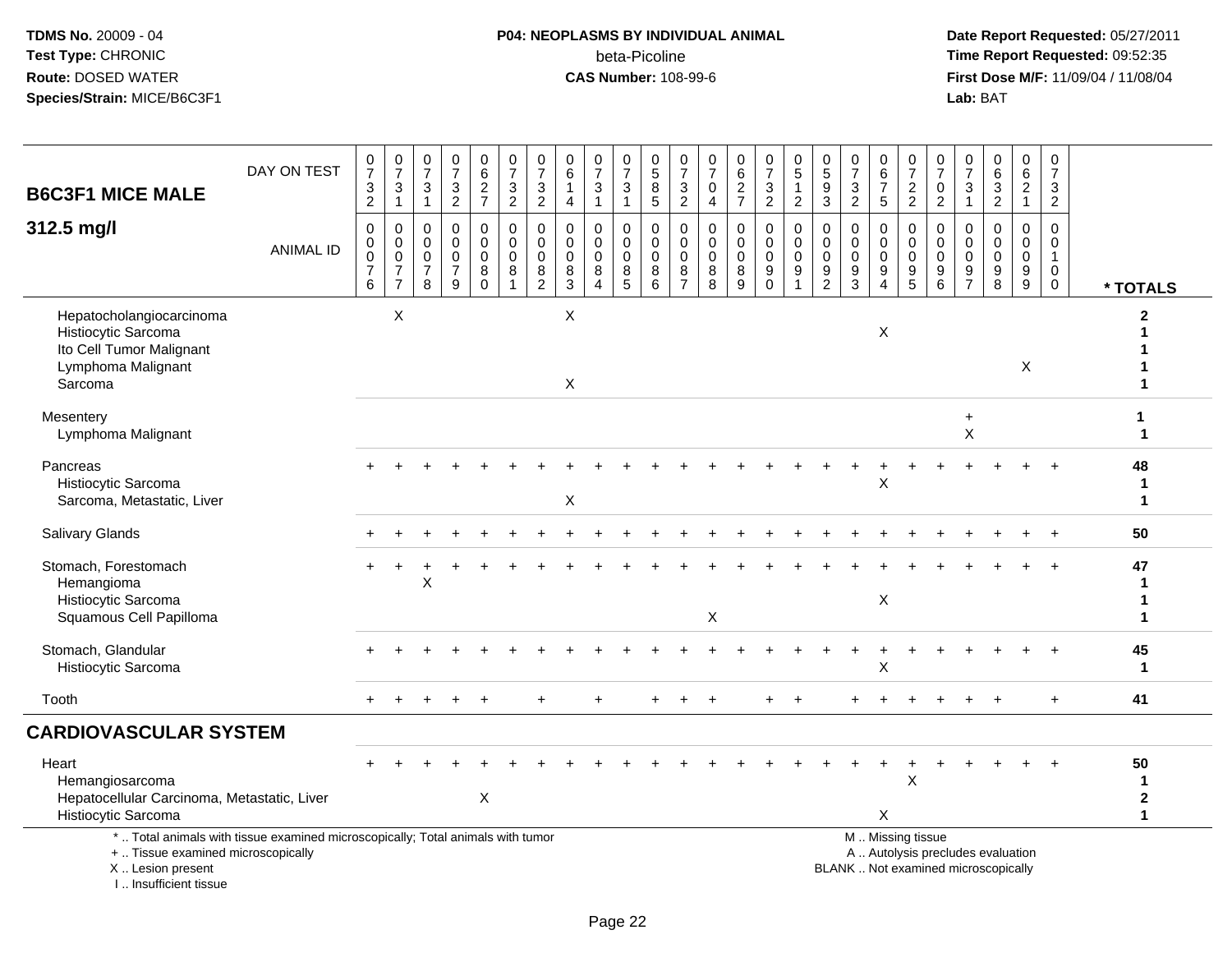# **P04: NEOPLASMS BY INDIVIDUAL ANIMAL**beta-Picoline<br>CAS Number: 108-99-6

 **Date Report Requested:** 05/27/2011 **Time Report Requested:** 09:52:35 **First Dose M/F:** 11/09/04 / 11/08/04<br>Lab: BAT **Lab:** BAT

| <b>B6C3F1 MICE MALE</b>                                                                                                  | DAY ON TEST      | $\frac{0}{7}$<br>$\mathbf{3}$<br>$\overline{2}$ | $\frac{0}{7}$<br>$\mathbf{3}$<br>$\overline{1}$                          | $\begin{array}{c} 0 \\ 7 \end{array}$<br>$\sqrt{3}$<br>$\mathbf{1}$ | $\frac{0}{7}$<br>3<br>$\overline{2}$           | 0627                                                                     | $\frac{0}{7}$<br>$\frac{3}{2}$                              | $\frac{0}{7}$<br>$\frac{3}{2}$                                     | 0<br>6<br>$\overline{4}$                             | $\begin{array}{c} 0 \\ 7 \end{array}$<br>$\ensuremath{\mathsf{3}}$<br>$\overline{1}$ | $\frac{0}{7}$<br>3<br>$\mathbf{1}$           | $\begin{array}{c} 0 \\ 5 \\ 8 \end{array}$<br>$\overline{5}$         | $\begin{array}{c} 0 \\ 7 \end{array}$<br>$\frac{3}{2}$   | $\begin{array}{c} 0 \\ 7 \end{array}$<br>0<br>$\overline{4}$     | $\begin{array}{c} 0 \\ 6 \end{array}$<br>$\frac{2}{7}$  | $\begin{smallmatrix}0\\7\end{smallmatrix}$<br>$\ensuremath{\mathsf{3}}$<br>$\overline{2}$ | $\begin{matrix} 0 \\ 5 \end{matrix}$<br>$\mathbf{1}$<br>$\overline{2}$              | $\begin{array}{c} 0 \\ 5 \\ 9 \\ 3 \end{array}$                  | $\frac{0}{7}$<br>$\frac{3}{2}$         | $\begin{array}{c} 0 \\ 6 \\ 7 \end{array}$<br>5      | $\frac{0}{7}$<br>$\frac{2}{2}$                      | $\frac{0}{7}$<br>$\boldsymbol{0}$<br>$\overline{2}$                 | 0<br>$\overline{7}$<br>3<br>$\mathbf{1}$                   | 0<br>$\,6\,$<br>$\frac{3}{2}$                                   | 0<br>$\overline{6}$<br>$\overline{2}$<br>$\mathbf{1}$ | 0<br>$\overline{7}$<br>$\mathbf{3}$<br>$\overline{2}$                  |                    |
|--------------------------------------------------------------------------------------------------------------------------|------------------|-------------------------------------------------|--------------------------------------------------------------------------|---------------------------------------------------------------------|------------------------------------------------|--------------------------------------------------------------------------|-------------------------------------------------------------|--------------------------------------------------------------------|------------------------------------------------------|--------------------------------------------------------------------------------------|----------------------------------------------|----------------------------------------------------------------------|----------------------------------------------------------|------------------------------------------------------------------|---------------------------------------------------------|-------------------------------------------------------------------------------------------|-------------------------------------------------------------------------------------|------------------------------------------------------------------|----------------------------------------|------------------------------------------------------|-----------------------------------------------------|---------------------------------------------------------------------|------------------------------------------------------------|-----------------------------------------------------------------|-------------------------------------------------------|------------------------------------------------------------------------|--------------------|
| 312.5 mg/l                                                                                                               | <b>ANIMAL ID</b> | 0<br>0<br>$\pmb{0}$<br>$\overline{7}$<br>6      | $\pmb{0}$<br>$\begin{matrix} 0 \\ 0 \\ 7 \end{matrix}$<br>$\overline{7}$ | $\pmb{0}$<br>$\mathbf 0$<br>$\mathbf 0$<br>$\overline{7}$<br>8      | 0<br>0<br>$\mathbf 0$<br>$\boldsymbol{7}$<br>9 | $\mathbf 0$<br>$\mathbf 0$<br>$\ddot{\mathbf{0}}$<br>$\bf 8$<br>$\Omega$ | 0<br>0<br>$\mathbf 0$<br>$\bf 8$<br>$\overline{\mathbf{A}}$ | $\mathbf 0$<br>$\mathbf 0$<br>$\ddot{\mathbf{0}}$<br>$\frac{8}{2}$ | $\mathbf 0$<br>$\mathbf 0$<br>$\mathbf{0}$<br>8<br>3 | $\mathbf 0$<br>$\mathbf 0$<br>$\mathbf 0$<br>$\bf 8$<br>$\boldsymbol{\Lambda}$       | 0<br>0<br>$\mathbf 0$<br>8<br>$\overline{5}$ | $\pmb{0}$<br>$\pmb{0}$<br>$\ddot{\mathbf{0}}$<br>$\overline{8}$<br>6 | $\mathsf 0$<br>$\mathbf 0$<br>$\pmb{0}$<br>$\frac{8}{7}$ | $\pmb{0}$<br>$\mathbf 0$<br>$\mathsf{O}\xspace$<br>$\frac{8}{8}$ | $\pmb{0}$<br>$\mathbf 0$<br>$\mathbf 0$<br>$\bf 8$<br>9 | $\mathbf 0$<br>$\mathbf 0$<br>$\pmb{0}$<br>$\overline{9}$                                 | $\pmb{0}$<br>$\mathbf 0$<br>$\ddot{\mathbf{0}}$<br>$\boldsymbol{9}$<br>$\mathbf{1}$ | $\pmb{0}$<br>$\mathsf{O}\xspace$<br>$\mathbf 0$<br>$\frac{9}{2}$ | 0<br>0<br>$\mathbf 0$<br>$\frac{9}{3}$ | $\mathbf 0$<br>0<br>$\pmb{0}$<br>$\overline{9}$<br>4 | 0<br>$\overline{0}$<br>$\mathbf 0$<br>$\frac{9}{5}$ | $\mathbf 0$<br>$\mathbf 0$<br>$\overline{0}$<br>$\overline{9}$<br>6 | $\mathbf 0$<br>$\Omega$<br>$\Omega$<br>9<br>$\overline{7}$ | $\mathbf 0$<br>$\Omega$<br>$\mathbf 0$<br>$\boldsymbol{9}$<br>8 | 0<br>0<br>$\mathsf 0$<br>9<br>9                       | $\mathbf 0$<br>0<br>$\mathbf{1}$<br>$\mathsf{O}\xspace$<br>$\mathbf 0$ | * TOTALS           |
| Lymphoma Malignant<br>Sarcoma, Metastatic, Liver                                                                         |                  |                                                 |                                                                          |                                                                     |                                                |                                                                          |                                                             |                                                                    | X                                                    |                                                                                      |                                              |                                                                      |                                                          |                                                                  |                                                         |                                                                                           |                                                                                     |                                                                  |                                        |                                                      |                                                     |                                                                     |                                                            |                                                                 | X                                                     |                                                                        | -1                 |
| <b>ENDOCRINE SYSTEM</b>                                                                                                  |                  |                                                 |                                                                          |                                                                     |                                                |                                                                          |                                                             |                                                                    |                                                      |                                                                                      |                                              |                                                                      |                                                          |                                                                  |                                                         |                                                                                           |                                                                                     |                                                                  |                                        |                                                      |                                                     |                                                                     |                                                            |                                                                 |                                                       |                                                                        |                    |
| <b>Adrenal Cortex</b><br>Histiocytic Sarcoma<br>Lymphoma Malignant<br>Sarcoma, Metastatic, Liver<br>Subcapsular, Adenoma |                  | $\boldsymbol{X}$                                |                                                                          |                                                                     |                                                |                                                                          |                                                             |                                                                    | $\boldsymbol{\mathsf{X}}$                            |                                                                                      |                                              |                                                                      |                                                          |                                                                  |                                                         |                                                                                           |                                                                                     |                                                                  |                                        | X                                                    |                                                     |                                                                     |                                                            |                                                                 | X                                                     |                                                                        | 48                 |
| Adrenal Medulla<br>Lymphoma Malignant                                                                                    |                  |                                                 |                                                                          |                                                                     |                                                |                                                                          |                                                             |                                                                    |                                                      |                                                                                      |                                              |                                                                      |                                                          |                                                                  |                                                         |                                                                                           |                                                                                     |                                                                  |                                        |                                                      |                                                     |                                                                     |                                                            |                                                                 | $\ddot{}$<br>Χ                                        | $+$                                                                    | 47<br>$\mathbf 1$  |
| Islets, Pancreatic                                                                                                       |                  |                                                 |                                                                          |                                                                     |                                                |                                                                          |                                                             |                                                                    |                                                      |                                                                                      |                                              |                                                                      |                                                          |                                                                  |                                                         |                                                                                           |                                                                                     |                                                                  |                                        |                                                      |                                                     |                                                                     |                                                            |                                                                 |                                                       |                                                                        | 48                 |
| Parathyroid Gland                                                                                                        |                  |                                                 |                                                                          |                                                                     |                                                |                                                                          | м                                                           |                                                                    |                                                      |                                                                                      |                                              |                                                                      | м                                                        |                                                                  | м                                                       | $\ddot{}$                                                                                 |                                                                                     |                                                                  |                                        |                                                      |                                                     |                                                                     |                                                            |                                                                 |                                                       | $+$                                                                    | 39                 |
| <b>Pituitary Gland</b><br>Lymphoma Malignant                                                                             |                  |                                                 |                                                                          |                                                                     |                                                |                                                                          |                                                             |                                                                    |                                                      |                                                                                      |                                              |                                                                      |                                                          |                                                                  |                                                         |                                                                                           |                                                                                     |                                                                  |                                        |                                                      |                                                     |                                                                     |                                                            |                                                                 | ÷.<br>X                                               | $\ddot{}$                                                              | 49<br>$\mathbf 1$  |
| <b>Thyroid Gland</b><br>Follicular Cell, Carcinoma                                                                       |                  |                                                 |                                                                          |                                                                     |                                                |                                                                          |                                                             |                                                                    |                                                      |                                                                                      |                                              |                                                                      |                                                          |                                                                  |                                                         |                                                                                           |                                                                                     |                                                                  |                                        |                                                      |                                                     |                                                                     |                                                            |                                                                 |                                                       |                                                                        | 50<br>$\mathbf{1}$ |
| <b>GENERAL BODY SYSTEM</b>                                                                                               |                  |                                                 |                                                                          |                                                                     |                                                |                                                                          |                                                             |                                                                    |                                                      |                                                                                      |                                              |                                                                      |                                                          |                                                                  |                                                         |                                                                                           |                                                                                     |                                                                  |                                        |                                                      |                                                     |                                                                     |                                                            |                                                                 |                                                       |                                                                        |                    |
| <b>NONE</b>                                                                                                              |                  |                                                 |                                                                          |                                                                     |                                                |                                                                          |                                                             |                                                                    |                                                      |                                                                                      |                                              |                                                                      |                                                          |                                                                  |                                                         |                                                                                           |                                                                                     |                                                                  |                                        |                                                      |                                                     |                                                                     |                                                            |                                                                 |                                                       |                                                                        |                    |
| <b>GENITAL SYSTEM</b>                                                                                                    |                  |                                                 |                                                                          |                                                                     |                                                |                                                                          |                                                             |                                                                    |                                                      |                                                                                      |                                              |                                                                      |                                                          |                                                                  |                                                         |                                                                                           |                                                                                     |                                                                  |                                        |                                                      |                                                     |                                                                     |                                                            |                                                                 |                                                       |                                                                        |                    |
| Epididymis                                                                                                               |                  |                                                 |                                                                          |                                                                     |                                                |                                                                          |                                                             |                                                                    |                                                      |                                                                                      |                                              |                                                                      |                                                          |                                                                  |                                                         |                                                                                           |                                                                                     |                                                                  |                                        |                                                      |                                                     |                                                                     |                                                            |                                                                 |                                                       | $\div$                                                                 | 50                 |

+ .. Tissue examined microscopicallyX .. Lesion present

I .. Insufficient tissue

y the contract of the contract of the contract of the contract of the contract of the contract of the contract of  $A$ . Autolysis precludes evaluation Lesion present BLANK .. Not examined microscopically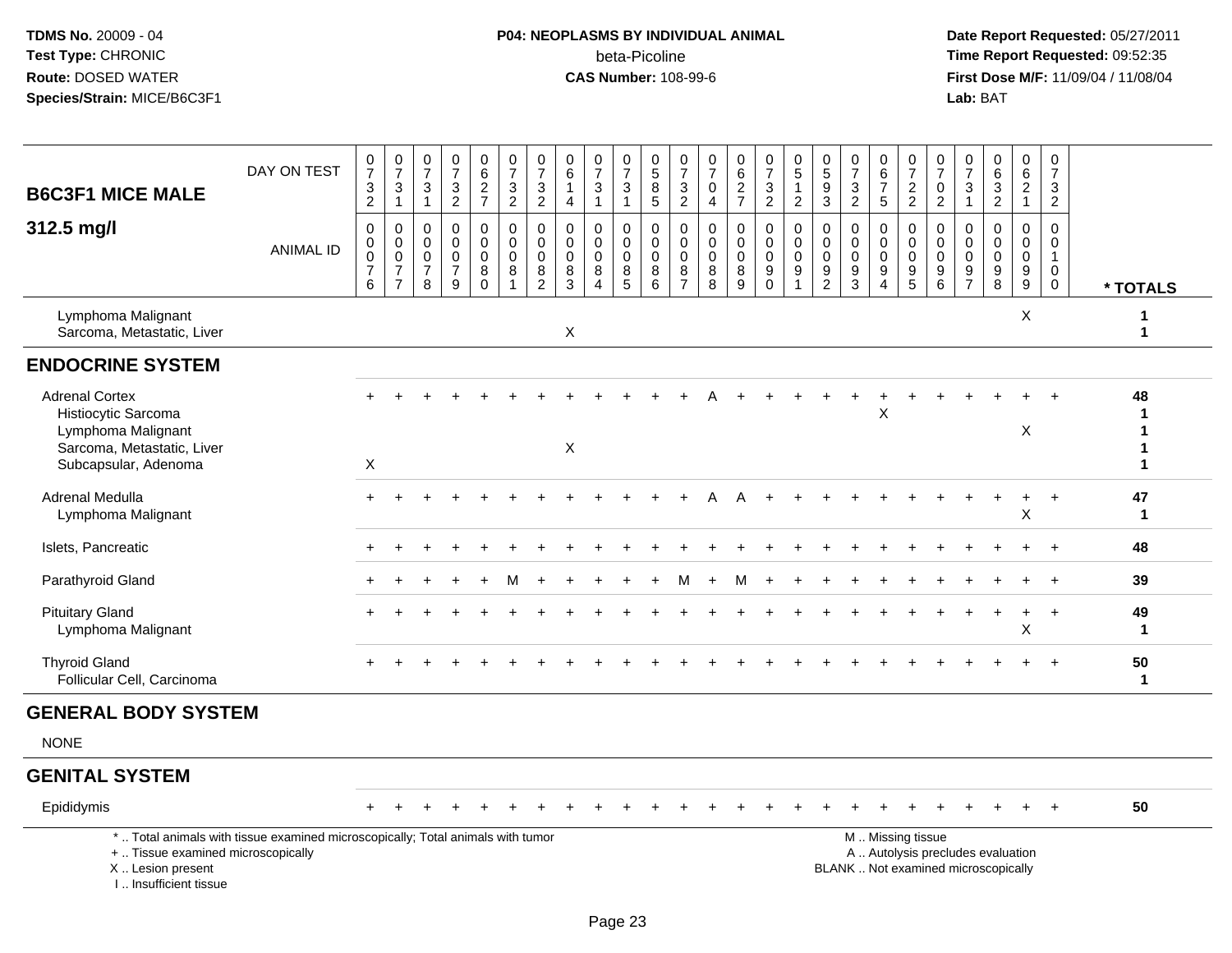## **P04: NEOPLASMS BY INDIVIDUAL ANIMAL**beta-Picoline<br>CAS Number: 108-99-6

| <b>B6C3F1 MICE MALE</b>                                                                     | DAY ON TEST                                                                     | $\begin{array}{c} 0 \\ 7 \end{array}$<br>$\frac{3}{2}$           | $\frac{0}{7}$<br>$\frac{3}{1}$                            | $\frac{0}{7}$<br>$\sqrt{3}$<br>$\overline{1}$                       | $\frac{0}{7}$<br>$\frac{3}{2}$                         | 0<br>$\,6\,$<br>$\frac{2}{7}$                       | $\begin{array}{c} 0 \\ 7 \end{array}$<br>$\sqrt{3}$<br>$\overline{2}$ | 0<br>$\overline{7}$<br>$\sqrt{3}$<br>$\overline{2}$             | 0<br>6<br>$\overline{1}$<br>$\overline{4}$                  | $\pmb{0}$<br>$\overline{7}$<br>$\ensuremath{\mathsf{3}}$<br>$\mathbf{1}$ | 0<br>$\overline{7}$<br>3<br>$\mathbf{1}$  | $\begin{matrix} 0 \\ 5 \end{matrix}$<br>$\,8\,$<br>5             | 0<br>$\overline{7}$<br>$\frac{3}{2}$                             | $\frac{0}{7}$<br>$\pmb{0}$<br>$\overline{4}$ | $\begin{array}{c} 0 \\ 6 \end{array}$<br>$\frac{2}{7}$ | $\frac{0}{7}$<br>$\frac{3}{2}$                                | $\begin{array}{c} 0 \\ 5 \end{array}$<br>$\overline{2}$ | 0<br>$\,$ 5 $\,$<br>9<br>3                                                      | $\frac{0}{7}$<br>$\ensuremath{\mathsf{3}}$<br>$\overline{2}$ | 0<br>6<br>$\overline{7}$<br>$5\phantom{.0}$ | $\frac{0}{7}$<br>$\frac{2}{2}$                                                                | 0<br>$\overline{7}$<br>0<br>2                  | 0<br>$\overline{7}$<br>$\ensuremath{\mathsf{3}}$<br>$\overline{1}$ | $\begin{array}{c} 0 \\ 6 \\ 3 \end{array}$<br>$\overline{2}$ | 0<br>6<br>$\overline{c}$<br>$\mathbf{1}$                | 0<br>$\overline{7}$<br>3<br>$\overline{2}$        |                         |
|---------------------------------------------------------------------------------------------|---------------------------------------------------------------------------------|------------------------------------------------------------------|-----------------------------------------------------------|---------------------------------------------------------------------|--------------------------------------------------------|-----------------------------------------------------|-----------------------------------------------------------------------|-----------------------------------------------------------------|-------------------------------------------------------------|--------------------------------------------------------------------------|-------------------------------------------|------------------------------------------------------------------|------------------------------------------------------------------|----------------------------------------------|--------------------------------------------------------|---------------------------------------------------------------|---------------------------------------------------------|---------------------------------------------------------------------------------|--------------------------------------------------------------|---------------------------------------------|-----------------------------------------------------------------------------------------------|------------------------------------------------|--------------------------------------------------------------------|--------------------------------------------------------------|---------------------------------------------------------|---------------------------------------------------|-------------------------|
| 312.5 mg/l                                                                                  | <b>ANIMAL ID</b>                                                                | $\mathbf 0$<br>$\mathbf 0$<br>$\mathbf 0$<br>$\overline{7}$<br>6 | 0<br>0<br>$\mathbf 0$<br>$\overline{7}$<br>$\overline{7}$ | $\mathbf 0$<br>$\overline{0}$<br>$\mathbf 0$<br>$\overline{7}$<br>8 | 0<br>$\mathbf 0$<br>$\mathbf 0$<br>$\overline{7}$<br>9 | 0<br>$\mathbf 0$<br>$\mathbf 0$<br>8<br>$\mathbf 0$ | $\mathbf 0$<br>$\pmb{0}$<br>$\mathbf 0$<br>8<br>1                     | $\Omega$<br>$\mathbf{0}$<br>$\mathbf{0}$<br>8<br>$\overline{2}$ | $\mathbf 0$<br>$\Omega$<br>$\mathbf 0$<br>8<br>$\mathbf{3}$ | 0<br>$\mathbf 0$<br>$\mathbf 0$<br>8<br>$\overline{4}$                   | 0<br>$\mathbf 0$<br>$\mathbf 0$<br>8<br>5 | $\mathbf 0$<br>$\mathbf 0$<br>$\mathbf 0$<br>8<br>$6\phantom{1}$ | $\mathbf 0$<br>$\mathbf 0$<br>$\mathbf 0$<br>8<br>$\overline{7}$ | 0<br>$\mathbf 0$<br>$\mathbf 0$<br>8<br>8    | 0<br>$\pmb{0}$<br>$\mathbf 0$<br>$\,8\,$<br>9          | $\mathbf 0$<br>$\mathbf 0$<br>$\mathbf 0$<br>9<br>$\mathbf 0$ | $\mathbf 0$<br>$\mathbf 0$<br>$\Omega$<br>9             | $\mathbf 0$<br>$\mathbf 0$<br>$\mathbf 0$<br>$\boldsymbol{9}$<br>$\overline{2}$ | 0<br>$\Omega$<br>$\mathbf 0$<br>9<br>3                       | 0<br>$\mathbf 0$<br>$\mathbf 0$<br>9<br>4   | $\mathbf 0$<br>$\mathbf 0$<br>$\mathbf 0$<br>$9\,$<br>5                                       | $\Omega$<br>$\Omega$<br>$\mathbf{0}$<br>9<br>6 | $\Omega$<br>$\Omega$<br>$\Omega$<br>9<br>$\overline{7}$            | 0<br>$\mathbf 0$<br>$\mathbf 0$<br>9<br>8                    | $\mathbf 0$<br>$\mathbf 0$<br>$\mathbf 0$<br>9<br>$9\,$ | $\Omega$<br>$\mathbf 0$<br>$\mathbf{1}$<br>0<br>0 | * TOTALS                |
| <b>Preputial Gland</b>                                                                      |                                                                                 |                                                                  |                                                           |                                                                     |                                                        |                                                     |                                                                       |                                                                 |                                                             |                                                                          |                                           |                                                                  |                                                                  |                                              |                                                        |                                                               |                                                         |                                                                                 |                                                              |                                             |                                                                                               |                                                |                                                                    |                                                              |                                                         | $\ddot{}$                                         | 50                      |
| Prostate                                                                                    |                                                                                 |                                                                  |                                                           |                                                                     |                                                        |                                                     |                                                                       |                                                                 |                                                             |                                                                          |                                           |                                                                  |                                                                  |                                              |                                                        |                                                               |                                                         |                                                                                 |                                                              |                                             |                                                                                               |                                                |                                                                    |                                                              |                                                         |                                                   | 50                      |
| Seminal Vesicle                                                                             |                                                                                 |                                                                  |                                                           |                                                                     |                                                        |                                                     |                                                                       |                                                                 |                                                             |                                                                          |                                           |                                                                  |                                                                  |                                              |                                                        |                                                               |                                                         |                                                                                 |                                                              |                                             |                                                                                               |                                                |                                                                    |                                                              | A                                                       | $+$                                               | 48                      |
| <b>Testes</b><br>Interstitial Cell, Adenoma                                                 |                                                                                 |                                                                  |                                                           |                                                                     |                                                        |                                                     |                                                                       |                                                                 |                                                             |                                                                          |                                           |                                                                  |                                                                  |                                              |                                                        |                                                               |                                                         |                                                                                 |                                                              |                                             |                                                                                               |                                                |                                                                    |                                                              |                                                         |                                                   | 50<br>$\mathbf{1}$      |
| <b>HEMATOPOIETIC SYSTEM</b>                                                                 |                                                                                 |                                                                  |                                                           |                                                                     |                                                        |                                                     |                                                                       |                                                                 |                                                             |                                                                          |                                           |                                                                  |                                                                  |                                              |                                                        |                                                               |                                                         |                                                                                 |                                                              |                                             |                                                                                               |                                                |                                                                    |                                                              |                                                         |                                                   |                         |
| <b>Bone Marrow</b>                                                                          |                                                                                 |                                                                  |                                                           |                                                                     |                                                        |                                                     |                                                                       |                                                                 |                                                             |                                                                          |                                           |                                                                  |                                                                  |                                              |                                                        |                                                               |                                                         |                                                                                 |                                                              |                                             |                                                                                               |                                                |                                                                    |                                                              |                                                         |                                                   | 50                      |
| Lymph Node<br>Mediastinal, Hepatoblastoma, Metastatic, Liver                                |                                                                                 |                                                                  |                                                           |                                                                     |                                                        |                                                     |                                                                       |                                                                 |                                                             |                                                                          |                                           |                                                                  |                                                                  |                                              |                                                        |                                                               |                                                         |                                                                                 |                                                              |                                             |                                                                                               | $\ddot{}$<br>$\sf X$                           |                                                                    |                                                              |                                                         |                                                   | 1<br>1                  |
| Lymph Node, Mandibular<br>Carcinoma, Metastatic, Harderian Gland<br>Lymphoma Malignant      |                                                                                 |                                                                  |                                                           |                                                                     |                                                        |                                                     |                                                                       |                                                                 |                                                             |                                                                          |                                           |                                                                  |                                                                  |                                              |                                                        |                                                               |                                                         |                                                                                 |                                                              |                                             |                                                                                               | $\mathsf X$                                    |                                                                    |                                                              | X                                                       |                                                   | 49<br>1<br>$\mathbf 1$  |
| Lymph Node, Mesenteric<br>Lymphoma Malignant<br>Sarcoma, Metastatic, Liver                  |                                                                                 |                                                                  |                                                           |                                                                     |                                                        |                                                     |                                                                       |                                                                 | $\pmb{\times}$                                              |                                                                          |                                           |                                                                  |                                                                  |                                              |                                                        |                                                               |                                                         |                                                                                 |                                                              |                                             |                                                                                               | А                                              | X                                                                  |                                                              | A                                                       | $+$                                               | 45<br>1<br>$\mathbf 1$  |
| Spleen<br>Hemangiosarcoma<br>Lymphoma Malignant                                             |                                                                                 |                                                                  |                                                           |                                                                     |                                                        |                                                     |                                                                       |                                                                 |                                                             |                                                                          |                                           | X                                                                |                                                                  |                                              |                                                        |                                                               |                                                         |                                                                                 |                                                              |                                             |                                                                                               |                                                |                                                                    |                                                              | X                                                       |                                                   | 48<br>1<br>$\mathbf 1$  |
| Thymus<br>Hemangiosarcoma, Metastatic, Liver<br>Hepatocellular Carcinoma, Metastatic, Liver |                                                                                 |                                                                  |                                                           |                                                                     |                                                        | х                                                   |                                                                       |                                                                 |                                                             |                                                                          |                                           |                                                                  |                                                                  | м                                            | А                                                      |                                                               |                                                         |                                                                                 |                                                              |                                             |                                                                                               |                                                |                                                                    |                                                              |                                                         |                                                   | 42<br>1<br>$\mathbf{1}$ |
| +  Tissue examined microscopically<br>X  Lesion present<br>I Insufficient tissue            | *  Total animals with tissue examined microscopically; Total animals with tumor |                                                                  |                                                           |                                                                     |                                                        |                                                     |                                                                       |                                                                 |                                                             |                                                                          |                                           |                                                                  |                                                                  |                                              |                                                        |                                                               |                                                         |                                                                                 |                                                              |                                             | M  Missing tissue<br>A  Autolysis precludes evaluation<br>BLANK  Not examined microscopically |                                                |                                                                    |                                                              |                                                         |                                                   |                         |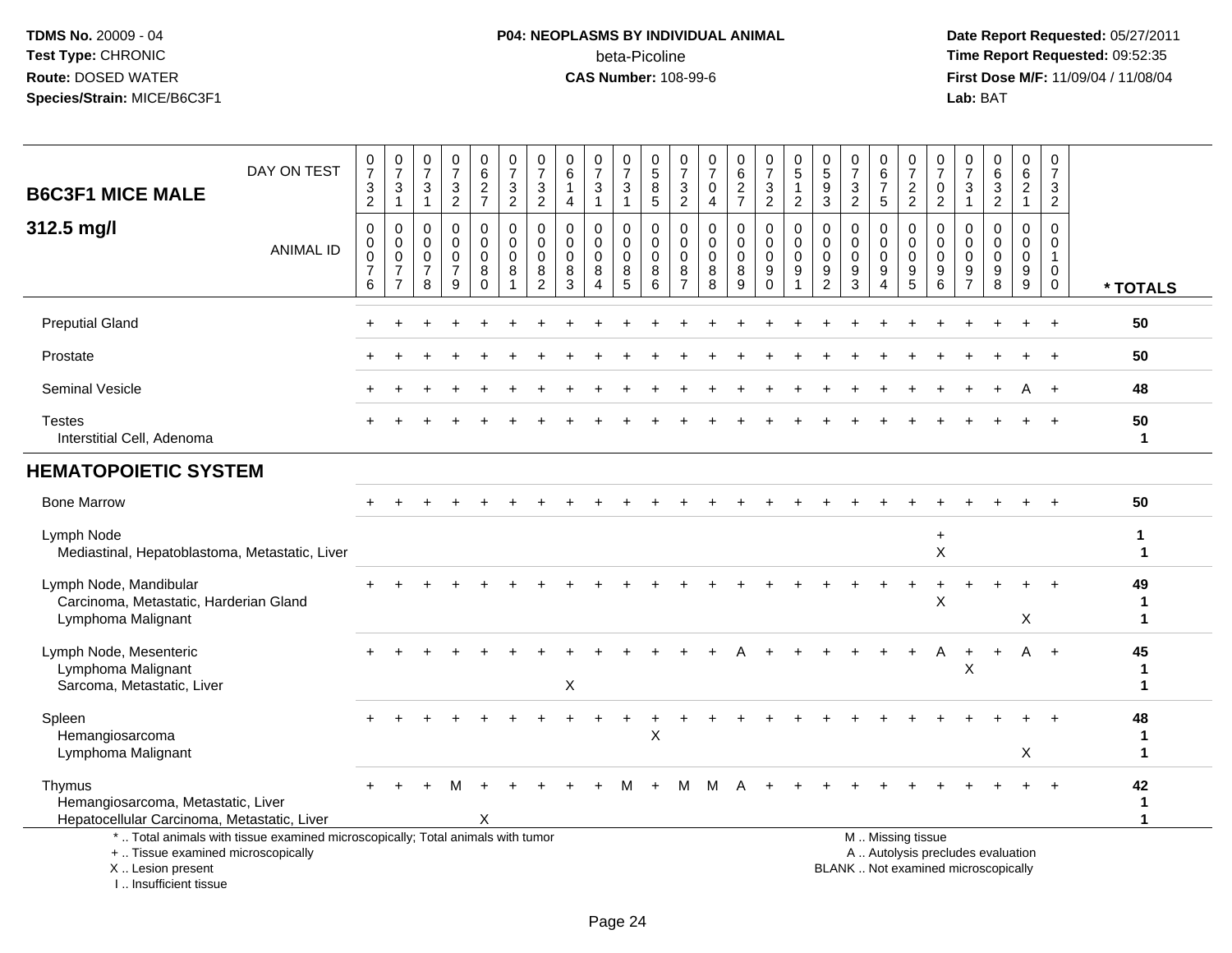## **P04: NEOPLASMS BY INDIVIDUAL ANIMAL**beta-Picoline<br>CAS Number: 108-99-6

| <b>B6C3F1 MICE MALE</b>                                                                                                                                                                                                                                | DAY ON TEST      | $\frac{0}{7}$<br>$\frac{3}{2}$                         | $\frac{0}{7}$<br>$\frac{3}{1}$                                                     | $\frac{0}{7}$<br>$\sqrt{3}$<br>$\overline{1}$          | $\frac{0}{7}$<br>$\ensuremath{\mathsf{3}}$<br>$\overline{2}$  | $_{6}^{\rm 0}$<br>$\frac{2}{7}$                  | $\begin{smallmatrix}0\\7\end{smallmatrix}$<br>$\frac{3}{2}$ | $\frac{0}{7}$<br>$\ensuremath{\mathsf{3}}$<br>$\overline{c}$ | $\mathbf 0$<br>6<br>$\overline{4}$                   | $\frac{0}{7}$<br>$\ensuremath{\mathsf{3}}$<br>$\mathbf{1}$               | $\frac{0}{7}$<br>3<br>$\mathbf{1}$              | 0<br>$\overline{5}$<br>$\,8\,$<br>$\sqrt{5}$          | 0<br>$\overline{7}$<br>$\ensuremath{\mathsf{3}}$<br>$\overline{c}$ | 0<br>$\overline{7}$<br>0<br>$\overline{4}$ | 0627                                                    | $\frac{0}{7}$<br>$\sqrt{3}$<br>$\overline{2}$    | 0<br>$\overline{5}$<br>1<br>$\overline{2}$                     | $\begin{array}{c} 0 \\ 5 \end{array}$<br>$\boldsymbol{9}$<br>$\mathbf{3}$ | $\frac{0}{7}$<br>$\frac{3}{2}$                                     | $_6^0$<br>$\overline{7}$<br>5                | $\frac{0}{7}$<br>$\frac{2}{2}$                   | 0<br>$\frac{5}{7}$<br>$\pmb{0}$<br>$\overline{2}$                                | $\pmb{0}$<br>$\overline{7}$<br>$\frac{3}{1}$                    | $\begin{array}{c} 0 \\ 6 \end{array}$<br>$\frac{3}{2}$          | $\begin{array}{c} 0 \\ 6 \end{array}$<br>$\overline{2}$<br>$\mathbf{1}$ | $\begin{smallmatrix}0\\7\end{smallmatrix}$<br>$\ensuremath{\mathsf{3}}$<br>$\overline{2}$ |                                                                                          |
|--------------------------------------------------------------------------------------------------------------------------------------------------------------------------------------------------------------------------------------------------------|------------------|--------------------------------------------------------|------------------------------------------------------------------------------------|--------------------------------------------------------|---------------------------------------------------------------|--------------------------------------------------|-------------------------------------------------------------|--------------------------------------------------------------|------------------------------------------------------|--------------------------------------------------------------------------|-------------------------------------------------|-------------------------------------------------------|--------------------------------------------------------------------|--------------------------------------------|---------------------------------------------------------|--------------------------------------------------|----------------------------------------------------------------|---------------------------------------------------------------------------|--------------------------------------------------------------------|----------------------------------------------|--------------------------------------------------|----------------------------------------------------------------------------------|-----------------------------------------------------------------|-----------------------------------------------------------------|-------------------------------------------------------------------------|-------------------------------------------------------------------------------------------|------------------------------------------------------------------------------------------|
| 312.5 mg/l                                                                                                                                                                                                                                             | <b>ANIMAL ID</b> | 0<br>$\mathsf{O}\xspace$<br>0<br>$\boldsymbol{7}$<br>6 | $\mathbf 0$<br>$\mathbf 0$<br>$\boldsymbol{0}$<br>$\overline{7}$<br>$\overline{7}$ | 0<br>$\mathbf 0$<br>$\mathbf 0$<br>$\overline{7}$<br>8 | $\mathbf 0$<br>$\mathbf 0$<br>$\Omega$<br>$\overline{7}$<br>9 | 0<br>$\mathbf 0$<br>$\mathbf 0$<br>8<br>$\Omega$ | 0<br>$\mathbf 0$<br>$\mathbf 0$<br>8<br>1                   | 0<br>$\pmb{0}$<br>$\mathbf 0$<br>$\bf8$<br>$\overline{2}$    | $\mathbf{0}$<br>$\mathbf 0$<br>$\mathbf 0$<br>8<br>3 | $\mathbf 0$<br>$\mathbf 0$<br>$\mathbf 0$<br>8<br>$\boldsymbol{\Lambda}$ | 0<br>$\mathbf 0$<br>$\mathbf 0$<br>$\bf 8$<br>5 | $\Omega$<br>$\mathsf{O}\xspace$<br>$\Omega$<br>8<br>6 | $\mathbf 0$<br>$\mathbf 0$<br>0<br>8<br>$\overline{7}$             | 0<br>$\mathbf 0$<br>$\mathbf 0$<br>8<br>8  | $\mathbf 0$<br>$\pmb{0}$<br>$\mathbf 0$<br>$\bf 8$<br>9 | 0<br>$\mathbf 0$<br>$\mathbf 0$<br>9<br>$\Omega$ | $\mathbf 0$<br>$\pmb{0}$<br>$\mathbf 0$<br>9<br>$\overline{1}$ | $\mathbf 0$<br>$\mathbf 0$<br>$\mathbf 0$<br>9<br>$\overline{2}$          | $\mathbf 0$<br>$\mathbf 0$<br>$\mathbf 0$<br>$\boldsymbol{9}$<br>3 | 0<br>0<br>$\mathbf 0$<br>9<br>$\overline{4}$ | 0<br>$\mathbf 0$<br>$\mathbf 0$<br>$\frac{9}{5}$ | $\mathbf{0}$<br>$\mathsf 0$<br>$\mathbf 0$<br>$\boldsymbol{9}$<br>$6\phantom{1}$ | $\mathbf 0$<br>$\boldsymbol{0}$<br>$\mathbf 0$<br>$\frac{9}{7}$ | $\mathbf 0$<br>$\mathbf 0$<br>$\Omega$<br>$\boldsymbol{9}$<br>8 | 0<br>$\mathbf 0$<br>$\mathbf 0$<br>$\frac{9}{9}$                        | 0<br>$\mathsf 0$<br>$\mathbf{1}$<br>$\overline{0}$<br>$\mathbf 0$                         | * TOTALS                                                                                 |
| Hepatocholangiocarcinoma, Metastatic, Liver<br>Histiocytic Sarcoma<br>Lymphoma Malignant<br>Sarcoma, Metastatic, Liver                                                                                                                                 |                  |                                                        | X                                                                                  |                                                        |                                                               |                                                  |                                                             |                                                              | X                                                    |                                                                          |                                                 |                                                       |                                                                    |                                            |                                                         |                                                  |                                                                |                                                                           |                                                                    | X                                            |                                                  |                                                                                  | X                                                               |                                                                 | X                                                                       |                                                                                           | 1<br>2                                                                                   |
| <b>INTEGUMENTARY SYSTEM</b>                                                                                                                                                                                                                            |                  |                                                        |                                                                                    |                                                        |                                                               |                                                  |                                                             |                                                              |                                                      |                                                                          |                                                 |                                                       |                                                                    |                                            |                                                         |                                                  |                                                                |                                                                           |                                                                    |                                              |                                                  |                                                                                  |                                                                 |                                                                 |                                                                         |                                                                                           |                                                                                          |
| <b>Mammary Gland</b>                                                                                                                                                                                                                                   |                  | м                                                      | M                                                                                  | м                                                      |                                                               | M M                                              | M                                                           | M                                                            | M                                                    | м                                                                        | M                                               | M                                                     | M                                                                  | M                                          |                                                         | M M                                              | M                                                              | M                                                                         | M                                                                  | M                                            | M                                                | M                                                                                | M                                                               | M                                                               |                                                                         | M M                                                                                       | $\bf{0}$                                                                                 |
| <b>Skin</b><br>Subcutaneous Tissue, Fibrous Histiocytoma<br>Subcutaneous Tissue, Sarcoma                                                                                                                                                               |                  |                                                        |                                                                                    |                                                        |                                                               |                                                  |                                                             |                                                              |                                                      |                                                                          |                                                 |                                                       |                                                                    |                                            |                                                         |                                                  |                                                                |                                                                           | X                                                                  |                                              |                                                  |                                                                                  |                                                                 |                                                                 |                                                                         |                                                                                           | 50<br>$\boldsymbol{2}$<br>1                                                              |
| <b>MUSCULOSKELETAL SYSTEM</b>                                                                                                                                                                                                                          |                  |                                                        |                                                                                    |                                                        |                                                               |                                                  |                                                             |                                                              |                                                      |                                                                          |                                                 |                                                       |                                                                    |                                            |                                                         |                                                  |                                                                |                                                                           |                                                                    |                                              |                                                  |                                                                                  |                                                                 |                                                                 |                                                                         |                                                                                           |                                                                                          |
| Bone                                                                                                                                                                                                                                                   |                  |                                                        |                                                                                    |                                                        |                                                               |                                                  |                                                             |                                                              |                                                      |                                                                          |                                                 |                                                       |                                                                    |                                            |                                                         |                                                  |                                                                |                                                                           |                                                                    |                                              |                                                  |                                                                                  |                                                                 |                                                                 |                                                                         |                                                                                           | 50                                                                                       |
| <b>NERVOUS SYSTEM</b>                                                                                                                                                                                                                                  |                  |                                                        |                                                                                    |                                                        |                                                               |                                                  |                                                             |                                                              |                                                      |                                                                          |                                                 |                                                       |                                                                    |                                            |                                                         |                                                  |                                                                |                                                                           |                                                                    |                                              |                                                  |                                                                                  |                                                                 |                                                                 |                                                                         |                                                                                           |                                                                                          |
| <b>Brain</b><br>Sarcoma, Metastatic, Liver                                                                                                                                                                                                             |                  |                                                        |                                                                                    |                                                        |                                                               |                                                  |                                                             |                                                              | Χ                                                    |                                                                          |                                                 |                                                       |                                                                    |                                            |                                                         |                                                  |                                                                |                                                                           |                                                                    |                                              |                                                  |                                                                                  |                                                                 |                                                                 |                                                                         |                                                                                           | 50<br>$\mathbf{1}$                                                                       |
| <b>RESPIRATORY SYSTEM</b>                                                                                                                                                                                                                              |                  |                                                        |                                                                                    |                                                        |                                                               |                                                  |                                                             |                                                              |                                                      |                                                                          |                                                 |                                                       |                                                                    |                                            |                                                         |                                                  |                                                                |                                                                           |                                                                    |                                              |                                                  |                                                                                  |                                                                 |                                                                 |                                                                         |                                                                                           |                                                                                          |
| Lung<br>Alveolar/Bronchiolar Adenoma<br>Alveolar/Bronchiolar Carcinoma<br>Alveolar/Bronchiolar Carcinoma, Multiple<br>Hemangiosarcoma, Metastatic, Liver<br>Hepatocellular Carcinoma, Metastatic, Liver<br>Hepatocholangiocarcinoma, Metastatic, Liver |                  | X                                                      | X                                                                                  |                                                        | Χ                                                             | X                                                | $\mathsf X$<br>$\sf X$                                      | $\times$                                                     |                                                      |                                                                          | $\mathsf{X}$                                    | X                                                     | X                                                                  |                                            | $\times$<br>X                                           |                                                  | $\boldsymbol{\mathsf{X}}$                                      |                                                                           |                                                                    | X                                            |                                                  | $\mathsf X$                                                                      | X                                                               | X                                                               |                                                                         |                                                                                           | 50<br>11<br>$\overline{\mathbf{r}}$<br>$\mathbf{2}$<br>$\mathbf{1}$<br>12<br>$\mathbf 1$ |
| *  Total animals with tissue examined microscopically; Total animals with tumor<br>+  Tissue examined microscopically<br>X  Lesion present<br>I., Insufficient tissue                                                                                  |                  |                                                        |                                                                                    |                                                        |                                                               |                                                  |                                                             |                                                              |                                                      |                                                                          |                                                 |                                                       |                                                                    |                                            |                                                         |                                                  |                                                                |                                                                           | BLANK  Not examined microscopically                                |                                              | M  Missing tissue                                |                                                                                  |                                                                 | A  Autolysis precludes evaluation                               |                                                                         |                                                                                           |                                                                                          |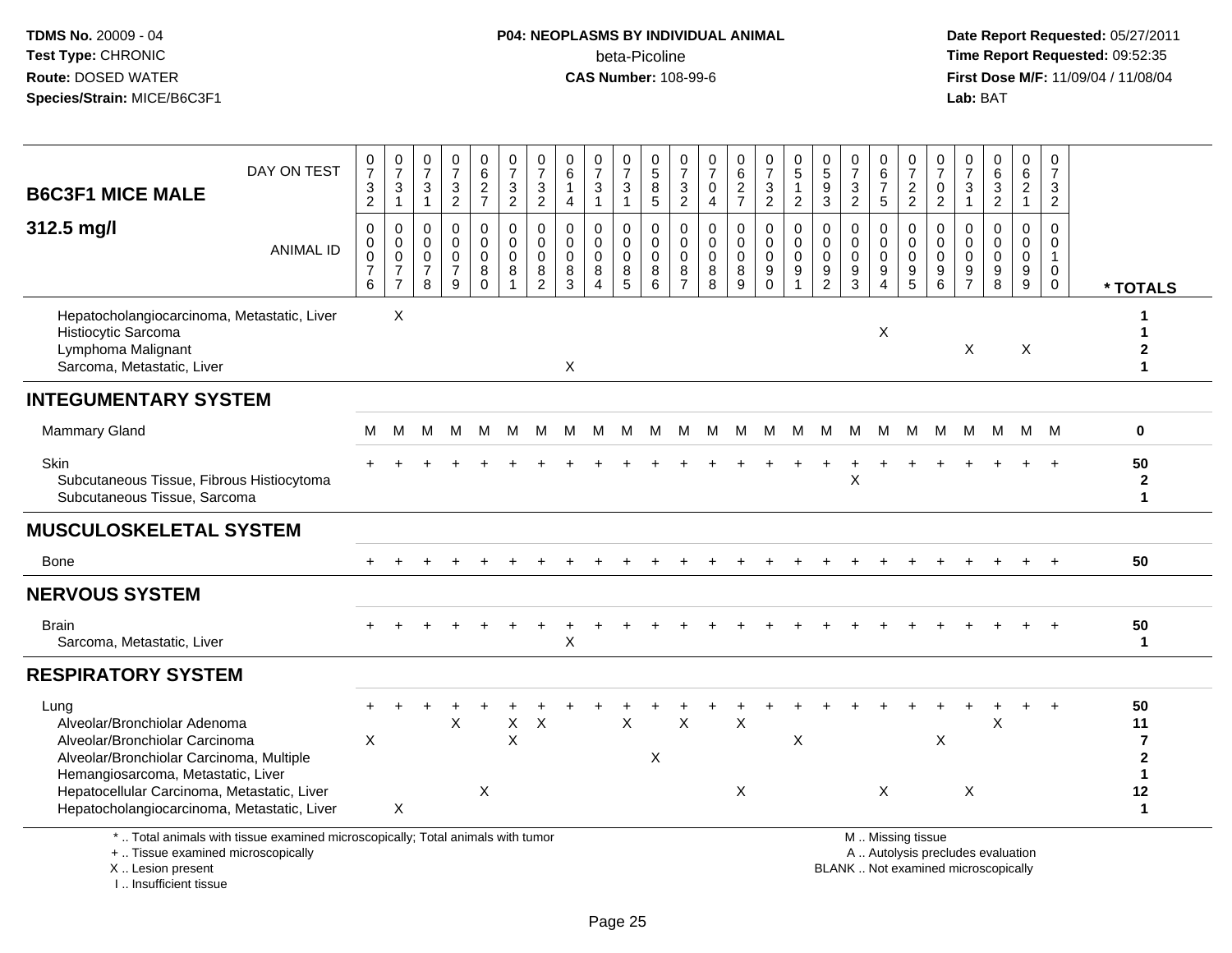#### **P04: NEOPLASMS BY INDIVIDUAL ANIMAL**beta-Picoline<br>CAS Number: 108-99-6

 **Date Report Requested:** 05/27/2011 **Time Report Requested:** 09:52:35 **First Dose M/F:** 11/09/04 / 11/08/04<br>Lab: BAT **Lab:** BAT

| <b>B6C3F1 MICE MALE</b>                                                 | DAY ON TEST      | $\frac{0}{7}$<br>$\frac{3}{2}$                                 | $\frac{0}{7}$<br>$\sqrt{3}$<br>$\mathbf{1}$                                      | $\frac{0}{7}$<br>$\ensuremath{\mathsf{3}}$<br>$\mathbf{1}$     | $\frac{0}{7}$<br>$\frac{3}{2}$                                 | 0627                                                                   | $\frac{0}{7}$<br>$\frac{3}{2}$                    | $\frac{0}{7}$<br>$\ensuremath{\mathsf{3}}$<br>$\overline{2}$  | $\begin{array}{c} 0 \\ 6 \end{array}$<br>$\overline{1}$<br>$\overline{\mathbf{4}}$ | $\frac{0}{7}$<br>3                   | $\frac{0}{7}$<br>$\ensuremath{\mathsf{3}}$<br>$\mathbf{1}$           | 0<br>5<br>8<br>5                                           | $\frac{0}{7}$<br>$\frac{3}{2}$                                                        | $\frac{0}{7}$<br>$\pmb{0}$<br>$\overline{\mathbf{4}}$                 | $_{6}^{\rm 0}$<br>$\frac{2}{7}$                                   | $\frac{0}{7}$<br>$\frac{3}{2}$                                                  | $\begin{array}{c} 0 \\ 5 \end{array}$<br>$\mathbf{1}$<br>$\overline{c}$ | $\begin{array}{c} 0 \\ 5 \end{array}$<br>$\frac{9}{3}$                          | $\frac{0}{7}$<br>$\frac{3}{2}$                                     | $\begin{array}{c} 0 \\ 6 \\ 7 \end{array}$<br>$\sqrt{5}$                      | $\frac{0}{7}$<br>$\frac{2}{2}$                                     | $\frac{0}{7}$<br>$\boldsymbol{0}$<br>$\overline{2}$ | $\frac{0}{7}$<br>$\ensuremath{\mathsf{3}}$<br>$\mathbf{1}$ | $\begin{array}{c} 0 \\ 6 \\ 3 \\ 2 \end{array}$                    | $\begin{matrix} 0 \\ 6 \end{matrix}$<br>$\frac{2}{1}$      | $\frac{0}{7}$<br>$\sqrt{3}$<br>$\overline{2}$                            |                                            |
|-------------------------------------------------------------------------|------------------|----------------------------------------------------------------|----------------------------------------------------------------------------------|----------------------------------------------------------------|----------------------------------------------------------------|------------------------------------------------------------------------|---------------------------------------------------|---------------------------------------------------------------|------------------------------------------------------------------------------------|--------------------------------------|----------------------------------------------------------------------|------------------------------------------------------------|---------------------------------------------------------------------------------------|-----------------------------------------------------------------------|-------------------------------------------------------------------|---------------------------------------------------------------------------------|-------------------------------------------------------------------------|---------------------------------------------------------------------------------|--------------------------------------------------------------------|-------------------------------------------------------------------------------|--------------------------------------------------------------------|-----------------------------------------------------|------------------------------------------------------------|--------------------------------------------------------------------|------------------------------------------------------------|--------------------------------------------------------------------------|--------------------------------------------|
| 312.5 mg/l                                                              | <b>ANIMAL ID</b> | $\mathbf 0$<br>$\pmb{0}$<br>$\pmb{0}$<br>$\boldsymbol{7}$<br>6 | $\mathbf 0$<br>$\boldsymbol{0}$<br>$\pmb{0}$<br>$\overline{7}$<br>$\overline{7}$ | $\mathbf 0$<br>$\pmb{0}$<br>$\pmb{0}$<br>$\boldsymbol{7}$<br>8 | 0<br>$\mathsf{O}\xspace$<br>$\mathbf 0$<br>$\overline{7}$<br>9 | $\mathbf 0$<br>$\overline{0}$<br>$\mathbf 0$<br>$\bf 8$<br>$\mathbf 0$ | $\mathbf 0$<br>$\pmb{0}$<br>$\mathbf 0$<br>$\, 8$ | $\mathbf 0$<br>$\mathbf 0$<br>$\Omega$<br>8<br>$\overline{2}$ | $\mathbf 0$<br>$\boldsymbol{0}$<br>$\mathbf 0$<br>$\bf 8$<br>3                     | 0<br>$\mathbf 0$<br>$\mathbf 0$<br>8 | 0<br>$\mathsf{O}\xspace$<br>$\mathbf 0$<br>$\bf 8$<br>$\overline{5}$ | 0<br>$\pmb{0}$<br>$\mathsf 0$<br>$\bf 8$<br>$6\phantom{1}$ | $\boldsymbol{0}$<br>$\pmb{0}$<br>$\mathbf 0$<br>$\begin{array}{c} 8 \\ 7 \end{array}$ | $\mathbf 0$<br>$\mathsf 0$<br>$\mathbf 0$<br>$\, 8$<br>$\overline{8}$ | $\mathbf 0$<br>$\mathsf{O}\xspace$<br>$\mathbf 0$<br>$\bf 8$<br>9 | $\mathbf 0$<br>$\overline{0}$<br>$\mathbf 0$<br>$\boldsymbol{9}$<br>$\mathbf 0$ | $\pmb{0}$<br>$\pmb{0}$<br>$\pmb{0}$<br>$\boldsymbol{9}$                 | $\mathbf 0$<br>$\mathbf 0$<br>$\mathbf 0$<br>$\boldsymbol{9}$<br>$\overline{2}$ | $\mathbf 0$<br>$\mathbf 0$<br>$\mathbf 0$<br>$\boldsymbol{9}$<br>3 | 0<br>$\mathbf 0$<br>$\mathsf{O}\xspace$<br>$\boldsymbol{9}$<br>$\overline{4}$ | $\mathbf 0$<br>$\mathsf{O}\xspace$<br>$\mathbf 0$<br>$\frac{9}{5}$ | $\mathbf 0$<br>0<br>$\mathbf 0$<br>9<br>6           | $\mathbf 0$<br>0<br>$\mathbf 0$<br>9<br>$\overline{7}$     | $\mathbf 0$<br>$\mathsf 0$<br>$\mathbf 0$<br>$\boldsymbol{9}$<br>8 | 0<br>$\mathbf 0$<br>$\pmb{0}$<br>$\boldsymbol{9}$<br>$9\,$ | $\mathbf 0$<br>$\mathbf 0$<br>$\mathbf{1}$<br>$\mathbf 0$<br>$\mathbf 0$ | * TOTALS                                   |
| Histiocytic Sarcoma<br>Lymphoma Malignant<br>Sarcoma, Metastatic, Liver |                  |                                                                |                                                                                  |                                                                |                                                                |                                                                        |                                                   |                                                               | $\boldsymbol{\mathsf{X}}$                                                          |                                      |                                                                      |                                                            |                                                                                       |                                                                       |                                                                   |                                                                                 |                                                                         |                                                                                 |                                                                    | X                                                                             |                                                                    |                                                     |                                                            |                                                                    | $\mathsf X$                                                |                                                                          | 1                                          |
| Nose                                                                    |                  |                                                                |                                                                                  |                                                                |                                                                |                                                                        |                                                   |                                                               |                                                                                    |                                      |                                                                      |                                                            |                                                                                       |                                                                       |                                                                   |                                                                                 |                                                                         |                                                                                 |                                                                    |                                                                               |                                                                    |                                                     |                                                            |                                                                    |                                                            |                                                                          | 50                                         |
| Pleura<br>Hepatocellular Carcinoma, Metastatic, Liver                   |                  |                                                                |                                                                                  |                                                                |                                                                | $\ddot{}$<br>X                                                         |                                                   |                                                               |                                                                                    |                                      |                                                                      |                                                            |                                                                                       |                                                                       |                                                                   |                                                                                 |                                                                         |                                                                                 |                                                                    |                                                                               |                                                                    |                                                     |                                                            |                                                                    |                                                            |                                                                          | 1<br>1                                     |
| Trachea                                                                 |                  | $+$                                                            |                                                                                  |                                                                |                                                                |                                                                        |                                                   |                                                               |                                                                                    |                                      |                                                                      |                                                            |                                                                                       |                                                                       |                                                                   |                                                                                 |                                                                         |                                                                                 |                                                                    |                                                                               |                                                                    |                                                     |                                                            |                                                                    | $\ddot{}$                                                  | $^{+}$                                                                   | 49                                         |
| <b>SPECIAL SENSES SYSTEM</b>                                            |                  |                                                                |                                                                                  |                                                                |                                                                |                                                                        |                                                   |                                                               |                                                                                    |                                      |                                                                      |                                                            |                                                                                       |                                                                       |                                                                   |                                                                                 |                                                                         |                                                                                 |                                                                    |                                                                               |                                                                    |                                                     |                                                            |                                                                    |                                                            |                                                                          |                                            |
| Eye                                                                     |                  |                                                                |                                                                                  |                                                                |                                                                |                                                                        |                                                   |                                                               |                                                                                    |                                      |                                                                      |                                                            |                                                                                       |                                                                       |                                                                   |                                                                                 | А                                                                       |                                                                                 |                                                                    |                                                                               |                                                                    |                                                     |                                                            |                                                                    | Α                                                          | $+$                                                                      | 39                                         |
| Harderian Gland<br>Adenoma<br>Carcinoma                                 |                  |                                                                |                                                                                  |                                                                |                                                                |                                                                        |                                                   | X                                                             |                                                                                    |                                      | X                                                                    |                                                            |                                                                                       |                                                                       |                                                                   |                                                                                 |                                                                         |                                                                                 |                                                                    |                                                                               | $\times$                                                           | $\mathsf X$                                         |                                                            |                                                                    | $\ddot{}$                                                  | $\ddot{}$<br>$\boldsymbol{\mathsf{X}}$                                   | 47<br>${\bf 5}$<br>$\overline{\mathbf{4}}$ |
| <b>URINARY SYSTEM</b>                                                   |                  |                                                                |                                                                                  |                                                                |                                                                |                                                                        |                                                   |                                                               |                                                                                    |                                      |                                                                      |                                                            |                                                                                       |                                                                       |                                                                   |                                                                                 |                                                                         |                                                                                 |                                                                    |                                                                               |                                                                    |                                                     |                                                            |                                                                    |                                                            |                                                                          |                                            |
| Kidney<br>Lymphoma Malignant<br>Sarcoma, Metastatic, Liver              |                  |                                                                |                                                                                  |                                                                |                                                                |                                                                        |                                                   |                                                               | $\boldsymbol{\mathsf{X}}$                                                          |                                      |                                                                      |                                                            |                                                                                       |                                                                       |                                                                   |                                                                                 |                                                                         |                                                                                 |                                                                    |                                                                               |                                                                    |                                                     | X                                                          |                                                                    | $\sf X$                                                    |                                                                          | 50<br>$\boldsymbol{2}$<br>$\mathbf{1}$     |
| Urethra                                                                 |                  |                                                                |                                                                                  |                                                                |                                                                |                                                                        |                                                   |                                                               |                                                                                    |                                      |                                                                      |                                                            |                                                                                       |                                                                       |                                                                   |                                                                                 | $+$                                                                     |                                                                                 |                                                                    |                                                                               |                                                                    |                                                     |                                                            |                                                                    |                                                            |                                                                          | 3                                          |
| <b>Urinary Bladder</b>                                                  |                  |                                                                |                                                                                  |                                                                |                                                                |                                                                        |                                                   |                                                               |                                                                                    |                                      |                                                                      |                                                            |                                                                                       |                                                                       |                                                                   |                                                                                 |                                                                         |                                                                                 |                                                                    |                                                                               |                                                                    |                                                     |                                                            |                                                                    | A                                                          | $+$                                                                      | 45                                         |
|                                                                         |                  |                                                                |                                                                                  |                                                                |                                                                |                                                                        |                                                   |                                                               |                                                                                    |                                      |                                                                      |                                                            |                                                                                       |                                                                       |                                                                   |                                                                                 |                                                                         |                                                                                 |                                                                    |                                                                               |                                                                    |                                                     |                                                            |                                                                    |                                                            |                                                                          |                                            |

**SYSTEMIC LESIONS**

\* .. Total animals with tissue examined microscopically; Total animals with tumor

+ .. Tissue examined microscopically

 Lesion present BLANK .. Not examined microscopicallyX .. Lesion present

I .. Insufficient tissue

M .. Missing tissue

y the contract of the contract of the contract of the contract of the contract of the contract of the contract of  $A$ . Autolysis precludes evaluation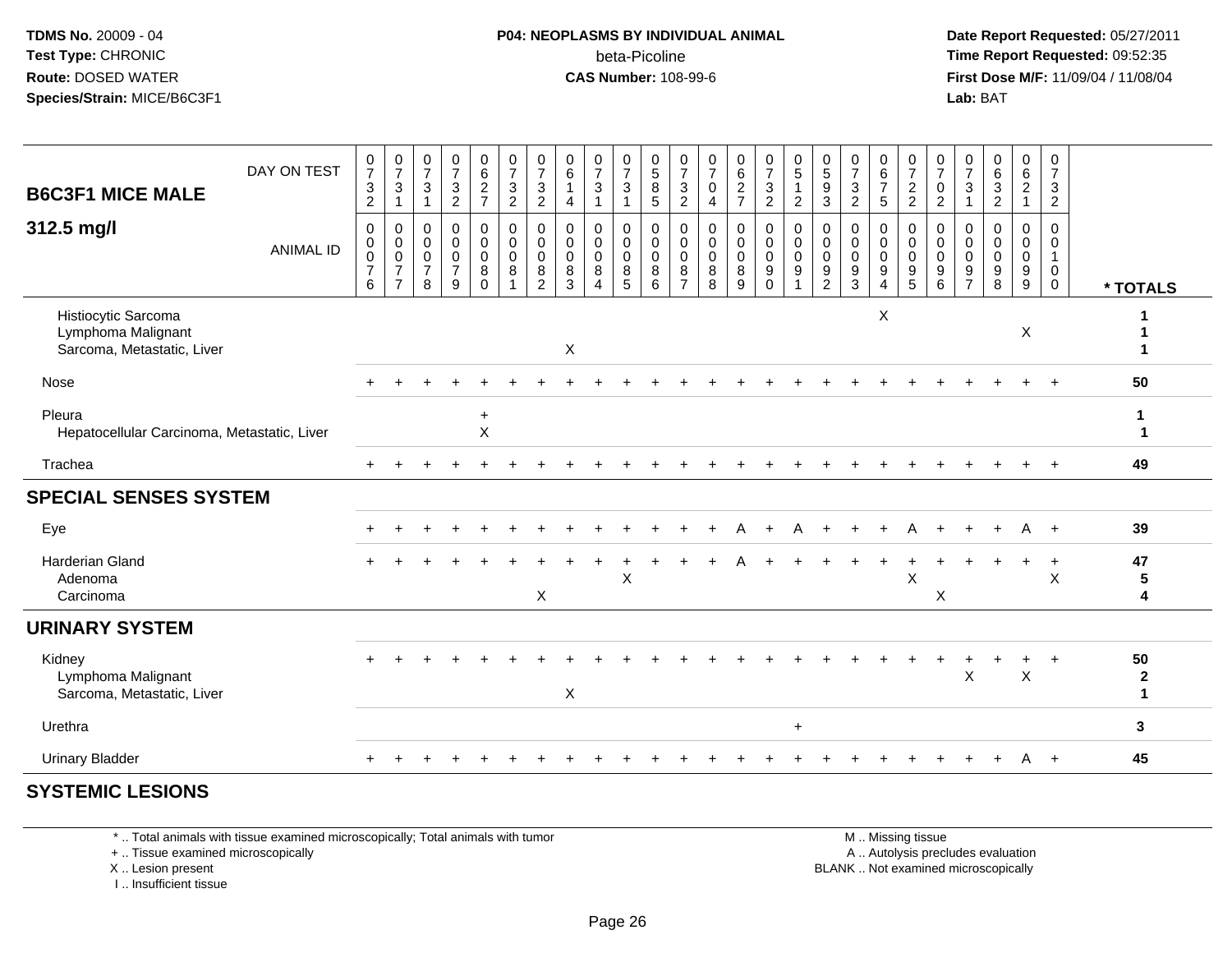## **P04: NEOPLASMS BY INDIVIDUAL ANIMAL**beta-Picoline<br>CAS Number: 108-99-6

 **Date Report Requested:** 05/27/2011 **Time Report Requested:** 09:52:35 **First Dose M/F:** 11/09/04 / 11/08/04<br>Lab: BAT **Lab:** BAT

| <b>B6C3F1 MICE MALE</b>                                     | DAY ON TEST      | $\rightarrow$<br>3<br>$\epsilon$   | $\overline{0}$<br>$\rightarrow$<br>3 | 0<br>3      | 0<br>$\rightarrow$<br>3<br>ົ<br>$\epsilon$ | $\mathbf 0$<br>6<br>$\overline{2}$<br>$\rightarrow$ | 0<br>$\rightarrow$<br>3<br>2 | 0<br>$\sim$<br>J<br>$\epsilon$ | 6                | 0<br>3                      | 0<br>-<br>3           | 0<br>$\mathbf{p}$<br>8<br>5 | 0<br>3<br>$\sim$<br>∠             | 0<br>$\rightarrow$<br>4    | 0<br>6<br>ົ<br>$\sim$<br>$\rightarrow$ | 0<br>$\rightarrow$<br>3<br>$\overline{c}$ | 0<br>$\sqrt{5}$<br>റ<br>$\epsilon$ | 0<br>$\sqrt{5}$<br>9<br>3          | 0<br>$\rightarrow$<br>3<br>2 | $\mathbf 0$<br>6<br>5 | $\rightarrow$<br>2<br>2   | $\mathbf{0}$<br>$\rightarrow$<br>0<br>$\sim$<br>$\epsilon$ | U<br>J.     | 0<br>6<br>3                      | $\overline{0}$<br>6<br>$\overline{2}$ | $\overline{0}$<br>$\overline{ }$<br>3<br>$\overline{2}$ |          |
|-------------------------------------------------------------|------------------|------------------------------------|--------------------------------------|-------------|--------------------------------------------|-----------------------------------------------------|------------------------------|--------------------------------|------------------|-----------------------------|-----------------------|-----------------------------|-----------------------------------|----------------------------|----------------------------------------|-------------------------------------------|------------------------------------|------------------------------------|------------------------------|-----------------------|---------------------------|------------------------------------------------------------|-------------|----------------------------------|---------------------------------------|---------------------------------------------------------|----------|
| 312.5 mg/l                                                  | <b>ANIMAL ID</b> | 0<br>0<br>U<br>$\overline{ }$<br>6 | 0<br>0<br>0<br>$\rightarrow$         | 0<br>υ<br>8 | 0<br>0<br>0<br>$\overline{ }$<br>9         | 0<br>0<br>0<br>8<br>0                               | 0<br>v<br>8                  | 8<br>$\sim$                    | 0<br>0<br>8<br>3 | $\mathbf{0}$<br>U<br>8<br>4 | 0<br>0<br>0<br>8<br>5 | 0<br>0<br>8<br>6            | 0<br>0<br>0<br>8<br>$\rightarrow$ | $\mathbf 0$<br>0<br>8<br>8 | 0<br>n<br>0<br>8<br>9                  | 0<br>0<br>9<br>0                          | 0<br>0<br>0<br>$9\,$               | 0<br>0<br>0<br>9<br>$\overline{2}$ | 0<br>0<br>0<br>9<br>3        | 0<br>U<br>9<br>4      | υ<br>9<br>$5\phantom{.0}$ | 0<br>0<br>0<br>9<br>6                                      | U<br>9<br>- | $\mathbf{0}$<br>0<br>0<br>9<br>8 | $\mathbf{0}$<br>0<br>U<br>9<br>9      | 0<br>0<br>0<br>0                                        | * TOTALS |
| Multiple Organ<br>Histiocytic Sarcoma<br>Lymphoma Malignant |                  |                                    |                                      |             |                                            |                                                     | Χ                            |                                |                  |                             |                       |                             |                                   |                            |                                        |                                           |                                    |                                    |                              | ⋏                     |                           |                                                            | ⌒           |                                  | $\check{ }$<br>∧                      | $\div$                                                  | 50       |

\* .. Total animals with tissue examined microscopically; Total animals with tumor

+ .. Tissue examined microscopically

- X .. Lesion present
- I .. Insufficient tissue

 M .. Missing tissuey the contract of the contract of the contract of the contract of the contract of the contract of the contract of  $A$ . Autolysis precludes evaluation Lesion present BLANK .. Not examined microscopically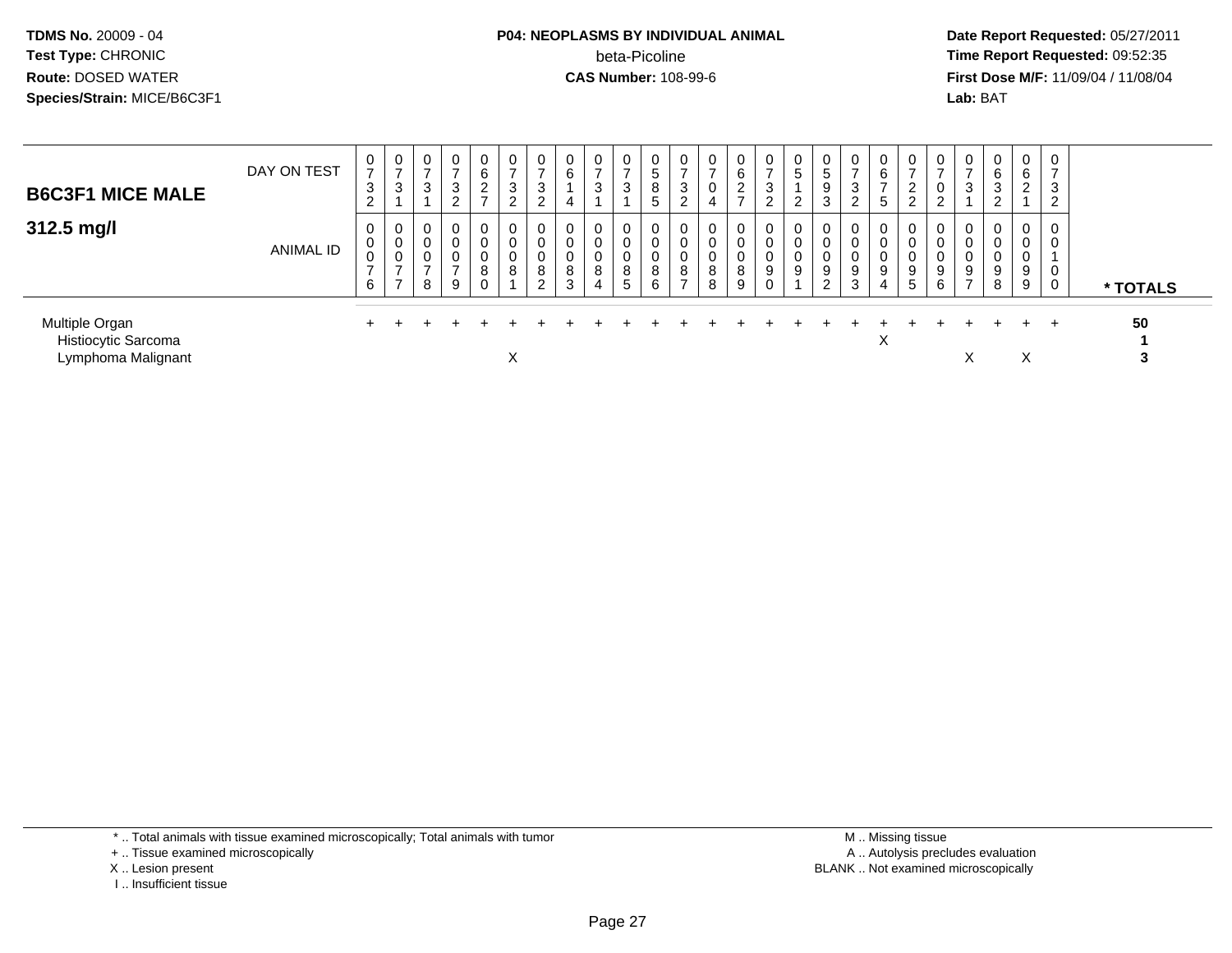## **P04: NEOPLASMS BY INDIVIDUAL ANIMAL**beta-Picoline<br>CAS Number: 108-99-6

 **Date Report Requested:** 05/27/2011 **Time Report Requested:** 09:52:35 **First Dose M/F:** 11/09/04 / 11/08/04<br>Lab: BAT **Lab:** BAT

| <b>B6C3F1 MICE MALE</b>                                                                                                                                                                                | DAY ON TEST      | $\begin{array}{c} 0 \\ 5 \end{array}$<br>$\overline{5}$<br>$\mathbf{1}$ | $\frac{0}{7}$<br>$\ensuremath{\mathsf{3}}$<br>$\mathbf{1}$                      | $\frac{0}{7}$<br>$\frac{3}{2}$                            | $\begin{array}{c} 0 \\ 5 \end{array}$<br>$\overline{4}$<br>8            | $\begin{matrix} 0 \\ 6 \end{matrix}$<br>$\boldsymbol{9}$<br>$\overline{\mathbf{4}}$ | 0<br>5<br>6<br>9                                                  | $\frac{0}{7}$<br>$\frac{3}{2}$                                                    | 0<br>$\overline{4}$<br>$\sqrt{5}$<br>6      | $\frac{0}{7}$<br>$\frac{3}{2}$                                         | $\frac{0}{7}$<br>$\ensuremath{\mathsf{3}}$<br>$\mathbf{1}$    | $\frac{0}{7}$<br>$\frac{3}{2}$                              | $\frac{0}{7}$<br>$\ensuremath{\mathsf{3}}$<br>$\mathbf{1}$               | $\frac{0}{7}$<br>$\ensuremath{\mathsf{3}}$<br>$\mathbf 0$             | $\begin{array}{c} 0 \\ 5 \\ 6 \end{array}$<br>$\pmb{0}$ | 0<br>5<br>5<br>6                                                                                    | $\frac{0}{7}$<br>$\frac{3}{2}$                                                      | $\frac{0}{7}$<br>$\mathbf{3}$<br>$\mathbf 0$ | $\frac{0}{7}$<br>$\mathbf 0$<br>$\mathsf{O}\xspace$         | $\frac{0}{7}$<br>$\ensuremath{\mathsf{3}}$<br>$\mathbf{1}$  | 0<br>$\overline{7}$<br>$\ensuremath{\mathsf{3}}$<br>$\mathbf 0$ | $\frac{0}{7}$<br>$\mathbf{3}$<br>$\overline{1}$                | $\begin{matrix} 0 \\ 6 \end{matrix}$<br>$\overline{2}$<br>$\bf 8$ | $\frac{0}{5}$<br>2<br>4                                     | 0<br>4<br>$\overline{7}$<br>0                                       | 0<br>$\overline{7}$<br>3<br>$\mathbf{1}$                          |                       |
|--------------------------------------------------------------------------------------------------------------------------------------------------------------------------------------------------------|------------------|-------------------------------------------------------------------------|---------------------------------------------------------------------------------|-----------------------------------------------------------|-------------------------------------------------------------------------|-------------------------------------------------------------------------------------|-------------------------------------------------------------------|-----------------------------------------------------------------------------------|---------------------------------------------|------------------------------------------------------------------------|---------------------------------------------------------------|-------------------------------------------------------------|--------------------------------------------------------------------------|-----------------------------------------------------------------------|---------------------------------------------------------|-----------------------------------------------------------------------------------------------------|-------------------------------------------------------------------------------------|----------------------------------------------|-------------------------------------------------------------|-------------------------------------------------------------|-----------------------------------------------------------------|----------------------------------------------------------------|-------------------------------------------------------------------|-------------------------------------------------------------|---------------------------------------------------------------------|-------------------------------------------------------------------|-----------------------|
| 625 mg/l                                                                                                                                                                                               | <b>ANIMAL ID</b> | $\pmb{0}$<br>$\pmb{0}$<br>$\mathbf{1}$<br>0                             | $\pmb{0}$<br>$\ddot{\mathbf{0}}$<br>$\mathbf{1}$<br>$\pmb{0}$<br>$\overline{c}$ | $\boldsymbol{0}$<br>$\pmb{0}$<br>$\overline{1}$<br>0<br>3 | $\pmb{0}$<br>$\mathbf 0$<br>$\mathbf{1}$<br>$\pmb{0}$<br>$\overline{4}$ | $\mathbf 0$<br>$\mathsf{O}\xspace$<br>$\mathbf{1}$<br>$\pmb{0}$<br>5                | $_{\rm 0}^{\rm 0}$<br>$\mathbf{1}$<br>$\pmb{0}$<br>$\overline{6}$ | $\pmb{0}$<br>$\ddot{\mathbf{0}}$<br>$\mathbf{1}$<br>$\mathbf 0$<br>$\overline{7}$ | 0<br>$\pmb{0}$<br>$\mathbf{1}$<br>0<br>8    | $\mathbf 0$<br>$\ddot{\mathbf{0}}$<br>$\mathbf{1}$<br>$\mathbf 0$<br>9 | 0<br>$\mathsf{O}\xspace$<br>$\mathbf{1}$<br>$\mathbf{1}$<br>0 | $\pmb{0}$<br>$\overline{0}$<br>$\mathbf{1}$<br>$\mathbf{1}$ | $\pmb{0}$<br>$\pmb{0}$<br>$\mathbf{1}$<br>$\mathbf{1}$<br>$\overline{2}$ | $\pmb{0}$<br>$\ddot{\mathbf{0}}$<br>$\mathbf{1}$<br>$\mathbf{1}$<br>3 | $_{\rm 0}^{\rm 0}$<br>$\mathbf{1}$<br>$\mathbf{1}$<br>4 | $\begin{smallmatrix} 0\\0 \end{smallmatrix}$<br>$\overline{1}$<br>$\overline{1}$<br>$5\phantom{.0}$ | $\begin{smallmatrix} 0\\0 \end{smallmatrix}$<br>$\overline{1}$<br>$\mathbf{1}$<br>6 | $\mathbf 0$<br>$\mathsf 0$<br>$\overline{7}$ | $\pmb{0}$<br>$\pmb{0}$<br>$\mathbf{1}$<br>$\mathbf{1}$<br>8 | $\pmb{0}$<br>$\pmb{0}$<br>$\mathbf{1}$<br>$\mathbf{1}$<br>9 | $\mathbf 0$<br>$\mathbf 0$<br>$\overline{1}$<br>$^2_{\rm 0}$    | $\mathbf 0$<br>$\overline{0}$<br>$\mathbf{1}$<br>$\frac{2}{1}$ | $\mathbf 0$<br>$\boldsymbol{0}$<br>$\mathbf{1}$<br>$\frac{2}{2}$  | $\mathbf 0$<br>$\mathbf 0$<br>$\mathbf{1}$<br>$\frac{2}{3}$ | $\mathbf 0$<br>$\mathsf{O}\xspace$<br>$\mathbf{1}$<br>$\frac{2}{4}$ | $\mathsf{O}\xspace$<br>$\mathbf 0$<br>$\mathbf{1}$<br>$rac{2}{5}$ | males<br>$($ cont $)$ |
| <b>ALIMENTARY SYSTEM</b>                                                                                                                                                                               |                  |                                                                         |                                                                                 |                                                           |                                                                         |                                                                                     |                                                                   |                                                                                   |                                             |                                                                        |                                                               |                                                             |                                                                          |                                                                       |                                                         |                                                                                                     |                                                                                     |                                              |                                                             |                                                             |                                                                 |                                                                |                                                                   |                                                             |                                                                     |                                                                   |                       |
| Esophagus                                                                                                                                                                                              |                  |                                                                         |                                                                                 |                                                           |                                                                         |                                                                                     |                                                                   |                                                                                   |                                             |                                                                        |                                                               |                                                             |                                                                          |                                                                       |                                                         |                                                                                                     |                                                                                     |                                              |                                                             |                                                             |                                                                 |                                                                |                                                                   |                                                             |                                                                     |                                                                   |                       |
| Gallbladder                                                                                                                                                                                            |                  | A                                                                       |                                                                                 |                                                           |                                                                         |                                                                                     |                                                                   |                                                                                   |                                             |                                                                        |                                                               |                                                             |                                                                          |                                                                       |                                                         |                                                                                                     |                                                                                     |                                              |                                                             |                                                             |                                                                 |                                                                |                                                                   |                                                             |                                                                     | $+$                                                               |                       |
| Intestine Large, Cecum                                                                                                                                                                                 |                  |                                                                         |                                                                                 |                                                           | A                                                                       | A                                                                                   |                                                                   |                                                                                   |                                             |                                                                        |                                                               |                                                             |                                                                          |                                                                       |                                                         | A                                                                                                   |                                                                                     |                                              |                                                             |                                                             |                                                                 |                                                                |                                                                   |                                                             | $+$                                                                 | $+$                                                               |                       |
| Intestine Large, Colon                                                                                                                                                                                 |                  |                                                                         |                                                                                 |                                                           |                                                                         |                                                                                     |                                                                   |                                                                                   |                                             |                                                                        |                                                               |                                                             |                                                                          |                                                                       |                                                         |                                                                                                     |                                                                                     |                                              |                                                             |                                                             |                                                                 |                                                                |                                                                   |                                                             |                                                                     | $\ddot{}$                                                         |                       |
| Intestine Large, Rectum                                                                                                                                                                                |                  | $+$                                                                     |                                                                                 |                                                           |                                                                         |                                                                                     |                                                                   |                                                                                   |                                             |                                                                        |                                                               |                                                             |                                                                          |                                                                       |                                                         |                                                                                                     |                                                                                     |                                              |                                                             |                                                             |                                                                 |                                                                |                                                                   |                                                             |                                                                     | $\ddot{}$                                                         |                       |
| Intestine Small, Duodenum                                                                                                                                                                              |                  | A                                                                       |                                                                                 |                                                           |                                                                         | A                                                                                   |                                                                   |                                                                                   |                                             |                                                                        |                                                               |                                                             |                                                                          |                                                                       |                                                         |                                                                                                     |                                                                                     |                                              |                                                             |                                                             |                                                                 |                                                                |                                                                   |                                                             |                                                                     | $\overline{+}$                                                    |                       |
| Intestine Small, Ileum                                                                                                                                                                                 |                  | A                                                                       |                                                                                 |                                                           |                                                                         | A                                                                                   |                                                                   |                                                                                   |                                             |                                                                        |                                                               |                                                             |                                                                          |                                                                       |                                                         |                                                                                                     |                                                                                     |                                              |                                                             |                                                             |                                                                 |                                                                |                                                                   |                                                             |                                                                     |                                                                   |                       |
| Intestine Small, Jejunum<br>Lymphoma Malignant                                                                                                                                                         |                  | A                                                                       | $\ddot{}$                                                                       |                                                           | A                                                                       | A                                                                                   | A                                                                 | $\ddot{}$                                                                         |                                             |                                                                        |                                                               |                                                             | $\ddot{}$                                                                | $\ddot{}$<br>X                                                        | A                                                       | A                                                                                                   |                                                                                     |                                              |                                                             |                                                             |                                                                 |                                                                |                                                                   |                                                             |                                                                     | $\div$                                                            |                       |
| Liver<br>Hemangiosarcoma                                                                                                                                                                               |                  | $+$                                                                     |                                                                                 |                                                           |                                                                         |                                                                                     |                                                                   |                                                                                   |                                             |                                                                        |                                                               |                                                             |                                                                          |                                                                       |                                                         |                                                                                                     |                                                                                     |                                              |                                                             | $\sf X$                                                     |                                                                 |                                                                |                                                                   |                                                             |                                                                     | $\ddot{+}$                                                        |                       |
| Hepatoblastoma<br>Hepatoblastoma, Multiple<br>Hepatocellular Adenoma<br>Hepatocellular Adenoma, Multiple<br>Hepatocellular Carcinoma<br>Hepatocellular Carcinoma, Multiple<br>Hepatocholangiocarcinoma |                  | $\times$                                                                | X                                                                               | $\mathsf X$<br>$X$ $X$                                    | $\boldsymbol{\mathsf{X}}$                                               | X<br>X                                                                              | Χ<br>X                                                            | $X$ $X$                                                                           | $\boldsymbol{\mathsf{X}}$<br>$\pmb{\times}$ | $\mathsf{X}$<br>$X$ $X$                                                | $\boldsymbol{\mathsf{X}}$                                     | $\times$                                                    |                                                                          | $X$ $X$                                                               |                                                         | X                                                                                                   | X<br>$X$ $X$                                                                        | $\boldsymbol{\mathsf{X}}$                    | $\boldsymbol{\mathsf{X}}$<br>$\boldsymbol{\mathsf{X}}$      | X                                                           | $\mathsf X$<br>Χ                                                | $\mathsf{X}$                                                   | $\mathsf{X}$<br>$X$ $X$                                           | $\boldsymbol{\mathsf{X}}$<br>X.                             | Χ<br>$\mathsf{X}$                                                   | $\mathsf{X}$                                                      |                       |
|                                                                                                                                                                                                        |                  |                                                                         |                                                                                 |                                                           |                                                                         |                                                                                     |                                                                   |                                                                                   |                                             |                                                                        |                                                               |                                                             |                                                                          |                                                                       |                                                         |                                                                                                     |                                                                                     |                                              |                                                             |                                                             |                                                                 |                                                                |                                                                   |                                                             |                                                                     |                                                                   |                       |

**Mesentery** 

\* .. Total animals with tissue examined microscopically; Total animals with tumor

+ .. Tissue examined microscopically

X .. Lesion present

I .. Insufficient tissue

 M .. Missing tissuey the contract of the contract of the contract of the contract of the contract of the contract of the contract of  $A$ . Autolysis precludes evaluation Lesion present BLANK .. Not examined microscopically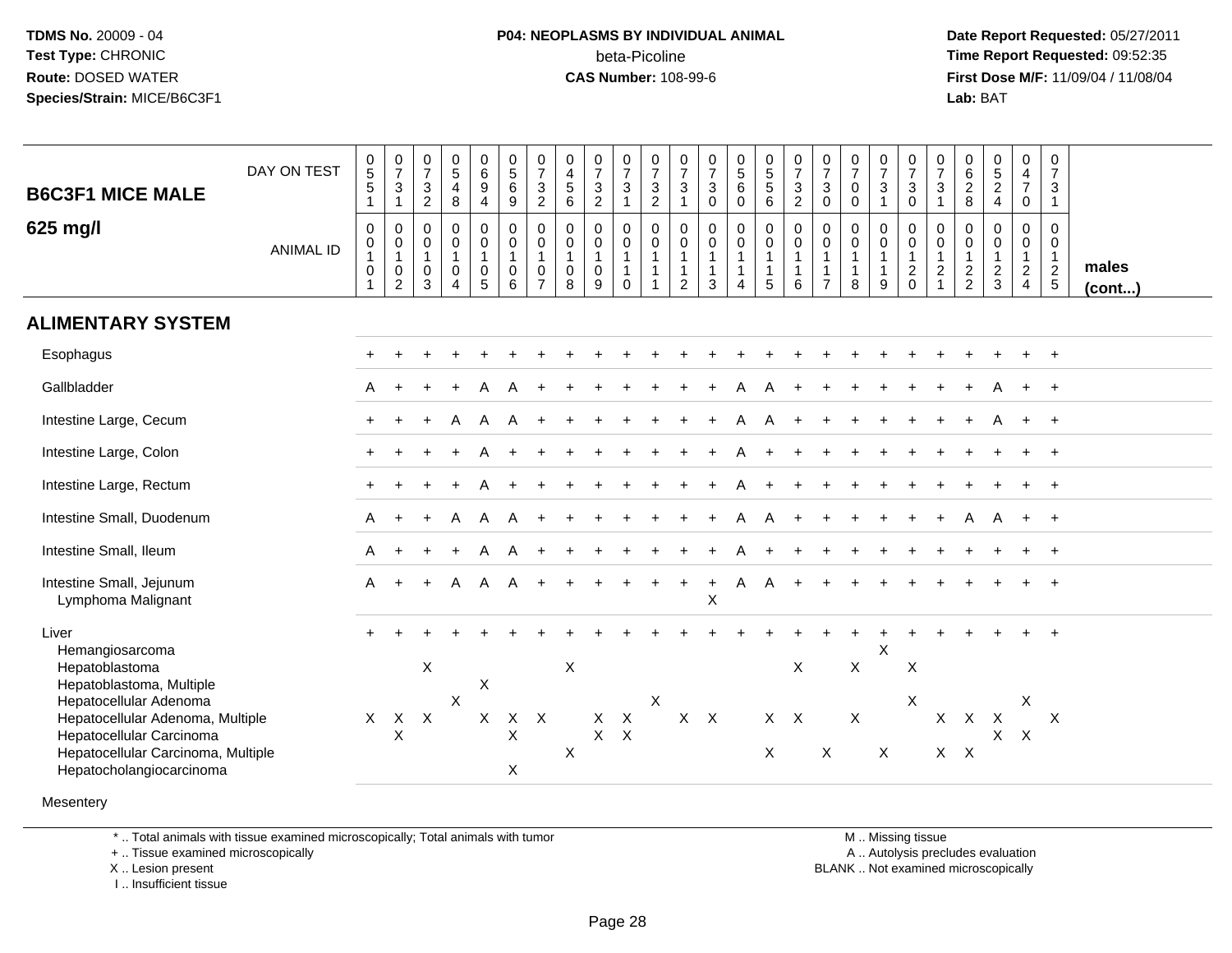# **P04: NEOPLASMS BY INDIVIDUAL ANIMAL**beta-Picoline<br>CAS Number: 108-99-6

 **Date Report Requested:** 05/27/2011 **Time Report Requested:** 09:52:35 **First Dose M/F:** 11/09/04 / 11/08/04<br>Lab: BAT **Lab:** BAT

| <b>B6C3F1 MICE MALE</b>                                                         | DAY ON TEST                                                                     | $\begin{array}{c} 0 \\ 5 \end{array}$<br>$\overline{5}$<br>$\mathbf{1}$ | $\frac{0}{7}$<br>3<br>$\mathbf{1}$              | $\frac{0}{7}$<br>$\sqrt{3}$<br>$\overline{2}$                  | $\begin{array}{c} 0 \\ 5 \end{array}$<br>4<br>$\,8\,$ | 0<br>6<br>9<br>$\overline{4}$              | $\begin{array}{c} 0 \\ 5 \end{array}$<br>$\overline{6}$<br>9   | $\frac{0}{7}$<br>$\ensuremath{\mathsf{3}}$<br>$\overline{2}$ | $\begin{smallmatrix}0\0\4\end{smallmatrix}$<br>$\sqrt{5}$<br>$\,6\,$ | $\frac{0}{7}$<br>$\frac{3}{2}$                     | $\frac{0}{7}$<br>$\sqrt{3}$<br>$\mathbf{1}$                              | $\frac{0}{7}$<br>3<br>$\overline{c}$ | $\frac{0}{7}$<br>$\ensuremath{\mathsf{3}}$<br>$\mathbf{1}$             | $\frac{0}{7}$<br>$\ensuremath{\mathsf{3}}$<br>$\pmb{0}$ | $\begin{array}{c} 0 \\ 5 \end{array}$<br>$\,6\,$<br>$\mathbf 0$ | $\begin{array}{c} 0 \\ 5 \\ 5 \end{array}$<br>$6\overline{6}$   | $\frac{0}{7}$<br>3<br>$\overline{2}$                              | $\frac{0}{7}$<br>$\ensuremath{\mathsf{3}}$<br>$\mathbf 0$                    | $\frac{0}{7}$<br>$\mathbf 0$<br>$\mathbf 0$          | $\frac{0}{7}$<br>$\ensuremath{\mathsf{3}}$<br>$\mathbf{1}$ | $\frac{0}{7}$<br>$_{0}^{3}$                                                                   | $\frac{0}{7}$<br>$\mathbf{3}$<br>$\overline{1}$                                  | 0<br>$\,6\,$<br>$\overline{2}$<br>8                           | $\begin{array}{c} 0 \\ 5 \end{array}$<br>$\overline{2}$<br>$\overline{4}$ | 0<br>$\overline{4}$<br>$\overline{7}$<br>$\mathbf 0$       | 0<br>$\overline{7}$<br>3<br>$\overline{1}$        |                       |
|---------------------------------------------------------------------------------|---------------------------------------------------------------------------------|-------------------------------------------------------------------------|-------------------------------------------------|----------------------------------------------------------------|-------------------------------------------------------|--------------------------------------------|----------------------------------------------------------------|--------------------------------------------------------------|----------------------------------------------------------------------|----------------------------------------------------|--------------------------------------------------------------------------|--------------------------------------|------------------------------------------------------------------------|---------------------------------------------------------|-----------------------------------------------------------------|-----------------------------------------------------------------|-------------------------------------------------------------------|------------------------------------------------------------------------------|------------------------------------------------------|------------------------------------------------------------|-----------------------------------------------------------------------------------------------|----------------------------------------------------------------------------------|---------------------------------------------------------------|---------------------------------------------------------------------------|------------------------------------------------------------|---------------------------------------------------|-----------------------|
| 625 mg/l                                                                        | <b>ANIMAL ID</b>                                                                | $\mathsf{O}\xspace$<br>$\pmb{0}$<br>$\mathbf 1$<br>$\pmb{0}$<br>1       | 0<br>0<br>$\overline{1}$<br>0<br>$\overline{c}$ | $\mathbf 0$<br>$\mathbf 0$<br>$\mathbf{1}$<br>$\mathbf 0$<br>3 | 0<br>$\mathbf 0$<br>$\mathbf{1}$<br>$\mathbf 0$<br>4  | 0<br>$\mathbf 0$<br>$\mathbf{1}$<br>0<br>5 | $\mathbf 0$<br>$\mathbf 0$<br>$\mathbf{1}$<br>$\mathbf 0$<br>6 | $\mathbf 0$<br>0<br>$\mathbf{1}$<br>0<br>$\overline{7}$      | $\mathbf 0$<br>$\mathbf 0$<br>$\mathbf{1}$<br>$\pmb{0}$<br>8         | 0<br>0<br>$\mathbf{1}$<br>$\mathsf{O}\xspace$<br>9 | $\mathbf 0$<br>$\mathbf 0$<br>$\mathbf{1}$<br>$\overline{1}$<br>$\Omega$ | 0<br>$\mathbf 0$<br>1<br>1           | $\mathbf 0$<br>0<br>$\overline{1}$<br>$\overline{1}$<br>$\overline{2}$ | $\mathsf 0$<br>$\pmb{0}$<br>1<br>1<br>3                 | 0<br>0<br>-1<br>$\overline{1}$<br>$\overline{4}$                | $\pmb{0}$<br>$\mathbf 0$<br>$\overline{1}$<br>$\mathbf{1}$<br>5 | $\mathbf 0$<br>$\mathbf 0$<br>$\mathbf{1}$<br>$\overline{1}$<br>6 | $\mathbf 0$<br>$\mathbf 0$<br>$\mathbf{1}$<br>$\mathbf{1}$<br>$\overline{7}$ | $\mathbf 0$<br>$\mathbf 0$<br>$\mathbf{1}$<br>1<br>8 | 0<br>$\mathbf 0$<br>$\mathbf{1}$<br>$\mathbf{1}$<br>9      | $\mathbf 0$<br>$\mathbf 0$<br>$\mathbf{1}$<br>$\frac{2}{0}$                                   | $\mathbf 0$<br>$\mathbf 0$<br>$\overline{1}$<br>$\overline{c}$<br>$\overline{1}$ | $\mathbf 0$<br>$\mathbf 0$<br>$\overline{1}$<br>$\frac{2}{2}$ | 0<br>$\mathbf 0$<br>1<br>$\frac{2}{3}$                                    | 0<br>0<br>$\mathbf{1}$<br>$\overline{c}$<br>$\overline{4}$ | $\mathbf 0$<br>0<br>$\mathbf{1}$<br>$\frac{2}{5}$ | males<br>$($ cont $)$ |
| Pancreas                                                                        |                                                                                 | $\div$                                                                  |                                                 |                                                                |                                                       |                                            |                                                                |                                                              |                                                                      |                                                    |                                                                          |                                      |                                                                        |                                                         |                                                                 |                                                                 |                                                                   |                                                                              |                                                      |                                                            |                                                                                               |                                                                                  |                                                               |                                                                           |                                                            | $+$                                               |                       |
| Salivary Glands                                                                 |                                                                                 |                                                                         |                                                 |                                                                |                                                       |                                            |                                                                |                                                              |                                                                      |                                                    |                                                                          |                                      |                                                                        |                                                         |                                                                 |                                                                 |                                                                   |                                                                              |                                                      |                                                            |                                                                                               |                                                                                  |                                                               |                                                                           |                                                            | $\overline{+}$                                    |                       |
| Stomach, Forestomach<br>Squamous Cell Carcinoma                                 |                                                                                 |                                                                         |                                                 |                                                                |                                                       |                                            |                                                                |                                                              |                                                                      |                                                    |                                                                          | X                                    |                                                                        |                                                         |                                                                 |                                                                 |                                                                   |                                                                              |                                                      |                                                            |                                                                                               |                                                                                  |                                                               |                                                                           |                                                            |                                                   |                       |
| Stomach, Glandular                                                              |                                                                                 |                                                                         |                                                 |                                                                |                                                       |                                            |                                                                |                                                              |                                                                      |                                                    |                                                                          |                                      |                                                                        |                                                         |                                                                 |                                                                 |                                                                   |                                                                              |                                                      |                                                            |                                                                                               |                                                                                  |                                                               |                                                                           |                                                            | $+$                                               |                       |
| Tooth                                                                           |                                                                                 | $\div$                                                                  |                                                 |                                                                |                                                       |                                            |                                                                |                                                              |                                                                      |                                                    |                                                                          |                                      |                                                                        |                                                         |                                                                 |                                                                 |                                                                   |                                                                              |                                                      |                                                            |                                                                                               |                                                                                  |                                                               |                                                                           |                                                            | $+$                                               |                       |
| <b>CARDIOVASCULAR SYSTEM</b>                                                    |                                                                                 |                                                                         |                                                 |                                                                |                                                       |                                            |                                                                |                                                              |                                                                      |                                                    |                                                                          |                                      |                                                                        |                                                         |                                                                 |                                                                 |                                                                   |                                                                              |                                                      |                                                            |                                                                                               |                                                                                  |                                                               |                                                                           |                                                            |                                                   |                       |
| Heart<br>Hepatocellular Carcinoma, Metastatic, Liver                            |                                                                                 |                                                                         |                                                 |                                                                |                                                       |                                            |                                                                |                                                              |                                                                      |                                                    |                                                                          |                                      |                                                                        |                                                         |                                                                 | X                                                               |                                                                   |                                                                              |                                                      |                                                            |                                                                                               |                                                                                  |                                                               |                                                                           |                                                            |                                                   |                       |
| <b>ENDOCRINE SYSTEM</b>                                                         |                                                                                 |                                                                         |                                                 |                                                                |                                                       |                                            |                                                                |                                                              |                                                                      |                                                    |                                                                          |                                      |                                                                        |                                                         |                                                                 |                                                                 |                                                                   |                                                                              |                                                      |                                                            |                                                                                               |                                                                                  |                                                               |                                                                           |                                                            |                                                   |                       |
| <b>Adrenal Cortex</b><br>Adenoma<br>Hepatocellular Carcinoma, Metastatic, Liver |                                                                                 |                                                                         |                                                 |                                                                |                                                       |                                            |                                                                |                                                              |                                                                      |                                                    |                                                                          |                                      |                                                                        |                                                         |                                                                 |                                                                 |                                                                   |                                                                              |                                                      |                                                            |                                                                                               |                                                                                  |                                                               |                                                                           |                                                            |                                                   |                       |
| Subcapsular, Adenoma                                                            |                                                                                 |                                                                         |                                                 |                                                                |                                                       |                                            |                                                                |                                                              |                                                                      |                                                    |                                                                          |                                      |                                                                        | X                                                       |                                                                 |                                                                 |                                                                   | X                                                                            |                                                      |                                                            |                                                                                               |                                                                                  |                                                               |                                                                           |                                                            |                                                   |                       |
| <b>Adrenal Medulla</b><br>Hepatocellular Carcinoma, Metastatic, Liver           |                                                                                 |                                                                         |                                                 |                                                                |                                                       |                                            |                                                                |                                                              |                                                                      |                                                    |                                                                          |                                      |                                                                        |                                                         |                                                                 |                                                                 |                                                                   |                                                                              |                                                      |                                                            |                                                                                               |                                                                                  |                                                               |                                                                           |                                                            |                                                   |                       |
| Islets, Pancreatic<br>Adenoma                                                   |                                                                                 |                                                                         |                                                 |                                                                |                                                       |                                            |                                                                |                                                              |                                                                      |                                                    |                                                                          |                                      |                                                                        |                                                         |                                                                 |                                                                 |                                                                   |                                                                              |                                                      |                                                            |                                                                                               |                                                                                  | X                                                             |                                                                           |                                                            | $\overline{ }$                                    |                       |
| Parathyroid Gland                                                               |                                                                                 |                                                                         |                                                 |                                                                |                                                       |                                            |                                                                |                                                              |                                                                      |                                                    |                                                                          |                                      |                                                                        |                                                         |                                                                 |                                                                 | м                                                                 |                                                                              |                                                      |                                                            |                                                                                               |                                                                                  |                                                               |                                                                           |                                                            | M                                                 |                       |
| +  Tissue examined microscopically<br>X  Lesion present                         | *  Total animals with tissue examined microscopically; Total animals with tumor |                                                                         |                                                 |                                                                |                                                       |                                            |                                                                |                                                              |                                                                      |                                                    |                                                                          |                                      |                                                                        |                                                         |                                                                 |                                                                 |                                                                   |                                                                              |                                                      |                                                            | M  Missing tissue<br>A  Autolysis precludes evaluation<br>BLANK  Not examined microscopically |                                                                                  |                                                               |                                                                           |                                                            |                                                   |                       |

I .. Insufficient tissue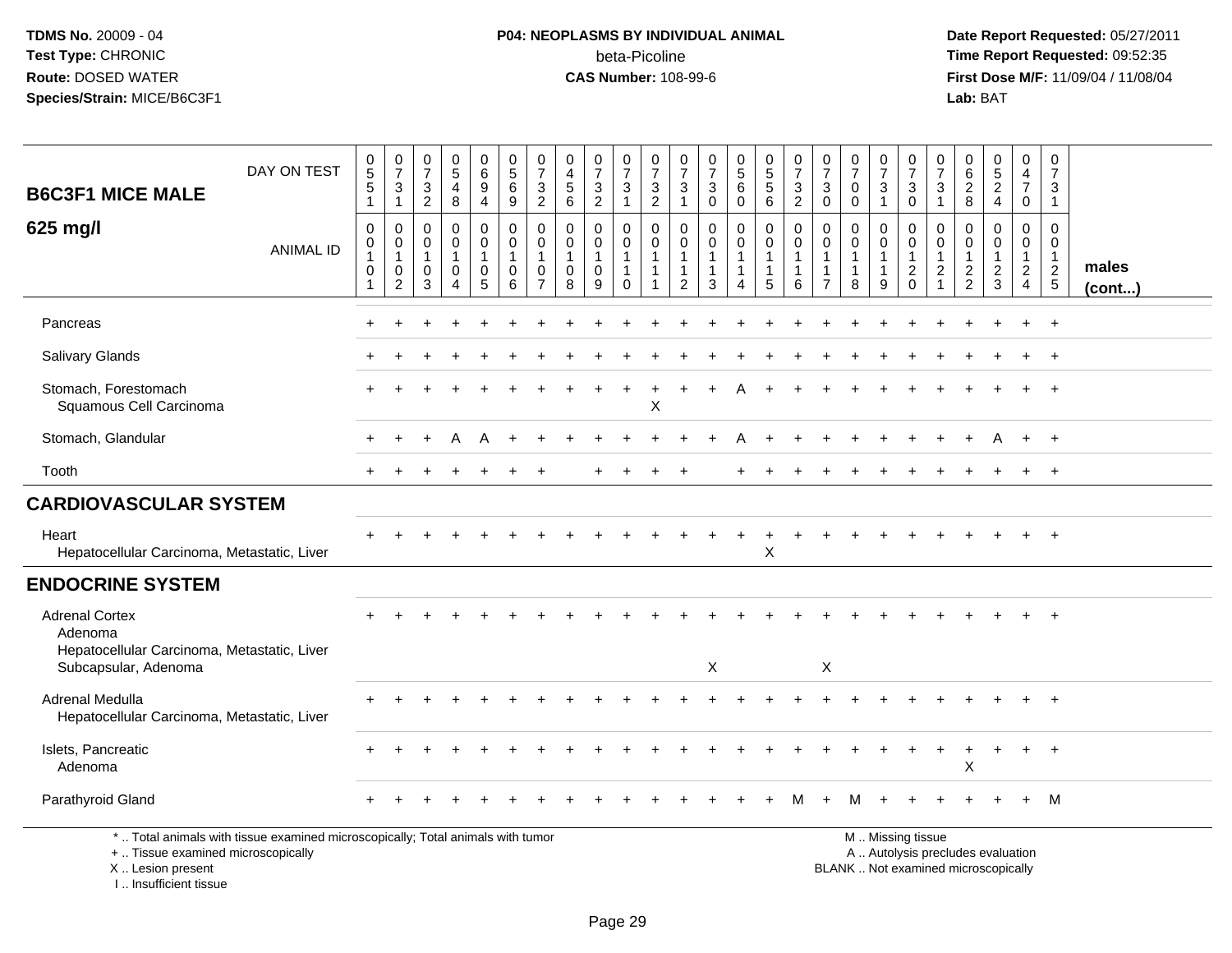## **P04: NEOPLASMS BY INDIVIDUAL ANIMAL**beta-Picoline<br>CAS Number: 108-99-6

 **Date Report Requested:** 05/27/2011 **Time Report Requested:** 09:52:35 **First Dose M/F:** 11/09/04 / 11/08/04<br>Lab: BAT **Lab:** BAT

| <b>B6C3F1 MICE MALE</b><br>625 mg/l              | DAY ON TEST<br><b>ANIMAL ID</b> | $\begin{array}{c} 0 \\ 5 \\ 5 \end{array}$<br>$\mathbf{1}$<br>$\mathbf 0$<br>$\mathsf{O}\xspace$<br>$\mathbf{1}$<br>$\mathbf 0$<br>$\mathbf{1}$ | $\frac{0}{7}$<br>3<br>$\mathbf{1}$<br>0<br>$\mathbf 0$<br>$\mathbf{1}$<br>0<br>$\overline{c}$ | $\frac{0}{7}$<br>$\sqrt{3}$<br>$\overline{2}$<br>0<br>$\boldsymbol{0}$<br>$\mathbf{1}$<br>$\boldsymbol{0}$<br>3 | $\begin{array}{c} 0 \\ 5 \end{array}$<br>$\overline{\mathbf{4}}$<br>8<br>0<br>$\pmb{0}$<br>1<br>$\mathbf 0$<br>4 | $\begin{array}{c} 0 \\ 6 \end{array}$<br>$\overline{9}$<br>$\overline{4}$<br>0<br>$\mathsf{O}\xspace$<br>$\mathbf{1}$<br>$\mathbf 0$<br>$\overline{5}$ | $\begin{array}{c} 0 \\ 5 \end{array}$<br>$\,6\,$<br>9<br>0<br>$\mathsf{O}\xspace$<br>$\mathbf{1}$<br>0<br>6 | $\boldsymbol{0}$<br>$\overline{7}$<br>$\mathbf{3}$<br>$\overline{2}$<br>$\mathbf 0$<br>$\pmb{0}$<br>$\mathbf{1}$<br>0<br>$\overline{7}$ | $\boldsymbol{0}$<br>$\overline{4}$<br>$\sqrt{5}$<br>6<br>$\mathbf 0$<br>$\pmb{0}$<br>$\mathbf{1}$<br>$\mathbf 0$<br>8 | $\frac{0}{7}$<br>$\mathbf{3}$<br>$\overline{c}$<br>0<br>0<br>$\mathbf 1$<br>$\mathbf 0$<br>9 | $\frac{0}{7}$<br>$\mathbf{3}$<br>-1<br>0<br>$\mathsf{O}\xspace$<br>$\mathbf{1}$<br>$\mathbf{1}$<br>$\mathbf 0$ | $\frac{0}{7}$<br>$\ensuremath{\mathsf{3}}$<br>$\overline{c}$<br>$\mathbf 0$<br>$\pmb{0}$<br>$\mathbf 1$<br>1 | 0<br>$\overline{7}$<br>3<br>$\mathbf 0$<br>$\mathbf 0$<br>$\mathbf 1$<br>$\mathbf{1}$<br>2 | $\frac{0}{7}$<br>$\sqrt{3}$<br>$\mathbf 0$<br>$\boldsymbol{0}$<br>$\pmb{0}$<br>$\overline{1}$<br>$\overline{1}$<br>3 | $\begin{array}{c} 0 \\ 5 \\ 6 \end{array}$<br>$\mathbf 0$<br>0<br>$\mathbf 0$<br>$\mathbf{1}$<br>$\mathbf{1}$<br>4 | $\begin{array}{c} 0 \\ 5 \\ 5 \end{array}$<br>6<br>$\pmb{0}$<br>$\mathbf 0$<br>1<br>$\mathbf{1}$<br>5 | $\frac{0}{7}$<br>$\mathbf{3}$<br>$\overline{c}$<br>0<br>0<br>$\mathbf{1}$<br>$\mathbf{1}$<br>6 | $\frac{0}{7}$<br>$\sqrt{3}$<br>0<br>$\mathbf 0$<br>0<br>$\overline{1}$<br>$\mathbf{1}$<br>$\overline{7}$ | $\frac{0}{7}$<br>$\pmb{0}$<br>0<br>$\mathbf 0$<br>$\pmb{0}$<br>$\mathbf{1}$<br>1<br>8 | $\frac{0}{7}$<br>$\mathbf{3}$<br>0<br>$\mathbf 0$<br>$\overline{1}$<br>$\overline{1}$<br>9 | $\frac{0}{7}$<br>$\sqrt{3}$<br>$\overline{0}$<br>$\mathbf 0$<br>$\mathsf{O}\xspace$<br>$\mathbf{1}$<br>$\overline{c}$<br>$\mathbf 0$ | 0<br>$\overline{7}$<br>3<br>1<br>0<br>0<br>$\overline{1}$<br>$\overline{2}$<br>1 | $\pmb{0}$<br>$\,6\,$<br>$\overline{2}$<br>8<br>$\mathbf 0$<br>$\mathbf 0$<br>$\mathbf{1}$<br>$\frac{2}{2}$ | $\begin{array}{c} 0 \\ 5 \\ 2 \end{array}$<br>4<br>0<br>$\mathbf 0$<br>1<br>$\overline{a}$<br>$\mathbf{3}$ | $\mathbf 0$<br>$\frac{4}{7}$<br>0<br>$\pmb{0}$<br>$\mathsf{O}\xspace$<br>$\mathbf{1}$<br>$\overline{2}$<br>$\overline{4}$ | $\mathbf 0$<br>$\overline{7}$<br>3<br>$\mathbf{1}$<br>$\mathbf 0$<br>$\mathbf 0$<br>$\mathbf{1}$<br>$\overline{c}$<br>$\overline{5}$ | males<br>$($ cont $)$ |
|--------------------------------------------------|---------------------------------|-------------------------------------------------------------------------------------------------------------------------------------------------|-----------------------------------------------------------------------------------------------|-----------------------------------------------------------------------------------------------------------------|------------------------------------------------------------------------------------------------------------------|--------------------------------------------------------------------------------------------------------------------------------------------------------|-------------------------------------------------------------------------------------------------------------|-----------------------------------------------------------------------------------------------------------------------------------------|-----------------------------------------------------------------------------------------------------------------------|----------------------------------------------------------------------------------------------|----------------------------------------------------------------------------------------------------------------|--------------------------------------------------------------------------------------------------------------|--------------------------------------------------------------------------------------------|----------------------------------------------------------------------------------------------------------------------|--------------------------------------------------------------------------------------------------------------------|-------------------------------------------------------------------------------------------------------|------------------------------------------------------------------------------------------------|----------------------------------------------------------------------------------------------------------|---------------------------------------------------------------------------------------|--------------------------------------------------------------------------------------------|--------------------------------------------------------------------------------------------------------------------------------------|----------------------------------------------------------------------------------|------------------------------------------------------------------------------------------------------------|------------------------------------------------------------------------------------------------------------|---------------------------------------------------------------------------------------------------------------------------|--------------------------------------------------------------------------------------------------------------------------------------|-----------------------|
| <b>Pituitary Gland</b><br>Pars Distalis, Adenoma |                                 |                                                                                                                                                 |                                                                                               |                                                                                                                 |                                                                                                                  |                                                                                                                                                        |                                                                                                             |                                                                                                                                         |                                                                                                                       |                                                                                              |                                                                                                                |                                                                                                              |                                                                                            |                                                                                                                      |                                                                                                                    |                                                                                                       |                                                                                                |                                                                                                          |                                                                                       |                                                                                            |                                                                                                                                      |                                                                                  |                                                                                                            |                                                                                                            |                                                                                                                           | $+$                                                                                                                                  |                       |
| <b>Thyroid Gland</b>                             |                                 | $+$                                                                                                                                             | $\pm$                                                                                         |                                                                                                                 |                                                                                                                  |                                                                                                                                                        |                                                                                                             |                                                                                                                                         |                                                                                                                       |                                                                                              |                                                                                                                |                                                                                                              |                                                                                            |                                                                                                                      |                                                                                                                    |                                                                                                       |                                                                                                |                                                                                                          |                                                                                       |                                                                                            |                                                                                                                                      |                                                                                  |                                                                                                            | $\div$                                                                                                     | $+$                                                                                                                       | $+$                                                                                                                                  |                       |
| <b>GENERAL BODY SYSTEM</b>                       |                                 |                                                                                                                                                 |                                                                                               |                                                                                                                 |                                                                                                                  |                                                                                                                                                        |                                                                                                             |                                                                                                                                         |                                                                                                                       |                                                                                              |                                                                                                                |                                                                                                              |                                                                                            |                                                                                                                      |                                                                                                                    |                                                                                                       |                                                                                                |                                                                                                          |                                                                                       |                                                                                            |                                                                                                                                      |                                                                                  |                                                                                                            |                                                                                                            |                                                                                                                           |                                                                                                                                      |                       |
| <b>NONE</b>                                      |                                 |                                                                                                                                                 |                                                                                               |                                                                                                                 |                                                                                                                  |                                                                                                                                                        |                                                                                                             |                                                                                                                                         |                                                                                                                       |                                                                                              |                                                                                                                |                                                                                                              |                                                                                            |                                                                                                                      |                                                                                                                    |                                                                                                       |                                                                                                |                                                                                                          |                                                                                       |                                                                                            |                                                                                                                                      |                                                                                  |                                                                                                            |                                                                                                            |                                                                                                                           |                                                                                                                                      |                       |
| <b>GENITAL SYSTEM</b>                            |                                 |                                                                                                                                                 |                                                                                               |                                                                                                                 |                                                                                                                  |                                                                                                                                                        |                                                                                                             |                                                                                                                                         |                                                                                                                       |                                                                                              |                                                                                                                |                                                                                                              |                                                                                            |                                                                                                                      |                                                                                                                    |                                                                                                       |                                                                                                |                                                                                                          |                                                                                       |                                                                                            |                                                                                                                                      |                                                                                  |                                                                                                            |                                                                                                            |                                                                                                                           |                                                                                                                                      |                       |
| Epididymis                                       |                                 |                                                                                                                                                 |                                                                                               |                                                                                                                 |                                                                                                                  |                                                                                                                                                        |                                                                                                             |                                                                                                                                         |                                                                                                                       |                                                                                              |                                                                                                                |                                                                                                              |                                                                                            |                                                                                                                      |                                                                                                                    |                                                                                                       |                                                                                                |                                                                                                          |                                                                                       |                                                                                            |                                                                                                                                      |                                                                                  |                                                                                                            |                                                                                                            | $+$                                                                                                                       | $+$                                                                                                                                  |                       |
| <b>Preputial Gland</b>                           |                                 |                                                                                                                                                 |                                                                                               |                                                                                                                 |                                                                                                                  |                                                                                                                                                        |                                                                                                             |                                                                                                                                         |                                                                                                                       |                                                                                              |                                                                                                                |                                                                                                              |                                                                                            |                                                                                                                      |                                                                                                                    |                                                                                                       |                                                                                                |                                                                                                          |                                                                                       |                                                                                            |                                                                                                                                      |                                                                                  |                                                                                                            |                                                                                                            |                                                                                                                           | $+$                                                                                                                                  |                       |
| Prostate                                         |                                 |                                                                                                                                                 |                                                                                               |                                                                                                                 |                                                                                                                  |                                                                                                                                                        |                                                                                                             |                                                                                                                                         |                                                                                                                       |                                                                                              |                                                                                                                |                                                                                                              |                                                                                            |                                                                                                                      |                                                                                                                    |                                                                                                       |                                                                                                |                                                                                                          |                                                                                       |                                                                                            |                                                                                                                                      |                                                                                  |                                                                                                            |                                                                                                            | $+$                                                                                                                       | $+$                                                                                                                                  |                       |
| Seminal Vesicle                                  |                                 |                                                                                                                                                 |                                                                                               |                                                                                                                 |                                                                                                                  |                                                                                                                                                        |                                                                                                             |                                                                                                                                         |                                                                                                                       |                                                                                              |                                                                                                                |                                                                                                              |                                                                                            |                                                                                                                      |                                                                                                                    |                                                                                                       |                                                                                                |                                                                                                          |                                                                                       |                                                                                            |                                                                                                                                      |                                                                                  |                                                                                                            |                                                                                                            |                                                                                                                           | $+$                                                                                                                                  |                       |
| <b>Testes</b><br>Interstitial Cell, Adenoma      |                                 |                                                                                                                                                 |                                                                                               |                                                                                                                 |                                                                                                                  |                                                                                                                                                        |                                                                                                             |                                                                                                                                         |                                                                                                                       |                                                                                              |                                                                                                                |                                                                                                              |                                                                                            |                                                                                                                      |                                                                                                                    |                                                                                                       | $\ddot{}$<br>X                                                                                 |                                                                                                          |                                                                                       |                                                                                            |                                                                                                                                      |                                                                                  |                                                                                                            |                                                                                                            |                                                                                                                           | $^{+}$                                                                                                                               |                       |
| <b>HEMATOPOIETIC SYSTEM</b>                      |                                 |                                                                                                                                                 |                                                                                               |                                                                                                                 |                                                                                                                  |                                                                                                                                                        |                                                                                                             |                                                                                                                                         |                                                                                                                       |                                                                                              |                                                                                                                |                                                                                                              |                                                                                            |                                                                                                                      |                                                                                                                    |                                                                                                       |                                                                                                |                                                                                                          |                                                                                       |                                                                                            |                                                                                                                                      |                                                                                  |                                                                                                            |                                                                                                            |                                                                                                                           |                                                                                                                                      |                       |
| <b>Bone Marrow</b>                               |                                 | $\div$                                                                                                                                          | $\div$                                                                                        |                                                                                                                 |                                                                                                                  |                                                                                                                                                        |                                                                                                             |                                                                                                                                         |                                                                                                                       |                                                                                              |                                                                                                                |                                                                                                              |                                                                                            |                                                                                                                      | A                                                                                                                  |                                                                                                       |                                                                                                |                                                                                                          |                                                                                       |                                                                                            |                                                                                                                                      |                                                                                  |                                                                                                            |                                                                                                            | $+$                                                                                                                       | $+$                                                                                                                                  |                       |
| Lymph Node, Mandibular                           |                                 |                                                                                                                                                 |                                                                                               |                                                                                                                 |                                                                                                                  |                                                                                                                                                        |                                                                                                             |                                                                                                                                         |                                                                                                                       |                                                                                              |                                                                                                                |                                                                                                              |                                                                                            |                                                                                                                      |                                                                                                                    |                                                                                                       |                                                                                                |                                                                                                          |                                                                                       |                                                                                            |                                                                                                                                      |                                                                                  |                                                                                                            |                                                                                                            |                                                                                                                           | $+$                                                                                                                                  |                       |
| Lymph Node, Mesenteric<br>Lymphoma Malignant     |                                 |                                                                                                                                                 |                                                                                               |                                                                                                                 |                                                                                                                  |                                                                                                                                                        |                                                                                                             |                                                                                                                                         |                                                                                                                       |                                                                                              |                                                                                                                |                                                                                                              | +                                                                                          | $\ddot{}$<br>X                                                                                                       | A                                                                                                                  | $\ddot{}$                                                                                             | $\ddot{}$                                                                                      | $\ddot{}$<br>X                                                                                           |                                                                                       |                                                                                            |                                                                                                                                      |                                                                                  |                                                                                                            |                                                                                                            |                                                                                                                           | $+$                                                                                                                                  |                       |

\* .. Total animals with tissue examined microscopically; Total animals with tumor

+ .. Tissue examined microscopically

 Lesion present BLANK .. Not examined microscopicallyX .. Lesion present

I .. Insufficient tissue

 M .. Missing tissuey the contract of the contract of the contract of the contract of the contract of the contract of the contract of  $A$ . Autolysis precludes evaluation

Page 30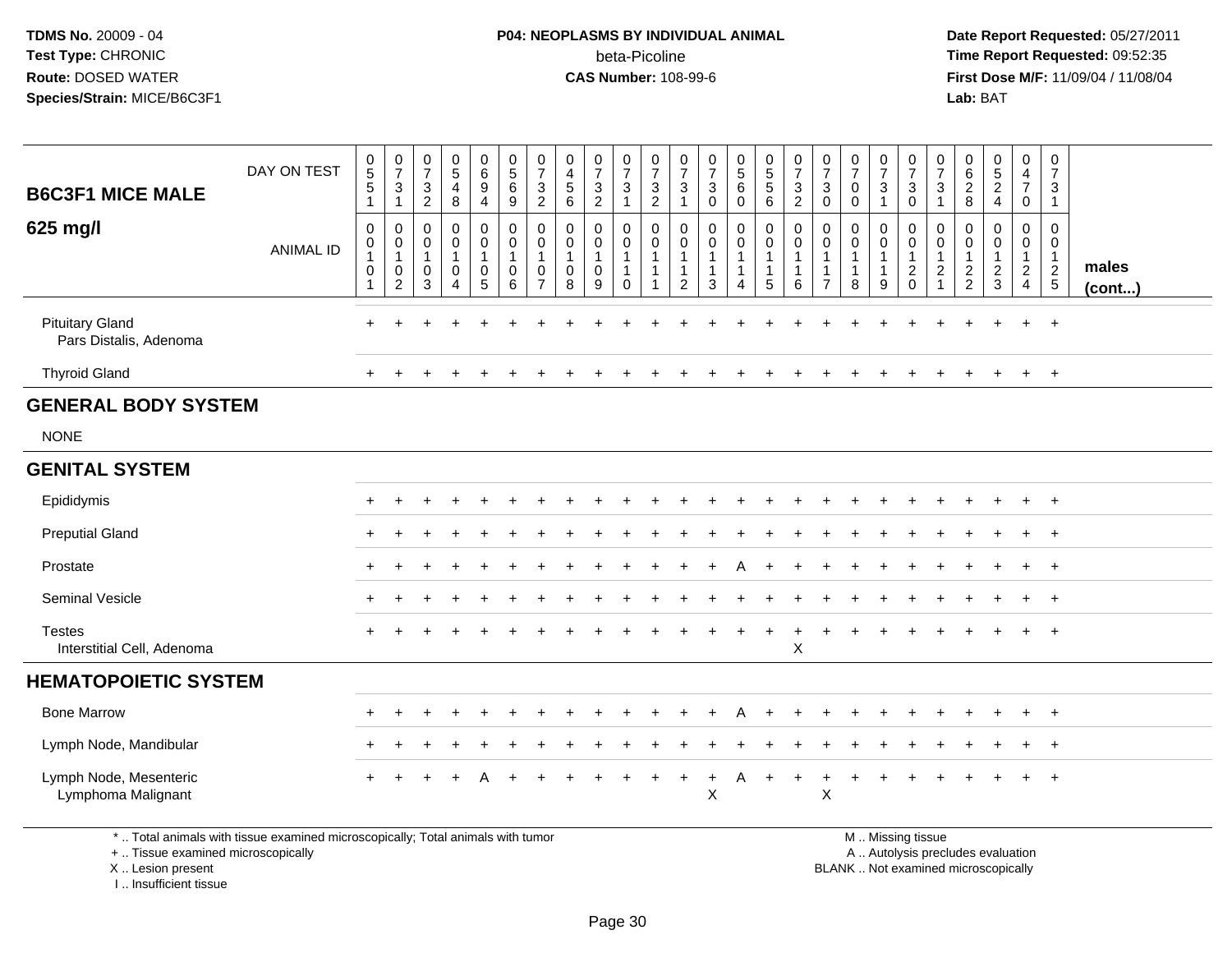# **P04: NEOPLASMS BY INDIVIDUAL ANIMAL**beta-Picoline<br>CAS Number: 108-99-6

| <b>B6C3F1 MICE MALE</b>                                                                                                                                               | DAY ON TEST      | $\begin{array}{c} 0 \\ 5 \end{array}$<br>$\overline{5}$<br>$\mathbf{1}$ | $\mathbf 0$<br>$\overline{7}$<br>$\mathbf{3}$<br>$\mathbf{1}$                 | $\pmb{0}$<br>$\overline{7}$<br>$\sqrt{3}$<br>$\overline{2}$ | $\begin{array}{c} 0 \\ 5 \end{array}$<br>$\overline{\mathbf{4}}$<br>$\,8\,$ | 0<br>6<br>9<br>$\overline{4}$                                          | $\begin{array}{c} 0 \\ 5 \end{array}$<br>$6\phantom{a}$<br>9 | 0<br>$\overline{7}$<br>$\ensuremath{\mathsf{3}}$<br>$\overline{2}$ | $\pmb{0}$<br>$\overline{4}$<br>$\begin{array}{c} 5 \\ 6 \end{array}$ | $\pmb{0}$<br>$\overline{7}$<br>$\frac{3}{2}$            | $\frac{0}{7}$<br>$\ensuremath{\mathsf{3}}$<br>$\mathbf{1}$                | $\frac{0}{7}$<br>$\mathbf{3}$<br>$\overline{2}$ | 0<br>$\overline{7}$<br>$\frac{3}{1}$                                 | $\frac{0}{7}$<br>$\mathbf 3$<br>$\mathbf 0$         | $\begin{array}{c} 0 \\ 5 \end{array}$<br>6<br>$\mathbf 0$ | 0<br>5<br>5<br>6                                                | $\pmb{0}$<br>$\overline{7}$<br>$\sqrt{3}$<br>$\overline{2}$     | 0<br>$\overline{7}$<br>$\ensuremath{\mathsf{3}}$<br>$\mathbf 0$   | $\frac{0}{7}$<br>0<br>$\mathbf 0$     | 0<br>$\overline{7}$<br>$\ensuremath{\mathsf{3}}$<br>$\mathbf{1}$ | $\pmb{0}$<br>$\overline{7}$<br>$\ensuremath{\mathsf{3}}$<br>$\mathbf 0$                       | $\frac{0}{7}$<br>$\frac{3}{1}$                      | 0<br>$\,6\,$<br>$\overline{2}$<br>8                         | $\begin{array}{c} 0 \\ 5 \\ 2 \end{array}$<br>$\overline{4}$ | 0<br>$\overline{\mathbf{4}}$<br>$\overline{7}$<br>$\mathbf 0$                 | 0<br>$\overline{7}$<br>3<br>$\mathbf{1}$                                    |                       |
|-----------------------------------------------------------------------------------------------------------------------------------------------------------------------|------------------|-------------------------------------------------------------------------|-------------------------------------------------------------------------------|-------------------------------------------------------------|-----------------------------------------------------------------------------|------------------------------------------------------------------------|--------------------------------------------------------------|--------------------------------------------------------------------|----------------------------------------------------------------------|---------------------------------------------------------|---------------------------------------------------------------------------|-------------------------------------------------|----------------------------------------------------------------------|-----------------------------------------------------|-----------------------------------------------------------|-----------------------------------------------------------------|-----------------------------------------------------------------|-------------------------------------------------------------------|---------------------------------------|------------------------------------------------------------------|-----------------------------------------------------------------------------------------------|-----------------------------------------------------|-------------------------------------------------------------|--------------------------------------------------------------|-------------------------------------------------------------------------------|-----------------------------------------------------------------------------|-----------------------|
| 625 mg/l                                                                                                                                                              | <b>ANIMAL ID</b> | $\mathbf 0$<br>$\pmb{0}$<br>1<br>0<br>$\overline{1}$                    | $\mathbf 0$<br>$\mathbf 0$<br>$\overline{1}$<br>$\mathbf 0$<br>$\overline{2}$ | $\mathbf 0$<br>$\mathbf 0$<br>$\overline{1}$<br>0<br>3      | 0<br>$\mathsf{O}\xspace$<br>$\mathbf{1}$<br>0<br>4                          | $\mathbf 0$<br>$\mathsf{O}\xspace$<br>$\mathbf{1}$<br>$\mathbf 0$<br>5 | $\mathbf 0$<br>0<br>$\mathbf{1}$<br>0<br>6                   | $\mathbf 0$<br>$\mathbf 0$<br>$\mathbf{1}$<br>0<br>$\overline{7}$  | $\mathbf 0$<br>$\mathbf 0$<br>$\mathbf{1}$<br>$\pmb{0}$<br>8         | 0<br>$\mathbf 0$<br>$\mathbf{1}$<br>0<br>$\overline{9}$ | $\mathbf 0$<br>$\mathbf 0$<br>$\mathbf{1}$<br>$\mathbf{1}$<br>$\mathbf 0$ | 0<br>$\mathbf 0$<br>1                           | 0<br>$\mathbf 0$<br>$\overline{1}$<br>$\mathbf{1}$<br>$\overline{c}$ | 0<br>$\pmb{0}$<br>$\mathbf{1}$<br>$\mathbf{1}$<br>3 | 0<br>$\mathbf 0$<br>$\mathbf{1}$<br>4                     | $\mathbf 0$<br>$\pmb{0}$<br>$\overline{1}$<br>$\mathbf{1}$<br>5 | $\mathbf 0$<br>$\mathbf 0$<br>$\mathbf{1}$<br>$\mathbf{1}$<br>6 | $\mathbf 0$<br>$\mathbf 0$<br>1<br>$\mathbf{1}$<br>$\overline{7}$ | 0<br>$\mathbf 0$<br>$\mathbf{1}$<br>8 | 0<br>$\ddot{\mathbf{0}}$<br>$\mathbf{1}$<br>$\mathbf{1}$<br>9    | $\mathbf 0$<br>$\mathbf 0$<br>$\mathbf{1}$<br>$\boldsymbol{2}$<br>$\mathbf 0$                 | 0<br>$\mathbf 0$<br>$\overline{1}$<br>$\frac{2}{1}$ | $\mathbf 0$<br>$\mathbf 0$<br>$\mathbf{1}$<br>$\frac{2}{2}$ | 0<br>$\mathbf 0$<br>1<br>$\overline{a}$<br>3                 | 0<br>$\mathbf 0$<br>$\mathbf{1}$<br>$\overline{2}$<br>$\overline{\mathbf{4}}$ | $\Omega$<br>$\mathbf 0$<br>$\mathbf{1}$<br>$\overline{c}$<br>$\overline{5}$ | males<br>$($ cont $)$ |
| Spleen<br>Hemangiosarcoma                                                                                                                                             |                  |                                                                         |                                                                               |                                                             |                                                                             |                                                                        |                                                              | X                                                                  |                                                                      |                                                         |                                                                           |                                                 |                                                                      |                                                     |                                                           |                                                                 |                                                                 |                                                                   |                                       |                                                                  |                                                                                               |                                                     |                                                             |                                                              |                                                                               | $\ddot{}$                                                                   |                       |
| Thymus<br>Hepatoblastoma, Metastatic, Liver<br>Hepatocellular Carcinoma, Metastatic, Liver                                                                            |                  |                                                                         |                                                                               |                                                             |                                                                             |                                                                        |                                                              |                                                                    |                                                                      |                                                         |                                                                           |                                                 |                                                                      |                                                     |                                                           | Χ                                                               |                                                                 |                                                                   | X                                     |                                                                  |                                                                                               |                                                     |                                                             |                                                              |                                                                               | $\overline{1}$                                                              |                       |
| <b>INTEGUMENTARY SYSTEM</b>                                                                                                                                           |                  |                                                                         |                                                                               |                                                             |                                                                             |                                                                        |                                                              |                                                                    |                                                                      |                                                         |                                                                           |                                                 |                                                                      |                                                     |                                                           |                                                                 |                                                                 |                                                                   |                                       |                                                                  |                                                                                               |                                                     |                                                             |                                                              |                                                                               |                                                                             |                       |
| <b>Mammary Gland</b>                                                                                                                                                  |                  | м                                                                       | м                                                                             | м                                                           | M                                                                           | M                                                                      | м                                                            | M                                                                  | M                                                                    | M                                                       | M                                                                         | M                                               | M                                                                    | M                                                   | M                                                         | M                                                               | М                                                               | M                                                                 | M                                     | M                                                                | M                                                                                             | M                                                   | м                                                           | M                                                            |                                                                               | M M                                                                         |                       |
| Skin<br>Subcutaneous Tissue, Hemangiosarcoma<br>Subcutaneous Tissue, Lipoma                                                                                           |                  |                                                                         |                                                                               |                                                             |                                                                             |                                                                        |                                                              |                                                                    |                                                                      |                                                         |                                                                           |                                                 | X                                                                    |                                                     |                                                           |                                                                 |                                                                 |                                                                   |                                       | X                                                                |                                                                                               |                                                     |                                                             |                                                              |                                                                               | $\overline{+}$                                                              |                       |
| <b>MUSCULOSKELETAL SYSTEM</b>                                                                                                                                         |                  |                                                                         |                                                                               |                                                             |                                                                             |                                                                        |                                                              |                                                                    |                                                                      |                                                         |                                                                           |                                                 |                                                                      |                                                     |                                                           |                                                                 |                                                                 |                                                                   |                                       |                                                                  |                                                                                               |                                                     |                                                             |                                                              |                                                                               |                                                                             |                       |
| <b>Bone</b><br>Chondrosarcoma                                                                                                                                         |                  |                                                                         |                                                                               |                                                             |                                                                             |                                                                        |                                                              |                                                                    |                                                                      |                                                         |                                                                           |                                                 |                                                                      |                                                     |                                                           |                                                                 |                                                                 |                                                                   |                                       |                                                                  |                                                                                               |                                                     |                                                             |                                                              |                                                                               |                                                                             |                       |
| <b>NERVOUS SYSTEM</b>                                                                                                                                                 |                  |                                                                         |                                                                               |                                                             |                                                                             |                                                                        |                                                              |                                                                    |                                                                      |                                                         |                                                                           |                                                 |                                                                      |                                                     |                                                           |                                                                 |                                                                 |                                                                   |                                       |                                                                  |                                                                                               |                                                     |                                                             |                                                              |                                                                               |                                                                             |                       |
| <b>Brain</b>                                                                                                                                                          |                  |                                                                         |                                                                               |                                                             |                                                                             |                                                                        |                                                              |                                                                    |                                                                      |                                                         |                                                                           |                                                 |                                                                      |                                                     |                                                           |                                                                 |                                                                 |                                                                   |                                       |                                                                  |                                                                                               |                                                     |                                                             |                                                              |                                                                               | $\overline{+}$                                                              |                       |
| <b>RESPIRATORY SYSTEM</b>                                                                                                                                             |                  |                                                                         |                                                                               |                                                             |                                                                             |                                                                        |                                                              |                                                                    |                                                                      |                                                         |                                                                           |                                                 |                                                                      |                                                     |                                                           |                                                                 |                                                                 |                                                                   |                                       |                                                                  |                                                                                               |                                                     |                                                             |                                                              |                                                                               |                                                                             |                       |
| Lung<br>Alveolar/Bronchiolar Adenoma<br>Alveolar/Bronchiolar Adenoma, Multiple<br>Alveolar/Bronchiolar Carcinoma<br>Hepatoblastoma, Metastatic, Liver                 |                  | $\times$                                                                |                                                                               |                                                             | $\sf X$                                                                     |                                                                        |                                                              | X                                                                  |                                                                      |                                                         |                                                                           | X<br>X                                          |                                                                      |                                                     |                                                           |                                                                 | X                                                               |                                                                   | X<br>X                                |                                                                  |                                                                                               | X                                                   | $X$ $X$                                                     |                                                              | $\boldsymbol{\mathsf{X}}$                                                     | $\overline{+}$                                                              |                       |
| *  Total animals with tissue examined microscopically; Total animals with tumor<br>+  Tissue examined microscopically<br>X  Lesion present<br>I., Insufficient tissue |                  |                                                                         |                                                                               |                                                             |                                                                             |                                                                        |                                                              |                                                                    |                                                                      |                                                         |                                                                           |                                                 |                                                                      |                                                     |                                                           |                                                                 |                                                                 |                                                                   |                                       |                                                                  | M  Missing tissue<br>A  Autolysis precludes evaluation<br>BLANK  Not examined microscopically |                                                     |                                                             |                                                              |                                                                               |                                                                             |                       |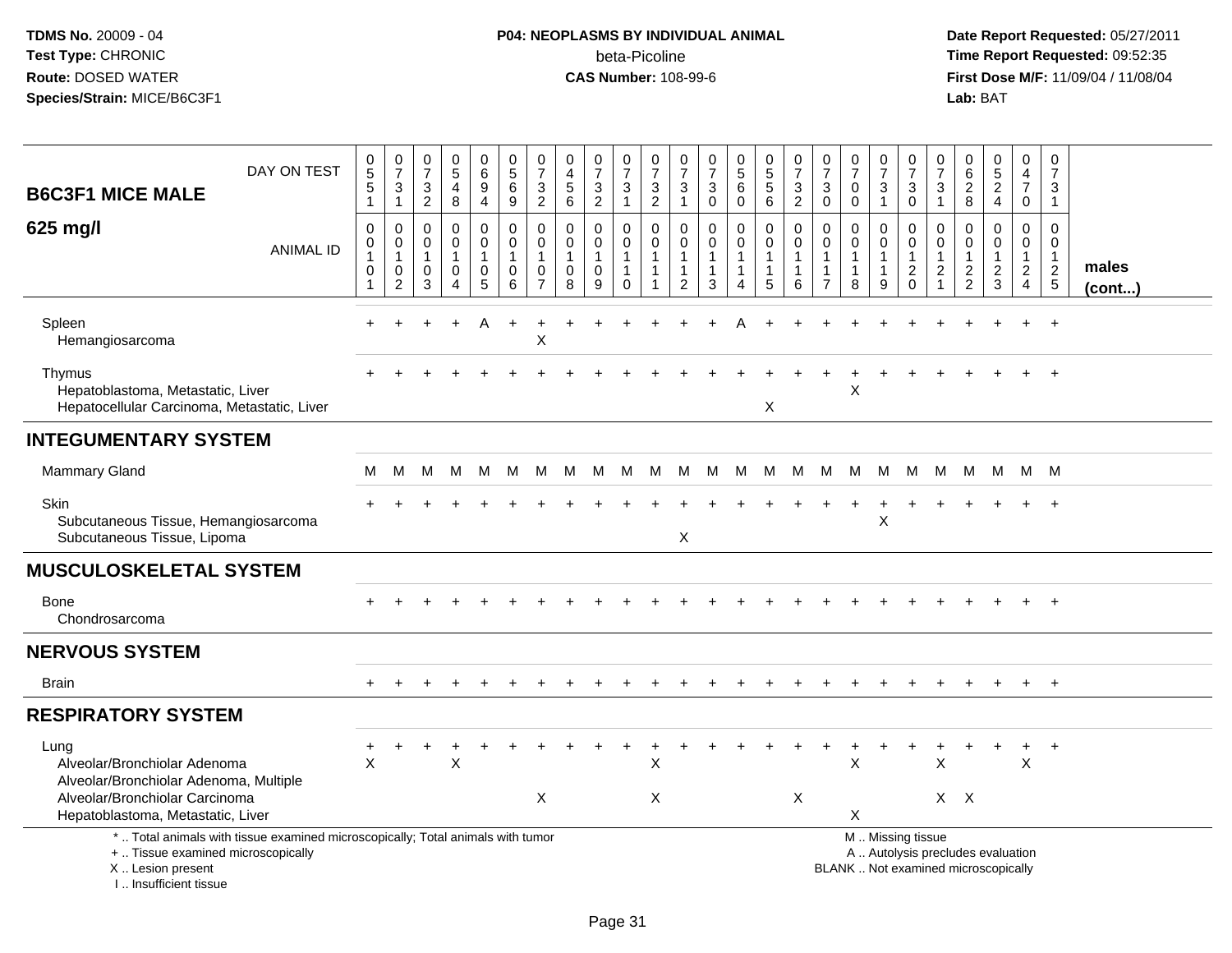## **P04: NEOPLASMS BY INDIVIDUAL ANIMAL**beta-Picoline<br>CAS Number: 108-99-6

 **Date Report Requested:** 05/27/2011 **Time Report Requested:** 09:52:35 **First Dose M/F:** 11/09/04 / 11/08/04<br>Lab: BAT **Lab:** BAT

| <b>B6C3F1 MICE MALE</b>                                                                                                         | DAY ON TEST                                                                     | $\begin{array}{c} 0 \\ 5 \end{array}$<br>$\sqrt{5}$<br>$\overline{1}$ | $\frac{0}{7}$<br>3<br>$\mathbf{1}$                                          | $\frac{0}{7}$<br>$\sqrt{3}$<br>$\overline{c}$ | $\begin{array}{c} 0 \\ 5 \end{array}$<br>$\overline{\mathbf{4}}$<br>8 | $\begin{array}{c} 0 \\ 6 \end{array}$<br>$\overline{9}$<br>$\overline{4}$ | $\begin{array}{c} 0 \\ 5 \end{array}$<br>$6\phantom{a}$<br>$\boldsymbol{9}$ | $\frac{0}{7}$<br>$\frac{3}{2}$                                                 | $\begin{smallmatrix}0\0\4\end{smallmatrix}$<br>$\sqrt{5}$<br>6 | $\frac{0}{7}$<br>$\ensuremath{\mathsf{3}}$<br>$\overline{2}$       | $\frac{0}{7}$<br>$\mathbf{3}$<br>$\mathbf{1}$                          | $\frac{0}{7}$<br>$\mathbf{3}$<br>$\overline{c}$ | $\frac{0}{7}$<br>$\sqrt{3}$<br>$\mathbf{1}$      | $\frac{0}{7}$<br>$\sqrt{3}$<br>$\mathbf 0$ | $\begin{array}{c} 0 \\ 5 \\ 6 \end{array}$<br>$\mathbf 0$ | $\begin{array}{c} 0 \\ 5 \end{array}$<br>$\overline{5}$<br>6 | $\frac{0}{7}$<br>$\mathbf{3}$<br>$\overline{2}$           | $\frac{0}{7}$<br>$\sqrt{3}$<br>$\mathbf{0}$                          | $\frac{0}{7}$<br>0<br>$\Omega$        | $\frac{0}{7}$<br>$\mathbf{3}$<br>$\mathbf{1}$                     | $\frac{0}{7}$<br>$\ensuremath{\mathsf{3}}$<br>$\mathbf 0$                                     | $\frac{0}{7}$<br>$\mathbf{3}$<br>$\mathbf{1}$             | $\begin{array}{c} 0 \\ 6 \end{array}$<br>$\frac{2}{8}$      | $\begin{array}{c} 0 \\ 5 \\ 2 \end{array}$<br>$\overline{4}$ | 0<br>$\overline{4}$<br>$\overline{7}$<br>$\mathbf 0$        | 0<br>$\overline{7}$<br>3<br>$\mathbf{1}$       |                       |
|---------------------------------------------------------------------------------------------------------------------------------|---------------------------------------------------------------------------------|-----------------------------------------------------------------------|-----------------------------------------------------------------------------|-----------------------------------------------|-----------------------------------------------------------------------|---------------------------------------------------------------------------|-----------------------------------------------------------------------------|--------------------------------------------------------------------------------|----------------------------------------------------------------|--------------------------------------------------------------------|------------------------------------------------------------------------|-------------------------------------------------|--------------------------------------------------|--------------------------------------------|-----------------------------------------------------------|--------------------------------------------------------------|-----------------------------------------------------------|----------------------------------------------------------------------|---------------------------------------|-------------------------------------------------------------------|-----------------------------------------------------------------------------------------------|-----------------------------------------------------------|-------------------------------------------------------------|--------------------------------------------------------------|-------------------------------------------------------------|------------------------------------------------|-----------------------|
| 625 mg/l                                                                                                                        | <b>ANIMAL ID</b>                                                                | $\mathbf 0$<br>0<br>$\mathbf{1}$<br>$\mathbf 0$<br>$\overline{1}$     | $\mathbf 0$<br>$\mathbf 0$<br>$\mathbf{1}$<br>$\mathbf 0$<br>$\overline{2}$ | $\mathbf 0$<br>0<br>$\mathbf{1}$<br>0<br>3    | $\mathbf 0$<br>0<br>$\mathbf 1$<br>0<br>$\boldsymbol{\Lambda}$        | $\mathbf 0$<br>0<br>$\overline{1}$<br>$\mathbf 0$<br>$\overline{5}$       | $\mathbf 0$<br>0<br>1<br>$\mathbf 0$<br>6                                   | $\mathbf{0}$<br>$\mathbf 0$<br>$\overline{1}$<br>$\mathbf 0$<br>$\overline{7}$ | $\Omega$<br>$\mathbf 0$<br>$\mathbf{1}$<br>$\mathbf 0$<br>8    | $\mathbf 0$<br>$\mathbf 0$<br>$\mathbf{1}$<br>$\mathbf 0$<br>$9\,$ | $\mathbf 0$<br>$\mathbf 0$<br>$\mathbf{1}$<br>$\mathbf{1}$<br>$\Omega$ | $\mathbf 0$<br>$\mathbf 0$<br>1                 | $\Omega$<br>0<br>$\mathbf 1$<br>$\mathbf 1$<br>2 | $\mathbf 0$<br>0<br>1<br>1<br>3            | $\mathbf 0$<br>0<br>$\mathbf{1}$<br>1<br>$\overline{4}$   | $\mathbf 0$<br>0<br>$\overline{1}$<br>$\overline{1}$<br>5    | $\mathbf 0$<br>0<br>$\overline{1}$<br>$\overline{1}$<br>6 | $\Omega$<br>$\Omega$<br>$\mathbf 1$<br>$\mathbf 1$<br>$\overline{7}$ | 0<br>$\mathbf 0$<br>$\mathbf{1}$<br>8 | $\mathbf 0$<br>$\mathbf 0$<br>$\overline{1}$<br>$\mathbf{1}$<br>9 | $\mathbf 0$<br>0<br>$\mathbf{1}$<br>$^2_{0}$                                                  | $\mathbf 0$<br>$\Omega$<br>$\mathbf{1}$<br>$\overline{2}$ | $\mathbf 0$<br>$\mathbf 0$<br>$\mathbf{1}$<br>$\frac{2}{2}$ | $\mathbf 0$<br>$\mathbf 0$<br>$\mathbf{1}$<br>$\frac{2}{3}$  | $\mathbf 0$<br>$\mathbf 0$<br>$\mathbf{1}$<br>$\frac{2}{4}$ | $\Omega$<br>0<br>$\mathbf{1}$<br>$\frac{2}{5}$ | males<br>$($ cont $)$ |
| Hepatocellular Carcinoma, Metastatic, Liver<br>Hepatocholangiocarcinoma, Metastatic, Liver                                      |                                                                                 |                                                                       |                                                                             |                                               |                                                                       |                                                                           | X                                                                           |                                                                                |                                                                |                                                                    | $X$ $X$                                                                |                                                 |                                                  |                                            |                                                           | $\boldsymbol{\mathsf{X}}$                                    |                                                           | X                                                                    |                                       | X                                                                 |                                                                                               |                                                           |                                                             |                                                              |                                                             |                                                |                       |
| Nose                                                                                                                            |                                                                                 |                                                                       |                                                                             |                                               |                                                                       |                                                                           |                                                                             |                                                                                |                                                                |                                                                    |                                                                        |                                                 |                                                  |                                            |                                                           |                                                              |                                                           |                                                                      |                                       |                                                                   |                                                                                               |                                                           |                                                             |                                                              |                                                             |                                                |                       |
| Trachea                                                                                                                         |                                                                                 |                                                                       |                                                                             |                                               |                                                                       |                                                                           |                                                                             |                                                                                |                                                                |                                                                    |                                                                        |                                                 |                                                  |                                            |                                                           |                                                              |                                                           |                                                                      |                                       |                                                                   |                                                                                               |                                                           |                                                             |                                                              |                                                             | $\overline{+}$                                 |                       |
| <b>SPECIAL SENSES SYSTEM</b>                                                                                                    |                                                                                 |                                                                       |                                                                             |                                               |                                                                       |                                                                           |                                                                             |                                                                                |                                                                |                                                                    |                                                                        |                                                 |                                                  |                                            |                                                           |                                                              |                                                           |                                                                      |                                       |                                                                   |                                                                                               |                                                           |                                                             |                                                              |                                                             |                                                |                       |
| Eye                                                                                                                             |                                                                                 |                                                                       |                                                                             |                                               |                                                                       | A                                                                         |                                                                             |                                                                                |                                                                |                                                                    |                                                                        |                                                 |                                                  |                                            |                                                           |                                                              |                                                           |                                                                      |                                       |                                                                   |                                                                                               |                                                           |                                                             |                                                              |                                                             | $\ddot{}$                                      |                       |
| Harderian Gland<br>Adenoma<br>Carcinoma                                                                                         |                                                                                 |                                                                       |                                                                             |                                               |                                                                       |                                                                           |                                                                             |                                                                                |                                                                |                                                                    | X<br>X                                                                 |                                                 |                                                  |                                            |                                                           |                                                              |                                                           |                                                                      |                                       |                                                                   |                                                                                               | X                                                         |                                                             |                                                              |                                                             |                                                |                       |
| <b>URINARY SYSTEM</b>                                                                                                           |                                                                                 |                                                                       |                                                                             |                                               |                                                                       |                                                                           |                                                                             |                                                                                |                                                                |                                                                    |                                                                        |                                                 |                                                  |                                            |                                                           |                                                              |                                                           |                                                                      |                                       |                                                                   |                                                                                               |                                                           |                                                             |                                                              |                                                             |                                                |                       |
| Kidney<br>Hepatocellular Carcinoma, Metastatic, Liver<br>Hepatocholangiocarcinoma, Metastatic, Liver<br>Renal Tubule, Carcinoma |                                                                                 |                                                                       |                                                                             |                                               |                                                                       |                                                                           | X                                                                           |                                                                                |                                                                |                                                                    |                                                                        |                                                 |                                                  |                                            |                                                           | $\times$                                                     |                                                           |                                                                      |                                       |                                                                   |                                                                                               |                                                           |                                                             |                                                              |                                                             |                                                |                       |
| Urethra                                                                                                                         |                                                                                 |                                                                       |                                                                             |                                               | $\ddot{}$                                                             |                                                                           |                                                                             |                                                                                |                                                                |                                                                    |                                                                        |                                                 |                                                  |                                            |                                                           |                                                              |                                                           |                                                                      |                                       |                                                                   |                                                                                               |                                                           |                                                             | $+$                                                          |                                                             |                                                |                       |
| <b>Urinary Bladder</b>                                                                                                          |                                                                                 |                                                                       |                                                                             |                                               |                                                                       |                                                                           |                                                                             |                                                                                |                                                                |                                                                    |                                                                        |                                                 |                                                  |                                            |                                                           |                                                              |                                                           |                                                                      |                                       |                                                                   |                                                                                               |                                                           |                                                             |                                                              |                                                             | $\overline{+}$                                 |                       |
| <b>SYSTEMIC LESIONS</b>                                                                                                         |                                                                                 |                                                                       |                                                                             |                                               |                                                                       |                                                                           |                                                                             |                                                                                |                                                                |                                                                    |                                                                        |                                                 |                                                  |                                            |                                                           |                                                              |                                                           |                                                                      |                                       |                                                                   |                                                                                               |                                                           |                                                             |                                                              |                                                             |                                                |                       |
| Multiple Organ<br>Lymphoma Malignant                                                                                            |                                                                                 |                                                                       |                                                                             |                                               |                                                                       |                                                                           |                                                                             |                                                                                |                                                                |                                                                    |                                                                        |                                                 |                                                  | $\pmb{\times}$                             |                                                           |                                                              |                                                           | $\pmb{\times}$                                                       |                                       |                                                                   |                                                                                               |                                                           |                                                             |                                                              |                                                             |                                                |                       |
| +  Tissue examined microscopically<br>X  Lesion present                                                                         | *  Total animals with tissue examined microscopically; Total animals with tumor |                                                                       |                                                                             |                                               |                                                                       |                                                                           |                                                                             |                                                                                |                                                                |                                                                    |                                                                        |                                                 |                                                  |                                            |                                                           |                                                              |                                                           |                                                                      |                                       |                                                                   | M  Missing tissue<br>A  Autolysis precludes evaluation<br>BLANK  Not examined microscopically |                                                           |                                                             |                                                              |                                                             |                                                |                       |

I .. Insufficient tissue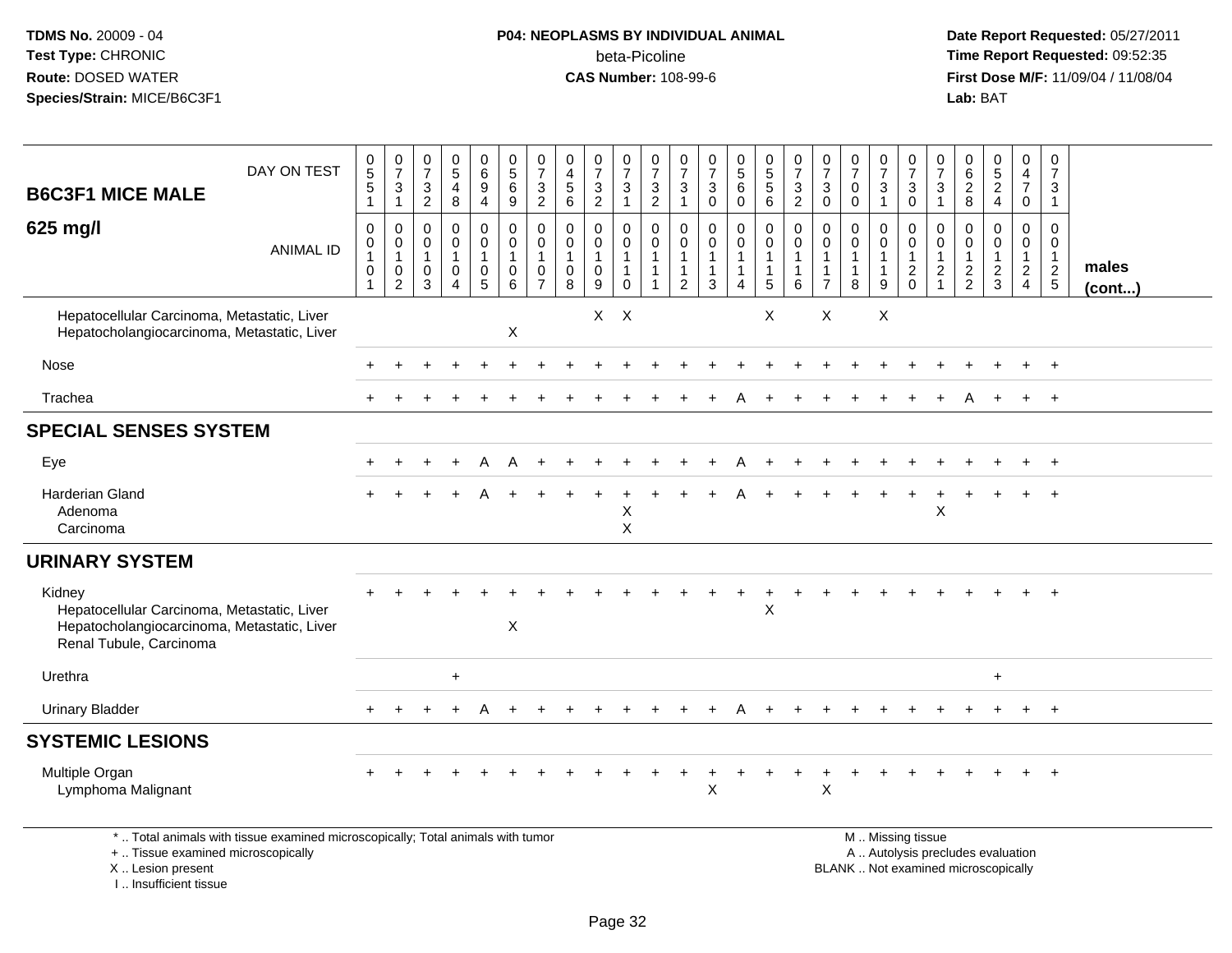# **P04: NEOPLASMS BY INDIVIDUAL ANIMAL**beta-Picoline<br>CAS Number: 108-99-6

 **Date Report Requested:** 05/27/2011 **Time Report Requested:** 09:52:35 **First Dose M/F:** 11/09/04 / 11/08/04<br>Lab: BAT **Lab:** BAT

| <b>B6C3F1 MICE MALE</b><br>625 mg/l                                                                                                                                                                                                | DAY ON TEST<br><b>ANIMAL ID</b> | $\begin{array}{c} 0 \\ 7 \\ 3 \end{array}$<br>$\mathbf{1}$<br>$\pmb{0}$<br>0 1 2 6 | $\begin{array}{c} 0 \\ 6 \end{array}$<br>$\overline{6}$<br>$\mathbf{1}$<br>$\mathsf{O}$<br>$\boldsymbol{0}$<br>$\mathbf{1}$<br>$\overline{c}$<br>$\overline{7}$ | $\frac{0}{7}$<br>$\sqrt{3}$<br>$\mathbf{1}$<br>0<br>0<br>$\mathbf{1}$<br>$\overline{c}$<br>8 | $\begin{array}{c} 0 \\ 7 \end{array}$<br>$\mathbf{1}$<br>$\overline{5}$<br>$\mathsf{O}\xspace$<br>$\ddot{\mathbf{0}}$<br>$\mathbf{1}$<br>$\frac{2}{9}$ | $\frac{0}{7}$<br>$\sqrt{3}$<br>$\sqrt{2}$<br>$\pmb{0}$<br>$\overline{0}$<br>$\mathbf{1}$<br>$\sqrt{3}$<br>$\Omega$ | $\frac{0}{5}$<br>$\mathbf{1}$<br>9<br>$\pmb{0}$<br>$\ddot{\mathbf{0}}$<br>$\mathbf{1}$<br>$\mathbf{3}$<br>$\overline{1}$ | $\frac{0}{7}$<br>0<br>$\overline{7}$<br>0<br>$\pmb{0}$<br>$\mathbf{1}$<br>3<br>$\overline{2}$ | $\begin{array}{c} 0 \\ 6 \\ 7 \end{array}$<br>$\mathbf 0$<br>$\mathbf 0$<br>$\ddot{\mathbf{0}}$<br>$\mathbf{1}$<br>$\mathbf{3}$<br>3 | $\frac{0}{7}$<br>$\frac{3}{2}$<br>$\mathsf{O}$<br>$\mathsf{O}\xspace$<br>$\mathbf{1}$<br>3<br>$\overline{4}$ | $\frac{0}{7}$<br>$\overline{3}$<br>$\mathbf{1}$<br>$\pmb{0}$<br>$\ddot{\mathbf{0}}$<br>$\mathbf{1}$<br>$\frac{3}{5}$ | $\frac{0}{7}$<br>$\sqrt{3}$<br>$\mathbf{1}$<br>0<br>$\mathbf 0$<br>$\mathbf{1}$<br>$\ensuremath{\mathsf{3}}$<br>$6\phantom{1}$ | 0<br>$\begin{array}{c} 4 \\ 9 \\ 6 \end{array}$<br>$\mathbf 0$<br>$\mathbf 0$<br>$\begin{array}{c} 1 \\ 3 \\ 7 \end{array}$ | $\frac{0}{7}$<br>$\sqrt{3}$<br>$\overline{1}$<br>$\pmb{0}$<br>$\pmb{0}$<br>$\mathbf{1}$<br>$\sqrt{3}$<br>8 | $\begin{matrix} 0 \\ 6 \\ 5 \end{matrix}$<br>$\boldsymbol{9}$<br>0<br>$\mathbf 0$<br>$\mathbf{1}$<br>$\frac{3}{9}$ | $\begin{array}{c} 0 \\ 7 \\ 3 \end{array}$<br>$\overline{2}$<br>$\begin{smallmatrix}0\0\0\end{smallmatrix}$<br>$\mathbf{1}$<br>$\overline{4}$<br>$\mathbf 0$ | $\frac{0}{7}$<br>3<br>$\overline{a}$<br>$\mathsf{O}$<br>$\mathsf{O}\xspace$<br>$\mathbf{1}$<br>4<br>$\overline{1}$ | $\frac{0}{7}$<br>$\mathbf{3}$<br>$\mathbf{1}$<br>0<br>$\mathbf 0$<br>$\mathbf{1}$<br>$\overline{4}$<br>$\overline{2}$ | $\frac{0}{7}$<br>$\frac{3}{2}$<br>$\pmb{0}$<br>$\pmb{0}$<br>$\mathbf{1}$<br>4<br>3 | $\frac{0}{7}$<br>$\mathbf 0$<br>$\overline{4}$<br>$\mathbf 0$<br>$\pmb{0}$<br>$\mathbf{1}$<br>$\overline{a}$<br>$\overline{4}$ | 0<br>$\,6\,$<br>$\sqrt{3}$<br>$\overline{1}$<br>$\mathbf 0$<br>$\mathbf 0$<br>$\overline{1}$<br>$\overline{4}$<br>$\sqrt{5}$ | 0<br>$\overline{7}$<br>$\mathbf{3}$<br>$\sqrt{2}$<br>$\mathbf 0$<br>$\mathbf 0$<br>$\mathbf{1}$<br>$\overline{4}$<br>6 | $\frac{0}{7}$<br>3<br>$\mathsf 0$<br>$\mathbf 0$<br>0<br>$\mathbf{1}$<br>4<br>$\overline{7}$ | 0627<br>0<br>$\boldsymbol{0}$<br>$\mathbf{1}$<br>$\overline{\mathbf{4}}$<br>8 | $0$<br>5<br>2<br>6<br>0<br>$\mathbf 0$<br>$\mathbf{1}$<br>$\overline{4}$<br>9 | 0<br>6<br>8<br>$\sqrt{5}$<br>$\mathbf 0$<br>0<br>$\mathbf{1}$<br>5<br>$\mathbf 0$ | * TOTALS                                                                           |
|------------------------------------------------------------------------------------------------------------------------------------------------------------------------------------------------------------------------------------|---------------------------------|------------------------------------------------------------------------------------|-----------------------------------------------------------------------------------------------------------------------------------------------------------------|----------------------------------------------------------------------------------------------|--------------------------------------------------------------------------------------------------------------------------------------------------------|--------------------------------------------------------------------------------------------------------------------|--------------------------------------------------------------------------------------------------------------------------|-----------------------------------------------------------------------------------------------|--------------------------------------------------------------------------------------------------------------------------------------|--------------------------------------------------------------------------------------------------------------|----------------------------------------------------------------------------------------------------------------------|--------------------------------------------------------------------------------------------------------------------------------|-----------------------------------------------------------------------------------------------------------------------------|------------------------------------------------------------------------------------------------------------|--------------------------------------------------------------------------------------------------------------------|--------------------------------------------------------------------------------------------------------------------------------------------------------------|--------------------------------------------------------------------------------------------------------------------|-----------------------------------------------------------------------------------------------------------------------|------------------------------------------------------------------------------------|--------------------------------------------------------------------------------------------------------------------------------|------------------------------------------------------------------------------------------------------------------------------|------------------------------------------------------------------------------------------------------------------------|----------------------------------------------------------------------------------------------|-------------------------------------------------------------------------------|-------------------------------------------------------------------------------|-----------------------------------------------------------------------------------|------------------------------------------------------------------------------------|
| <b>ALIMENTARY SYSTEM</b>                                                                                                                                                                                                           |                                 |                                                                                    |                                                                                                                                                                 |                                                                                              |                                                                                                                                                        |                                                                                                                    |                                                                                                                          |                                                                                               |                                                                                                                                      |                                                                                                              |                                                                                                                      |                                                                                                                                |                                                                                                                             |                                                                                                            |                                                                                                                    |                                                                                                                                                              |                                                                                                                    |                                                                                                                       |                                                                                    |                                                                                                                                |                                                                                                                              |                                                                                                                        |                                                                                              |                                                                               |                                                                               |                                                                                   |                                                                                    |
| Esophagus                                                                                                                                                                                                                          |                                 |                                                                                    |                                                                                                                                                                 |                                                                                              |                                                                                                                                                        |                                                                                                                    |                                                                                                                          |                                                                                               |                                                                                                                                      |                                                                                                              |                                                                                                                      |                                                                                                                                |                                                                                                                             |                                                                                                            |                                                                                                                    |                                                                                                                                                              |                                                                                                                    |                                                                                                                       |                                                                                    |                                                                                                                                |                                                                                                                              |                                                                                                                        |                                                                                              |                                                                               |                                                                               |                                                                                   | 50                                                                                 |
| Gallbladder                                                                                                                                                                                                                        |                                 |                                                                                    | А                                                                                                                                                               |                                                                                              |                                                                                                                                                        |                                                                                                                    |                                                                                                                          |                                                                                               |                                                                                                                                      |                                                                                                              |                                                                                                                      |                                                                                                                                |                                                                                                                             |                                                                                                            |                                                                                                                    |                                                                                                                                                              |                                                                                                                    |                                                                                                                       |                                                                                    |                                                                                                                                |                                                                                                                              |                                                                                                                        |                                                                                              |                                                                               |                                                                               |                                                                                   | 39                                                                                 |
| Intestine Large, Cecum                                                                                                                                                                                                             |                                 |                                                                                    | A                                                                                                                                                               |                                                                                              |                                                                                                                                                        |                                                                                                                    | A                                                                                                                        | Α                                                                                             |                                                                                                                                      |                                                                                                              |                                                                                                                      |                                                                                                                                |                                                                                                                             |                                                                                                            |                                                                                                                    |                                                                                                                                                              |                                                                                                                    |                                                                                                                       |                                                                                    |                                                                                                                                |                                                                                                                              |                                                                                                                        |                                                                                              |                                                                               | A                                                                             | A                                                                                 | 36                                                                                 |
| Intestine Large, Colon                                                                                                                                                                                                             |                                 | $+$                                                                                | A                                                                                                                                                               | $\ddot{}$                                                                                    |                                                                                                                                                        | $+$                                                                                                                |                                                                                                                          | Α                                                                                             |                                                                                                                                      |                                                                                                              |                                                                                                                      |                                                                                                                                |                                                                                                                             |                                                                                                            |                                                                                                                    |                                                                                                                                                              |                                                                                                                    |                                                                                                                       |                                                                                    |                                                                                                                                |                                                                                                                              |                                                                                                                        |                                                                                              |                                                                               | A                                                                             | A                                                                                 | 41                                                                                 |
| Intestine Large, Rectum                                                                                                                                                                                                            |                                 | $+$                                                                                | A                                                                                                                                                               | $\ddot{}$                                                                                    |                                                                                                                                                        |                                                                                                                    | $\ddot{}$                                                                                                                | A                                                                                             |                                                                                                                                      |                                                                                                              |                                                                                                                      |                                                                                                                                | A                                                                                                                           |                                                                                                            |                                                                                                                    |                                                                                                                                                              |                                                                                                                    |                                                                                                                       |                                                                                    |                                                                                                                                |                                                                                                                              |                                                                                                                        |                                                                                              |                                                                               |                                                                               | A                                                                                 | 42                                                                                 |
| Intestine Small, Duodenum                                                                                                                                                                                                          |                                 | $+$                                                                                | A                                                                                                                                                               | $\ddot{}$                                                                                    | A                                                                                                                                                      | $+$                                                                                                                |                                                                                                                          | Α                                                                                             |                                                                                                                                      |                                                                                                              |                                                                                                                      | $\ddot{}$                                                                                                                      |                                                                                                                             |                                                                                                            |                                                                                                                    |                                                                                                                                                              |                                                                                                                    |                                                                                                                       |                                                                                    |                                                                                                                                |                                                                                                                              |                                                                                                                        |                                                                                              |                                                                               |                                                                               | A                                                                                 | 35                                                                                 |
| Intestine Small, Ileum                                                                                                                                                                                                             |                                 | $+$                                                                                | А                                                                                                                                                               | $\ddot{}$                                                                                    | A                                                                                                                                                      |                                                                                                                    |                                                                                                                          | А                                                                                             |                                                                                                                                      |                                                                                                              |                                                                                                                      |                                                                                                                                | A                                                                                                                           |                                                                                                            |                                                                                                                    |                                                                                                                                                              |                                                                                                                    |                                                                                                                       |                                                                                    |                                                                                                                                |                                                                                                                              |                                                                                                                        |                                                                                              |                                                                               | А                                                                             | A                                                                                 | 39                                                                                 |
| Intestine Small, Jejunum<br>Lymphoma Malignant                                                                                                                                                                                     |                                 | $+$                                                                                | A                                                                                                                                                               |                                                                                              | Α                                                                                                                                                      |                                                                                                                    |                                                                                                                          | А                                                                                             |                                                                                                                                      | $\ddot{}$                                                                                                    |                                                                                                                      |                                                                                                                                |                                                                                                                             |                                                                                                            |                                                                                                                    |                                                                                                                                                              |                                                                                                                    |                                                                                                                       |                                                                                    |                                                                                                                                |                                                                                                                              |                                                                                                                        |                                                                                              |                                                                               | A                                                                             | A                                                                                 | 37<br>$\mathbf 1$                                                                  |
| Liver<br>Hemangiosarcoma<br>Hepatoblastoma<br>Hepatoblastoma, Multiple<br>Hepatocellular Adenoma<br>Hepatocellular Adenoma, Multiple<br>Hepatocellular Carcinoma<br>Hepatocellular Carcinoma, Multiple<br>Hepatocholangiocarcinoma |                                 | X<br>$\mathsf{X}$                                                                  | X                                                                                                                                                               | X                                                                                            | X<br>$X$ $X$                                                                                                                                           | $\mathsf{X}$                                                                                                       |                                                                                                                          | X X X                                                                                         | $X$ $X$                                                                                                                              | X<br>X                                                                                                       | $X$ $X$                                                                                                              | $\mathsf X$                                                                                                                    |                                                                                                                             | $\mathsf{X}$                                                                                               |                                                                                                                    | $X$ $X$<br>$\mathsf X$                                                                                                                                       |                                                                                                                    | $X$ $X$                                                                                                               | $X$ $X$<br>X                                                                       |                                                                                                                                | X<br>$\times$<br>X<br>$\mathsf{X}$                                                                                           | $\mathsf{X}^-$                                                                                                         | X<br>$X \times$<br>$\boldsymbol{\mathsf{X}}$                                                 | X                                                                             |                                                                               | X<br>$X$ $X$                                                                      | 50<br>3<br>9<br>$\mathbf{2}$<br>11<br>29<br>17<br>$\boldsymbol{9}$<br>$\mathbf{1}$ |
| Mesentery                                                                                                                                                                                                                          |                                 |                                                                                    |                                                                                                                                                                 |                                                                                              |                                                                                                                                                        | $\ddot{}$                                                                                                          |                                                                                                                          |                                                                                               |                                                                                                                                      |                                                                                                              |                                                                                                                      |                                                                                                                                |                                                                                                                             |                                                                                                            |                                                                                                                    |                                                                                                                                                              |                                                                                                                    |                                                                                                                       |                                                                                    |                                                                                                                                |                                                                                                                              |                                                                                                                        |                                                                                              |                                                                               |                                                                               |                                                                                   | 1                                                                                  |

\* .. Total animals with tissue examined microscopically; Total animals with tumor

+ .. Tissue examined microscopically

X .. Lesion present

I .. Insufficient tissue

M .. Missing tissue

y the contract of the contract of the contract of the contract of the contract of the contract of the contract of  $A$ . Autolysis precludes evaluation

Lesion present BLANK .. Not examined microscopically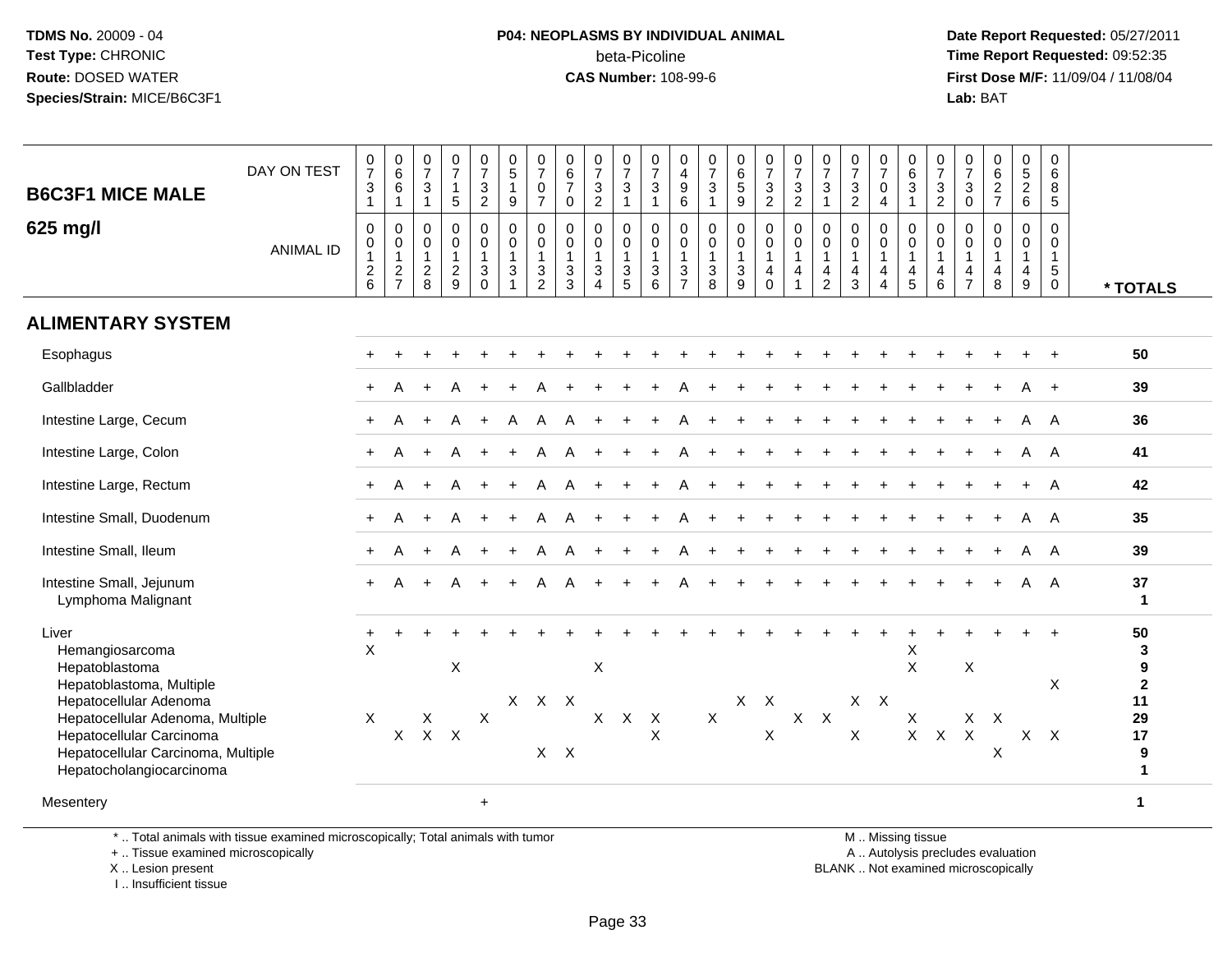## **P04: NEOPLASMS BY INDIVIDUAL ANIMAL**beta-Picoline<br>CAS Number: 108-99-6

 **Date Report Requested:** 05/27/2011 **Time Report Requested:** 09:52:35 **First Dose M/F:** 11/09/04 / 11/08/04<br>Lab: BAT **Lab:** BAT

| <b>B6C3F1 MICE MALE</b>                                                                                 | DAY ON TEST                                                                     | $\frac{0}{7}$<br>3<br>$\blacktriangleleft$            | $\begin{array}{c} 0 \\ 6 \end{array}$<br>6<br>$\overline{1}$                      | $\begin{array}{c} 0 \\ 7 \end{array}$<br>$\sqrt{3}$<br>$\mathbf{1}$ | $\frac{0}{7}$<br>$\mathbf 1$<br>5                   | $\frac{0}{7}$<br>$\frac{3}{2}$                                          | $\begin{array}{c} 0 \\ 5 \end{array}$<br>$\mathbf{1}$<br>9         | 0<br>$\overline{7}$<br>0<br>$\overline{7}$                 | $\begin{array}{c} 0 \\ 6 \end{array}$<br>$\overline{7}$<br>$\mathbf 0$ | $\frac{0}{7}$<br>3<br>$\sqrt{2}$                                                | $\frac{0}{7}$<br>3<br>$\mathbf{1}$                      | $\frac{0}{7}$<br>3<br>$\mathbf{1}$                       | 0<br>$\begin{array}{c} 4 \\ 9 \\ 6 \end{array}$          | $\begin{array}{c} 0 \\ 7 \end{array}$<br>$\sqrt{3}$<br>$\mathbf{1}$ | $\begin{array}{c} 0 \\ 6 \end{array}$<br>$\overline{5}$<br>$\boldsymbol{9}$ | $\frac{0}{7}$<br>$\frac{3}{2}$                                           | $\frac{0}{7}$<br>$\sqrt{3}$<br>$\overline{2}$ | 0<br>$\overline{7}$<br>$\ensuremath{\mathsf{3}}$<br>$\overline{1}$ | $\begin{array}{c} 0 \\ 7 \end{array}$<br>$\ensuremath{\mathsf{3}}$<br>$\overline{2}$ | $\pmb{0}$<br>$\overline{7}$<br>0<br>$\overline{4}$                     | 0<br>$\,6\,$<br>$\ensuremath{\mathsf{3}}$<br>$\overline{1}$                                   | 0<br>$\overline{7}$<br>$\sqrt{3}$<br>$\sqrt{2}$ | $\frac{0}{7}$<br>$_{0}^{3}$                                      | 0627                             | $\begin{array}{c} 0 \\ 5 \end{array}$<br>$\overline{2}$<br>6 | $\mathbf 0$<br>6<br>8<br>5                                    |                    |
|---------------------------------------------------------------------------------------------------------|---------------------------------------------------------------------------------|-------------------------------------------------------|-----------------------------------------------------------------------------------|---------------------------------------------------------------------|-----------------------------------------------------|-------------------------------------------------------------------------|--------------------------------------------------------------------|------------------------------------------------------------|------------------------------------------------------------------------|---------------------------------------------------------------------------------|---------------------------------------------------------|----------------------------------------------------------|----------------------------------------------------------|---------------------------------------------------------------------|-----------------------------------------------------------------------------|--------------------------------------------------------------------------|-----------------------------------------------|--------------------------------------------------------------------|--------------------------------------------------------------------------------------|------------------------------------------------------------------------|-----------------------------------------------------------------------------------------------|-------------------------------------------------|------------------------------------------------------------------|----------------------------------|--------------------------------------------------------------|---------------------------------------------------------------|--------------------|
| 625 mg/l                                                                                                | <b>ANIMAL ID</b>                                                                | $\mathbf 0$<br>$\pmb{0}$<br>$\overline{c}$<br>$\,6\,$ | $\pmb{0}$<br>$\boldsymbol{0}$<br>$\mathbf{1}$<br>$\overline{c}$<br>$\overline{7}$ | 0<br>$\mathbf 0$<br>$\mathbf{1}$<br>$\overline{c}$<br>8             | 0<br>$\mathbf 0$<br>$\mathbf{1}$<br>$\sqrt{2}$<br>9 | $\pmb{0}$<br>$\mathbf 0$<br>$\mathbf{1}$<br>$\mathbf{3}$<br>$\mathbf 0$ | 0<br>$\mathbf 0$<br>$\mathbf{1}$<br>$\ensuremath{\mathsf{3}}$<br>1 | $\Omega$<br>$\mathbf{0}$<br>$\mathbf{3}$<br>$\overline{2}$ | 0<br>$\mathbf 0$<br>-1<br>$\sqrt{3}$<br>3                              | 0<br>$\mathbf 0$<br>$\mathbf{1}$<br>$\ensuremath{\mathsf{3}}$<br>$\overline{4}$ | 0<br>$\mathbf 0$<br>1<br>$\ensuremath{\mathsf{3}}$<br>5 | 0<br>0<br>$\mathbf{1}$<br>$\ensuremath{\mathsf{3}}$<br>6 | 0<br>0<br>$\mathbf{1}$<br>$\mathbf{3}$<br>$\overline{7}$ | 0<br>$\mathbf 0$<br>$\mathbf{1}$<br>$\ensuremath{\mathsf{3}}$<br>8  | 0<br>0<br>$\mathbf{1}$<br>$\sqrt{3}$<br>9                                   | $\mathbf 0$<br>$\mathbf 0$<br>$\mathbf{1}$<br>$\overline{4}$<br>$\Omega$ | 0<br>0<br>$\mathbf{1}$<br>4                   | $\mathbf{0}$<br>$\mathbf 0$<br>$\mathbf 1$<br>4<br>$\overline{2}$  | 0<br>$\mathbf 0$<br>4<br>3                                                           | 0<br>$\mathbf 0$<br>$\overline{1}$<br>$\overline{4}$<br>$\overline{4}$ | 0<br>$\mathbf 0$<br>$\mathbf{1}$<br>$\overline{4}$<br>5                                       | 0<br>$\mathbf 0$<br>$\mathbf{1}$<br>4<br>6      | $\mathbf 0$<br>$\mathbf 0$<br>$\mathbf 1$<br>4<br>$\overline{7}$ | 0<br>0<br>$\mathbf{1}$<br>4<br>8 | 0<br>$\overline{0}$<br>4<br>9                                | $\Omega$<br>0<br>$\overline{1}$<br>$\,$ 5 $\,$<br>$\mathbf 0$ | * TOTALS           |
| Pancreas                                                                                                |                                                                                 | $\div$                                                |                                                                                   |                                                                     | A                                                   |                                                                         |                                                                    |                                                            |                                                                        |                                                                                 |                                                         |                                                          |                                                          |                                                                     |                                                                             |                                                                          |                                               |                                                                    |                                                                                      |                                                                        |                                                                                               |                                                 |                                                                  |                                  |                                                              | $\ddot{}$                                                     | 48                 |
| Salivary Glands                                                                                         |                                                                                 |                                                       |                                                                                   |                                                                     |                                                     |                                                                         |                                                                    |                                                            |                                                                        |                                                                                 |                                                         |                                                          |                                                          |                                                                     |                                                                             |                                                                          |                                               |                                                                    |                                                                                      |                                                                        |                                                                                               |                                                 |                                                                  |                                  |                                                              |                                                               | 50                 |
| Stomach, Forestomach<br>Squamous Cell Carcinoma                                                         |                                                                                 |                                                       |                                                                                   |                                                                     |                                                     |                                                                         |                                                                    |                                                            |                                                                        |                                                                                 |                                                         |                                                          |                                                          |                                                                     |                                                                             |                                                                          |                                               |                                                                    |                                                                                      |                                                                        |                                                                                               |                                                 |                                                                  |                                  |                                                              |                                                               | 47<br>$\mathbf 1$  |
| Stomach, Glandular                                                                                      |                                                                                 | $\ddot{}$                                             |                                                                                   |                                                                     | A                                                   |                                                                         |                                                                    |                                                            |                                                                        |                                                                                 |                                                         |                                                          |                                                          |                                                                     |                                                                             |                                                                          |                                               |                                                                    |                                                                                      |                                                                        |                                                                                               |                                                 |                                                                  |                                  |                                                              |                                                               | 43                 |
| Tooth                                                                                                   |                                                                                 | $\ddot{}$                                             | +                                                                                 |                                                                     |                                                     |                                                                         |                                                                    |                                                            |                                                                        |                                                                                 |                                                         |                                                          |                                                          |                                                                     |                                                                             |                                                                          |                                               |                                                                    |                                                                                      |                                                                        |                                                                                               |                                                 |                                                                  |                                  |                                                              | $+$                                                           | 42                 |
| <b>CARDIOVASCULAR SYSTEM</b>                                                                            |                                                                                 |                                                       |                                                                                   |                                                                     |                                                     |                                                                         |                                                                    |                                                            |                                                                        |                                                                                 |                                                         |                                                          |                                                          |                                                                     |                                                                             |                                                                          |                                               |                                                                    |                                                                                      |                                                                        |                                                                                               |                                                 |                                                                  |                                  |                                                              |                                                               |                    |
| Heart<br>Hepatocellular Carcinoma, Metastatic, Liver                                                    |                                                                                 |                                                       |                                                                                   |                                                                     |                                                     |                                                                         |                                                                    |                                                            |                                                                        |                                                                                 |                                                         |                                                          |                                                          |                                                                     |                                                                             |                                                                          |                                               |                                                                    |                                                                                      |                                                                        |                                                                                               |                                                 |                                                                  | X                                |                                                              |                                                               | 50<br>$\mathbf{2}$ |
| <b>ENDOCRINE SYSTEM</b>                                                                                 |                                                                                 |                                                       |                                                                                   |                                                                     |                                                     |                                                                         |                                                                    |                                                            |                                                                        |                                                                                 |                                                         |                                                          |                                                          |                                                                     |                                                                             |                                                                          |                                               |                                                                    |                                                                                      |                                                                        |                                                                                               |                                                 |                                                                  |                                  |                                                              |                                                               |                    |
| <b>Adrenal Cortex</b><br>Adenoma<br>Hepatocellular Carcinoma, Metastatic, Liver<br>Subcapsular, Adenoma |                                                                                 |                                                       |                                                                                   | X                                                                   |                                                     |                                                                         |                                                                    |                                                            |                                                                        | X                                                                               | $\times$                                                |                                                          |                                                          |                                                                     |                                                                             |                                                                          |                                               |                                                                    |                                                                                      |                                                                        |                                                                                               |                                                 |                                                                  | X                                |                                                              | X                                                             | 50<br>1<br>5       |
| Adrenal Medulla<br>Hepatocellular Carcinoma, Metastatic, Liver                                          |                                                                                 |                                                       |                                                                                   |                                                                     |                                                     |                                                                         |                                                                    |                                                            |                                                                        |                                                                                 |                                                         |                                                          |                                                          |                                                                     |                                                                             |                                                                          |                                               |                                                                    |                                                                                      |                                                                        |                                                                                               |                                                 |                                                                  | $\ddot{}$<br>X                   | $\ddot{}$                                                    | $+$                                                           | 50<br>$\mathbf 1$  |
| Islets, Pancreatic<br>Adenoma                                                                           |                                                                                 |                                                       |                                                                                   |                                                                     |                                                     |                                                                         |                                                                    |                                                            |                                                                        |                                                                                 |                                                         |                                                          |                                                          |                                                                     |                                                                             |                                                                          |                                               |                                                                    |                                                                                      |                                                                        |                                                                                               |                                                 |                                                                  |                                  |                                                              |                                                               | 48<br>$\mathbf 1$  |
| Parathyroid Gland                                                                                       |                                                                                 |                                                       |                                                                                   |                                                                     |                                                     |                                                                         |                                                                    |                                                            |                                                                        |                                                                                 |                                                         |                                                          |                                                          |                                                                     |                                                                             |                                                                          |                                               |                                                                    |                                                                                      |                                                                        |                                                                                               |                                                 |                                                                  |                                  |                                                              | $+$                                                           | 44                 |
| +  Tissue examined microscopically<br>X  Lesion present                                                 | *  Total animals with tissue examined microscopically; Total animals with tumor |                                                       |                                                                                   |                                                                     |                                                     |                                                                         |                                                                    |                                                            |                                                                        |                                                                                 |                                                         |                                                          |                                                          |                                                                     |                                                                             |                                                                          |                                               |                                                                    |                                                                                      |                                                                        | M  Missing tissue<br>A  Autolysis precludes evaluation<br>BLANK  Not examined microscopically |                                                 |                                                                  |                                  |                                                              |                                                               |                    |

Lesion present BLANK .. Not examined microscopically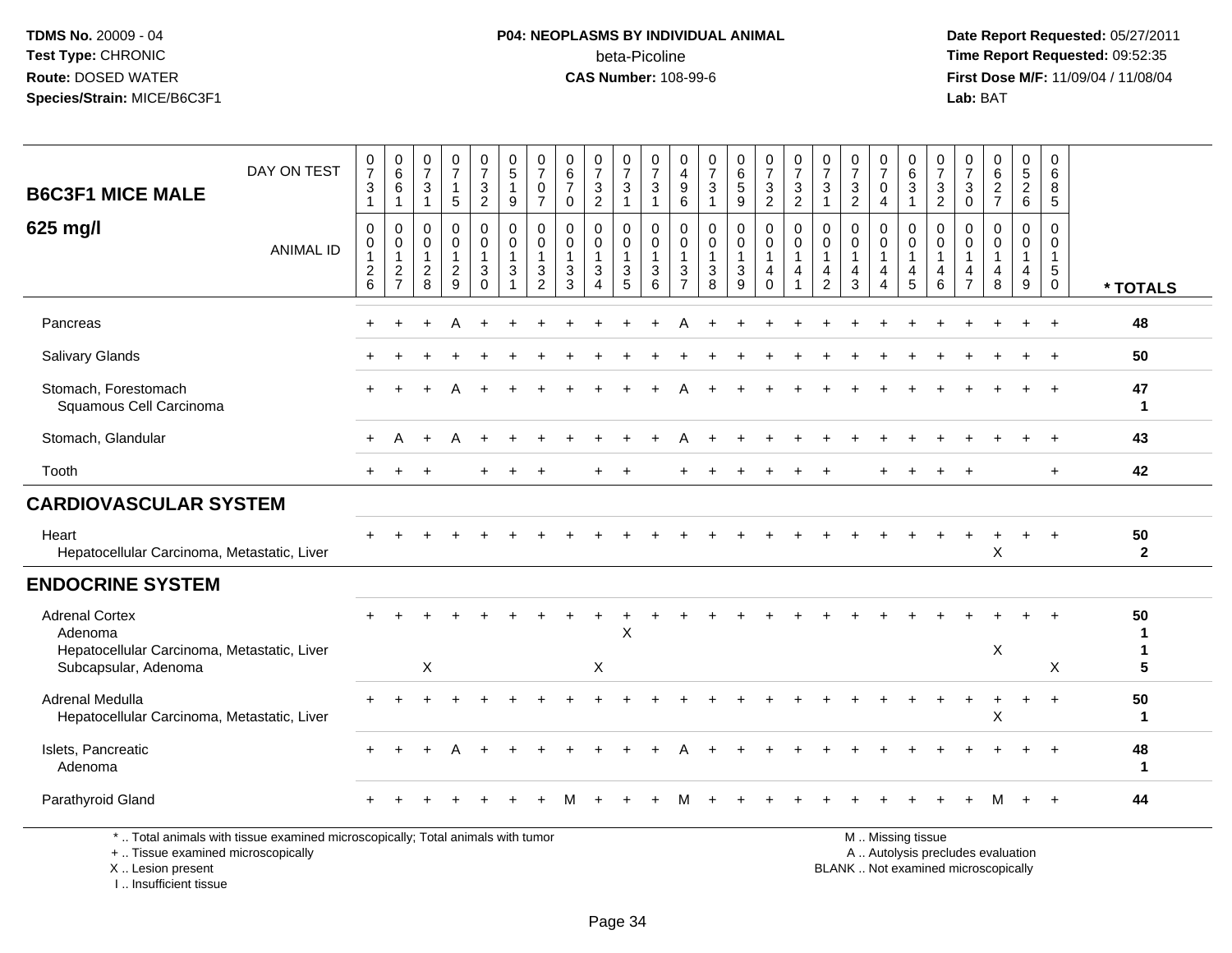## **P04: NEOPLASMS BY INDIVIDUAL ANIMAL**beta-Picoline<br>CAS Number: 108-99-6

 **Date Report Requested:** 05/27/2011 **Time Report Requested:** 09:52:35 **First Dose M/F:** 11/09/04 / 11/08/04<br>Lab: BAT **Lab:** BAT

| <b>B6C3F1 MICE MALE</b><br>625 mg/l              | DAY ON TEST<br><b>ANIMAL ID</b> | $\pmb{0}$<br>$\overline{7}$<br>$\ensuremath{\mathsf{3}}$<br>$\mathbf{1}$<br>$\,0\,$<br>$\pmb{0}$<br>$\mathbf{1}$ | $\pmb{0}$<br>$6\overline{6}$<br>6<br>$\mathbf{1}$<br>$\mathbf 0$<br>$\pmb{0}$<br>$\mathbf{1}$ | 0<br>$\overline{7}$<br>3<br>$\overline{1}$<br>0<br>0<br>$\mathbf{1}$ | $\begin{array}{c} 0 \\ 7 \end{array}$<br>$\mathbf 1$<br>$\sqrt{5}$<br>$\mathbf 0$<br>$\pmb{0}$<br>$\overline{1}$ | $\pmb{0}$<br>$\overline{7}$<br>3<br>$\overline{c}$<br>0<br>$\boldsymbol{0}$<br>$\mathbf{1}$ | $\pmb{0}$<br>5<br>$\mathbf{1}$<br>9<br>$\pmb{0}$<br>$\mathbf 0$<br>$\mathbf{1}$ | $\pmb{0}$<br>$\overline{7}$<br>0<br>$\overline{7}$<br>0<br>$\pmb{0}$<br>$\mathbf{1}$ | 0<br>$\,6\,$<br>$\overline{7}$<br>0<br>0<br>$\pmb{0}$<br>$\mathbf{1}$ | $\begin{array}{c} 0 \\ 7 \end{array}$<br>$\ensuremath{\mathsf{3}}$<br>$\overline{c}$<br>$\mathbf 0$<br>$\pmb{0}$<br>$\mathbf{1}$ | $\frac{0}{7}$<br>3<br>$\overline{\mathbf{1}}$<br>0<br>$\mathbf 0$<br>$\mathbf{1}$ | $\pmb{0}$<br>$\boldsymbol{7}$<br>3<br>$\mathbf{1}$<br>$\pmb{0}$<br>$\boldsymbol{0}$<br>$\overline{1}$ | 0<br>4<br>9<br>$\,6$<br>0<br>0<br>$\mathbf{1}$ | 0<br>$\overline{7}$<br>3<br>$\mathbf{1}$<br>0<br>$\pmb{0}$<br>$\mathbf{1}$ | $\begin{array}{c} 0 \\ 6 \\ 5 \end{array}$<br>$\boldsymbol{9}$<br>0<br>$\pmb{0}$<br>1 | $\begin{array}{c} 0 \\ 7 \end{array}$<br>$\frac{3}{2}$<br>$\mathbf 0$<br>$\mathbf 0$<br>$\mathbf{1}$ | $\begin{array}{c} 0 \\ 7 \end{array}$<br>$\sqrt{3}$<br>$\overline{2}$<br>$\pmb{0}$<br>$\boldsymbol{0}$<br>$\mathbf{1}$ | 0<br>$\overline{7}$<br>3<br>0<br>$\pmb{0}$<br>$\mathbf{1}$ | 0<br>$\overline{7}$<br>$\mathbf{3}$<br>$\overline{2}$<br>0<br>0<br>$\mathbf{1}$ | $\frac{0}{7}$<br>$\mathbf 0$<br>$\overline{4}$<br>0<br>$\pmb{0}$<br>$\mathbf{1}$ | $\mathbf 0$<br>$\,6\,$<br>$\mathbf{3}$<br>$\overline{1}$<br>$\mathbf 0$<br>$\mathbf 0$<br>$\mathbf{1}$ | $\pmb{0}$<br>$\overline{7}$<br>$\frac{3}{2}$<br>0<br>$\mathbf 0$<br>$\overline{1}$ | 0<br>$\overline{7}$<br>3<br>$\mathbf 0$<br>0<br>0<br>$\mathbf{1}$ | $\pmb{0}$<br>$\frac{6}{2}$<br>0<br>0<br>$\mathbf{1}$ | $\begin{array}{c} 0 \\ 5 \\ 2 \end{array}$<br>$6\phantom{1}$<br>0<br>$\pmb{0}$<br>$\mathbf{1}$ | $\mathbf 0$<br>6<br>8<br>$\overline{5}$<br>$\mathbf 0$<br>$\mathbf 0$<br>$\mathbf{1}$ |                    |
|--------------------------------------------------|---------------------------------|------------------------------------------------------------------------------------------------------------------|-----------------------------------------------------------------------------------------------|----------------------------------------------------------------------|------------------------------------------------------------------------------------------------------------------|---------------------------------------------------------------------------------------------|---------------------------------------------------------------------------------|--------------------------------------------------------------------------------------|-----------------------------------------------------------------------|----------------------------------------------------------------------------------------------------------------------------------|-----------------------------------------------------------------------------------|-------------------------------------------------------------------------------------------------------|------------------------------------------------|----------------------------------------------------------------------------|---------------------------------------------------------------------------------------|------------------------------------------------------------------------------------------------------|------------------------------------------------------------------------------------------------------------------------|------------------------------------------------------------|---------------------------------------------------------------------------------|----------------------------------------------------------------------------------|--------------------------------------------------------------------------------------------------------|------------------------------------------------------------------------------------|-------------------------------------------------------------------|------------------------------------------------------|------------------------------------------------------------------------------------------------|---------------------------------------------------------------------------------------|--------------------|
|                                                  |                                 | $\boldsymbol{2}$<br>6                                                                                            | $\overline{c}$<br>$\overline{7}$                                                              | $\overline{c}$<br>8                                                  | $\sqrt{2}$<br>9                                                                                                  | $\ensuremath{\mathsf{3}}$<br>$\Omega$                                                       | $\ensuremath{\mathsf{3}}$<br>$\overline{ }$                                     | 3<br>$\overline{2}$                                                                  | $\ensuremath{\mathsf{3}}$<br>3                                        | $\ensuremath{\mathsf{3}}$<br>$\boldsymbol{\Lambda}$                                                                              | $\ensuremath{\mathsf{3}}$<br>$\sqrt{5}$                                           | $\mathbf{3}$<br>6                                                                                     | 3                                              | $\ensuremath{\mathsf{3}}$<br>8                                             | $\ensuremath{\mathsf{3}}$<br>9                                                        | $\overline{4}$<br>$\Omega$                                                                           | $\overline{4}$<br>1                                                                                                    | 4<br>$\overline{2}$                                        | 4<br>3                                                                          | 4<br>4                                                                           | 4<br>$\sqrt{5}$                                                                                        | $\overline{4}$<br>6                                                                | 4<br>$\overline{7}$                                               | 4<br>8                                               | $\overline{4}$<br>9                                                                            | $\overline{5}$<br>0                                                                   | * TOTALS           |
| <b>Pituitary Gland</b><br>Pars Distalis, Adenoma |                                 | $\ddot{}$<br>$\mathsf X$                                                                                         | $\ddot{}$                                                                                     |                                                                      |                                                                                                                  |                                                                                             |                                                                                 |                                                                                      |                                                                       |                                                                                                                                  |                                                                                   |                                                                                                       |                                                |                                                                            |                                                                                       |                                                                                                      |                                                                                                                        |                                                            |                                                                                 |                                                                                  |                                                                                                        |                                                                                    |                                                                   |                                                      | $\ddot{}$                                                                                      | $\ddot{}$                                                                             | 49<br>$\mathbf{1}$ |
| <b>Thyroid Gland</b>                             |                                 | $+$                                                                                                              |                                                                                               |                                                                      |                                                                                                                  |                                                                                             |                                                                                 |                                                                                      |                                                                       |                                                                                                                                  |                                                                                   |                                                                                                       |                                                |                                                                            |                                                                                       |                                                                                                      |                                                                                                                        |                                                            |                                                                                 |                                                                                  |                                                                                                        |                                                                                    |                                                                   |                                                      | $\pm$                                                                                          | $+$                                                                                   | 49                 |
| <b>GENERAL BODY SYSTEM</b>                       |                                 |                                                                                                                  |                                                                                               |                                                                      |                                                                                                                  |                                                                                             |                                                                                 |                                                                                      |                                                                       |                                                                                                                                  |                                                                                   |                                                                                                       |                                                |                                                                            |                                                                                       |                                                                                                      |                                                                                                                        |                                                            |                                                                                 |                                                                                  |                                                                                                        |                                                                                    |                                                                   |                                                      |                                                                                                |                                                                                       |                    |
| <b>NONE</b>                                      |                                 |                                                                                                                  |                                                                                               |                                                                      |                                                                                                                  |                                                                                             |                                                                                 |                                                                                      |                                                                       |                                                                                                                                  |                                                                                   |                                                                                                       |                                                |                                                                            |                                                                                       |                                                                                                      |                                                                                                                        |                                                            |                                                                                 |                                                                                  |                                                                                                        |                                                                                    |                                                                   |                                                      |                                                                                                |                                                                                       |                    |
| <b>GENITAL SYSTEM</b>                            |                                 |                                                                                                                  |                                                                                               |                                                                      |                                                                                                                  |                                                                                             |                                                                                 |                                                                                      |                                                                       |                                                                                                                                  |                                                                                   |                                                                                                       |                                                |                                                                            |                                                                                       |                                                                                                      |                                                                                                                        |                                                            |                                                                                 |                                                                                  |                                                                                                        |                                                                                    |                                                                   |                                                      |                                                                                                |                                                                                       |                    |
| Epididymis                                       |                                 |                                                                                                                  |                                                                                               |                                                                      |                                                                                                                  |                                                                                             |                                                                                 |                                                                                      |                                                                       |                                                                                                                                  |                                                                                   |                                                                                                       |                                                |                                                                            |                                                                                       |                                                                                                      |                                                                                                                        |                                                            |                                                                                 |                                                                                  |                                                                                                        |                                                                                    |                                                                   |                                                      |                                                                                                |                                                                                       | 50                 |
| <b>Preputial Gland</b>                           |                                 | $\pm$                                                                                                            | $\div$                                                                                        |                                                                      |                                                                                                                  |                                                                                             |                                                                                 |                                                                                      |                                                                       |                                                                                                                                  |                                                                                   |                                                                                                       |                                                |                                                                            |                                                                                       |                                                                                                      |                                                                                                                        |                                                            |                                                                                 |                                                                                  |                                                                                                        |                                                                                    |                                                                   |                                                      |                                                                                                | $\overline{1}$                                                                        | 50                 |
| Prostate                                         |                                 | $+$                                                                                                              | A                                                                                             |                                                                      |                                                                                                                  |                                                                                             |                                                                                 |                                                                                      |                                                                       |                                                                                                                                  |                                                                                   |                                                                                                       |                                                |                                                                            |                                                                                       |                                                                                                      |                                                                                                                        |                                                            |                                                                                 |                                                                                  |                                                                                                        |                                                                                    |                                                                   |                                                      |                                                                                                |                                                                                       | 48                 |
| <b>Seminal Vesicle</b>                           |                                 |                                                                                                                  |                                                                                               |                                                                      | А                                                                                                                |                                                                                             |                                                                                 |                                                                                      |                                                                       |                                                                                                                                  |                                                                                   |                                                                                                       |                                                |                                                                            |                                                                                       |                                                                                                      |                                                                                                                        |                                                            |                                                                                 |                                                                                  |                                                                                                        |                                                                                    |                                                                   |                                                      |                                                                                                | $\ddot{}$                                                                             | 49                 |
| <b>Testes</b><br>Interstitial Cell, Adenoma      |                                 |                                                                                                                  |                                                                                               |                                                                      |                                                                                                                  |                                                                                             |                                                                                 |                                                                                      |                                                                       |                                                                                                                                  |                                                                                   |                                                                                                       |                                                |                                                                            |                                                                                       |                                                                                                      |                                                                                                                        |                                                            |                                                                                 |                                                                                  |                                                                                                        |                                                                                    |                                                                   |                                                      |                                                                                                | $+$                                                                                   | 50<br>$\mathbf{1}$ |
| <b>HEMATOPOIETIC SYSTEM</b>                      |                                 |                                                                                                                  |                                                                                               |                                                                      |                                                                                                                  |                                                                                             |                                                                                 |                                                                                      |                                                                       |                                                                                                                                  |                                                                                   |                                                                                                       |                                                |                                                                            |                                                                                       |                                                                                                      |                                                                                                                        |                                                            |                                                                                 |                                                                                  |                                                                                                        |                                                                                    |                                                                   |                                                      |                                                                                                |                                                                                       |                    |
| <b>Bone Marrow</b>                               |                                 | $+$                                                                                                              | $\ddot{}$                                                                                     |                                                                      |                                                                                                                  |                                                                                             |                                                                                 |                                                                                      |                                                                       |                                                                                                                                  |                                                                                   |                                                                                                       |                                                |                                                                            |                                                                                       |                                                                                                      |                                                                                                                        |                                                            |                                                                                 |                                                                                  |                                                                                                        |                                                                                    |                                                                   |                                                      |                                                                                                | $\ddot{}$                                                                             | 48                 |
| Lymph Node, Mandibular                           |                                 | $+$                                                                                                              | $\ddot{}$                                                                                     | ٠                                                                    |                                                                                                                  |                                                                                             |                                                                                 |                                                                                      |                                                                       |                                                                                                                                  |                                                                                   |                                                                                                       |                                                |                                                                            |                                                                                       |                                                                                                      |                                                                                                                        |                                                            |                                                                                 |                                                                                  |                                                                                                        |                                                                                    |                                                                   |                                                      |                                                                                                | $\ddot{}$                                                                             | 49                 |
| Lymph Node, Mesenteric<br>Lymphoma Malignant     |                                 | $+$                                                                                                              | А                                                                                             | +                                                                    | А                                                                                                                |                                                                                             |                                                                                 |                                                                                      |                                                                       |                                                                                                                                  |                                                                                   |                                                                                                       |                                                |                                                                            |                                                                                       |                                                                                                      |                                                                                                                        |                                                            |                                                                                 |                                                                                  |                                                                                                        |                                                                                    |                                                                   |                                                      |                                                                                                | $\ddot{}$                                                                             | 43<br>$\mathbf{2}$ |

\* .. Total animals with tissue examined microscopically; Total animals with tumor

+ .. Tissue examined microscopically

X .. Lesion present

I .. Insufficient tissue

M .. Missing tissue

y the contract of the contract of the contract of the contract of the contract of the contract of the contract of  $A$ . Autolysis precludes evaluation Lesion present BLANK .. Not examined microscopically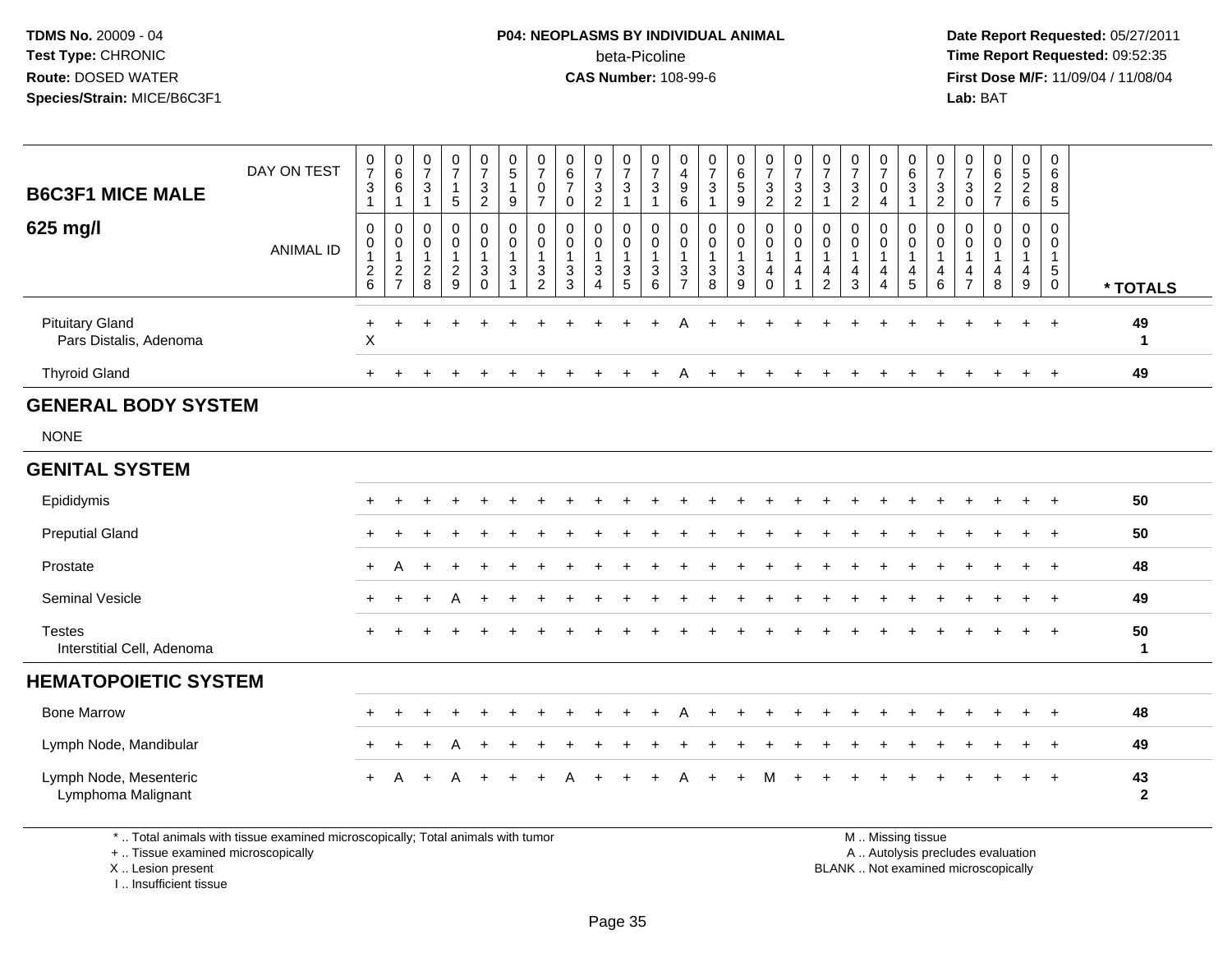## **P04: NEOPLASMS BY INDIVIDUAL ANIMAL**beta-Picoline<br>CAS Number: 108-99-6

| DAY ON TEST<br><b>B6C3F1 MICE MALE</b>                                                                                                                                                                                                                               |  | 0<br>$\overline{7}$<br>$\mathbf{3}$<br>$\mathbf{1}$           | $\begin{matrix} 0 \\ 6 \end{matrix}$<br>6<br>$\mathbf{1}$           | $\frac{0}{7}$<br>3<br>$\mathbf{1}$                        | $\frac{0}{7}$<br>$\mathbf{1}$<br>5                          | $\begin{smallmatrix}0\\7\end{smallmatrix}$<br>$\ensuremath{\mathsf{3}}$<br>$\overline{a}$ | $\begin{array}{c} 0 \\ 5 \end{array}$<br>$\mathbf{1}$<br>$9\,$ | $\frac{0}{7}$<br>0<br>$\overline{7}$                                                        | 0<br>$\,6\,$<br>$\overline{7}$<br>$\mathbf 0$               | $\begin{array}{c} 0 \\ 7 \end{array}$<br>3<br>$\overline{2}$ | $\frac{0}{7}$<br>$\ensuremath{\mathsf{3}}$<br>$\mathbf{1}$                   | $\frac{0}{7}$<br>$\mathbf{3}$<br>$\mathbf{1}$                   | 0<br>4<br>$\boldsymbol{9}$<br>$\,6\,$            | $\frac{0}{7}$<br>$\sqrt{3}$<br>$\overline{1}$               | $\begin{array}{c} 0 \\ 6 \end{array}$<br>$\overline{5}$<br>9 | $\frac{0}{7}$<br>$\sqrt{3}$<br>$\overline{2}$               | $\frac{0}{7}$<br>$\ensuremath{\mathsf{3}}$<br>$\overline{2}$ | 0<br>$\overline{7}$<br>$\sqrt{3}$<br>$\mathbf{1}$    | $\begin{array}{c} 0 \\ 7 \end{array}$<br>$\ensuremath{\mathsf{3}}$<br>$\overline{2}$ | $\frac{0}{7}$<br>$\mathbf 0$<br>$\overline{4}$                 | 0<br>$\,6\,$<br>$\sqrt{3}$<br>$\mathbf{1}$                       | 0<br>$\overline{7}$<br>$\mathbf{3}$<br>$\overline{2}$ | $\frac{0}{7}$<br>3<br>$\mathbf 0$                   | $\begin{array}{c} 0 \\ 6 \end{array}$<br>$\overline{2}$<br>$\overline{7}$ | $\pmb{0}$<br>$\overline{5}$<br>$\overline{2}$<br>$6\phantom{1}$                  | 0<br>6<br>8<br>5                                                   |                                              |
|----------------------------------------------------------------------------------------------------------------------------------------------------------------------------------------------------------------------------------------------------------------------|--|---------------------------------------------------------------|---------------------------------------------------------------------|-----------------------------------------------------------|-------------------------------------------------------------|-------------------------------------------------------------------------------------------|----------------------------------------------------------------|---------------------------------------------------------------------------------------------|-------------------------------------------------------------|--------------------------------------------------------------|------------------------------------------------------------------------------|-----------------------------------------------------------------|--------------------------------------------------|-------------------------------------------------------------|--------------------------------------------------------------|-------------------------------------------------------------|--------------------------------------------------------------|------------------------------------------------------|--------------------------------------------------------------------------------------|----------------------------------------------------------------|------------------------------------------------------------------|-------------------------------------------------------|-----------------------------------------------------|---------------------------------------------------------------------------|----------------------------------------------------------------------------------|--------------------------------------------------------------------|----------------------------------------------|
| 625 mg/l<br><b>ANIMAL ID</b>                                                                                                                                                                                                                                         |  | $\mathbf 0$<br>$\mathbf 0$<br>$\overline{1}$<br>$\frac{2}{6}$ | $\boldsymbol{0}$<br>$\overline{0}$<br>$\mathbf{1}$<br>$\frac{2}{7}$ | $\pmb{0}$<br>$\mathbf 0$<br>$\mathbf{1}$<br>$\frac{2}{8}$ | $\mathbf 0$<br>$\mathbf 0$<br>$\mathbf{1}$<br>$\frac{2}{9}$ | 0<br>$\mathbf 0$<br>$\mathbf{1}$<br>$\ensuremath{\mathsf{3}}$<br>$\Omega$                 | $\mathbf 0$<br>$\mathbf 0$<br>$\overline{1}$<br>$\sqrt{3}$     | $\mathbf 0$<br>$\mathbf 0$<br>$\overline{1}$<br>$\ensuremath{\mathsf{3}}$<br>$\overline{c}$ | $\mathbf 0$<br>$\mathbf 0$<br>$\mathbf{1}$<br>$\frac{3}{3}$ | 0<br>$\mathbf 0$<br>1<br>$\mathbf{3}$<br>$\overline{4}$      | $\mathbf 0$<br>$\mathbf 0$<br>$\mathbf{1}$<br>$\ensuremath{\mathsf{3}}$<br>5 | $\mathbf 0$<br>$\mathbf 0$<br>$\mathbf{1}$<br>$\mathbf{3}$<br>6 | 0<br>$\mathbf 0$<br>$\sqrt{3}$<br>$\overline{7}$ | $\pmb{0}$<br>$\mathbf 0$<br>$\mathbf{1}$<br>$\sqrt{3}$<br>8 | 0<br>$\mathbf 0$<br>$\mathbf{1}$<br>$\sqrt{3}$<br>9          | $\mathbf 0$<br>$\mathbf 0$<br>$\mathbf{1}$<br>4<br>$\Omega$ | $\mathbf 0$<br>$\mathbf 0$<br>1<br>4                         | $\mathbf 0$<br>$\Omega$<br>-1<br>4<br>$\overline{c}$ | 0<br>$\mathbf 0$<br>4<br>3                                                           | 0<br>$\Omega$<br>1<br>$\overline{4}$<br>$\boldsymbol{\Lambda}$ | $\mathbf 0$<br>$\Omega$<br>$\overline{1}$<br>$\overline{4}$<br>5 | $\mathbf 0$<br>$\Omega$<br>$\mathbf{1}$<br>4<br>6     | $\mathbf 0$<br>$\Omega$<br>1<br>4<br>$\overline{7}$ | 0<br>$\mathbf 0$<br>$\mathbf 1$<br>4<br>8                                 | $\mathbf 0$<br>$\mathbf 0$<br>$\mathbf{1}$<br>$\overline{4}$<br>$\boldsymbol{9}$ | $\mathbf 0$<br>$\mathbf 0$<br>$\mathbf{1}$<br>$5\phantom{.0}$<br>0 | * TOTALS                                     |
| Spleen<br>Hemangiosarcoma                                                                                                                                                                                                                                            |  | $\ddot{}$<br>$\boldsymbol{\mathsf{X}}$                        |                                                                     |                                                           |                                                             |                                                                                           |                                                                |                                                                                             |                                                             |                                                              |                                                                              |                                                                 |                                                  |                                                             |                                                              |                                                             |                                                              |                                                      |                                                                                      |                                                                |                                                                  |                                                       |                                                     |                                                                           |                                                                                  | $\ddot{}$                                                          | 47<br>$\mathbf{2}$                           |
| Thymus<br>Hepatoblastoma, Metastatic, Liver<br>Hepatocellular Carcinoma, Metastatic, Liver                                                                                                                                                                           |  |                                                               |                                                                     |                                                           |                                                             |                                                                                           |                                                                |                                                                                             |                                                             |                                                              |                                                                              |                                                                 |                                                  |                                                             |                                                              |                                                             |                                                              |                                                      |                                                                                      |                                                                |                                                                  |                                                       |                                                     |                                                                           |                                                                                  |                                                                    | 48<br>1<br>$\mathbf 1$                       |
| <b>INTEGUMENTARY SYSTEM</b>                                                                                                                                                                                                                                          |  |                                                               |                                                                     |                                                           |                                                             |                                                                                           |                                                                |                                                                                             |                                                             |                                                              |                                                                              |                                                                 |                                                  |                                                             |                                                              |                                                             |                                                              |                                                      |                                                                                      |                                                                |                                                                  |                                                       |                                                     |                                                                           |                                                                                  |                                                                    |                                              |
| <b>Mammary Gland</b>                                                                                                                                                                                                                                                 |  | м                                                             | M                                                                   | M                                                         | M                                                           | M                                                                                         | м                                                              | м                                                                                           | м                                                           | M                                                            | M                                                                            | M                                                               | M                                                | M                                                           | M                                                            | M                                                           | M                                                            | M                                                    | M                                                                                    | M                                                              | M                                                                | M                                                     | M                                                   | M                                                                         |                                                                                  | M M                                                                | 0                                            |
| Skin<br>Subcutaneous Tissue, Hemangiosarcoma<br>Subcutaneous Tissue, Lipoma                                                                                                                                                                                          |  | $\mathsf X$                                                   |                                                                     |                                                           |                                                             |                                                                                           |                                                                |                                                                                             |                                                             |                                                              |                                                                              |                                                                 |                                                  |                                                             |                                                              |                                                             |                                                              |                                                      |                                                                                      |                                                                |                                                                  |                                                       |                                                     |                                                                           |                                                                                  |                                                                    | 50<br>$\boldsymbol{2}$<br>$\mathbf 1$        |
| <b>MUSCULOSKELETAL SYSTEM</b>                                                                                                                                                                                                                                        |  |                                                               |                                                                     |                                                           |                                                             |                                                                                           |                                                                |                                                                                             |                                                             |                                                              |                                                                              |                                                                 |                                                  |                                                             |                                                              |                                                             |                                                              |                                                      |                                                                                      |                                                                |                                                                  |                                                       |                                                     |                                                                           |                                                                                  |                                                                    |                                              |
| Bone<br>Chondrosarcoma                                                                                                                                                                                                                                               |  |                                                               |                                                                     |                                                           |                                                             |                                                                                           |                                                                |                                                                                             |                                                             |                                                              |                                                                              |                                                                 |                                                  |                                                             | Χ                                                            |                                                             |                                                              |                                                      |                                                                                      |                                                                |                                                                  |                                                       |                                                     |                                                                           |                                                                                  |                                                                    | 50<br>$\mathbf 1$                            |
| <b>NERVOUS SYSTEM</b>                                                                                                                                                                                                                                                |  |                                                               |                                                                     |                                                           |                                                             |                                                                                           |                                                                |                                                                                             |                                                             |                                                              |                                                                              |                                                                 |                                                  |                                                             |                                                              |                                                             |                                                              |                                                      |                                                                                      |                                                                |                                                                  |                                                       |                                                     |                                                                           |                                                                                  |                                                                    |                                              |
| <b>Brain</b>                                                                                                                                                                                                                                                         |  |                                                               |                                                                     |                                                           |                                                             |                                                                                           |                                                                |                                                                                             |                                                             |                                                              |                                                                              |                                                                 |                                                  |                                                             |                                                              |                                                             |                                                              |                                                      |                                                                                      |                                                                |                                                                  |                                                       |                                                     |                                                                           |                                                                                  |                                                                    | 50                                           |
| <b>RESPIRATORY SYSTEM</b>                                                                                                                                                                                                                                            |  |                                                               |                                                                     |                                                           |                                                             |                                                                                           |                                                                |                                                                                             |                                                             |                                                              |                                                                              |                                                                 |                                                  |                                                             |                                                              |                                                             |                                                              |                                                      |                                                                                      |                                                                |                                                                  |                                                       |                                                     |                                                                           |                                                                                  |                                                                    |                                              |
| Lung<br>Alveolar/Bronchiolar Adenoma<br>Alveolar/Bronchiolar Adenoma, Multiple<br>Alveolar/Bronchiolar Carcinoma<br>Hepatoblastoma, Metastatic, Liver                                                                                                                |  |                                                               | X                                                                   | $\sf X$                                                   |                                                             | Χ                                                                                         | X                                                              |                                                                                             |                                                             |                                                              | Χ                                                                            | $\pmb{\times}$                                                  |                                                  |                                                             |                                                              |                                                             | X                                                            | $\boldsymbol{\mathsf{X}}$                            | X                                                                                    |                                                                |                                                                  | X                                                     |                                                     |                                                                           | $\mathsf{X}$                                                                     | $\overline{1}$<br>$\mathsf{X}$<br>Χ                                | 50<br>14<br>$\mathbf{2}$<br>8<br>$\mathbf 1$ |
| *  Total animals with tissue examined microscopically; Total animals with tumor<br>M  Missing tissue<br>+  Tissue examined microscopically<br>A  Autolysis precludes evaluation<br>X  Lesion present<br>BLANK  Not examined microscopically<br>I Insufficient tissue |  |                                                               |                                                                     |                                                           |                                                             |                                                                                           |                                                                |                                                                                             |                                                             |                                                              |                                                                              |                                                                 |                                                  |                                                             |                                                              |                                                             |                                                              |                                                      |                                                                                      |                                                                |                                                                  |                                                       |                                                     |                                                                           |                                                                                  |                                                                    |                                              |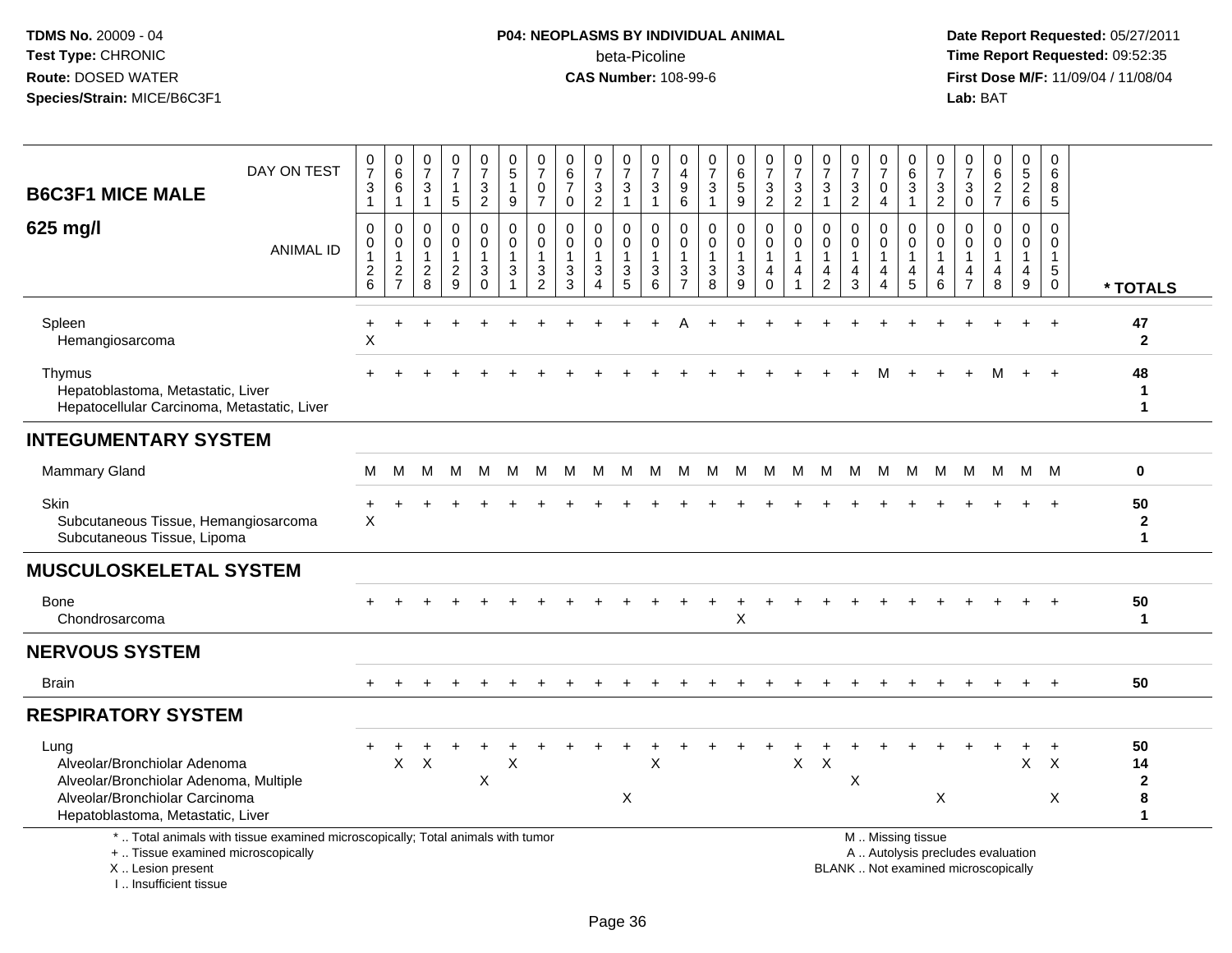#### **P04: NEOPLASMS BY INDIVIDUAL ANIMAL**beta-Picoline<br>CAS Number: 108-99-6

 **Date Report Requested:** 05/27/2011 **Time Report Requested:** 09:52:35 **First Dose M/F:** 11/09/04 / 11/08/04<br>Lab: BAT **Lab:** BAT

| <b>B6C3F1 MICE MALE</b>                                                                                                                   | DAY ON TEST      | $\frac{0}{7}$<br>$\ensuremath{\mathsf{3}}$<br>$\mathbf{1}$                | $\begin{array}{c} 0 \\ 6 \end{array}$<br>6<br>$\mathbf{1}$       | 0<br>$\overline{7}$<br>$\mathbf{3}$<br>$\mathbf{1}$           | $\frac{0}{7}$<br>$\mathbf{1}$<br>5                        | $\frac{0}{7}$<br>$\mathbf{3}$<br>$\overline{2}$                | 0<br>$\sqrt{5}$<br>$\mathbf{1}$<br>9                   | $\frac{0}{7}$<br>0<br>$\overline{7}$          | $\begin{array}{c} 0 \\ 6 \\ 7 \end{array}$<br>$\mathbf{0}$ | $\frac{0}{7}$<br>$\frac{3}{2}$                                               | $\frac{0}{7}$<br>$\mathsf 3$<br>$\overline{1}$                       | $\frac{0}{7}$<br>$\mathbf{3}$<br>$\overline{1}$                | 0<br>$\overline{4}$<br>9<br>6 | $\frac{0}{7}$<br>$\mathbf{3}$<br>$\mathbf{1}$                      | $\begin{array}{c} 0 \\ 6 \\ 5 \end{array}$<br>$\overline{9}$                 | $\frac{0}{7}$<br>$\mathbf{3}$<br>$\overline{2}$         | $\frac{0}{7}$<br>$\mathbf{3}$<br>$\overline{2}$                                | 0<br>$\overline{7}$<br>3<br>$\mathbf{1}$                | $\frac{0}{7}$<br>$\frac{3}{2}$                                             | 0<br>$\overline{7}$<br>$\mathbf 0$<br>$\overline{4}$               | 0<br>$\frac{6}{3}$<br>$\mathbf{1}$                    | $\frac{0}{7}$<br>$\frac{3}{2}$                                    | 0<br>$\overline{7}$<br>3<br>$\Omega$       | 0<br>$\,6\,$<br>$\frac{2}{7}$                                            | 0<br>5<br>$\overline{a}$<br>6              | 0<br>6<br>8<br>5                                                   |                                  |
|-------------------------------------------------------------------------------------------------------------------------------------------|------------------|---------------------------------------------------------------------------|------------------------------------------------------------------|---------------------------------------------------------------|-----------------------------------------------------------|----------------------------------------------------------------|--------------------------------------------------------|-----------------------------------------------|------------------------------------------------------------|------------------------------------------------------------------------------|----------------------------------------------------------------------|----------------------------------------------------------------|-------------------------------|--------------------------------------------------------------------|------------------------------------------------------------------------------|---------------------------------------------------------|--------------------------------------------------------------------------------|---------------------------------------------------------|----------------------------------------------------------------------------|--------------------------------------------------------------------|-------------------------------------------------------|-------------------------------------------------------------------|--------------------------------------------|--------------------------------------------------------------------------|--------------------------------------------|--------------------------------------------------------------------|----------------------------------|
| 625 mg/l                                                                                                                                  | <b>ANIMAL ID</b> | 0<br>$\pmb{0}$<br>$\overline{1}$<br>$\begin{array}{c} 2 \\ 6 \end{array}$ | 0<br>$\mathbf 0$<br>$\mathbf{1}$<br>$\sqrt{2}$<br>$\overline{7}$ | $\mathbf 0$<br>$\mathbf 0$<br>$\mathbf{1}$<br>$\sqrt{2}$<br>8 | $\mathbf 0$<br>$\pmb{0}$<br>$\mathbf{1}$<br>$\frac{2}{9}$ | 0<br>$\mathbf 0$<br>$\mathbf{1}$<br>$\mathsf 3$<br>$\mathbf 0$ | 0<br>0<br>$\mathbf{1}$<br>$\mathbf{3}$<br>$\mathbf{1}$ | 0<br>0<br>$\mathbf{1}$<br>3<br>$\overline{2}$ | 0<br>0<br>$\mathbf{1}$<br>$\mathbf{3}$<br>3                | $\mathbf 0$<br>$\mathbf 0$<br>$\mathbf{1}$<br>$\mathbf{3}$<br>$\overline{4}$ | 0<br>$\mathbf 0$<br>$\overline{1}$<br>$\ensuremath{\mathsf{3}}$<br>5 | $\mathbf 0$<br>$\mathbf 0$<br>$\mathbf{1}$<br>$\mathbf 3$<br>6 | 0<br>0<br>3<br>$\overline{7}$ | 0<br>$\mathbf 0$<br>$\mathbf{1}$<br>$\ensuremath{\mathsf{3}}$<br>8 | $\mathbf 0$<br>$\mathbf 0$<br>$\mathbf{1}$<br>$\ensuremath{\mathsf{3}}$<br>9 | 0<br>0<br>$\mathbf{1}$<br>$\overline{4}$<br>$\mathbf 0$ | $\mathbf 0$<br>$\mathbf 0$<br>$\mathbf{1}$<br>$\overline{4}$<br>$\overline{1}$ | $\mathbf 0$<br>0<br>$\mathbf{1}$<br>4<br>$\overline{2}$ | $\mathbf 0$<br>$\mathbf 0$<br>$\mathbf{1}$<br>$\overline{\mathbf{4}}$<br>3 | 0<br>0<br>$\mathbf{1}$<br>$\overline{4}$<br>$\boldsymbol{\Lambda}$ | 0<br>$\pmb{0}$<br>$\mathbf{1}$<br>$\overline{4}$<br>5 | $\mathbf 0$<br>$\mathbf 0$<br>$\mathbf{1}$<br>$\overline{a}$<br>6 | 0<br>$\overline{1}$<br>4<br>$\overline{7}$ | $\mathbf 0$<br>$\Omega$<br>$\mathbf{1}$<br>$\overline{4}$<br>8           | 0<br>$\mathbf 0$<br>$\mathbf{1}$<br>4<br>9 | 0<br>$\mathbf 0$<br>$\mathbf{1}$<br>$5\phantom{.0}$<br>$\mathbf 0$ | * TOTALS                         |
| Hepatocellular Carcinoma, Metastatic, Liver<br>Hepatocholangiocarcinoma, Metastatic, Liver                                                |                  |                                                                           | $\boldsymbol{\mathsf{X}}$                                        |                                                               |                                                           |                                                                |                                                        |                                               | $X$ $X$ $X$                                                |                                                                              |                                                                      |                                                                |                               |                                                                    |                                                                              | X                                                       |                                                                                |                                                         | X                                                                          |                                                                    |                                                       |                                                                   |                                            | X                                                                        |                                            |                                                                    | 12<br>-1                         |
| Nose                                                                                                                                      |                  |                                                                           |                                                                  |                                                               |                                                           |                                                                |                                                        |                                               |                                                            |                                                                              |                                                                      |                                                                |                               |                                                                    |                                                                              |                                                         |                                                                                |                                                         |                                                                            |                                                                    |                                                       |                                                                   |                                            |                                                                          |                                            |                                                                    | 50                               |
| Trachea                                                                                                                                   |                  |                                                                           | A                                                                |                                                               |                                                           |                                                                |                                                        |                                               |                                                            |                                                                              |                                                                      |                                                                |                               |                                                                    |                                                                              |                                                         |                                                                                |                                                         |                                                                            |                                                                    |                                                       |                                                                   |                                            |                                                                          |                                            | $\ddot{}$                                                          | 45                               |
| <b>SPECIAL SENSES SYSTEM</b>                                                                                                              |                  |                                                                           |                                                                  |                                                               |                                                           |                                                                |                                                        |                                               |                                                            |                                                                              |                                                                      |                                                                |                               |                                                                    |                                                                              |                                                         |                                                                                |                                                         |                                                                            |                                                                    |                                                       |                                                                   |                                            |                                                                          |                                            |                                                                    |                                  |
| Eye                                                                                                                                       |                  |                                                                           | А                                                                |                                                               |                                                           |                                                                |                                                        |                                               |                                                            |                                                                              |                                                                      |                                                                |                               |                                                                    |                                                                              |                                                         |                                                                                |                                                         |                                                                            |                                                                    |                                                       |                                                                   |                                            |                                                                          | A                                          | $+$                                                                | 43                               |
| <b>Harderian Gland</b><br>Adenoma<br>Carcinoma                                                                                            |                  |                                                                           |                                                                  |                                                               |                                                           |                                                                |                                                        | X                                             |                                                            |                                                                              |                                                                      |                                                                |                               |                                                                    |                                                                              |                                                         |                                                                                |                                                         |                                                                            |                                                                    |                                                       |                                                                   |                                            |                                                                          |                                            |                                                                    | 46<br>$\mathbf{3}$<br>1          |
| <b>URINARY SYSTEM</b>                                                                                                                     |                  |                                                                           |                                                                  |                                                               |                                                           |                                                                |                                                        |                                               |                                                            |                                                                              |                                                                      |                                                                |                               |                                                                    |                                                                              |                                                         |                                                                                |                                                         |                                                                            |                                                                    |                                                       |                                                                   |                                            |                                                                          |                                            |                                                                    |                                  |
| Kidney<br>Hepatocellular Carcinoma, Metastatic, Liver<br>Hepatocholangiocarcinoma, Metastatic, Liver<br>Renal Tubule, Carcinoma           |                  |                                                                           |                                                                  |                                                               |                                                           |                                                                |                                                        |                                               |                                                            |                                                                              |                                                                      |                                                                |                               |                                                                    |                                                                              |                                                         |                                                                                |                                                         |                                                                            |                                                                    |                                                       |                                                                   | X                                          | X                                                                        |                                            | $\ddot{}$                                                          | 50<br>$\boldsymbol{2}$<br>1<br>1 |
| Urethra                                                                                                                                   |                  |                                                                           |                                                                  |                                                               |                                                           |                                                                | $\ddot{}$                                              |                                               |                                                            |                                                                              |                                                                      |                                                                | $\ddot{}$                     |                                                                    |                                                                              |                                                         |                                                                                |                                                         |                                                                            |                                                                    | $\ddot{}$                                             |                                                                   |                                            |                                                                          |                                            |                                                                    | $5\phantom{1}$                   |
| <b>Urinary Bladder</b>                                                                                                                    |                  |                                                                           | А                                                                |                                                               |                                                           |                                                                |                                                        |                                               |                                                            |                                                                              |                                                                      |                                                                |                               |                                                                    |                                                                              |                                                         |                                                                                |                                                         |                                                                            |                                                                    |                                                       |                                                                   |                                            |                                                                          |                                            |                                                                    | 45                               |
| <b>SYSTEMIC LESIONS</b>                                                                                                                   |                  |                                                                           |                                                                  |                                                               |                                                           |                                                                |                                                        |                                               |                                                            |                                                                              |                                                                      |                                                                |                               |                                                                    |                                                                              |                                                         |                                                                                |                                                         |                                                                            |                                                                    |                                                       |                                                                   |                                            |                                                                          |                                            |                                                                    |                                  |
| Multiple Organ<br>Lymphoma Malignant                                                                                                      |                  |                                                                           |                                                                  |                                                               |                                                           |                                                                |                                                        |                                               |                                                            |                                                                              |                                                                      |                                                                |                               |                                                                    |                                                                              |                                                         |                                                                                |                                                         |                                                                            |                                                                    |                                                       |                                                                   |                                            |                                                                          |                                            | $\ddot{}$                                                          | 50<br>$\overline{2}$             |
| *  Total animals with tissue examined microscopically; Total animals with tumor<br>+  Tissue examined microscopically<br>X Lesion present |                  |                                                                           |                                                                  |                                                               |                                                           |                                                                |                                                        |                                               |                                                            |                                                                              |                                                                      |                                                                |                               |                                                                    |                                                                              |                                                         |                                                                                |                                                         |                                                                            |                                                                    | M  Missing tissue                                     |                                                                   |                                            | A  Autolysis precludes evaluation<br>BLANK  Not examined microscopically |                                            |                                                                    |                                  |

I .. Insufficient tissue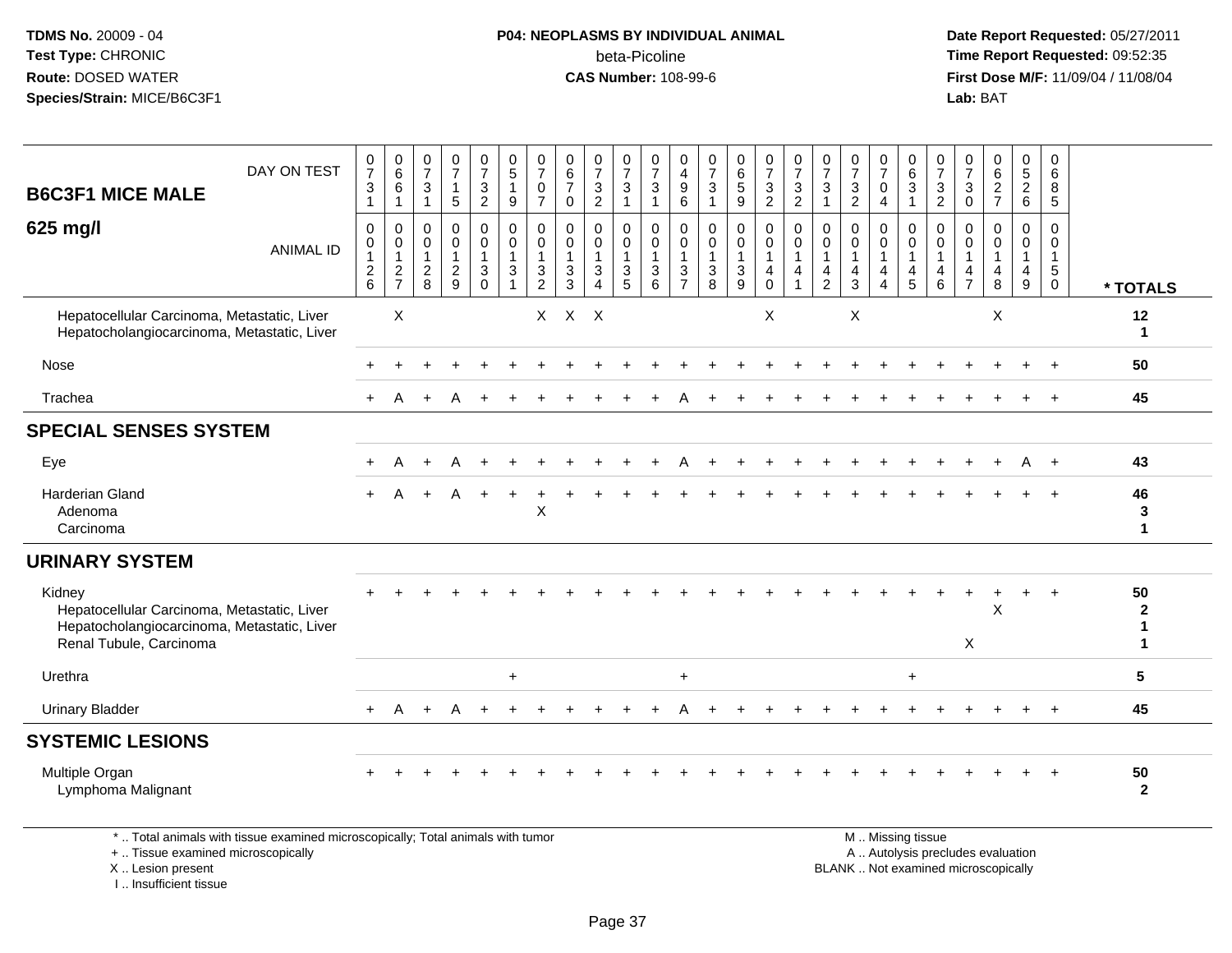#### **P04: NEOPLASMS BY INDIVIDUAL ANIMAL**beta-Picoline<br>CAS Number: 108-99-6

 **Date Report Requested:** 05/27/2011 **Time Report Requested:** 09:52:35 **First Dose M/F:** 11/09/04 / 11/08/04<br>Lab: BAT **Lab:** BAT

| <b>B6C3F1 MICE MALE</b>                                                                                                      | DAY ON TEST      | $\frac{0}{7}$<br>$\ensuremath{\mathsf{3}}$<br>$\overline{0}$          | $\frac{0}{7}$<br>$\mathsf 3$<br>$\overline{2}$                 | $\begin{array}{c} 0 \\ 5 \\ 3 \end{array}$<br>$\overline{4}$    | $\frac{0}{7}$<br>$\mathbf{3}$<br>$\overline{2}$                          | $\begin{smallmatrix}0\0\4\end{smallmatrix}$<br>$\,6\,$<br>$\sqrt{5}$ | $\begin{matrix} 0 \\ 7 \\ 3 \end{matrix}$<br>$\overline{2}$         | $\frac{0}{7}$<br>3<br>$\mathbf{1}$                                          | $\frac{0}{7}$<br>$\sqrt{3}$<br>$\mathsf{O}\xspace$ | $\frac{0}{7}$<br>$\mathbf 3$<br>$\mathbf 0$                 | $\frac{0}{7}$<br>$\overline{1}$<br>$\sqrt{5}$             | $\begin{array}{c} 0 \\ 6 \\ 7 \end{array}$<br>$\sqrt{5}$           | $\frac{0}{7}$<br>$\sqrt{3}$<br>$\mathbf{1}$       | $\begin{matrix} 0 \\ 5 \end{matrix}$<br>$\mathbf{3}$<br>$\overline{4}$ | $\begin{matrix} 0 \\ 6 \\ 8 \end{matrix}$<br>$\overline{7}$   | $0$<br>52<br>2                                                           | $\frac{0}{7}$<br>$\sqrt{3}$<br>$\overline{1}$            | $\frac{0}{7}$<br>$\mathbf{3}$<br>$\sqrt{2}$                           | $\frac{0}{7}$<br>$\pmb{0}$<br>$\boldsymbol{9}$             | $\frac{0}{7}$<br>3<br>1                | $\frac{0}{7}$<br>$\mathbf{1}$<br>$\mathbf 0$                      | $\frac{0}{7}$<br>$\mathsf 3$<br>$\sqrt{2}$                   | $\frac{0}{7}$<br>$\mathbf{3}$<br>$\overline{1}$                        | $\frac{0}{7}$<br>$\mathbf 3$<br>$\overline{2}$                  | $_{6}^{\rm 0}$<br>$\boldsymbol{9}$<br>$\mathsf{O}\xspace$            | $\begin{array}{c} 0 \\ 5 \end{array}$<br>$\overline{7}$<br>$\mathbf{1}$         |                       |
|------------------------------------------------------------------------------------------------------------------------------|------------------|-----------------------------------------------------------------------|----------------------------------------------------------------|-----------------------------------------------------------------|--------------------------------------------------------------------------|----------------------------------------------------------------------|---------------------------------------------------------------------|-----------------------------------------------------------------------------|----------------------------------------------------|-------------------------------------------------------------|-----------------------------------------------------------|--------------------------------------------------------------------|---------------------------------------------------|------------------------------------------------------------------------|---------------------------------------------------------------|--------------------------------------------------------------------------|----------------------------------------------------------|-----------------------------------------------------------------------|------------------------------------------------------------|----------------------------------------|-------------------------------------------------------------------|--------------------------------------------------------------|------------------------------------------------------------------------|-----------------------------------------------------------------|----------------------------------------------------------------------|---------------------------------------------------------------------------------|-----------------------|
| 1250 mg/l                                                                                                                    | <b>ANIMAL ID</b> | $\pmb{0}$<br>$\pmb{0}$<br>$\mathbf{1}$<br>$\,$ 5 $\,$<br>$\mathbf{1}$ | 0<br>$\pmb{0}$<br>$\mathbf{1}$<br>$\sqrt{5}$<br>$\overline{c}$ | $\mathbf 0$<br>$\mathbf 0$<br>$\overline{1}$<br>$\sqrt{5}$<br>3 | $\pmb{0}$<br>$\mathbf 0$<br>$\mathbf{1}$<br>$\sqrt{5}$<br>$\overline{4}$ | 0<br>$\mathbf 0$<br>$\mathbf{1}$<br>5<br>$\overline{5}$              | $_{\rm 0}^{\rm 0}$<br>$\mathbf{1}$<br>$\overline{5}$<br>$6^{\circ}$ | $\mathbf 0$<br>$\mathbf 0$<br>$\mathbf{1}$<br>$\,$ 5 $\,$<br>$\overline{7}$ | 0<br>0<br>$\mathbf{1}$<br>$\sqrt{5}$<br>8          | $\mathbf 0$<br>$\pmb{0}$<br>$\mathbf{1}$<br>$\sqrt{5}$<br>9 | 0<br>$\mathbf 0$<br>$\overline{1}$<br>$\,6\,$<br>$\Omega$ | $\boldsymbol{0}$<br>$\,0\,$<br>$\mathbf{1}$<br>6<br>$\overline{1}$ | 0<br>0<br>$\mathbf{1}$<br>$\,6$<br>$\overline{2}$ | $\pmb{0}$<br>$\pmb{0}$<br>$\mathbf{1}$<br>$\,6$<br>3                   | $\pmb{0}$<br>$\pmb{0}$<br>$\mathbf{1}$<br>6<br>$\overline{4}$ | $\mathbf 0$<br>$\mathbf 0$<br>$\mathbf{1}$<br>$\,6\,$<br>$5\phantom{.0}$ | $\mathbf 0$<br>$\pmb{0}$<br>$\mathbf{1}$<br>$\,6\,$<br>6 | $\mathbf 0$<br>$\mathbf 0$<br>$\mathbf{1}$<br>$\,6$<br>$\overline{7}$ | $\mathbf 0$<br>$\mathbf 0$<br>$\mathbf{1}$<br>$\,6\,$<br>8 | 0<br>0<br>$\mathbf{1}$<br>$\,6\,$<br>9 | 0<br>$\mathbf 0$<br>$\mathbf{1}$<br>$\overline{7}$<br>$\mathbf 0$ | $\mathbf 0$<br>$\mathbf 0$<br>$\mathbf{1}$<br>$\overline{7}$ | $\mathbf 0$<br>0<br>$\overline{1}$<br>$\overline{7}$<br>$\overline{2}$ | $\pmb{0}$<br>$\mathbf 0$<br>$\mathbf{1}$<br>$\overline{7}$<br>3 | 0<br>$\mathbf 0$<br>$\mathbf{1}$<br>$\overline{7}$<br>$\overline{4}$ | $\mathbf 0$<br>$\mathbf 0$<br>$\mathbf{1}$<br>$\overline{7}$<br>$5\phantom{.0}$ | males<br>$($ cont $)$ |
| <b>ALIMENTARY SYSTEM</b>                                                                                                     |                  |                                                                       |                                                                |                                                                 |                                                                          |                                                                      |                                                                     |                                                                             |                                                    |                                                             |                                                           |                                                                    |                                                   |                                                                        |                                                               |                                                                          |                                                          |                                                                       |                                                            |                                        |                                                                   |                                                              |                                                                        |                                                                 |                                                                      |                                                                                 |                       |
| Esophagus                                                                                                                    |                  |                                                                       |                                                                |                                                                 |                                                                          |                                                                      |                                                                     |                                                                             |                                                    |                                                             |                                                           |                                                                    |                                                   |                                                                        |                                                               |                                                                          |                                                          |                                                                       |                                                            |                                        |                                                                   |                                                              |                                                                        |                                                                 |                                                                      |                                                                                 |                       |
| Gallbladder                                                                                                                  |                  |                                                                       |                                                                |                                                                 |                                                                          |                                                                      |                                                                     |                                                                             |                                                    |                                                             |                                                           |                                                                    |                                                   |                                                                        |                                                               |                                                                          |                                                          |                                                                       |                                                            |                                        |                                                                   |                                                              |                                                                        |                                                                 |                                                                      | A                                                                               |                       |
| Intestine Large, Cecum                                                                                                       |                  |                                                                       |                                                                |                                                                 |                                                                          |                                                                      |                                                                     |                                                                             |                                                    |                                                             |                                                           |                                                                    |                                                   |                                                                        | A                                                             | A                                                                        |                                                          |                                                                       |                                                            |                                        |                                                                   |                                                              |                                                                        |                                                                 | A                                                                    | A                                                                               |                       |
| Intestine Large, Colon                                                                                                       |                  |                                                                       |                                                                |                                                                 |                                                                          |                                                                      |                                                                     |                                                                             |                                                    |                                                             |                                                           |                                                                    |                                                   |                                                                        | Α                                                             | A                                                                        |                                                          |                                                                       |                                                            |                                        |                                                                   |                                                              |                                                                        |                                                                 | Α                                                                    | A                                                                               |                       |
| Intestine Large, Rectum                                                                                                      |                  |                                                                       |                                                                |                                                                 |                                                                          |                                                                      |                                                                     |                                                                             |                                                    |                                                             | A                                                         | $\mathsf{A}$                                                       | $+$                                               | $+$                                                                    | A                                                             | $+$                                                                      | $+$                                                      | $\ddot{}$                                                             |                                                            |                                        | $+$                                                               |                                                              |                                                                        | $\ddot{}$                                                       | A A                                                                  |                                                                                 |                       |
| Intestine Small, Duodenum<br>Adenoma                                                                                         |                  |                                                                       |                                                                |                                                                 |                                                                          |                                                                      |                                                                     |                                                                             |                                                    |                                                             | Α                                                         | $\mathsf{A}$                                                       | $\ddot{}$                                         |                                                                        | $\mathsf{A}$                                                  | A                                                                        | $+$                                                      | $\ddot{}$                                                             | A                                                          | $\ddot{}$<br>X                         | $\ddot{}$                                                         |                                                              |                                                                        | $\ddot{}$                                                       | A A                                                                  |                                                                                 |                       |
| Intestine Small, Ileum                                                                                                       |                  |                                                                       |                                                                |                                                                 |                                                                          |                                                                      |                                                                     |                                                                             |                                                    |                                                             | A                                                         |                                                                    |                                                   |                                                                        | A                                                             | A                                                                        |                                                          | $\ddot{}$                                                             | A                                                          |                                        |                                                                   |                                                              |                                                                        |                                                                 | A                                                                    | A                                                                               |                       |
| Intestine Small, Jejunum<br>Adenoma                                                                                          |                  |                                                                       |                                                                |                                                                 |                                                                          |                                                                      |                                                                     |                                                                             |                                                    |                                                             |                                                           |                                                                    |                                                   |                                                                        | А                                                             | A                                                                        |                                                          |                                                                       |                                                            |                                        | $+$                                                               | $\pmb{\times}$                                               |                                                                        |                                                                 | A                                                                    | A                                                                               |                       |
| Liver<br>Cholangioma, Multiple<br>Hemangiosarcoma<br>Hepatoblastoma                                                          |                  |                                                                       |                                                                |                                                                 |                                                                          |                                                                      |                                                                     |                                                                             |                                                    | X                                                           | $\times$                                                  |                                                                    |                                                   |                                                                        |                                                               |                                                                          |                                                          |                                                                       | $\sf X$                                                    |                                        |                                                                   |                                                              |                                                                        |                                                                 |                                                                      |                                                                                 |                       |
| Hepatocellular Adenoma<br>Hepatocellular Adenoma, Multiple<br>Hepatocellular Carcinoma<br>Hepatocellular Carcinoma, Multiple |                  | $\times$                                                              | $X$ $X$                                                        | X<br>X                                                          | $\mathsf X$                                                              | $\mathsf{X}$                                                         |                                                                     | $\mathsf{X}$                                                                |                                                    | $\mathsf X$                                                 | $\mathsf{X}$                                              | $X -$                                                              | $\boldsymbol{X}$<br>X                             | $\pmb{\times}$                                                         | $X$ $X$<br>$\mathsf X$                                        |                                                                          | $\mathsf X$<br>$X$ $X$                                   |                                                                       | $\mathsf X$                                                | $\sf X$                                | $X$ $X$                                                           |                                                              | $X$ $X$                                                                | X<br>$\mathsf X$                                                | Χ<br>X                                                               | $\boldsymbol{\mathsf{X}}$                                                       |                       |
| Mesentery                                                                                                                    |                  |                                                                       |                                                                |                                                                 |                                                                          |                                                                      |                                                                     |                                                                             |                                                    | $\ddot{}$                                                   |                                                           |                                                                    |                                                   |                                                                        |                                                               |                                                                          |                                                          |                                                                       |                                                            |                                        |                                                                   |                                                              |                                                                        |                                                                 |                                                                      |                                                                                 |                       |

\* .. Total animals with tissue examined microscopically; Total animals with tumor

+ .. Tissue examined microscopically

X .. Lesion present

I .. Insufficient tissue

M .. Missing tissue

y the contract of the contract of the contract of the contract of the contract of the contract of the contract of  $A$ . Autolysis precludes evaluation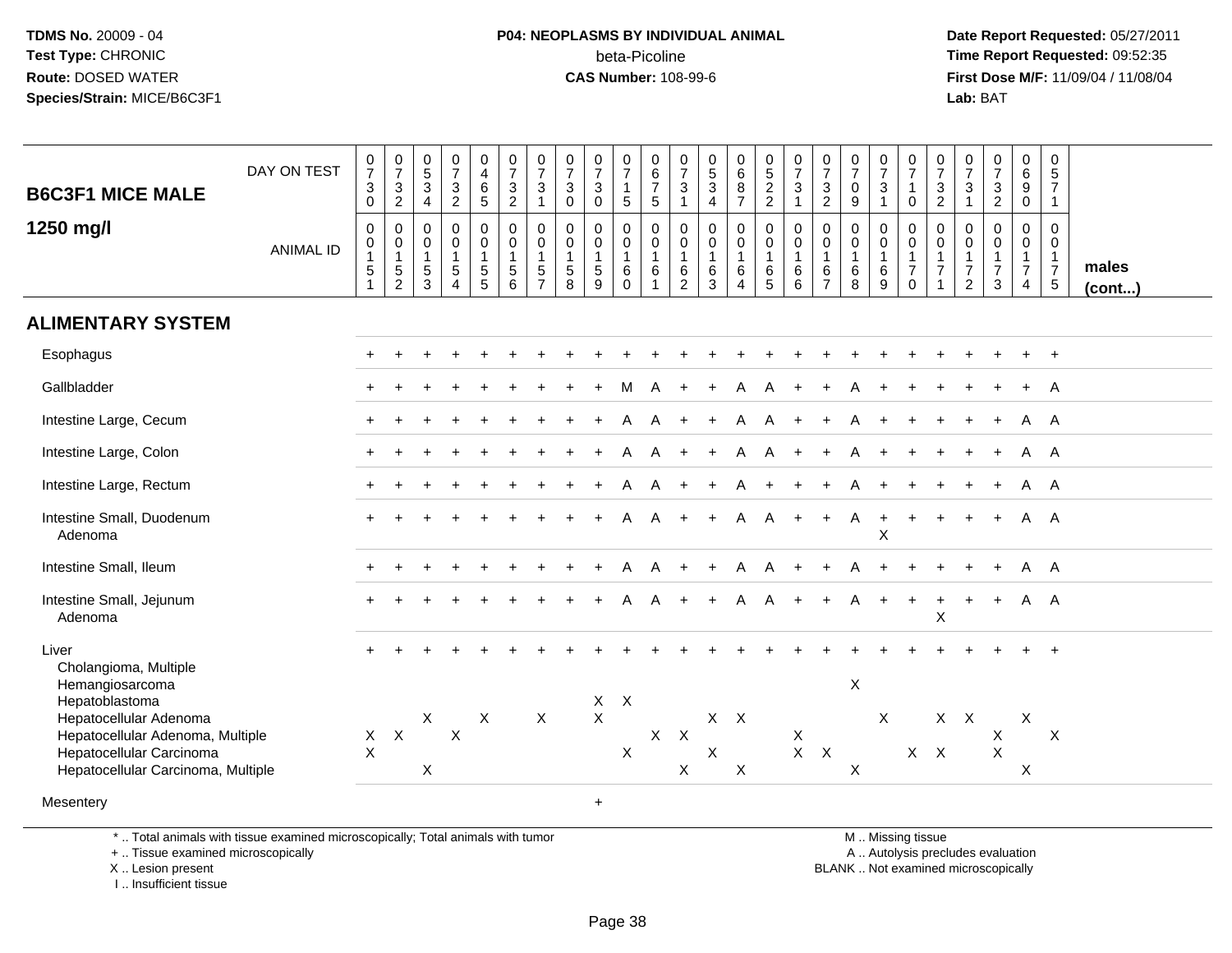#### **P04: NEOPLASMS BY INDIVIDUAL ANIMAL**beta-Picoline<br>CAS Number: 108-99-6

 **Date Report Requested:** 05/27/2011 **Time Report Requested:** 09:52:35 **First Dose M/F:** 11/09/04 / 11/08/04<br>Lab: BAT **Lab:** BAT

| <b>B6C3F1 MICE MALE</b>                         | DAY ON TEST      | $\frac{0}{7}$<br>$\ensuremath{\mathsf{3}}$<br>$\mathbf 0$                         | $\frac{0}{7}$<br>$\sqrt{3}$<br>$\overline{2}$                                      | $\begin{array}{c} 0 \\ 5 \\ 3 \end{array}$<br>$\overline{a}$ | $\frac{0}{7}$<br>$\sqrt{3}$<br>$\overline{2}$                                           | $\begin{smallmatrix}0\0\4\end{smallmatrix}$<br>$\ddot{6}$<br>5                              | $\begin{smallmatrix}0\\7\end{smallmatrix}$<br>$\ensuremath{\mathsf{3}}$<br>$\overline{c}$ | $\frac{0}{7}$<br>3<br>$\overline{1}$                                         | $\frac{0}{7}$<br>$\mathbf 3$<br>$\mathbf 0$                   | $\frac{0}{7}$<br>$\ensuremath{\mathsf{3}}$<br>$\mathbf 0$          | $\frac{0}{7}$<br>$\mathbf{1}$<br>5                               | 0<br>$\frac{6}{7}$<br>5     | $\frac{0}{7}$<br>$\ensuremath{\mathsf{3}}$<br>$\mathbf{1}$ | $\begin{array}{c} 0 \\ 5 \\ 3 \end{array}$<br>4                     | $0$<br>$6$<br>$8$<br>$\overline{7}$                                                       | $0$<br>5<br>2<br>2                                                                        | $\frac{0}{7}$<br>$\mathbf{3}$<br>1 | $\begin{array}{c} 0 \\ 7 \\ 3 \\ 2 \end{array}$                     | $\frac{0}{7}$<br>$\pmb{0}$<br>9          | $\begin{array}{c} 0 \\ 7 \end{array}$<br>$\mathbf{3}$<br>$\mathbf{1}$ | $\frac{0}{7}$<br>$\mathbf{1}$<br>$\mathbf 0$                                        | 0<br>$\overline{7}$<br>$\sqrt{3}$<br>$\overline{2}$ | $\frac{0}{7}$<br>$\mathbf{3}$<br>$\overline{1}$                               | $\frac{0}{7}$<br>$\ensuremath{\mathsf{3}}$<br>$\overline{c}$ | 0<br>$6\overline{6}$<br>$\boldsymbol{9}$<br>0                             | 0<br>$\overline{5}$<br>$\overline{7}$<br>1             |                 |
|-------------------------------------------------|------------------|-----------------------------------------------------------------------------------|------------------------------------------------------------------------------------|--------------------------------------------------------------|-----------------------------------------------------------------------------------------|---------------------------------------------------------------------------------------------|-------------------------------------------------------------------------------------------|------------------------------------------------------------------------------|---------------------------------------------------------------|--------------------------------------------------------------------|------------------------------------------------------------------|-----------------------------|------------------------------------------------------------|---------------------------------------------------------------------|-------------------------------------------------------------------------------------------|-------------------------------------------------------------------------------------------|------------------------------------|---------------------------------------------------------------------|------------------------------------------|-----------------------------------------------------------------------|-------------------------------------------------------------------------------------|-----------------------------------------------------|-------------------------------------------------------------------------------|--------------------------------------------------------------|---------------------------------------------------------------------------|--------------------------------------------------------|-----------------|
| 1250 mg/l                                       | <b>ANIMAL ID</b> | $\mathsf 0$<br>$\boldsymbol{0}$<br>$\mathbf{1}$<br>$\overline{5}$<br>$\mathbf{1}$ | $\boldsymbol{0}$<br>$\boldsymbol{0}$<br>$\overline{1}$<br>$\sqrt{5}$<br>$\sqrt{2}$ | $\pmb{0}$<br>$\mathbf 0$<br>$\mathbf{1}$<br>$\sqrt{5}$<br>3  | $\boldsymbol{0}$<br>$\mathsf{O}\xspace$<br>$\mathbf{1}$<br>$\sqrt{5}$<br>$\overline{4}$ | $\begin{smallmatrix}0\0\0\end{smallmatrix}$<br>$\mathbf{1}$<br>$\sqrt{5}$<br>$\overline{5}$ | $\pmb{0}$<br>$\overline{0}$<br>$\mathbf{1}$<br>$\sqrt{5}$<br>$6\phantom{a}$               | $\mathbf 0$<br>$\mathbf 0$<br>$\overline{1}$<br>$\sqrt{5}$<br>$\overline{7}$ | $\mathbf 0$<br>$\mathbf 0$<br>$\mathbf{1}$<br>$\sqrt{5}$<br>8 | 0<br>$\mathbf 0$<br>$\mathbf{1}$<br>$\sqrt{5}$<br>$\boldsymbol{9}$ | $\pmb{0}$<br>$\mathbf 0$<br>$\mathbf{1}$<br>$\,6$<br>$\mathbf 0$ | 0<br>0<br>$\mathbf{1}$<br>6 | $\pmb{0}$<br>0<br>$\mathbf{1}$<br>6<br>$\overline{c}$      | $\pmb{0}$<br>$\mathbf 0$<br>$\mathbf{1}$<br>$\,6\,$<br>$\mathbf{3}$ | $\begin{smallmatrix} 0\\0 \end{smallmatrix}$<br>$\mathbf{1}$<br>$\,6\,$<br>$\overline{4}$ | $\begin{smallmatrix} 0\\0 \end{smallmatrix}$<br>$\mathbf{1}$<br>$\,6\,$<br>$\overline{5}$ | 0<br>0<br>1<br>6<br>6              | $\pmb{0}$<br>$\pmb{0}$<br>$\mathbf{1}$<br>$\,6\,$<br>$\overline{7}$ | 0<br>$\pmb{0}$<br>$\mathbf{1}$<br>6<br>8 | 0<br>0<br>$\mathbf{1}$<br>$\,6$<br>$\boldsymbol{9}$                   | $\pmb{0}$<br>$\ddot{\mathbf{0}}$<br>$\mathbf{1}$<br>$\boldsymbol{7}$<br>$\mathbf 0$ | 0<br>0<br>$\mathbf{1}$<br>$\overline{7}$            | $\mathbf 0$<br>$\mathbf 0$<br>$\mathbf 1$<br>$\overline{7}$<br>$\overline{2}$ | 0<br>0<br>1<br>7<br>3                                        | $\boldsymbol{0}$<br>0<br>$\mathbf{1}$<br>$\overline{7}$<br>$\overline{4}$ | 0<br>0<br>$\mathbf{1}$<br>$\overline{7}$<br>$\sqrt{5}$ | males<br>(cont) |
| Pancreas                                        |                  |                                                                                   |                                                                                    |                                                              |                                                                                         |                                                                                             |                                                                                           |                                                                              |                                                               |                                                                    |                                                                  |                             |                                                            |                                                                     | Α                                                                                         |                                                                                           |                                    |                                                                     |                                          |                                                                       |                                                                                     |                                                     |                                                                               |                                                              | $+$                                                                       | $\overline{+}$                                         |                 |
| Salivary Glands                                 |                  |                                                                                   |                                                                                    |                                                              |                                                                                         |                                                                                             |                                                                                           |                                                                              |                                                               |                                                                    |                                                                  |                             |                                                            |                                                                     |                                                                                           |                                                                                           |                                    |                                                                     |                                          |                                                                       |                                                                                     |                                                     |                                                                               |                                                              | $\pm$                                                                     | $^{+}$                                                 |                 |
| Stomach, Forestomach<br>Squamous Cell Papilloma |                  |                                                                                   |                                                                                    |                                                              |                                                                                         |                                                                                             |                                                                                           |                                                                              |                                                               |                                                                    |                                                                  |                             | $\pm$                                                      | $\ddot{}$<br>X                                                      | A                                                                                         |                                                                                           |                                    |                                                                     |                                          |                                                                       |                                                                                     |                                                     |                                                                               |                                                              | A                                                                         | $+$                                                    |                 |
| Stomach, Glandular                              |                  |                                                                                   |                                                                                    |                                                              |                                                                                         |                                                                                             |                                                                                           |                                                                              |                                                               |                                                                    |                                                                  |                             |                                                            |                                                                     |                                                                                           |                                                                                           |                                    |                                                                     |                                          |                                                                       |                                                                                     |                                                     |                                                                               |                                                              | A                                                                         | A                                                      |                 |
| Tooth                                           |                  |                                                                                   | $\pm$                                                                              |                                                              |                                                                                         |                                                                                             |                                                                                           |                                                                              |                                                               |                                                                    |                                                                  |                             |                                                            |                                                                     |                                                                                           |                                                                                           |                                    |                                                                     |                                          |                                                                       |                                                                                     |                                                     |                                                                               |                                                              | $+$                                                                       | $+$                                                    |                 |
| <b>CARDIOVASCULAR SYSTEM</b>                    |                  |                                                                                   |                                                                                    |                                                              |                                                                                         |                                                                                             |                                                                                           |                                                                              |                                                               |                                                                    |                                                                  |                             |                                                            |                                                                     |                                                                                           |                                                                                           |                                    |                                                                     |                                          |                                                                       |                                                                                     |                                                     |                                                                               |                                                              |                                                                           |                                                        |                 |
| Heart                                           |                  | $+$                                                                               |                                                                                    |                                                              |                                                                                         |                                                                                             |                                                                                           |                                                                              |                                                               |                                                                    |                                                                  |                             |                                                            |                                                                     |                                                                                           |                                                                                           |                                    |                                                                     |                                          |                                                                       |                                                                                     |                                                     |                                                                               |                                                              | $+$                                                                       | $+$                                                    |                 |
| <b>ENDOCRINE SYSTEM</b>                         |                  |                                                                                   |                                                                                    |                                                              |                                                                                         |                                                                                             |                                                                                           |                                                                              |                                                               |                                                                    |                                                                  |                             |                                                            |                                                                     |                                                                                           |                                                                                           |                                    |                                                                     |                                          |                                                                       |                                                                                     |                                                     |                                                                               |                                                              |                                                                           |                                                        |                 |
| <b>Adrenal Cortex</b><br>Subcapsular, Adenoma   |                  | $\ddot{}$<br>$\sf X$                                                              | $\ddot{}$                                                                          |                                                              |                                                                                         |                                                                                             |                                                                                           |                                                                              | $\pmb{\times}$                                                |                                                                    |                                                                  |                             |                                                            |                                                                     |                                                                                           |                                                                                           |                                    |                                                                     |                                          |                                                                       |                                                                                     |                                                     |                                                                               |                                                              | $+$                                                                       | $+$                                                    |                 |
| Adrenal Medulla                                 |                  |                                                                                   |                                                                                    |                                                              |                                                                                         |                                                                                             |                                                                                           |                                                                              |                                                               |                                                                    |                                                                  |                             |                                                            |                                                                     |                                                                                           |                                                                                           |                                    |                                                                     |                                          |                                                                       |                                                                                     |                                                     |                                                                               |                                                              |                                                                           | $+$                                                    |                 |
| Islets, Pancreatic                              |                  |                                                                                   |                                                                                    |                                                              |                                                                                         |                                                                                             |                                                                                           |                                                                              |                                                               |                                                                    |                                                                  |                             |                                                            |                                                                     |                                                                                           |                                                                                           |                                    |                                                                     |                                          |                                                                       |                                                                                     |                                                     |                                                                               |                                                              |                                                                           | $\overline{ }$                                         |                 |
| Parathyroid Gland                               |                  | М                                                                                 | $\ddot{}$                                                                          |                                                              |                                                                                         | м                                                                                           | м                                                                                         |                                                                              |                                                               |                                                                    |                                                                  |                             | М                                                          | M                                                                   | M                                                                                         | $\ddot{}$                                                                                 | м                                  |                                                                     | M                                        | $\ddot{}$                                                             | М                                                                                   | $\overline{+}$                                      | $\ddot{}$                                                                     | M                                                            | M +                                                                       |                                                        |                 |
| <b>Pituitary Gland</b>                          |                  |                                                                                   |                                                                                    |                                                              |                                                                                         |                                                                                             |                                                                                           |                                                                              |                                                               |                                                                    |                                                                  |                             |                                                            |                                                                     |                                                                                           |                                                                                           |                                    |                                                                     |                                          |                                                                       |                                                                                     |                                                     |                                                                               |                                                              |                                                                           | $+$                                                    |                 |
| <b>Thyroid Gland</b>                            |                  |                                                                                   |                                                                                    |                                                              |                                                                                         |                                                                                             |                                                                                           |                                                                              |                                                               |                                                                    |                                                                  |                             |                                                            |                                                                     |                                                                                           |                                                                                           |                                    |                                                                     |                                          |                                                                       |                                                                                     |                                                     |                                                                               |                                                              | $+$                                                                       | $+$                                                    |                 |
| <b>GENERAL BODY SYSTEM</b>                      |                  |                                                                                   |                                                                                    |                                                              |                                                                                         |                                                                                             |                                                                                           |                                                                              |                                                               |                                                                    |                                                                  |                             |                                                            |                                                                     |                                                                                           |                                                                                           |                                    |                                                                     |                                          |                                                                       |                                                                                     |                                                     |                                                                               |                                                              |                                                                           |                                                        |                 |

\* .. Total animals with tissue examined microscopically; Total animals with tumor

+ .. Tissue examined microscopically

X .. Lesion present

I .. Insufficient tissue

M .. Missing tissue

y the contract of the contract of the contract of the contract of the contract of the contract of the contract of  $A$ . Autolysis precludes evaluation Lesion present BLANK .. Not examined microscopically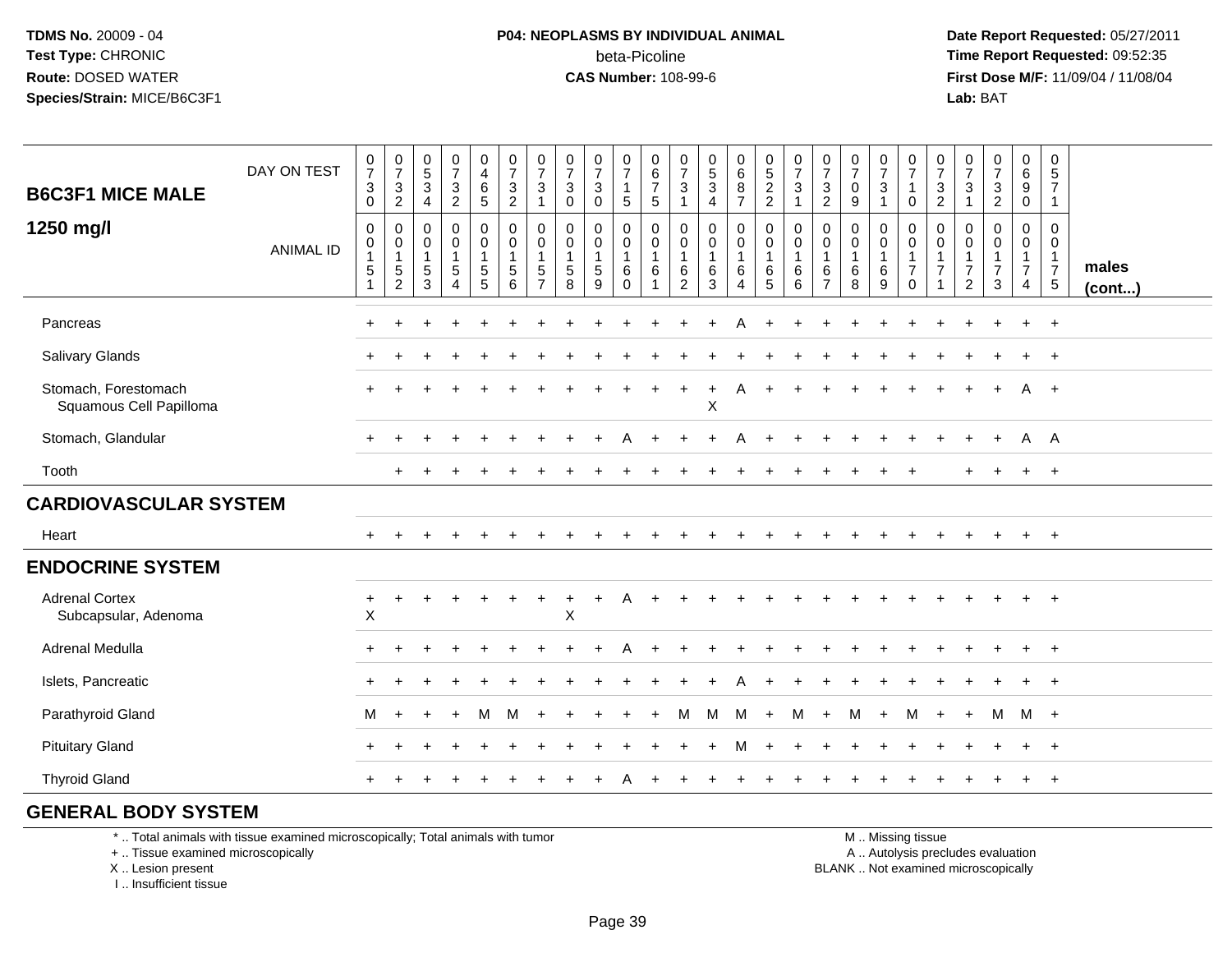# **P04: NEOPLASMS BY INDIVIDUAL ANIMAL**beta-Picoline<br>CAS Number: 108-99-6

| <b>B6C3F1 MICE MALE</b>                                                                                   | DAY ON TEST                                                                     | $\begin{smallmatrix}0\\7\end{smallmatrix}$<br>$\mathbf{3}$<br>$\mathbf 0$ | $\frac{0}{7}$<br>$\mathbf{3}$<br>$\overline{2}$        | $\pmb{0}$<br>$\overline{5}$<br>$\mathbf{3}$<br>4             | $\frac{0}{7}$<br>$\mathbf{3}$<br>$\overline{2}$                 | $_4^{\rm 0}$<br>$\,6\,$<br>5                                  | $\frac{0}{7}$<br>$\sqrt{3}$<br>$\overline{2}$                | $\frac{0}{7}$<br>$\sqrt{3}$<br>$\overline{1}$                                 | $\begin{array}{c} 0 \\ 7 \end{array}$<br>$\mathbf{3}$<br>$\mathbf 0$ | $\begin{array}{c} 0 \\ 7 \end{array}$<br>$\ensuremath{\mathsf{3}}$<br>$\mathbf 0$ | $\,0\,$<br>$\overline{7}$<br>$\mathbf{1}$<br>$\sqrt{5}$           | 0<br>6<br>$\overline{7}$<br>$5\phantom{.0}$                | $\begin{smallmatrix}0\\7\end{smallmatrix}$<br>$\mathfrak{Z}$<br>$\mathbf{1}$  | $\begin{array}{c} 0 \\ 5 \\ 3 \end{array}$<br>4           | $\begin{array}{c} 0 \\ 6 \end{array}$<br>$\overline{8}$<br>$\overline{7}$ | $\begin{array}{c} 0 \\ 5 \end{array}$<br>$\overline{2}$<br>$\overline{2}$ | $\frac{0}{7}$<br>3<br>$\mathbf{1}$         | $\frac{0}{7}$<br>$\sqrt{3}$<br>$\overline{2}$                       | $\frac{0}{7}$<br>$\mathbf 0$<br>9                     | $\frac{0}{7}$<br>$\sqrt{3}$<br>$\mathbf{1}$                     | $\begin{array}{c} 0 \\ 7 \end{array}$<br>1<br>$\mathbf 0$                     | $\frac{0}{7}$<br>$\sqrt{3}$<br>$\overline{2}$                        | $\frac{0}{7}$<br>$\mathbf{3}$<br>$\mathbf{1}$                    | $\frac{0}{7}$<br>$\mathbf{3}$<br>$\overline{2}$                          | $\pmb{0}$<br>$\overline{6}$<br>$\boldsymbol{9}$<br>$\mathbf 0$                   | $\pmb{0}$<br>5<br>$\overline{7}$<br>$\mathbf{1}$                          |                 |
|-----------------------------------------------------------------------------------------------------------|---------------------------------------------------------------------------------|---------------------------------------------------------------------------|--------------------------------------------------------|--------------------------------------------------------------|-----------------------------------------------------------------|---------------------------------------------------------------|--------------------------------------------------------------|-------------------------------------------------------------------------------|----------------------------------------------------------------------|-----------------------------------------------------------------------------------|-------------------------------------------------------------------|------------------------------------------------------------|-------------------------------------------------------------------------------|-----------------------------------------------------------|---------------------------------------------------------------------------|---------------------------------------------------------------------------|--------------------------------------------|---------------------------------------------------------------------|-------------------------------------------------------|-----------------------------------------------------------------|-------------------------------------------------------------------------------|----------------------------------------------------------------------|------------------------------------------------------------------|--------------------------------------------------------------------------|----------------------------------------------------------------------------------|---------------------------------------------------------------------------|-----------------|
| 1250 mg/l                                                                                                 | <b>ANIMAL ID</b>                                                                | $\mathbf 0$<br>$\pmb{0}$<br>$\mathbf{1}$<br>$\sqrt{5}$<br>$\overline{1}$  | $\mathbf 0$<br>0<br>$\overline{1}$<br>$\,$ 5 $\,$<br>2 | $\Omega$<br>$\mathbf 0$<br>$\overline{1}$<br>$\sqrt{5}$<br>3 | $\mathbf 0$<br>$\mathbf 0$<br>1<br>$\sqrt{5}$<br>$\overline{4}$ | $\mathbf 0$<br>$\mathbf 0$<br>$\overline{1}$<br>$\frac{5}{5}$ | $\mathbf 0$<br>$\pmb{0}$<br>$\mathbf{1}$<br>$\,$ 5 $\,$<br>6 | $\mathbf 0$<br>$\mathbf 0$<br>$\overline{1}$<br>$\,$ 5 $\,$<br>$\overline{7}$ | $\mathbf 0$<br>$\mathbf 0$<br>$\mathbf{1}$<br>$\sqrt{5}$<br>8        | $\mathbf 0$<br>$\pmb{0}$<br>$\mathbf{1}$<br>$\,$ 5 $\,$<br>$9\,$                  | $\Omega$<br>$\mathbf 0$<br>$\mathbf{1}$<br>$\,6\,$<br>$\mathbf 0$ | $\mathbf 0$<br>$\mathbf 0$<br>$\mathbf{1}$<br>$\,6\,$<br>1 | $\mathbf 0$<br>$\mathsf{O}\xspace$<br>$\mathbf{1}$<br>$\,6$<br>$\overline{2}$ | 0<br>$\mathbf 0$<br>$\mathbf{1}$<br>$\,6$<br>$\mathbf{3}$ | $\mathbf 0$<br>$\mathbf 0$<br>$\overline{1}$<br>$\,6\,$<br>$\overline{4}$ | $\mathbf 0$<br>$\mathbf 0$<br>$\mathbf{1}$<br>$\,6$<br>$\overline{5}$     | 0<br>$\mathbf 0$<br>$\mathbf{1}$<br>6<br>6 | $\mathbf 0$<br>$\pmb{0}$<br>$\mathbf{1}$<br>$\,6$<br>$\overline{7}$ | $\mathbf{0}$<br>$\mathbf 0$<br>$\mathbf{1}$<br>6<br>8 | 0<br>$\mathbf 0$<br>$\mathbf{1}$<br>$\,6\,$<br>$\boldsymbol{9}$ | $\mathbf 0$<br>$\mathbf 0$<br>$\mathbf{1}$<br>$\boldsymbol{7}$<br>$\mathbf 0$ | $\mathbf 0$<br>$\mathsf 0$<br>$\overline{1}$<br>$\overline{7}$<br>-1 | $\Omega$<br>$\mathbf 0$<br>$\mathbf{1}$<br>$\boldsymbol{7}$<br>2 | $\mathbf 0$<br>$\mathbf 0$<br>1<br>$\overline{7}$<br>3                   | $\mathbf 0$<br>$\mathbf 0$<br>$\mathbf{1}$<br>$\boldsymbol{7}$<br>$\overline{4}$ | $\Omega$<br>$\mathbf 0$<br>$\overline{1}$<br>$\overline{7}$<br>$\sqrt{5}$ | males<br>(cont) |
| <b>NONE</b>                                                                                               |                                                                                 |                                                                           |                                                        |                                                              |                                                                 |                                                               |                                                              |                                                                               |                                                                      |                                                                                   |                                                                   |                                                            |                                                                               |                                                           |                                                                           |                                                                           |                                            |                                                                     |                                                       |                                                                 |                                                                               |                                                                      |                                                                  |                                                                          |                                                                                  |                                                                           |                 |
| <b>GENITAL SYSTEM</b>                                                                                     |                                                                                 |                                                                           |                                                        |                                                              |                                                                 |                                                               |                                                              |                                                                               |                                                                      |                                                                                   |                                                                   |                                                            |                                                                               |                                                           |                                                                           |                                                                           |                                            |                                                                     |                                                       |                                                                 |                                                                               |                                                                      |                                                                  |                                                                          |                                                                                  |                                                                           |                 |
| Epididymis                                                                                                |                                                                                 |                                                                           |                                                        |                                                              |                                                                 |                                                               |                                                              |                                                                               |                                                                      |                                                                                   |                                                                   |                                                            |                                                                               |                                                           |                                                                           |                                                                           |                                            |                                                                     |                                                       |                                                                 |                                                                               |                                                                      |                                                                  |                                                                          |                                                                                  | $\pm$                                                                     |                 |
| <b>Preputial Gland</b>                                                                                    |                                                                                 |                                                                           |                                                        |                                                              |                                                                 |                                                               |                                                              |                                                                               |                                                                      |                                                                                   |                                                                   |                                                            |                                                                               |                                                           |                                                                           |                                                                           |                                            |                                                                     |                                                       |                                                                 |                                                                               |                                                                      |                                                                  |                                                                          |                                                                                  |                                                                           |                 |
| Prostate                                                                                                  |                                                                                 |                                                                           |                                                        |                                                              |                                                                 |                                                               |                                                              |                                                                               |                                                                      |                                                                                   |                                                                   |                                                            |                                                                               |                                                           |                                                                           |                                                                           |                                            |                                                                     |                                                       |                                                                 |                                                                               |                                                                      |                                                                  |                                                                          |                                                                                  | $\overline{ }$                                                            |                 |
| Seminal Vesicle                                                                                           |                                                                                 |                                                                           |                                                        |                                                              |                                                                 |                                                               |                                                              |                                                                               |                                                                      |                                                                                   |                                                                   |                                                            |                                                                               |                                                           |                                                                           |                                                                           |                                            |                                                                     |                                                       |                                                                 |                                                                               |                                                                      |                                                                  |                                                                          |                                                                                  | $\overline{+}$                                                            |                 |
| <b>Testes</b><br>Interstitial Cell, Adenoma                                                               |                                                                                 |                                                                           |                                                        |                                                              |                                                                 |                                                               |                                                              |                                                                               |                                                                      |                                                                                   |                                                                   |                                                            |                                                                               |                                                           |                                                                           |                                                                           |                                            |                                                                     |                                                       |                                                                 |                                                                               |                                                                      |                                                                  |                                                                          |                                                                                  | $+$                                                                       |                 |
| <b>HEMATOPOIETIC SYSTEM</b>                                                                               |                                                                                 |                                                                           |                                                        |                                                              |                                                                 |                                                               |                                                              |                                                                               |                                                                      |                                                                                   |                                                                   |                                                            |                                                                               |                                                           |                                                                           |                                                                           |                                            |                                                                     |                                                       |                                                                 |                                                                               |                                                                      |                                                                  |                                                                          |                                                                                  |                                                                           |                 |
| <b>Bone Marrow</b><br>Hemangiosarcoma                                                                     |                                                                                 |                                                                           |                                                        |                                                              |                                                                 |                                                               |                                                              |                                                                               |                                                                      |                                                                                   |                                                                   |                                                            |                                                                               |                                                           |                                                                           |                                                                           |                                            |                                                                     | $\ddot{}$<br>X                                        | $\div$                                                          |                                                                               |                                                                      |                                                                  |                                                                          |                                                                                  | $\overline{+}$                                                            |                 |
| Lymph Node<br>Mediastinal, Hemangiosarcoma<br>Mediastinal, Hepatocellular Carcinoma,<br>Metastatic, Liver |                                                                                 |                                                                           |                                                        |                                                              |                                                                 |                                                               |                                                              |                                                                               |                                                                      |                                                                                   |                                                                   |                                                            |                                                                               |                                                           |                                                                           |                                                                           |                                            |                                                                     |                                                       | $+$<br>X                                                        |                                                                               |                                                                      |                                                                  |                                                                          |                                                                                  |                                                                           |                 |
| Lymph Node, Mandibular<br>Hepatocellular Carcinoma, Metastatic, Liver                                     |                                                                                 |                                                                           |                                                        |                                                              |                                                                 |                                                               |                                                              |                                                                               |                                                                      |                                                                                   |                                                                   |                                                            |                                                                               |                                                           | $\ddot{}$<br>$\pmb{\times}$                                               |                                                                           |                                            |                                                                     |                                                       |                                                                 |                                                                               |                                                                      |                                                                  |                                                                          |                                                                                  | $\overline{+}$                                                            |                 |
| Lymph Node, Mesenteric                                                                                    |                                                                                 |                                                                           |                                                        |                                                              |                                                                 |                                                               |                                                              |                                                                               |                                                                      |                                                                                   |                                                                   |                                                            |                                                                               | $\ddot{}$                                                 | M                                                                         | $\ddot{}$                                                                 |                                            |                                                                     | A                                                     |                                                                 |                                                                               |                                                                      |                                                                  |                                                                          | A                                                                                | $+$                                                                       |                 |
| Spleen                                                                                                    |                                                                                 |                                                                           |                                                        |                                                              |                                                                 |                                                               |                                                              |                                                                               |                                                                      |                                                                                   |                                                                   |                                                            |                                                                               |                                                           |                                                                           |                                                                           |                                            |                                                                     |                                                       |                                                                 |                                                                               |                                                                      |                                                                  |                                                                          |                                                                                  | $+$                                                                       |                 |
| +  Tissue examined microscopically<br>X  Lesion present<br>I Insufficient tissue                          | *  Total animals with tissue examined microscopically; Total animals with tumor |                                                                           |                                                        |                                                              |                                                                 |                                                               |                                                              |                                                                               |                                                                      |                                                                                   |                                                                   |                                                            |                                                                               |                                                           |                                                                           |                                                                           |                                            |                                                                     |                                                       |                                                                 | M  Missing tissue                                                             |                                                                      |                                                                  | A  Autolysis precludes evaluation<br>BLANK  Not examined microscopically |                                                                                  |                                                                           |                 |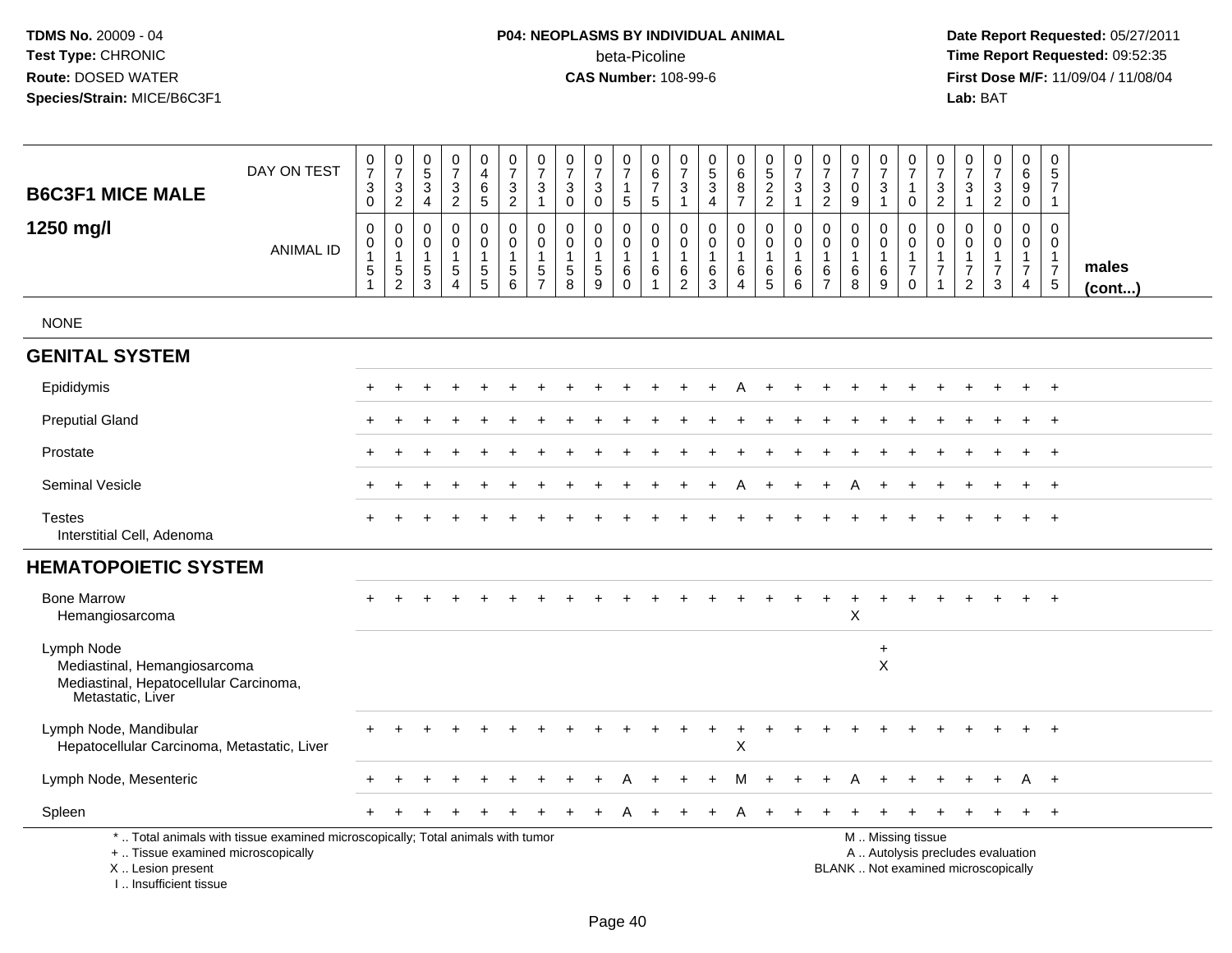# **P04: NEOPLASMS BY INDIVIDUAL ANIMAL**beta-Picoline<br>CAS Number: 108-99-6

| <b>B6C3F1 MICE MALE</b>                                                                                                                                                                                | DAY ON TEST                                                                     | $\frac{0}{7}$<br>$\ensuremath{\mathsf{3}}$<br>$\mathsf{O}\xspace$     | $\frac{0}{7}$<br>$\ensuremath{\mathsf{3}}$<br>$\overline{c}$ | $\begin{array}{c} 0 \\ 5 \\ 3 \\ 4 \end{array}$ | $\frac{0}{7}$<br>$\frac{3}{2}$                                | $\begin{smallmatrix}0\\4\end{smallmatrix}$<br>$^6$ 5        | $\frac{0}{7}$<br>$\frac{3}{2}$                              | $\frac{0}{7}$<br>3<br>$\mathbf{1}$                                         | $\frac{0}{7}$<br>$\ensuremath{\mathsf{3}}$<br>$\mathbf 0$     | $\frac{0}{7}$<br>3<br>$\mathbf 0$          | $\frac{0}{7}$<br>$\mathbf 1$<br>$\overline{5}$       | $\begin{array}{c} 0 \\ 6 \\ 7 \end{array}$<br>$5\phantom{.0}$ | 0<br>$\overline{7}$<br>$\ensuremath{\mathsf{3}}$<br>$\mathbf{1}$  | $\begin{array}{c} 0 \\ 5 \\ 3 \end{array}$<br>$\overline{4}$ | $\begin{array}{c} 0 \\ 6 \end{array}$<br>$\overline{8}$<br>$\overline{7}$ | $\begin{array}{c} 0 \\ 5 \end{array}$<br>$\frac{2}{2}$ | $\frac{0}{7}$<br>3<br>$\mathbf{1}$                 | $\frac{0}{7}$<br>$\ensuremath{\mathsf{3}}$<br>$\overline{2}$ | $\begin{array}{c} 0 \\ 7 \end{array}$<br>$\pmb{0}$<br>$\boldsymbol{9}$ | $\frac{0}{7}$<br>$\ensuremath{\mathsf{3}}$<br>$\mathbf{1}$ | $\frac{0}{7}$<br>$\mathbf 1$<br>$\mathbf 0$                                | 0<br>$\overline{7}$<br>3<br>$\sqrt{2}$      | $\frac{0}{7}$<br>$\ensuremath{\mathsf{3}}$<br>$\overline{1}$   | $\frac{0}{7}$<br>$\ensuremath{\mathsf{3}}$<br>$\overline{c}$ | 0<br>$\,6\,$<br>$\boldsymbol{9}$<br>$\mathbf 0$                      | $\mathbf 0$<br>5<br>$\overline{7}$<br>$\mathbf{1}$                      |                       |
|--------------------------------------------------------------------------------------------------------------------------------------------------------------------------------------------------------|---------------------------------------------------------------------------------|-----------------------------------------------------------------------|--------------------------------------------------------------|-------------------------------------------------|---------------------------------------------------------------|-------------------------------------------------------------|-------------------------------------------------------------|----------------------------------------------------------------------------|---------------------------------------------------------------|--------------------------------------------|------------------------------------------------------|---------------------------------------------------------------|-------------------------------------------------------------------|--------------------------------------------------------------|---------------------------------------------------------------------------|--------------------------------------------------------|----------------------------------------------------|--------------------------------------------------------------|------------------------------------------------------------------------|------------------------------------------------------------|----------------------------------------------------------------------------|---------------------------------------------|----------------------------------------------------------------|--------------------------------------------------------------|----------------------------------------------------------------------|-------------------------------------------------------------------------|-----------------------|
| 1250 mg/l                                                                                                                                                                                              | <b>ANIMAL ID</b>                                                                | $\pmb{0}$<br>$\pmb{0}$<br>$\mathbf{1}$<br>$\,$ 5 $\,$<br>$\mathbf{1}$ | 0<br>$\mathbf 0$<br>$\mathbf{1}$<br>5<br>$\overline{2}$      | 0<br>$\mathbf 0$<br>$\mathbf{1}$<br>5<br>3      | $\mathbf 0$<br>$\pmb{0}$<br>1<br>$\sqrt{5}$<br>$\overline{4}$ | 0<br>$\mathsf{O}\xspace$<br>$\overline{1}$<br>$\frac{5}{5}$ | $\mathbf 0$<br>$\pmb{0}$<br>$\mathbf{1}$<br>$\sqrt{5}$<br>6 | $\mathbf 0$<br>$\mathbf 0$<br>$\mathbf{1}$<br>$\sqrt{5}$<br>$\overline{7}$ | $\mathbf 0$<br>$\mathbf 0$<br>$\mathbf{1}$<br>$\sqrt{5}$<br>8 | 0<br>$\mathbf 0$<br>$\mathbf{1}$<br>5<br>9 | 0<br>$\mathbf 0$<br>$\mathbf{1}$<br>6<br>$\mathbf 0$ | 0<br>$\pmb{0}$<br>$\mathbf{1}$<br>6<br>$\overline{1}$         | $\mathbf 0$<br>$\mathbf 0$<br>$\mathbf{1}$<br>6<br>$\overline{2}$ | $\mathbf 0$<br>$\pmb{0}$<br>$\mathbf{1}$<br>6<br>3           | 0<br>$\mathbf 0$<br>$\mathbf{1}$<br>$\,6\,$<br>$\overline{4}$             | $\mathbf 0$<br>$\mathbf 0$<br>$\mathbf{1}$<br>6<br>5   | $\mathbf 0$<br>$\pmb{0}$<br>$\mathbf{1}$<br>6<br>6 | $\mathbf 0$<br>$\mathbf 0$<br>1<br>6<br>$\overline{7}$       | $\mathbf 0$<br>$\mathsf{O}\xspace$<br>$\mathbf{1}$<br>6<br>8           | 0<br>$\mathbf 0$<br>$\,6$<br>9                             | $\mathbf 0$<br>$\mathbf 0$<br>$\mathbf{1}$<br>$\boldsymbol{7}$<br>$\Omega$ | $\Omega$<br>$\mathbf 0$<br>$\mathbf 1$<br>7 | $\Omega$<br>$\mathbf 0$<br>$\mathbf{1}$<br>$\overline{7}$<br>2 | $\mathbf 0$<br>$\mathbf 0$<br>$\overline{7}$<br>3            | 0<br>$\mathbf 0$<br>$\mathbf{1}$<br>$\overline{7}$<br>$\overline{4}$ | $\Omega$<br>$\mathbf 0$<br>$\mathbf{1}$<br>$\overline{7}$<br>$\sqrt{5}$ | males<br>$($ cont $)$ |
| Hemangiosarcoma                                                                                                                                                                                        |                                                                                 |                                                                       |                                                              |                                                 |                                                               |                                                             |                                                             |                                                                            |                                                               |                                            |                                                      |                                                               |                                                                   |                                                              |                                                                           |                                                        |                                                    |                                                              |                                                                        |                                                            |                                                                            |                                             |                                                                |                                                              |                                                                      |                                                                         |                       |
| Thymus<br>Hepatocellular Carcinoma, Metastatic, Liver                                                                                                                                                  |                                                                                 |                                                                       |                                                              |                                                 |                                                               |                                                             |                                                             |                                                                            |                                                               |                                            |                                                      |                                                               |                                                                   |                                                              | $\sf X$                                                                   |                                                        |                                                    |                                                              |                                                                        |                                                            |                                                                            |                                             | M                                                              | $+$                                                          |                                                                      | M +                                                                     |                       |
| <b>INTEGUMENTARY SYSTEM</b>                                                                                                                                                                            |                                                                                 |                                                                       |                                                              |                                                 |                                                               |                                                             |                                                             |                                                                            |                                                               |                                            |                                                      |                                                               |                                                                   |                                                              |                                                                           |                                                        |                                                    |                                                              |                                                                        |                                                            |                                                                            |                                             |                                                                |                                                              |                                                                      |                                                                         |                       |
| Mammary Gland                                                                                                                                                                                          |                                                                                 | М                                                                     | м                                                            | М                                               | M                                                             | M                                                           | M                                                           | M                                                                          | M                                                             | M                                          | M                                                    |                                                               | M M                                                               | M                                                            | M                                                                         | M                                                      | M                                                  | M                                                            | M                                                                      | M                                                          | M                                                                          | M                                           |                                                                | M M                                                          |                                                                      | M M                                                                     |                       |
| Skin<br>Subcutaneous Tissue, Fibrous Histiocytoma<br>Subcutaneous Tissue, Hemangioma<br>Subcutaneous Tissue, Hemangiosarcoma<br>Subcutaneous Tissue, Lipoma                                            |                                                                                 |                                                                       |                                                              |                                                 |                                                               |                                                             |                                                             |                                                                            |                                                               | X                                          |                                                      |                                                               |                                                                   |                                                              |                                                                           |                                                        |                                                    |                                                              |                                                                        |                                                            |                                                                            |                                             |                                                                |                                                              |                                                                      |                                                                         |                       |
| <b>MUSCULOSKELETAL SYSTEM</b>                                                                                                                                                                          |                                                                                 |                                                                       |                                                              |                                                 |                                                               |                                                             |                                                             |                                                                            |                                                               |                                            |                                                      |                                                               |                                                                   |                                                              |                                                                           |                                                        |                                                    |                                                              |                                                                        |                                                            |                                                                            |                                             |                                                                |                                                              |                                                                      |                                                                         |                       |
| <b>Bone</b>                                                                                                                                                                                            |                                                                                 |                                                                       |                                                              |                                                 |                                                               |                                                             |                                                             |                                                                            |                                                               |                                            |                                                      |                                                               |                                                                   |                                                              |                                                                           |                                                        |                                                    |                                                              |                                                                        |                                                            |                                                                            |                                             |                                                                |                                                              |                                                                      | $\overline{+}$                                                          |                       |
| <b>NERVOUS SYSTEM</b>                                                                                                                                                                                  |                                                                                 |                                                                       |                                                              |                                                 |                                                               |                                                             |                                                             |                                                                            |                                                               |                                            |                                                      |                                                               |                                                                   |                                                              |                                                                           |                                                        |                                                    |                                                              |                                                                        |                                                            |                                                                            |                                             |                                                                |                                                              |                                                                      |                                                                         |                       |
| <b>Brain</b>                                                                                                                                                                                           |                                                                                 |                                                                       |                                                              |                                                 |                                                               |                                                             |                                                             |                                                                            |                                                               |                                            |                                                      |                                                               |                                                                   |                                                              |                                                                           |                                                        |                                                    |                                                              |                                                                        |                                                            |                                                                            |                                             |                                                                |                                                              | $+$                                                                  | $+$                                                                     |                       |
| <b>RESPIRATORY SYSTEM</b>                                                                                                                                                                              |                                                                                 |                                                                       |                                                              |                                                 |                                                               |                                                             |                                                             |                                                                            |                                                               |                                            |                                                      |                                                               |                                                                   |                                                              |                                                                           |                                                        |                                                    |                                                              |                                                                        |                                                            |                                                                            |                                             |                                                                |                                                              |                                                                      |                                                                         |                       |
| Lung<br>Alveolar/Bronchiolar Adenoma<br>Alveolar/Bronchiolar Adenoma, Multiple<br>Alveolar/Bronchiolar Carcinoma<br>Alveolar/Bronchiolar Carcinoma, Multiple<br>Carcinoma, Metastatic, Harderian Gland |                                                                                 |                                                                       |                                                              |                                                 |                                                               |                                                             |                                                             |                                                                            | X                                                             | X                                          | Χ                                                    |                                                               | X                                                                 |                                                              |                                                                           |                                                        |                                                    |                                                              | $\mathsf X$                                                            |                                                            |                                                                            | X                                           | X<br>X                                                         |                                                              |                                                                      |                                                                         |                       |
| +  Tissue examined microscopically<br>X  Lesion present<br>I Insufficient tissue                                                                                                                       | *  Total animals with tissue examined microscopically; Total animals with tumor |                                                                       |                                                              |                                                 |                                                               |                                                             |                                                             |                                                                            |                                                               |                                            |                                                      |                                                               |                                                                   |                                                              |                                                                           |                                                        |                                                    |                                                              | BLANK  Not examined microscopically                                    |                                                            | M  Missing tissue<br>A  Autolysis precludes evaluation                     |                                             |                                                                |                                                              |                                                                      |                                                                         |                       |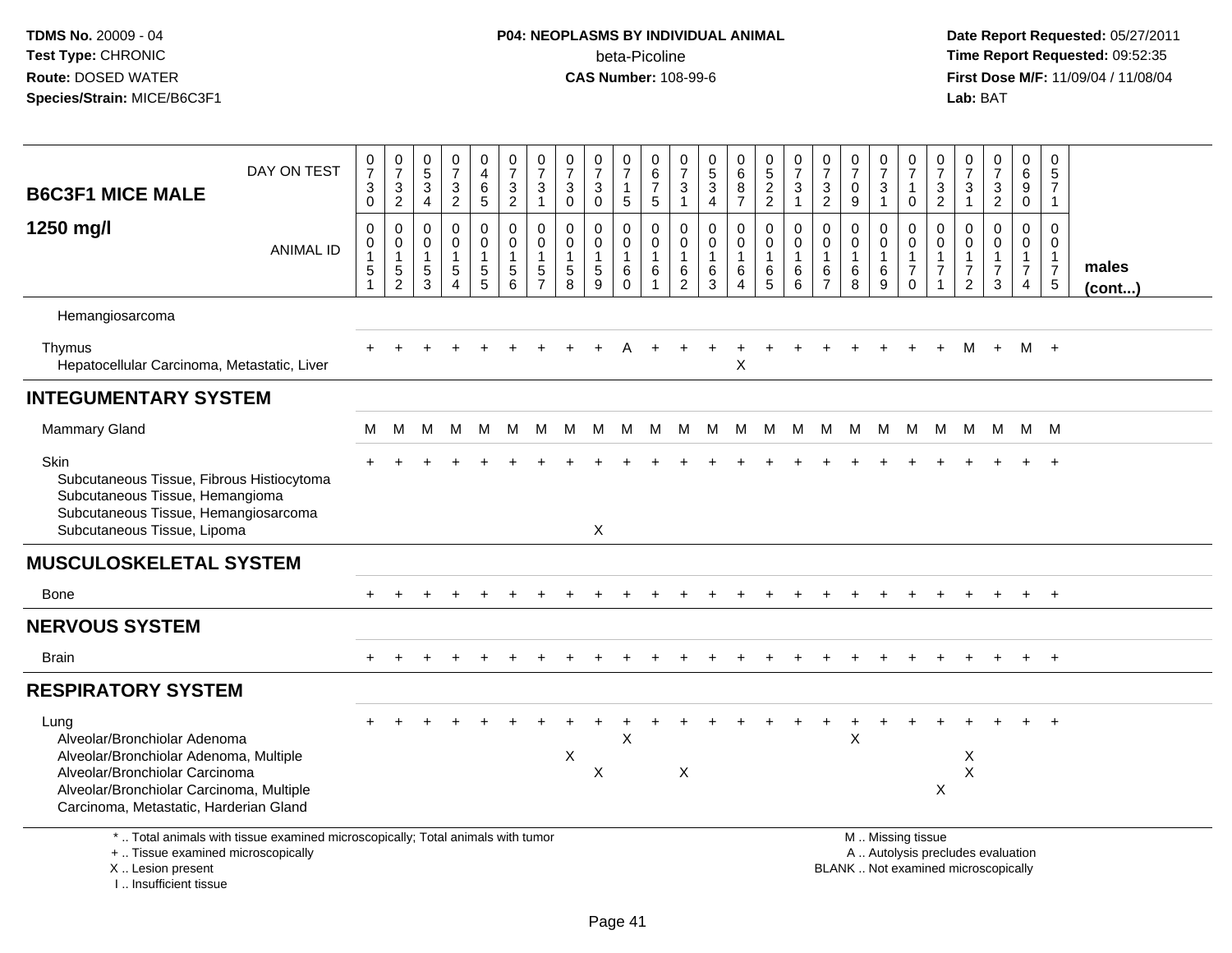# **P04: NEOPLASMS BY INDIVIDUAL ANIMAL**beta-Picoline<br>CAS Number: 108-99-6

| <b>B6C3F1 MICE MALE</b>                                                                  | DAY ON TEST                                                                     | $\pmb{0}$<br>$\overline{7}$<br>$\ensuremath{\mathsf{3}}$<br>$\mathbf 0$ | $\begin{smallmatrix}0\\7\end{smallmatrix}$<br>$\ensuremath{\mathsf{3}}$<br>$\overline{2}$ | $\begin{array}{c} 0 \\ 5 \\ 3 \\ 4 \end{array}$               | $\frac{0}{7}$<br>$\frac{3}{2}$                      | $\mathbf 0$<br>$\overline{4}$<br>$\overline{6}$<br>5                              | $\frac{0}{7}$<br>$\frac{3}{2}$                                                      | $\frac{0}{7}$<br>3<br>$\mathbf{1}$           | $\frac{0}{7}$<br>$_{0}^{3}$                                 | $\frac{0}{7}$<br>$\mathbf{3}$<br>$\mathbf 0$             | 0<br>$\overline{7}$<br>$\mathbf{1}$<br>5                   | $\pmb{0}$<br>$6\phantom{1}6$<br>$\boldsymbol{7}$<br>$\sqrt{5}$    | 0<br>$\overline{7}$<br>3<br>$\mathbf{1}$                | 0<br>$\overline{5}$<br>3<br>$\overline{4}$           | $\begin{matrix}0\6\8\end{matrix}$<br>$\overline{7}$    | $\frac{0}{5}$<br>2<br>2                                 | $\frac{0}{7}$<br>3<br>$\mathbf{1}$             | $\frac{0}{7}$<br>$\frac{3}{2}$                  | $\frac{0}{7}$<br>$\mathbf 0$<br>9                    | $\frac{0}{7}$<br>$\sqrt{3}$<br>$\mathbf{1}$ | $\frac{0}{7}$<br>$\mathbf{1}$<br>$\mathbf 0$                         | $\begin{smallmatrix}0\\7\end{smallmatrix}$<br>$\frac{3}{2}$        | 0<br>$\overline{7}$<br>$\mathsf 3$<br>$\mathbf{1}$                              | $\begin{array}{c} 0 \\ 7 \end{array}$<br>$\frac{3}{2}$                        | 0<br>$^6_9$<br>$\mathbf 0$                                        | 0<br>$\sqrt{5}$<br>$\overline{7}$<br>$\mathbf{1}$                              |                       |
|------------------------------------------------------------------------------------------|---------------------------------------------------------------------------------|-------------------------------------------------------------------------|-------------------------------------------------------------------------------------------|---------------------------------------------------------------|-----------------------------------------------------|-----------------------------------------------------------------------------------|-------------------------------------------------------------------------------------|----------------------------------------------|-------------------------------------------------------------|----------------------------------------------------------|------------------------------------------------------------|-------------------------------------------------------------------|---------------------------------------------------------|------------------------------------------------------|--------------------------------------------------------|---------------------------------------------------------|------------------------------------------------|-------------------------------------------------|------------------------------------------------------|---------------------------------------------|----------------------------------------------------------------------|--------------------------------------------------------------------|---------------------------------------------------------------------------------|-------------------------------------------------------------------------------|-------------------------------------------------------------------|--------------------------------------------------------------------------------|-----------------------|
| 1250 mg/l                                                                                | <b>ANIMAL ID</b>                                                                | $\mathbf 0$<br>$\pmb{0}$<br>$\mathbf{1}$<br>$\mathbf 5$<br>$\mathbf{1}$ | 0<br>$\pmb{0}$<br>$\mathbf{1}$<br>5<br>$\overline{2}$                                     | 0<br>$\mathbf 0$<br>$\mathbf 1$<br>$\sqrt{5}$<br>$\mathbf{3}$ | 0<br>$\pmb{0}$<br>1<br>$\sqrt{5}$<br>$\overline{4}$ | 0<br>$\mathsf{O}\xspace$<br>$\mathbf{1}$<br>$\begin{array}{c} 5 \\ 5 \end{array}$ | $\mathbf 0$<br>$\mathsf{O}\xspace$<br>$\mathbf{1}$<br>$\,$ 5 $\,$<br>$6\phantom{1}$ | 0<br>$\mathbf 0$<br>1<br>5<br>$\overline{7}$ | $\mathbf 0$<br>$\pmb{0}$<br>$\mathbf{1}$<br>$\sqrt{5}$<br>8 | 0<br>$\mathbf{0}$<br>$\mathbf{1}$<br>$\overline{5}$<br>9 | 0<br>$\mathsf{O}\xspace$<br>$\mathbf{1}$<br>6<br>$\pmb{0}$ | $\mathbf 0$<br>$\mathbf 0$<br>$\mathbf{1}$<br>6<br>$\overline{1}$ | 0<br>$\mathbf 0$<br>$\mathbf{1}$<br>6<br>$\overline{c}$ | $\mathbf 0$<br>$\mathbf 0$<br>$\mathbf{1}$<br>6<br>3 | 0<br>$\mathbf 0$<br>$\mathbf 1$<br>6<br>$\overline{4}$ | 0<br>$\mathbf 0$<br>$\mathbf{1}$<br>6<br>$\overline{5}$ | 0<br>$\pmb{0}$<br>$\mathbf{1}$<br>6<br>$\,6\,$ | 0<br>0<br>$\overline{1}$<br>6<br>$\overline{7}$ | $\mathbf 0$<br>$\mathbf 0$<br>$\mathbf{1}$<br>6<br>8 | 0<br>$\mathbf 0$<br>$\,6$<br>9              | 0<br>$\overline{0}$<br>$\mathbf{1}$<br>$\overline{7}$<br>$\mathbf 0$ | 0<br>$\mathbf 0$<br>$\mathbf{1}$<br>$\overline{7}$<br>$\mathbf{1}$ | $\mathbf 0$<br>$\mathbf{0}$<br>$\mathbf{1}$<br>$\overline{7}$<br>$\overline{2}$ | $\mathbf 0$<br>$\mathbf 0$<br>$\mathbf 1$<br>$\boldsymbol{7}$<br>$\mathbf{3}$ | $\mathbf 0$<br>$\mathbf 0$<br>$\mathbf{1}$<br>$\overline{7}$<br>4 | $\mathbf 0$<br>$\mathbf 0$<br>$\mathbf{1}$<br>$\overline{7}$<br>$\overline{5}$ | males<br>$($ cont $)$ |
| Hepatocellular Carcinoma, Metastatic, Liver                                              |                                                                                 |                                                                         |                                                                                           |                                                               |                                                     |                                                                                   |                                                                                     |                                              |                                                             |                                                          |                                                            |                                                                   | X                                                       |                                                      | X                                                      |                                                         |                                                |                                                 | X                                                    |                                             |                                                                      |                                                                    |                                                                                 |                                                                               | X                                                                 |                                                                                |                       |
| Nose<br>Carcinoma, Metastatic, Harderian Gland                                           |                                                                                 |                                                                         |                                                                                           |                                                               |                                                     |                                                                                   |                                                                                     |                                              |                                                             |                                                          |                                                            |                                                                   |                                                         |                                                      |                                                        |                                                         |                                                |                                                 |                                                      |                                             |                                                                      |                                                                    |                                                                                 |                                                                               |                                                                   | $\ddot{}$                                                                      |                       |
| Pleura<br>Hepatocellular Carcinoma, Metastatic, Liver                                    |                                                                                 |                                                                         |                                                                                           |                                                               |                                                     |                                                                                   |                                                                                     |                                              |                                                             |                                                          |                                                            |                                                                   |                                                         |                                                      | $\ddot{}$<br>X                                         |                                                         |                                                |                                                 |                                                      |                                             |                                                                      |                                                                    |                                                                                 |                                                                               |                                                                   |                                                                                |                       |
| Trachea                                                                                  |                                                                                 |                                                                         |                                                                                           |                                                               |                                                     |                                                                                   |                                                                                     |                                              |                                                             |                                                          |                                                            |                                                                   |                                                         |                                                      |                                                        |                                                         |                                                |                                                 |                                                      |                                             |                                                                      |                                                                    |                                                                                 |                                                                               | $\ddot{}$                                                         | $+$                                                                            |                       |
| <b>SPECIAL SENSES SYSTEM</b>                                                             |                                                                                 |                                                                         |                                                                                           |                                                               |                                                     |                                                                                   |                                                                                     |                                              |                                                             |                                                          |                                                            |                                                                   |                                                         |                                                      |                                                        |                                                         |                                                |                                                 |                                                      |                                             |                                                                      |                                                                    |                                                                                 |                                                                               |                                                                   |                                                                                |                       |
| Eye                                                                                      |                                                                                 |                                                                         |                                                                                           |                                                               |                                                     |                                                                                   |                                                                                     |                                              |                                                             |                                                          |                                                            |                                                                   |                                                         |                                                      | А                                                      |                                                         |                                                |                                                 |                                                      |                                             |                                                                      |                                                                    |                                                                                 |                                                                               | A                                                                 | A                                                                              |                       |
| <b>Harderian Gland</b><br>Adenoma<br>Carcinoma                                           |                                                                                 |                                                                         |                                                                                           |                                                               |                                                     |                                                                                   |                                                                                     |                                              | $\sf X$                                                     |                                                          |                                                            |                                                                   |                                                         |                                                      |                                                        |                                                         |                                                |                                                 |                                                      |                                             |                                                                      |                                                                    |                                                                                 |                                                                               | A                                                                 | $\ddot{}$<br>X                                                                 |                       |
| <b>URINARY SYSTEM</b>                                                                    |                                                                                 |                                                                         |                                                                                           |                                                               |                                                     |                                                                                   |                                                                                     |                                              |                                                             |                                                          |                                                            |                                                                   |                                                         |                                                      |                                                        |                                                         |                                                |                                                 |                                                      |                                             |                                                                      |                                                                    |                                                                                 |                                                                               |                                                                   |                                                                                |                       |
| Kidney<br>Hepatocellular Carcinoma, Metastatic, Liver<br>Renal Tubule, Adenoma, Multiple |                                                                                 |                                                                         |                                                                                           |                                                               |                                                     |                                                                                   |                                                                                     |                                              |                                                             |                                                          |                                                            |                                                                   |                                                         |                                                      | $\sf X$                                                |                                                         |                                                |                                                 |                                                      |                                             |                                                                      |                                                                    |                                                                                 |                                                                               |                                                                   |                                                                                |                       |
| Urethra                                                                                  |                                                                                 |                                                                         |                                                                                           |                                                               |                                                     | $\ddot{}$                                                                         |                                                                                     |                                              |                                                             |                                                          |                                                            |                                                                   |                                                         |                                                      |                                                        | $\ddot{}$                                               |                                                |                                                 |                                                      |                                             |                                                                      |                                                                    |                                                                                 |                                                                               |                                                                   |                                                                                |                       |
| <b>Urinary Bladder</b>                                                                   |                                                                                 |                                                                         |                                                                                           |                                                               |                                                     |                                                                                   |                                                                                     |                                              |                                                             |                                                          |                                                            |                                                                   |                                                         |                                                      |                                                        |                                                         |                                                |                                                 |                                                      |                                             |                                                                      |                                                                    |                                                                                 |                                                                               |                                                                   |                                                                                |                       |
| <b>SYSTEMIC LESIONS</b>                                                                  |                                                                                 |                                                                         |                                                                                           |                                                               |                                                     |                                                                                   |                                                                                     |                                              |                                                             |                                                          |                                                            |                                                                   |                                                         |                                                      |                                                        |                                                         |                                                |                                                 |                                                      |                                             |                                                                      |                                                                    |                                                                                 |                                                                               |                                                                   |                                                                                |                       |
| Multiple Organ                                                                           |                                                                                 |                                                                         |                                                                                           |                                                               |                                                     |                                                                                   |                                                                                     |                                              |                                                             |                                                          |                                                            |                                                                   |                                                         |                                                      |                                                        |                                                         |                                                |                                                 |                                                      |                                             |                                                                      |                                                                    |                                                                                 |                                                                               |                                                                   |                                                                                |                       |
| +  Tissue examined microscopically<br>X  Lesion present<br>I Insufficient tissue         | *  Total animals with tissue examined microscopically; Total animals with tumor |                                                                         |                                                                                           |                                                               |                                                     |                                                                                   |                                                                                     |                                              |                                                             |                                                          |                                                            |                                                                   |                                                         |                                                      |                                                        |                                                         |                                                |                                                 |                                                      |                                             | M  Missing tissue                                                    |                                                                    |                                                                                 | A  Autolysis precludes evaluation<br>BLANK  Not examined microscopically      |                                                                   |                                                                                |                       |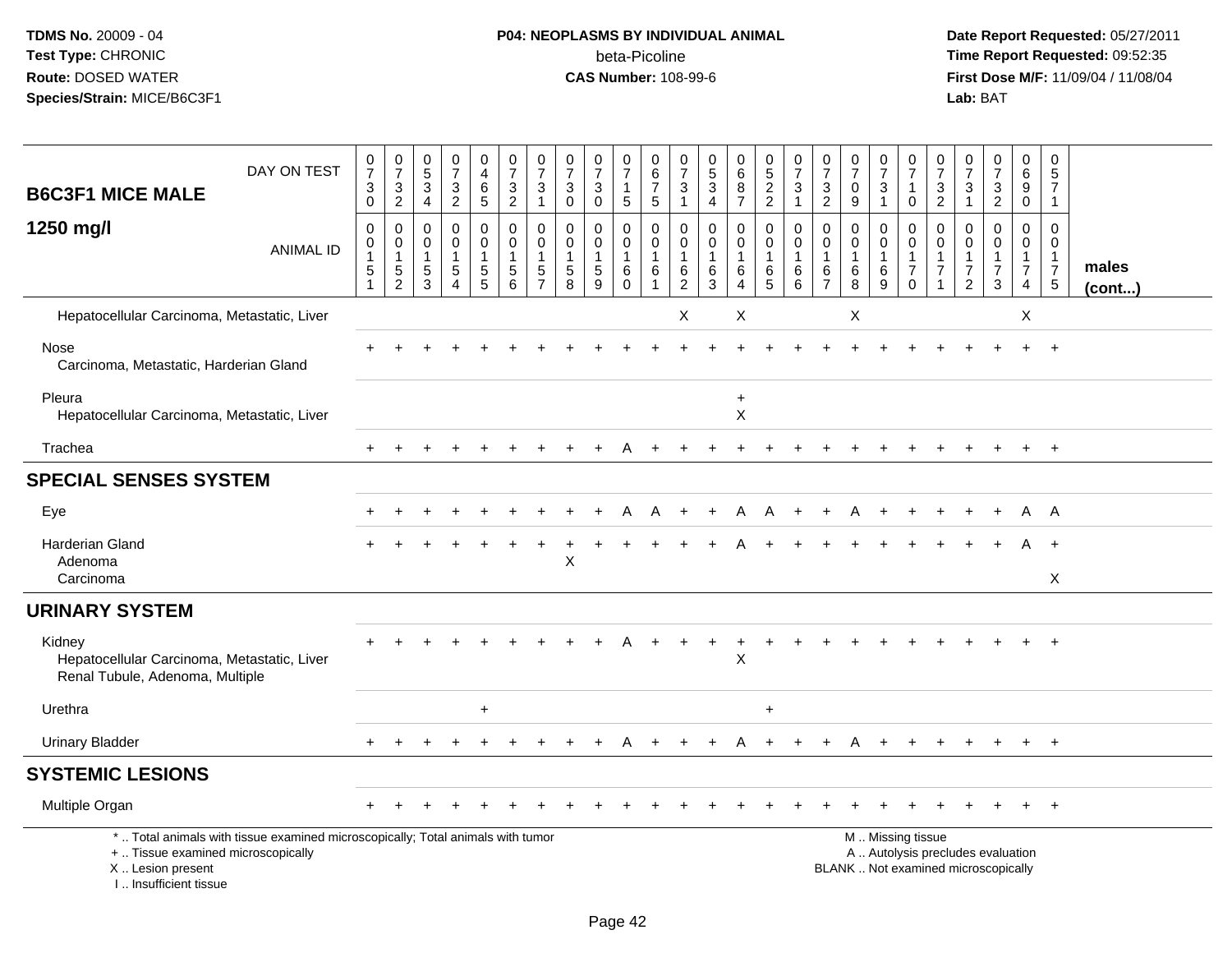#### **P04: NEOPLASMS BY INDIVIDUAL ANIMAL**beta-Picoline<br>CAS Number: 108-99-6

 **Date Report Requested:** 05/27/2011 **Time Report Requested:** 09:52:35 **First Dose M/F:** 11/09/04 / 11/08/04<br>Lab: BAT **Lab:** BAT

| <b>B6C3F1 MICE MALE</b>                                             | DAY ON TEST      | $\frac{0}{7}$<br>$\mathbf{3}$<br>$\overline{c}$                              | $\frac{0}{7}$<br>$\mathbf{1}$<br>$\mathbf{3}$                      | $\frac{0}{7}$<br>$_4^2$                                 | $\frac{0}{7}$<br>$\ensuremath{\mathsf{3}}$<br>$\pmb{0}$              | $\frac{0}{7}$<br>$\mathbf{3}$<br>$\mathbf 0$            | $\frac{0}{7}$<br>3<br>$\mathbf 0$                               | $\frac{0}{7}$<br>$\mathbf{3}$<br>$\overline{2}$             | $\frac{0}{7}$<br>$\mathbf{3}$<br>$\mathbf{1}$                   | $\frac{0}{7}$<br>$\frac{3}{2}$                                        | 0<br>$\overline{4}$<br>$\frac{2}{5}$                                     | $\frac{0}{7}$<br>$\sqrt{3}$<br>$\mathbf 0$                   | $\frac{0}{7}$<br>$\ensuremath{\mathsf{3}}$<br>$\mathbf{1}$             | $\begin{smallmatrix}0\3\9\end{smallmatrix}$<br>$\boldsymbol{9}$ | $\frac{0}{7}$<br>3<br>$\mathbf{1}$         | $\frac{0}{7}$<br>$\mathbf{3}$<br>$\mathbf 0$                                                | $\frac{0}{7}$<br>$^3_{\rm 0}$                                                    | $\frac{0}{7}$<br>$\ensuremath{\mathsf{3}}$<br>$\overline{1}$             | $\frac{0}{7}$<br>$\ensuremath{\mathsf{3}}$<br>$\overline{2}$ | $\begin{array}{c} 0 \\ 5 \end{array}$<br>$\mathbf{3}$<br>$\overline{4}$ | $\frac{0}{7}$<br>$\frac{3}{2}$                                                  | $\frac{0}{7}$<br>$\mathbf{1}$<br>$\overline{7}$           | 0<br>$\overline{7}$<br>$\frac{3}{2}$                                   | $\begin{smallmatrix}0\\7\end{smallmatrix}$<br>$\frac{3}{2}$         | $\frac{0}{7}$<br>$\ensuremath{\mathsf{3}}$<br>$\mathbf{1}$            | 0<br>$\overline{7}$<br>$\sqrt{3}$<br>$\mathbf{1}$                             |                            |
|---------------------------------------------------------------------|------------------|------------------------------------------------------------------------------|--------------------------------------------------------------------|---------------------------------------------------------|----------------------------------------------------------------------|---------------------------------------------------------|-----------------------------------------------------------------|-------------------------------------------------------------|-----------------------------------------------------------------|-----------------------------------------------------------------------|--------------------------------------------------------------------------|--------------------------------------------------------------|------------------------------------------------------------------------|-----------------------------------------------------------------|--------------------------------------------|---------------------------------------------------------------------------------------------|----------------------------------------------------------------------------------|--------------------------------------------------------------------------|--------------------------------------------------------------|-------------------------------------------------------------------------|---------------------------------------------------------------------------------|-----------------------------------------------------------|------------------------------------------------------------------------|---------------------------------------------------------------------|-----------------------------------------------------------------------|-------------------------------------------------------------------------------|----------------------------|
| 1250 mg/l                                                           | <b>ANIMAL ID</b> | $\mathsf{O}\xspace$<br>$\mathsf{O}$<br>$\mathbf{1}$<br>$\boldsymbol{7}$<br>6 | 0<br>$\pmb{0}$<br>$\mathbf{1}$<br>$\overline{7}$<br>$\overline{7}$ | $\mathbf 0$<br>0<br>$\mathbf{1}$<br>$\overline{7}$<br>8 | $\boldsymbol{0}$<br>$\pmb{0}$<br>$\mathbf{1}$<br>$\overline{7}$<br>9 | 0<br>$\mathbf 0$<br>$\mathbf{1}$<br>$\bf 8$<br>$\Omega$ | $\mathbf 0$<br>$\mathbf 0$<br>$\mathbf{1}$<br>8<br>$\mathbf{1}$ | 0<br>$\pmb{0}$<br>$\mathbf{1}$<br>$\bf 8$<br>$\overline{2}$ | $\mathbf 0$<br>$\mathbf 0$<br>$\mathbf{1}$<br>8<br>$\mathbf{3}$ | $\mathbf 0$<br>$\pmb{0}$<br>$\mathbf{1}$<br>$\bf 8$<br>$\overline{4}$ | $\mathbf 0$<br>$\mathbf 0$<br>$\mathbf{1}$<br>$\bf 8$<br>$5\phantom{.0}$ | $\mathbf 0$<br>$\mathbf 0$<br>$\overline{1}$<br>$\,8\,$<br>6 | $\mathbf 0$<br>$\mathbf 0$<br>$\mathbf{1}$<br>$\, 8$<br>$\overline{7}$ | 0<br>$\mathbf 0$<br>$\mathbf{1}$<br>8<br>8                      | 0<br>$\mathbf 0$<br>$\mathbf{1}$<br>8<br>9 | $\pmb{0}$<br>$\mathsf{O}\xspace$<br>$\mathbf{1}$<br>$\boldsymbol{9}$<br>$\ddot{\mathbf{0}}$ | $\mathbf 0$<br>$\pmb{0}$<br>$\overline{1}$<br>$\boldsymbol{9}$<br>$\overline{1}$ | 0<br>$\mathbf 0$<br>$\overline{1}$<br>$\boldsymbol{9}$<br>$\overline{2}$ | $\mathbf 0$<br>$\mathbf 0$<br>$\mathbf{1}$<br>$9\,$<br>3     | 0<br>$\mathbf 0$<br>$\mathbf{1}$<br>9<br>$\overline{4}$                 | $\pmb{0}$<br>$\pmb{0}$<br>$\mathbf{1}$<br>$\begin{array}{c} 9 \\ 5 \end{array}$ | $\mathbf 0$<br>0<br>$\mathbf{1}$<br>$\boldsymbol{9}$<br>6 | 0<br>$\mathbf 0$<br>$\mathbf{1}$<br>$\boldsymbol{9}$<br>$\overline{7}$ | $\mathbf 0$<br>$\mathbf 0$<br>$\mathbf{1}$<br>$\boldsymbol{9}$<br>8 | $\mathbf 0$<br>$\mathbf 0$<br>$\overline{1}$<br>$\boldsymbol{9}$<br>9 | $\mathbf 0$<br>$\mathbf 0$<br>$\overline{2}$<br>$\mathbf 0$<br>$\overline{0}$ | * TOTALS                   |
| <b>ALIMENTARY SYSTEM</b>                                            |                  |                                                                              |                                                                    |                                                         |                                                                      |                                                         |                                                                 |                                                             |                                                                 |                                                                       |                                                                          |                                                              |                                                                        |                                                                 |                                            |                                                                                             |                                                                                  |                                                                          |                                                              |                                                                         |                                                                                 |                                                           |                                                                        |                                                                     |                                                                       |                                                                               |                            |
| Esophagus                                                           |                  |                                                                              |                                                                    |                                                         |                                                                      |                                                         |                                                                 |                                                             |                                                                 |                                                                       |                                                                          |                                                              |                                                                        |                                                                 |                                            |                                                                                             |                                                                                  |                                                                          |                                                              |                                                                         |                                                                                 |                                                           |                                                                        |                                                                     |                                                                       |                                                                               | 50                         |
| Gallbladder                                                         |                  |                                                                              |                                                                    |                                                         |                                                                      |                                                         |                                                                 |                                                             |                                                                 |                                                                       |                                                                          |                                                              |                                                                        |                                                                 |                                            |                                                                                             |                                                                                  |                                                                          |                                                              |                                                                         |                                                                                 |                                                           |                                                                        |                                                                     |                                                                       |                                                                               | 42                         |
| Intestine Large, Cecum                                              |                  |                                                                              | А                                                                  |                                                         |                                                                      |                                                         |                                                                 |                                                             |                                                                 |                                                                       |                                                                          |                                                              |                                                                        |                                                                 |                                            |                                                                                             |                                                                                  |                                                                          |                                                              |                                                                         |                                                                                 |                                                           |                                                                        |                                                                     |                                                                       | $\ddot{}$                                                                     | 40                         |
| Intestine Large, Colon                                              |                  |                                                                              | А                                                                  |                                                         |                                                                      |                                                         |                                                                 |                                                             |                                                                 |                                                                       |                                                                          |                                                              |                                                                        |                                                                 |                                            |                                                                                             |                                                                                  |                                                                          |                                                              |                                                                         |                                                                                 |                                                           |                                                                        |                                                                     |                                                                       | $\ddot{}$                                                                     | 40                         |
| Intestine Large, Rectum                                             |                  | $+$                                                                          | A                                                                  |                                                         |                                                                      |                                                         |                                                                 |                                                             |                                                                 |                                                                       |                                                                          |                                                              |                                                                        |                                                                 |                                            |                                                                                             |                                                                                  |                                                                          |                                                              |                                                                         |                                                                                 |                                                           |                                                                        |                                                                     |                                                                       |                                                                               | 41                         |
| Intestine Small, Duodenum<br>Adenoma                                |                  | $+$                                                                          |                                                                    |                                                         |                                                                      |                                                         |                                                                 |                                                             |                                                                 |                                                                       |                                                                          |                                                              |                                                                        |                                                                 |                                            |                                                                                             |                                                                                  |                                                                          |                                                              |                                                                         |                                                                                 |                                                           |                                                                        |                                                                     |                                                                       |                                                                               | 40<br>$\blacktriangleleft$ |
| Intestine Small, Ileum                                              |                  |                                                                              | A                                                                  |                                                         |                                                                      |                                                         |                                                                 |                                                             |                                                                 |                                                                       |                                                                          |                                                              |                                                                        |                                                                 |                                            |                                                                                             |                                                                                  |                                                                          |                                                              |                                                                         |                                                                                 |                                                           |                                                                        |                                                                     |                                                                       |                                                                               | 40                         |
| Intestine Small, Jejunum<br>Adenoma                                 |                  |                                                                              |                                                                    |                                                         |                                                                      |                                                         |                                                                 |                                                             |                                                                 |                                                                       |                                                                          |                                                              |                                                                        |                                                                 |                                            |                                                                                             |                                                                                  |                                                                          |                                                              |                                                                         |                                                                                 |                                                           |                                                                        |                                                                     |                                                                       | $\overline{+}$                                                                | 40<br>$\blacktriangleleft$ |
| Liver<br>Cholangioma, Multiple<br>Hemangiosarcoma<br>Hepatoblastoma |                  |                                                                              |                                                                    | X                                                       |                                                                      |                                                         |                                                                 |                                                             |                                                                 |                                                                       |                                                                          |                                                              |                                                                        |                                                                 |                                            | X                                                                                           |                                                                                  |                                                                          | X                                                            |                                                                         |                                                                                 |                                                           |                                                                        |                                                                     |                                                                       |                                                                               | 50<br>1<br>-1<br>4         |
| Hepatocellular Adenoma<br>Hepatocellular Adenoma, Multiple          |                  | Χ                                                                            |                                                                    | $X$ $X$                                                 |                                                                      |                                                         | $\sf X$                                                         | $\boldsymbol{\mathsf{X}}$                                   | $\boldsymbol{\mathsf{X}}$                                       | X                                                                     |                                                                          | $\times$                                                     |                                                                        |                                                                 |                                            |                                                                                             | X X X                                                                            |                                                                          | $\times$                                                     | $\boldsymbol{\mathsf{X}}$                                               |                                                                                 | $\boldsymbol{\mathsf{X}}$                                 |                                                                        | $X$ $X$                                                             |                                                                       | $\mathsf{X}$                                                                  | 15<br>20                   |
| Hepatocellular Carcinoma<br>Hepatocellular Carcinoma, Multiple      |                  | $\mathsf{X}$                                                                 | $\mathsf{X}$                                                       |                                                         |                                                                      | $\mathsf X$                                             |                                                                 |                                                             |                                                                 | X                                                                     |                                                                          |                                                              |                                                                        |                                                                 | X                                          |                                                                                             |                                                                                  |                                                                          | X                                                            | $\sf X$                                                                 | $\boldsymbol{\mathsf{X}}$                                                       | $\boldsymbol{\mathsf{X}}$                                 |                                                                        |                                                                     |                                                                       | $\mathsf X$                                                                   | 15<br>8                    |
| Mesentery                                                           |                  |                                                                              |                                                                    |                                                         |                                                                      |                                                         |                                                                 |                                                             |                                                                 |                                                                       |                                                                          |                                                              |                                                                        |                                                                 |                                            |                                                                                             |                                                                                  |                                                                          |                                                              |                                                                         |                                                                                 |                                                           |                                                                        |                                                                     |                                                                       |                                                                               | $\mathbf{1}$               |

\* .. Total animals with tissue examined microscopically; Total animals with tumor

+ .. Tissue examined microscopically

X .. Lesion present

I .. Insufficient tissue

M .. Missing tissue

y the contract of the contract of the contract of the contract of the contract of the contract of the contract of  $A$ . Autolysis precludes evaluation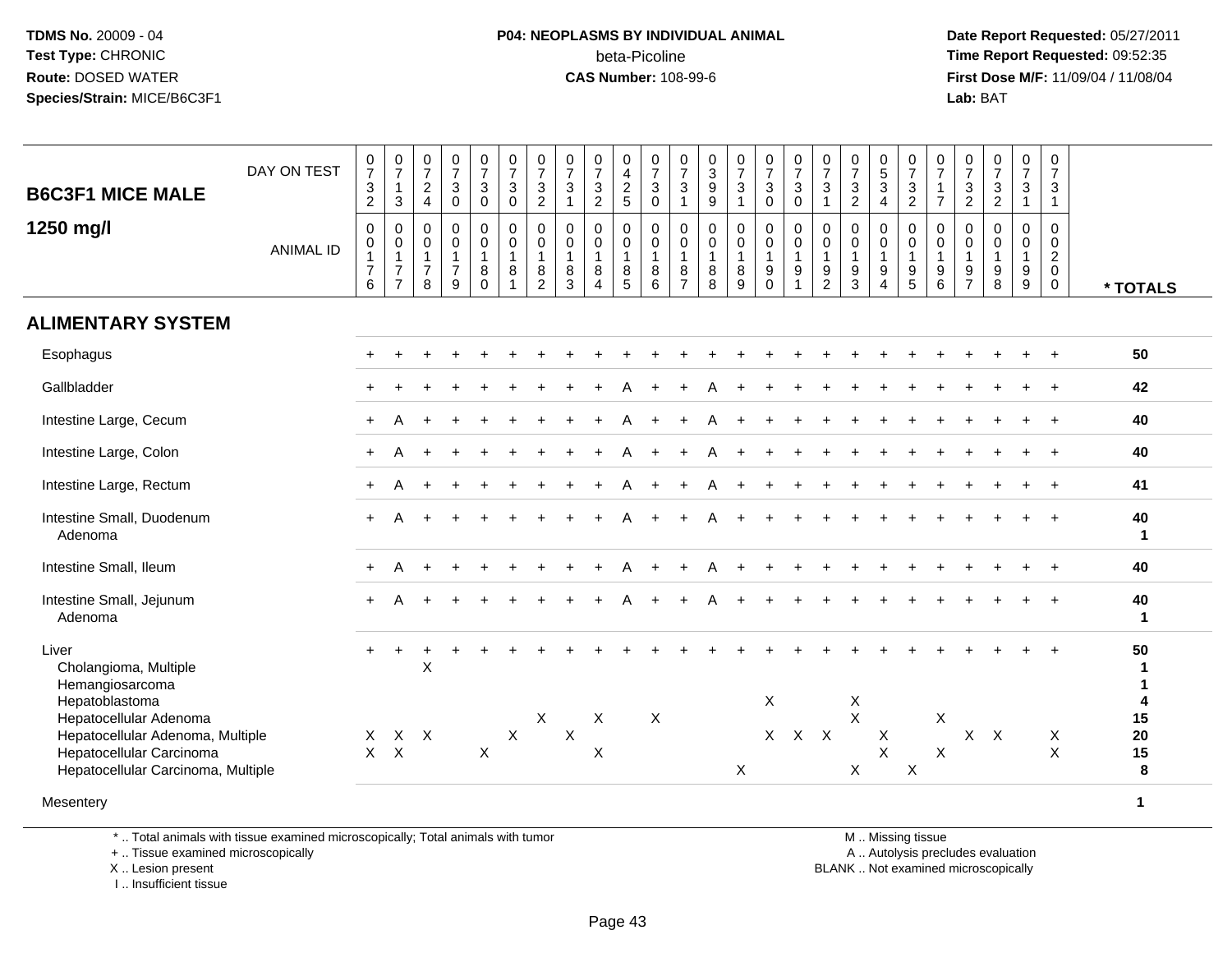#### **P04: NEOPLASMS BY INDIVIDUAL ANIMAL**beta-Picoline<br>CAS Number: 108-99-6

 **Date Report Requested:** 05/27/2011 **Time Report Requested:** 09:52:35 **First Dose M/F:** 11/09/04 / 11/08/04<br>Lab: BAT **Lab:** BAT

| <b>B6C3F1 MICE MALE</b>                         | DAY ON TEST      | $\begin{smallmatrix}0\\7\end{smallmatrix}$<br>$\frac{3}{2}$             | $\frac{0}{7}$<br>$\overline{1}$<br>$\sqrt{3}$                          | $\frac{0}{7}$<br>$\sqrt{2}$<br>$\overline{4}$                     | $\frac{0}{7}$<br>$\mathbf{3}$<br>$\mathbf 0$ | $\begin{smallmatrix}0\\7\end{smallmatrix}$<br>$\mathfrak{S}$<br>0 | $\frac{0}{7}$<br>$\sqrt{3}$<br>$\mathbf 0$    | $\begin{array}{c} 0 \\ 7 \end{array}$<br>$\frac{3}{2}$    | $\begin{array}{c} 0 \\ 7 \end{array}$<br>$\sqrt{3}$<br>$\mathbf{1}$ | $\frac{0}{7}$<br>$\mathbf{3}$<br>$\overline{2}$ | $0$<br>$4$<br>$2$<br>$5$                           | $\frac{0}{7}$<br>$\mathbf{3}$<br>$\overline{0}$    | $\frac{0}{7}$<br>$\mathbf{3}$                 | 0<br>9<br>9                                                      | $\begin{smallmatrix}0\\7\end{smallmatrix}$<br>$\mathsf 3$<br>$\mathbf{1}$ | $\frac{0}{7}$<br>$\mathbf{3}$<br>$\mathsf 0$                        | $\frac{0}{7}$<br>3<br>0          | $\frac{0}{7}$<br>$\sqrt{3}$                             | $\begin{array}{c} 0 \\ 7 \end{array}$<br>$\frac{3}{2}$ | $\begin{array}{c} 0 \\ 5 \end{array}$<br>$\overline{3}$<br>$\overline{4}$ | $\frac{0}{7}$<br>$\frac{3}{2}$                                                   | 0<br>$\overline{7}$<br>$\mathbf{1}$<br>$\overline{7}$ | $\frac{0}{7}$<br>$\sqrt{3}$<br>$\overline{2}$           | $\frac{0}{7}$<br>$\frac{3}{2}$  | $\begin{array}{c} 0 \\ 7 \end{array}$<br>$\sqrt{3}$<br>$\overline{1}$ | $\pmb{0}$<br>$\overline{7}$<br>$\sqrt{3}$<br>$\mathbf{1}$                  |          |
|-------------------------------------------------|------------------|-------------------------------------------------------------------------|------------------------------------------------------------------------|-------------------------------------------------------------------|----------------------------------------------|-------------------------------------------------------------------|-----------------------------------------------|-----------------------------------------------------------|---------------------------------------------------------------------|-------------------------------------------------|----------------------------------------------------|----------------------------------------------------|-----------------------------------------------|------------------------------------------------------------------|---------------------------------------------------------------------------|---------------------------------------------------------------------|----------------------------------|---------------------------------------------------------|--------------------------------------------------------|---------------------------------------------------------------------------|----------------------------------------------------------------------------------|-------------------------------------------------------|---------------------------------------------------------|---------------------------------|-----------------------------------------------------------------------|----------------------------------------------------------------------------|----------|
| 1250 mg/l                                       | <b>ANIMAL ID</b> | $\mathbf 0$<br>$\mathbf 0$<br>$\mathbf{1}$<br>$\overline{7}$<br>$\,6\,$ | 0<br>$\mathbf 0$<br>$\overline{1}$<br>$\overline{7}$<br>$\overline{7}$ | $\mathbf 0$<br>$\mathbf 0$<br>$\mathbf{1}$<br>$\overline{7}$<br>8 | 0<br>$\mathbf 0$<br>$\mathbf{1}$<br>7<br>9   | 0<br>$\mathbf 0$<br>$\mathbf{1}$<br>8<br>$\Omega$                 | $\mathbf 0$<br>$\pmb{0}$<br>$\mathbf{1}$<br>8 | 0<br>$\mathbf 0$<br>$\overline{1}$<br>8<br>$\overline{2}$ | 0<br>$\mathbf 0$<br>$\mathbf{1}$<br>8<br>3                          | 0<br>$\mathbf 0$<br>1<br>8<br>$\overline{4}$    | 0<br>$\ddot{\mathbf{0}}$<br>$\mathbf{1}$<br>8<br>5 | 0<br>$\mathsf{O}\xspace$<br>$\mathbf{1}$<br>8<br>6 | 0<br>0<br>$\mathbf{1}$<br>8<br>$\overline{7}$ | $\mathsf{O}\xspace$<br>$\pmb{0}$<br>$\mathbf{1}$<br>$\,8\,$<br>8 | $\boldsymbol{0}$<br>$\mathbf 0$<br>$\mathbf{1}$<br>$\,8\,$<br>9           | $\boldsymbol{0}$<br>$\mathbf 0$<br>$\mathbf{1}$<br>9<br>$\mathbf 0$ | 0<br>0<br>$\mathbf{1}$<br>9<br>1 | $\mathbf 0$<br>0<br>$\mathbf{1}$<br>9<br>$\overline{2}$ | $\mathbf 0$<br>$\mathbf 0$<br>$\mathbf{1}$<br>9<br>3   | 0<br>$\mathbf 0$<br>$\mathbf{1}$<br>9<br>$\overline{4}$                   | $\mathbf 0$<br>$\pmb{0}$<br>$\overline{1}$<br>$\boldsymbol{9}$<br>$\overline{5}$ | $\mathbf 0$<br>0<br>$\mathbf{1}$<br>9<br>$\,6\,$      | $\mathbf 0$<br>0<br>$\mathbf{1}$<br>9<br>$\overline{7}$ | 0<br>$\mathbf 0$<br>1<br>9<br>8 | 0<br>$\mathbf 0$<br>$\mathbf{1}$<br>9<br>$\boldsymbol{9}$             | $\mathbf 0$<br>$\mathbf 0$<br>$\overline{c}$<br>$\mathbf 0$<br>$\mathbf 0$ | * TOTALS |
| Pancreas                                        |                  | $\ddot{}$                                                               |                                                                        |                                                                   |                                              |                                                                   |                                               |                                                           |                                                                     |                                                 |                                                    |                                                    |                                               |                                                                  |                                                                           |                                                                     |                                  |                                                         |                                                        |                                                                           |                                                                                  |                                                       |                                                         |                                 | $\ddot{}$                                                             | $+$                                                                        | 49       |
| Salivary Glands                                 |                  |                                                                         |                                                                        |                                                                   |                                              |                                                                   |                                               |                                                           |                                                                     |                                                 |                                                    |                                                    |                                               |                                                                  |                                                                           |                                                                     |                                  |                                                         |                                                        |                                                                           |                                                                                  |                                                       |                                                         |                                 |                                                                       | $+$                                                                        | 50       |
| Stomach, Forestomach<br>Squamous Cell Papilloma |                  |                                                                         |                                                                        |                                                                   |                                              |                                                                   |                                               |                                                           |                                                                     |                                                 |                                                    | $\ddot{}$                                          | ÷<br>$\mathsf{X}$                             | A                                                                | $\ddot{}$<br>X                                                            |                                                                     |                                  |                                                         |                                                        |                                                                           |                                                                                  |                                                       |                                                         |                                 |                                                                       | $\overline{+}$                                                             | 47<br>3  |
| Stomach, Glandular                              |                  |                                                                         |                                                                        |                                                                   |                                              |                                                                   |                                               |                                                           |                                                                     |                                                 |                                                    |                                                    |                                               |                                                                  |                                                                           |                                                                     |                                  |                                                         |                                                        |                                                                           |                                                                                  |                                                       |                                                         |                                 |                                                                       | $\overline{ }$                                                             | 45       |
| Tooth                                           |                  | $\ddot{}$                                                               | $\ddot{}$                                                              | $\ddot{}$                                                         | $+$                                          |                                                                   |                                               | $\ddot{}$                                                 | $\ddot{}$                                                           |                                                 |                                                    | $\ddot{}$                                          | $\ddot{}$                                     |                                                                  | $\ddot{}$                                                                 |                                                                     |                                  |                                                         |                                                        |                                                                           |                                                                                  |                                                       |                                                         | $\ddot{}$                       | $+$                                                                   |                                                                            | 41       |
| <b>CARDIOVASCULAR SYSTEM</b>                    |                  |                                                                         |                                                                        |                                                                   |                                              |                                                                   |                                               |                                                           |                                                                     |                                                 |                                                    |                                                    |                                               |                                                                  |                                                                           |                                                                     |                                  |                                                         |                                                        |                                                                           |                                                                                  |                                                       |                                                         |                                 |                                                                       |                                                                            |          |
| Heart                                           |                  | $+$                                                                     |                                                                        |                                                                   |                                              |                                                                   |                                               |                                                           |                                                                     |                                                 |                                                    |                                                    |                                               |                                                                  |                                                                           |                                                                     |                                  |                                                         |                                                        |                                                                           |                                                                                  |                                                       |                                                         |                                 |                                                                       | $+$                                                                        | 50       |
| <b>ENDOCRINE SYSTEM</b>                         |                  |                                                                         |                                                                        |                                                                   |                                              |                                                                   |                                               |                                                           |                                                                     |                                                 |                                                    |                                                    |                                               |                                                                  |                                                                           |                                                                     |                                  |                                                         |                                                        |                                                                           |                                                                                  |                                                       |                                                         |                                 |                                                                       |                                                                            |          |
| <b>Adrenal Cortex</b><br>Subcapsular, Adenoma   |                  | $+$                                                                     | A                                                                      |                                                                   |                                              |                                                                   |                                               |                                                           |                                                                     |                                                 |                                                    |                                                    |                                               |                                                                  |                                                                           |                                                                     |                                  |                                                         | X                                                      |                                                                           |                                                                                  |                                                       |                                                         |                                 | $\ddot{}$                                                             | $+$                                                                        | 48<br>3  |
| Adrenal Medulla                                 |                  | $\ddot{}$                                                               | А                                                                      |                                                                   |                                              |                                                                   |                                               |                                                           |                                                                     |                                                 |                                                    |                                                    |                                               |                                                                  |                                                                           |                                                                     |                                  |                                                         |                                                        |                                                                           |                                                                                  |                                                       |                                                         |                                 |                                                                       | $^{+}$                                                                     | 48       |
| Islets, Pancreatic                              |                  |                                                                         |                                                                        |                                                                   |                                              |                                                                   |                                               |                                                           |                                                                     |                                                 |                                                    |                                                    |                                               |                                                                  |                                                                           |                                                                     |                                  |                                                         |                                                        |                                                                           |                                                                                  |                                                       |                                                         |                                 |                                                                       | $\overline{+}$                                                             | 49       |
| Parathyroid Gland                               |                  | $\ddot{}$                                                               | м                                                                      |                                                                   |                                              |                                                                   |                                               |                                                           |                                                                     | м                                               | $\ddot{}$                                          | M                                                  | м                                             | M                                                                | $+$                                                                       | $\ddot{}$                                                           | $\ddot{}$                        | M                                                       | M                                                      | $+$                                                                       | M                                                                                |                                                       |                                                         |                                 |                                                                       |                                                                            | 31       |
| <b>Pituitary Gland</b>                          |                  |                                                                         |                                                                        |                                                                   |                                              |                                                                   |                                               |                                                           |                                                                     |                                                 |                                                    |                                                    |                                               |                                                                  |                                                                           |                                                                     |                                  |                                                         |                                                        |                                                                           |                                                                                  |                                                       |                                                         |                                 |                                                                       |                                                                            | 49       |
| <b>Thyroid Gland</b>                            |                  |                                                                         |                                                                        |                                                                   |                                              |                                                                   |                                               |                                                           |                                                                     |                                                 |                                                    |                                                    |                                               |                                                                  |                                                                           |                                                                     |                                  |                                                         |                                                        |                                                                           |                                                                                  |                                                       |                                                         |                                 |                                                                       | $+$                                                                        | 49       |
| <b>GENERAL BODY SYSTEM</b>                      |                  |                                                                         |                                                                        |                                                                   |                                              |                                                                   |                                               |                                                           |                                                                     |                                                 |                                                    |                                                    |                                               |                                                                  |                                                                           |                                                                     |                                  |                                                         |                                                        |                                                                           |                                                                                  |                                                       |                                                         |                                 |                                                                       |                                                                            |          |

\* .. Total animals with tissue examined microscopically; Total animals with tumor

+ .. Tissue examined microscopically

X .. Lesion present

I .. Insufficient tissue

M .. Missing tissue

y the contract of the contract of the contract of the contract of the contract of the contract of the contract of  $A$ . Autolysis precludes evaluation Lesion present BLANK .. Not examined microscopically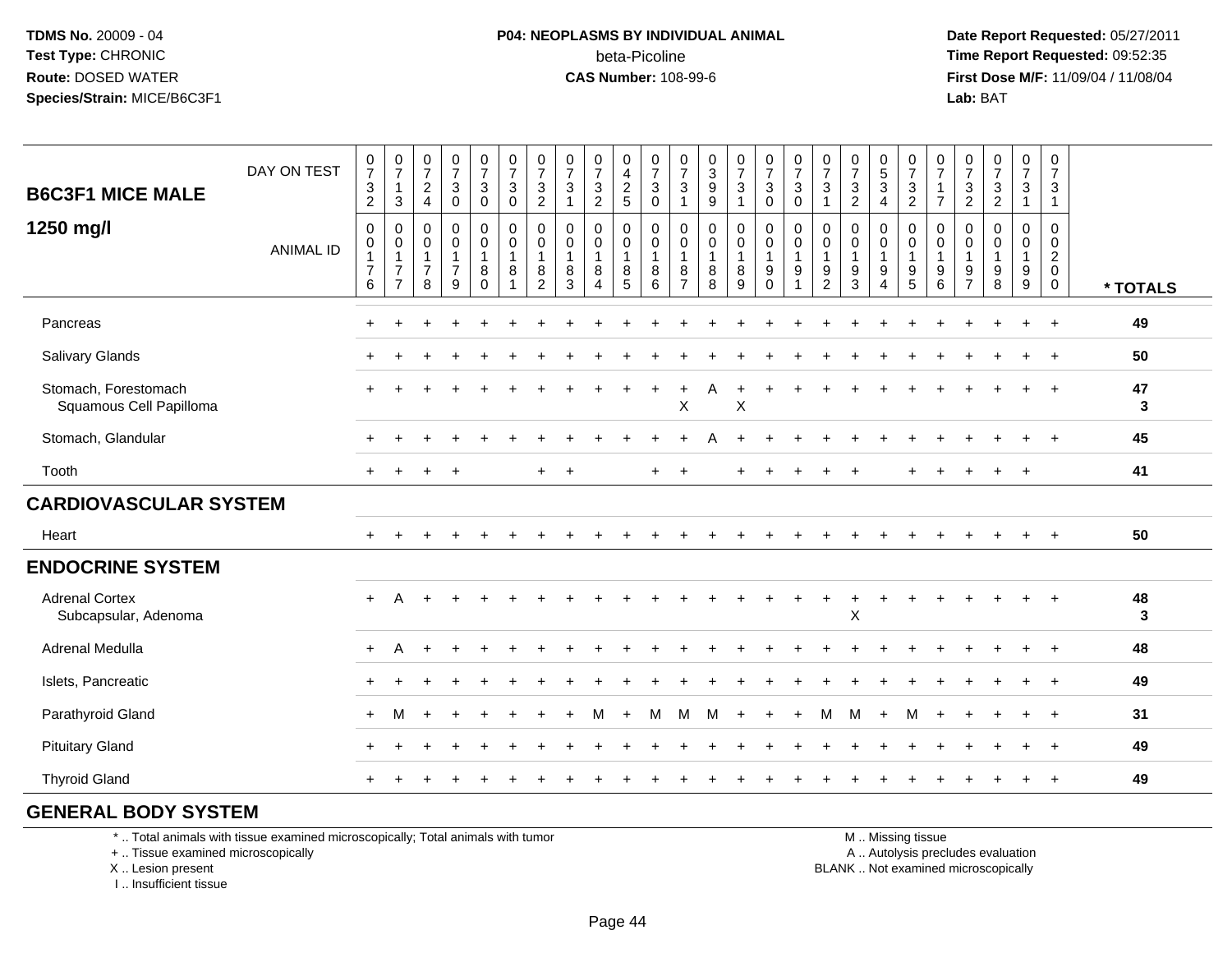# **P04: NEOPLASMS BY INDIVIDUAL ANIMAL**beta-Picoline<br>CAS Number: 108-99-6

| <b>B6C3F1 MICE MALE</b>                                                                                   | DAY ON TEST                                                                     | $\frac{0}{7}$<br>$\ensuremath{\mathsf{3}}$<br>$\overline{c}$           | $\frac{0}{7}$<br>3                                   | $\frac{0}{7}$<br>$_4^2$                                        | $\frac{0}{7}$<br>$\mathbf{3}$<br>$\pmb{0}$                        | $\frac{0}{7}$<br>3<br>$\mathbf 0$                              | $\frac{0}{7}$<br>$\sqrt{3}$<br>$\mathbf 0$                             | $\frac{0}{7}$<br>$\mathbf{3}$<br>$\overline{2}$                      | $\frac{0}{7}$<br>3<br>$\mathbf{1}$                | $\frac{0}{7}$<br>$\sqrt{3}$<br>$\overline{2}$                  | 0<br>$\overline{4}$<br>$\frac{2}{5}$                                   | $\frac{0}{7}$<br>$\sqrt{3}$<br>$\mathbf 0$                | $\frac{0}{7}$<br>$\mathbf{3}$<br>$\overline{1}$                                     | $\begin{array}{c} 0 \\ 3 \\ 9 \end{array}$<br>$\boldsymbol{9}$ | $\frac{0}{7}$<br>3<br>$\mathbf{1}$ | $\begin{smallmatrix}0\\7\end{smallmatrix}$<br>$\overline{3}$<br>$\boldsymbol{0}$ | $\begin{smallmatrix}0\\7\end{smallmatrix}$<br>$\mathbf{3}$<br>$\mathbf 0$ | $\frac{0}{7}$<br>$\mathbf{3}$<br>$\mathbf{1}$                  | $\begin{array}{c} 0 \\ 7 \end{array}$<br>$\ensuremath{\mathsf{3}}$<br>2 | $\begin{array}{c} 0 \\ 5 \end{array}$<br>$\overline{3}$<br>$\overline{4}$ | $\frac{0}{7}$<br>$\mathbf{3}$<br>$\overline{c}$                                 | $\pmb{0}$<br>$\overline{7}$<br>$\overline{7}$        | $\frac{0}{7}$<br>$\ensuremath{\mathsf{3}}$<br>$\overline{2}$ | $\begin{array}{c} 0 \\ 7 \end{array}$<br>$\ensuremath{\mathsf{3}}$<br>$\overline{2}$ | $\begin{smallmatrix}0\\7\end{smallmatrix}$<br>$\sqrt{3}$<br>$\mathbf{1}$ | 0<br>$\overline{7}$<br>$\mathbf{3}$<br>$\overline{1}$         |                                            |
|-----------------------------------------------------------------------------------------------------------|---------------------------------------------------------------------------------|------------------------------------------------------------------------|------------------------------------------------------|----------------------------------------------------------------|-------------------------------------------------------------------|----------------------------------------------------------------|------------------------------------------------------------------------|----------------------------------------------------------------------|---------------------------------------------------|----------------------------------------------------------------|------------------------------------------------------------------------|-----------------------------------------------------------|-------------------------------------------------------------------------------------|----------------------------------------------------------------|------------------------------------|----------------------------------------------------------------------------------|---------------------------------------------------------------------------|----------------------------------------------------------------|-------------------------------------------------------------------------|---------------------------------------------------------------------------|---------------------------------------------------------------------------------|------------------------------------------------------|--------------------------------------------------------------|--------------------------------------------------------------------------------------|--------------------------------------------------------------------------|---------------------------------------------------------------|--------------------------------------------|
| 1250 mg/l                                                                                                 | <b>ANIMAL ID</b>                                                                | $\mathbf 0$<br>0<br>$\mathbf{1}$<br>$\boldsymbol{7}$<br>$6\phantom{1}$ | $\Omega$<br>0<br>$\mathbf{1}$<br>7<br>$\overline{7}$ | $\Omega$<br>$\mathbf 0$<br>$\mathbf{1}$<br>$\overline{7}$<br>8 | $\mathbf 0$<br>$\mathsf 0$<br>$\mathbf{1}$<br>$\overline{7}$<br>9 | $\mathbf 0$<br>$\mathbf 0$<br>$\mathbf{1}$<br>8<br>$\mathbf 0$ | $\Omega$<br>$\mathbf 0$<br>$\overline{1}$<br>$\,8\,$<br>$\overline{1}$ | $\mathbf{0}$<br>$\mathbf 0$<br>$\overline{1}$<br>8<br>$\overline{2}$ | $\Omega$<br>$\mathbf 0$<br>$\mathbf{1}$<br>8<br>3 | $\Omega$<br>$\mathbf 0$<br>$\mathbf{1}$<br>8<br>$\overline{4}$ | $\Omega$<br>0<br>$\mathbf{1}$<br>$\begin{array}{c} 8 \\ 5 \end{array}$ | $\mathbf 0$<br>0<br>$\overline{1}$<br>8<br>$6\phantom{1}$ | $\mathbf 0$<br>$\mathbf 0$<br>$\mathbf{1}$<br>$\begin{array}{c} 8 \\ 7 \end{array}$ | $\mathbf 0$<br>$\mathbf 0$<br>$\mathbf{1}$<br>8<br>8           | 0<br>0<br>$\mathbf{1}$<br>8<br>9   | 0<br>$\mathbf 0$<br>$\mathbf{1}$<br>$_0^9$                                       | $\mathbf 0$<br>$\mathbf 0$<br>$\mathbf{1}$<br>9<br>$\mathbf{1}$           | $\Omega$<br>$\mathbf 0$<br>$\mathbf{1}$<br>9<br>$\overline{2}$ | $\mathbf 0$<br>$\mathbf 0$<br>$\mathbf{1}$<br>9<br>$\overline{3}$       | 0<br>$\mathbf 0$<br>$\mathbf{1}$<br>9<br>$\overline{4}$                   | $\Omega$<br>$\mathbf 0$<br>$\overline{1}$<br>$\boldsymbol{9}$<br>$\overline{5}$ | $\Omega$<br>0<br>$\mathbf{1}$<br>9<br>$6\phantom{1}$ | $\Omega$<br>0<br>$\mathbf{1}$<br>$\frac{9}{7}$               | $\mathbf 0$<br>0<br>$\mathbf{1}$<br>9<br>$\overline{8}$                              | $\Omega$<br>$\mathbf{0}$<br>$\overline{1}$<br>9<br>$\boldsymbol{9}$      | $\Omega$<br>$\mathbf 0$<br>$\overline{2}$<br>0<br>$\mathbf 0$ | * TOTALS                                   |
| <b>NONE</b>                                                                                               |                                                                                 |                                                                        |                                                      |                                                                |                                                                   |                                                                |                                                                        |                                                                      |                                                   |                                                                |                                                                        |                                                           |                                                                                     |                                                                |                                    |                                                                                  |                                                                           |                                                                |                                                                         |                                                                           |                                                                                 |                                                      |                                                              |                                                                                      |                                                                          |                                                               |                                            |
| <b>GENITAL SYSTEM</b>                                                                                     |                                                                                 |                                                                        |                                                      |                                                                |                                                                   |                                                                |                                                                        |                                                                      |                                                   |                                                                |                                                                        |                                                           |                                                                                     |                                                                |                                    |                                                                                  |                                                                           |                                                                |                                                                         |                                                                           |                                                                                 |                                                      |                                                              |                                                                                      |                                                                          |                                                               |                                            |
| Epididymis                                                                                                |                                                                                 |                                                                        |                                                      |                                                                |                                                                   |                                                                |                                                                        |                                                                      |                                                   |                                                                |                                                                        |                                                           |                                                                                     |                                                                |                                    |                                                                                  |                                                                           |                                                                |                                                                         |                                                                           |                                                                                 |                                                      |                                                              |                                                                                      |                                                                          |                                                               | 49                                         |
| <b>Preputial Gland</b>                                                                                    |                                                                                 |                                                                        |                                                      |                                                                |                                                                   |                                                                |                                                                        |                                                                      |                                                   |                                                                |                                                                        |                                                           |                                                                                     |                                                                |                                    |                                                                                  |                                                                           |                                                                |                                                                         |                                                                           |                                                                                 |                                                      |                                                              |                                                                                      |                                                                          |                                                               | 50                                         |
| Prostate                                                                                                  |                                                                                 |                                                                        |                                                      |                                                                |                                                                   |                                                                |                                                                        |                                                                      |                                                   |                                                                |                                                                        |                                                           |                                                                                     |                                                                |                                    |                                                                                  |                                                                           |                                                                |                                                                         |                                                                           |                                                                                 |                                                      |                                                              |                                                                                      |                                                                          | $+$                                                           | 50                                         |
| <b>Seminal Vesicle</b>                                                                                    |                                                                                 |                                                                        |                                                      |                                                                |                                                                   |                                                                |                                                                        |                                                                      |                                                   |                                                                |                                                                        |                                                           |                                                                                     |                                                                |                                    |                                                                                  |                                                                           |                                                                |                                                                         |                                                                           |                                                                                 |                                                      |                                                              |                                                                                      |                                                                          | $\overline{ }$                                                | 47                                         |
| <b>Testes</b><br>Interstitial Cell, Adenoma                                                               |                                                                                 |                                                                        |                                                      |                                                                |                                                                   |                                                                |                                                                        |                                                                      |                                                   |                                                                |                                                                        | $\mathsf X$                                               |                                                                                     |                                                                |                                    |                                                                                  |                                                                           |                                                                |                                                                         |                                                                           |                                                                                 |                                                      |                                                              |                                                                                      |                                                                          |                                                               | 50<br>$\mathbf{1}$                         |
| <b>HEMATOPOIETIC SYSTEM</b>                                                                               |                                                                                 |                                                                        |                                                      |                                                                |                                                                   |                                                                |                                                                        |                                                                      |                                                   |                                                                |                                                                        |                                                           |                                                                                     |                                                                |                                    |                                                                                  |                                                                           |                                                                |                                                                         |                                                                           |                                                                                 |                                                      |                                                              |                                                                                      |                                                                          |                                                               |                                            |
| <b>Bone Marrow</b><br>Hemangiosarcoma                                                                     |                                                                                 |                                                                        |                                                      |                                                                |                                                                   |                                                                |                                                                        |                                                                      |                                                   |                                                                |                                                                        |                                                           |                                                                                     |                                                                |                                    |                                                                                  |                                                                           |                                                                |                                                                         |                                                                           |                                                                                 | $\ddot{}$                                            | X                                                            |                                                                                      |                                                                          | $\ddot{}$                                                     | 50<br>$\overline{2}$                       |
| Lymph Node<br>Mediastinal, Hemangiosarcoma<br>Mediastinal, Hepatocellular Carcinoma,<br>Metastatic, Liver |                                                                                 |                                                                        |                                                      |                                                                |                                                                   |                                                                |                                                                        |                                                                      |                                                   |                                                                |                                                                        |                                                           |                                                                                     |                                                                |                                    |                                                                                  |                                                                           |                                                                |                                                                         |                                                                           |                                                                                 | $\ddot{}$<br>$\boldsymbol{\mathsf{X}}$               |                                                              |                                                                                      |                                                                          |                                                               | $\mathbf{2}$<br>$\mathbf 1$<br>$\mathbf 1$ |
| Lymph Node, Mandibular<br>Hepatocellular Carcinoma, Metastatic, Liver                                     |                                                                                 |                                                                        |                                                      |                                                                |                                                                   |                                                                |                                                                        |                                                                      |                                                   |                                                                |                                                                        |                                                           |                                                                                     |                                                                |                                    |                                                                                  |                                                                           |                                                                |                                                                         |                                                                           |                                                                                 |                                                      |                                                              |                                                                                      |                                                                          | $+$                                                           | 50<br>$\mathbf{1}$                         |
| Lymph Node, Mesenteric                                                                                    |                                                                                 |                                                                        |                                                      |                                                                | $\div$                                                            |                                                                |                                                                        |                                                                      |                                                   |                                                                |                                                                        |                                                           |                                                                                     |                                                                |                                    |                                                                                  | $\ddot{}$                                                                 |                                                                |                                                                         | $\ddot{}$                                                                 | M                                                                               | $\ddot{}$                                            |                                                              |                                                                                      |                                                                          | $^{+}$                                                        | 45                                         |
| Spleen                                                                                                    |                                                                                 |                                                                        |                                                      |                                                                |                                                                   |                                                                |                                                                        |                                                                      |                                                   |                                                                |                                                                        |                                                           |                                                                                     |                                                                |                                    |                                                                                  |                                                                           |                                                                |                                                                         |                                                                           |                                                                                 |                                                      |                                                              |                                                                                      |                                                                          | $+$                                                           | 46                                         |
| +  Tissue examined microscopically<br>X  Lesion present<br>I Insufficient tissue                          | *  Total animals with tissue examined microscopically; Total animals with tumor |                                                                        |                                                      |                                                                |                                                                   |                                                                |                                                                        |                                                                      |                                                   |                                                                |                                                                        |                                                           |                                                                                     |                                                                |                                    |                                                                                  |                                                                           |                                                                |                                                                         |                                                                           | M  Missing tissue                                                               |                                                      |                                                              | A  Autolysis precludes evaluation<br>BLANK  Not examined microscopically             |                                                                          |                                                               |                                            |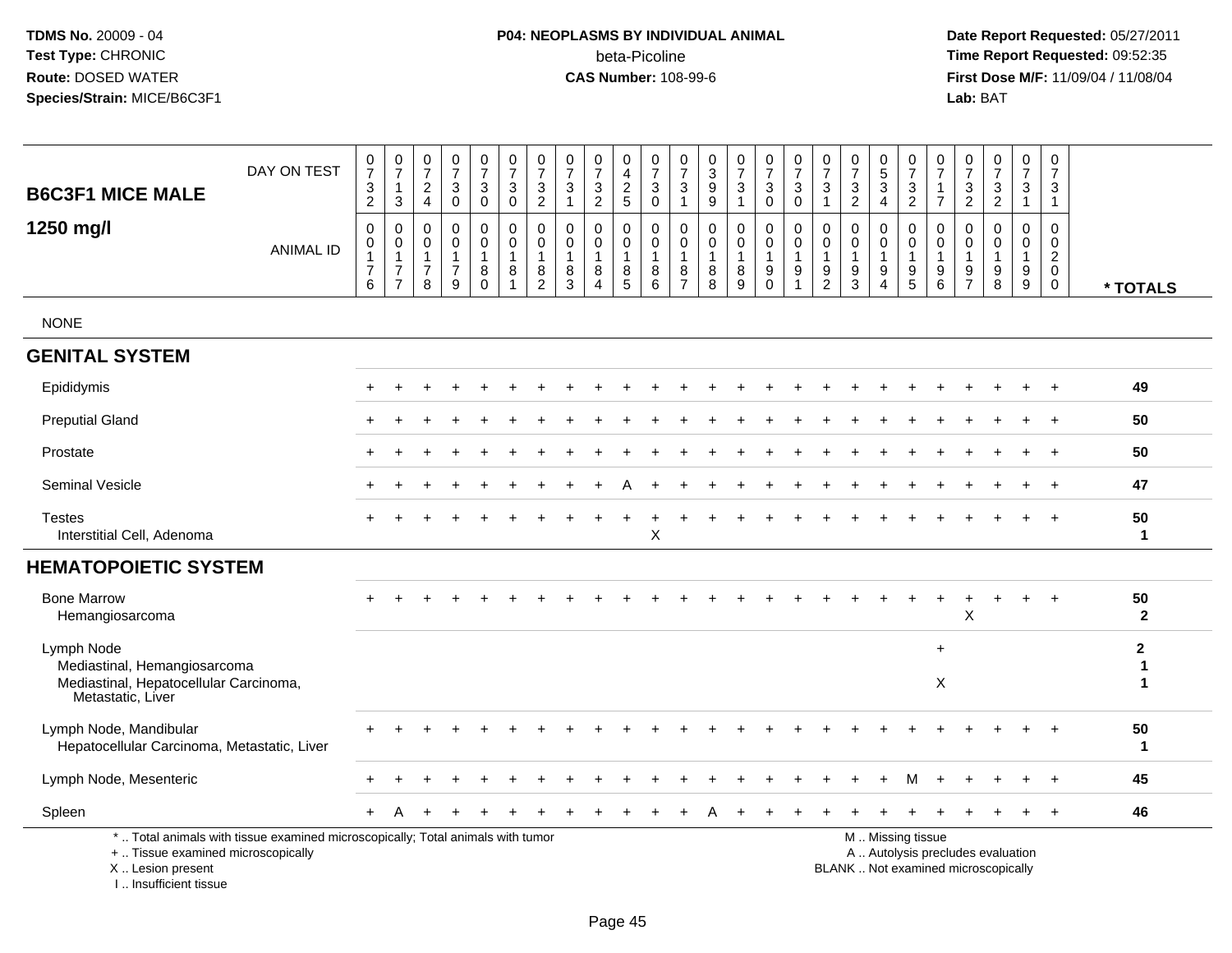#### **P04: NEOPLASMS BY INDIVIDUAL ANIMAL**beta-Picoline<br>CAS Number: 108-99-6

 **Date Report Requested:** 05/27/2011 **Time Report Requested:** 09:52:35 **First Dose M/F:** 11/09/04 / 11/08/04<br>Lab: BAT **Lab:** BAT

| <b>B6C3F1 MICE MALE</b>                                                                                                                                                                                | DAY ON TEST                                                                     | $\pmb{0}$<br>$\overline{7}$<br>$\ensuremath{\mathsf{3}}$<br>$\overline{2}$ | $\frac{0}{7}$<br>$\mathbf{1}$<br>$\mathfrak{S}$    | $\frac{0}{7}$<br>$\frac{2}{4}$           | $\frac{0}{7}$<br>$_{0}^{3}$              | $\mathbf 0$<br>$\overline{7}$<br>$_{\rm 0}^3$           | $\frac{0}{7}$<br>$\sqrt{3}$<br>$\mathbf 0$            | $\frac{0}{7}$<br>3<br>$\overline{2}$ | $\frac{0}{7}$<br>$\frac{3}{1}$                       | $\frac{0}{7}$<br>$\frac{3}{2}$                  | 0<br>4<br>$rac{2}{5}$ | $\pmb{0}$<br>$\overline{7}$<br>$_{\rm 0}^3$            | 0<br>$\overline{7}$<br>3<br>$\overline{1}$ | 0<br>$\sqrt{3}$<br>$\boldsymbol{9}$<br>$\overline{9}$ | $\frac{0}{7}$<br>3<br>$\mathbf{1}$ | $\frac{0}{7}$<br>$\mathbf{3}$<br>$\overline{0}$      | $\frac{0}{7}$<br>3<br>$\ddot{\mathbf{0}}$           | $\frac{0}{7}$<br>$\sqrt{3}$<br>$\overline{1}$               | $\frac{0}{7}$<br>$\frac{3}{2}$                                 | $^{\rm 0}_{\rm 5}$<br>$\overline{3}$<br>$\overline{4}$ | 0<br>$\overline{7}$<br>$\frac{3}{2}$                                                          | 0<br>$\overline{7}$<br>1<br>$\overline{7}$           | 0<br>$\overline{7}$<br>$\frac{3}{2}$ | $\frac{0}{7}$<br>$\frac{3}{2}$                                | $\begin{array}{c} 0 \\ 7 \end{array}$<br>$\mathbf{3}$<br>$\mathbf{1}$ | 0<br>$\overline{7}$<br>3<br>$\mathbf{1}$       |                                       |
|--------------------------------------------------------------------------------------------------------------------------------------------------------------------------------------------------------|---------------------------------------------------------------------------------|----------------------------------------------------------------------------|----------------------------------------------------|------------------------------------------|------------------------------------------|---------------------------------------------------------|-------------------------------------------------------|--------------------------------------|------------------------------------------------------|-------------------------------------------------|-----------------------|--------------------------------------------------------|--------------------------------------------|-------------------------------------------------------|------------------------------------|------------------------------------------------------|-----------------------------------------------------|-------------------------------------------------------------|----------------------------------------------------------------|--------------------------------------------------------|-----------------------------------------------------------------------------------------------|------------------------------------------------------|--------------------------------------|---------------------------------------------------------------|-----------------------------------------------------------------------|------------------------------------------------|---------------------------------------|
| 1250 mg/l                                                                                                                                                                                              | <b>ANIMAL ID</b>                                                                | $\mathbf 0$<br>0<br>$\mathbf{1}$<br>$\boldsymbol{7}$                       | $\mathbf 0$<br>0<br>$\mathbf{1}$<br>$\overline{7}$ | 0<br>0<br>$\mathbf{1}$<br>$\overline{7}$ | $\pmb{0}$<br>$\pmb{0}$<br>$\overline{7}$ | $\mathbf 0$<br>$\mathbf 0$<br>$\overline{1}$<br>$\,8\,$ | $\mathbf 0$<br>$\mathbf 0$<br>$\mathbf{1}$<br>$\bf 8$ | 0<br>$\mathbf 0$<br>1<br>8           | $\mathbf 0$<br>$\mathbf 0$<br>$\mathbf 1$<br>$\bf 8$ | $\mathbf 0$<br>$\mathsf{O}$<br>$\mathbf 1$<br>8 | 0<br>0<br>$^8_5$      | $\mathbf 0$<br>$\boldsymbol{0}$<br>$\overline{1}$<br>8 | 0<br>$\mathbf 0$<br>$\mathbf{1}$<br>8      | $\mathbf 0$<br>$\mathbf 0$<br>1<br>$\bf 8$            | $\mathbf 0$<br>0<br>8              | $\mathbf 0$<br>0<br>$\mathbf{1}$<br>$\boldsymbol{9}$ | $\mathbf 0$<br>$\mathbf 0$<br>1<br>$\boldsymbol{9}$ | $\mathbf 0$<br>$\mathbf 0$<br>$\mathbf{1}$<br>$\frac{9}{2}$ | $\mathbf 0$<br>$\mathbf 0$<br>$\mathbf{1}$<br>$\boldsymbol{9}$ | 0<br>$\mathbf 0$<br>1<br>$\boldsymbol{9}$              | 0<br>$\mathsf{O}\xspace$<br>$\mathbf{1}$<br>$\begin{array}{c} 9 \\ 5 \end{array}$             | $\mathbf 0$<br>0<br>$\mathbf{1}$<br>$\boldsymbol{9}$ | 0<br>$\mathbf 0$<br>9                | $\mathbf 0$<br>$\mathbf 0$<br>$\mathbf 1$<br>$\boldsymbol{9}$ | 0<br>$\mathbf 0$<br>$\mathbf{1}$<br>$\boldsymbol{9}$                  | $\Omega$<br>0<br>$\overline{c}$<br>$\mathbf 0$ |                                       |
|                                                                                                                                                                                                        |                                                                                 | 6                                                                          | $\overline{7}$                                     | 8                                        | 9                                        | $\Omega$                                                | $\overline{1}$                                        | $\overline{2}$                       | 3                                                    | $\Delta$                                        |                       | 6                                                      | $\overline{7}$                             | 8                                                     | 9                                  | $\Omega$                                             |                                                     |                                                             | 3                                                              | 4                                                      |                                                                                               | 6                                                    | $\overline{7}$                       | 8                                                             | 9                                                                     | $\mathbf 0$                                    | * TOTALS                              |
| Hemangiosarcoma                                                                                                                                                                                        |                                                                                 |                                                                            |                                                    | X                                        |                                          |                                                         |                                                       |                                      |                                                      |                                                 |                       |                                                        |                                            |                                                       |                                    |                                                      |                                                     |                                                             |                                                                |                                                        |                                                                                               |                                                      | X                                    |                                                               |                                                                       |                                                | $\overline{2}$                        |
| Thymus<br>Hepatocellular Carcinoma, Metastatic, Liver                                                                                                                                                  |                                                                                 |                                                                            |                                                    |                                          |                                          |                                                         |                                                       |                                      |                                                      |                                                 |                       |                                                        |                                            |                                                       |                                    |                                                      |                                                     |                                                             |                                                                |                                                        |                                                                                               | X                                                    |                                      |                                                               |                                                                       |                                                | 47<br>$\mathbf{2}$                    |
| <b>INTEGUMENTARY SYSTEM</b>                                                                                                                                                                            |                                                                                 |                                                                            |                                                    |                                          |                                          |                                                         |                                                       |                                      |                                                      |                                                 |                       |                                                        |                                            |                                                       |                                    |                                                      |                                                     |                                                             |                                                                |                                                        |                                                                                               |                                                      |                                      |                                                               |                                                                       |                                                |                                       |
| <b>Mammary Gland</b>                                                                                                                                                                                   |                                                                                 | M                                                                          | M                                                  | М                                        | м                                        | M                                                       | М                                                     | М                                    | М                                                    | M                                               | M                     | M                                                      | M                                          |                                                       | M M                                | M                                                    | M                                                   | M                                                           | M                                                              | M                                                      | M                                                                                             | M                                                    | M                                    | M                                                             | M M                                                                   |                                                | $\mathbf 0$                           |
| Skin<br>Subcutaneous Tissue, Fibrous Histiocytoma<br>Subcutaneous Tissue, Hemangioma<br>Subcutaneous Tissue, Hemangiosarcoma<br>Subcutaneous Tissue, Lipoma                                            |                                                                                 |                                                                            |                                                    |                                          |                                          |                                                         |                                                       |                                      | X                                                    |                                                 |                       |                                                        |                                            |                                                       |                                    |                                                      |                                                     |                                                             |                                                                |                                                        |                                                                                               |                                                      | X                                    |                                                               | X                                                                     |                                                | 50                                    |
| <b>MUSCULOSKELETAL SYSTEM</b>                                                                                                                                                                          |                                                                                 |                                                                            |                                                    |                                          |                                          |                                                         |                                                       |                                      |                                                      |                                                 |                       |                                                        |                                            |                                                       |                                    |                                                      |                                                     |                                                             |                                                                |                                                        |                                                                                               |                                                      |                                      |                                                               |                                                                       |                                                |                                       |
| Bone                                                                                                                                                                                                   |                                                                                 |                                                                            |                                                    |                                          |                                          |                                                         |                                                       |                                      |                                                      |                                                 |                       |                                                        |                                            |                                                       |                                    |                                                      |                                                     |                                                             |                                                                |                                                        |                                                                                               |                                                      |                                      |                                                               |                                                                       |                                                | 50                                    |
| <b>NERVOUS SYSTEM</b>                                                                                                                                                                                  |                                                                                 |                                                                            |                                                    |                                          |                                          |                                                         |                                                       |                                      |                                                      |                                                 |                       |                                                        |                                            |                                                       |                                    |                                                      |                                                     |                                                             |                                                                |                                                        |                                                                                               |                                                      |                                      |                                                               |                                                                       |                                                |                                       |
| <b>Brain</b>                                                                                                                                                                                           |                                                                                 |                                                                            |                                                    |                                          |                                          |                                                         |                                                       |                                      |                                                      |                                                 |                       |                                                        |                                            |                                                       |                                    |                                                      |                                                     |                                                             |                                                                |                                                        |                                                                                               |                                                      |                                      |                                                               |                                                                       |                                                | 50                                    |
| <b>RESPIRATORY SYSTEM</b>                                                                                                                                                                              |                                                                                 |                                                                            |                                                    |                                          |                                          |                                                         |                                                       |                                      |                                                      |                                                 |                       |                                                        |                                            |                                                       |                                    |                                                      |                                                     |                                                             |                                                                |                                                        |                                                                                               |                                                      |                                      |                                                               |                                                                       |                                                |                                       |
| Lung<br>Alveolar/Bronchiolar Adenoma<br>Alveolar/Bronchiolar Adenoma, Multiple<br>Alveolar/Bronchiolar Carcinoma<br>Alveolar/Bronchiolar Carcinoma, Multiple<br>Carcinoma, Metastatic, Harderian Gland |                                                                                 | X<br>X                                                                     |                                                    | X                                        | X                                        |                                                         | X                                                     |                                      |                                                      | X                                               |                       |                                                        |                                            |                                                       |                                    |                                                      |                                                     | X                                                           |                                                                | X                                                      |                                                                                               |                                                      | X                                    |                                                               |                                                                       | X                                              | 50<br>6<br>$\mathbf 2$<br>6<br>3<br>1 |
| +  Tissue examined microscopically<br>X  Lesion present                                                                                                                                                | *  Total animals with tissue examined microscopically; Total animals with tumor |                                                                            |                                                    |                                          |                                          |                                                         |                                                       |                                      |                                                      |                                                 |                       |                                                        |                                            |                                                       |                                    |                                                      |                                                     |                                                             |                                                                |                                                        | M  Missing tissue<br>A  Autolysis precludes evaluation<br>BLANK  Not examined microscopically |                                                      |                                      |                                                               |                                                                       |                                                |                                       |

I .. Insufficient tissue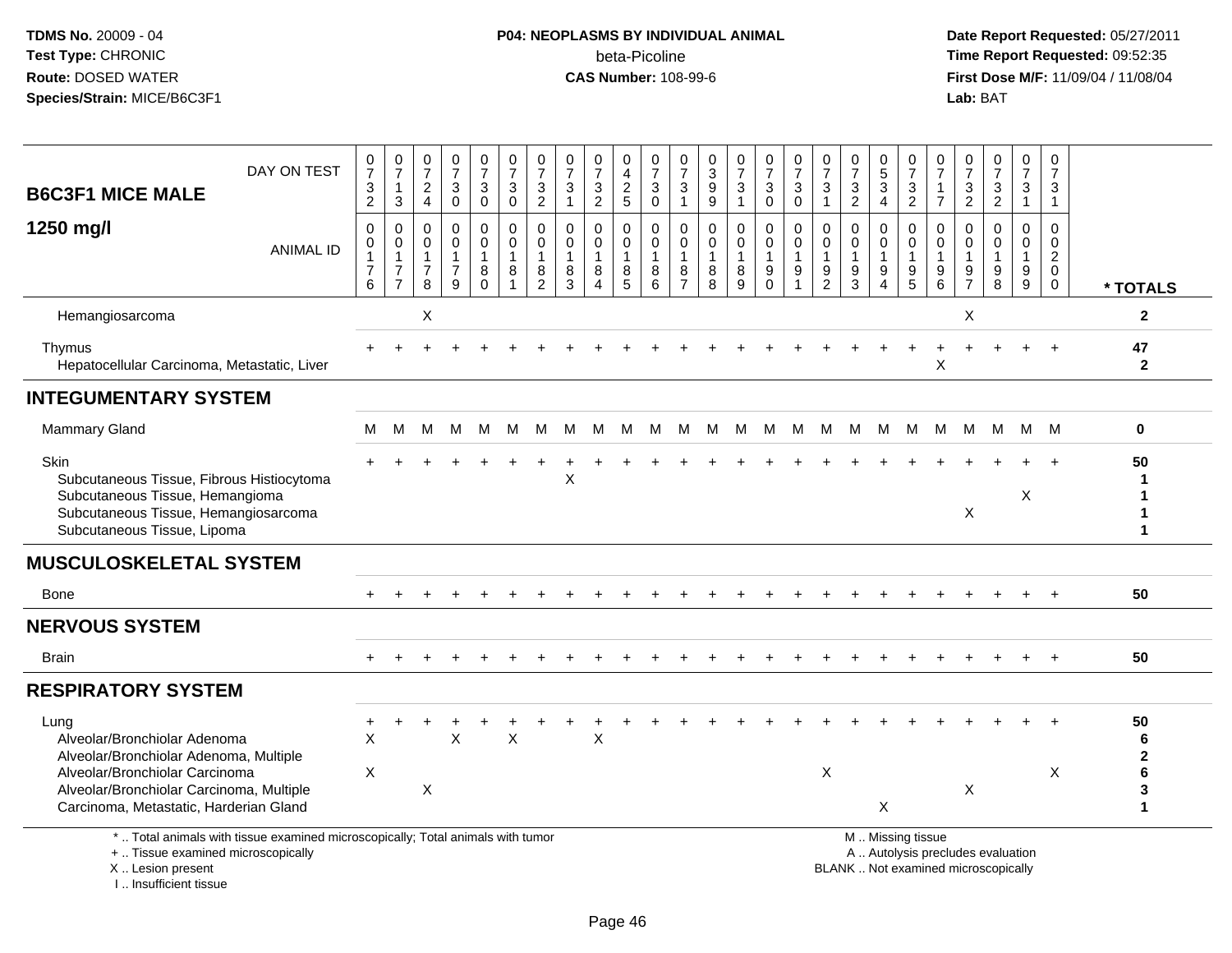# **P04: NEOPLASMS BY INDIVIDUAL ANIMAL**beta-Picoline<br>CAS Number: 108-99-6

| <b>B6C3F1 MICE MALE</b>                                                                  | DAY ON TEST                                                                     | 0<br>$\overline{7}$<br>3<br>$\overline{2}$              | $\frac{0}{7}$<br>$\mathbf{1}$<br>3                                             | $\pmb{0}$<br>$\overline{7}$<br>$\frac{2}{4}$ | $\frac{0}{7}$<br>$_0^3$                                                      | $\frac{0}{7}$<br>$_{0}^{3}$                          | $\frac{0}{7}$<br>$\sqrt{3}$<br>$\mathbf 0$                          | $\frac{0}{7}$<br>$\sqrt{3}$<br>$\overline{2}$ | 0<br>$\overline{7}$<br>$\ensuremath{\mathsf{3}}$<br>$\overline{1}$ | $\begin{array}{c} 0 \\ 7 \end{array}$<br>$\frac{3}{2}$            | 0<br>4<br>$\frac{2}{5}$                  | $\frac{0}{7}$<br>$\frac{3}{0}$                                       | 0<br>$\overline{7}$<br>$\ensuremath{\mathsf{3}}$<br>$\mathbf{1}$    | 0<br>$\mathbf{3}$<br>$\boldsymbol{9}$<br>9 | $\frac{0}{7}$<br>3<br>$\mathbf{1}$           | $\frac{0}{7}$<br>$\frac{3}{0}$                             | $\frac{0}{7}$<br>$_{0}^{3}$                                             | $\frac{0}{7}$<br>$\ensuremath{\mathsf{3}}$<br>$\overline{1}$ | $\frac{0}{7}$<br>$\frac{3}{2}$                                      | $^{\rm 0}_{\rm 5}$<br>$\overline{3}$<br>$\overline{4}$ | $\frac{0}{7}$<br>$\frac{3}{2}$                                  | $\pmb{0}$<br>$\overline{7}$<br>$\mathbf{1}$<br>$\overline{7}$ | 0<br>$\overline{7}$<br>$\frac{3}{2}$ | $\begin{array}{c} 0 \\ 7 \end{array}$<br>$\frac{3}{2}$                   | $\begin{array}{c} 0 \\ 7 \end{array}$<br>$\ensuremath{\mathsf{3}}$<br>$\mathbf{1}$ | 0<br>$\overline{7}$<br>$\sqrt{3}$<br>$\mathbf{1}$                          |                                            |
|------------------------------------------------------------------------------------------|---------------------------------------------------------------------------------|---------------------------------------------------------|--------------------------------------------------------------------------------|----------------------------------------------|------------------------------------------------------------------------------|------------------------------------------------------|---------------------------------------------------------------------|-----------------------------------------------|--------------------------------------------------------------------|-------------------------------------------------------------------|------------------------------------------|----------------------------------------------------------------------|---------------------------------------------------------------------|--------------------------------------------|----------------------------------------------|------------------------------------------------------------|-------------------------------------------------------------------------|--------------------------------------------------------------|---------------------------------------------------------------------|--------------------------------------------------------|-----------------------------------------------------------------|---------------------------------------------------------------|--------------------------------------|--------------------------------------------------------------------------|------------------------------------------------------------------------------------|----------------------------------------------------------------------------|--------------------------------------------|
| 1250 mg/l                                                                                | <b>ANIMAL ID</b>                                                                | $\mathbf 0$<br>0<br>$\mathbf{1}$<br>$\overline{7}$<br>6 | $\mathbf 0$<br>$\mathbf 0$<br>$\mathbf{1}$<br>$\overline{7}$<br>$\overline{7}$ | 0<br>0<br>$\mathbf{1}$<br>7<br>8             | 0<br>$\mathsf{O}\xspace$<br>$\mathbf{1}$<br>$\overline{7}$<br>$\overline{9}$ | 0<br>$\mathbf 0$<br>$\mathbf{1}$<br>8<br>$\mathbf 0$ | $\mathbf 0$<br>$\mathbf 0$<br>$\overline{1}$<br>8<br>$\overline{1}$ | 0<br>$\mathbf 0$<br>8<br>$\overline{c}$       | $\mathbf 0$<br>$\mathbf 0$<br>1<br>8<br>$\mathbf{3}$               | $\mathbf 0$<br>$\mathbf 0$<br>$\mathbf{1}$<br>8<br>$\overline{4}$ | 0<br>$\mathbf 0$<br>1<br>8<br>$\sqrt{5}$ | $\mathbf 0$<br>$\mathbf 0$<br>$\overline{1}$<br>8<br>$6\phantom{1}6$ | $\mathbf 0$<br>$\mathbf 0$<br>$\overline{1}$<br>8<br>$\overline{7}$ | $\mathbf 0$<br>$\mathbf 0$<br>1<br>8<br>8  | 0<br>$\mathbf 0$<br>1<br>8<br>$\overline{9}$ | 0<br>$\ddot{\mathbf{0}}$<br>$\mathbf{1}$<br>9<br>$\bar{0}$ | $\mathbf 0$<br>$\mathsf{O}\xspace$<br>$\mathbf{1}$<br>9<br>$\mathbf{1}$ | 0<br>$\mathbf 0$<br>$\overline{1}$<br>9<br>$\overline{c}$    | $\mathbf 0$<br>$\mathbf 0$<br>$\mathbf{1}$<br>$9\,$<br>$\mathbf{3}$ | 0<br>$\mathbf 0$<br>9<br>$\overline{4}$                | 0<br>$\mathsf{O}\xspace$<br>$\mathbf{1}$<br>9<br>$\overline{5}$ | 0<br>$\mathbf 0$<br>$\mathbf{1}$<br>9<br>$\,6$                | 0<br>0<br>9<br>$\overline{7}$        | $\mathbf 0$<br>$\mathbf 0$<br>$\mathbf{1}$<br>9<br>8                     | 0<br>$\mathbf 0$<br>$\mathbf{1}$<br>9<br>9                                         | $\mathbf 0$<br>$\mathbf 0$<br>$\overline{2}$<br>$\mathbf 0$<br>$\mathbf 0$ | * TOTALS                                   |
| Hepatocellular Carcinoma, Metastatic, Liver                                              |                                                                                 |                                                         |                                                                                |                                              |                                                                              |                                                      |                                                                     |                                               |                                                                    |                                                                   |                                          |                                                                      |                                                                     |                                            |                                              |                                                            |                                                                         |                                                              |                                                                     |                                                        |                                                                 | $X$ $X$                                                       |                                      |                                                                          |                                                                                    |                                                                            | 6                                          |
| Nose<br>Carcinoma, Metastatic, Harderian Gland                                           |                                                                                 |                                                         |                                                                                |                                              |                                                                              |                                                      |                                                                     |                                               |                                                                    |                                                                   |                                          |                                                                      |                                                                     |                                            |                                              |                                                            |                                                                         |                                                              |                                                                     | X                                                      |                                                                 |                                                               |                                      |                                                                          |                                                                                    |                                                                            | 50<br>$\mathbf 1$                          |
| Pleura<br>Hepatocellular Carcinoma, Metastatic, Liver                                    |                                                                                 |                                                         |                                                                                |                                              |                                                                              |                                                      |                                                                     |                                               |                                                                    |                                                                   |                                          |                                                                      |                                                                     |                                            |                                              |                                                            |                                                                         |                                                              |                                                                     |                                                        |                                                                 |                                                               |                                      |                                                                          |                                                                                    |                                                                            | -1<br>$\mathbf 1$                          |
| Trachea                                                                                  |                                                                                 |                                                         |                                                                                |                                              |                                                                              |                                                      |                                                                     |                                               |                                                                    |                                                                   |                                          |                                                                      |                                                                     |                                            |                                              |                                                            |                                                                         |                                                              |                                                                     |                                                        |                                                                 |                                                               |                                      |                                                                          |                                                                                    | $\ddot{}$                                                                  | 49                                         |
| <b>SPECIAL SENSES SYSTEM</b>                                                             |                                                                                 |                                                         |                                                                                |                                              |                                                                              |                                                      |                                                                     |                                               |                                                                    |                                                                   |                                          |                                                                      |                                                                     |                                            |                                              |                                                            |                                                                         |                                                              |                                                                     |                                                        |                                                                 |                                                               |                                      |                                                                          |                                                                                    |                                                                            |                                            |
| Eye                                                                                      |                                                                                 |                                                         | А                                                                              |                                              |                                                                              |                                                      |                                                                     |                                               |                                                                    |                                                                   |                                          |                                                                      |                                                                     |                                            |                                              |                                                            |                                                                         |                                                              |                                                                     |                                                        |                                                                 |                                                               |                                      |                                                                          |                                                                                    |                                                                            | 40                                         |
| Harderian Gland<br>Adenoma<br>Carcinoma                                                  |                                                                                 |                                                         |                                                                                |                                              |                                                                              | $\pmb{\times}$                                       |                                                                     |                                               |                                                                    |                                                                   |                                          |                                                                      |                                                                     |                                            |                                              |                                                            |                                                                         | X                                                            |                                                                     | X                                                      |                                                                 |                                                               |                                      |                                                                          |                                                                                    |                                                                            | 47<br>$\mathbf{2}$<br>3                    |
| <b>URINARY SYSTEM</b>                                                                    |                                                                                 |                                                         |                                                                                |                                              |                                                                              |                                                      |                                                                     |                                               |                                                                    |                                                                   |                                          |                                                                      |                                                                     |                                            |                                              |                                                            |                                                                         |                                                              |                                                                     |                                                        |                                                                 |                                                               |                                      |                                                                          |                                                                                    |                                                                            |                                            |
| Kidney<br>Hepatocellular Carcinoma, Metastatic, Liver<br>Renal Tubule, Adenoma, Multiple |                                                                                 |                                                         |                                                                                |                                              |                                                                              |                                                      |                                                                     |                                               |                                                                    |                                                                   |                                          |                                                                      |                                                                     |                                            |                                              |                                                            |                                                                         | X                                                            |                                                                     |                                                        |                                                                 | X                                                             |                                      |                                                                          |                                                                                    |                                                                            | 49<br>$\mathbf{2}$<br>$\blacktriangleleft$ |
| Urethra                                                                                  |                                                                                 |                                                         |                                                                                |                                              |                                                                              |                                                      |                                                                     |                                               |                                                                    |                                                                   |                                          |                                                                      |                                                                     | $\ddot{}$                                  |                                              |                                                            |                                                                         |                                                              |                                                                     |                                                        |                                                                 |                                                               |                                      |                                                                          |                                                                                    |                                                                            | 3                                          |
| <b>Urinary Bladder</b>                                                                   |                                                                                 |                                                         |                                                                                |                                              |                                                                              |                                                      |                                                                     |                                               |                                                                    |                                                                   |                                          |                                                                      |                                                                     |                                            |                                              |                                                            |                                                                         |                                                              |                                                                     |                                                        |                                                                 |                                                               |                                      |                                                                          |                                                                                    |                                                                            | 46                                         |
| <b>SYSTEMIC LESIONS</b>                                                                  |                                                                                 |                                                         |                                                                                |                                              |                                                                              |                                                      |                                                                     |                                               |                                                                    |                                                                   |                                          |                                                                      |                                                                     |                                            |                                              |                                                            |                                                                         |                                                              |                                                                     |                                                        |                                                                 |                                                               |                                      |                                                                          |                                                                                    |                                                                            |                                            |
| Multiple Organ                                                                           |                                                                                 |                                                         |                                                                                |                                              |                                                                              |                                                      |                                                                     |                                               |                                                                    |                                                                   |                                          |                                                                      |                                                                     |                                            |                                              |                                                            |                                                                         |                                                              |                                                                     |                                                        |                                                                 |                                                               |                                      |                                                                          |                                                                                    |                                                                            | 50                                         |
| +  Tissue examined microscopically<br>X  Lesion present<br>L. Insufficient tissue        | *  Total animals with tissue examined microscopically; Total animals with tumor |                                                         |                                                                                |                                              |                                                                              |                                                      |                                                                     |                                               |                                                                    |                                                                   |                                          |                                                                      |                                                                     |                                            |                                              |                                                            |                                                                         |                                                              |                                                                     |                                                        | M  Missing tissue                                               |                                                               |                                      | A  Autolysis precludes evaluation<br>BLANK  Not examined microscopically |                                                                                    |                                                                            |                                            |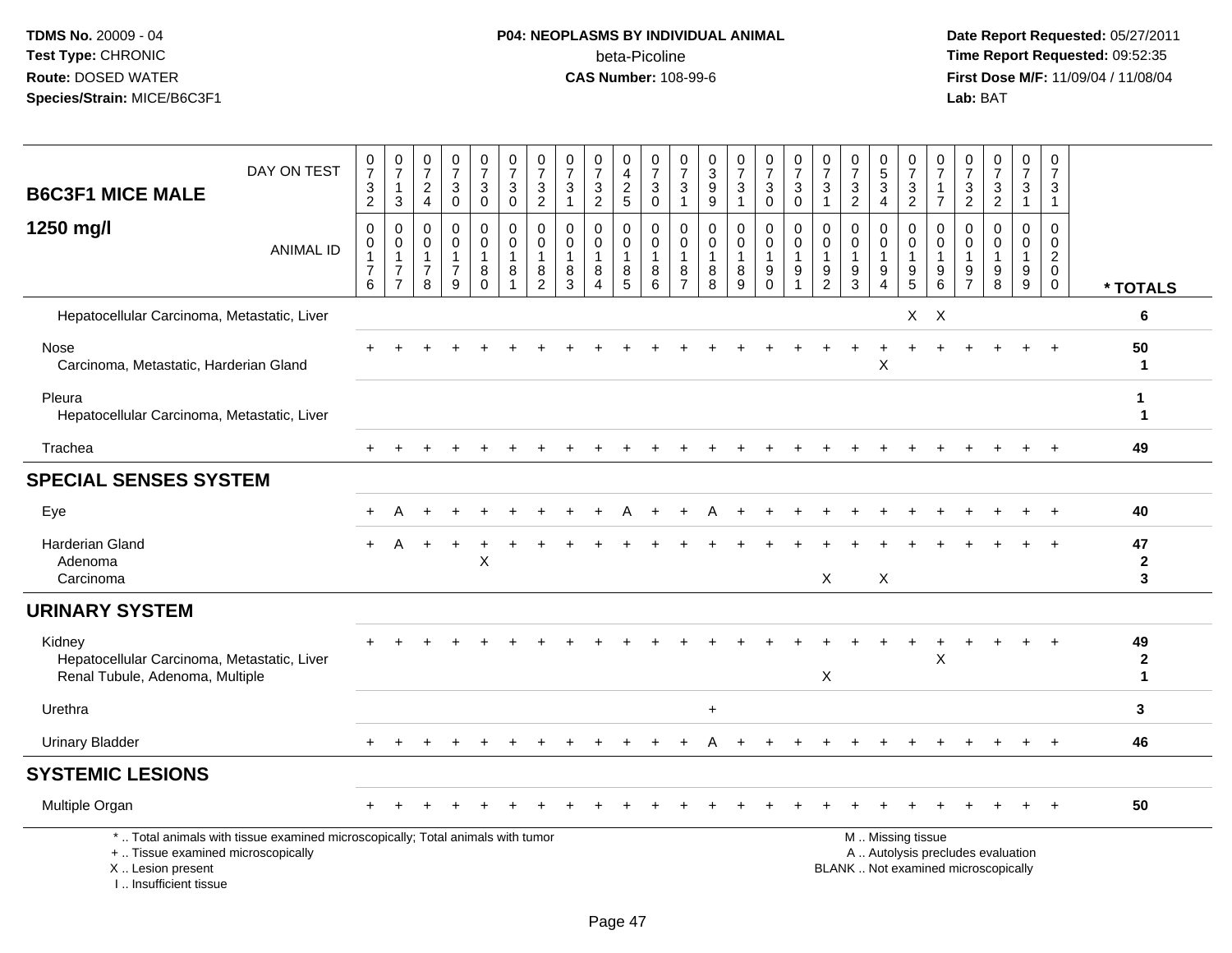**Date Report Requested:** 05/27/2011 **Time Report Requested:** 09:52:35 **First Dose M/F:** 11/09/04 / 11/08/04<br>Lab: BAT **Lab:** BAT

\*\*\* END OF MALE DATA \*\*\*

\* .. Total animals with tissue examined microscopically; Total animals with tumor

+ .. Tissue examined microscopically

- X .. Lesion present
- I .. Insufficient tissue

 M .. Missing tissuey the contract of the contract of the contract of the contract of the contract of the contract of the contract of  $A$ . Autolysis precludes evaluation Lesion present BLANK .. Not examined microscopically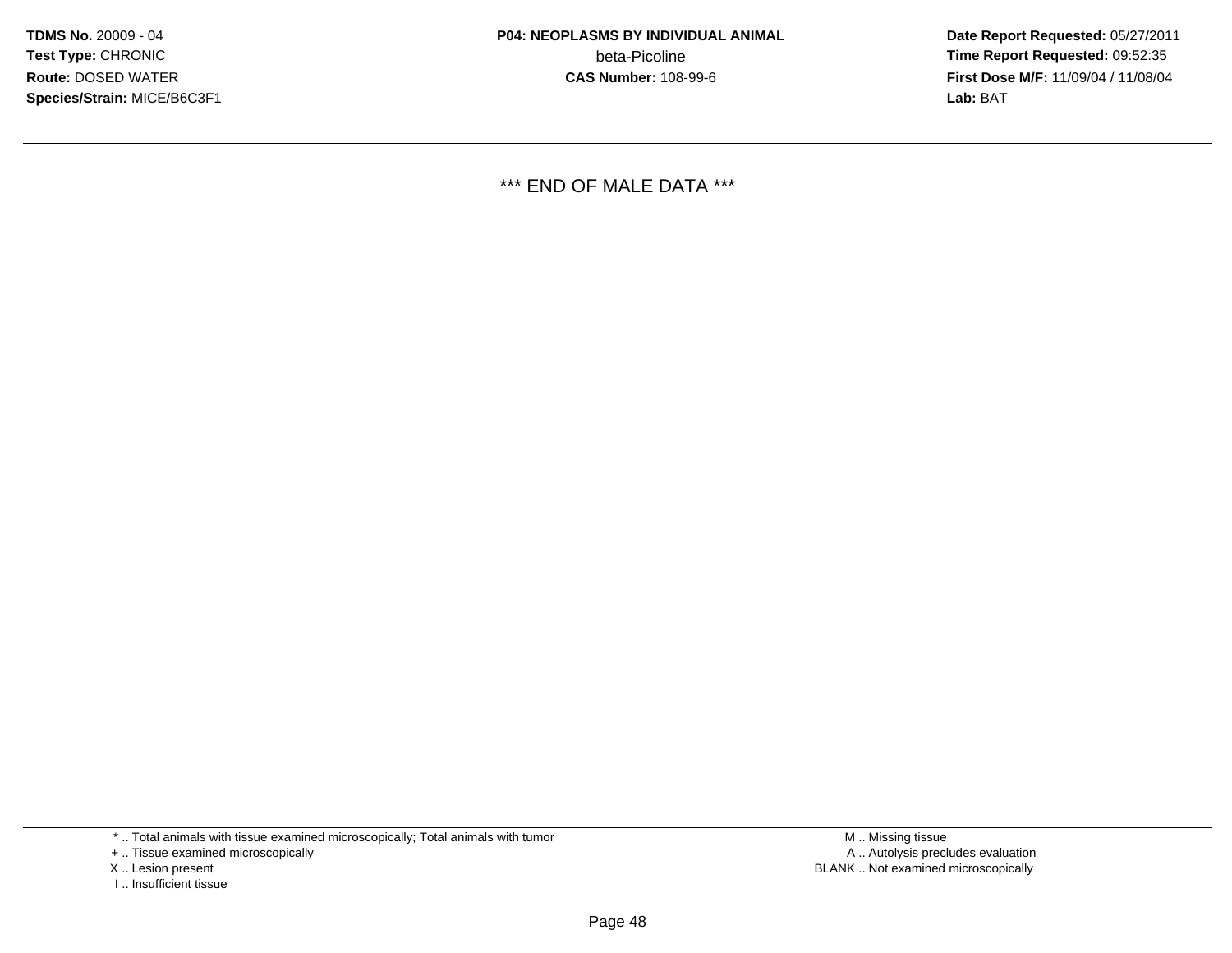# **P04: NEOPLASMS BY INDIVIDUAL ANIMAL**beta-Picoline<br>CAS Number: 108-99-6

 **Date Report Requested:** 05/27/2011 **Time Report Requested:** 09:52:35 **First Dose M/F:** 11/09/04 / 11/08/04<br>Lab: BAT **Lab:** BAT

| <b>B6C3F1 MICE FEMALE</b>                                                                                                    | DAY ON TEST      | $\begin{array}{c} 0 \\ 7 \end{array}$<br>$\sqrt{3}$<br>$\mathbf{1}$                               | $\frac{0}{7}$<br>$\mathbf{3}$<br>$\mathbf{1}$    | $\begin{array}{c} 0 \\ 3 \\ 7 \\ 2 \end{array}$        | $\begin{matrix}0\\6\\8\end{matrix}$<br>$\mathbf 0$                | $\begin{smallmatrix}0\\7\end{smallmatrix}$<br>$rac{2}{9}$ | $\begin{array}{c} 0 \\ 6 \end{array}$<br>$\overline{7}$<br>$\overline{4}$       | $\begin{array}{c} 0 \\ 6 \end{array}$<br>9<br>8                   | $\begin{array}{c} 0 \\ 7 \end{array}$<br>3<br>$\mathbf{1}$ | $\frac{0}{7}$<br>$\frac{2}{9}$                       | $\frac{0}{7}$<br>$\mathbf{3}$<br>$\mathbf 0$                 | $\begin{array}{c} 0 \\ 7 \end{array}$<br>$\sqrt{3}$<br>$\mathbf{1}$ | $\frac{0}{7}$<br>$\begin{array}{c} 2 \\ 6 \end{array}$                      | $\frac{0}{7}$<br>$\ensuremath{\mathsf{3}}$<br>$\overline{1}$ | $\begin{bmatrix} 0 \\ 3 \\ 4 \\ 7 \end{bmatrix}$                     | $\begin{array}{c} 0 \\ 7 \\ 3 \end{array}$<br>$\mathbf 0$                                   | $\frac{0}{7}$<br>$\frac{2}{9}$                        | $\frac{0}{7}$<br>$\sqrt{3}$<br>$\mathbf 0$                                   | $\frac{0}{7}$<br>$\sqrt{3}$                                          | $\begin{array}{c} 0 \\ 6 \\ 6 \end{array}$<br>8       | $\frac{0}{7}$<br>$\frac{2}{9}$                                                               | $\frac{0}{7}$<br>3<br>$\mathbf 0$                                    | $\frac{0}{7}$<br>$\mathbf{3}$<br>$\mathbf 0$ | $\begin{matrix}0\6\6\end{matrix}$<br>9 | $\begin{array}{c} 0 \\ 7 \end{array}$<br>$\mathbf{3}$<br>$\mathbf{1}$     | 0<br>$\overline{7}$<br>$\overline{c}$<br>9                  |                   |
|------------------------------------------------------------------------------------------------------------------------------|------------------|---------------------------------------------------------------------------------------------------|--------------------------------------------------|--------------------------------------------------------|-------------------------------------------------------------------|-----------------------------------------------------------|---------------------------------------------------------------------------------|-------------------------------------------------------------------|------------------------------------------------------------|------------------------------------------------------|--------------------------------------------------------------|---------------------------------------------------------------------|-----------------------------------------------------------------------------|--------------------------------------------------------------|----------------------------------------------------------------------|---------------------------------------------------------------------------------------------|-------------------------------------------------------|------------------------------------------------------------------------------|----------------------------------------------------------------------|-------------------------------------------------------|----------------------------------------------------------------------------------------------|----------------------------------------------------------------------|----------------------------------------------|----------------------------------------|---------------------------------------------------------------------------|-------------------------------------------------------------|-------------------|
| $0$ mg/l                                                                                                                     | <b>ANIMAL ID</b> | $\boldsymbol{0}$<br>$\begin{smallmatrix} 0\\2 \end{smallmatrix}$<br>$\mathbf 0$<br>$\overline{1}$ | 0<br>$\pmb{0}$<br>$\sqrt{2}$<br>$\mathbf 0$<br>2 | 0<br>$\mathbf 0$<br>$\overline{2}$<br>$\mathbf 0$<br>3 | 0<br>$\pmb{0}$<br>$\overline{2}$<br>$\mathbf 0$<br>$\overline{4}$ | 0<br>$\mathbf 0$<br>$\overline{2}$<br>$\mathbf 0$<br>5    | $\mathbf 0$<br>$\begin{smallmatrix} 0\\2 \end{smallmatrix}$<br>$\mathbf 0$<br>6 | 0<br>$\pmb{0}$<br>$\overline{2}$<br>$\mathbf 0$<br>$\overline{7}$ | $\mathbf 0$<br>$\pmb{0}$<br>$\sqrt{2}$<br>$\mathbf 0$<br>8 | 0<br>$\pmb{0}$<br>$\overline{2}$<br>$\mathbf 0$<br>9 | 0<br>$\pmb{0}$<br>$\overline{c}$<br>$\mathbf{1}$<br>$\Omega$ | $\mathbf 0$<br>$\pmb{0}$<br>$\sqrt{2}$<br>$\mathbf{1}$              | $\mathbf 0$<br>$\begin{array}{c} 0 \\ 2 \\ 1 \end{array}$<br>$\overline{2}$ | 0<br>$\begin{matrix} 0 \\ 2 \\ 1 \end{matrix}$<br>3          | 0<br>$\pmb{0}$<br>$\boldsymbol{2}$<br>$\mathbf{1}$<br>$\overline{4}$ | $\pmb{0}$<br>$\begin{smallmatrix} 0\\2 \end{smallmatrix}$<br>$\mathbf{1}$<br>5 <sup>5</sup> | 0<br>$\pmb{0}$<br>$\overline{2}$<br>$\mathbf{1}$<br>6 | $\mathbf 0$<br>$\pmb{0}$<br>$\overline{c}$<br>$\mathbf{1}$<br>$\overline{7}$ | $\mathbf 0$<br>$\mathop{2}\limits^{\mathbb{O}}$<br>$\mathbf{1}$<br>8 | 0<br>$\pmb{0}$<br>$\overline{c}$<br>$\mathbf{1}$<br>9 | $\mathbf 0$<br>$\begin{smallmatrix} 0\\2 \end{smallmatrix}$<br>$\overline{c}$<br>$\mathbf 0$ | 0<br>$\pmb{0}$<br>$\overline{2}$<br>$\overline{c}$<br>$\overline{1}$ | 0<br>$\frac{0}{2}$<br>2<br>2                 | 0<br>$\frac{0}{2}$<br>3                | 0<br>$\overline{0}$<br>$\overline{a}$<br>$\overline{2}$<br>$\overline{4}$ | $\mathbf 0$<br>$\pmb{0}$<br>$\frac{2}{2}$<br>$\overline{5}$ | females<br>(cont) |
| <b>ALIMENTARY SYSTEM</b>                                                                                                     |                  |                                                                                                   |                                                  |                                                        |                                                                   |                                                           |                                                                                 |                                                                   |                                                            |                                                      |                                                              |                                                                     |                                                                             |                                                              |                                                                      |                                                                                             |                                                       |                                                                              |                                                                      |                                                       |                                                                                              |                                                                      |                                              |                                        |                                                                           |                                                             |                   |
| Esophagus                                                                                                                    |                  |                                                                                                   |                                                  |                                                        |                                                                   |                                                           |                                                                                 |                                                                   |                                                            |                                                      |                                                              |                                                                     |                                                                             |                                                              |                                                                      |                                                                                             |                                                       |                                                                              |                                                                      |                                                       |                                                                                              |                                                                      |                                              |                                        |                                                                           | $+$                                                         |                   |
| Gallbladder                                                                                                                  |                  |                                                                                                   |                                                  |                                                        |                                                                   |                                                           |                                                                                 |                                                                   |                                                            |                                                      |                                                              |                                                                     |                                                                             |                                                              |                                                                      |                                                                                             |                                                       |                                                                              |                                                                      |                                                       |                                                                                              |                                                                      |                                              |                                        |                                                                           |                                                             |                   |
| Intestine Large, Cecum                                                                                                       |                  |                                                                                                   |                                                  |                                                        |                                                                   |                                                           |                                                                                 |                                                                   |                                                            |                                                      |                                                              |                                                                     |                                                                             |                                                              |                                                                      |                                                                                             |                                                       |                                                                              |                                                                      |                                                       |                                                                                              |                                                                      |                                              |                                        |                                                                           |                                                             |                   |
| Intestine Large, Colon                                                                                                       |                  |                                                                                                   |                                                  |                                                        |                                                                   |                                                           |                                                                                 |                                                                   |                                                            |                                                      |                                                              |                                                                     |                                                                             |                                                              |                                                                      |                                                                                             |                                                       |                                                                              |                                                                      |                                                       |                                                                                              |                                                                      |                                              |                                        |                                                                           |                                                             |                   |
| Intestine Large, Rectum                                                                                                      |                  |                                                                                                   |                                                  |                                                        |                                                                   |                                                           |                                                                                 |                                                                   |                                                            |                                                      |                                                              |                                                                     |                                                                             |                                                              |                                                                      |                                                                                             |                                                       |                                                                              |                                                                      |                                                       |                                                                                              |                                                                      |                                              |                                        |                                                                           | $\overline{+}$                                              |                   |
| Intestine Small, Duodenum                                                                                                    |                  |                                                                                                   |                                                  | А                                                      | $\ddot{}$                                                         | $\ddot{}$                                                 | A                                                                               | A                                                                 |                                                            |                                                      | $\div$                                                       | $+$                                                                 | А                                                                           |                                                              | А                                                                    |                                                                                             |                                                       |                                                                              |                                                                      |                                                       |                                                                                              |                                                                      |                                              |                                        |                                                                           | $\overline{+}$                                              |                   |
| Intestine Small, Ileum                                                                                                       |                  |                                                                                                   |                                                  |                                                        |                                                                   |                                                           |                                                                                 |                                                                   |                                                            |                                                      |                                                              |                                                                     |                                                                             |                                                              |                                                                      |                                                                                             |                                                       |                                                                              |                                                                      |                                                       |                                                                                              |                                                                      |                                              |                                        |                                                                           |                                                             |                   |
| Intestine Small, Jejunum<br>Lymphoma Malignant                                                                               |                  |                                                                                                   |                                                  |                                                        |                                                                   |                                                           |                                                                                 |                                                                   |                                                            |                                                      |                                                              |                                                                     |                                                                             |                                                              |                                                                      |                                                                                             |                                                       |                                                                              |                                                                      |                                                       |                                                                                              | $\ddot{}$                                                            | X                                            | $\ddot{}$                              | $\ddot{}$                                                                 | $+$                                                         |                   |
| Liver<br>Hemangiosarcoma<br>Hepatoblastoma                                                                                   |                  | $+$                                                                                               | $+$                                              | $\mathsf{A}$                                           | $\ddot{}$                                                         | X                                                         | $\boldsymbol{\mathsf{X}}$                                                       |                                                                   | X                                                          |                                                      |                                                              |                                                                     |                                                                             |                                                              |                                                                      |                                                                                             |                                                       |                                                                              |                                                                      |                                                       |                                                                                              |                                                                      |                                              |                                        |                                                                           | $+$                                                         |                   |
| Hepatocellular Adenoma<br>Hepatocellular Adenoma, Multiple<br>Hepatocellular Carcinoma<br>Hepatocellular Carcinoma, Multiple |                  | $X$ $X$                                                                                           |                                                  |                                                        |                                                                   | X                                                         | $X$ $X$                                                                         | X<br>$\mathsf{X}$                                                 |                                                            | X X X                                                |                                                              | X                                                                   | $\mathsf X$                                                                 | $X$ $X$                                                      |                                                                      | $\mathsf{X}$                                                                                | $X$ $X$                                               |                                                                              | $X$ $X$                                                              | X                                                     | $\mathsf{X}$<br>$\sf X$                                                                      | $\times$                                                             | X X                                          | X                                      | X                                                                         | X                                                           |                   |
| Histiocytic Sarcoma<br>Lymphoma Malignant                                                                                    |                  |                                                                                                   | X                                                |                                                        | X                                                                 |                                                           |                                                                                 |                                                                   | X                                                          |                                                      |                                                              |                                                                     |                                                                             |                                                              |                                                                      |                                                                                             |                                                       |                                                                              |                                                                      |                                                       | X X X                                                                                        |                                                                      |                                              | X                                      |                                                                           |                                                             |                   |
| Mesentery                                                                                                                    |                  |                                                                                                   |                                                  |                                                        |                                                                   |                                                           |                                                                                 | $\ddot{}$                                                         |                                                            |                                                      |                                                              |                                                                     |                                                                             |                                                              |                                                                      |                                                                                             |                                                       |                                                                              |                                                                      |                                                       |                                                                                              |                                                                      |                                              |                                        | $\ddot{}$                                                                 |                                                             |                   |

\* .. Total animals with tissue examined microscopically; Total animals with tumor

+ .. Tissue examined microscopically

X .. Lesion present

I .. Insufficient tissue

M .. Missing tissue

y the contract of the contract of the contract of the contract of the contract of the contract of the contract of  $A$ . Autolysis precludes evaluation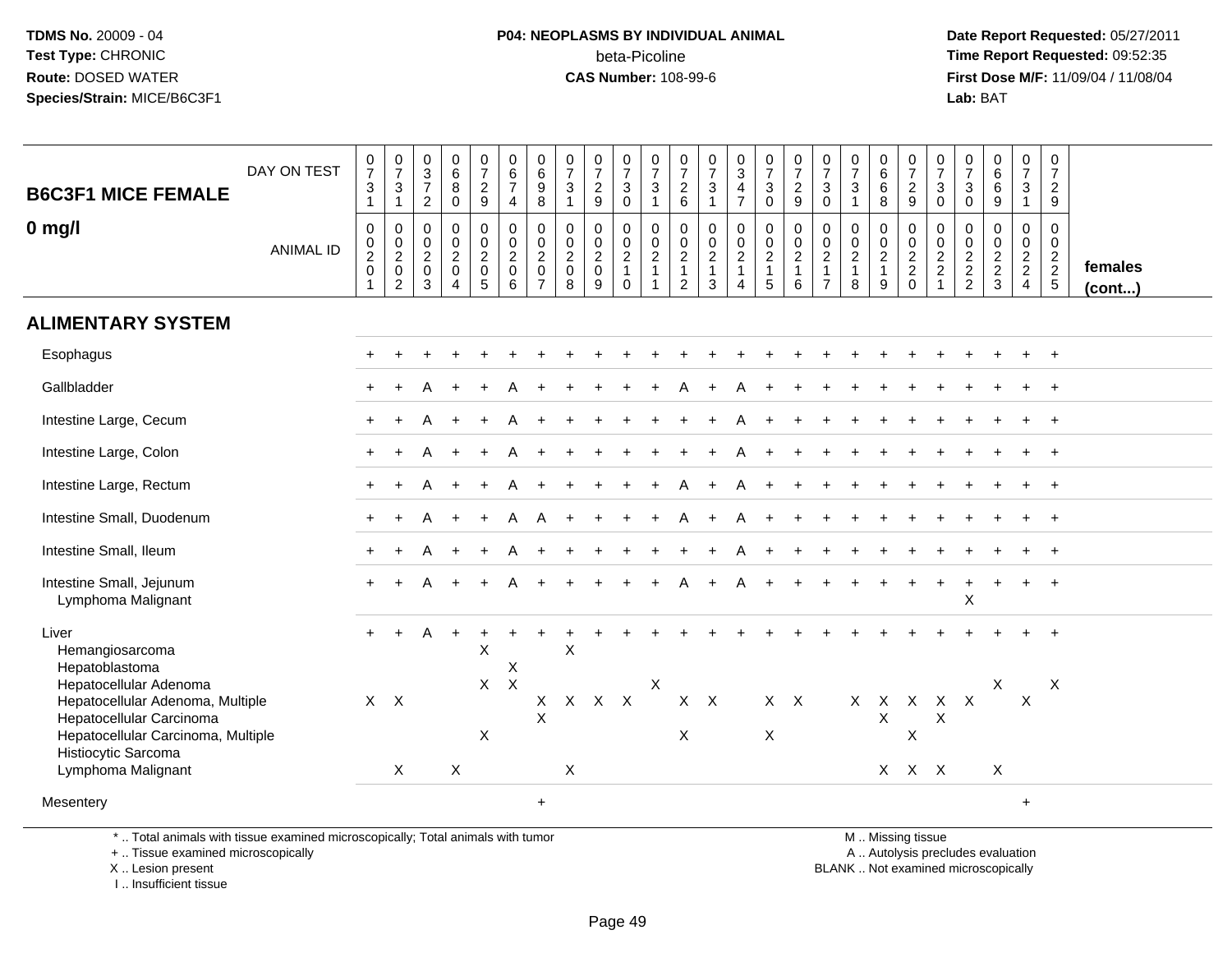# **P04: NEOPLASMS BY INDIVIDUAL ANIMAL**beta-Picoline<br>CAS Number: 108-99-6

 **Date Report Requested:** 05/27/2011 **Time Report Requested:** 09:52:35 **First Dose M/F:** 11/09/04 / 11/08/04<br>Lab: BAT **Lab:** BAT

| <b>B6C3F1 MICE FEMALE</b>                                                                                             | DAY ON TEST      | $\frac{0}{7}$<br>$\ensuremath{\mathsf{3}}$<br>$\mathbf{1}$ | $\frac{0}{7}$<br>$\ensuremath{\mathsf{3}}$<br>$\mathbf{1}$   | $\begin{array}{c} 0 \\ 3 \\ 7 \end{array}$<br>$\overline{2}$ | $\begin{array}{c} 0 \\ 6 \end{array}$<br>$\overline{8}$<br>$\mathsf{O}\xspace$ | $\begin{smallmatrix}0\\7\end{smallmatrix}$<br>$\frac{2}{9}$                    | $\begin{array}{c} 0 \\ 6 \end{array}$<br>$\overline{7}$<br>4                        | $\begin{array}{c} 0 \\ 6 \end{array}$<br>$\boldsymbol{9}$<br>8                | $\frac{0}{7}$<br>$\sqrt{3}$<br>$\mathbf{1}$                       | $\frac{0}{7}$<br>$\overline{c}$<br>9                      | $\frac{0}{7}$<br>$\frac{3}{0}$               | $\begin{array}{c} 0 \\ 7 \end{array}$<br>$\mathbf{3}$<br>$\mathbf{1}$      | $\frac{0}{7}$<br>$^2$ 6                                              | $\begin{smallmatrix}0\\7\end{smallmatrix}$<br>$\frac{3}{1}$                                    | $_3^0$<br>$\frac{4}{7}$                                 | $\begin{array}{c} 0 \\ 7 \end{array}$<br>$\sqrt{3}$<br>$\mathbf 0$ | $\begin{smallmatrix}0\\7\end{smallmatrix}$<br>$\boldsymbol{2}$<br>9 | $\frac{0}{7}$<br>$\ensuremath{\mathsf{3}}$<br>$\mathbf 0$                      | $\frac{0}{7}$<br>$\sqrt{3}$<br>$\mathbf{1}$                     | $\begin{array}{c} 0 \\ 6 \end{array}$<br>$\,6\,$<br>8 | $\frac{0}{7}$<br>$\frac{2}{9}$                               | 0<br>$\overline{7}$<br>$\sqrt{3}$<br>$\mathbf 0$            | $\frac{0}{7}$<br>$\sqrt{3}$<br>$\mathbf 0$                                       | $_6^0$<br>$6\phantom{a}$<br>$\boldsymbol{9}$                   | $\begin{smallmatrix}0\\7\end{smallmatrix}$<br>$\ensuremath{\mathsf{3}}$<br>$\overline{1}$ | $\frac{0}{7}$<br>$\overline{c}$<br>9 |                         |
|-----------------------------------------------------------------------------------------------------------------------|------------------|------------------------------------------------------------|--------------------------------------------------------------|--------------------------------------------------------------|--------------------------------------------------------------------------------|--------------------------------------------------------------------------------|-------------------------------------------------------------------------------------|-------------------------------------------------------------------------------|-------------------------------------------------------------------|-----------------------------------------------------------|----------------------------------------------|----------------------------------------------------------------------------|----------------------------------------------------------------------|------------------------------------------------------------------------------------------------|---------------------------------------------------------|--------------------------------------------------------------------|---------------------------------------------------------------------|--------------------------------------------------------------------------------|-----------------------------------------------------------------|-------------------------------------------------------|--------------------------------------------------------------|-------------------------------------------------------------|----------------------------------------------------------------------------------|----------------------------------------------------------------|-------------------------------------------------------------------------------------------|--------------------------------------|-------------------------|
| $0$ mg/l                                                                                                              | <b>ANIMAL ID</b> | $\pmb{0}$<br>$\mathbf 0$<br>$\frac{2}{0}$<br>$\mathbf{1}$  | $\mathbf 0$<br>$\mathbf 0$<br>$^2_{\rm 0}$<br>$\overline{c}$ | $\pmb{0}$<br>$\mathbf 0$<br>$^2_{\rm 0}$<br>$\overline{3}$   | 0<br>$\mathbf 0$<br>$\overline{a}$<br>$\overline{0}$<br>$\boldsymbol{\Lambda}$ | $\pmb{0}$<br>$\mathsf{O}\xspace$<br>$\begin{array}{c} 2 \\ 0 \\ 5 \end{array}$ | $\pmb{0}$<br>$\mathsf{O}\xspace$<br>$\sqrt{2}$<br>$\overline{0}$<br>$6\phantom{1}6$ | $\mathbf 0$<br>$\mathbf 0$<br>$\overline{2}$<br>$\mathbf 0$<br>$\overline{7}$ | $\pmb{0}$<br>$\mathbf 0$<br>$\overline{2}$<br>$\overline{0}$<br>8 | 0<br>$\mathbf 0$<br>$\overline{c}$<br>$\overline{0}$<br>9 | $\,0\,$<br>$\frac{0}{2}$<br>1<br>$\mathbf 0$ | $\pmb{0}$<br>$\mathbf 0$<br>$\overline{c}$<br>$\mathbf{1}$<br>$\mathbf{1}$ | $\mathbf 0$<br>0<br>$\overline{2}$<br>$\mathbf{1}$<br>$\overline{2}$ | $\begin{smallmatrix} 0\\0 \end{smallmatrix}$<br>$\overline{2}$<br>$\mathbf{1}$<br>$\mathbf{3}$ | 0<br>$\mathbf 0$<br>$\overline{2}$<br>$\mathbf{1}$<br>4 | $\pmb{0}$<br>$\mathbf 0$<br>$\frac{2}{1}$<br>5                     | $\mathbf 0$<br>$\mathbf 0$<br>$\overline{2}$<br>1<br>6              | $\mathbf 0$<br>$\mathbf 0$<br>$\overline{c}$<br>$\mathbf{1}$<br>$\overline{7}$ | $\mathbf 0$<br>$\pmb{0}$<br>$\overline{c}$<br>$\mathbf{1}$<br>8 | 0<br>$\mathbf 0$<br>$\overline{2}$<br>9               | $\pmb{0}$<br>$\begin{array}{c} 0 \\ 2 \\ 2 \\ 0 \end{array}$ | $\mathbf 0$<br>$\mathbf 0$<br>$\frac{2}{2}$<br>$\mathbf{1}$ | $\mathbf 0$<br>$\mathsf{O}\xspace$<br>$\begin{array}{c} 2 \\ 2 \\ 2 \end{array}$ | 0<br>$\mathbf 0$<br>$\begin{array}{c} 2 \\ 2 \\ 3 \end{array}$ | 0<br>$\mathbf 0$<br>$\frac{2}{2}$<br>$\overline{4}$                                       | 0<br>$\mathbf 0$<br>$\frac{2}{2}$    | females<br>$($ cont $)$ |
| Histiocytic Sarcoma                                                                                                   |                  |                                                            |                                                              |                                                              |                                                                                |                                                                                |                                                                                     |                                                                               |                                                                   |                                                           |                                              |                                                                            |                                                                      |                                                                                                |                                                         |                                                                    |                                                                     |                                                                                |                                                                 |                                                       |                                                              |                                                             |                                                                                  |                                                                |                                                                                           |                                      |                         |
| Pancreas<br>Histiocytic Sarcoma                                                                                       |                  |                                                            |                                                              |                                                              |                                                                                |                                                                                |                                                                                     |                                                                               |                                                                   |                                                           |                                              |                                                                            |                                                                      |                                                                                                |                                                         |                                                                    |                                                                     |                                                                                |                                                                 |                                                       |                                                              |                                                             |                                                                                  |                                                                |                                                                                           |                                      |                         |
| Lymphoma Malignant                                                                                                    |                  |                                                            |                                                              |                                                              | $\mathsf X$                                                                    |                                                                                |                                                                                     |                                                                               |                                                                   |                                                           |                                              |                                                                            |                                                                      |                                                                                                |                                                         |                                                                    |                                                                     |                                                                                |                                                                 | X                                                     |                                                              | $\sf X$                                                     |                                                                                  |                                                                |                                                                                           |                                      |                         |
| <b>Salivary Glands</b><br>Lymphoma Malignant                                                                          |                  |                                                            |                                                              |                                                              |                                                                                |                                                                                |                                                                                     |                                                                               |                                                                   |                                                           |                                              |                                                                            |                                                                      |                                                                                                |                                                         |                                                                    |                                                                     |                                                                                |                                                                 |                                                       |                                                              | $\mathsf X$                                                 |                                                                                  |                                                                |                                                                                           | $\ddot{}$                            |                         |
| Stomach, Forestomach                                                                                                  |                  |                                                            |                                                              |                                                              |                                                                                |                                                                                |                                                                                     |                                                                               |                                                                   |                                                           |                                              |                                                                            |                                                                      |                                                                                                |                                                         |                                                                    |                                                                     |                                                                                |                                                                 |                                                       |                                                              |                                                             |                                                                                  |                                                                |                                                                                           |                                      |                         |
| Stomach, Glandular                                                                                                    |                  |                                                            | $\div$                                                       |                                                              | $\ddot{}$                                                                      | $\pm$                                                                          | A                                                                                   |                                                                               |                                                                   |                                                           |                                              |                                                                            |                                                                      |                                                                                                |                                                         |                                                                    |                                                                     |                                                                                |                                                                 |                                                       |                                                              |                                                             |                                                                                  |                                                                |                                                                                           | $+$                                  |                         |
| <b>CARDIOVASCULAR SYSTEM</b>                                                                                          |                  |                                                            |                                                              |                                                              |                                                                                |                                                                                |                                                                                     |                                                                               |                                                                   |                                                           |                                              |                                                                            |                                                                      |                                                                                                |                                                         |                                                                    |                                                                     |                                                                                |                                                                 |                                                       |                                                              |                                                             |                                                                                  |                                                                |                                                                                           |                                      |                         |
| <b>Blood Vessel</b>                                                                                                   |                  |                                                            |                                                              |                                                              |                                                                                |                                                                                |                                                                                     |                                                                               |                                                                   |                                                           |                                              |                                                                            | $\ddot{}$                                                            |                                                                                                |                                                         |                                                                    |                                                                     |                                                                                |                                                                 |                                                       |                                                              |                                                             |                                                                                  |                                                                |                                                                                           |                                      |                         |
| Heart                                                                                                                 |                  |                                                            |                                                              |                                                              |                                                                                |                                                                                |                                                                                     |                                                                               |                                                                   |                                                           |                                              |                                                                            |                                                                      |                                                                                                |                                                         |                                                                    |                                                                     |                                                                                |                                                                 |                                                       |                                                              |                                                             |                                                                                  |                                                                |                                                                                           | $+$                                  |                         |
| <b>ENDOCRINE SYSTEM</b>                                                                                               |                  |                                                            |                                                              |                                                              |                                                                                |                                                                                |                                                                                     |                                                                               |                                                                   |                                                           |                                              |                                                                            |                                                                      |                                                                                                |                                                         |                                                                    |                                                                     |                                                                                |                                                                 |                                                       |                                                              |                                                             |                                                                                  |                                                                |                                                                                           |                                      |                         |
| <b>Adrenal Cortex</b><br>Lymphoma Malignant                                                                           |                  | $+$                                                        | $+$                                                          | Α                                                            | $\ddot{}$<br>X                                                                 | $\ddot{}$                                                                      |                                                                                     |                                                                               |                                                                   |                                                           |                                              |                                                                            |                                                                      |                                                                                                |                                                         |                                                                    |                                                                     |                                                                                |                                                                 |                                                       |                                                              |                                                             |                                                                                  |                                                                |                                                                                           | $\overline{+}$                       |                         |
| Adrenal Medulla<br>Pheochromocytoma Benign                                                                            |                  | $+$                                                        |                                                              |                                                              |                                                                                |                                                                                |                                                                                     |                                                                               |                                                                   |                                                           |                                              |                                                                            |                                                                      |                                                                                                |                                                         |                                                                    |                                                                     |                                                                                |                                                                 |                                                       |                                                              |                                                             | X                                                                                |                                                                | $\pm$                                                                                     | $\overline{+}$                       |                         |
| Islets, Pancreatic                                                                                                    |                  |                                                            |                                                              |                                                              |                                                                                |                                                                                |                                                                                     |                                                                               |                                                                   |                                                           |                                              |                                                                            |                                                                      |                                                                                                |                                                         |                                                                    |                                                                     |                                                                                |                                                                 |                                                       |                                                              |                                                             |                                                                                  |                                                                |                                                                                           | $+$                                  |                         |
| Parathyroid Gland<br>Lymphoma Malignant                                                                               |                  | м                                                          |                                                              |                                                              |                                                                                |                                                                                |                                                                                     |                                                                               |                                                                   |                                                           |                                              |                                                                            |                                                                      |                                                                                                |                                                         | м                                                                  |                                                                     |                                                                                |                                                                 |                                                       | M                                                            | M                                                           | $+$                                                                              | $\ddot{}$<br>X                                                 | $+$                                                                                       | $+$                                  |                         |
| *  Total animals with tissue examined microscopically; Total animals with tumor<br>+  Tissue examined microscopically |                  |                                                            |                                                              |                                                              |                                                                                |                                                                                |                                                                                     |                                                                               |                                                                   |                                                           |                                              |                                                                            |                                                                      |                                                                                                |                                                         |                                                                    |                                                                     |                                                                                |                                                                 |                                                       | M  Missing tissue<br>A  Autolysis precludes evaluation       |                                                             |                                                                                  |                                                                |                                                                                           |                                      |                         |

X .. Lesion present

I .. Insufficient tissue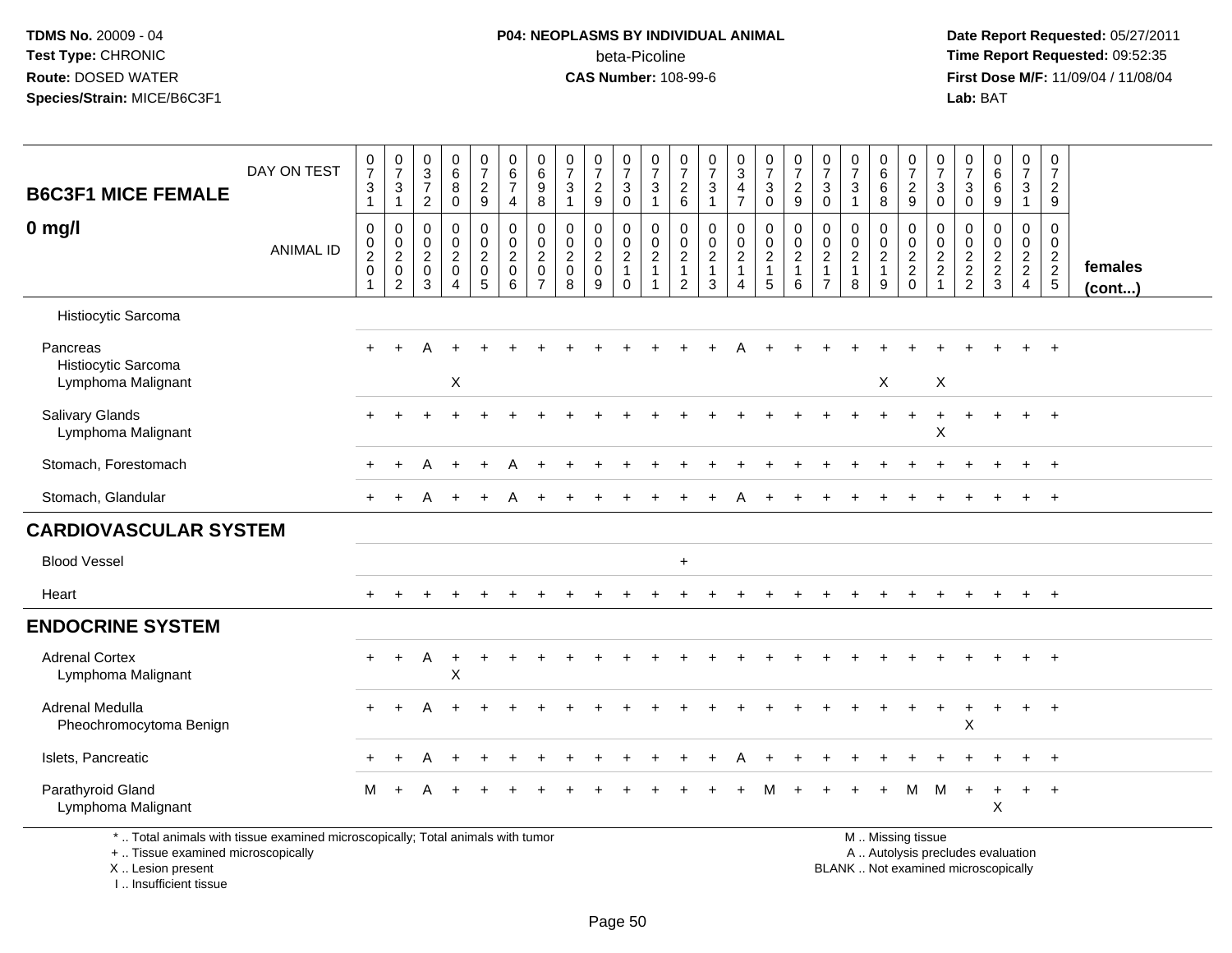# **P04: NEOPLASMS BY INDIVIDUAL ANIMAL**beta-Picoline<br>CAS Number: 108-99-6

| <b>B6C3F1 MICE FEMALE</b><br>$0$ mg/l                                                                                                                              | DAY ON TEST      | $\frac{0}{7}$<br>$\sqrt{3}$<br>$\overline{1}$<br>$\pmb{0}$ | $\frac{0}{7}$<br>3<br>$\mathbf{1}$<br>$\pmb{0}$           | $_{3}^{\rm 0}$<br>$\boldsymbol{7}$<br>$\overline{2}$<br>$\pmb{0}$ | $_{6}^{\rm 0}$<br>8<br>$\mathbf 0$<br>$\pmb{0}$ | $\frac{0}{7}$<br>$\frac{2}{9}$<br>0                            | $\begin{array}{c} 0 \\ 6 \end{array}$<br>$\overline{7}$<br>$\overline{4}$<br>$\pmb{0}$ | $\pmb{0}$<br>$\,6$<br>$\boldsymbol{9}$<br>8<br>$\mathbf 0$     | $\frac{0}{7}$<br>$\ensuremath{\mathsf{3}}$<br>$\mathbf{1}$<br>$\mathbf 0$ | $\begin{array}{c} 0 \\ 7 \end{array}$<br>$\overline{c}$<br>9<br>0 | $\frac{0}{7}$<br>$_0^3$<br>0                 | $\frac{0}{7}$<br>3<br>$\mathbf{1}$<br>0            | 0<br>$\overline{7}$<br>$^2\phantom{1}6$<br>$\mathbf 0$  | $\frac{0}{7}$<br>$\frac{3}{1}$<br>$\mathbf 0$             | $_{3}^{\rm 0}$<br>$\overline{\mathbf{4}}$<br>$\overline{7}$<br>$\pmb{0}$ | $\frac{0}{7}$<br>$\ensuremath{\mathsf{3}}$<br>$\overline{0}$<br>$\pmb{0}$ | $\frac{0}{7}$<br>$\frac{2}{9}$<br>$\mathbf 0$ | $\frac{0}{7}$<br>$\ensuremath{\mathsf{3}}$<br>$\overline{0}$<br>$\mathbf 0$ | $\frac{0}{7}$<br>3<br>$\mathbf{1}$<br>0            | 0<br>$6\phantom{a}$<br>6<br>8<br>0             | $\frac{0}{7}$<br>$\frac{2}{9}$<br>$\pmb{0}$                                                   | $\frac{0}{7}$<br>$\mathbf{3}$<br>$\mathsf{O}$<br>0 | $\frac{0}{7}$<br>$\ensuremath{\mathsf{3}}$<br>$\mathbf 0$<br>$\mathbf 0$ | $_{6}^{\rm 0}$<br>6<br>$\boldsymbol{9}$<br>0 | $\frac{0}{7}$<br>$\frac{3}{1}$<br>$\pmb{0}$ | $\pmb{0}$<br>$\overline{7}$<br>$\overline{2}$<br>9<br>$\mathbf 0$ |                   |
|--------------------------------------------------------------------------------------------------------------------------------------------------------------------|------------------|------------------------------------------------------------|-----------------------------------------------------------|-------------------------------------------------------------------|-------------------------------------------------|----------------------------------------------------------------|----------------------------------------------------------------------------------------|----------------------------------------------------------------|---------------------------------------------------------------------------|-------------------------------------------------------------------|----------------------------------------------|----------------------------------------------------|---------------------------------------------------------|-----------------------------------------------------------|--------------------------------------------------------------------------|---------------------------------------------------------------------------|-----------------------------------------------|-----------------------------------------------------------------------------|----------------------------------------------------|------------------------------------------------|-----------------------------------------------------------------------------------------------|----------------------------------------------------|--------------------------------------------------------------------------|----------------------------------------------|---------------------------------------------|-------------------------------------------------------------------|-------------------|
|                                                                                                                                                                    | <b>ANIMAL ID</b> | $\mathbf 0$<br>$\frac{2}{0}$<br>$\mathbf{1}$               | $\boldsymbol{0}$<br>$\overline{c}$<br>0<br>$\overline{c}$ | $\mathbf 0$<br>$\overline{2}$<br>$\mathbf 0$<br>$\overline{3}$    | $\overline{0}$<br>$\overline{a}$<br>0<br>4      | $\mathbf 0$<br>$\overline{a}$<br>$\mathbf 0$<br>$\overline{5}$ | $\ddot{\mathbf{0}}$<br>$\overline{2}$<br>$\mathbf 0$<br>$\,6\,$                        | $\mathbf 0$<br>$\overline{2}$<br>$\mathbf 0$<br>$\overline{7}$ | $\mathbf 0$<br>$\sqrt{2}$<br>$\mathbf 0$<br>8                             | $\mathbf 0$<br>$\overline{c}$<br>$\mathbf 0$<br>9                 | $\frac{0}{2}$<br>$\mathbf{1}$<br>$\mathbf 0$ | $\mathbf 0$<br>$\overline{2}$<br>$\mathbf{1}$<br>1 | 0<br>$\boldsymbol{2}$<br>$\mathbf{1}$<br>$\overline{2}$ | $\mathbf 0$<br>$\sqrt{2}$<br>$\mathbf{1}$<br>$\mathbf{3}$ | $\mathbf 0$<br>$\sqrt{2}$<br>$\overline{1}$<br>4                         | $\ddot{\mathbf{0}}$<br>$\frac{2}{1}$<br>5                                 | $\mathbf 0$<br>$\overline{c}$<br>1<br>6       | $\mathbf 0$<br>$\overline{2}$<br>$\mathbf{1}$<br>$\overline{7}$             | $\mathbf 0$<br>$\overline{a}$<br>$\mathbf{1}$<br>8 | $\mathbf 0$<br>$\sqrt{2}$<br>$\mathbf{1}$<br>9 | $\mathsf{O}\xspace$<br>$\frac{2}{2}$<br>0                                                     | $\mathbf 0$<br>$\frac{2}{2}$<br>$\overline{1}$     | $\mathsf 0$<br>$\frac{2}{2}$                                             | $\mathbf 0$<br>$\frac{2}{2}$<br>$\mathbf{3}$ | $\mathbf 0$<br>$\frac{2}{2}$<br>4           | $\Omega$<br>$\frac{2}{2}$<br>5                                    | females<br>(cont) |
| <b>Pituitary Gland</b><br>Lymphoma Malignant<br>Pars Distalis, Adenoma                                                                                             |                  |                                                            |                                                           |                                                                   |                                                 |                                                                |                                                                                        |                                                                |                                                                           |                                                                   |                                              |                                                    |                                                         |                                                           |                                                                          |                                                                           | X                                             |                                                                             |                                                    |                                                | X                                                                                             |                                                    |                                                                          | X                                            |                                             | $\ddot{}$                                                         |                   |
| <b>Thyroid Gland</b><br>Lymphoma Malignant                                                                                                                         |                  |                                                            |                                                           |                                                                   |                                                 |                                                                |                                                                                        |                                                                |                                                                           |                                                                   |                                              |                                                    |                                                         |                                                           |                                                                          |                                                                           |                                               |                                                                             |                                                    |                                                |                                                                                               |                                                    |                                                                          | X                                            |                                             | $+$                                                               |                   |
| <b>GENERAL BODY SYSTEM</b>                                                                                                                                         |                  |                                                            |                                                           |                                                                   |                                                 |                                                                |                                                                                        |                                                                |                                                                           |                                                                   |                                              |                                                    |                                                         |                                                           |                                                                          |                                                                           |                                               |                                                                             |                                                    |                                                |                                                                                               |                                                    |                                                                          |                                              |                                             |                                                                   |                   |
| <b>NONE</b>                                                                                                                                                        |                  |                                                            |                                                           |                                                                   |                                                 |                                                                |                                                                                        |                                                                |                                                                           |                                                                   |                                              |                                                    |                                                         |                                                           |                                                                          |                                                                           |                                               |                                                                             |                                                    |                                                |                                                                                               |                                                    |                                                                          |                                              |                                             |                                                                   |                   |
| <b>GENITAL SYSTEM</b>                                                                                                                                              |                  |                                                            |                                                           |                                                                   |                                                 |                                                                |                                                                                        |                                                                |                                                                           |                                                                   |                                              |                                                    |                                                         |                                                           |                                                                          |                                                                           |                                               |                                                                             |                                                    |                                                |                                                                                               |                                                    |                                                                          |                                              |                                             |                                                                   |                   |
| <b>Clitoral Gland</b>                                                                                                                                              |                  |                                                            |                                                           |                                                                   |                                                 |                                                                |                                                                                        |                                                                |                                                                           |                                                                   |                                              |                                                    |                                                         |                                                           |                                                                          |                                                                           |                                               |                                                                             |                                                    |                                                |                                                                                               |                                                    |                                                                          |                                              |                                             | $\ddot{}$                                                         |                   |
| Ovary<br>Cystadenoma<br>Histiocytic Sarcoma                                                                                                                        |                  |                                                            |                                                           |                                                                   |                                                 |                                                                |                                                                                        |                                                                |                                                                           |                                                                   |                                              |                                                    |                                                         |                                                           |                                                                          |                                                                           |                                               |                                                                             |                                                    |                                                |                                                                                               |                                                    |                                                                          |                                              |                                             | $\ddot{}$                                                         |                   |
| Lymphoma Malignant                                                                                                                                                 |                  |                                                            |                                                           |                                                                   | X                                               |                                                                |                                                                                        |                                                                |                                                                           |                                                                   |                                              |                                                    |                                                         |                                                           |                                                                          |                                                                           |                                               |                                                                             |                                                    |                                                |                                                                                               | X                                                  |                                                                          | X                                            |                                             |                                                                   |                   |
| Uterus<br>Histiocytic Sarcoma                                                                                                                                      |                  |                                                            |                                                           |                                                                   |                                                 |                                                                |                                                                                        |                                                                |                                                                           |                                                                   |                                              |                                                    |                                                         |                                                           |                                                                          |                                                                           |                                               |                                                                             |                                                    |                                                |                                                                                               |                                                    |                                                                          |                                              |                                             | $\ddot{}$                                                         |                   |
| Lymphoma Malignant<br>Polyp Stromal<br>Endometrium, Adenoma                                                                                                        |                  |                                                            |                                                           |                                                                   |                                                 |                                                                |                                                                                        |                                                                |                                                                           | X                                                                 |                                              |                                                    |                                                         |                                                           |                                                                          |                                                                           |                                               |                                                                             | X                                                  |                                                |                                                                                               | $\mathsf X$                                        |                                                                          |                                              |                                             |                                                                   |                   |
| <b>HEMATOPOIETIC SYSTEM</b>                                                                                                                                        |                  |                                                            |                                                           |                                                                   |                                                 |                                                                |                                                                                        |                                                                |                                                                           |                                                                   |                                              |                                                    |                                                         |                                                           |                                                                          |                                                                           |                                               |                                                                             |                                                    |                                                |                                                                                               |                                                    |                                                                          |                                              |                                             |                                                                   |                   |
| <b>Bone Marrow</b><br>Hemangiosarcoma                                                                                                                              |                  |                                                            |                                                           |                                                                   |                                                 |                                                                |                                                                                        |                                                                | $\mathsf X$                                                               |                                                                   |                                              |                                                    |                                                         |                                                           |                                                                          |                                                                           |                                               |                                                                             |                                                    |                                                |                                                                                               |                                                    |                                                                          |                                              |                                             | $\ddot{}$                                                         |                   |
| *  Total animals with tissue examined microscopically; Total animals with tumor<br>+  Tissue examined microscopically<br>X Lesion present<br>I Insufficient tissue |                  |                                                            |                                                           |                                                                   |                                                 |                                                                |                                                                                        |                                                                |                                                                           |                                                                   |                                              |                                                    |                                                         |                                                           |                                                                          |                                                                           |                                               |                                                                             |                                                    |                                                | M  Missing tissue<br>A  Autolysis precludes evaluation<br>BLANK  Not examined microscopically |                                                    |                                                                          |                                              |                                             |                                                                   |                   |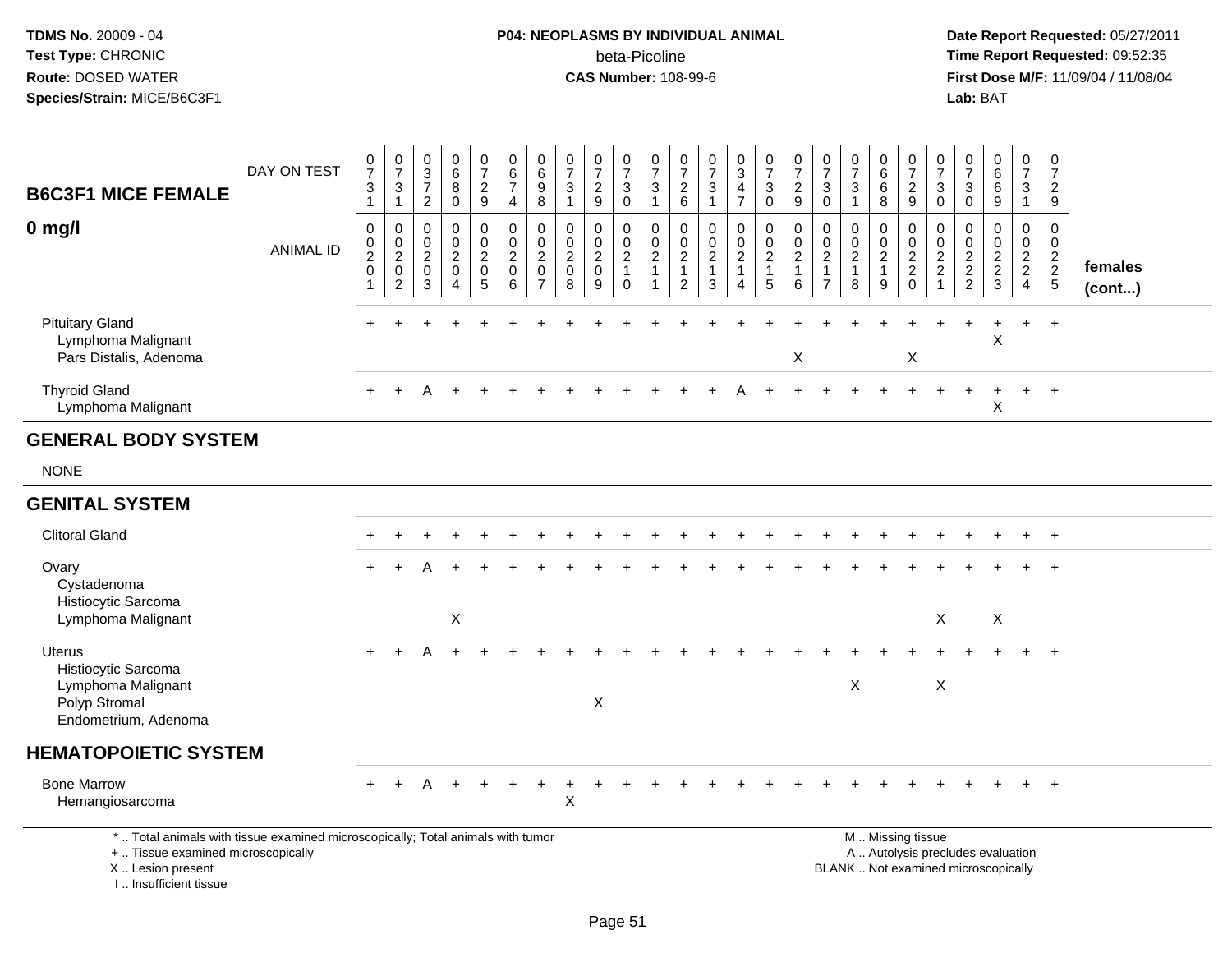## **P04: NEOPLASMS BY INDIVIDUAL ANIMAL**beta-Picoline<br>CAS Number: 108-99-6

 **Date Report Requested:** 05/27/2011 **Time Report Requested:** 09:52:35 **First Dose M/F:** 11/09/04 / 11/08/04<br>Lab: BAT **Lab:** BAT

| DAY ON TEST<br><b>B6C3F1 MICE FEMALE</b>                                                                                       | $\begin{array}{c} 0 \\ 7 \end{array}$<br>$\mathsf 3$<br>$\mathbf{1}$ | $\frac{0}{7}$<br>$\ensuremath{\mathsf{3}}$<br>$\mathbf{1}$ | $\begin{array}{c} 0 \\ 3 \\ 7 \end{array}$<br>$\overline{2}$ | $\begin{matrix}0\\6\\8\end{matrix}$<br>$\bar{0}$                          | $\begin{array}{c} 0 \\ 7 \end{array}$<br>$\frac{2}{9}$ | $\begin{array}{c} 0 \\ 6 \end{array}$<br>$\overline{7}$<br>4              | $\begin{array}{c} 0 \\ 6 \end{array}$<br>$\boldsymbol{9}$<br>8                | $\frac{0}{7}$<br>$\ensuremath{\mathsf{3}}$<br>$\mathbf{1}$         | $\frac{0}{7}$<br>$\frac{2}{9}$                             | $\frac{0}{7}$<br>3<br>$\bar{0}$                                   | $\begin{array}{c} 0 \\ 7 \end{array}$<br>$\sqrt{3}$<br>$\mathbf{1}$ | $\begin{array}{c} 0 \\ 7 \end{array}$<br>$^2\phantom{1}6$ | $\frac{0}{7}$<br>$\ensuremath{\mathsf{3}}$<br>$\overline{1}$             | $\frac{0}{3}$<br>$\frac{4}{7}$                    | $\begin{array}{c} 0 \\ 7 \end{array}$<br>$\frac{3}{0}$                       | $\begin{array}{c} 0 \\ 7 \end{array}$<br>$\frac{2}{9}$  | $\frac{0}{7}$<br>$\sqrt{3}$<br>$\pmb{0}$                             | $\begin{array}{c} 0 \\ 7 \end{array}$<br>$\ensuremath{\mathsf{3}}$<br>$\mathbf{1}$ | $_{6}^{\rm 0}$<br>$\,6\,$<br>8                                   | $\frac{0}{7}$<br>$\frac{2}{9}$                 | $\begin{smallmatrix}0\\7\end{smallmatrix}$<br>3<br>$\mathbf 0$ | $\frac{0}{7}$<br>$\overline{3}$<br>$\overline{0}$ | 0<br>6<br>9                                       | $\frac{0}{7}$<br>$\mathbf{3}$<br>$\mathbf{1}$        | $\begin{array}{c} 0 \\ 7 \end{array}$<br>$\frac{2}{9}$ |                   |
|--------------------------------------------------------------------------------------------------------------------------------|----------------------------------------------------------------------|------------------------------------------------------------|--------------------------------------------------------------|---------------------------------------------------------------------------|--------------------------------------------------------|---------------------------------------------------------------------------|-------------------------------------------------------------------------------|--------------------------------------------------------------------|------------------------------------------------------------|-------------------------------------------------------------------|---------------------------------------------------------------------|-----------------------------------------------------------|--------------------------------------------------------------------------|---------------------------------------------------|------------------------------------------------------------------------------|---------------------------------------------------------|----------------------------------------------------------------------|------------------------------------------------------------------------------------|------------------------------------------------------------------|------------------------------------------------|----------------------------------------------------------------|---------------------------------------------------|---------------------------------------------------|------------------------------------------------------|--------------------------------------------------------|-------------------|
| $0$ mg/l<br><b>ANIMAL ID</b>                                                                                                   | $\boldsymbol{0}$<br>$\pmb{0}$<br>$\sqrt{2}$<br>$\boldsymbol{0}$<br>1 | 0<br>$\pmb{0}$<br>$\boldsymbol{2}$<br>$\mathbf 0$<br>2     | 0<br>0<br>$\overline{c}$<br>$\mathbf 0$<br>$\mathbf{3}$      | $\pmb{0}$<br>$\pmb{0}$<br>$\overline{c}$<br>$\mathsf 0$<br>$\overline{4}$ | 0<br>$\mathbf 0$<br>$\sqrt{2}$<br>$\mathbf 0$<br>5     | $\overline{0}$<br>$\mathbf 0$<br>$\overline{c}$<br>$\mathbf 0$<br>$\,6\,$ | $\mathbf 0$<br>$\mathbf 0$<br>$\overline{2}$<br>$\mathbf 0$<br>$\overline{7}$ | $\mathbf 0$<br>$\mathbf 0$<br>$\boldsymbol{2}$<br>$\mathbf 0$<br>8 | 0<br>$\mathbf 0$<br>$\overline{c}$<br>$\mathbf 0$<br>$9\,$ | 0<br>$\mathbf 0$<br>$\overline{c}$<br>$\mathbf{1}$<br>$\mathbf 0$ | 0<br>$\mathbf 0$<br>$\boldsymbol{2}$<br>$\mathbf{1}$                | $\boldsymbol{0}$<br>$\mathbf 0$<br>$\frac{2}{1}$          | $\pmb{0}$<br>$\mathbf 0$<br>$\sqrt{2}$<br>$\mathbf{1}$<br>$\overline{3}$ | 0<br>$\pmb{0}$<br>$\sqrt{2}$<br>$\mathbf{1}$<br>4 | $\pmb{0}$<br>$\mathbf 0$<br>$\overline{2}$<br>$\mathbf{1}$<br>$\overline{5}$ | 0<br>$\mathbf 0$<br>$\overline{c}$<br>$\mathbf{1}$<br>6 | $\mathbf 0$<br>0<br>$\overline{c}$<br>$\mathbf{1}$<br>$\overline{7}$ | $\pmb{0}$<br>$\pmb{0}$<br>$\sqrt{2}$<br>$\mathbf{1}$<br>$\,8\,$                    | 0<br>$\pmb{0}$<br>$\sqrt{2}$<br>$\mathbf{1}$<br>$\boldsymbol{9}$ | $\pmb{0}$<br>$\mathbf 0$<br>$\frac{2}{2}$<br>0 | 0<br>$\mathbf 0$<br>$\frac{2}{2}$<br>$\mathbf{1}$              | $\mathbf 0$<br>$\mathbf 0$<br>$\frac{2}{2}$       | $\pmb{0}$<br>$\mathsf{O}\xspace$<br>$\frac{2}{3}$ | 0<br>0<br>$\begin{array}{c} 2 \\ 2 \\ 4 \end{array}$ | $\mathbf 0$<br>$\mathbf 0$<br>$\frac{2}{5}$            | females<br>(cont) |
| Lymphoma Malignant                                                                                                             |                                                                      |                                                            |                                                              | X                                                                         |                                                        |                                                                           |                                                                               |                                                                    |                                                            |                                                                   |                                                                     |                                                           |                                                                          |                                                   |                                                                              |                                                         |                                                                      |                                                                                    |                                                                  |                                                |                                                                |                                                   |                                                   |                                                      |                                                        |                   |
| Lymph Node<br>Lymphoma Malignant<br>Lumbar, Lymphoma Malignant<br>Mediastinal, Lymphoma Malignant<br>Renal, Lymphoma Malignant |                                                                      |                                                            |                                                              |                                                                           |                                                        | $\ddot{}$                                                                 |                                                                               |                                                                    |                                                            |                                                                   |                                                                     |                                                           |                                                                          |                                                   |                                                                              |                                                         |                                                                      |                                                                                    |                                                                  |                                                |                                                                |                                                   | $\ddot{}$<br>X<br>X<br>$\pmb{\times}$             |                                                      |                                                        |                   |
| Lymph Node, Mandibular<br>Lymphoma Malignant                                                                                   |                                                                      |                                                            | Α                                                            | $\ddot{}$<br>Χ                                                            |                                                        |                                                                           |                                                                               |                                                                    |                                                            |                                                                   |                                                                     |                                                           |                                                                          |                                                   |                                                                              |                                                         |                                                                      |                                                                                    | X                                                                | X                                              | $\times$                                                       |                                                   | X                                                 | $+$                                                  | $+$                                                    |                   |
| Lymph Node, Mesenteric<br>Lymphoma Malignant                                                                                   |                                                                      |                                                            | Α                                                            | $\ddot{}$<br>X                                                            | $\ddot{}$                                              | A                                                                         |                                                                               |                                                                    |                                                            |                                                                   |                                                                     |                                                           |                                                                          |                                                   |                                                                              |                                                         |                                                                      |                                                                                    | $\boldsymbol{\mathsf{X}}$                                        | $\mathsf{X}$                                   | $\times$                                                       |                                                   | X                                                 | $+$                                                  | $+$                                                    |                   |
| Spleen<br>Hemangiosarcoma<br>Lymphoma Malignant                                                                                |                                                                      |                                                            |                                                              | X                                                                         |                                                        |                                                                           |                                                                               | X                                                                  |                                                            |                                                                   |                                                                     |                                                           |                                                                          |                                                   |                                                                              |                                                         |                                                                      |                                                                                    |                                                                  | $X$ $X$ $X$                                    |                                                                |                                                   | X                                                 |                                                      |                                                        |                   |
| Thymus<br>Lymphoma Malignant                                                                                                   | $\ddot{}$                                                            | $\ddot{}$                                                  | Α                                                            | $\ddot{}$<br>X                                                            | $\ddot{}$                                              |                                                                           |                                                                               |                                                                    |                                                            |                                                                   |                                                                     |                                                           |                                                                          |                                                   |                                                                              |                                                         |                                                                      | $\mathsf{X}$                                                                       |                                                                  | $\mathsf{X}$                                   | $\times$                                                       |                                                   | $\ddot{}$<br>$\sf X$                              | $+$                                                  | $+$                                                    |                   |
| <b>INTEGUMENTARY SYSTEM</b>                                                                                                    |                                                                      |                                                            |                                                              |                                                                           |                                                        |                                                                           |                                                                               |                                                                    |                                                            |                                                                   |                                                                     |                                                           |                                                                          |                                                   |                                                                              |                                                         |                                                                      |                                                                                    |                                                                  |                                                |                                                                |                                                   |                                                   |                                                      |                                                        |                   |
| <b>Mammary Gland</b><br>Lymphoma Malignant                                                                                     |                                                                      |                                                            |                                                              |                                                                           |                                                        |                                                                           |                                                                               |                                                                    |                                                            |                                                                   |                                                                     |                                                           |                                                                          |                                                   |                                                                              |                                                         |                                                                      |                                                                                    |                                                                  |                                                |                                                                |                                                   | $\ddot{}$<br>X                                    | +                                                    | $\ddot{}$                                              |                   |
| Skin<br>Mast Cell Tumor Benign<br>Subcutaneous Tissue, Hemangiosarcoma<br>Subcutaneous Tissue, Sarcoma                         |                                                                      |                                                            |                                                              |                                                                           |                                                        |                                                                           | X                                                                             | X                                                                  |                                                            |                                                                   |                                                                     | X                                                         |                                                                          |                                                   |                                                                              |                                                         |                                                                      |                                                                                    |                                                                  |                                                |                                                                |                                                   |                                                   |                                                      |                                                        |                   |
| *  Total animals with tissue examined microscopically; Total animals with tumor<br>+  Tissue examined microscopically          |                                                                      |                                                            |                                                              |                                                                           |                                                        |                                                                           |                                                                               |                                                                    |                                                            |                                                                   |                                                                     |                                                           |                                                                          |                                                   |                                                                              |                                                         |                                                                      |                                                                                    |                                                                  | M  Missing tissue                              |                                                                |                                                   | A  Autolysis precludes evaluation                 |                                                      |                                                        |                   |

X .. Lesion present

I .. Insufficient tissue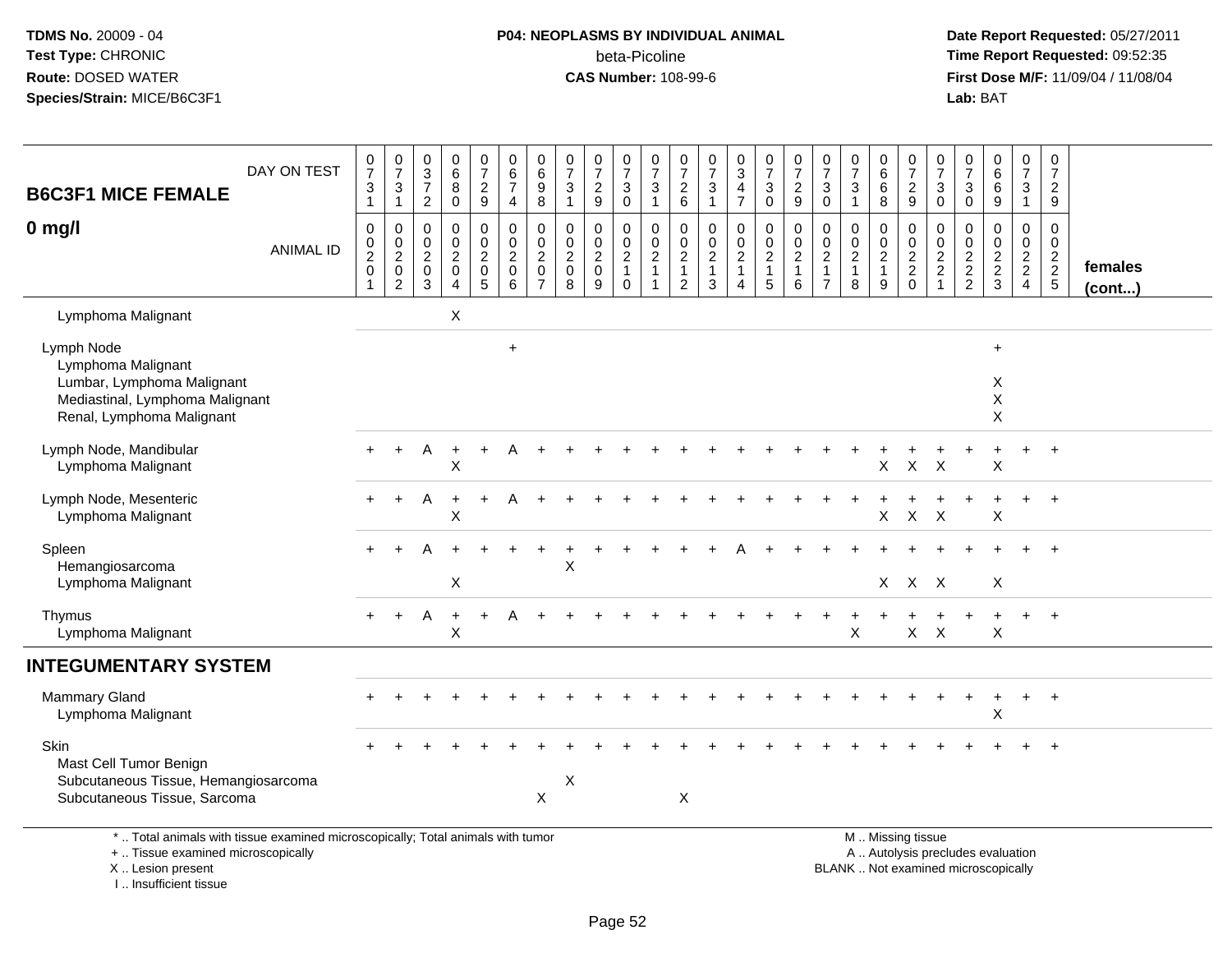# **P04: NEOPLASMS BY INDIVIDUAL ANIMAL**beta-Picoline<br>CAS Number: 108-99-6

 **Date Report Requested:** 05/27/2011 **Time Report Requested:** 09:52:35 **First Dose M/F:** 11/09/04 / 11/08/04<br>Lab: BAT **Lab:** BAT

|                                                                                                                                                                 | DAY ON TEST      | $\begin{array}{c} 0 \\ 7 \end{array}$          | $\frac{0}{7}$                                             | $\begin{array}{c} 0 \\ 3 \\ 7 \end{array}$           | $_{6}^{\rm 0}$                         | $\begin{array}{c} 0 \\ 7 \end{array}$ | $_{6}^{\rm 0}$                                            | $\begin{array}{c} 0 \\ 6 \end{array}$                        | $\begin{array}{c} 0 \\ 7 \end{array}$            | $\frac{0}{7}$                                             | $\frac{0}{7}$                                                          | $\frac{0}{7}$                                    | $\frac{0}{7}$                                                               | $\frac{0}{7}$                              | $\begin{array}{c} 0 \\ 3 \\ 4 \end{array}$                                | $\frac{0}{7}$                                                         | $\frac{0}{7}$                           | $\frac{0}{7}$                             | $\frac{0}{7}$                                                  | $\begin{array}{c} 0 \\ 6 \end{array}$                | $\frac{0}{7}$                                                | 0<br>$\overline{7}$                               | $\frac{0}{7}$                               | $_{6}^{\rm 0}$          | $\begin{smallmatrix}0\\7\end{smallmatrix}$ | 0<br>$\overline{7}$                    |                   |
|-----------------------------------------------------------------------------------------------------------------------------------------------------------------|------------------|------------------------------------------------|-----------------------------------------------------------|------------------------------------------------------|----------------------------------------|---------------------------------------|-----------------------------------------------------------|--------------------------------------------------------------|--------------------------------------------------|-----------------------------------------------------------|------------------------------------------------------------------------|--------------------------------------------------|-----------------------------------------------------------------------------|--------------------------------------------|---------------------------------------------------------------------------|-----------------------------------------------------------------------|-----------------------------------------|-------------------------------------------|----------------------------------------------------------------|------------------------------------------------------|--------------------------------------------------------------|---------------------------------------------------|---------------------------------------------|-------------------------|--------------------------------------------|----------------------------------------|-------------------|
| <b>B6C3F1 MICE FEMALE</b>                                                                                                                                       |                  | $\ensuremath{\mathsf{3}}$<br>$\mathbf{1}$      | $\frac{3}{1}$                                             | $\overline{2}$                                       | 8<br>$\mathbf 0$                       | $\frac{2}{9}$                         | $\overline{7}$<br>$\overline{4}$                          | 9<br>8                                                       | $\mathbf 3$<br>$\overline{1}$                    | $\sqrt{2}$<br>$9\,$                                       | $\mathbf{3}$<br>$\mathbf 0$                                            | $\ensuremath{\mathsf{3}}$<br>$\mathbf{1}$        | $\begin{array}{c} 2 \\ 6 \end{array}$                                       | $\ensuremath{\mathsf{3}}$<br>$\mathbf{1}$  | $\overline{7}$                                                            | $\ensuremath{\mathsf{3}}$<br>$\mathbf 0$                              | $\overline{c}$<br>9                     | $\ensuremath{\mathsf{3}}$<br>$\mathbf{0}$ | 3<br>1                                                         | $\,6\,$<br>8                                         | $\frac{2}{9}$                                                | 3<br>$\mathbf{0}$                                 | 3<br>$\Omega$                               | $\overline{6}$<br>9     | $\mathbf{3}$<br>$\mathbf{1}$               | $\overline{c}$<br>9                    |                   |
| $0$ mg/l                                                                                                                                                        | <b>ANIMAL ID</b> | $\pmb{0}$<br>$\mathbf 0$<br>$\frac{2}{0}$<br>1 | $\mathbf 0$<br>$\mathsf{O}$<br>$^2_{\rm 0}$<br>$\sqrt{2}$ | $\boldsymbol{0}$<br>$\mathbf 0$<br>$^2_{\rm 0}$<br>3 | 0<br>$\mathbf 0$<br>$\frac{2}{0}$<br>4 | 0<br>$\frac{0}{2}$<br>5               | $\pmb{0}$<br>$\pmb{0}$<br>$^2_{\rm 0}$<br>$6\phantom{1}6$ | $\mathbf 0$<br>$\mathbf 0$<br>$^2_{\rm 0}$<br>$\overline{7}$ | $\mathbf 0$<br>$\mathbf 0$<br>$\frac{2}{0}$<br>8 | 0<br>$\begin{smallmatrix} 0\\2\\0 \end{smallmatrix}$<br>9 | $\mathbf 0$<br>$\pmb{0}$<br>$\begin{array}{c} 2 \\ 1 \end{array}$<br>0 | 0<br>$\pmb{0}$<br>$\overline{c}$<br>$\mathbf{1}$ | $\mathbf 0$<br>0<br>$\begin{array}{c} 2 \\ 1 \end{array}$<br>$\overline{2}$ | $\pmb{0}$<br>$\frac{0}{2}$<br>$\mathbf{3}$ | $\pmb{0}$<br>$\begin{array}{c} 0 \\ 2 \\ 1 \end{array}$<br>$\overline{4}$ | $\pmb{0}$<br>$\begin{array}{c} 0 \\ 2 \\ 1 \end{array}$<br>$\sqrt{5}$ | 0<br>$\mathbf 0$<br>$\overline{c}$<br>6 | 0<br>$\frac{0}{2}$<br>$\overline{7}$      | $\mathbf 0$<br>$\begin{array}{c} 0 \\ 2 \\ 1 \end{array}$<br>8 | 0<br>$\begin{array}{c} 0 \\ 2 \\ 1 \end{array}$<br>9 | $\pmb{0}$<br>$\begin{array}{c} 0 \\ 2 \\ 2 \\ 0 \end{array}$ | 0<br>$\mathbf 0$<br>$\frac{2}{2}$<br>$\mathbf{1}$ | $\mathbf 0$<br>$\mathbf 0$<br>$\frac{2}{2}$ | 0<br>0<br>$\frac{2}{3}$ | $\mathbf 0$<br>0<br>$\frac{2}{2}$          | $\mathbf 0$<br>0<br>$\frac{2}{2}$<br>5 | females<br>(cont) |
| <b>MUSCULOSKELETAL SYSTEM</b>                                                                                                                                   |                  |                                                |                                                           |                                                      |                                        |                                       |                                                           |                                                              |                                                  |                                                           |                                                                        |                                                  |                                                                             |                                            |                                                                           |                                                                       |                                         |                                           |                                                                |                                                      |                                                              |                                                   |                                             |                         |                                            |                                        |                   |
| Bone<br>Osteosarcoma                                                                                                                                            |                  |                                                | $\mathsf X$                                               |                                                      |                                        |                                       |                                                           |                                                              |                                                  |                                                           |                                                                        |                                                  |                                                                             |                                            |                                                                           |                                                                       |                                         |                                           |                                                                |                                                      |                                                              |                                                   |                                             |                         |                                            | $\ddot{}$<br>X                         |                   |
| <b>Skeletal Muscle</b><br>Lymphoma Malignant                                                                                                                    |                  |                                                |                                                           |                                                      |                                        |                                       |                                                           |                                                              |                                                  |                                                           |                                                                        |                                                  |                                                                             |                                            |                                                                           |                                                                       |                                         |                                           |                                                                |                                                      |                                                              |                                                   |                                             |                         |                                            |                                        |                   |
| <b>NERVOUS SYSTEM</b>                                                                                                                                           |                  |                                                |                                                           |                                                      |                                        |                                       |                                                           |                                                              |                                                  |                                                           |                                                                        |                                                  |                                                                             |                                            |                                                                           |                                                                       |                                         |                                           |                                                                |                                                      |                                                              |                                                   |                                             |                         |                                            |                                        |                   |
| <b>Brain</b>                                                                                                                                                    |                  |                                                |                                                           |                                                      |                                        |                                       |                                                           |                                                              |                                                  |                                                           |                                                                        |                                                  |                                                                             |                                            |                                                                           |                                                                       |                                         |                                           |                                                                |                                                      |                                                              |                                                   |                                             |                         | $\ddot{}$                                  | $+$                                    |                   |
| Peripheral Nerve                                                                                                                                                |                  |                                                |                                                           |                                                      | $\ddot{}$                              |                                       |                                                           |                                                              |                                                  |                                                           |                                                                        |                                                  |                                                                             |                                            |                                                                           |                                                                       |                                         |                                           |                                                                |                                                      |                                                              |                                                   |                                             |                         |                                            |                                        |                   |
| Spinal Cord                                                                                                                                                     |                  |                                                |                                                           |                                                      | $+$                                    |                                       |                                                           |                                                              |                                                  |                                                           |                                                                        |                                                  |                                                                             |                                            |                                                                           |                                                                       |                                         |                                           |                                                                |                                                      |                                                              |                                                   |                                             |                         |                                            |                                        |                   |
| <b>RESPIRATORY SYSTEM</b>                                                                                                                                       |                  |                                                |                                                           |                                                      |                                        |                                       |                                                           |                                                              |                                                  |                                                           |                                                                        |                                                  |                                                                             |                                            |                                                                           |                                                                       |                                         |                                           |                                                                |                                                      |                                                              |                                                   |                                             |                         |                                            |                                        |                   |
| Lung<br>Alveolar/Bronchiolar Adenoma<br>Alveolar/Bronchiolar Carcinoma<br>Carcinoma, Metastatic, Harderian Gland<br>Hepatocellular Carcinoma, Metastatic, Liver |                  |                                                |                                                           |                                                      |                                        | X                                     |                                                           | X                                                            |                                                  |                                                           | X                                                                      | X                                                |                                                                             |                                            |                                                                           |                                                                       | Χ<br>X                                  |                                           |                                                                | X                                                    |                                                              | $\mathsf{X}$                                      | $\boldsymbol{\mathsf{X}}$                   | X                       |                                            | $+$                                    |                   |
| Lymphoma Malignant<br>Sarcoma, Metastatic, Skin                                                                                                                 |                  |                                                |                                                           |                                                      | X                                      |                                       |                                                           |                                                              |                                                  |                                                           |                                                                        |                                                  | X                                                                           |                                            |                                                                           |                                                                       |                                         |                                           |                                                                |                                                      | $X$ $X$                                                      |                                                   |                                             | X                       |                                            |                                        |                   |
| Nose                                                                                                                                                            |                  |                                                |                                                           |                                                      |                                        |                                       |                                                           |                                                              |                                                  |                                                           |                                                                        |                                                  |                                                                             |                                            |                                                                           |                                                                       |                                         |                                           |                                                                |                                                      |                                                              |                                                   |                                             |                         |                                            |                                        |                   |
| Trachea                                                                                                                                                         |                  |                                                |                                                           |                                                      |                                        |                                       |                                                           |                                                              |                                                  |                                                           |                                                                        |                                                  |                                                                             |                                            |                                                                           |                                                                       |                                         |                                           |                                                                |                                                      |                                                              |                                                   |                                             |                         |                                            | $+$                                    |                   |
| <b>SPECIAL SENSES SYSTEM</b><br>*  Total animals with tissue examined microscopically; Total animals with tumor<br>+  Tissue examined microscopically           |                  |                                                |                                                           |                                                      |                                        |                                       |                                                           |                                                              |                                                  |                                                           |                                                                        |                                                  |                                                                             |                                            |                                                                           |                                                                       |                                         |                                           |                                                                |                                                      | M  Missing tissue<br>A  Autolysis precludes evaluation       |                                                   |                                             |                         |                                            |                                        |                   |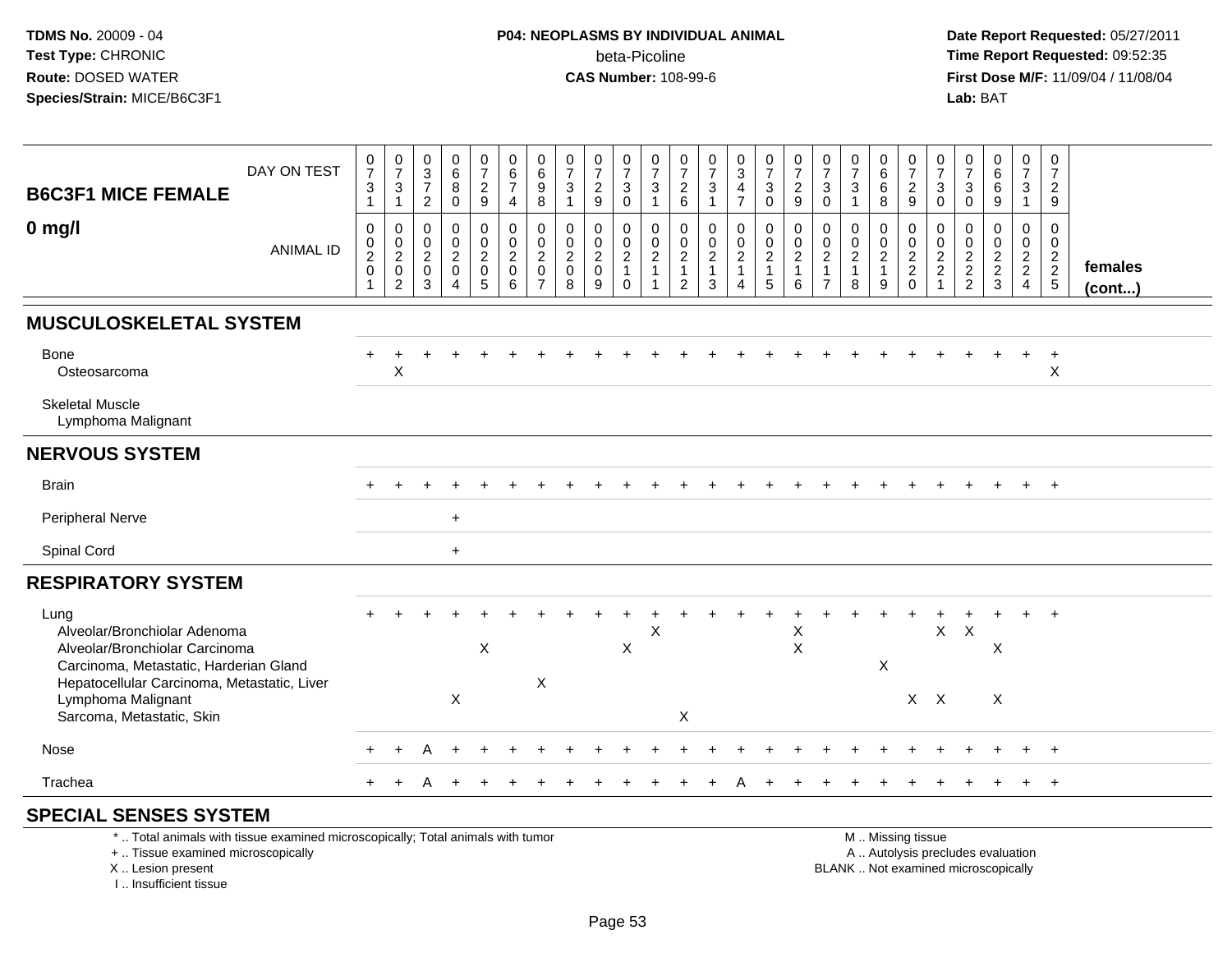#### **P04: NEOPLASMS BY INDIVIDUAL ANIMAL**beta-Picoline<br>CAS Number: 108-99-6

 **Date Report Requested:** 05/27/2011 **Time Report Requested:** 09:52:35 **First Dose M/F:** 11/09/04 / 11/08/04<br>Lab: BAT **Lab:** BAT

| <b>B6C3F1 MICE FEMALE</b><br>$0$ mg/l                                | DAY ON TEST<br><b>ANIMAL ID</b> | $\frac{0}{7}$<br>$\mathbf{3}$<br>0<br>$\pmb{0}$ | $\frac{0}{7}$<br>$\mathbf{3}$<br>$\overline{1}$<br>$\boldsymbol{0}$ | $_3^{\rm 0}$<br>$\overline{7}$<br>$\sqrt{2}$<br>$\pmb{0}$<br>$\pmb{0}$ | $_6^0$<br>8<br>$\mathbf 0$<br>0<br>$\mathbf 0$ | $\frac{0}{7}$<br>$\overline{c}$<br>$\boldsymbol{9}$<br>$\begin{matrix} 0 \\ 0 \\ 2 \\ 0 \end{matrix}$ | 0<br>$\,6\,$<br>$\overline{7}$<br>4<br>0<br>$\pmb{0}$ | $\begin{array}{c} 0 \\ 6 \end{array}$<br>$\boldsymbol{9}$<br>8<br>$\begin{matrix} 0 \\ 0 \\ 2 \\ 0 \end{matrix}$ | $\frac{0}{7}$<br>$\ensuremath{\mathsf{3}}$<br>$\mathbf 1$<br>$\begin{smallmatrix} 0\\0\\2 \end{smallmatrix}$ | $\frac{0}{7}$<br>$\overline{c}$<br>9<br>0<br>$\pmb{0}$ | $\frac{0}{7}$<br>$\ensuremath{\mathsf{3}}$<br>$\mathbf 0$<br>$\begin{matrix} 0 \\ 0 \\ 2 \\ 1 \end{matrix}$ | $\frac{0}{7}$<br>$\ensuremath{\mathsf{3}}$<br>$\begin{smallmatrix} 0\\0\\2 \end{smallmatrix}$ | 0<br>$\overline{7}$<br>$\overline{c}$<br>6<br>0<br>$\pmb{0}$ | $\frac{0}{7}$<br>$\ensuremath{\mathsf{3}}$<br>$\boldsymbol{0}$<br>$\pmb{0}$ | $\frac{0}{3}$<br>$\overline{\mathbf{4}}$<br>$\overline{7}$<br>$_{\rm 0}^{\rm 0}$ | $\frac{0}{7}$<br>$\mathbf{3}$<br>$\mathbf 0$<br>$\begin{array}{c} 0 \\ 0 \\ 2 \\ 1 \end{array}$ | $\frac{0}{7}$<br>$\boldsymbol{2}$<br>$\boldsymbol{9}$<br>$_{\rm 0}^{\rm 0}$ | 0<br>$\overline{7}$<br>3<br>0<br>0<br>0 | $\frac{0}{7}$<br>$\mathbf{3}$<br>$\pmb{0}$<br>$\begin{smallmatrix} 0\\2 \end{smallmatrix}$ | 0<br>$\,6\,$<br>$\,6\,$<br>8<br>0<br>$\pmb{0}$ | 0<br>$\boldsymbol{7}$<br>$\overline{c}$<br>$\boldsymbol{9}$<br>$\pmb{0}$<br>$\,0\,$ | 0<br>$\boldsymbol{7}$<br>$\mathbf{3}$<br>$\mathsf{O}$<br>0<br>$\mathsf{O}\xspace$ | 0<br>$\overline{7}$<br>$\sqrt{3}$<br>$\pmb{0}$<br>0<br>$\pmb{0}$ | $\begin{matrix} 0 \\ 6 \end{matrix}$<br>$\,6$<br>$\boldsymbol{9}$<br>0<br>$\mathsf 0$ | $\frac{0}{7}$<br>$\ensuremath{\mathsf{3}}$<br>$\overline{\mathbf{1}}$<br>0<br>$\pmb{0}$ | 0<br>$\overline{7}$<br>$\overline{c}$<br>$9\,$<br>0<br>$\mathbf 0$ |                         |
|----------------------------------------------------------------------|---------------------------------|-------------------------------------------------|---------------------------------------------------------------------|------------------------------------------------------------------------|------------------------------------------------|-------------------------------------------------------------------------------------------------------|-------------------------------------------------------|------------------------------------------------------------------------------------------------------------------|--------------------------------------------------------------------------------------------------------------|--------------------------------------------------------|-------------------------------------------------------------------------------------------------------------|-----------------------------------------------------------------------------------------------|--------------------------------------------------------------|-----------------------------------------------------------------------------|----------------------------------------------------------------------------------|-------------------------------------------------------------------------------------------------|-----------------------------------------------------------------------------|-----------------------------------------|--------------------------------------------------------------------------------------------|------------------------------------------------|-------------------------------------------------------------------------------------|-----------------------------------------------------------------------------------|------------------------------------------------------------------|---------------------------------------------------------------------------------------|-----------------------------------------------------------------------------------------|--------------------------------------------------------------------|-------------------------|
|                                                                      |                                 | $\overline{c}$<br>$\boldsymbol{0}$              | $\frac{0}{2}$<br>2                                                  | $\overline{c}$<br>$\boldsymbol{0}$<br>3                                | $\overline{c}$<br>$\mathsf 0$<br>4             | 5                                                                                                     | $\sqrt{2}$<br>$\pmb{0}$<br>6                          | $\overline{7}$                                                                                                   | $\pmb{0}$<br>8                                                                                               | $\overline{c}$<br>$\mathbf 0$<br>9                     | $\Omega$                                                                                                    | $\mathbf{1}$                                                                                  | $\boldsymbol{2}$<br>$\overline{1}$<br>2                      | $\sqrt{2}$<br>1<br>3                                                        | $\sqrt{2}$<br>$\mathbf{1}$<br>4                                                  | 5                                                                                               | $\overline{2}$<br>$\mathbf{1}$<br>6                                         | $\overline{c}$                          | 8                                                                                          | $\mathbf 2$<br>$\mathbf{1}$<br>9               | $\sqrt{2}$<br>$\overline{c}$<br>$\Omega$                                            | $\frac{2}{2}$                                                                     | $\frac{2}{2}$                                                    | $\sqrt{2}$<br>$\sqrt{2}$<br>3                                                         | $\frac{2}{2}$<br>$\overline{4}$                                                         | $\frac{2}{2}$<br>5                                                 | females<br>$($ cont $)$ |
| Eye<br>Carcinoma, Metastatic, Harderian Gland                        |                                 | $\ddot{}$                                       |                                                                     | A                                                                      | $+$                                            | $+$                                                                                                   | A                                                     | A                                                                                                                |                                                                                                              |                                                        |                                                                                                             |                                                                                               | А                                                            |                                                                             | Α                                                                                |                                                                                                 |                                                                             |                                         |                                                                                            | X                                              |                                                                                     |                                                                                   |                                                                  |                                                                                       | $\ddot{}$                                                                               | $+$                                                                |                         |
| <b>Harderian Gland</b><br>Adenoma<br>Carcinoma<br>Lymphoma Malignant |                                 | $\ddot{}$<br>$\mathsf{X}$                       | $\ddot{}$                                                           | A                                                                      | $\ddot{}$<br>X                                 | $+$                                                                                                   | A                                                     |                                                                                                                  |                                                                                                              | X                                                      |                                                                                                             |                                                                                               |                                                              |                                                                             | Α                                                                                |                                                                                                 |                                                                             |                                         |                                                                                            | X                                              |                                                                                     |                                                                                   |                                                                  |                                                                                       | $\ddot{}$                                                                               | $+$                                                                |                         |
| <b>URINARY SYSTEM</b>                                                |                                 |                                                 |                                                                     |                                                                        |                                                |                                                                                                       |                                                       |                                                                                                                  |                                                                                                              |                                                        |                                                                                                             |                                                                                               |                                                              |                                                                             |                                                                                  |                                                                                                 |                                                                             |                                         |                                                                                            |                                                |                                                                                     |                                                                                   |                                                                  |                                                                                       |                                                                                         |                                                                    |                         |
| Kidney<br>Lymphoma Malignant                                         |                                 | $\pm$                                           | $\pm$                                                               | A                                                                      | $\pm$<br>X                                     |                                                                                                       |                                                       |                                                                                                                  |                                                                                                              |                                                        |                                                                                                             |                                                                                               |                                                              |                                                                             |                                                                                  |                                                                                                 |                                                                             |                                         |                                                                                            |                                                | $\mathsf{X}$                                                                        | $\mathsf{X}$                                                                      |                                                                  | X                                                                                     |                                                                                         | $\overline{ }$                                                     |                         |
| <b>Urinary Bladder</b><br>Lymphoma Malignant                         |                                 | $+$                                             | $+$                                                                 | A                                                                      | $+$                                            | $+$                                                                                                   | A                                                     |                                                                                                                  |                                                                                                              |                                                        |                                                                                                             |                                                                                               |                                                              |                                                                             | А                                                                                |                                                                                                 |                                                                             |                                         |                                                                                            |                                                | $\mathsf{X}$                                                                        | $\times$                                                                          |                                                                  |                                                                                       | $+$                                                                                     | $+$                                                                |                         |
| <b>SYSTEMIC LESIONS</b>                                              |                                 |                                                 |                                                                     |                                                                        |                                                |                                                                                                       |                                                       |                                                                                                                  |                                                                                                              |                                                        |                                                                                                             |                                                                                               |                                                              |                                                                             |                                                                                  |                                                                                                 |                                                                             |                                         |                                                                                            |                                                |                                                                                     |                                                                                   |                                                                  |                                                                                       |                                                                                         |                                                                    |                         |
| Multiple Organ<br>Histiocytic Sarcoma<br>Lymphoma Malignant          |                                 |                                                 | X                                                                   |                                                                        | X                                              |                                                                                                       |                                                       |                                                                                                                  | X                                                                                                            |                                                        |                                                                                                             |                                                                                               |                                                              |                                                                             |                                                                                  |                                                                                                 |                                                                             |                                         | $\times$                                                                                   |                                                | x x x x x                                                                           |                                                                                   |                                                                  |                                                                                       |                                                                                         | $\overline{+}$                                                     |                         |

\* .. Total animals with tissue examined microscopically; Total animals with tumor

+ .. Tissue examined microscopically

X .. Lesion present

I .. Insufficient tissue

 M .. Missing tissuey the contract of the contract of the contract of the contract of the contract of the contract of the contract of  $A$ . Autolysis precludes evaluation Lesion present BLANK .. Not examined microscopically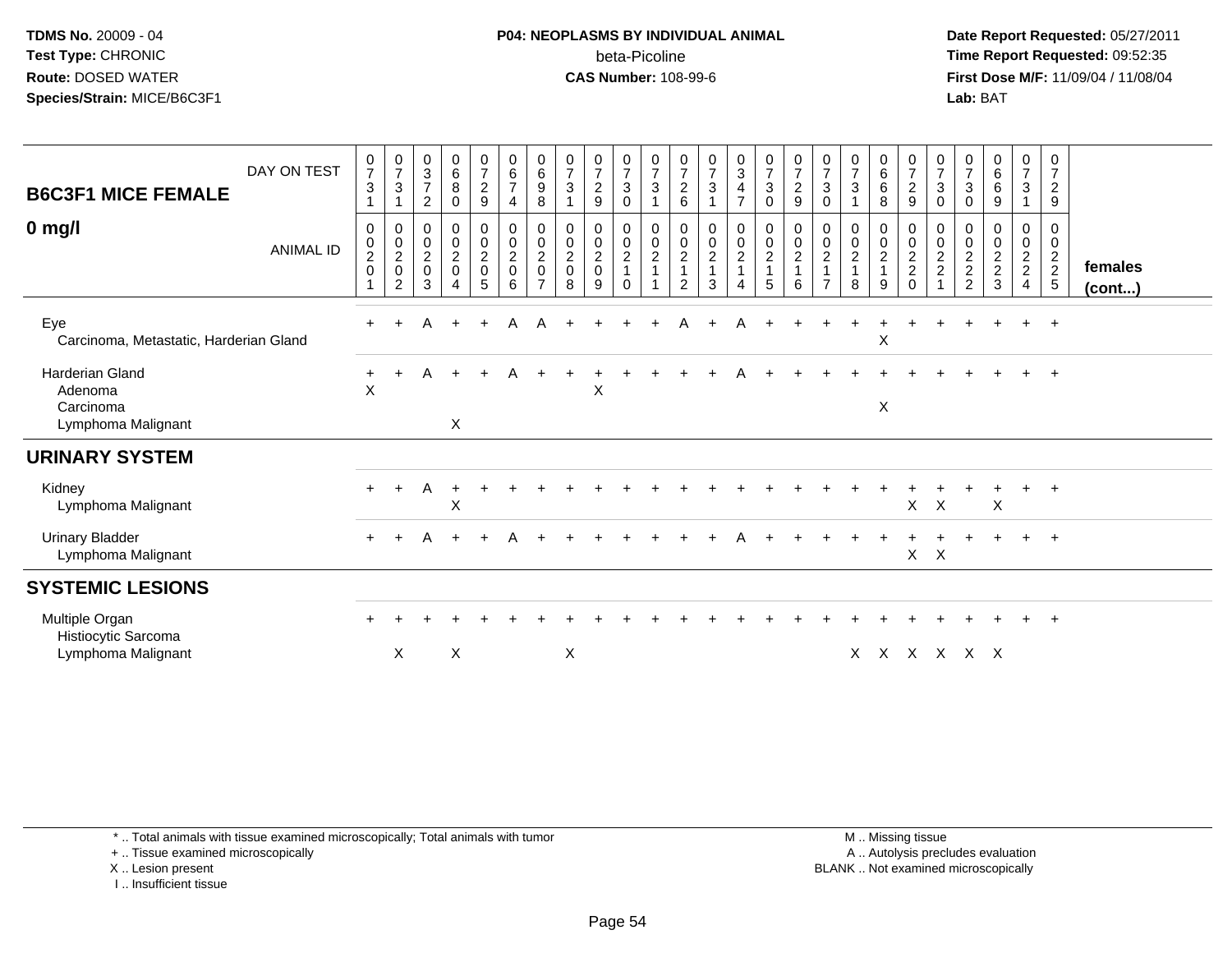# **P04: NEOPLASMS BY INDIVIDUAL ANIMAL**beta-Picoline<br>CAS Number: 108-99-6

 **Date Report Requested:** 05/27/2011 **Time Report Requested:** 09:52:35 **First Dose M/F:** 11/09/04 / 11/08/04<br>Lab: BAT **Lab:** BAT

| <b>B6C3F1 MICE FEMALE</b><br>$0$ mg/l<br><b>ALIMENTARY SYSTEM</b> | DAY ON TEST<br><b>ANIMAL ID</b> | $\mathbf 0$<br>6<br>4<br>$\mathbf{3}$<br>$\mathbf 0$<br>$\mathbf 0$<br>$\frac{2}{2}$<br>$6\phantom{1}$ | $\begin{array}{c} 0 \\ 6 \end{array}$<br>$\, 8$<br>$\sqrt{2}$<br>$\mathbf 0$<br>$\mathbf 0$<br>$\frac{2}{2}$<br>$\overline{7}$ | $\frac{0}{7}$<br>$\mathbf{3}$<br>$\mathbf{1}$<br>$\mathsf{O}\xspace$<br>$\begin{array}{c} 0 \\ 2 \\ 2 \\ 8 \end{array}$ | $\frac{0}{7}$<br>$\frac{2}{9}$<br>$\mathbf 0$<br>$\bar{0}$<br>$\frac{2}{9}$ | $\frac{0}{7}$<br>$\frac{2}{9}$<br>$\pmb{0}$<br>$\frac{0}{2}$<br>$\mathbf 0$ | $\frac{0}{7}$<br>$\sqrt{3}$<br>$\mathbf{1}$<br>$\begin{smallmatrix} 0\\0 \end{smallmatrix}$<br>$\frac{2}{3}$<br>$\mathbf{1}$ | $\frac{0}{7}$<br>$\overline{2}$<br>$\boldsymbol{9}$<br>0<br>$\mathbf 0$<br>$\frac{2}{3}$<br>$\overline{2}$ | $\frac{0}{7}$<br>$\mathbf{3}$<br>$\mathbf 0$<br>$\mathbf 0$<br>$\mathbf 0$<br>$\frac{2}{3}$<br>3 | $\frac{0}{7}$<br>$\overline{c}$<br>9<br>0<br>$\mathbf 0$<br>$\frac{2}{3}$<br>$\overline{4}$ | $\frac{0}{7}$<br>$\mathbf{3}$<br>$\mathbf 0$<br>$\begin{array}{c} 0 \\ 0 \\ 2 \\ 3 \end{array}$<br>5 | $\frac{0}{7}$<br>$\frac{2}{9}$<br>$\mathsf{O}$<br>$\mathsf{O}\xspace$<br>$\frac{2}{3}$<br>6 | 0<br>$\overline{7}$<br>$\mathbf{3}$<br>$\mathbf{1}$<br>0<br>$\mathbf 0$<br>$\frac{2}{3}$<br>$\overline{7}$ | $\frac{0}{7}$<br>$\mathsf 3$<br>$\mathbf{1}$<br>0<br>0<br>2<br>3<br>8 | $\frac{0}{7}$<br>$\sqrt{3}$<br>$\mathbf 0$<br>0<br>$\mathsf{O}\xspace$<br>$\frac{2}{3}$<br>9 | $\frac{0}{7}$<br>$\frac{2}{9}$<br>$_{\rm 0}^{\rm 0}$<br>$\overline{2}$<br>$\overline{4}$<br>$\mathbf 0$ | $\frac{0}{7}$<br>3<br>$\mathbf 0$<br>0<br>$\mathsf{O}\xspace$<br>$\overline{c}$<br>$\overline{4}$ | $\frac{0}{7}$<br>3<br>$\overline{1}$<br>$\pmb{0}$<br>$\frac{0}{2}$<br>$\overline{4}$<br>$\overline{2}$ | $\frac{0}{7}$<br>$\frac{2}{9}$<br>0<br>$\frac{0}{2}$<br>4<br>3 | 0<br>$\boldsymbol{7}$<br>3<br>$\overline{1}$<br>0<br>$\mathsf{O}$<br>$\overline{c}$<br>$\overline{4}$<br>$\overline{4}$ | $\begin{array}{c} 0 \\ 5 \\ 9 \end{array}$<br>$\overline{8}$<br>$\boldsymbol{0}$<br>$\frac{0}{2}$<br>$\overline{5}$ | 0<br>$\,6\,$<br>$\sqrt{3}$<br>$\boldsymbol{9}$<br>0<br>$\mathbf 0$<br>$\overline{c}$<br>4<br>6 | $\frac{0}{7}$<br>$\frac{2}{9}$<br>$\mathbf 0$<br>$\mathsf{O}\xspace$<br>$\frac{2}{4}$<br>$\overline{7}$ | $\frac{0}{7}$<br>3<br>$\mathbf{1}$<br>0<br>$\mathbf 0$<br>$\frac{2}{4}$<br>8 | $\frac{0}{7}$<br>3<br>$\mathbf 0$<br>0<br>$\mathsf{O}\xspace$<br>$\overline{2}$<br>$\overline{4}$<br>9 | 0<br>$\overline{7}$<br>$\overline{c}$<br>$\boldsymbol{9}$<br>0<br>0<br>$rac{2}{5}$<br>$\mathbf 0$ | * TOTALS                               |
|-------------------------------------------------------------------|---------------------------------|--------------------------------------------------------------------------------------------------------|--------------------------------------------------------------------------------------------------------------------------------|-------------------------------------------------------------------------------------------------------------------------|-----------------------------------------------------------------------------|-----------------------------------------------------------------------------|------------------------------------------------------------------------------------------------------------------------------|------------------------------------------------------------------------------------------------------------|--------------------------------------------------------------------------------------------------|---------------------------------------------------------------------------------------------|------------------------------------------------------------------------------------------------------|---------------------------------------------------------------------------------------------|------------------------------------------------------------------------------------------------------------|-----------------------------------------------------------------------|----------------------------------------------------------------------------------------------|---------------------------------------------------------------------------------------------------------|---------------------------------------------------------------------------------------------------|--------------------------------------------------------------------------------------------------------|----------------------------------------------------------------|-------------------------------------------------------------------------------------------------------------------------|---------------------------------------------------------------------------------------------------------------------|------------------------------------------------------------------------------------------------|---------------------------------------------------------------------------------------------------------|------------------------------------------------------------------------------|--------------------------------------------------------------------------------------------------------|---------------------------------------------------------------------------------------------------|----------------------------------------|
| Esophagus                                                         |                                 |                                                                                                        |                                                                                                                                |                                                                                                                         |                                                                             |                                                                             |                                                                                                                              |                                                                                                            |                                                                                                  |                                                                                             |                                                                                                      |                                                                                             |                                                                                                            |                                                                       |                                                                                              |                                                                                                         |                                                                                                   |                                                                                                        |                                                                |                                                                                                                         |                                                                                                                     |                                                                                                |                                                                                                         |                                                                              |                                                                                                        |                                                                                                   | 50                                     |
|                                                                   |                                 |                                                                                                        |                                                                                                                                |                                                                                                                         |                                                                             |                                                                             |                                                                                                                              |                                                                                                            |                                                                                                  |                                                                                             |                                                                                                      |                                                                                             |                                                                                                            |                                                                       |                                                                                              |                                                                                                         |                                                                                                   |                                                                                                        |                                                                |                                                                                                                         |                                                                                                                     |                                                                                                |                                                                                                         |                                                                              |                                                                                                        |                                                                                                   |                                        |
| Gallbladder                                                       |                                 | A                                                                                                      |                                                                                                                                |                                                                                                                         |                                                                             |                                                                             |                                                                                                                              |                                                                                                            |                                                                                                  |                                                                                             |                                                                                                      |                                                                                             |                                                                                                            |                                                                       |                                                                                              |                                                                                                         |                                                                                                   |                                                                                                        |                                                                |                                                                                                                         |                                                                                                                     |                                                                                                |                                                                                                         |                                                                              |                                                                                                        | $\ddot{}$                                                                                         | 43                                     |
| Intestine Large, Cecum                                            |                                 | A                                                                                                      | Α                                                                                                                              |                                                                                                                         |                                                                             |                                                                             |                                                                                                                              |                                                                                                            |                                                                                                  |                                                                                             |                                                                                                      |                                                                                             |                                                                                                            |                                                                       |                                                                                              |                                                                                                         |                                                                                                   |                                                                                                        |                                                                |                                                                                                                         |                                                                                                                     |                                                                                                |                                                                                                         |                                                                              |                                                                                                        | $\overline{+}$                                                                                    | 44                                     |
| Intestine Large, Colon                                            |                                 | A                                                                                                      | A                                                                                                                              |                                                                                                                         |                                                                             |                                                                             |                                                                                                                              |                                                                                                            |                                                                                                  |                                                                                             |                                                                                                      |                                                                                             |                                                                                                            |                                                                       |                                                                                              |                                                                                                         |                                                                                                   |                                                                                                        |                                                                |                                                                                                                         |                                                                                                                     |                                                                                                |                                                                                                         |                                                                              |                                                                                                        |                                                                                                   | 44                                     |
| Intestine Large, Rectum                                           |                                 | A                                                                                                      | A                                                                                                                              |                                                                                                                         |                                                                             |                                                                             |                                                                                                                              |                                                                                                            |                                                                                                  |                                                                                             |                                                                                                      |                                                                                             |                                                                                                            |                                                                       |                                                                                              |                                                                                                         |                                                                                                   |                                                                                                        |                                                                |                                                                                                                         |                                                                                                                     |                                                                                                |                                                                                                         |                                                                              |                                                                                                        |                                                                                                   | 43                                     |
| Intestine Small, Duodenum                                         |                                 | A                                                                                                      | Α                                                                                                                              |                                                                                                                         |                                                                             |                                                                             |                                                                                                                              |                                                                                                            |                                                                                                  |                                                                                             |                                                                                                      |                                                                                             |                                                                                                            |                                                                       |                                                                                              |                                                                                                         |                                                                                                   |                                                                                                        |                                                                |                                                                                                                         |                                                                                                                     |                                                                                                |                                                                                                         |                                                                              |                                                                                                        |                                                                                                   | 42                                     |
| Intestine Small, Ileum                                            |                                 | A                                                                                                      | A                                                                                                                              |                                                                                                                         |                                                                             |                                                                             |                                                                                                                              |                                                                                                            |                                                                                                  |                                                                                             |                                                                                                      |                                                                                             |                                                                                                            |                                                                       |                                                                                              |                                                                                                         |                                                                                                   |                                                                                                        |                                                                |                                                                                                                         |                                                                                                                     |                                                                                                |                                                                                                         |                                                                              |                                                                                                        | $\ddot{+}$                                                                                        | 44                                     |
| Intestine Small, Jejunum<br>Lymphoma Malignant                    |                                 | A                                                                                                      |                                                                                                                                |                                                                                                                         |                                                                             |                                                                             |                                                                                                                              |                                                                                                            |                                                                                                  |                                                                                             |                                                                                                      |                                                                                             |                                                                                                            |                                                                       |                                                                                              |                                                                                                         |                                                                                                   |                                                                                                        |                                                                |                                                                                                                         |                                                                                                                     |                                                                                                |                                                                                                         |                                                                              |                                                                                                        |                                                                                                   | 43<br>$\mathbf{1}$                     |
| Liver<br>Hemangiosarcoma<br>Hepatoblastoma                        |                                 |                                                                                                        |                                                                                                                                |                                                                                                                         |                                                                             |                                                                             |                                                                                                                              |                                                                                                            |                                                                                                  |                                                                                             |                                                                                                      |                                                                                             |                                                                                                            |                                                                       |                                                                                              |                                                                                                         |                                                                                                   |                                                                                                        |                                                                |                                                                                                                         |                                                                                                                     |                                                                                                |                                                                                                         |                                                                              |                                                                                                        |                                                                                                   | 49<br>$\boldsymbol{2}$<br>$\mathbf{1}$ |
| Hepatocellular Adenoma                                            |                                 |                                                                                                        |                                                                                                                                | $X$ $X$                                                                                                                 |                                                                             |                                                                             |                                                                                                                              |                                                                                                            |                                                                                                  |                                                                                             | $X$ $X$                                                                                              |                                                                                             |                                                                                                            |                                                                       |                                                                                              |                                                                                                         |                                                                                                   |                                                                                                        |                                                                |                                                                                                                         | X                                                                                                                   |                                                                                                |                                                                                                         |                                                                              |                                                                                                        | X                                                                                                 | 11                                     |
| Hepatocellular Adenoma, Multiple<br>Hepatocellular Carcinoma      |                                 |                                                                                                        |                                                                                                                                |                                                                                                                         | X                                                                           |                                                                             | X X X                                                                                                                        |                                                                                                            |                                                                                                  |                                                                                             |                                                                                                      |                                                                                             | $X$ $X$ $X$                                                                                                |                                                                       | $\mathsf{X}$                                                                                 | $\boldsymbol{\mathsf{X}}$                                                                               |                                                                                                   | $\mathsf{X}$                                                                                           |                                                                | $\mathsf X$                                                                                                             |                                                                                                                     | $\sf X$                                                                                        | $\boldsymbol{\mathsf{X}}$                                                                               |                                                                              |                                                                                                        | X                                                                                                 | 27<br>$\bf 6$                          |
| Hepatocellular Carcinoma, Multiple                                |                                 |                                                                                                        |                                                                                                                                |                                                                                                                         |                                                                             | $\pmb{\times}$                                                              |                                                                                                                              |                                                                                                            |                                                                                                  |                                                                                             |                                                                                                      |                                                                                             |                                                                                                            |                                                                       |                                                                                              |                                                                                                         |                                                                                                   |                                                                                                        |                                                                |                                                                                                                         |                                                                                                                     |                                                                                                |                                                                                                         |                                                                              |                                                                                                        |                                                                                                   | 5                                      |
| Histiocytic Sarcoma<br>Lymphoma Malignant                         |                                 |                                                                                                        |                                                                                                                                |                                                                                                                         |                                                                             |                                                                             | X                                                                                                                            |                                                                                                            |                                                                                                  |                                                                                             |                                                                                                      |                                                                                             |                                                                                                            |                                                                       |                                                                                              |                                                                                                         |                                                                                                   | X                                                                                                      |                                                                |                                                                                                                         | $\mathsf X$                                                                                                         | $\times$                                                                                       |                                                                                                         |                                                                              |                                                                                                        | X                                                                                                 | $\mathbf 1$<br>11                      |
| Mesentery                                                         |                                 | $+$                                                                                                    |                                                                                                                                |                                                                                                                         |                                                                             |                                                                             |                                                                                                                              | $\ddot{}$                                                                                                  |                                                                                                  |                                                                                             |                                                                                                      |                                                                                             |                                                                                                            |                                                                       |                                                                                              |                                                                                                         |                                                                                                   |                                                                                                        |                                                                |                                                                                                                         |                                                                                                                     | $\ddot{}$                                                                                      |                                                                                                         |                                                                              |                                                                                                        |                                                                                                   | 8                                      |

\* .. Total animals with tissue examined microscopically; Total animals with tumor

+ .. Tissue examined microscopically

X .. Lesion present

I .. Insufficient tissue

M .. Missing tissue

y the contract of the contract of the contract of the contract of the contract of the contract of the contract of  $A$ . Autolysis precludes evaluation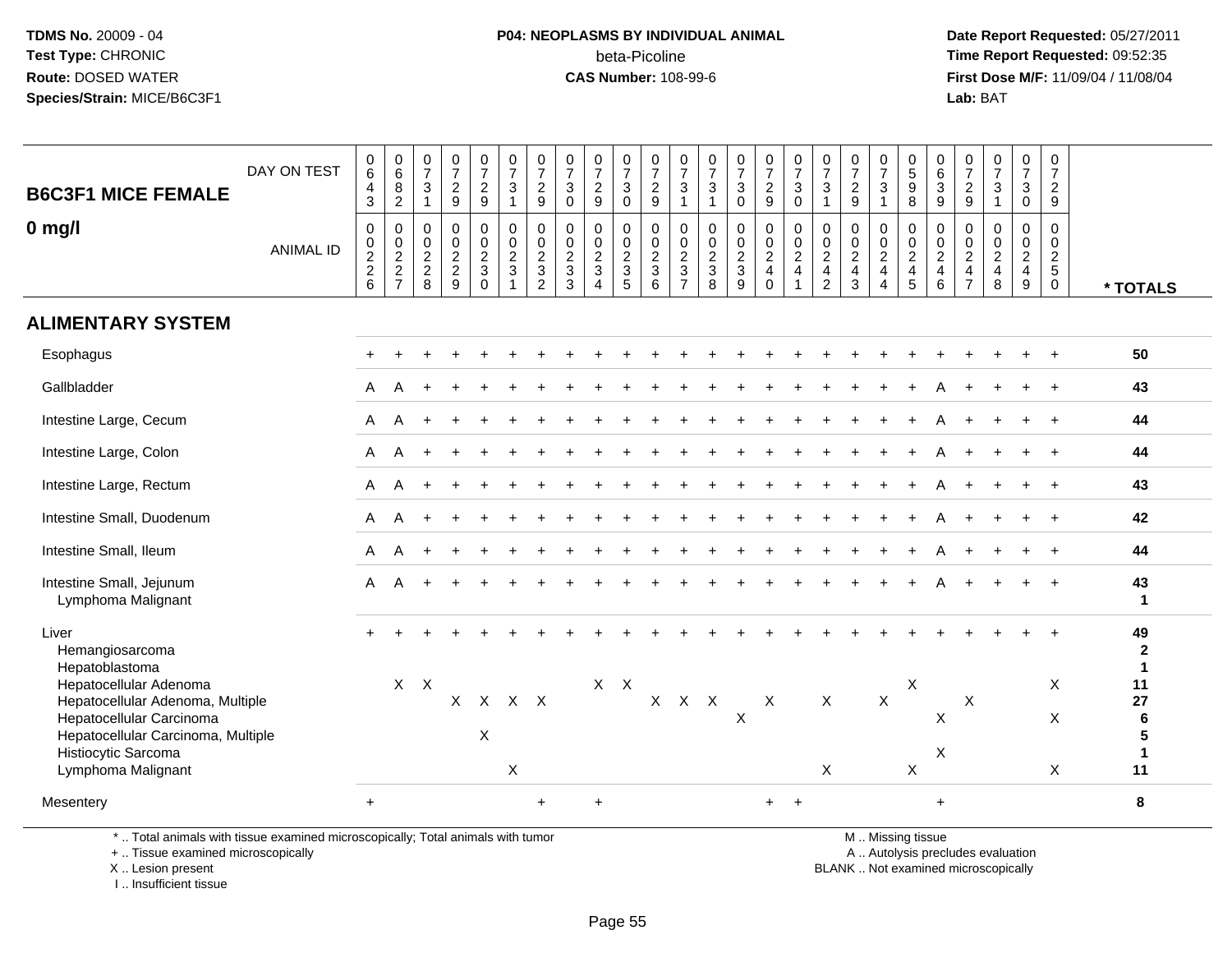# **P04: NEOPLASMS BY INDIVIDUAL ANIMAL**beta-Picoline<br>CAS Number: 108-99-6

 **Date Report Requested:** 05/27/2011 **Time Report Requested:** 09:52:35 **First Dose M/F:** 11/09/04 / 11/08/04<br>Lab: BAT **Lab:** BAT

| <b>B6C3F1 MICE FEMALE</b>                                                                                             | DAY ON TEST      | 0<br>6<br>$\overline{4}$<br>3     | $_{6}^{\rm 0}$<br>8<br>$\overline{2}$ | $\pmb{0}$<br>$\overline{7}$<br>3<br>$\mathbf{1}$ | $\frac{0}{7}$<br>$\frac{2}{9}$                 | $\begin{smallmatrix}0\\7\end{smallmatrix}$<br>$\frac{2}{9}$ | $\frac{0}{7}$<br>$\sqrt{3}$<br>$\mathbf{1}$                                    | $\frac{0}{7}$<br>$\overline{\mathbf{c}}$<br>9       | $\frac{0}{7}$<br>$\sqrt{3}$<br>$\mathbf 0$       | $\frac{0}{7}$<br>$\sqrt{2}$<br>9                            | $\begin{smallmatrix}0\\7\end{smallmatrix}$<br>$\ensuremath{\mathsf{3}}$<br>$\mathbf 0$ | $\frac{0}{7}$<br>$\sqrt{2}$<br>9                              | $\frac{0}{7}$<br>3<br>$\mathbf{1}$                                                            | $\frac{0}{7}$<br>$\sqrt{3}$<br>$\mathbf{1}$    | $\frac{0}{7}$<br>$\mathbf{3}$<br>$\mathbf 0$ | $\frac{0}{7}$<br>$\frac{2}{9}$         | $\frac{0}{7}$<br>$\sqrt{3}$<br>$\mathbf 0$                           | $\frac{0}{7}$<br>$\mathbf{3}$<br>$\overline{1}$                               | 0<br>$\overline{7}$<br>$\overline{c}$<br>9    | $\frac{0}{7}$<br>3<br>$\mathbf{1}$               | $\begin{array}{c} 0 \\ 5 \end{array}$<br>9<br>8  | $\pmb{0}$<br>$\,6\,$<br>$\ensuremath{\mathsf{3}}$<br>$\boldsymbol{9}$        | $\frac{0}{7}$<br>$\frac{2}{9}$                                | $\begin{array}{c} 0 \\ 7 \end{array}$<br>$\ensuremath{\mathsf{3}}$<br>$\mathbf{1}$ | $\frac{0}{7}$<br>3<br>$\mathbf 0$                         | $\mathbf 0$<br>$\overline{7}$<br>$\overline{c}$<br>$\boldsymbol{9}$ |                    |
|-----------------------------------------------------------------------------------------------------------------------|------------------|-----------------------------------|---------------------------------------|--------------------------------------------------|------------------------------------------------|-------------------------------------------------------------|--------------------------------------------------------------------------------|-----------------------------------------------------|--------------------------------------------------|-------------------------------------------------------------|----------------------------------------------------------------------------------------|---------------------------------------------------------------|-----------------------------------------------------------------------------------------------|------------------------------------------------|----------------------------------------------|----------------------------------------|----------------------------------------------------------------------|-------------------------------------------------------------------------------|-----------------------------------------------|--------------------------------------------------|--------------------------------------------------|------------------------------------------------------------------------------|---------------------------------------------------------------|------------------------------------------------------------------------------------|-----------------------------------------------------------|---------------------------------------------------------------------|--------------------|
| $0$ mg/l                                                                                                              | <b>ANIMAL ID</b> | 0<br>$\pmb{0}$<br>$\frac{2}{2}$ 6 | 0<br>$\mathbf 0$<br>$\frac{2}{7}$     | $\mathbf 0$<br>0<br>$\frac{2}{8}$                | $\mathbf 0$<br>$\pmb{0}$<br>$\frac{2}{2}$<br>9 | 0<br>$\pmb{0}$<br>$\frac{2}{3}$<br>$\mathbf 0$              | $\mathbf 0$<br>$\mathbf 0$<br>$\overline{2}$<br>$\mathbf{3}$<br>$\overline{1}$ | 0<br>$\mathbf 0$<br>$\frac{2}{3}$<br>$\overline{2}$ | $\mathbf 0$<br>$\mathbf 0$<br>$\frac{2}{3}$<br>3 | $\mathbf 0$<br>0<br>$\frac{2}{3}$<br>$\boldsymbol{\Lambda}$ | $\mathbf 0$<br>$\mathbf 0$<br>$\frac{2}{3}$<br>5                                       | $\mathbf 0$<br>$\mathbf 0$<br>$\frac{2}{3}$<br>$6\phantom{1}$ | $\mathbf 0$<br>$\mathbf 0$<br>$\boldsymbol{2}$<br>$\ensuremath{\mathsf{3}}$<br>$\overline{7}$ | $\mathbf 0$<br>$\pmb{0}$<br>$\frac{2}{3}$<br>8 | 0<br>$\mathsf 0$<br>$\frac{2}{3}$<br>9       | 0<br>0<br>$\frac{2}{4}$<br>$\mathbf 0$ | $\mathbf 0$<br>$\pmb{0}$<br>$\frac{2}{4}$<br>$\overline{\mathbf{1}}$ | $\mathbf 0$<br>$\mathbf{0}$<br>$\sqrt{2}$<br>$\overline{4}$<br>$\overline{2}$ | $\Omega$<br>$\mathbf 0$<br>$\frac{2}{4}$<br>3 | $\Omega$<br>0<br>$\frac{2}{4}$<br>$\overline{A}$ | $\mathbf 0$<br>$\mathbf 0$<br>$\frac{2}{4}$<br>5 | $\mathbf 0$<br>$\mathsf 0$<br>$\sqrt{2}$<br>$\overline{4}$<br>$6\phantom{1}$ | $\mathbf 0$<br>$\mathbf 0$<br>$\frac{2}{4}$<br>$\overline{7}$ | $\mathbf 0$<br>$\mathbf 0$<br>$\frac{2}{4}$<br>8                                   | 0<br>$\mathbf 0$<br>$\overline{2}$<br>$\overline{4}$<br>9 | $\mathbf 0$<br>$\pmb{0}$<br>$rac{2}{5}$<br>$\mathbf 0$              | * TOTALS           |
| Histiocytic Sarcoma                                                                                                   |                  |                                   |                                       |                                                  |                                                |                                                             |                                                                                |                                                     |                                                  |                                                             |                                                                                        |                                                               |                                                                                               |                                                |                                              |                                        |                                                                      |                                                                               |                                               |                                                  |                                                  | $\mathsf X$                                                                  |                                                               |                                                                                    |                                                           |                                                                     | $\mathbf{1}$       |
| Pancreas<br>Histiocytic Sarcoma<br>Lymphoma Malignant                                                                 |                  |                                   |                                       |                                                  |                                                |                                                             |                                                                                |                                                     |                                                  |                                                             |                                                                                        |                                                               |                                                                                               |                                                |                                              |                                        |                                                                      |                                                                               |                                               |                                                  | $+$                                              | $\ddot{}$<br>X                                                               |                                                               |                                                                                    | $\ddot{}$                                                 | $+$                                                                 | 48<br>-1<br>3      |
| Salivary Glands<br>Lymphoma Malignant                                                                                 |                  |                                   |                                       |                                                  |                                                |                                                             |                                                                                |                                                     |                                                  |                                                             |                                                                                        |                                                               |                                                                                               |                                                |                                              |                                        |                                                                      |                                                                               |                                               |                                                  |                                                  |                                                                              |                                                               |                                                                                    |                                                           |                                                                     | 50<br>$\mathbf{1}$ |
| Stomach, Forestomach                                                                                                  |                  |                                   | Α                                     |                                                  |                                                |                                                             |                                                                                |                                                     |                                                  |                                                             |                                                                                        |                                                               |                                                                                               |                                                |                                              |                                        |                                                                      |                                                                               |                                               |                                                  |                                                  |                                                                              |                                                               |                                                                                    |                                                           |                                                                     | 47                 |
| Stomach, Glandular                                                                                                    |                  | A                                 | A                                     |                                                  |                                                |                                                             |                                                                                |                                                     |                                                  |                                                             |                                                                                        |                                                               |                                                                                               |                                                |                                              |                                        |                                                                      |                                                                               |                                               |                                                  |                                                  |                                                                              |                                                               |                                                                                    |                                                           |                                                                     | 45                 |
| <b>CARDIOVASCULAR SYSTEM</b>                                                                                          |                  |                                   |                                       |                                                  |                                                |                                                             |                                                                                |                                                     |                                                  |                                                             |                                                                                        |                                                               |                                                                                               |                                                |                                              |                                        |                                                                      |                                                                               |                                               |                                                  |                                                  |                                                                              |                                                               |                                                                                    |                                                           |                                                                     |                    |
| <b>Blood Vessel</b>                                                                                                   |                  |                                   |                                       |                                                  |                                                |                                                             |                                                                                |                                                     |                                                  |                                                             |                                                                                        |                                                               |                                                                                               |                                                |                                              |                                        |                                                                      |                                                                               |                                               |                                                  |                                                  | $\ddot{}$                                                                    |                                                               |                                                                                    |                                                           |                                                                     | $\overline{2}$     |
| Heart                                                                                                                 |                  |                                   |                                       |                                                  |                                                |                                                             |                                                                                |                                                     |                                                  |                                                             |                                                                                        |                                                               |                                                                                               |                                                |                                              |                                        |                                                                      |                                                                               |                                               |                                                  |                                                  |                                                                              |                                                               |                                                                                    |                                                           |                                                                     | 50                 |
| <b>ENDOCRINE SYSTEM</b>                                                                                               |                  |                                   |                                       |                                                  |                                                |                                                             |                                                                                |                                                     |                                                  |                                                             |                                                                                        |                                                               |                                                                                               |                                                |                                              |                                        |                                                                      |                                                                               |                                               |                                                  |                                                  |                                                                              |                                                               |                                                                                    |                                                           |                                                                     |                    |
| <b>Adrenal Cortex</b><br>Lymphoma Malignant                                                                           |                  |                                   |                                       |                                                  |                                                |                                                             |                                                                                |                                                     |                                                  |                                                             |                                                                                        |                                                               |                                                                                               |                                                |                                              |                                        |                                                                      |                                                                               |                                               |                                                  |                                                  |                                                                              |                                                               |                                                                                    |                                                           |                                                                     | 49<br>$\mathbf 1$  |
| Adrenal Medulla<br>Pheochromocytoma Benign                                                                            |                  |                                   |                                       |                                                  |                                                |                                                             |                                                                                |                                                     |                                                  |                                                             |                                                                                        |                                                               |                                                                                               |                                                |                                              |                                        |                                                                      |                                                                               |                                               |                                                  |                                                  |                                                                              |                                                               |                                                                                    |                                                           |                                                                     | 49<br>-1           |
| Islets, Pancreatic                                                                                                    |                  |                                   |                                       |                                                  |                                                |                                                             |                                                                                |                                                     |                                                  |                                                             |                                                                                        |                                                               |                                                                                               |                                                |                                              |                                        |                                                                      |                                                                               |                                               |                                                  |                                                  |                                                                              |                                                               |                                                                                    |                                                           |                                                                     | 48                 |
| Parathyroid Gland<br>Lymphoma Malignant                                                                               |                  |                                   |                                       |                                                  |                                                |                                                             |                                                                                |                                                     |                                                  |                                                             |                                                                                        |                                                               |                                                                                               |                                                |                                              |                                        |                                                                      | м                                                                             |                                               |                                                  |                                                  |                                                                              |                                                               |                                                                                    |                                                           |                                                                     | 38<br>$\mathbf 1$  |
| *  Total animals with tissue examined microscopically; Total animals with tumor<br>+  Tissue examined microscopically |                  |                                   |                                       |                                                  |                                                |                                                             |                                                                                |                                                     |                                                  |                                                             |                                                                                        |                                                               |                                                                                               |                                                |                                              |                                        |                                                                      |                                                                               |                                               |                                                  | M  Missing tissue                                |                                                                              |                                                               | A  Autolysis precludes evaluation                                                  |                                                           |                                                                     |                    |

+ .. Tissue examined microscopicallyX .. Lesion present

I .. Insufficient tissue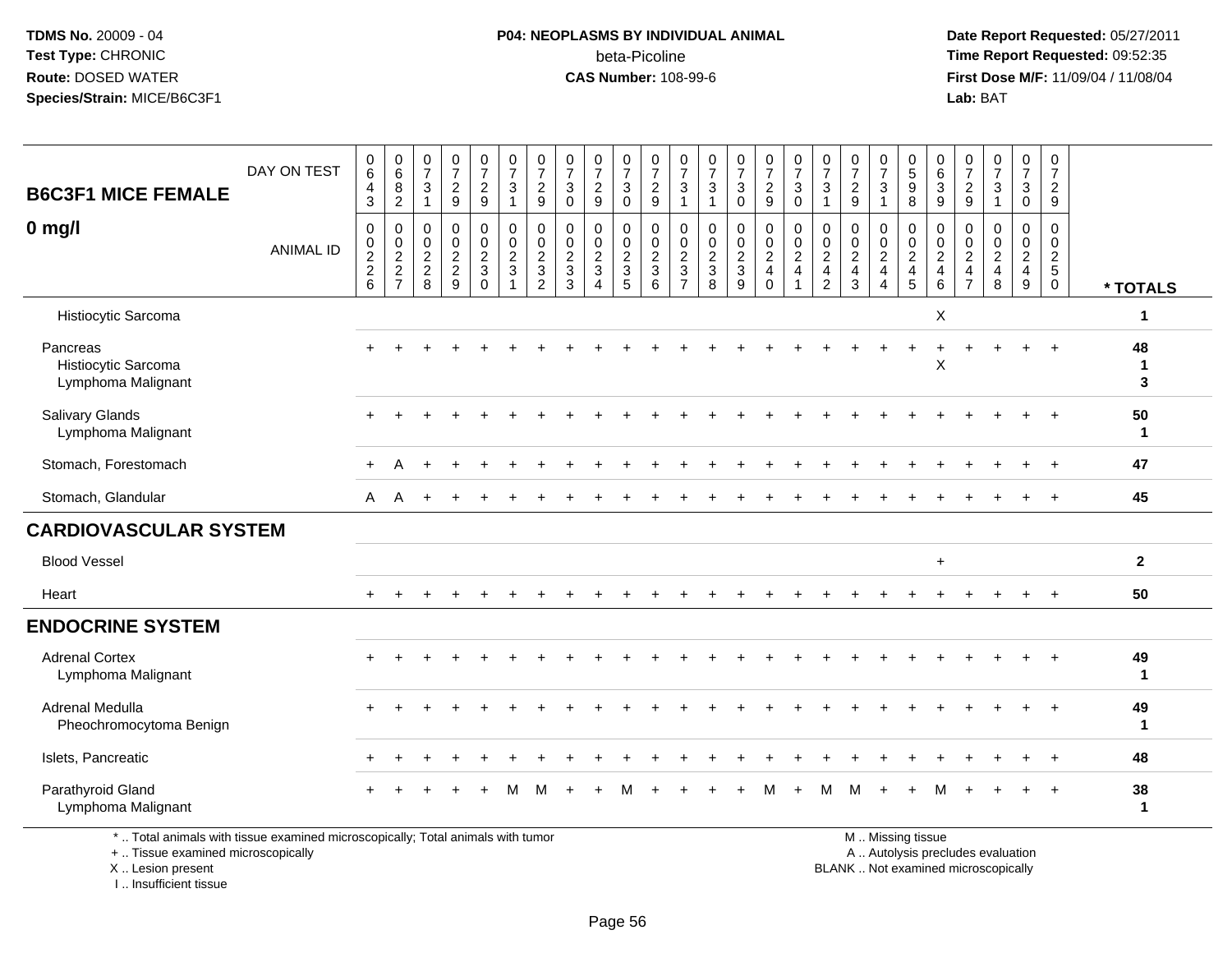I .. Insufficient tissue

# **P04: NEOPLASMS BY INDIVIDUAL ANIMAL**beta-Picoline<br>CAS Number: 108-99-6

| <b>B6C3F1 MICE FEMALE</b><br>$0$ mg/l                                                                                                      | DAY ON TEST<br><b>ANIMAL ID</b> | $\begin{array}{c} 0 \\ 6 \end{array}$<br>4<br>$\mathbf{3}$<br>$\mathbf 0$<br>0<br>$\boldsymbol{2}$ | $\begin{array}{c} 0 \\ 6 \end{array}$<br>$\frac{8}{2}$<br>0<br>$\mathop{2}\limits^{\mathbb{O}}$ | $\mathbf 0$<br>$\overline{7}$<br>$\ensuremath{\mathsf{3}}$<br>$\mathbf{1}$<br>$\mathbf 0$<br>$\mathbf 0$<br>$\overline{c}$ | $\frac{0}{7}$<br>$\overline{\mathbf{c}}$<br>9<br>0<br>$\mathbf 0$<br>$\boldsymbol{2}$ | $\frac{0}{7}$<br>$\frac{2}{9}$<br>0<br>0<br>$\overline{c}$ | $\begin{smallmatrix} 0\\7 \end{smallmatrix}$<br>$\sqrt{3}$<br>$\mathbf{1}$<br>0<br>$\mathbf 0$<br>$\sqrt{2}$ | $\begin{array}{c} 0 \\ 7 \end{array}$<br>$\sqrt{2}$<br>$9\,$<br>0<br>$\pmb{0}$<br>$\boldsymbol{2}$ | $\begin{array}{c} 0 \\ 7 \end{array}$<br>$\sqrt{3}$<br>$\Omega$<br>0<br>0<br>$\boldsymbol{2}$ | $\begin{array}{c} 0 \\ 7 \end{array}$<br>$\sqrt{2}$<br>9<br>$\mathbf 0$<br>$\mathbf 0$<br>$\sqrt{2}$ | $\begin{array}{c} 0 \\ 7 \end{array}$<br>$\ensuremath{\mathsf{3}}$<br>$\mathbf 0$<br>0<br>0<br>$\boldsymbol{2}$ | $\frac{0}{7}$<br>$\overline{c}$<br>$\boldsymbol{9}$<br>0<br>0<br>$\boldsymbol{2}$ | $\frac{0}{7}$<br>3<br>$\mathbf 1$<br>0<br>$\mathbf 0$<br>$\overline{c}$ | $\begin{array}{c} 0 \\ 7 \end{array}$<br>$\ensuremath{\mathsf{3}}$<br>$\mathbf{1}$<br>0<br>0<br>$\overline{c}$ | $\begin{array}{c} 0 \\ 7 \end{array}$<br>$\sqrt{3}$<br>$\pmb{0}$<br>0<br>$\mathbf 0$<br>$\boldsymbol{2}$ | $\begin{smallmatrix}0\\7\end{smallmatrix}$<br>$\frac{2}{9}$<br>0<br>$\mathbf 0$<br>$\overline{c}$ | $\begin{smallmatrix}0\\7\end{smallmatrix}$<br>$\sqrt{3}$<br>$\Omega$<br>0<br>$\mathbf 0$<br>$\sqrt{2}$ | $\begin{array}{c} 0 \\ 7 \end{array}$<br>3<br>$\mathbf{1}$<br>0<br>$\mathbf 0$<br>$\overline{c}$ | $\frac{0}{7}$<br>$\sqrt{2}$<br>9<br>0<br>$\mathbf 0$<br>$\boldsymbol{2}$ | $\frac{0}{7}$<br>3<br>$\mathbf 1$<br>0<br>$\mathbf 0$<br>$\overline{c}$ | $\begin{array}{c} 0 \\ 5 \\ 9 \end{array}$<br>8<br>0<br>$\mathbf 0$<br>$\sqrt{2}$ | 0<br>$6\overline{6}$<br>$\ensuremath{\mathsf{3}}$<br>$\boldsymbol{9}$<br>0<br>$\mathbf 0$<br>$\boldsymbol{2}$ | $\begin{array}{c} 0 \\ 7 \end{array}$<br>$\frac{2}{9}$<br>0<br>0<br>$\boldsymbol{2}$ | $\begin{array}{c} 0 \\ 7 \end{array}$<br>$\sqrt{3}$<br>$\overline{1}$<br>$\mathbf 0$<br>$\mathbf 0$<br>$\sqrt{2}$ | $\frac{0}{7}$<br>3<br>$\mathbf 0$<br>0<br>0<br>$\overline{\mathbf{c}}$ | $\frac{0}{7}$<br>$\frac{2}{9}$<br>0<br>$\mathbf 0$<br>$\sqrt{2}$ |                                             |
|--------------------------------------------------------------------------------------------------------------------------------------------|---------------------------------|----------------------------------------------------------------------------------------------------|-------------------------------------------------------------------------------------------------|----------------------------------------------------------------------------------------------------------------------------|---------------------------------------------------------------------------------------|------------------------------------------------------------|--------------------------------------------------------------------------------------------------------------|----------------------------------------------------------------------------------------------------|-----------------------------------------------------------------------------------------------|------------------------------------------------------------------------------------------------------|-----------------------------------------------------------------------------------------------------------------|-----------------------------------------------------------------------------------|-------------------------------------------------------------------------|----------------------------------------------------------------------------------------------------------------|----------------------------------------------------------------------------------------------------------|---------------------------------------------------------------------------------------------------|--------------------------------------------------------------------------------------------------------|--------------------------------------------------------------------------------------------------|--------------------------------------------------------------------------|-------------------------------------------------------------------------|-----------------------------------------------------------------------------------|---------------------------------------------------------------------------------------------------------------|--------------------------------------------------------------------------------------|-------------------------------------------------------------------------------------------------------------------|------------------------------------------------------------------------|------------------------------------------------------------------|---------------------------------------------|
|                                                                                                                                            |                                 | $\begin{array}{c} 2 \\ 6 \end{array}$                                                              | $\frac{2}{7}$                                                                                   | $\overline{c}$<br>8                                                                                                        | $\sqrt{2}$<br>9                                                                       | $\mathbf{3}$<br>$\Omega$                                   | $\mathbf{3}$<br>$\overline{1}$                                                                               | $\sqrt{3}$<br>$\overline{2}$                                                                       | $\mathbf{3}$<br>3                                                                             | $\mathbf{3}$<br>$\overline{4}$                                                                       | $\sqrt{3}$<br>5                                                                                                 | $\sqrt{3}$<br>6                                                                   | $\ensuremath{\mathsf{3}}$<br>$\overline{7}$                             | $\mathbf{3}$<br>8                                                                                              | $\sqrt{3}$<br>9                                                                                          | $\overline{4}$<br>$\mathbf 0$                                                                     | $\overline{a}$<br>$\mathbf{1}$                                                                         | $\overline{4}$<br>$\overline{c}$                                                                 | $\overline{4}$<br>$\mathbf{3}$                                           | $\overline{4}$<br>$\overline{4}$                                        | $\overline{4}$<br>$\overline{5}$                                                  | 4<br>6                                                                                                        | $\overline{4}$<br>$\overline{7}$                                                     | $\overline{a}$<br>8                                                                                               | $\overline{4}$<br>9                                                    | $\sqrt{5}$<br>$\mathbf 0$                                        | * TOTALS                                    |
| <b>Pituitary Gland</b><br>Lymphoma Malignant<br>Pars Distalis, Adenoma                                                                     |                                 |                                                                                                    |                                                                                                 |                                                                                                                            |                                                                                       |                                                            |                                                                                                              |                                                                                                    |                                                                                               |                                                                                                      |                                                                                                                 |                                                                                   |                                                                         |                                                                                                                |                                                                                                          |                                                                                                   |                                                                                                        |                                                                                                  |                                                                          | Χ                                                                       |                                                                                   |                                                                                                               | X                                                                                    |                                                                                                                   |                                                                        | $\ddot{}$                                                        | 50<br>-1<br>4                               |
| <b>Thyroid Gland</b><br>Lymphoma Malignant                                                                                                 |                                 |                                                                                                    |                                                                                                 |                                                                                                                            |                                                                                       |                                                            |                                                                                                              |                                                                                                    |                                                                                               |                                                                                                      |                                                                                                                 |                                                                                   |                                                                         |                                                                                                                |                                                                                                          |                                                                                                   |                                                                                                        |                                                                                                  |                                                                          |                                                                         |                                                                                   |                                                                                                               |                                                                                      |                                                                                                                   |                                                                        |                                                                  | 48<br>1                                     |
| <b>GENERAL BODY SYSTEM</b>                                                                                                                 |                                 |                                                                                                    |                                                                                                 |                                                                                                                            |                                                                                       |                                                            |                                                                                                              |                                                                                                    |                                                                                               |                                                                                                      |                                                                                                                 |                                                                                   |                                                                         |                                                                                                                |                                                                                                          |                                                                                                   |                                                                                                        |                                                                                                  |                                                                          |                                                                         |                                                                                   |                                                                                                               |                                                                                      |                                                                                                                   |                                                                        |                                                                  |                                             |
| <b>NONE</b>                                                                                                                                |                                 |                                                                                                    |                                                                                                 |                                                                                                                            |                                                                                       |                                                            |                                                                                                              |                                                                                                    |                                                                                               |                                                                                                      |                                                                                                                 |                                                                                   |                                                                         |                                                                                                                |                                                                                                          |                                                                                                   |                                                                                                        |                                                                                                  |                                                                          |                                                                         |                                                                                   |                                                                                                               |                                                                                      |                                                                                                                   |                                                                        |                                                                  |                                             |
| <b>GENITAL SYSTEM</b>                                                                                                                      |                                 |                                                                                                    |                                                                                                 |                                                                                                                            |                                                                                       |                                                            |                                                                                                              |                                                                                                    |                                                                                               |                                                                                                      |                                                                                                                 |                                                                                   |                                                                         |                                                                                                                |                                                                                                          |                                                                                                   |                                                                                                        |                                                                                                  |                                                                          |                                                                         |                                                                                   |                                                                                                               |                                                                                      |                                                                                                                   |                                                                        |                                                                  |                                             |
| <b>Clitoral Gland</b>                                                                                                                      |                                 |                                                                                                    |                                                                                                 |                                                                                                                            |                                                                                       |                                                            |                                                                                                              |                                                                                                    |                                                                                               |                                                                                                      |                                                                                                                 |                                                                                   |                                                                         |                                                                                                                |                                                                                                          |                                                                                                   |                                                                                                        |                                                                                                  |                                                                          |                                                                         |                                                                                   |                                                                                                               |                                                                                      |                                                                                                                   |                                                                        |                                                                  | 50                                          |
| Ovary<br>Cystadenoma<br>Histiocytic Sarcoma<br>Lymphoma Malignant                                                                          |                                 |                                                                                                    |                                                                                                 |                                                                                                                            |                                                                                       |                                                            |                                                                                                              |                                                                                                    | X                                                                                             |                                                                                                      |                                                                                                                 |                                                                                   |                                                                         | $\pmb{\times}$                                                                                                 |                                                                                                          |                                                                                                   |                                                                                                        |                                                                                                  |                                                                          |                                                                         |                                                                                   | X                                                                                                             |                                                                                      |                                                                                                                   | X                                                                      | $\ddot{}$                                                        | 49<br>3<br>$\mathbf 1$<br>3                 |
| Uterus<br>Histiocytic Sarcoma<br>Lymphoma Malignant<br>Polyp Stromal<br>Endometrium, Adenoma                                               |                                 |                                                                                                    |                                                                                                 |                                                                                                                            |                                                                                       |                                                            |                                                                                                              |                                                                                                    |                                                                                               |                                                                                                      | X                                                                                                               |                                                                                   |                                                                         |                                                                                                                |                                                                                                          | X                                                                                                 |                                                                                                        |                                                                                                  |                                                                          |                                                                         | X                                                                                 | X                                                                                                             |                                                                                      |                                                                                                                   |                                                                        |                                                                  | 49<br>$\mathbf 1$<br>3<br>$\mathbf{2}$<br>1 |
| <b>HEMATOPOIETIC SYSTEM</b>                                                                                                                |                                 |                                                                                                    |                                                                                                 |                                                                                                                            |                                                                                       |                                                            |                                                                                                              |                                                                                                    |                                                                                               |                                                                                                      |                                                                                                                 |                                                                                   |                                                                         |                                                                                                                |                                                                                                          |                                                                                                   |                                                                                                        |                                                                                                  |                                                                          |                                                                         |                                                                                   |                                                                                                               |                                                                                      |                                                                                                                   |                                                                        |                                                                  |                                             |
| <b>Bone Marrow</b><br>Hemangiosarcoma                                                                                                      |                                 |                                                                                                    |                                                                                                 |                                                                                                                            |                                                                                       |                                                            |                                                                                                              |                                                                                                    |                                                                                               |                                                                                                      |                                                                                                                 |                                                                                   |                                                                         |                                                                                                                |                                                                                                          |                                                                                                   |                                                                                                        |                                                                                                  |                                                                          |                                                                         |                                                                                   |                                                                                                               |                                                                                      |                                                                                                                   |                                                                        |                                                                  | 49<br>$\mathbf 1$                           |
| *  Total animals with tissue examined microscopically; Total animals with tumor<br>+  Tissue examined microscopically<br>X  Lesion present |                                 |                                                                                                    |                                                                                                 |                                                                                                                            |                                                                                       |                                                            |                                                                                                              |                                                                                                    |                                                                                               |                                                                                                      |                                                                                                                 |                                                                                   |                                                                         |                                                                                                                |                                                                                                          |                                                                                                   |                                                                                                        |                                                                                                  | BLANK  Not examined microscopically                                      |                                                                         | M  Missing tissue                                                                 |                                                                                                               |                                                                                      | A  Autolysis precludes evaluation                                                                                 |                                                                        |                                                                  |                                             |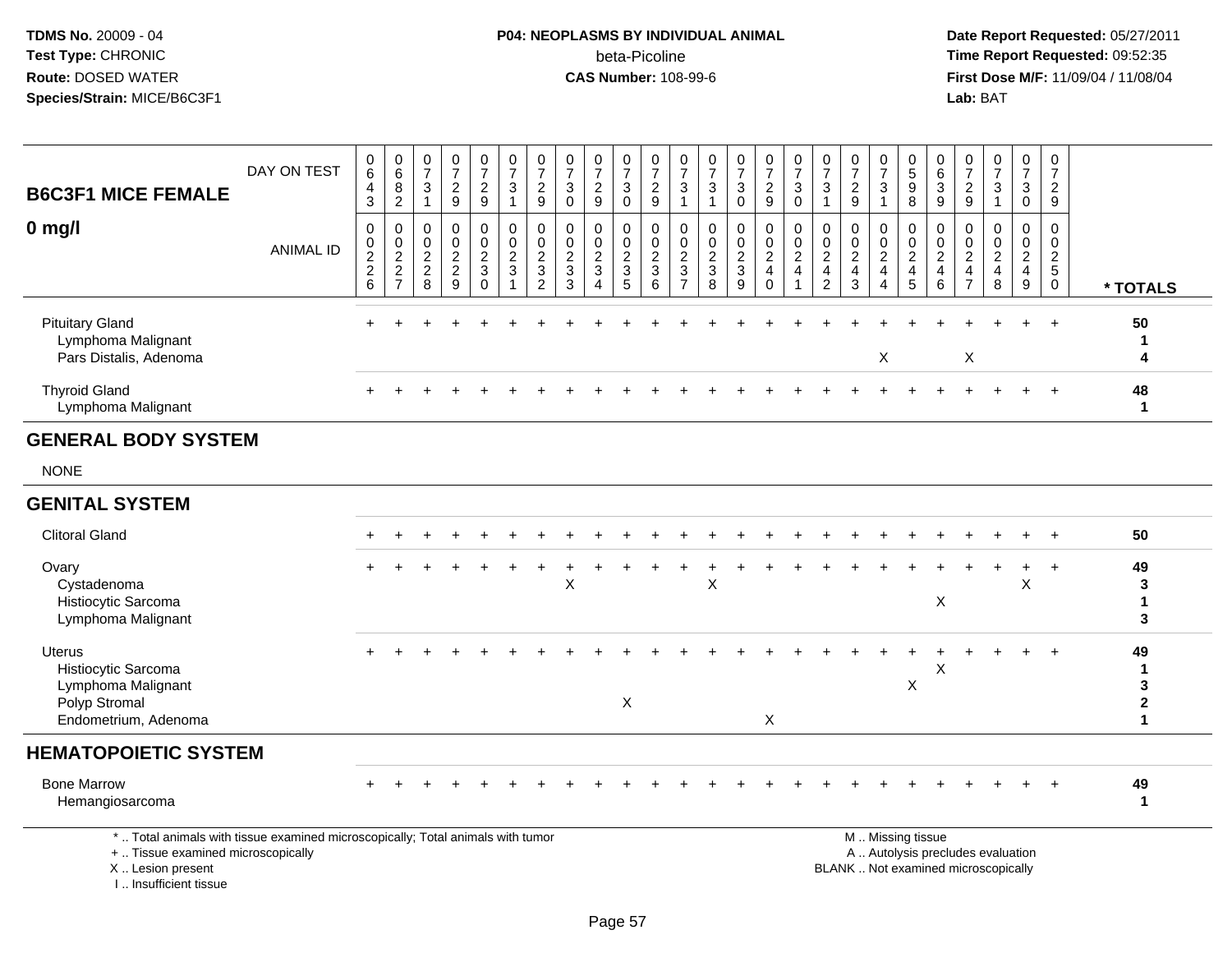#### **P04: NEOPLASMS BY INDIVIDUAL ANIMAL**beta-Picoline<br>CAS Number: 108-99-6

 **Date Report Requested:** 05/27/2011 **Time Report Requested:** 09:52:35 **First Dose M/F:** 11/09/04 / 11/08/04<br>Lab: BAT **Lab:** BAT

| DAY ON TEST<br><b>B6C3F1 MICE FEMALE</b>                                                                                       | 0<br>$\overline{6}$<br>4<br>3          | $\begin{array}{c} 0 \\ 6 \end{array}$<br>8<br>$\overline{c}$                | $\mathbf 0$<br>$\overline{7}$<br>3<br>$\overline{1}$        | 0<br>$\overline{7}$<br>$\overline{2}$<br>9                              | 0<br>$\overline{7}$<br>$\frac{2}{9}$                              | 0<br>$\overline{7}$<br>$\mathbf{3}$<br>$\mathbf{1}$                                 | 0<br>$\overline{7}$<br>$\overline{c}$<br>9                                     | 0<br>$\overline{7}$<br>3<br>$\mathbf 0$                      | $\frac{0}{7}$<br>$\overline{2}$<br>9                                     | 0<br>$\overline{7}$<br>3<br>$\mathbf 0$           | 0<br>$\overline{7}$<br>$\sqrt{2}$<br>9                            | 0<br>$\overline{7}$<br>3<br>$\mathbf{1}$                             | 0<br>$\overline{7}$<br>3<br>$\overline{1}$            | 0<br>$\overline{7}$<br>$\mathbf{3}$<br>$\mathbf 0$                               | 0<br>$\overline{7}$<br>$\sqrt{2}$<br>$\overline{9}$          | 0<br>$\overline{7}$<br>$\mathbf{3}$<br>$\mathbf 0$                       | 0<br>$\overline{7}$<br>3<br>$\mathbf{1}$                                         | 0<br>$\overline{7}$<br>$\overline{2}$<br>9                            | 0<br>$\overline{7}$<br>3<br>-1          | 0<br>9<br>9<br>8                                    | $\mathbf 0$<br>$6\overline{6}$<br>$\mathbf{3}$<br>$9\,$          | 0<br>$\overline{7}$<br>$\frac{2}{9}$                                | $\begin{array}{c} 0 \\ 7 \end{array}$<br>$\mathbf{3}$<br>$\overline{1}$ | 0<br>$\overline{7}$<br>3<br>$\mathbf 0$                             | 0<br>$\overline{7}$<br>$\overline{2}$<br>9                                    |                                             |
|--------------------------------------------------------------------------------------------------------------------------------|----------------------------------------|-----------------------------------------------------------------------------|-------------------------------------------------------------|-------------------------------------------------------------------------|-------------------------------------------------------------------|-------------------------------------------------------------------------------------|--------------------------------------------------------------------------------|--------------------------------------------------------------|--------------------------------------------------------------------------|---------------------------------------------------|-------------------------------------------------------------------|----------------------------------------------------------------------|-------------------------------------------------------|----------------------------------------------------------------------------------|--------------------------------------------------------------|--------------------------------------------------------------------------|----------------------------------------------------------------------------------|-----------------------------------------------------------------------|-----------------------------------------|-----------------------------------------------------|------------------------------------------------------------------|---------------------------------------------------------------------|-------------------------------------------------------------------------|---------------------------------------------------------------------|-------------------------------------------------------------------------------|---------------------------------------------|
| $0$ mg/l<br><b>ANIMAL ID</b>                                                                                                   | $\mathbf 0$<br>0<br>$\frac{2}{2}$<br>6 | $\mathbf 0$<br>$\begin{array}{c} 0 \\ 2 \\ 2 \end{array}$<br>$\overline{7}$ | $\mathbf 0$<br>$\mathbf 0$<br>$\sqrt{2}$<br>$\sqrt{2}$<br>8 | $\mathbf 0$<br>$\mathbf 0$<br>$\boldsymbol{2}$<br>$\boldsymbol{2}$<br>9 | 0<br>0<br>$\overline{c}$<br>$\ensuremath{\mathsf{3}}$<br>$\Omega$ | $\mathbf 0$<br>$\pmb{0}$<br>$\sqrt{2}$<br>$\ensuremath{\mathsf{3}}$<br>$\mathbf{1}$ | $\mathbf 0$<br>$\mathbf 0$<br>$\overline{c}$<br>$\mathbf{3}$<br>$\overline{2}$ | $\Omega$<br>$\mathbf 0$<br>$\overline{2}$<br>$\sqrt{3}$<br>3 | $\mathbf 0$<br>$\mathbf 0$<br>$\boldsymbol{2}$<br>$\sqrt{3}$<br>$\Delta$ | 0<br>$\mathbf 0$<br>$\sqrt{2}$<br>$\sqrt{3}$<br>5 | $\mathbf 0$<br>$\mathbf 0$<br>$\boldsymbol{2}$<br>$\sqrt{3}$<br>6 | 0<br>$\mathbf 0$<br>$\overline{c}$<br>$\mathbf{3}$<br>$\overline{ }$ | 0<br>$\mathbf 0$<br>$\overline{c}$<br>$\sqrt{3}$<br>8 | $\mathbf 0$<br>$\mathbf 0$<br>$\boldsymbol{2}$<br>$\ensuremath{\mathsf{3}}$<br>9 | 0<br>$\mathbf 0$<br>$\sqrt{2}$<br>$\overline{4}$<br>$\Omega$ | $\mathbf 0$<br>0<br>$\boldsymbol{2}$<br>$\overline{4}$<br>$\overline{1}$ | $\mathbf 0$<br>$\mathbf 0$<br>$\overline{2}$<br>$\overline{4}$<br>$\overline{2}$ | $\mathbf 0$<br>$\mathbf 0$<br>$\boldsymbol{2}$<br>$\overline{4}$<br>3 | 0<br>$\mathbf 0$<br>$\overline{2}$<br>4 | 0<br>$\pmb{0}$<br>$\sqrt{2}$<br>$\overline{4}$<br>5 | $\mathbf{0}$<br>$\mathbf 0$<br>$\sqrt{2}$<br>$\overline{4}$<br>6 | $\Omega$<br>0<br>$\overline{2}$<br>$\overline{4}$<br>$\overline{7}$ | $\Omega$<br>$\mathbf 0$<br>$\sqrt{2}$<br>$\overline{4}$<br>8            | $\mathbf 0$<br>$\mathbf 0$<br>$\overline{c}$<br>$\overline{4}$<br>9 | $\mathbf 0$<br>$\mathbf 0$<br>$\overline{2}$<br>$\overline{5}$<br>$\mathbf 0$ | * TOTALS                                    |
| Lymphoma Malignant                                                                                                             |                                        |                                                                             |                                                             |                                                                         |                                                                   |                                                                                     |                                                                                |                                                              |                                                                          |                                                   |                                                                   |                                                                      |                                                       |                                                                                  |                                                              |                                                                          |                                                                                  |                                                                       |                                         |                                                     |                                                                  |                                                                     |                                                                         |                                                                     |                                                                               | -1                                          |
| Lymph Node<br>Lymphoma Malignant<br>Lumbar, Lymphoma Malignant<br>Mediastinal, Lymphoma Malignant<br>Renal, Lymphoma Malignant |                                        |                                                                             |                                                             |                                                                         |                                                                   | $\ddot{}$                                                                           |                                                                                |                                                              |                                                                          |                                                   |                                                                   |                                                                      |                                                       | $\ddot{}$                                                                        |                                                              |                                                                          |                                                                                  |                                                                       | $+$                                     | $+$<br>X<br>X<br>X                                  |                                                                  |                                                                     |                                                                         |                                                                     |                                                                               | 6<br>2<br>$\mathbf{2}$                      |
| Lymph Node, Mandibular<br>Lymphoma Malignant                                                                                   |                                        |                                                                             |                                                             |                                                                         |                                                                   | X                                                                                   |                                                                                |                                                              |                                                                          |                                                   |                                                                   |                                                                      |                                                       |                                                                                  |                                                              |                                                                          | Χ                                                                                |                                                                       |                                         | X                                                   |                                                                  |                                                                     |                                                                         |                                                                     | $\ddot{}$<br>X                                                                | 48<br>9                                     |
| Lymph Node, Mesenteric<br>Lymphoma Malignant                                                                                   | A                                      | $\ddot{}$                                                                   | X                                                           |                                                                         |                                                                   | X                                                                                   |                                                                                |                                                              |                                                                          |                                                   |                                                                   |                                                                      |                                                       |                                                                                  |                                                              |                                                                          | X                                                                                |                                                                       |                                         | $\ddot{}$<br>X                                      |                                                                  |                                                                     |                                                                         | $\ddot{}$                                                           | $+$<br>X                                                                      | 46<br>10                                    |
| Spleen<br>Hemangiosarcoma<br>Lymphoma Malignant                                                                                | А                                      |                                                                             | Χ                                                           |                                                                         |                                                                   | X                                                                                   |                                                                                |                                                              |                                                                          |                                                   |                                                                   |                                                                      |                                                       |                                                                                  |                                                              |                                                                          | X                                                                                |                                                                       |                                         | X                                                   |                                                                  |                                                                     |                                                                         |                                                                     | Χ                                                                             | 46<br>-1<br>10                              |
| Thymus<br>Lymphoma Malignant                                                                                                   |                                        |                                                                             |                                                             |                                                                         |                                                                   |                                                                                     |                                                                                |                                                              |                                                                          |                                                   |                                                                   |                                                                      |                                                       |                                                                                  |                                                              | M                                                                        | $\ddot{}$<br>X                                                                   |                                                                       | $\ddot{}$                               | M                                                   | A                                                                |                                                                     |                                                                         | $\ddot{}$                                                           | $\ddot{}$<br>X                                                                | 45<br>$\overline{7}$                        |
| <b>INTEGUMENTARY SYSTEM</b>                                                                                                    |                                        |                                                                             |                                                             |                                                                         |                                                                   |                                                                                     |                                                                                |                                                              |                                                                          |                                                   |                                                                   |                                                                      |                                                       |                                                                                  |                                                              |                                                                          |                                                                                  |                                                                       |                                         |                                                     |                                                                  |                                                                     |                                                                         |                                                                     |                                                                               |                                             |
| Mammary Gland<br>Lymphoma Malignant                                                                                            |                                        |                                                                             |                                                             |                                                                         |                                                                   |                                                                                     |                                                                                |                                                              |                                                                          |                                                   |                                                                   |                                                                      |                                                       |                                                                                  |                                                              |                                                                          |                                                                                  |                                                                       |                                         |                                                     |                                                                  |                                                                     |                                                                         |                                                                     |                                                                               | 50<br>-1                                    |
| Skin<br>Mast Cell Tumor Benign<br>Subcutaneous Tissue, Hemangiosarcoma<br>Subcutaneous Tissue, Sarcoma                         |                                        |                                                                             |                                                             |                                                                         |                                                                   |                                                                                     |                                                                                |                                                              |                                                                          |                                                   |                                                                   | Χ                                                                    | X                                                     |                                                                                  |                                                              |                                                                          |                                                                                  |                                                                       |                                         |                                                     |                                                                  |                                                                     |                                                                         |                                                                     |                                                                               | 50<br>1<br>$\boldsymbol{2}$<br>$\mathbf{2}$ |
| * Total animals with tissue examined microsconically: Total animals with tumor                                                 |                                        |                                                                             |                                                             |                                                                         |                                                                   |                                                                                     |                                                                                |                                                              |                                                                          |                                                   |                                                                   |                                                                      |                                                       |                                                                                  |                                                              |                                                                          |                                                                                  |                                                                       |                                         | M Miccinaticcup                                     |                                                                  |                                                                     |                                                                         |                                                                     |                                                                               |                                             |

\* .. Total animals with tissue examined microscopically; Total animals with tumor

+ .. Tissue examined microscopically

X .. Lesion present

I .. Insufficient tissue

 M .. Missing tissuey the contract of the contract of the contract of the contract of the contract of the contract of the contract of  $A$ . Autolysis precludes evaluation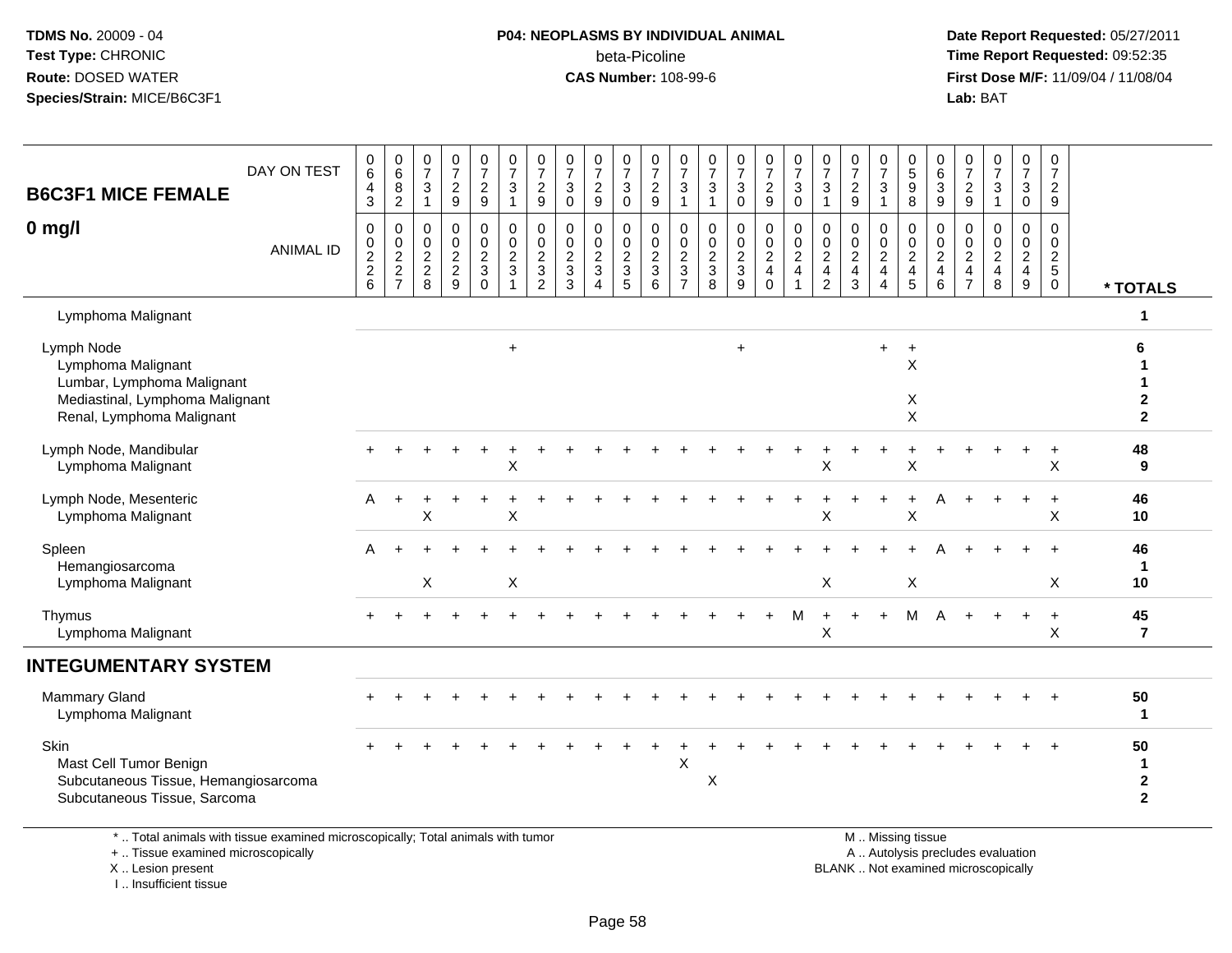# **P04: NEOPLASMS BY INDIVIDUAL ANIMAL**beta-Picoline<br>CAS Number: 108-99-6

 **Date Report Requested:** 05/27/2011 **Time Report Requested:** 09:52:35 **First Dose M/F:** 11/09/04 / 11/08/04<br>Lab: BAT **Lab:** BAT

| <b>B6C3F1 MICE FEMALE</b>                                                                                                                                                                                          | DAY ON TEST      | 0<br>6<br>4<br>$\mathbf{3}$                   | 0<br>$\,6\,$<br>8<br>$\sqrt{2}$                                              | $\frac{0}{7}$<br>3<br>$\mathbf{1}$                            | $\frac{0}{7}$<br>$\overline{c}$<br>9                      | $\frac{0}{7}$<br>$\frac{2}{9}$                                 | $\frac{0}{7}$<br>$\sqrt{3}$<br>$\mathbf{1}$                              | $\frac{0}{7}$<br>$\overline{c}$<br>9                                              | $\frac{0}{7}$<br>$\mathbf{3}$<br>$\Omega$             | 0<br>$\overline{7}$<br>$\boldsymbol{2}$<br>9   | $\frac{0}{7}$<br>$\sqrt{3}$<br>$\Omega$                               | $\frac{0}{7}$<br>$\frac{2}{9}$                                | 0<br>$\overline{7}$<br>3                                                     | $\frac{0}{7}$<br>$\sqrt{3}$<br>$\mathbf 1$                  | $\frac{0}{7}$<br>$\mathbf{3}$<br>$\Omega$      | $\frac{0}{7}$<br>$\frac{2}{9}$                                                  | 0<br>$\overline{7}$<br>3<br>$\Omega$                 | 0<br>$\overline{7}$<br>3                                                      | $\frac{0}{7}$<br>$\boldsymbol{2}$<br>9                                | 0<br>$\overline{7}$<br>3                                                          | 0<br>$\sqrt{5}$<br>$9\,$<br>8                                   | 0<br>$\,6\,$<br>3<br>9                             | 0<br>$\overline{7}$<br>$\overline{a}$<br>9                   | $\frac{0}{7}$<br>3                                                       | $\begin{smallmatrix}0\\7\end{smallmatrix}$<br>$\mathbf{3}$<br>$\overline{0}$ | 0<br>$\overline{7}$<br>$\overline{a}$<br>9   |                      |
|--------------------------------------------------------------------------------------------------------------------------------------------------------------------------------------------------------------------|------------------|-----------------------------------------------|------------------------------------------------------------------------------|---------------------------------------------------------------|-----------------------------------------------------------|----------------------------------------------------------------|--------------------------------------------------------------------------|-----------------------------------------------------------------------------------|-------------------------------------------------------|------------------------------------------------|-----------------------------------------------------------------------|---------------------------------------------------------------|------------------------------------------------------------------------------|-------------------------------------------------------------|------------------------------------------------|---------------------------------------------------------------------------------|------------------------------------------------------|-------------------------------------------------------------------------------|-----------------------------------------------------------------------|-----------------------------------------------------------------------------------|-----------------------------------------------------------------|----------------------------------------------------|--------------------------------------------------------------|--------------------------------------------------------------------------|------------------------------------------------------------------------------|----------------------------------------------|----------------------|
| $0$ mg/l                                                                                                                                                                                                           | <b>ANIMAL ID</b> | 0<br>0<br>$\boldsymbol{2}$<br>$\sqrt{2}$<br>6 | $\mathbf 0$<br>$\mathbf 0$<br>$\overline{c}$<br>$\sqrt{2}$<br>$\overline{7}$ | $\mathbf 0$<br>$\mathbf 0$<br>$\overline{2}$<br>$\frac{2}{8}$ | $\mathbf 0$<br>0<br>$\overline{a}$<br>$\overline{2}$<br>9 | 0<br>$\pmb{0}$<br>$\overline{2}$<br>$\mathsf 3$<br>$\mathsf 0$ | $\mathbf 0$<br>$\pmb{0}$<br>$\sqrt{2}$<br>$\mathbf{3}$<br>$\overline{1}$ | $\mathbf{0}$<br>$\mathbf 0$<br>$\overline{2}$<br>$\mathfrak{Z}$<br>$\overline{2}$ | $\mathbf 0$<br>0<br>$\overline{2}$<br>$\sqrt{3}$<br>3 | 0<br>$\mathbf 0$<br>$\boldsymbol{2}$<br>3<br>4 | 0<br>$\mathbf 0$<br>$\overline{2}$<br>$\mathbf{3}$<br>$5\phantom{.0}$ | $\mathbf 0$<br>0<br>$\overline{c}$<br>$\mathfrak{S}$<br>$\,6$ | $\mathbf 0$<br>$\mathbf 0$<br>$\overline{2}$<br>$\sqrt{3}$<br>$\overline{7}$ | $\mathbf 0$<br>$\mathbf 0$<br>$rac{2}{3}$<br>$\overline{8}$ | 0<br>0<br>$\boldsymbol{2}$<br>$\mathsf 3$<br>9 | $\mathbf 0$<br>$\mathbf 0$<br>$\boldsymbol{2}$<br>$\overline{4}$<br>$\mathbf 0$ | 0<br>$\mathbf 0$<br>$\overline{2}$<br>$\overline{4}$ | $\Omega$<br>$\mathbf 0$<br>$\overline{c}$<br>$\overline{4}$<br>$\overline{2}$ | $\mathbf 0$<br>$\mathbf 0$<br>$\boldsymbol{2}$<br>$\overline{4}$<br>3 | $\mathbf{0}$<br>$\mathbf 0$<br>$\overline{2}$<br>$\overline{4}$<br>$\overline{4}$ | $\mathbf 0$<br>$\mathbf 0$<br>$\sqrt{2}$<br>$\overline{4}$<br>5 | 0<br>$\mathbf 0$<br>$\overline{2}$<br>4<br>$\,6\,$ | 0<br>0<br>$\overline{c}$<br>$\overline{4}$<br>$\overline{7}$ | 0<br>0<br>$\overline{a}$<br>$\overline{\mathbf{4}}$<br>8                 | $\mathbf 0$<br>$\mathbf 0$<br>$\overline{2}$<br>$\overline{4}$<br>9          | $\mathbf 0$<br>0<br>$\overline{2}$<br>5<br>0 | * TOTALS             |
| <b>MUSCULOSKELETAL SYSTEM</b>                                                                                                                                                                                      |                  |                                               |                                                                              |                                                               |                                                           |                                                                |                                                                          |                                                                                   |                                                       |                                                |                                                                       |                                                               |                                                                              |                                                             |                                                |                                                                                 |                                                      |                                                                               |                                                                       |                                                                                   |                                                                 |                                                    |                                                              |                                                                          |                                                                              |                                              |                      |
| Bone<br>Osteosarcoma                                                                                                                                                                                               |                  |                                               |                                                                              |                                                               |                                                           |                                                                |                                                                          |                                                                                   |                                                       |                                                |                                                                       |                                                               |                                                                              |                                                             |                                                |                                                                                 |                                                      |                                                                               |                                                                       |                                                                                   |                                                                 |                                                    |                                                              |                                                                          |                                                                              |                                              | 50<br>$\overline{2}$ |
| <b>Skeletal Muscle</b><br>Lymphoma Malignant                                                                                                                                                                       |                  |                                               |                                                                              |                                                               |                                                           |                                                                |                                                                          |                                                                                   |                                                       |                                                |                                                                       |                                                               |                                                                              |                                                             |                                                |                                                                                 |                                                      |                                                                               |                                                                       |                                                                                   | $\ddot{}$<br>$\mathsf X$                                        |                                                    |                                                              |                                                                          |                                                                              |                                              | $\mathbf 1$<br>1     |
| <b>NERVOUS SYSTEM</b>                                                                                                                                                                                              |                  |                                               |                                                                              |                                                               |                                                           |                                                                |                                                                          |                                                                                   |                                                       |                                                |                                                                       |                                                               |                                                                              |                                                             |                                                |                                                                                 |                                                      |                                                                               |                                                                       |                                                                                   |                                                                 |                                                    |                                                              |                                                                          |                                                                              |                                              |                      |
| <b>Brain</b>                                                                                                                                                                                                       |                  |                                               |                                                                              |                                                               |                                                           |                                                                |                                                                          |                                                                                   |                                                       |                                                |                                                                       |                                                               |                                                                              |                                                             |                                                |                                                                                 |                                                      |                                                                               |                                                                       |                                                                                   |                                                                 |                                                    |                                                              |                                                                          |                                                                              |                                              | 50                   |
| <b>Peripheral Nerve</b>                                                                                                                                                                                            |                  |                                               |                                                                              |                                                               |                                                           |                                                                |                                                                          |                                                                                   |                                                       |                                                |                                                                       |                                                               |                                                                              |                                                             |                                                |                                                                                 |                                                      |                                                                               |                                                                       |                                                                                   |                                                                 |                                                    |                                                              |                                                                          |                                                                              |                                              | $\mathbf 1$          |
| Spinal Cord                                                                                                                                                                                                        |                  |                                               |                                                                              |                                                               |                                                           |                                                                |                                                                          |                                                                                   |                                                       |                                                |                                                                       |                                                               |                                                                              |                                                             |                                                |                                                                                 |                                                      |                                                                               |                                                                       |                                                                                   |                                                                 |                                                    |                                                              |                                                                          |                                                                              |                                              | $\mathbf 1$          |
| <b>RESPIRATORY SYSTEM</b>                                                                                                                                                                                          |                  |                                               |                                                                              |                                                               |                                                           |                                                                |                                                                          |                                                                                   |                                                       |                                                |                                                                       |                                                               |                                                                              |                                                             |                                                |                                                                                 |                                                      |                                                                               |                                                                       |                                                                                   |                                                                 |                                                    |                                                              |                                                                          |                                                                              |                                              |                      |
| Lung<br>Alveolar/Bronchiolar Adenoma<br>Alveolar/Bronchiolar Carcinoma<br>Carcinoma, Metastatic, Harderian Gland<br>Hepatocellular Carcinoma, Metastatic, Liver<br>Lymphoma Malignant<br>Sarcoma, Metastatic, Skin |                  |                                               |                                                                              |                                                               |                                                           |                                                                | X                                                                        |                                                                                   | $\boldsymbol{\mathsf{X}}$                             | X                                              |                                                                       |                                                               |                                                                              |                                                             |                                                |                                                                                 |                                                      |                                                                               |                                                                       |                                                                                   | X                                                               |                                                    | $\pmb{\times}$                                               |                                                                          |                                                                              | X                                            | 50<br>6<br>1         |
| Nose                                                                                                                                                                                                               |                  |                                               |                                                                              |                                                               |                                                           |                                                                |                                                                          |                                                                                   |                                                       |                                                |                                                                       |                                                               |                                                                              |                                                             |                                                |                                                                                 |                                                      |                                                                               |                                                                       |                                                                                   |                                                                 |                                                    |                                                              |                                                                          |                                                                              |                                              | 49                   |
| Trachea                                                                                                                                                                                                            |                  | A                                             |                                                                              |                                                               |                                                           |                                                                |                                                                          |                                                                                   |                                                       |                                                |                                                                       |                                                               |                                                                              |                                                             |                                                |                                                                                 |                                                      |                                                                               |                                                                       |                                                                                   |                                                                 |                                                    |                                                              |                                                                          |                                                                              | $+$                                          | 47                   |
| <b>SPECIAL SENSES SYSTEM</b><br>*  Total animals with tissue examined microscopically; Total animals with tumor                                                                                                    |                  |                                               |                                                                              |                                                               |                                                           |                                                                |                                                                          |                                                                                   |                                                       |                                                |                                                                       |                                                               |                                                                              |                                                             |                                                |                                                                                 |                                                      |                                                                               |                                                                       |                                                                                   | M  Missing tissue                                               |                                                    |                                                              |                                                                          |                                                                              |                                              |                      |
| +  Tissue examined microscopically<br>X  Lesion present                                                                                                                                                            |                  |                                               |                                                                              |                                                               |                                                           |                                                                |                                                                          |                                                                                   |                                                       |                                                |                                                                       |                                                               |                                                                              |                                                             |                                                |                                                                                 |                                                      |                                                                               |                                                                       |                                                                                   |                                                                 |                                                    |                                                              | A  Autolysis precludes evaluation<br>BLANK  Not examined microscopically |                                                                              |                                              |                      |

I .. Insufficient tissue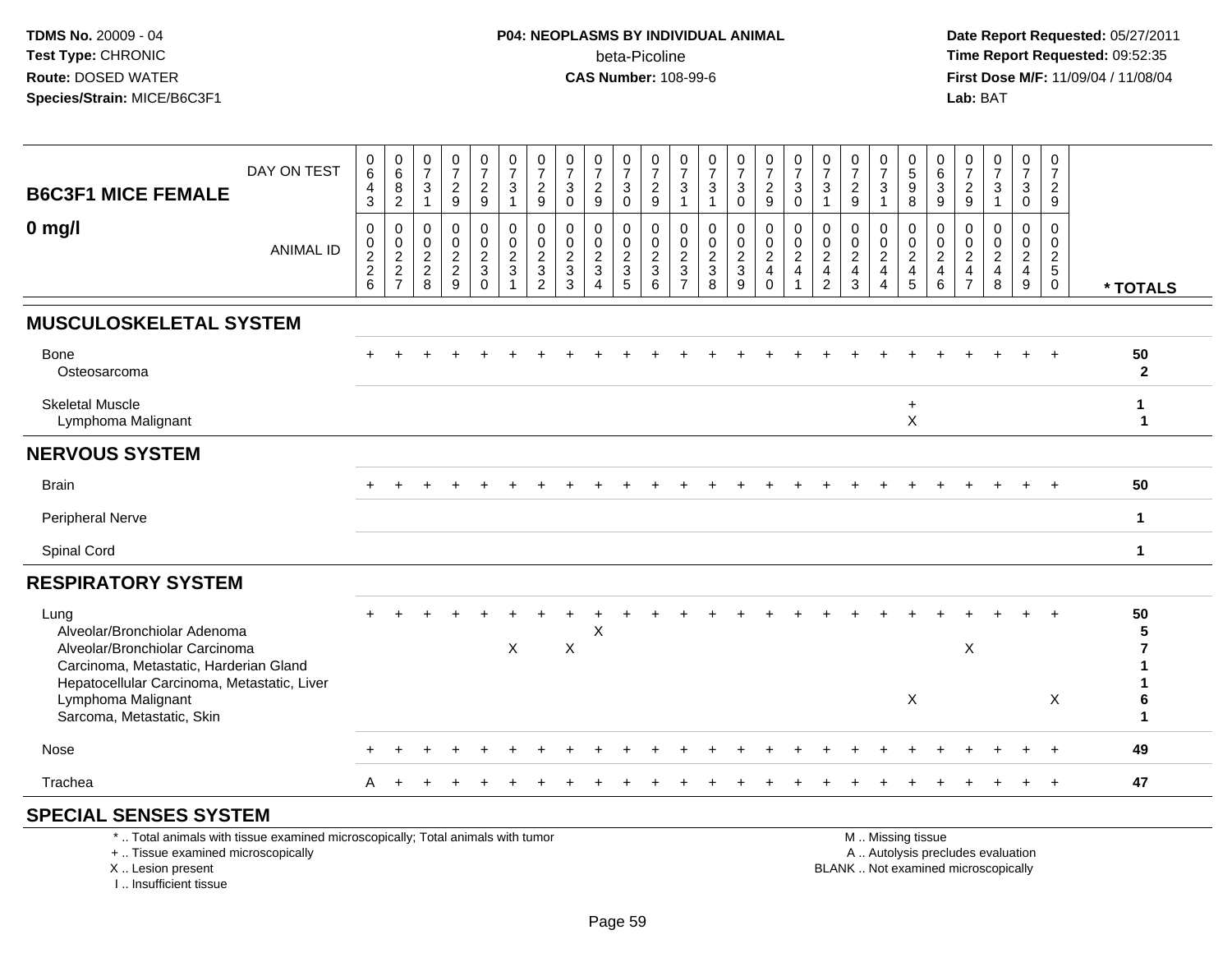#### **P04: NEOPLASMS BY INDIVIDUAL ANIMAL**beta-Picoline<br>CAS Number: 108-99-6

 **Date Report Requested:** 05/27/2011 **Time Report Requested:** 09:52:35 **First Dose M/F:** 11/09/04 / 11/08/04<br>Lab: BAT **Lab:** BAT

| <b>B6C3F1 MICE FEMALE</b><br>$0$ mg/l                                | DAY ON TEST<br><b>ANIMAL ID</b> | $\begin{array}{c} 0 \\ 6 \end{array}$<br>$\overline{\mathbf{r}}$<br>$\mathbf{3}$<br>0<br>$\begin{matrix} 0 \\ 2 \\ 2 \end{matrix}$ | $\begin{array}{c} 0 \\ 6 \end{array}$<br>$\,8\,$<br>$\overline{c}$<br>0<br>$\pmb{0}$<br>$\overline{c}$<br>$\boldsymbol{2}$ | $\frac{0}{7}$<br>$\mathbf{3}$<br>0<br>$\boldsymbol{0}$<br>$\overline{2}$<br>$\overline{c}$ | $\frac{0}{7}$<br>$\overline{a}$<br>9<br>0<br>$\boldsymbol{0}$<br>$\frac{2}{2}$ | $\frac{0}{7}$<br>$\overline{2}$<br>9<br>$\pmb{0}$<br>$\mathsf{O}\xspace$<br>$\overline{2}$<br>3 | $\frac{0}{7}$<br>$\sqrt{3}$<br>$\pmb{0}$<br>$\pmb{0}$<br>$\boldsymbol{2}$<br>$\mathbf{3}$ | $\begin{array}{c} 0 \\ 7 \end{array}$<br>$\frac{2}{9}$<br>$\mathbf 0$<br>$\frac{0}{2}$ | $\frac{0}{7}$<br>$\sqrt{3}$<br>$\mathbf{0}$<br>$\pmb{0}$<br>$\pmb{0}$<br>$\overline{c}$<br>$\sqrt{3}$ | $\frac{0}{7}$<br>$\overline{c}$<br>9<br>0<br>$\mathsf{O}\xspace$<br>$\overline{c}$<br>3 | $\begin{array}{c} 0 \\ 7 \\ 3 \end{array}$<br>$\mathbf 0$<br>0<br>$\frac{0}{2}$<br>$\mathsf 3$ | $\frac{0}{7}$<br>$\overline{c}$<br>9<br>$\pmb{0}$<br>$\mathsf{O}\xspace$<br>$\overline{c}$<br>$\mathfrak{S}$ | $\frac{0}{7}$<br>$\mathbf 3$<br>0<br>$\mathbf 0$<br>$\boldsymbol{2}$<br>3 | $\frac{0}{7}$<br>$\mathbf{3}$<br>$\boldsymbol{0}$<br>$\frac{0}{2}$ | $\begin{array}{c} 0 \\ 7 \\ 3 \end{array}$<br>0<br>0<br>$\pmb{0}$<br>$\frac{2}{3}$ | $\frac{0}{7}$<br>$\overline{2}$<br>9<br>$\mathbf 0$<br>$\mathbf 0$<br>$\overline{c}$<br>$\overline{\mathbf{4}}$ | $\frac{0}{7}$<br>3<br>$\mathbf 0$<br>0<br>$\pmb{0}$<br>$\overline{a}$<br>$\overline{\mathbf{4}}$ | $\frac{0}{7}$<br>$\sqrt{3}$<br>0<br>$\pmb{0}$<br>$\overline{c}$<br>$\overline{\mathbf{4}}$ | $\frac{0}{7}$<br>$\sqrt{2}$<br>$\boldsymbol{9}$<br>$\pmb{0}$<br>$\ddot{\mathbf{0}}$<br>$\sqrt{2}$<br>$\overline{\mathbf{4}}$ | $\frac{0}{7}$<br>$\mathfrak{Z}$<br>0<br>$\mathsf{O}\xspace$<br>$\overline{c}$<br>$\overline{\mathbf{4}}$ | $\begin{array}{c} 0 \\ 5 \\ 9 \end{array}$<br>$\,8\,$<br>$\pmb{0}$<br>$\frac{0}{2}$<br>$\overline{4}$ | $\begin{matrix} 0 \\ 6 \end{matrix}$<br>$\sqrt{3}$<br>9<br>0<br>$\mathbf 0$<br>$\overline{c}$<br>$\overline{4}$ | $\frac{0}{7}$<br>$\overline{c}$<br>9<br>0<br>0<br>$\boldsymbol{2}$<br>4 | $\frac{0}{7}$<br>$\mathbf{3}$<br>0<br>0<br>$\overline{c}$<br>$\overline{4}$ | $\frac{0}{7}$<br>$\mathbf{3}$<br>0<br>0<br>0<br>$\overline{c}$<br>$\overline{4}$ | 0<br>$\overline{7}$<br>$\overline{2}$<br>9<br>0<br>$\mathbf 0$<br>$\overline{c}$<br>$\sqrt{5}$ |                                    |
|----------------------------------------------------------------------|---------------------------------|------------------------------------------------------------------------------------------------------------------------------------|----------------------------------------------------------------------------------------------------------------------------|--------------------------------------------------------------------------------------------|--------------------------------------------------------------------------------|-------------------------------------------------------------------------------------------------|-------------------------------------------------------------------------------------------|----------------------------------------------------------------------------------------|-------------------------------------------------------------------------------------------------------|-----------------------------------------------------------------------------------------|------------------------------------------------------------------------------------------------|--------------------------------------------------------------------------------------------------------------|---------------------------------------------------------------------------|--------------------------------------------------------------------|------------------------------------------------------------------------------------|-----------------------------------------------------------------------------------------------------------------|--------------------------------------------------------------------------------------------------|--------------------------------------------------------------------------------------------|------------------------------------------------------------------------------------------------------------------------------|----------------------------------------------------------------------------------------------------------|-------------------------------------------------------------------------------------------------------|-----------------------------------------------------------------------------------------------------------------|-------------------------------------------------------------------------|-----------------------------------------------------------------------------|----------------------------------------------------------------------------------|------------------------------------------------------------------------------------------------|------------------------------------|
|                                                                      |                                 | $6\phantom{1}6$                                                                                                                    | $\overline{7}$                                                                                                             | 8                                                                                          | 9                                                                              | $\Omega$                                                                                        |                                                                                           | $\overline{2}$                                                                         | 3                                                                                                     | $\overline{4}$                                                                          | 5                                                                                              | 6                                                                                                            | $\overline{\phantom{0}}$                                                  | 8                                                                  | 9                                                                                  | $\Omega$                                                                                                        |                                                                                                  | $\overline{2}$                                                                             | 3                                                                                                                            | $\overline{4}$                                                                                           | 5                                                                                                     | 6                                                                                                               | $\overline{7}$                                                          | 8                                                                           | 9                                                                                | $\mathbf 0$                                                                                    | * TOTALS                           |
| Eye<br>Carcinoma, Metastatic, Harderian Gland                        |                                 | A                                                                                                                                  | А                                                                                                                          |                                                                                            |                                                                                |                                                                                                 |                                                                                           |                                                                                        |                                                                                                       |                                                                                         |                                                                                                |                                                                                                              |                                                                           |                                                                    |                                                                                    |                                                                                                                 |                                                                                                  |                                                                                            |                                                                                                                              |                                                                                                          |                                                                                                       |                                                                                                                 |                                                                         |                                                                             |                                                                                  | $+$                                                                                            | 43                                 |
| <b>Harderian Gland</b><br>Adenoma<br>Carcinoma<br>Lymphoma Malignant |                                 | $+$                                                                                                                                | А                                                                                                                          |                                                                                            |                                                                                |                                                                                                 |                                                                                           | $\mathsf X$                                                                            |                                                                                                       |                                                                                         |                                                                                                |                                                                                                              |                                                                           |                                                                    |                                                                                    |                                                                                                                 |                                                                                                  |                                                                                            |                                                                                                                              |                                                                                                          |                                                                                                       |                                                                                                                 |                                                                         |                                                                             | $\ddot{}$                                                                        | $+$                                                                                            | 45<br>$\mathbf{2}$<br>$\mathbf{2}$ |
| <b>URINARY SYSTEM</b>                                                |                                 |                                                                                                                                    |                                                                                                                            |                                                                                            |                                                                                |                                                                                                 |                                                                                           |                                                                                        |                                                                                                       |                                                                                         |                                                                                                |                                                                                                              |                                                                           |                                                                    |                                                                                    |                                                                                                                 |                                                                                                  |                                                                                            |                                                                                                                              |                                                                                                          |                                                                                                       |                                                                                                                 |                                                                         |                                                                             |                                                                                  |                                                                                                |                                    |
| Kidney<br>Lymphoma Malignant                                         |                                 |                                                                                                                                    |                                                                                                                            |                                                                                            |                                                                                |                                                                                                 |                                                                                           |                                                                                        |                                                                                                       |                                                                                         |                                                                                                |                                                                                                              |                                                                           |                                                                    |                                                                                    |                                                                                                                 |                                                                                                  |                                                                                            |                                                                                                                              |                                                                                                          |                                                                                                       |                                                                                                                 |                                                                         |                                                                             |                                                                                  | X                                                                                              | 49<br>5                            |
| <b>Urinary Bladder</b><br>Lymphoma Malignant                         |                                 | A                                                                                                                                  | A                                                                                                                          |                                                                                            |                                                                                |                                                                                                 |                                                                                           |                                                                                        |                                                                                                       |                                                                                         |                                                                                                |                                                                                                              |                                                                           |                                                                    |                                                                                    |                                                                                                                 |                                                                                                  |                                                                                            |                                                                                                                              |                                                                                                          |                                                                                                       |                                                                                                                 |                                                                         |                                                                             | $+$                                                                              | $+$                                                                                            | 44<br>$\overline{2}$               |
| <b>SYSTEMIC LESIONS</b>                                              |                                 |                                                                                                                                    |                                                                                                                            |                                                                                            |                                                                                |                                                                                                 |                                                                                           |                                                                                        |                                                                                                       |                                                                                         |                                                                                                |                                                                                                              |                                                                           |                                                                    |                                                                                    |                                                                                                                 |                                                                                                  |                                                                                            |                                                                                                                              |                                                                                                          |                                                                                                       |                                                                                                                 |                                                                         |                                                                             |                                                                                  |                                                                                                |                                    |
| Multiple Organ<br>Histiocytic Sarcoma<br>Lymphoma Malignant          |                                 |                                                                                                                                    |                                                                                                                            | X                                                                                          |                                                                                |                                                                                                 | X                                                                                         |                                                                                        |                                                                                                       |                                                                                         |                                                                                                |                                                                                                              |                                                                           |                                                                    |                                                                                    |                                                                                                                 |                                                                                                  | X                                                                                          |                                                                                                                              |                                                                                                          | X                                                                                                     | Χ                                                                                                               |                                                                         |                                                                             |                                                                                  | $+$<br>X                                                                                       | 50<br>14                           |

\* .. Total animals with tissue examined microscopically; Total animals with tumor

+ .. Tissue examined microscopically

X .. Lesion present

I .. Insufficient tissue

 M .. Missing tissuey the contract of the contract of the contract of the contract of the contract of the contract of the contract of  $A$ . Autolysis precludes evaluation Lesion present BLANK .. Not examined microscopically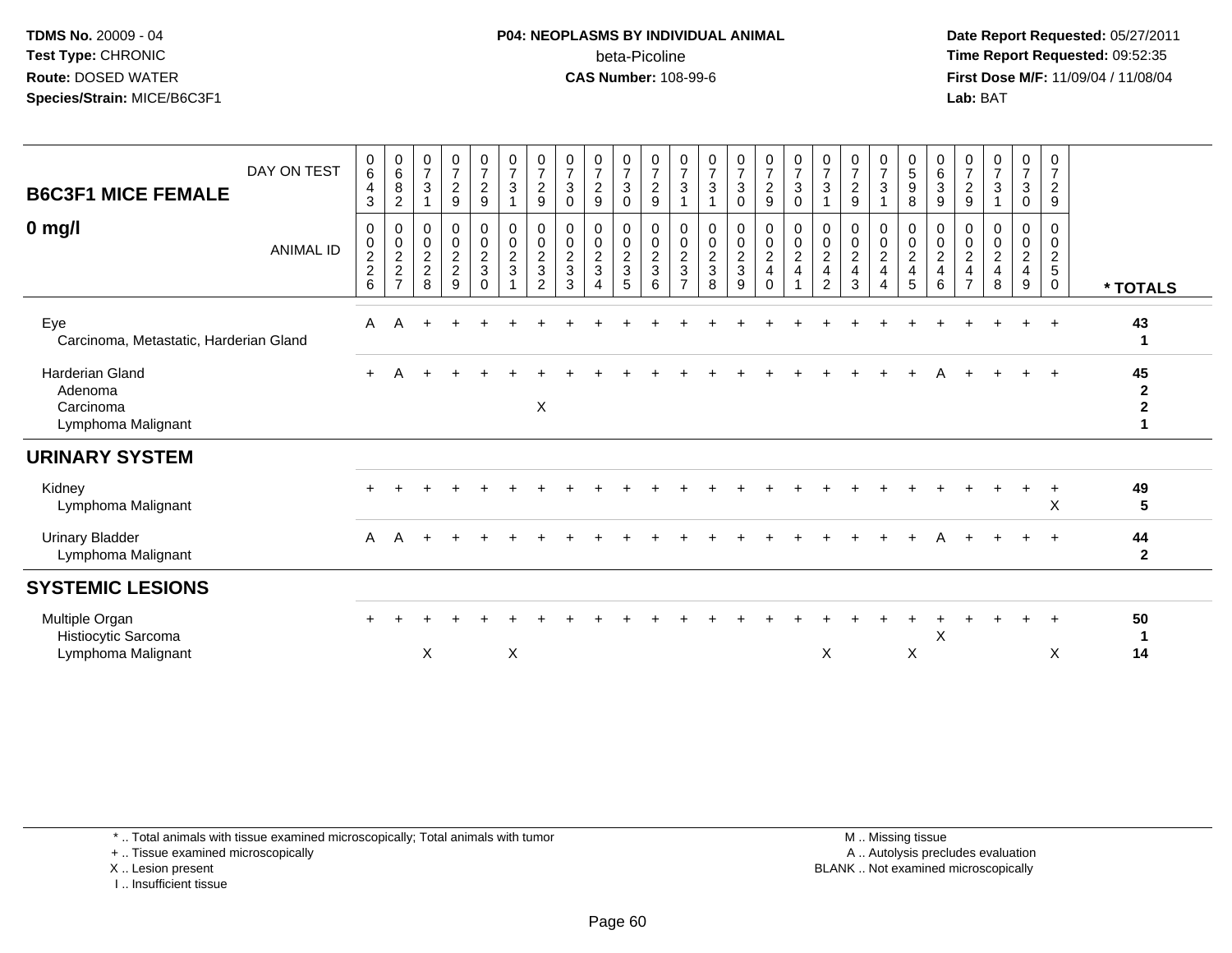# **P04: NEOPLASMS BY INDIVIDUAL ANIMAL**beta-Picoline<br>CAS Number: 108-99-6

 **Date Report Requested:** 05/27/2011 **Time Report Requested:** 09:52:35 **First Dose M/F:** 11/09/04 / 11/08/04<br>Lab: BAT **Lab:** BAT

| DAY ON TEST<br><b>B6C3F1 MICE FEMALE</b>                                                                                                              | $\frac{0}{7}$<br>$\frac{2}{9}$             | $_6^0$<br>$\frac{8}{5}$                                       | 0<br>$\,$ 5 $\,$<br>$\bf 8$<br>8                               | $\begin{array}{c} 0 \\ 7 \end{array}$<br>$\frac{2}{9}$    | $\begin{array}{c} 0 \\ 5 \end{array}$<br>$\mathsf{O}\xspace$<br>8 | $\begin{array}{c} 0 \\ 7 \end{array}$<br>$\ensuremath{\mathsf{3}}$<br>$\mathbf 0$ | $\frac{0}{7}$<br>$\frac{2}{9}$                              | $\frac{0}{7}$<br>$\mathbf{3}$<br>$\mathbf 0$ | $\frac{0}{7}$<br>$\mathbf{3}$<br>$\mathbf 0$           | 0<br>$\overline{7}$<br>$\frac{2}{9}$        | $\begin{array}{c} 0 \\ 7 \end{array}$<br>$\ensuremath{\mathsf{3}}$<br>$\mathbf 0$ | 0<br>$\overline{7}$<br>$\mathbf{3}$<br>$\mathbf 0$                       | $\pmb{0}$<br>$\,6\,$<br>$\frac{9}{7}$                                     | $\begin{array}{c} 0 \\ 7 \end{array}$<br>$\frac{2}{9}$ | $\begin{array}{c} 0 \\ 5 \end{array}$<br>$\sqrt{5}$<br>3 | $\frac{0}{7}$<br>$\mathbf{1}$<br>$\mathbf 1$ | 0<br>$\overline{7}$<br>$\mathbf{3}$                                      | $\begin{array}{c} 0 \\ 6 \end{array}$<br>$\, 8$<br>$\Omega$ | $\frac{0}{7}$<br>$\mathsf 3$<br>$\mathbf 0$ | $\pmb{0}$<br>$\overline{7}$<br>$\frac{2}{9}$                    | 0<br>$\overline{7}$<br>$\mathbf{3}$<br>$\mathbf 0$ | 0<br>$\overline{7}$<br>0<br>$\mathbf 0$          | $\frac{0}{7}$<br>$\frac{2}{9}$                 | $\pmb{0}$<br>$\overline{7}$<br>$\frac{2}{9}$     | $\mathbf 0$<br>$\overline{7}$<br>3<br>$\mathbf 0$         |                   |
|-------------------------------------------------------------------------------------------------------------------------------------------------------|--------------------------------------------|---------------------------------------------------------------|----------------------------------------------------------------|-----------------------------------------------------------|-------------------------------------------------------------------|-----------------------------------------------------------------------------------|-------------------------------------------------------------|----------------------------------------------|--------------------------------------------------------|---------------------------------------------|-----------------------------------------------------------------------------------|--------------------------------------------------------------------------|---------------------------------------------------------------------------|--------------------------------------------------------|----------------------------------------------------------|----------------------------------------------|--------------------------------------------------------------------------|-------------------------------------------------------------|---------------------------------------------|-----------------------------------------------------------------|----------------------------------------------------|--------------------------------------------------|------------------------------------------------|--------------------------------------------------|-----------------------------------------------------------|-------------------|
| 312.5 mg/l<br><b>ANIMAL ID</b>                                                                                                                        | $\pmb{0}$<br>$\frac{0}{2}$<br>$\mathbf{1}$ | $\mathbf 0$<br>$\mathbf 0$<br>$\frac{2}{5}$<br>$\overline{2}$ | $\mathbf 0$<br>0<br>$\begin{array}{c} 2 \\ 5 \\ 3 \end{array}$ | $\mathbf 0$<br>$\pmb{0}$<br>$rac{2}{5}$<br>$\overline{4}$ | $\mathbf 0$<br>$\pmb{0}$<br>$\frac{2}{5}$                         | $\mathbf 0$<br>$\mathsf 0$<br>$\frac{2}{5}$<br>6                                  | $\mathbf 0$<br>$\mathbf 0$<br>$rac{2}{5}$<br>$\overline{7}$ | $\mathbf 0$<br>$\pmb{0}$<br>$rac{2}{5}$<br>8 | $\Omega$<br>0<br>$\overline{c}$<br>$\overline{5}$<br>9 | $\mathbf 0$<br>$\frac{0}{2}$<br>$\mathbf 0$ | $\mathbf 0$<br>$\pmb{0}$<br>$\frac{2}{6}$<br>$\mathbf{1}$                         | $\mathbf 0$<br>0<br>$\overline{\mathbf{c}}$<br>$\,6\,$<br>$\overline{2}$ | $\mathbf 0$<br>$\mathbf 0$<br>$\overline{2}$<br>$\,6\,$<br>$\overline{3}$ | $\mathbf 0$<br>0<br>$^2\phantom{1}6$<br>$\overline{4}$ | $\mathbf 0$<br>$\frac{0}{2}$<br>$\overline{5}$           | $\mathbf 0$<br>$\frac{0}{2}$<br>6            | $\Omega$<br>0<br>$\begin{array}{c} 2 \\ 6 \end{array}$<br>$\overline{7}$ | $\mathbf 0$<br>$\pmb{0}$<br>$\frac{2}{6}$<br>8              | 0<br>$\mathbf 0$<br>$^2\phantom{1}6$<br>9   | $\mathbf 0$<br>$\mathbf 0$<br>$\frac{2}{7}$<br>$\boldsymbol{0}$ | $\mathbf 0$<br>$\mathbf 0$<br>$\frac{2}{7}$        | $\Omega$<br>0<br>$\frac{2}{7}$<br>$\overline{2}$ | $\mathbf 0$<br>$\pmb{0}$<br>$\frac{2}{7}$<br>3 | $\mathbf 0$<br>$\mathbf 0$<br>$\frac{2}{7}$<br>4 | $\mathbf 0$<br>$\mathbf 0$<br>$\frac{2}{7}$<br>$\sqrt{5}$ | females<br>(cont) |
| <b>ALIMENTARY SYSTEM</b>                                                                                                                              |                                            |                                                               |                                                                |                                                           |                                                                   |                                                                                   |                                                             |                                              |                                                        |                                             |                                                                                   |                                                                          |                                                                           |                                                        |                                                          |                                              |                                                                          |                                                             |                                             |                                                                 |                                                    |                                                  |                                                |                                                  |                                                           |                   |
| Esophagus                                                                                                                                             |                                            |                                                               |                                                                |                                                           |                                                                   |                                                                                   |                                                             |                                              |                                                        |                                             |                                                                                   |                                                                          |                                                                           |                                                        |                                                          |                                              |                                                                          |                                                             |                                             |                                                                 |                                                    |                                                  |                                                |                                                  |                                                           |                   |
| Gallbladder<br>Hepatoblastoma, Metastatic, Liver                                                                                                      |                                            | A                                                             | A                                                              |                                                           |                                                                   |                                                                                   |                                                             |                                              |                                                        |                                             |                                                                                   |                                                                          |                                                                           | $\ddot{}$                                              | A                                                        | $\ddot{}$<br>X                               | $+$                                                                      | A                                                           |                                             |                                                                 |                                                    |                                                  |                                                |                                                  |                                                           |                   |
| Intestine Large, Cecum                                                                                                                                |                                            | A                                                             | A                                                              |                                                           |                                                                   |                                                                                   |                                                             |                                              |                                                        |                                             |                                                                                   |                                                                          |                                                                           |                                                        |                                                          | A                                            |                                                                          |                                                             |                                             |                                                                 |                                                    |                                                  |                                                |                                                  |                                                           |                   |
| Intestine Large, Colon                                                                                                                                | $+$                                        | A                                                             | A                                                              |                                                           | A                                                                 |                                                                                   |                                                             |                                              |                                                        |                                             |                                                                                   |                                                                          |                                                                           |                                                        | Α                                                        | Α                                            | $+$                                                                      | A                                                           | $+$                                         |                                                                 |                                                    |                                                  |                                                |                                                  | $\ddot{}$                                                 |                   |
| Intestine Large, Rectum                                                                                                                               |                                            | A                                                             |                                                                |                                                           |                                                                   |                                                                                   |                                                             |                                              |                                                        |                                             |                                                                                   |                                                                          |                                                                           |                                                        | А                                                        | A                                            |                                                                          |                                                             |                                             |                                                                 |                                                    |                                                  |                                                |                                                  |                                                           |                   |
| Intestine Small, Duodenum                                                                                                                             | $\pm$                                      | A                                                             | A                                                              |                                                           |                                                                   |                                                                                   |                                                             |                                              |                                                        |                                             |                                                                                   |                                                                          |                                                                           |                                                        | A                                                        | A                                            |                                                                          |                                                             |                                             |                                                                 |                                                    |                                                  |                                                |                                                  |                                                           |                   |
| Intestine Small, Ileum                                                                                                                                | $\ddot{}$                                  | А                                                             | A                                                              | $\overline{1}$                                            | A                                                                 |                                                                                   |                                                             |                                              |                                                        |                                             |                                                                                   |                                                                          |                                                                           | $\ddot{}$                                              | A                                                        | A                                            | $\pm$                                                                    | A                                                           | $\ddot{}$                                   |                                                                 |                                                    |                                                  |                                                |                                                  | $\ddot{+}$                                                |                   |
| Intestine Small, Jejunum                                                                                                                              | $+$                                        | A                                                             | A                                                              | $+$                                                       | A                                                                 |                                                                                   |                                                             |                                              |                                                        |                                             |                                                                                   |                                                                          |                                                                           | $+$                                                    | A                                                        | A                                            | $+$                                                                      | A                                                           | $+$                                         |                                                                 |                                                    |                                                  |                                                |                                                  | $+$                                                       |                   |
| Liver<br>Hemangiosarcoma<br>Hepatoblastoma<br>Hepatocellular Adenoma                                                                                  |                                            |                                                               |                                                                |                                                           |                                                                   |                                                                                   |                                                             | X                                            |                                                        |                                             | $\sf X$                                                                           |                                                                          |                                                                           |                                                        |                                                          | $\pmb{\times}$                               |                                                                          |                                                             |                                             |                                                                 | $\mathsf X$                                        |                                                  | X                                              | $+$                                              | $+$                                                       |                   |
| Hepatocellular Adenoma, Multiple<br>Hepatocellular Carcinoma<br>Hepatocellular Carcinoma, Multiple<br>Lymphoma Malignant<br>Mast Cell Tumor Malignant | X                                          | X<br>X                                                        |                                                                | $X$ $X$                                                   |                                                                   | X.<br>X                                                                           | X.<br>X                                                     | $\mathsf{X}$                                 | X<br>X                                                 | X<br>$\mathsf{X}$                           | $\mathsf{X}$                                                                      | X<br>$\mathsf X$                                                         | $\times$<br>X                                                             | $\mathsf{X}$                                           | $\mathsf{X}$                                             | $\mathsf{X}$<br>X                            | $\times$                                                                 | $\times$<br>$X$ $X$                                         | $\mathsf{X}$<br>$\mathsf{X}$                | $\mathsf{X}$<br>$X$ $X$                                         | $\mathsf{X}$                                       |                                                  | $X$ $X$ $X$ $X$<br>X                           |                                                  |                                                           |                   |
| Mesentery                                                                                                                                             |                                            | $\ddot{}$                                                     |                                                                |                                                           |                                                                   |                                                                                   | $\ddot{}$                                                   |                                              |                                                        |                                             | $\ddot{}$                                                                         |                                                                          |                                                                           |                                                        |                                                          |                                              |                                                                          |                                                             |                                             | $+$ $+$                                                         |                                                    |                                                  |                                                |                                                  |                                                           |                   |
| *  Total animals with tissue examined microscopically; Total animals with tumor<br>a contra la ciudad de la calcada de la ciudad de la fillo de       |                                            |                                                               |                                                                |                                                           |                                                                   |                                                                                   |                                                             |                                              |                                                        |                                             |                                                                                   |                                                                          |                                                                           |                                                        |                                                          |                                              |                                                                          |                                                             | $A \cup A \cup B \cup C$                    | M  Missing tissue                                               |                                                    |                                                  | a de la contrata de la contrata de la co       |                                                  |                                                           |                   |

+ .. Tissue examined microscopically

X .. Lesion present

I .. Insufficient tissue

y the contract of the contract of the contract of the contract of the contract of the contract of the contract of  $A$ . Autolysis precludes evaluation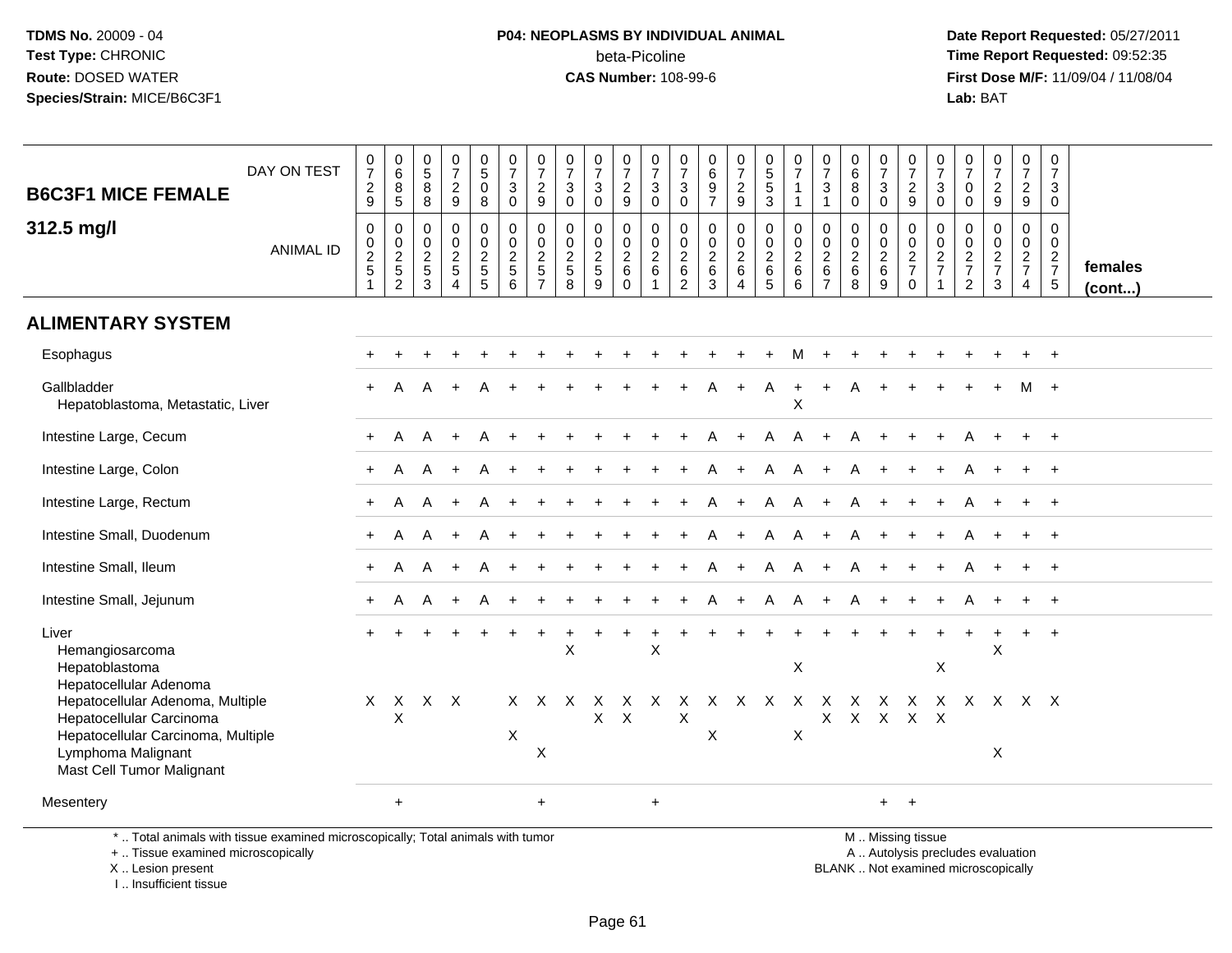# **P04: NEOPLASMS BY INDIVIDUAL ANIMAL**beta-Picoline<br>CAS Number: 108-99-6

| <b>B6C3F1 MICE FEMALE</b>                                                                                                                                             | DAY ON TEST      | $\frac{0}{7}$<br>$\frac{2}{9}$                              | $\begin{array}{c} 0 \\ 6 \end{array}$<br>$\begin{array}{c} 8 \\ 5 \end{array}$ | $\begin{array}{c} 0 \\ 5 \end{array}$<br>8<br>8                            | $\frac{0}{7}$<br>$\frac{2}{9}$                                 | $\begin{array}{c} 0 \\ 5 \end{array}$<br>$\pmb{0}$<br>8     | $\begin{smallmatrix}0\\7\end{smallmatrix}$<br>$\mathbf{3}$<br>$\mathsf 0$ | $\frac{0}{7}$<br>$\overline{2}$<br>$\boldsymbol{9}$                | $\begin{array}{c} 0 \\ 7 \end{array}$<br>$\sqrt{3}$<br>$\mathbf 0$           | $\frac{0}{7}$<br>$\sqrt{3}$<br>$\pmb{0}$                 | $\begin{array}{c} 0 \\ 7 \end{array}$<br>$\frac{2}{9}$           | 0<br>$\overline{7}$<br>3<br>0 | $\frac{0}{7}$<br>$\mathbf{3}$<br>$\mathsf{O}\xspace$          | $_{6}^{\rm 0}$<br>9<br>$\overline{7}$        | $\begin{smallmatrix}0\\7\end{smallmatrix}$<br>$\frac{2}{9}$  | $\begin{array}{c} 0 \\ 5 \end{array}$<br>$\sqrt{5}$<br>$\mathbf{3}$   | 0<br>$\overline{7}$<br>1<br>$\mathbf{1}$                       | $\frac{0}{7}$<br>3<br>$\mathbf{1}$                        | 0<br>$\overline{6}$<br>$\,8\,$<br>$\mathbf 0$ | $\begin{array}{c} 0 \\ 7 \end{array}$<br>$\mathbf{3}$<br>$\mathbf 0$ | $\begin{array}{c} 0 \\ 7 \end{array}$<br>$\frac{2}{9}$                                        | $\pmb{0}$<br>$\overline{7}$<br>3<br>$\mathbf 0$        | $\frac{0}{7}$<br>$\Omega$<br>0                                               | $\begin{smallmatrix}0\\7\end{smallmatrix}$<br>$\frac{2}{9}$ | $\pmb{0}$<br>$\overline{7}$<br>$\frac{2}{9}$      | 0<br>$\overline{7}$<br>3<br>$\mathbf 0$ |                   |
|-----------------------------------------------------------------------------------------------------------------------------------------------------------------------|------------------|-------------------------------------------------------------|--------------------------------------------------------------------------------|----------------------------------------------------------------------------|----------------------------------------------------------------|-------------------------------------------------------------|---------------------------------------------------------------------------|--------------------------------------------------------------------|------------------------------------------------------------------------------|----------------------------------------------------------|------------------------------------------------------------------|-------------------------------|---------------------------------------------------------------|----------------------------------------------|--------------------------------------------------------------|-----------------------------------------------------------------------|----------------------------------------------------------------|-----------------------------------------------------------|-----------------------------------------------|----------------------------------------------------------------------|-----------------------------------------------------------------------------------------------|--------------------------------------------------------|------------------------------------------------------------------------------|-------------------------------------------------------------|---------------------------------------------------|-----------------------------------------|-------------------|
| 312.5 mg/l                                                                                                                                                            | <b>ANIMAL ID</b> | $\pmb{0}$<br>$\mathop{2}\limits^{\mathbb{O}}$<br>$\sqrt{5}$ | $\pmb{0}$<br>$\frac{0}{2}$<br>5<br>2                                           | $\pmb{0}$<br>$\mathbf 0$<br>$\overline{2}$<br>$\sqrt{5}$<br>$\overline{3}$ | 0<br>$\mathbf 0$<br>$\sqrt{2}$<br>$\sqrt{5}$<br>$\overline{4}$ | $\pmb{0}$<br>$\mathbf 0$<br>$\overline{2}$<br>$\frac{5}{5}$ | $\mathsf 0$<br>0<br>$\boldsymbol{2}$<br>$5\phantom{.0}$<br>$\overline{6}$ | $\mathbf 0$<br>0<br>$\overline{c}$<br>$\sqrt{5}$<br>$\overline{7}$ | $\mathbf 0$<br>$\mathbf 0$<br>$\overline{2}$<br>$\sqrt{5}$<br>$\overline{8}$ | 0<br>0<br>$\overline{2}$<br>$\sqrt{5}$<br>$\overline{9}$ | $\mathbf 0$<br>$\mathbf 0$<br>$\overline{2}$<br>6<br>$\mathbf 0$ | 0<br>0<br>$\sqrt{2}$<br>6     | $\mathbf 0$<br>$\mathbf 0$<br>$\overline{2}$<br>$\frac{6}{2}$ | 0<br>$\mathbf 0$<br>$\overline{2}$<br>$^6_3$ | 0<br>$\overline{0}$<br>$\overline{2}$<br>6<br>$\overline{4}$ | $\pmb{0}$<br>$\pmb{0}$<br>$\overline{2}$<br>$\,6\,$<br>$\overline{5}$ | $\mathbf 0$<br>$\mathbf 0$<br>$\boldsymbol{2}$<br>$\,6\,$<br>6 | 0<br>$\mathbf 0$<br>$\overline{2}$<br>6<br>$\overline{7}$ | 0<br>$\mathbf 0$<br>$\overline{c}$<br>$^6_8$  | 0<br>$\mathbf 0$<br>$\overline{2}$<br>$6\phantom{1}$<br>9            | $\mathbf 0$<br>$\pmb{0}$<br>$\overline{2}$<br>$\overline{7}$<br>$\mathbf 0$                   | 0<br>$\mathbf 0$<br>$\boldsymbol{2}$<br>$\overline{7}$ | $\mathbf 0$<br>$\mathbf 0$<br>$\sqrt{2}$<br>$\overline{7}$<br>$\overline{2}$ | 0<br>$\mathbf 0$<br>$\overline{2}$<br>$\overline{7}$<br>3   | $\pmb{0}$<br>0<br>$\frac{2}{7}$<br>$\overline{4}$ | 0<br>$\mathbf 0$<br>$\frac{2}{7}$<br>5  | females<br>(cont) |
| Pancreas<br>Lymphoma Malignant                                                                                                                                        |                  |                                                             |                                                                                |                                                                            |                                                                |                                                             |                                                                           |                                                                    |                                                                              |                                                          |                                                                  |                               |                                                               |                                              |                                                              |                                                                       |                                                                |                                                           |                                               |                                                                      |                                                                                               |                                                        | X                                                                            |                                                             |                                                   |                                         |                   |
| <b>Salivary Glands</b><br>Lymphoma Malignant                                                                                                                          |                  |                                                             |                                                                                |                                                                            |                                                                |                                                             |                                                                           |                                                                    |                                                                              |                                                          |                                                                  | Χ                             |                                                               |                                              |                                                              |                                                                       | м                                                              |                                                           | м                                             |                                                                      |                                                                                               |                                                        |                                                                              |                                                             |                                                   |                                         |                   |
| Stomach, Forestomach<br>Squamous Cell Carcinoma<br>Squamous Cell Papilloma                                                                                            |                  |                                                             |                                                                                |                                                                            |                                                                |                                                             |                                                                           |                                                                    |                                                                              |                                                          |                                                                  |                               |                                                               |                                              |                                                              |                                                                       |                                                                |                                                           |                                               |                                                                      |                                                                                               | Χ                                                      |                                                                              |                                                             |                                                   |                                         |                   |
| Stomach, Glandular<br>Lymphoma Malignant                                                                                                                              |                  | $+$                                                         | A                                                                              | $+$                                                                        | $+$                                                            | A                                                           |                                                                           |                                                                    |                                                                              |                                                          |                                                                  |                               |                                                               |                                              | $+$                                                          | A                                                                     | A                                                              | $+$                                                       | A                                             |                                                                      |                                                                                               |                                                        |                                                                              | X                                                           |                                                   | $\ddot{}$                               |                   |
| Tooth<br>Gingiva, Fibroma, Osseous                                                                                                                                    |                  |                                                             |                                                                                |                                                                            |                                                                |                                                             |                                                                           |                                                                    |                                                                              |                                                          |                                                                  |                               |                                                               |                                              |                                                              |                                                                       | M                                                              |                                                           |                                               |                                                                      |                                                                                               |                                                        |                                                                              |                                                             |                                                   |                                         |                   |
| <b>CARDIOVASCULAR SYSTEM</b>                                                                                                                                          |                  |                                                             |                                                                                |                                                                            |                                                                |                                                             |                                                                           |                                                                    |                                                                              |                                                          |                                                                  |                               |                                                               |                                              |                                                              |                                                                       |                                                                |                                                           |                                               |                                                                      |                                                                                               |                                                        |                                                                              |                                                             |                                                   |                                         |                   |
| <b>Blood Vessel</b>                                                                                                                                                   |                  |                                                             |                                                                                |                                                                            |                                                                | $\ddot{}$                                                   |                                                                           |                                                                    |                                                                              |                                                          |                                                                  |                               |                                                               |                                              |                                                              |                                                                       |                                                                |                                                           |                                               |                                                                      |                                                                                               |                                                        | $\ddot{}$                                                                    |                                                             |                                                   |                                         |                   |
| Heart<br>Lymphoma Malignant                                                                                                                                           |                  |                                                             |                                                                                |                                                                            |                                                                |                                                             |                                                                           |                                                                    |                                                                              |                                                          |                                                                  |                               |                                                               |                                              |                                                              |                                                                       |                                                                |                                                           |                                               |                                                                      |                                                                                               |                                                        |                                                                              |                                                             |                                                   |                                         |                   |
| <b>ENDOCRINE SYSTEM</b>                                                                                                                                               |                  |                                                             |                                                                                |                                                                            |                                                                |                                                             |                                                                           |                                                                    |                                                                              |                                                          |                                                                  |                               |                                                               |                                              |                                                              |                                                                       |                                                                |                                                           |                                               |                                                                      |                                                                                               |                                                        |                                                                              |                                                             |                                                   |                                         |                   |
| <b>Adrenal Cortex</b>                                                                                                                                                 |                  |                                                             |                                                                                |                                                                            |                                                                |                                                             |                                                                           |                                                                    |                                                                              |                                                          |                                                                  |                               |                                                               |                                              |                                                              |                                                                       |                                                                |                                                           |                                               |                                                                      |                                                                                               |                                                        |                                                                              |                                                             |                                                   |                                         |                   |
| Adrenal Medulla<br>Pheochromocytoma Benign<br>Pheochromocytoma Malignant                                                                                              |                  |                                                             |                                                                                |                                                                            |                                                                |                                                             |                                                                           |                                                                    |                                                                              |                                                          |                                                                  |                               |                                                               |                                              |                                                              | $\boldsymbol{\mathsf{X}}$                                             |                                                                |                                                           |                                               |                                                                      |                                                                                               | $\boldsymbol{\mathsf{X}}$                              |                                                                              |                                                             |                                                   |                                         |                   |
| *  Total animals with tissue examined microscopically; Total animals with tumor<br>+  Tissue examined microscopically<br>X  Lesion present<br>I., Insufficient tissue |                  |                                                             |                                                                                |                                                                            |                                                                |                                                             |                                                                           |                                                                    |                                                                              |                                                          |                                                                  |                               |                                                               |                                              |                                                              |                                                                       |                                                                |                                                           |                                               |                                                                      | M  Missing tissue<br>A  Autolysis precludes evaluation<br>BLANK  Not examined microscopically |                                                        |                                                                              |                                                             |                                                   |                                         |                   |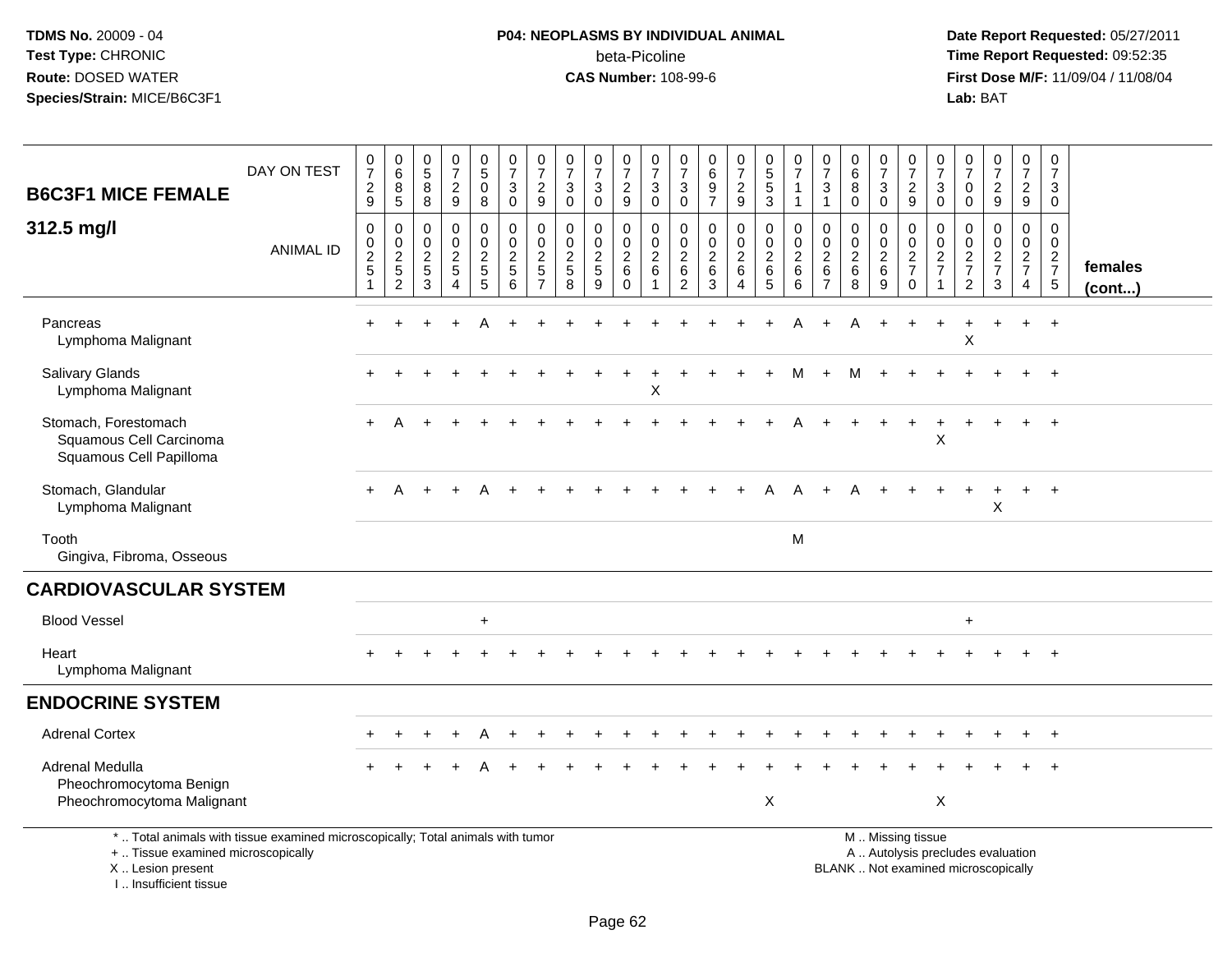# **P04: NEOPLASMS BY INDIVIDUAL ANIMAL**beta-Picoline<br>CAS Number: 108-99-6

| <b>B6C3F1 MICE FEMALE</b>                                                                                                                                            | DAY ON TEST      | 0<br>$\overline{7}$<br>$\frac{2}{9}$                           | $\begin{array}{c} 0 \\ 6 \end{array}$<br>8<br>$\sqrt{5}$ | $\begin{array}{c} 0 \\ 5 \end{array}$<br>8<br>8 | $\frac{0}{7}$<br>$\overline{c}$<br>$9\,$            | $\begin{array}{c} 0 \\ 5 \end{array}$<br>$\mathbf 0$<br>8            | $\frac{0}{7}$<br>$\sqrt{3}$<br>$\mathbf 0$                           | $\frac{0}{7}$<br>$\overline{c}$<br>9                                 | $\pmb{0}$<br>$\overline{7}$<br>$\sqrt{3}$<br>$\mathbf 0$    | $\frac{0}{7}$<br>$\mathbf{3}$<br>$\mathbf 0$ | $\frac{0}{7}$<br>$\frac{2}{9}$      | 0<br>$\overline{7}$<br>$\mathbf{3}$<br>$\mathbf 0$ | 0<br>$\overline{7}$<br>$\sqrt{3}$<br>$\mathbf 0$        | $\begin{array}{c} 0 \\ 6 \end{array}$<br>$\frac{9}{7}$                            | $\frac{0}{7}$<br>$\sqrt{2}$<br>$9\,$                              | $\begin{array}{c} 0 \\ 5 \\ 3 \end{array}$                        | 0<br>$\overline{7}$<br>$\mathbf{1}$                | $\pmb{0}$<br>$\overline{7}$<br>$\ensuremath{\mathsf{3}}$<br>$\mathbf{1}$ | $_6^0$<br>8<br>$\Omega$                                  | 0<br>$\overline{7}$<br>$_0^3$          | $\pmb{0}$<br>$\overline{7}$<br>$\frac{2}{9}$                  | $\boldsymbol{0}$<br>$\overline{7}$<br>$\sqrt{3}$<br>$\mathbf 0$ | $\frac{0}{7}$<br>$\mathbf 0$<br>$\mathbf 0$                   | $\frac{0}{7}$<br>$\overline{a}$<br>9   | $\frac{0}{7}$<br>$\sqrt{2}$<br>9                  | 0<br>$\overline{7}$<br>3<br>$\mathbf 0$                     |                   |
|----------------------------------------------------------------------------------------------------------------------------------------------------------------------|------------------|----------------------------------------------------------------|----------------------------------------------------------|-------------------------------------------------|-----------------------------------------------------|----------------------------------------------------------------------|----------------------------------------------------------------------|----------------------------------------------------------------------|-------------------------------------------------------------|----------------------------------------------|-------------------------------------|----------------------------------------------------|---------------------------------------------------------|-----------------------------------------------------------------------------------|-------------------------------------------------------------------|-------------------------------------------------------------------|----------------------------------------------------|--------------------------------------------------------------------------|----------------------------------------------------------|----------------------------------------|---------------------------------------------------------------|-----------------------------------------------------------------|---------------------------------------------------------------|----------------------------------------|---------------------------------------------------|-------------------------------------------------------------|-------------------|
| 312.5 mg/l                                                                                                                                                           | <b>ANIMAL ID</b> | $\boldsymbol{0}$<br>$\pmb{0}$<br>$\frac{2}{5}$<br>$\mathbf{1}$ | 0<br>$\mathbf 0$<br>$rac{2}{5}$<br>$\overline{c}$        | 0<br>$\boldsymbol{0}$<br>$\frac{2}{5}$<br>3     | 0<br>$\mathbf 0$<br>$\overline{c}$<br>5<br>$\Delta$ | 0<br>$\pmb{0}$<br>$\overline{a}$<br>$\overline{5}$<br>$\overline{5}$ | $\pmb{0}$<br>$\ddot{\mathbf{0}}$<br>$\frac{2}{5}$<br>$6\phantom{1}6$ | 0<br>$\mathbf 0$<br>$\boldsymbol{2}$<br>$\sqrt{5}$<br>$\overline{7}$ | $\mathbf 0$<br>$\mathbf 0$<br>$\sqrt{2}$<br>$\sqrt{5}$<br>8 | 0<br>$\mathbf 0$<br>$rac{2}{5}$<br>9         | 0<br>$\frac{0}{2}$ 6<br>$\mathbf 0$ | 0<br>$\mathbf 0$<br>$\overline{2}$<br>6            | 0<br>0<br>$\boldsymbol{2}$<br>$\,6\,$<br>$\overline{c}$ | $\mathbf 0$<br>$\ddot{\mathbf{0}}$<br>$\boldsymbol{2}$<br>$\,6\,$<br>$\mathbf{3}$ | 0<br>$\mathbf 0$<br>$\boldsymbol{2}$<br>$\,6\,$<br>$\overline{4}$ | $\mathbf 0$<br>$\ddot{\mathbf{0}}$<br>$\frac{2}{6}$<br>$\sqrt{5}$ | 0<br>$\mathbf 0$<br>$\overline{c}$<br>$\,6\,$<br>6 | 0<br>$\pmb{0}$<br>$\frac{2}{6}$<br>$\overline{7}$                        | 0<br>$\mathbf 0$<br>$\overline{2}$<br>$\,6\,$<br>8       | 0<br>$\frac{0}{2}$<br>$\boldsymbol{9}$ | $\mathbf 0$<br>$\overline{0}$<br>$\frac{2}{7}$<br>$\mathbf 0$ | 0<br>$\mathbf 0$<br>$\frac{2}{7}$                               | $\mathbf 0$<br>$\mathbf 0$<br>$\frac{2}{7}$<br>$\overline{2}$ | 0<br>$\mathbf 0$<br>$\frac{2}{7}$<br>3 | $\pmb{0}$<br>$\frac{0}{2}$<br>7<br>$\overline{4}$ | $\Omega$<br>$\mathbf 0$<br>$\frac{2}{7}$<br>$5\phantom{.0}$ | females<br>(cont) |
| Islets, Pancreatic<br>Adenoma                                                                                                                                        |                  |                                                                |                                                          |                                                 |                                                     |                                                                      |                                                                      |                                                                      |                                                             |                                              |                                     |                                                    |                                                         |                                                                                   |                                                                   |                                                                   |                                                    |                                                                          | A                                                        |                                        |                                                               |                                                                 |                                                               |                                        |                                                   | $+$                                                         |                   |
| Parathyroid Gland                                                                                                                                                    |                  |                                                                |                                                          |                                                 |                                                     |                                                                      |                                                                      |                                                                      |                                                             |                                              |                                     |                                                    |                                                         | $\overline{+}$                                                                    | M                                                                 | $+$                                                               | М                                                  | $\ddot{}$                                                                | M                                                        | $\ddot{}$                              |                                                               |                                                                 |                                                               | м                                      |                                                   | M +                                                         |                   |
| <b>Pituitary Gland</b><br>Pars Distalis, Adenoma                                                                                                                     |                  |                                                                |                                                          |                                                 |                                                     |                                                                      |                                                                      |                                                                      | $\mathsf X$                                                 |                                              |                                     |                                                    |                                                         |                                                                                   |                                                                   |                                                                   | м                                                  |                                                                          |                                                          |                                        |                                                               | $\sf X$                                                         |                                                               |                                        | $+$                                               | M                                                           |                   |
| <b>Thyroid Gland</b>                                                                                                                                                 |                  |                                                                |                                                          |                                                 |                                                     |                                                                      |                                                                      |                                                                      |                                                             |                                              |                                     |                                                    |                                                         |                                                                                   |                                                                   | $\pm$                                                             | М                                                  | $+$                                                                      | M                                                        | $+$                                    | $+$                                                           |                                                                 |                                                               |                                        | $+$                                               | $+$                                                         |                   |
| <b>GENERAL BODY SYSTEM</b>                                                                                                                                           |                  |                                                                |                                                          |                                                 |                                                     |                                                                      |                                                                      |                                                                      |                                                             |                                              |                                     |                                                    |                                                         |                                                                                   |                                                                   |                                                                   |                                                    |                                                                          |                                                          |                                        |                                                               |                                                                 |                                                               |                                        |                                                   |                                                             |                   |
| <b>NONE</b>                                                                                                                                                          |                  |                                                                |                                                          |                                                 |                                                     |                                                                      |                                                                      |                                                                      |                                                             |                                              |                                     |                                                    |                                                         |                                                                                   |                                                                   |                                                                   |                                                    |                                                                          |                                                          |                                        |                                                               |                                                                 |                                                               |                                        |                                                   |                                                             |                   |
| <b>GENITAL SYSTEM</b>                                                                                                                                                |                  |                                                                |                                                          |                                                 |                                                     |                                                                      |                                                                      |                                                                      |                                                             |                                              |                                     |                                                    |                                                         |                                                                                   |                                                                   |                                                                   |                                                    |                                                                          |                                                          |                                        |                                                               |                                                                 |                                                               |                                        |                                                   |                                                             |                   |
| <b>Clitoral Gland</b>                                                                                                                                                |                  |                                                                |                                                          |                                                 |                                                     |                                                                      |                                                                      |                                                                      |                                                             |                                              |                                     |                                                    |                                                         |                                                                                   |                                                                   |                                                                   |                                                    |                                                                          |                                                          |                                        |                                                               |                                                                 |                                                               |                                        |                                                   |                                                             |                   |
| Ovary<br>Cystadenoma                                                                                                                                                 |                  |                                                                |                                                          |                                                 | $\div$                                              | A                                                                    | X                                                                    |                                                                      |                                                             |                                              |                                     |                                                    |                                                         |                                                                                   |                                                                   |                                                                   |                                                    |                                                                          |                                                          |                                        |                                                               |                                                                 |                                                               |                                        |                                                   | $+$<br>X                                                    |                   |
| Uterus                                                                                                                                                               |                  |                                                                |                                                          |                                                 |                                                     | A                                                                    |                                                                      |                                                                      |                                                             |                                              |                                     |                                                    |                                                         |                                                                                   |                                                                   |                                                                   |                                                    |                                                                          |                                                          |                                        |                                                               |                                                                 |                                                               |                                        |                                                   | $\ddot{}$                                                   |                   |
| <b>HEMATOPOIETIC SYSTEM</b>                                                                                                                                          |                  |                                                                |                                                          |                                                 |                                                     |                                                                      |                                                                      |                                                                      |                                                             |                                              |                                     |                                                    |                                                         |                                                                                   |                                                                   |                                                                   |                                                    |                                                                          |                                                          |                                        |                                                               |                                                                 |                                                               |                                        |                                                   |                                                             |                   |
| <b>Bone Marrow</b><br>Lymphoma Malignant<br>Mast Cell Tumor Malignant                                                                                                |                  |                                                                |                                                          |                                                 |                                                     |                                                                      |                                                                      |                                                                      |                                                             |                                              |                                     |                                                    |                                                         |                                                                                   | $\ddot{}$<br>$\times$                                             |                                                                   |                                                    |                                                                          |                                                          |                                        |                                                               |                                                                 |                                                               |                                        |                                                   | $\ddot{}$                                                   |                   |
| Lymph Node<br>Iliac, Mast Cell Tumor Malignant                                                                                                                       |                  |                                                                |                                                          |                                                 |                                                     |                                                                      |                                                                      |                                                                      |                                                             |                                              |                                     |                                                    |                                                         |                                                                                   | $+$                                                               |                                                                   |                                                    |                                                                          |                                                          |                                        |                                                               | ÷                                                               |                                                               | $\ddot{}$                              |                                                   |                                                             |                   |
| *  Total animals with tissue examined microscopically; Total animals with tumor<br>+  Tissue examined microscopically<br>X Lesion present<br>I., Insufficient tissue |                  |                                                                |                                                          |                                                 |                                                     |                                                                      |                                                                      |                                                                      |                                                             |                                              |                                     |                                                    |                                                         |                                                                                   |                                                                   |                                                                   |                                                    |                                                                          | M  Missing tissue<br>BLANK  Not examined microscopically |                                        | A  Autolysis precludes evaluation                             |                                                                 |                                                               |                                        |                                                   |                                                             |                   |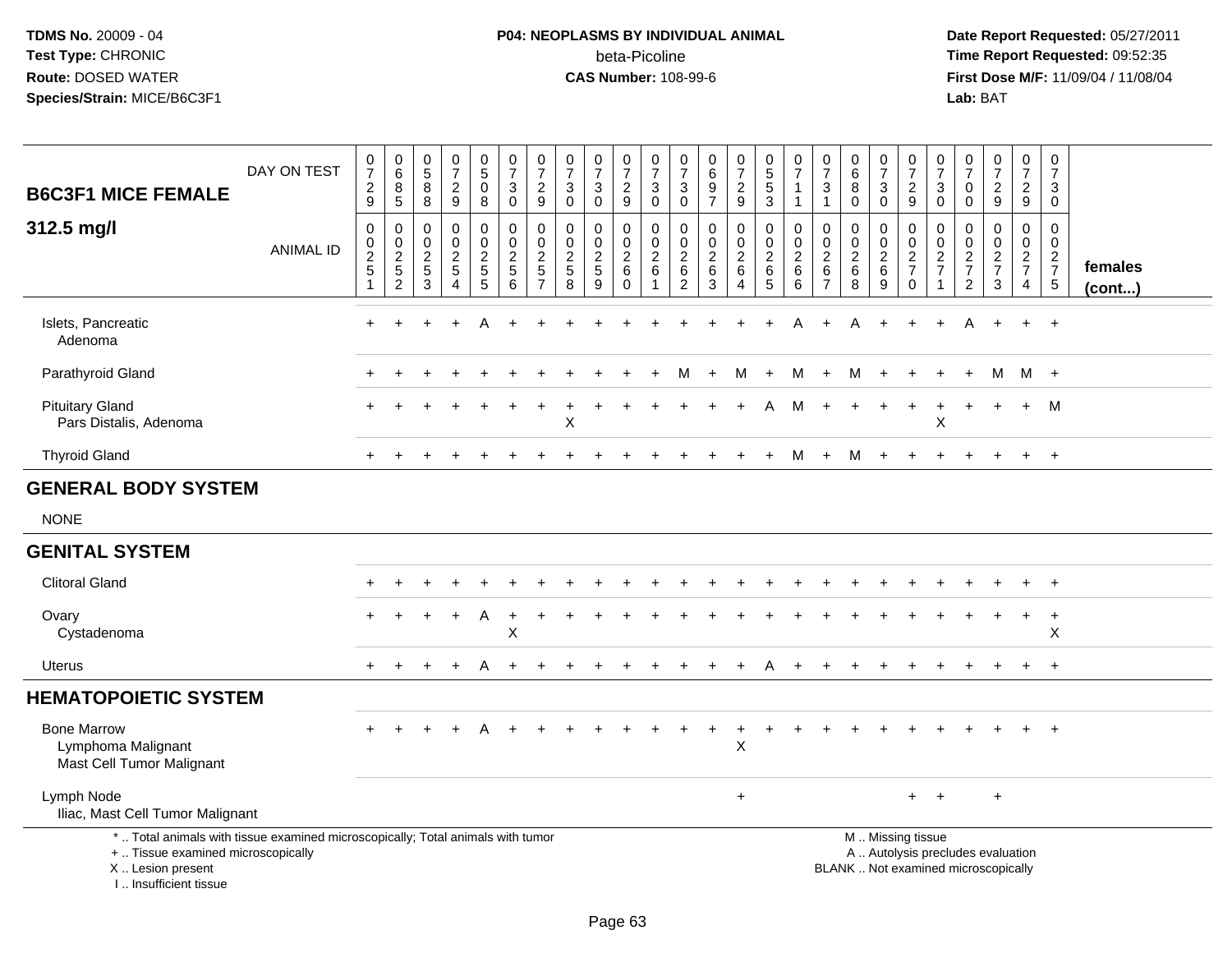# **P04: NEOPLASMS BY INDIVIDUAL ANIMAL**beta-Picoline<br>CAS Number: 108-99-6

| <b>B6C3F1 MICE FEMALE</b>                                                                                                                                           | DAY ON TEST      | $\begin{array}{c} 0 \\ 7 \end{array}$<br>$\frac{2}{9}$ | $\begin{array}{c} 0 \\ 6 \end{array}$<br>$\, 8$<br>$\sqrt{5}$ | 0<br>$\overline{5}$<br>$\,8\,$<br>8                                 | $\frac{0}{7}$<br>$\boldsymbol{2}$<br>$\boldsymbol{9}$                      | $\begin{array}{c} 0 \\ 5 \end{array}$<br>$\bar{0}$<br>8 | $\frac{0}{7}$<br>3<br>0                                     | $\frac{0}{7}$<br>$\boldsymbol{2}$<br>$9\,$                                 | $\begin{array}{c} 0 \\ 7 \end{array}$<br>$\ensuremath{\mathsf{3}}$<br>$\mathbf 0$ | $\begin{array}{c} 0 \\ 7 \end{array}$<br>$\sqrt{3}$<br>$\mathbf 0$ | $\begin{array}{c} 0 \\ 7 \end{array}$<br>$\sqrt{2}$<br>$9\,$  | $\,0\,$<br>$\overline{7}$<br>3<br>$\mathbf 0$       | $\frac{0}{7}$<br>$\mathbf 3$<br>$\mathbf 0$                         | 0<br>6<br>$\overline{9}$<br>$\overline{7}$                   | $\frac{0}{7}$<br>$\sqrt{2}$<br>$\boldsymbol{9}$                 | $\begin{array}{c} 0 \\ 5 \\ 5 \end{array}$<br>3                   | 0<br>$\overline{7}$<br>$\mathbf{1}$<br>$\mathbf{1}$ | $\frac{0}{7}$<br>3<br>$\mathbf{1}$                             | $\begin{array}{c} 0 \\ 6 \end{array}$<br>$\overline{8}$<br>$\mathbf 0$ | $\frac{0}{7}$<br>3<br>$\mathbf 0$                       | $\begin{array}{c} 0 \\ 7 \end{array}$<br>$\sqrt{2}$<br>9    | $\pmb{0}$<br>$\overline{7}$<br>$\sqrt{3}$<br>$\mathbf 0$    | $\begin{array}{c} 0 \\ 7 \end{array}$<br>$\mathbf 0$<br>$\mathbf 0$ | $\begin{array}{c} 0 \\ 7 \end{array}$<br>$\sqrt{2}$<br>9                 | $\frac{0}{7}$<br>$\overline{a}$<br>9                          | $\frac{0}{7}$<br>$\mathbf{3}$<br>$\mathbf 0$                   |                   |
|---------------------------------------------------------------------------------------------------------------------------------------------------------------------|------------------|--------------------------------------------------------|---------------------------------------------------------------|---------------------------------------------------------------------|----------------------------------------------------------------------------|---------------------------------------------------------|-------------------------------------------------------------|----------------------------------------------------------------------------|-----------------------------------------------------------------------------------|--------------------------------------------------------------------|---------------------------------------------------------------|-----------------------------------------------------|---------------------------------------------------------------------|--------------------------------------------------------------|-----------------------------------------------------------------|-------------------------------------------------------------------|-----------------------------------------------------|----------------------------------------------------------------|------------------------------------------------------------------------|---------------------------------------------------------|-------------------------------------------------------------|-------------------------------------------------------------|---------------------------------------------------------------------|--------------------------------------------------------------------------|---------------------------------------------------------------|----------------------------------------------------------------|-------------------|
| 312.5 mg/l                                                                                                                                                          | <b>ANIMAL ID</b> | 0<br>0<br>$\frac{2}{5}$<br>$\mathbf{1}$                | $\mathbf 0$<br>$0$<br>$2$<br>$5$<br>$2$                       | $\mathbf 0$<br>$\mathbf 0$<br>$\overline{2}$<br>$\overline{5}$<br>3 | $\Omega$<br>$\mathbf 0$<br>$\overline{2}$<br>$\mathbf 5$<br>$\overline{4}$ | 0<br>$\mathsf{O}$<br>$\overline{c}$<br>$\mathbf 5$<br>5 | $\mathbf 0$<br>$\mathsf{O}$<br>$\overline{2}$<br>$5\,$<br>6 | $\mathbf 0$<br>$\pmb{0}$<br>$\overline{2}$<br>$\sqrt{5}$<br>$\overline{7}$ | $\mathbf 0$<br>$\pmb{0}$<br>$\frac{2}{5}$<br>8                                    | 0<br>$\pmb{0}$<br>$\overline{2}$<br>$\sqrt{5}$<br>9                | 0<br>$\mathsf{O}\xspace$<br>$\sqrt{2}$<br>$\,6\,$<br>$\Omega$ | 0<br>$\mathbf 0$<br>$\sqrt{2}$<br>6<br>$\mathbf{1}$ | $\mathbf 0$<br>$\pmb{0}$<br>$\boldsymbol{2}$<br>6<br>$\overline{c}$ | $\mathbf 0$<br>$\mathsf 0$<br>$\overline{2}$<br>$\,6\,$<br>3 | 0<br>$\mathbf 0$<br>$\overline{2}$<br>$\,6\,$<br>$\overline{4}$ | 0<br>$\mathsf{O}\xspace$<br>$\overline{c}$<br>$\overline{6}$<br>5 | 0<br>$\mathbf 0$<br>$\overline{2}$<br>$\,6\,$<br>6  | 0<br>$\boldsymbol{0}$<br>$\overline{2}$<br>6<br>$\overline{7}$ | 0<br>$\pmb{0}$<br>$\overline{2}$<br>$\,6$<br>8                         | $\Omega$<br>$\mathbf 0$<br>$\overline{c}$<br>$\,6$<br>9 | $\mathbf 0$<br>$\mathsf{O}$<br>$\frac{2}{7}$<br>$\mathbf 0$ | $\mathbf 0$<br>$\mathsf 0$<br>$\frac{2}{7}$<br>$\mathbf{1}$ | $\mathbf 0$<br>$\mathbf 0$<br>$\frac{2}{7}$<br>$\overline{2}$       | $\mathbf 0$<br>$\mathbf 0$<br>$\frac{2}{7}$<br>3                         | $\mathbf 0$<br>$\mathbf 0$<br>$\frac{2}{7}$<br>$\overline{4}$ | $\mathbf 0$<br>$\mathbf 0$<br>$\frac{2}{7}$<br>$5\phantom{.0}$ | females<br>(cont) |
| Lumbar, Hemangiosarcoma<br>Lumbar, Lymphoma Malignant<br>Mediastinal, Lymphoma Malignant<br>Pancreatic, Lymphoma Malignant<br>Renal, Hemangiosarcoma                |                  |                                                        |                                                               |                                                                     |                                                                            |                                                         |                                                             |                                                                            |                                                                                   |                                                                    |                                                               |                                                     |                                                                     |                                                              | X                                                               |                                                                   |                                                     |                                                                |                                                                        |                                                         |                                                             |                                                             |                                                                     | X                                                                        |                                                               |                                                                |                   |
| Renal, Lymphoma Malignant                                                                                                                                           |                  |                                                        |                                                               |                                                                     |                                                                            |                                                         |                                                             |                                                                            |                                                                                   |                                                                    |                                                               |                                                     |                                                                     |                                                              |                                                                 |                                                                   |                                                     |                                                                |                                                                        |                                                         |                                                             |                                                             |                                                                     | X                                                                        |                                                               |                                                                |                   |
| Lymph Node, Mandibular<br>Lymphoma Malignant                                                                                                                        |                  |                                                        |                                                               |                                                                     |                                                                            |                                                         |                                                             |                                                                            |                                                                                   |                                                                    | $\mathsf X$                                                   | $\times$                                            |                                                                     |                                                              | $\boldsymbol{\mathsf{X}}$                                       |                                                                   | M                                                   |                                                                |                                                                        |                                                         |                                                             |                                                             | A                                                                   | X                                                                        | $\ddot{}$                                                     | $\overline{+}$                                                 |                   |
| Lymph Node, Mesenteric<br>Lymphoma Malignant                                                                                                                        |                  |                                                        |                                                               |                                                                     |                                                                            |                                                         |                                                             |                                                                            |                                                                                   |                                                                    | Χ                                                             | $\times$                                            |                                                                     |                                                              | X                                                               | A                                                                 | A                                                   |                                                                |                                                                        |                                                         |                                                             |                                                             | A                                                                   | X                                                                        | $\ddot{}$                                                     | $\overline{1}$                                                 |                   |
| Spleen<br>Hemangiosarcoma<br>Lymphoma Malignant<br>Mast Cell Tumor Malignant                                                                                        |                  |                                                        |                                                               | X                                                                   |                                                                            |                                                         |                                                             |                                                                            |                                                                                   |                                                                    | X                                                             |                                                     | Χ                                                                   |                                                              | $\boldsymbol{\mathsf{X}}$                                       |                                                                   |                                                     |                                                                |                                                                        |                                                         |                                                             |                                                             |                                                                     | $\boldsymbol{\mathsf{X}}$                                                |                                                               |                                                                |                   |
| Thymus<br>Alveolar/Bronchiolar Carcinoma, Metastatic,<br>Lung                                                                                                       |                  |                                                        |                                                               |                                                                     |                                                                            |                                                         |                                                             |                                                                            |                                                                                   |                                                                    |                                                               |                                                     |                                                                     |                                                              |                                                                 |                                                                   |                                                     |                                                                |                                                                        |                                                         |                                                             |                                                             |                                                                     |                                                                          |                                                               |                                                                |                   |
| Lymphoma Malignant                                                                                                                                                  |                  |                                                        |                                                               |                                                                     |                                                                            |                                                         |                                                             |                                                                            |                                                                                   |                                                                    | $X$ $X$                                                       |                                                     |                                                                     |                                                              | X                                                               |                                                                   |                                                     |                                                                |                                                                        |                                                         |                                                             |                                                             | X                                                                   |                                                                          |                                                               |                                                                |                   |
| <b>INTEGUMENTARY SYSTEM</b>                                                                                                                                         |                  |                                                        |                                                               |                                                                     |                                                                            |                                                         |                                                             |                                                                            |                                                                                   |                                                                    |                                                               |                                                     |                                                                     |                                                              |                                                                 |                                                                   |                                                     |                                                                |                                                                        |                                                         |                                                             |                                                             |                                                                     |                                                                          |                                                               |                                                                |                   |
| <b>Mammary Gland</b><br>Carcinoma                                                                                                                                   |                  |                                                        |                                                               |                                                                     |                                                                            |                                                         |                                                             |                                                                            |                                                                                   |                                                                    |                                                               |                                                     |                                                                     |                                                              |                                                                 |                                                                   |                                                     |                                                                |                                                                        |                                                         |                                                             | $\div$                                                      | A                                                                   |                                                                          | $+$                                                           | $+$                                                            |                   |
| Skin<br>Subcutaneous Tissue, Fibrous Histiocytoma<br>Subcutaneous Tissue, Hemangiosarcoma                                                                           |                  |                                                        |                                                               | X                                                                   |                                                                            |                                                         |                                                             |                                                                            |                                                                                   |                                                                    |                                                               |                                                     |                                                                     |                                                              |                                                                 |                                                                   |                                                     |                                                                |                                                                        |                                                         |                                                             |                                                             |                                                                     |                                                                          |                                                               |                                                                |                   |
| *  Total animals with tissue examined microscopically; Total animals with tumor<br>+  Tissue examined microscopically<br>X  Lesion present<br>I Insufficient tissue |                  |                                                        |                                                               |                                                                     |                                                                            |                                                         |                                                             |                                                                            |                                                                                   |                                                                    |                                                               |                                                     |                                                                     |                                                              |                                                                 |                                                                   |                                                     |                                                                | M  Missing tissue                                                      |                                                         |                                                             |                                                             |                                                                     | A  Autolysis precludes evaluation<br>BLANK  Not examined microscopically |                                                               |                                                                |                   |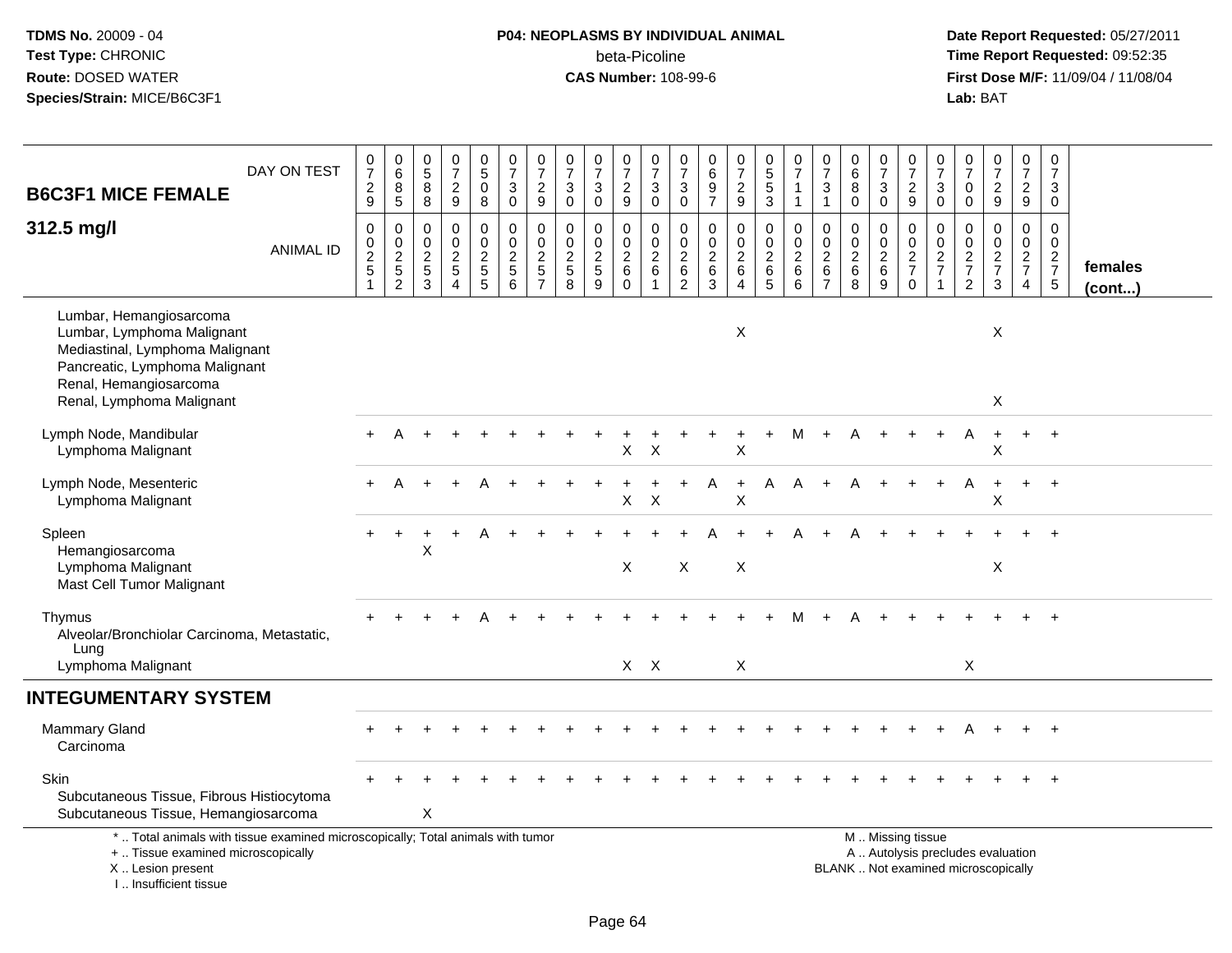# **P04: NEOPLASMS BY INDIVIDUAL ANIMAL**beta-Picoline<br>CAS Number: 108-99-6

 **Date Report Requested:** 05/27/2011 **Time Report Requested:** 09:52:35 **First Dose M/F:** 11/09/04 / 11/08/04<br>Lab: BAT **Lab:** BAT

| <b>B6C3F1 MICE FEMALE</b>                                                                                                                                    | DAY ON TEST      | $\frac{0}{7}$<br>$\frac{2}{9}$                          | $\begin{array}{c} 0 \\ 6 \end{array}$<br>$\frac{8}{5}$ | 0<br>8<br>8<br>8                               | $\begin{smallmatrix}0\\7\end{smallmatrix}$<br>$\overline{c}$<br>9 | $\begin{array}{c} 0 \\ 5 \end{array}$<br>$\mathbf 0$<br>8 | $\frac{0}{7}$<br>$\mathbf{3}$<br>$\mathbf 0$      | $\frac{0}{7}$<br>$\frac{2}{9}$                                           | $\frac{0}{7}$<br>$\sqrt{3}$<br>$\mathbf 0$  | $\frac{0}{7}$<br>$\ensuremath{\mathsf{3}}$<br>$\mathbf{0}$ | $\frac{0}{7}$<br>$\sqrt{2}$<br>$9\,$                      | $\frac{0}{7}$<br>$\mathbf{3}$<br>$\mathbf 0$                        | 0<br>$\overline{7}$<br>3<br>$\mathbf 0$                | $\begin{matrix} 0 \\ 6 \end{matrix}$<br>$\boldsymbol{9}$<br>$\overline{7}$ | $\frac{0}{7}$<br>$\frac{2}{9}$                                    | $\begin{array}{c} 0 \\ 5 \\ 5 \end{array}$<br>3                        | $\frac{0}{7}$<br>$\overline{1}$<br>$\overline{1}$        | $\frac{0}{7}$<br>$\mathbf{3}$<br>$\mathbf{1}$                   | $\begin{array}{c} 0 \\ 6 \end{array}$<br>8<br>$\Omega$   | $\frac{0}{7}$<br>3<br>$\mathbf 0$ | $\frac{0}{7}$<br>$\frac{2}{9}$      | 0<br>$\overline{7}$<br>$\sqrt{3}$<br>$\mathbf 0$           | $\frac{0}{7}$<br>0<br>$\mathbf 0$                | $\frac{0}{7}$<br>$\boldsymbol{2}$<br>9                                   | $\frac{0}{7}$<br>$\overline{2}$<br>$\boldsymbol{9}$         | $\frac{0}{7}$<br>3<br>$\mathbf 0$           |                         |
|--------------------------------------------------------------------------------------------------------------------------------------------------------------|------------------|---------------------------------------------------------|--------------------------------------------------------|------------------------------------------------|-------------------------------------------------------------------|-----------------------------------------------------------|---------------------------------------------------|--------------------------------------------------------------------------|---------------------------------------------|------------------------------------------------------------|-----------------------------------------------------------|---------------------------------------------------------------------|--------------------------------------------------------|----------------------------------------------------------------------------|-------------------------------------------------------------------|------------------------------------------------------------------------|----------------------------------------------------------|-----------------------------------------------------------------|----------------------------------------------------------|-----------------------------------|-------------------------------------|------------------------------------------------------------|--------------------------------------------------|--------------------------------------------------------------------------|-------------------------------------------------------------|---------------------------------------------|-------------------------|
| 312.5 mg/l                                                                                                                                                   | <b>ANIMAL ID</b> | $\pmb{0}$<br>$\pmb{0}$<br>$\frac{2}{5}$<br>$\mathbf{1}$ | 0<br>$\pmb{0}$<br>$\frac{2}{5}$                        | $\mathbf 0$<br>$\boldsymbol{0}$<br>$rac{2}{3}$ | $\mathbf 0$<br>0<br>$\sqrt{2}$<br>$\sqrt{5}$<br>$\overline{4}$    | $\mathbf 0$<br>0<br>$\overline{c}$<br>$\frac{5}{5}$       | $\pmb{0}$<br>$\mathsf{O}\xspace$<br>$\frac{2}{5}$ | $\mathbf 0$<br>$\mathbf 0$<br>$\sqrt{2}$<br>$\sqrt{5}$<br>$\overline{7}$ | $\Omega$<br>$\mathbf 0$<br>$rac{2}{5}$<br>8 | $\mathbf 0$<br>$\mathbf 0$<br>$\frac{2}{5}$<br>9           | $\mathbf 0$<br>$\mathbf 0$<br>$\sqrt{2}$<br>6<br>$\Omega$ | $\mathbf 0$<br>$\mathbf 0$<br>$\overline{2}$<br>6<br>$\overline{1}$ | $\mathbf 0$<br>$\mathbf 0$<br>$\overline{c}$<br>6<br>2 | $\mathbf 0$<br>$\mathbf 0$<br>$\sqrt{2}$<br>$\,6\,$<br>$\overline{3}$      | $\mathbf 0$<br>$\pmb{0}$<br>$\overline{2}$<br>6<br>$\overline{4}$ | $\mathbf 0$<br>0<br>$\overline{2}$<br>$6\phantom{a}$<br>$\overline{5}$ | $\mathbf 0$<br>$\mathbf 0$<br>$\sqrt{2}$<br>$\,6\,$<br>6 | $\mathbf 0$<br>$\mathbf 0$<br>$\sqrt{2}$<br>6<br>$\overline{7}$ | $\mathbf 0$<br>$\mathbf 0$<br>$\sqrt{2}$<br>$\,6\,$<br>8 | $\Omega$<br>0<br>$\frac{2}{6}$    | 0<br>0<br>$\frac{2}{7}$<br>$\Omega$ | $\mathbf 0$<br>$\mathbf 0$<br>$\sqrt{2}$<br>$\overline{7}$ | $\mathbf 0$<br>$\mathbf 0$<br>$\frac{2}{7}$<br>2 | $\mathbf 0$<br>0<br>$\sqrt{2}$<br>$\overline{7}$<br>$\mathbf{3}$         | $\mathbf 0$<br>$\mathbf 0$<br>$rac{2}{7}$<br>$\overline{4}$ | $\mathbf 0$<br>$\mathbf 0$<br>$\frac{2}{7}$ | females<br>$($ cont $)$ |
| Subcutaneous Tissue, Sarcoma                                                                                                                                 |                  |                                                         |                                                        |                                                |                                                                   |                                                           |                                                   |                                                                          |                                             |                                                            |                                                           |                                                                     |                                                        |                                                                            |                                                                   |                                                                        |                                                          |                                                                 |                                                          | X                                 |                                     |                                                            | X                                                |                                                                          |                                                             |                                             |                         |
| <b>MUSCULOSKELETAL SYSTEM</b>                                                                                                                                |                  |                                                         |                                                        |                                                |                                                                   |                                                           |                                                   |                                                                          |                                             |                                                            |                                                           |                                                                     |                                                        |                                                                            |                                                                   |                                                                        |                                                          |                                                                 |                                                          |                                   |                                     |                                                            |                                                  |                                                                          |                                                             |                                             |                         |
| Bone                                                                                                                                                         |                  |                                                         |                                                        |                                                |                                                                   |                                                           |                                                   |                                                                          |                                             |                                                            |                                                           |                                                                     |                                                        |                                                                            |                                                                   |                                                                        |                                                          |                                                                 |                                                          |                                   |                                     |                                                            |                                                  |                                                                          |                                                             | $+$                                         |                         |
| <b>NERVOUS SYSTEM</b>                                                                                                                                        |                  |                                                         |                                                        |                                                |                                                                   |                                                           |                                                   |                                                                          |                                             |                                                            |                                                           |                                                                     |                                                        |                                                                            |                                                                   |                                                                        |                                                          |                                                                 |                                                          |                                   |                                     |                                                            |                                                  |                                                                          |                                                             |                                             |                         |
| <b>Brain</b>                                                                                                                                                 |                  |                                                         |                                                        |                                                |                                                                   |                                                           |                                                   |                                                                          |                                             |                                                            |                                                           |                                                                     |                                                        |                                                                            |                                                                   |                                                                        | M                                                        |                                                                 |                                                          |                                   |                                     |                                                            |                                                  |                                                                          |                                                             | $+$                                         |                         |
| <b>RESPIRATORY SYSTEM</b>                                                                                                                                    |                  |                                                         |                                                        |                                                |                                                                   |                                                           |                                                   |                                                                          |                                             |                                                            |                                                           |                                                                     |                                                        |                                                                            |                                                                   |                                                                        |                                                          |                                                                 |                                                          |                                   |                                     |                                                            |                                                  |                                                                          |                                                             |                                             |                         |
| Lung<br>Alveolar/Bronchiolar Adenoma<br>Alveolar/Bronchiolar Adenoma, Multiple<br>Alveolar/Bronchiolar Carcinoma<br>Alveolar/Bronchiolar Carcinoma, Multiple |                  |                                                         |                                                        |                                                | X                                                                 |                                                           |                                                   |                                                                          |                                             |                                                            |                                                           |                                                                     |                                                        |                                                                            |                                                                   |                                                                        |                                                          |                                                                 |                                                          |                                   |                                     |                                                            | X<br>$\mathsf{X}$                                |                                                                          | X                                                           |                                             |                         |
| Hepatocellular Carcinoma, Metastatic, Liver<br>Lymphoma Malignant<br>Mast Cell Tumor Malignant                                                               |                  |                                                         |                                                        |                                                |                                                                   |                                                           |                                                   |                                                                          |                                             |                                                            |                                                           | $\times$                                                            |                                                        |                                                                            |                                                                   |                                                                        |                                                          | X                                                               |                                                          |                                   |                                     | X                                                          |                                                  | $\mathsf{X}$                                                             |                                                             |                                             |                         |
| Nose                                                                                                                                                         |                  |                                                         |                                                        |                                                |                                                                   |                                                           |                                                   |                                                                          |                                             |                                                            |                                                           |                                                                     |                                                        |                                                                            |                                                                   |                                                                        |                                                          |                                                                 |                                                          |                                   |                                     |                                                            |                                                  |                                                                          |                                                             |                                             |                         |
| Trachea                                                                                                                                                      |                  |                                                         |                                                        |                                                |                                                                   |                                                           |                                                   |                                                                          |                                             |                                                            |                                                           |                                                                     |                                                        |                                                                            |                                                                   |                                                                        |                                                          |                                                                 |                                                          |                                   |                                     |                                                            |                                                  |                                                                          |                                                             |                                             |                         |
| <b>SPECIAL SENSES SYSTEM</b>                                                                                                                                 |                  |                                                         |                                                        |                                                |                                                                   |                                                           |                                                   |                                                                          |                                             |                                                            |                                                           |                                                                     |                                                        |                                                                            |                                                                   |                                                                        |                                                          |                                                                 |                                                          |                                   |                                     |                                                            |                                                  |                                                                          |                                                             |                                             |                         |
| Eye                                                                                                                                                          |                  | $+$                                                     | A                                                      | A                                              | $\ddot{}$                                                         | A                                                         |                                                   |                                                                          |                                             |                                                            |                                                           |                                                                     |                                                        | Α                                                                          | $\ddot{}$                                                         | A                                                                      | M                                                        | $+$                                                             | A                                                        |                                   |                                     | $\ddot{}$                                                  | A                                                |                                                                          | $+$                                                         | $+$                                         |                         |
| Harderian Gland<br>Carcinoma                                                                                                                                 |                  |                                                         |                                                        |                                                |                                                                   |                                                           |                                                   |                                                                          |                                             |                                                            |                                                           |                                                                     |                                                        |                                                                            |                                                                   |                                                                        |                                                          |                                                                 |                                                          |                                   |                                     |                                                            |                                                  |                                                                          |                                                             |                                             |                         |
| *  Total animals with tissue examined microscopically; Total animals with tumor<br>+  Tissue examined microscopically<br>X  Lesion present                   |                  |                                                         |                                                        |                                                |                                                                   |                                                           |                                                   |                                                                          |                                             |                                                            |                                                           |                                                                     |                                                        |                                                                            |                                                                   |                                                                        |                                                          |                                                                 |                                                          |                                   | M  Missing tissue                   |                                                            |                                                  | A  Autolysis precludes evaluation<br>BLANK  Not examined microscopically |                                                             |                                             |                         |

X .. Lesion present

I .. Insufficient tissue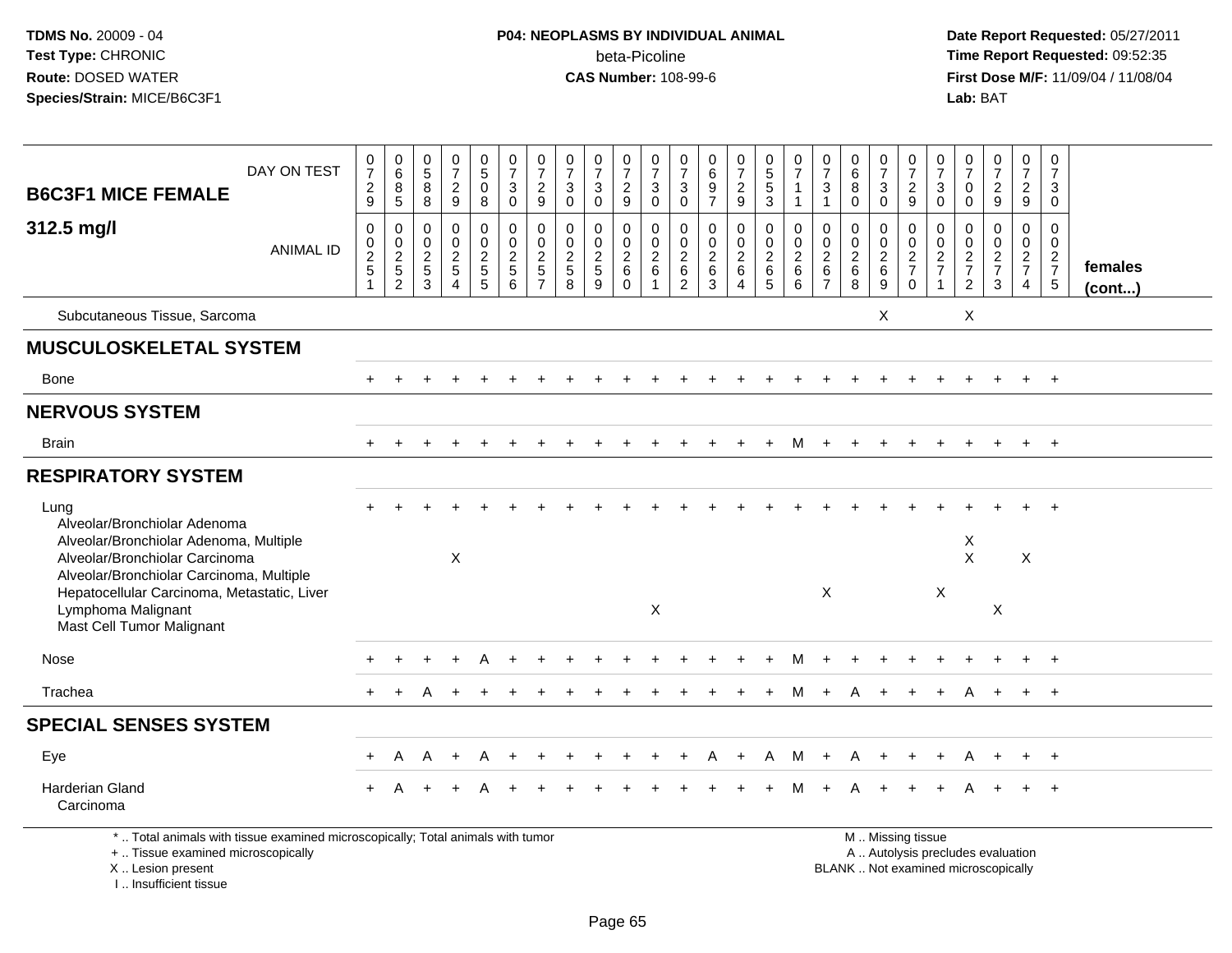# **P04: NEOPLASMS BY INDIVIDUAL ANIMAL**beta-Picoline<br>CAS Number: 108-99-6

 **Date Report Requested:** 05/27/2011 **Time Report Requested:** 09:52:35 **First Dose M/F:** 11/09/04 / 11/08/04<br>Lab: BAT **Lab:** BAT

| <b>B6C3F1 MICE FEMALE</b><br>312.5 mg/l                   | DAY ON TEST<br><b>ANIMAL ID</b> | $\frac{0}{7}$<br>$\boldsymbol{2}$<br>$\boldsymbol{9}$<br>0<br>$\pmb{0}$<br>$\frac{2}{5}$ | $\begin{array}{c} 0 \\ 6 \end{array}$<br>$\begin{array}{c} 8 \\ 5 \end{array}$<br>0<br>$\begin{array}{c} 0 \\ 2 \\ 5 \end{array}$<br>$\overline{c}$ | $\begin{array}{c} 0 \\ 5 \end{array}$<br>8<br>8<br>0<br>$\pmb{0}$<br>$\frac{2}{5}$<br>3 | $\frac{0}{7}$<br>$\sqrt{2}$<br>$9\,$<br>00025<br>4 | $\begin{array}{c} 0 \\ 5 \end{array}$<br>$\mathsf{O}$<br>8<br>0<br>$\overline{0}$<br>$\frac{2}{5}$<br>5 | $\frac{0}{7}$<br>$\ensuremath{\mathsf{3}}$<br>$\mathbf 0$<br>0<br>$\mathbf 0$<br>$\frac{2}{5}$<br>6 | $\frac{0}{7}$<br>$\frac{2}{9}$<br>0<br>$\mathbf 0$<br>$\frac{2}{5}$ | $\frac{0}{7}$<br>$\mathbf{3}$<br>$\mathbf 0$<br>$\mathbf 0$<br>$\boldsymbol{2}$<br>5<br>8 | $\frac{0}{7}$<br>$\mathbf{3}$<br>$\mathbf 0$<br>0<br>$\ddot{\mathbf{0}}$<br>$\frac{2}{5}$<br>9 | $\frac{0}{7}$<br>$\overline{c}$<br>9<br>0<br>$\mathbf 0$<br>$\frac{2}{6}$<br>0 | $\frac{0}{7}$<br>$\sqrt{3}$<br>$\mathbf 0$<br>$\pmb{0}$<br>$\frac{0}{2}$ 6 | $\frac{0}{7}$<br>$\mathbf{3}$<br>$\mathbf 0$<br>0<br>$\pmb{0}$<br>$\frac{2}{6}$<br>2 | $\boldsymbol{0}$<br>$\,6$<br>$\boldsymbol{9}$<br>$\overline{7}$<br>0<br>$\overline{0}$<br>$\frac{2}{6}$<br>3 | $\frac{0}{7}$<br>$\overline{a}$<br>9<br>$\mathbf 0$<br>$\ddot{\mathbf{0}}$<br>$\frac{2}{6}$<br>4 | $\begin{array}{c} 0 \\ 5 \end{array}$<br>$\sqrt{5}$<br>3<br>0<br>$\bar{0}$<br>$\frac{2}{6}$<br>5 | $\frac{0}{7}$<br>$\overline{ }$<br>00026<br>6 | $\frac{0}{7}$<br>$\sqrt{3}$<br>$\pmb{0}$<br>$\overline{\mathbf{c}}$<br>6 | $\begin{matrix} 0 \\ 6 \end{matrix}$<br>$\, 8$<br>$\mathbf 0$<br>0<br>$\ddot{\mathbf{0}}$<br>$\frac{2}{6}$<br>8 | $\frac{0}{7}$<br>$\mathbf{3}$<br>0<br>0<br>0<br>$\frac{2}{6}$<br>9 | $\begin{array}{c} 0 \\ 7 \end{array}$<br>$\frac{2}{9}$<br>$\pmb{0}$<br>$\frac{0}{2}$<br>$\mathbf 0$ | 0<br>$\overline{7}$<br>3<br>0<br>0<br>$\pmb{0}$<br>$\overline{\mathbf{c}}$<br>$\overline{ }$ | $\begin{array}{c} 0 \\ 7 \end{array}$<br>$\mathbf 0$<br>$\pmb{0}$<br>$\overline{c}$<br>$\overline{7}$<br>$\overline{2}$ | $\frac{0}{7}$<br>$\overline{a}$<br>9<br>0<br>$\overline{0}$<br>$\boldsymbol{2}$<br>$\overline{7}$<br>3 | $\frac{0}{7}$<br>$\frac{2}{9}$<br>0<br>0<br>$\overline{a}$<br>$\overline{7}$<br>4 | 0<br>$\overline{7}$<br>3<br>$\mathbf 0$<br>0<br>$\mathbf 0$<br>$\frac{2}{7}$<br>$\sqrt{5}$ | females<br>$($ cont $)$ |
|-----------------------------------------------------------|---------------------------------|------------------------------------------------------------------------------------------|-----------------------------------------------------------------------------------------------------------------------------------------------------|-----------------------------------------------------------------------------------------|----------------------------------------------------|---------------------------------------------------------------------------------------------------------|-----------------------------------------------------------------------------------------------------|---------------------------------------------------------------------|-------------------------------------------------------------------------------------------|------------------------------------------------------------------------------------------------|--------------------------------------------------------------------------------|----------------------------------------------------------------------------|--------------------------------------------------------------------------------------|--------------------------------------------------------------------------------------------------------------|--------------------------------------------------------------------------------------------------|--------------------------------------------------------------------------------------------------|-----------------------------------------------|--------------------------------------------------------------------------|-----------------------------------------------------------------------------------------------------------------|--------------------------------------------------------------------|-----------------------------------------------------------------------------------------------------|----------------------------------------------------------------------------------------------|-------------------------------------------------------------------------------------------------------------------------|--------------------------------------------------------------------------------------------------------|-----------------------------------------------------------------------------------|--------------------------------------------------------------------------------------------|-------------------------|
| Lymphoma Malignant<br>Bilateral, Carcinoma                |                                 |                                                                                          |                                                                                                                                                     |                                                                                         |                                                    |                                                                                                         |                                                                                                     |                                                                     |                                                                                           |                                                                                                |                                                                                |                                                                            |                                                                                      |                                                                                                              |                                                                                                  |                                                                                                  |                                               |                                                                          |                                                                                                                 |                                                                    |                                                                                                     |                                                                                              |                                                                                                                         | X                                                                                                      |                                                                                   |                                                                                            |                         |
| <b>URINARY SYSTEM</b>                                     |                                 |                                                                                          |                                                                                                                                                     |                                                                                         |                                                    |                                                                                                         |                                                                                                     |                                                                     |                                                                                           |                                                                                                |                                                                                |                                                                            |                                                                                      |                                                                                                              |                                                                                                  |                                                                                                  |                                               |                                                                          |                                                                                                                 |                                                                    |                                                                                                     |                                                                                              |                                                                                                                         |                                                                                                        |                                                                                   |                                                                                            |                         |
| Kidney<br>Lymphoma Malignant<br>Mast Cell Tumor Malignant |                                 | $+$                                                                                      |                                                                                                                                                     |                                                                                         |                                                    | A                                                                                                       |                                                                                                     |                                                                     |                                                                                           |                                                                                                |                                                                                |                                                                            |                                                                                      |                                                                                                              |                                                                                                  |                                                                                                  |                                               |                                                                          |                                                                                                                 |                                                                    |                                                                                                     |                                                                                              |                                                                                                                         | X                                                                                                      | $+$                                                                               | $+$                                                                                        |                         |
| <b>Urinary Bladder</b><br>Lymphoma Malignant              |                                 | $+$                                                                                      | A                                                                                                                                                   |                                                                                         | $A + A +$                                          |                                                                                                         |                                                                                                     |                                                                     |                                                                                           |                                                                                                | $+$                                                                            |                                                                            |                                                                                      | A                                                                                                            | $+$                                                                                              | A                                                                                                | A                                             | $+$                                                                      |                                                                                                                 | A +                                                                | $+$                                                                                                 | $+$                                                                                          | $\mathsf{A}$                                                                                                            | $+$<br>X                                                                                               | $+$ $+$                                                                           |                                                                                            |                         |
| <b>SYSTEMIC LESIONS</b>                                   |                                 |                                                                                          |                                                                                                                                                     |                                                                                         |                                                    |                                                                                                         |                                                                                                     |                                                                     |                                                                                           |                                                                                                |                                                                                |                                                                            |                                                                                      |                                                                                                              |                                                                                                  |                                                                                                  |                                               |                                                                          |                                                                                                                 |                                                                    |                                                                                                     |                                                                                              |                                                                                                                         |                                                                                                        |                                                                                   |                                                                                            |                         |
| Multiple Organ<br>Lymphoma Malignant                      |                                 |                                                                                          |                                                                                                                                                     |                                                                                         |                                                    |                                                                                                         |                                                                                                     | Χ                                                                   |                                                                                           |                                                                                                | X.                                                                             | $\mathsf{X}$                                                               | X                                                                                    |                                                                                                              | X                                                                                                |                                                                                                  |                                               |                                                                          |                                                                                                                 |                                                                    |                                                                                                     |                                                                                              | X                                                                                                                       | X                                                                                                      |                                                                                   |                                                                                            |                         |

\* .. Total animals with tissue examined microscopically; Total animals with tumor

+ .. Tissue examined microscopically

X .. Lesion present

I .. Insufficient tissue

 M .. Missing tissuey the contract of the contract of the contract of the contract of the contract of the contract of the contract of  $A$ . Autolysis precludes evaluation Lesion present BLANK .. Not examined microscopically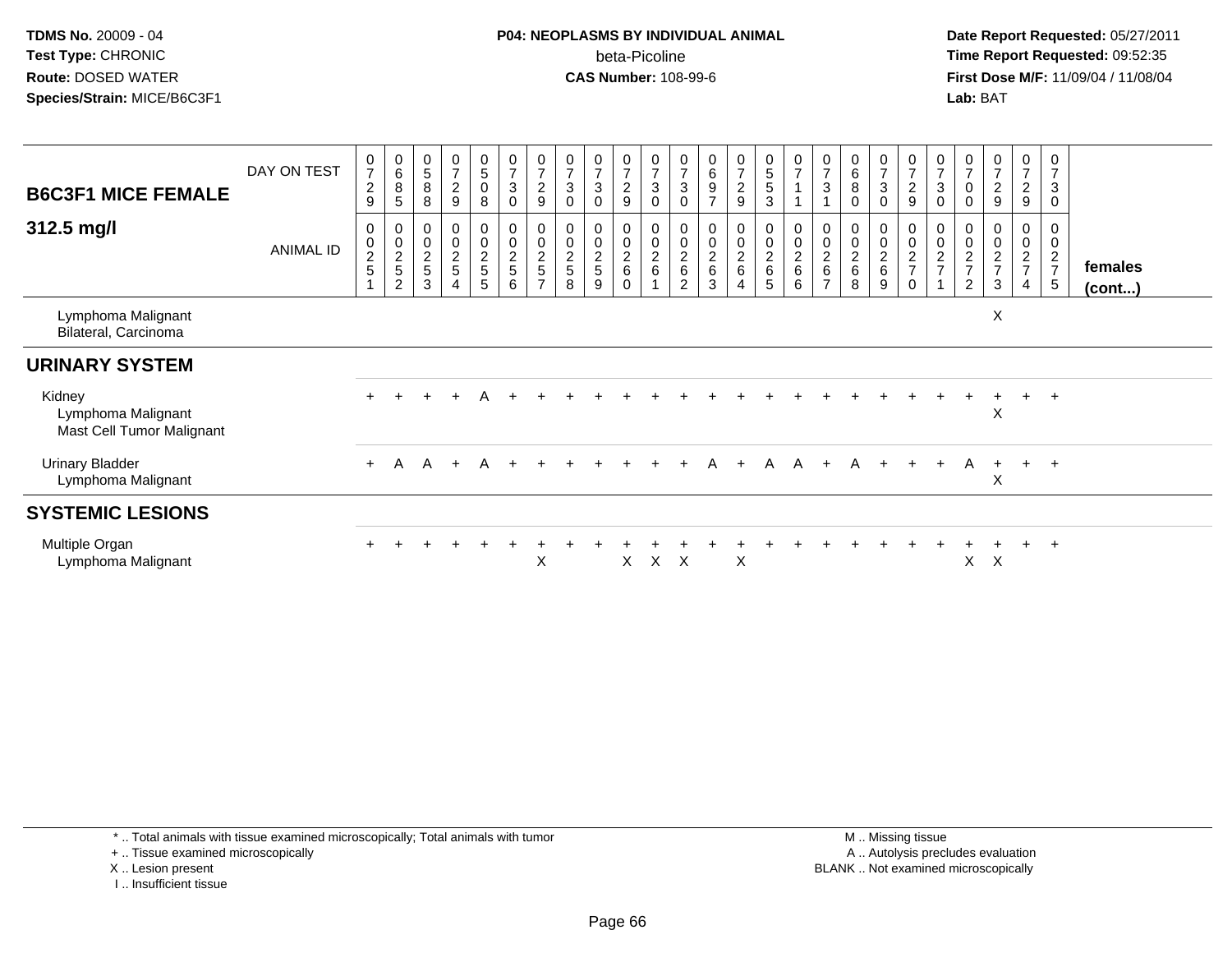#### **P04: NEOPLASMS BY INDIVIDUAL ANIMAL**beta-Picoline<br>CAS Number: 108-99-6

 **Date Report Requested:** 05/27/2011 **Time Report Requested:** 09:52:35 **First Dose M/F:** 11/09/04 / 11/08/04<br>Lab: BAT **Lab:** BAT

| <b>B6C3F1 MICE FEMALE</b><br>312.5 mg/l                                                                                                                                         | DAY ON TEST      | 0<br>$\overline{4}$<br>$\boldsymbol{9}$<br>4<br>$\boldsymbol{0}$ | $\frac{0}{7}$<br>$\sqrt{3}$<br>$\mathbf 0$<br>$\pmb{0}$ | $\frac{0}{7}$<br>$\mathsf 3$<br>$\mathbf{1}$<br>$\pmb{0}$ | $_{3}^{\rm 0}$<br>$\bf 8$<br>$\overline{2}$<br>$\pmb{0}$ | 0<br>$\boldsymbol{7}$<br>$\mathsf 3$<br>$\overline{0}$<br>$\mathbf 0$ | 0<br>$\,6\,$<br>$\overline{c}$<br>8<br>$\pmb{0}$ | $\boldsymbol{0}$<br>$\,6\,$<br>$\overline{7}$<br>$\overline{2}$<br>0 | $\frac{0}{7}$<br>$\sqrt{2}$<br>9<br>$\mathbf 0$ | $\frac{0}{7}$<br>$\mathbf{3}$<br>$\mathbf 0$<br>0     | $\frac{0}{7}$<br>$\mathsf 3$<br>$\mathbf 0$<br>$\pmb{0}$ | $\frac{0}{7}$<br>$\mathbf{1}$<br>$\mathbf{1}$<br>$\pmb{0}$ | 0<br>$\overline{7}$<br>$\sqrt{2}$<br>9<br>0 | $\frac{0}{7}$<br>$\sqrt{3}$<br>$\mathbf 0$                        | $\frac{0}{7}$<br>$\sqrt{3}$<br>$\mathbf 0$<br>0 | $\frac{0}{7}$<br>$\mathbf{3}$<br>$\mathbf 0$<br>$\begin{smallmatrix}0\\0\end{smallmatrix}$ | $\frac{0}{7}$<br>0<br>$\overline{4}$<br>0 | $\frac{0}{7}$<br>$\mathbf{1}$<br>8<br>$\pmb{0}$ | $\frac{0}{7}$<br>3<br>$\mathbf{1}$<br>0 | $\begin{smallmatrix}0\0\5\end{smallmatrix}$<br>$\ensuremath{\mathsf{3}}$<br>3<br>0 | $\frac{0}{7}$<br>$_4^2$<br>$\pmb{0}$                   | $\frac{0}{7}$<br>$\ensuremath{\mathsf{3}}$<br>$\mathbf 0$<br>$\boldsymbol{0}$ | $\frac{0}{7}$<br>$\sqrt{3}$<br>$\mathbf 0$<br>0                   | $\frac{0}{7}$<br>$\sqrt{2}$<br>$\boldsymbol{9}$<br>0 | 0<br>6<br>6<br>$\overline{2}$<br>$\pmb{0}$ | 0<br>$\overline{7}$<br>3<br>$\mathbf{1}$<br>0 |                                                                |
|---------------------------------------------------------------------------------------------------------------------------------------------------------------------------------|------------------|------------------------------------------------------------------|---------------------------------------------------------|-----------------------------------------------------------|----------------------------------------------------------|-----------------------------------------------------------------------|--------------------------------------------------|----------------------------------------------------------------------|-------------------------------------------------|-------------------------------------------------------|----------------------------------------------------------|------------------------------------------------------------|---------------------------------------------|-------------------------------------------------------------------|-------------------------------------------------|--------------------------------------------------------------------------------------------|-------------------------------------------|-------------------------------------------------|-----------------------------------------|------------------------------------------------------------------------------------|--------------------------------------------------------|-------------------------------------------------------------------------------|-------------------------------------------------------------------|------------------------------------------------------|--------------------------------------------|-----------------------------------------------|----------------------------------------------------------------|
|                                                                                                                                                                                 | <b>ANIMAL ID</b> | 0<br>$\frac{2}{7}$<br>6                                          | $\frac{0}{2}$<br>$\overline{7}$                         | $\mathbf 0$<br>$\frac{2}{7}$<br>8                         | $\pmb{0}$<br>$\frac{2}{7}$<br>9                          | $\mathsf{O}\xspace$<br>$\frac{2}{8}$<br>$\Omega$                      | $\overline{0}$<br>$\frac{2}{8}$<br>1             | $\mathbf 0$<br>$\frac{2}{8}$<br>$\overline{2}$                       | $\mathsf 0$<br>$\sqrt{2}$<br>8<br>3             | $\mathsf{O}\xspace$<br>$_{\rm 8}^2$<br>$\overline{4}$ | $\ddot{\mathbf{0}}$<br>$\frac{2}{8}$<br>$\sqrt{5}$       | $\ddot{\mathbf{0}}$<br>$\frac{2}{8}$<br>6                  | $\pmb{0}$<br>$_{\rm 8}^2$<br>$\overline{7}$ | $\begin{array}{c} 0 \\ 0 \\ 2 \\ 8 \end{array}$<br>$\overline{8}$ | $\mathsf{O}\xspace$<br>$\frac{2}{8}$<br>9       | $\frac{2}{9}$<br>$\mathbf 0$                                                               | $\pmb{0}$<br>$\frac{2}{9}$                | $\frac{0}{2}$<br>$\overline{2}$                 | $\pmb{0}$<br>$\frac{2}{9}$<br>3         | $\frac{0}{2}$<br>$\overline{4}$                                                    | $\ddot{\mathbf{0}}$<br>$\frac{2}{9}$<br>$\overline{5}$ | $\mathbf 0$<br>$\frac{2}{9}$<br>6                                             | $\mathsf{O}\xspace$<br>$\begin{array}{c} 2 \\ 9 \\ 7 \end{array}$ | $\pmb{0}$<br>$\frac{2}{9}$<br>8                      | $\mathsf{O}\xspace$<br>$\frac{2}{9}$<br>9  | 0<br>3<br>$\mathbf 0$<br>$\mathbf 0$          | * TOTALS                                                       |
| <b>ALIMENTARY SYSTEM</b>                                                                                                                                                        |                  |                                                                  |                                                         |                                                           |                                                          |                                                                       |                                                  |                                                                      |                                                 |                                                       |                                                          |                                                            |                                             |                                                                   |                                                 |                                                                                            |                                           |                                                 |                                         |                                                                                    |                                                        |                                                                               |                                                                   |                                                      |                                            |                                               |                                                                |
| Esophagus                                                                                                                                                                       |                  |                                                                  |                                                         |                                                           |                                                          |                                                                       |                                                  |                                                                      |                                                 |                                                       |                                                          |                                                            |                                             |                                                                   |                                                 |                                                                                            |                                           |                                                 |                                         |                                                                                    |                                                        |                                                                               |                                                                   |                                                      |                                            |                                               | 49                                                             |
| Gallbladder<br>Hepatoblastoma, Metastatic, Liver                                                                                                                                |                  | A                                                                | $+$                                                     |                                                           | A                                                        | $+$                                                                   | A                                                | A                                                                    |                                                 |                                                       |                                                          | А                                                          |                                             |                                                                   |                                                 |                                                                                            |                                           |                                                 |                                         |                                                                                    |                                                        |                                                                               |                                                                   |                                                      |                                            | $+$                                           | 36<br>-1                                                       |
| Intestine Large, Cecum                                                                                                                                                          |                  | A                                                                |                                                         |                                                           |                                                          |                                                                       |                                                  |                                                                      |                                                 |                                                       |                                                          |                                                            |                                             |                                                                   |                                                 |                                                                                            |                                           |                                                 |                                         |                                                                                    |                                                        |                                                                               |                                                                   |                                                      |                                            |                                               | 36                                                             |
| Intestine Large, Colon                                                                                                                                                          |                  | A                                                                | $\ddot{}$                                               |                                                           | A                                                        | $+$                                                                   | A                                                | A                                                                    |                                                 |                                                       |                                                          | А                                                          |                                             |                                                                   |                                                 |                                                                                            |                                           |                                                 |                                         |                                                                                    |                                                        |                                                                               |                                                                   |                                                      |                                            | $\overline{+}$                                | 35                                                             |
| Intestine Large, Rectum                                                                                                                                                         |                  | A                                                                |                                                         |                                                           | A                                                        | $+$                                                                   | A                                                | A                                                                    |                                                 |                                                       |                                                          | A                                                          |                                             |                                                                   |                                                 |                                                                                            |                                           |                                                 |                                         |                                                                                    |                                                        |                                                                               |                                                                   |                                                      |                                            |                                               | 35                                                             |
| Intestine Small, Duodenum                                                                                                                                                       |                  | A                                                                |                                                         |                                                           | A                                                        | $+$                                                                   | A                                                | A                                                                    |                                                 |                                                       |                                                          | A                                                          |                                             |                                                                   |                                                 |                                                                                            |                                           |                                                 |                                         |                                                                                    |                                                        |                                                                               |                                                                   |                                                      |                                            | $\overline{+}$                                | 35                                                             |
| Intestine Small, Ileum                                                                                                                                                          |                  | A                                                                |                                                         |                                                           | A                                                        | $+$                                                                   |                                                  | Α                                                                    |                                                 |                                                       |                                                          | A                                                          |                                             |                                                                   |                                                 |                                                                                            |                                           |                                                 |                                         |                                                                                    |                                                        |                                                                               |                                                                   |                                                      |                                            | $+$                                           | 36                                                             |
| Intestine Small, Jejunum                                                                                                                                                        |                  | A                                                                |                                                         |                                                           | А                                                        | $+$                                                                   | A                                                | A                                                                    |                                                 |                                                       |                                                          | А                                                          |                                             |                                                                   |                                                 |                                                                                            |                                           |                                                 |                                         |                                                                                    |                                                        |                                                                               |                                                                   |                                                      |                                            | $+$                                           | 35                                                             |
| Liver<br>Hemangiosarcoma<br>Hepatoblastoma                                                                                                                                      |                  |                                                                  |                                                         |                                                           |                                                          |                                                                       |                                                  |                                                                      |                                                 |                                                       | $\ddot{}$                                                | $\ddot{}$                                                  | $\ddot{}$<br>X                              |                                                                   |                                                 |                                                                                            |                                           |                                                 | $\ddot{}$                               | $+$                                                                                | $\overline{1}$<br>X                                    |                                                                               |                                                                   |                                                      | X                                          |                                               | 50<br>5<br>$\mathbf 3$                                         |
| Hepatocellular Adenoma<br>Hepatocellular Adenoma, Multiple<br>Hepatocellular Carcinoma<br>Hepatocellular Carcinoma, Multiple<br>Lymphoma Malignant<br>Mast Cell Tumor Malignant |                  | $\mathsf{X}$                                                     | $X$ $X$                                                 |                                                           | X                                                        |                                                                       | $X$ $X$                                          | $\mathsf{X}$<br>$\times$                                             | $X$ $X$<br>X                                    |                                                       | $\mathsf{X}$<br>X                                        | $\mathsf{X}$<br>X                                          | $\pmb{\times}$                              | X                                                                 | $X$ $X$                                         | X X X X                                                                                    |                                           | $X$ $X$                                         | X                                       | X<br>X                                                                             | X<br>$X$ $X$                                           |                                                                               | $\boldsymbol{\mathsf{X}}$<br>$\boldsymbol{\mathsf{X}}$            | X<br>$\times$                                        | $X$ $X$                                    | X                                             | $\mathbf{3}$<br>43<br>13<br>$\overline{7}$<br>9<br>$\mathbf 1$ |
| Mesentery                                                                                                                                                                       |                  |                                                                  |                                                         |                                                           |                                                          | $+$                                                                   |                                                  | $+$                                                                  | $\ddot{}$                                       |                                                       |                                                          | $\ddot{}$                                                  |                                             |                                                                   |                                                 |                                                                                            | $\ddot{}$                                 |                                                 |                                         |                                                                                    |                                                        |                                                                               |                                                                   |                                                      |                                            |                                               | 16                                                             |

\* .. Total animals with tissue examined microscopically; Total animals with tumor

+ .. Tissue examined microscopically

X .. Lesion present

I .. Insufficient tissue

M .. Missing tissue

y the contract of the contract of the contract of the contract of the contract of the contract of the contract of  $A$ . Autolysis precludes evaluation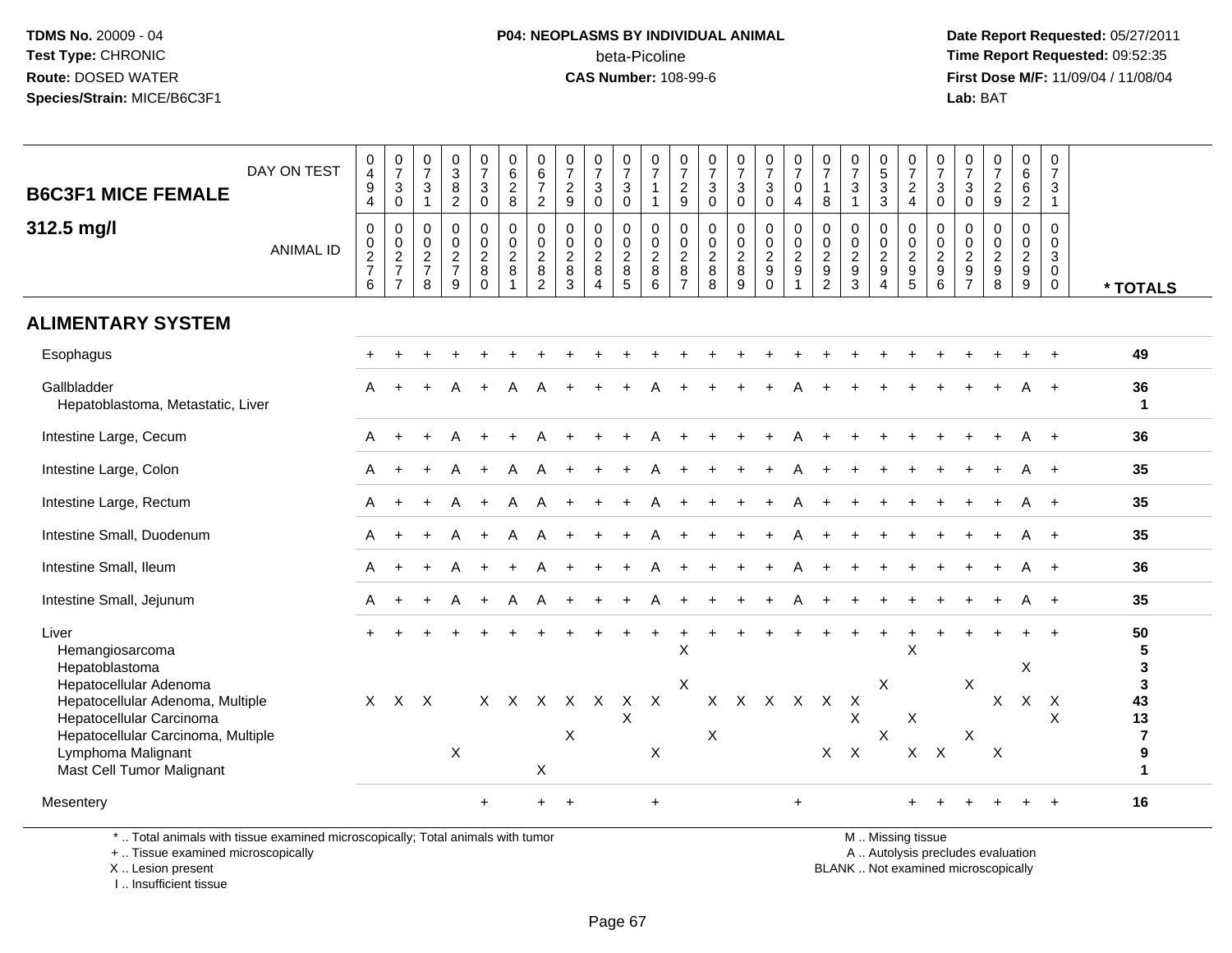# **P04: NEOPLASMS BY INDIVIDUAL ANIMAL**beta-Picoline<br>CAS Number: 108-99-6

 **Date Report Requested:** 05/27/2011 **Time Report Requested:** 09:52:35 **First Dose M/F:** 11/09/04 / 11/08/04<br>Lab: BAT **Lab:** BAT

| <b>B6C3F1 MICE FEMALE</b>                                                       | DAY ON TEST      | 0<br>$\overline{4}$<br>$\boldsymbol{9}$<br>$\overline{4}$ | $\frac{0}{7}$<br>3<br>$\mathsf 0$                            | $\frac{0}{7}$<br>$\sqrt{3}$<br>$\overline{1}$             | $_3^0$<br>$\overline{8}$<br>$\overline{2}$                     | $\frac{0}{7}$<br>$\mathbf{3}$<br>$\mathbf 0$ | $\begin{array}{c} 0 \\ 6 \end{array}$<br>$\frac{2}{8}$ | 0<br>$6\phantom{a}$<br>$\overline{7}$<br>$\overline{2}$         | $\frac{0}{7}$<br>$\overline{c}$<br>$9\,$       | $\frac{0}{7}$<br>3<br>$\mathbf{0}$              | $\frac{0}{7}$<br>$\mathbf 3$<br>$\mathbf 0$ | $\frac{0}{7}$                      | $\frac{0}{7}$<br>$\frac{2}{9}$            | $\frac{0}{7}$<br>$\sqrt{3}$<br>$\mathbf 0$ | $\frac{0}{7}$<br>3<br>$\mathbf 0$        | $\frac{0}{7}$<br>$\mathbf 3$<br>$\overline{0}$         | $\begin{array}{c} 0 \\ 7 \end{array}$<br>0<br>$\overline{4}$ | $\frac{0}{7}$<br>$\mathbf{1}$<br>8        | $\begin{array}{c} 0 \\ 7 \end{array}$<br>$\sqrt{3}$<br>$\overline{\mathbf{1}}$ | $^{\rm 0}_{\rm 5}$<br>$\mathbf{3}$<br>3 | $\frac{0}{7}$<br>$\overline{2}$<br>$\overline{4}$   | 0<br>$\overline{7}$<br>3<br>$\mathbf 0$                         | $\frac{0}{7}$<br>$\sqrt{3}$<br>$\mathbf 0$ | $\frac{0}{7}$<br>$\frac{2}{9}$                               | 0<br>$6\overline{6}$<br>6<br>$\overline{2}$ | 0<br>$\overline{7}$<br>$\mathbf{3}$<br>$\mathbf{1}$ |                                   |
|---------------------------------------------------------------------------------|------------------|-----------------------------------------------------------|--------------------------------------------------------------|-----------------------------------------------------------|----------------------------------------------------------------|----------------------------------------------|--------------------------------------------------------|-----------------------------------------------------------------|------------------------------------------------|-------------------------------------------------|---------------------------------------------|------------------------------------|-------------------------------------------|--------------------------------------------|------------------------------------------|--------------------------------------------------------|--------------------------------------------------------------|-------------------------------------------|--------------------------------------------------------------------------------|-----------------------------------------|-----------------------------------------------------|-----------------------------------------------------------------|--------------------------------------------|--------------------------------------------------------------|---------------------------------------------|-----------------------------------------------------|-----------------------------------|
| 312.5 mg/l                                                                      | <b>ANIMAL ID</b> | 0<br>0<br>$\frac{2}{7}$<br>$\,6$                          | 0<br>0<br>$\overline{c}$<br>$\overline{7}$<br>$\overline{7}$ | $\mathbf 0$<br>0<br>$\overline{c}$<br>$\overline{7}$<br>8 | 0<br>$\boldsymbol{0}$<br>$\overline{2}$<br>$\overline{7}$<br>9 | 0<br>0<br>$\frac{2}{8}$<br>$\mathbf 0$       | 0<br>$\pmb{0}$<br>$\frac{2}{8}$<br>$\mathbf{1}$        | 0<br>$\mathbf 0$<br>$\overline{2}$<br>$\,8\,$<br>$\overline{c}$ | 0<br>$\mathbf 0$<br>$\boldsymbol{2}$<br>8<br>3 | 0<br>0<br>$\overline{2}$<br>8<br>$\overline{4}$ | 0<br>$\mathbf 0$<br>$\frac{2}{8}$<br>5      | 0<br>0<br>$\frac{2}{8}$<br>$\,6\,$ | 0<br>0<br>$\frac{2}{8}$<br>$\overline{7}$ | 0<br>0<br>$\boldsymbol{2}$<br>$\,8\,$<br>8 | 0<br>0<br>$\overline{2}$<br>$\,8\,$<br>9 | 0<br>$\mathsf{O}\xspace$<br>$\frac{2}{9}$<br>$\pmb{0}$ | 0<br>$\mathbf 0$<br>$\overline{c}$<br>9<br>$\mathbf 1$       | 0<br>0<br>$\frac{2}{9}$<br>$\overline{2}$ | 0<br>0<br>$\frac{2}{9}$<br>$\mathbf{3}$                                        | 0<br>0<br>$\overline{2}$<br>9<br>4      | 0<br>$\mathbf 0$<br>$\frac{2}{9}$<br>$\overline{5}$ | 0<br>$\mathbf 0$<br>$\overline{2}$<br>$\boldsymbol{9}$<br>$\,6$ | 0<br>0<br>$\frac{2}{9}$<br>$\overline{7}$  | 0<br>$\pmb{0}$<br>$\begin{array}{c} 2 \\ 9 \\ 8 \end{array}$ | 0<br>0<br>$\frac{2}{9}$<br>$\overline{9}$   | 0<br>$\mathbf 0$<br>3<br>$\mathbf 0$<br>0           | * TOTALS                          |
| Pancreas<br>Lymphoma Malignant                                                  |                  | A                                                         |                                                              |                                                           |                                                                |                                              |                                                        |                                                                 |                                                |                                                 |                                             |                                    |                                           |                                            |                                          |                                                        |                                                              |                                           |                                                                                |                                         |                                                     |                                                                 |                                            |                                                              | A                                           | $+$                                                 | 42<br>$\mathbf 1$                 |
| <b>Salivary Glands</b><br>Lymphoma Malignant                                    |                  |                                                           |                                                              |                                                           |                                                                |                                              |                                                        |                                                                 |                                                |                                                 |                                             |                                    |                                           |                                            |                                          |                                                        |                                                              |                                           |                                                                                |                                         |                                                     | X                                                               |                                            | X                                                            | м                                           | $+$                                                 | 47<br>3                           |
| Stomach, Forestomach<br>Squamous Cell Carcinoma<br>Squamous Cell Papilloma      |                  |                                                           |                                                              |                                                           | A                                                              | $\ddot{}$                                    | A                                                      |                                                                 |                                                |                                                 |                                             |                                    |                                           |                                            |                                          |                                                        |                                                              |                                           |                                                                                |                                         |                                                     |                                                                 |                                            |                                                              |                                             | Χ                                                   | 43<br>1                           |
| Stomach, Glandular<br>Lymphoma Malignant                                        |                  | A                                                         | $\ddot{}$                                                    |                                                           | A                                                              | $+$                                          | $\overline{A}$                                         | A                                                               |                                                |                                                 |                                             |                                    |                                           |                                            |                                          |                                                        | А                                                            |                                           |                                                                                |                                         |                                                     |                                                                 |                                            |                                                              |                                             | $\ddot{}$                                           | 39<br>1                           |
| Tooth<br>Gingiva, Fibroma, Osseous                                              |                  |                                                           |                                                              |                                                           |                                                                |                                              |                                                        |                                                                 |                                                |                                                 |                                             |                                    |                                           |                                            |                                          |                                                        |                                                              |                                           |                                                                                | $\ddot{}$<br>$\mathsf{X}$               |                                                     |                                                                 |                                            |                                                              |                                             |                                                     | 1<br>$\mathbf 1$                  |
| <b>CARDIOVASCULAR SYSTEM</b>                                                    |                  |                                                           |                                                              |                                                           |                                                                |                                              |                                                        |                                                                 |                                                |                                                 |                                             |                                    |                                           |                                            |                                          |                                                        |                                                              |                                           |                                                                                |                                         |                                                     |                                                                 |                                            |                                                              |                                             |                                                     |                                   |
| <b>Blood Vessel</b>                                                             |                  |                                                           |                                                              |                                                           |                                                                |                                              |                                                        |                                                                 |                                                |                                                 |                                             |                                    |                                           |                                            |                                          |                                                        |                                                              |                                           |                                                                                | $+$                                     |                                                     |                                                                 |                                            |                                                              |                                             |                                                     | 3                                 |
| Heart<br>Lymphoma Malignant                                                     |                  |                                                           |                                                              |                                                           | $\sf X$                                                        |                                              |                                                        |                                                                 |                                                |                                                 |                                             | $\mathsf X$                        |                                           |                                            |                                          |                                                        |                                                              |                                           |                                                                                |                                         |                                                     |                                                                 |                                            |                                                              |                                             |                                                     | 50<br>$\mathbf{2}$                |
| <b>ENDOCRINE SYSTEM</b>                                                         |                  |                                                           |                                                              |                                                           |                                                                |                                              |                                                        |                                                                 |                                                |                                                 |                                             |                                    |                                           |                                            |                                          |                                                        |                                                              |                                           |                                                                                |                                         |                                                     |                                                                 |                                            |                                                              |                                             |                                                     |                                   |
| <b>Adrenal Cortex</b>                                                           |                  |                                                           | ÷                                                            |                                                           | A                                                              |                                              |                                                        |                                                                 |                                                |                                                 |                                             |                                    |                                           |                                            |                                          |                                                        | A                                                            |                                           |                                                                                |                                         |                                                     |                                                                 |                                            | $\ddot{}$                                                    | A                                           | $+$                                                 | 45                                |
| Adrenal Medulla<br>Pheochromocytoma Benign<br>Pheochromocytoma Malignant        |                  |                                                           |                                                              |                                                           |                                                                |                                              |                                                        |                                                                 |                                                |                                                 |                                             |                                    |                                           |                                            |                                          |                                                        |                                                              |                                           |                                                                                |                                         |                                                     |                                                                 |                                            | $\ddot{}$<br>X                                               | $\mathsf{A}$                                | $+$                                                 | 45<br>$\mathbf 1$<br>$\mathbf{2}$ |
| *  Total animals with tissue examined microscopically; Total animals with tumor |                  |                                                           |                                                              |                                                           |                                                                |                                              |                                                        |                                                                 |                                                |                                                 |                                             |                                    |                                           |                                            |                                          |                                                        |                                                              |                                           |                                                                                |                                         | M  Missing tissue                                   |                                                                 |                                            | $\sim$ $\sim$                                                |                                             |                                                     |                                   |

+ .. Tissue examined microscopically

X .. Lesion present

I .. Insufficient tissue

y the contract of the contract of the contract of the contract of the contract of the contract of the contract of  $A$ . Autolysis precludes evaluation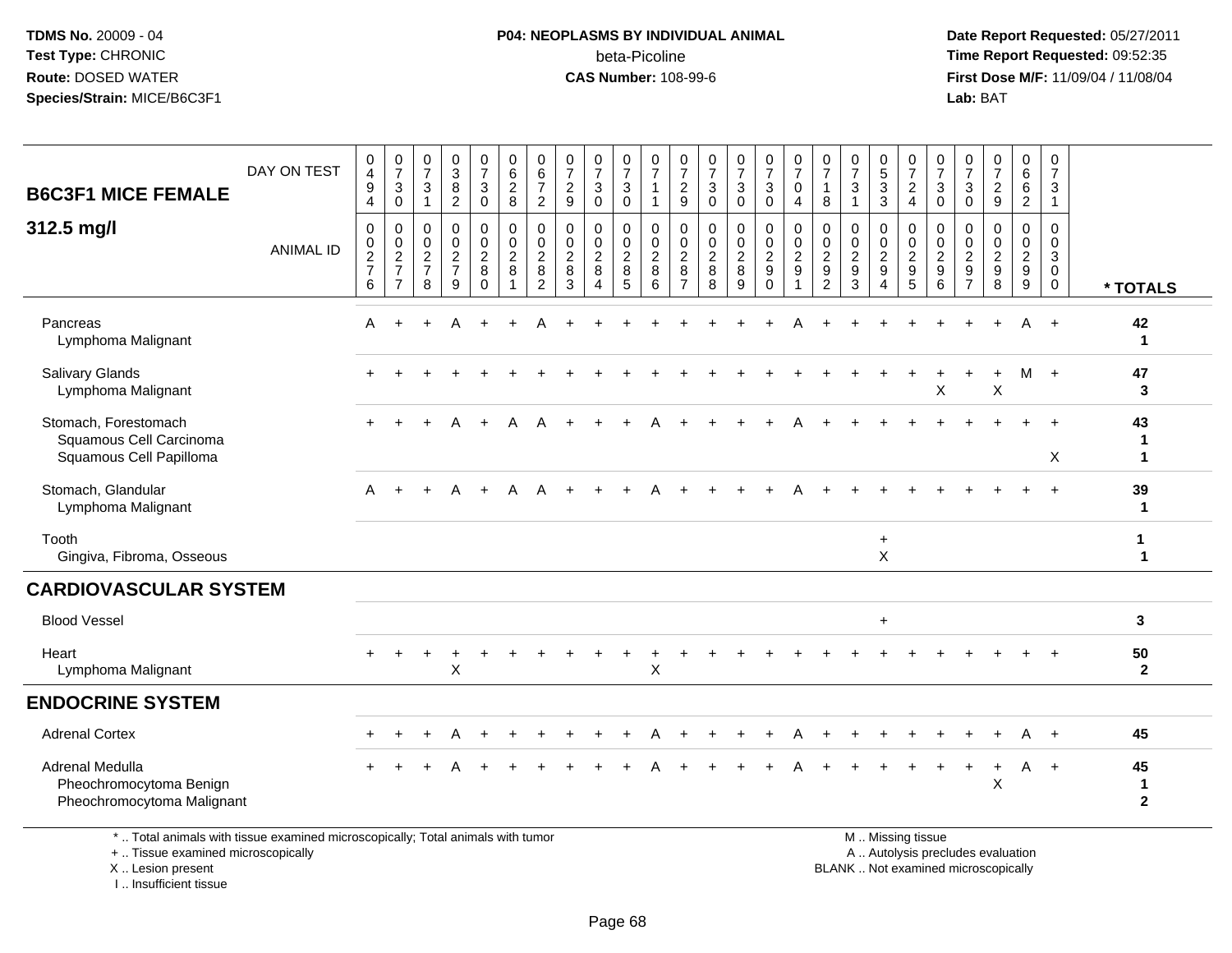# **P04: NEOPLASMS BY INDIVIDUAL ANIMAL**beta-Picoline<br>CAS Number: 108-99-6

| <b>B6C3F1 MICE FEMALE</b>                                                                                                                                           | DAY ON TEST      | 0<br>$\overline{4}$<br>$\boldsymbol{9}$<br>4 | $\begin{array}{c} 0 \\ 7 \end{array}$<br>$\mathbf{3}$<br>$\mathbf 0$ | $\begin{smallmatrix}0\\7\end{smallmatrix}$<br>$\ensuremath{\mathsf{3}}$<br>$\mathbf{1}$ | $_{3}^{\rm 0}$<br>$\overline{8}$<br>$\overline{2}$                          | $\begin{array}{c} 0 \\ 7 \end{array}$<br>$\ensuremath{\mathsf{3}}$<br>$\mathsf{O}\xspace$ | $\begin{array}{c} 0 \\ 6 \end{array}$<br>$\sqrt{2}$<br>8                | $\begin{array}{c} 0 \\ 6 \end{array}$<br>$\overline{7}$<br>$\overline{2}$ | $\frac{0}{7}$<br>$\sqrt{2}$<br>9                           | $\frac{0}{7}$<br>3<br>$\mathbf 0$                          | $\frac{0}{7}$<br>$\ensuremath{\mathsf{3}}$<br>$\mathbf 0$ | $\frac{0}{7}$<br>$\overline{1}$                              | $\frac{0}{7}$<br>$\overline{c}$<br>$\boldsymbol{9}$ | $\frac{0}{7}$<br>$\ensuremath{\mathsf{3}}$<br>$\mathbf 0$ | $\frac{0}{7}$<br>$\ensuremath{\mathsf{3}}$<br>$\mathbf 0$ | $\begin{array}{c} 0 \\ 7 \end{array}$<br>$\ensuremath{\mathsf{3}}$<br>$\mathbf 0$ | $\frac{0}{7}$<br>$\pmb{0}$<br>$\overline{4}$           | 0<br>$\overline{7}$<br>$\overline{1}$<br>8                                     | $\begin{array}{c} 0 \\ 7 \end{array}$<br>$\ensuremath{\mathsf{3}}$<br>$\mathbf{1}$ | $\begin{array}{c} 0 \\ 5 \end{array}$<br>$\overline{3}$<br>$\mathbf{3}$ | $\frac{0}{7}$<br>$\frac{2}{4}$                                        | $\frac{0}{7}$<br>3<br>$\mathsf{O}\xspace$                   | 0<br>$\overline{7}$<br>$\ensuremath{\mathsf{3}}$<br>$\mathbf 0$                    | $\frac{0}{7}$<br>$\sqrt{2}$<br>$\boldsymbol{9}$                          | $\mathbf 0$<br>$\,6\,$<br>$\,6$<br>$\overline{2}$                 | $\mathbf 0$<br>$\overline{7}$<br>$\sqrt{3}$<br>$\mathbf{1}$  |                                 |
|---------------------------------------------------------------------------------------------------------------------------------------------------------------------|------------------|----------------------------------------------|----------------------------------------------------------------------|-----------------------------------------------------------------------------------------|-----------------------------------------------------------------------------|-------------------------------------------------------------------------------------------|-------------------------------------------------------------------------|---------------------------------------------------------------------------|------------------------------------------------------------|------------------------------------------------------------|-----------------------------------------------------------|--------------------------------------------------------------|-----------------------------------------------------|-----------------------------------------------------------|-----------------------------------------------------------|-----------------------------------------------------------------------------------|--------------------------------------------------------|--------------------------------------------------------------------------------|------------------------------------------------------------------------------------|-------------------------------------------------------------------------|-----------------------------------------------------------------------|-------------------------------------------------------------|------------------------------------------------------------------------------------|--------------------------------------------------------------------------|-------------------------------------------------------------------|--------------------------------------------------------------|---------------------------------|
| 312.5 mg/l                                                                                                                                                          | <b>ANIMAL ID</b> | 0<br>$\pmb{0}$<br>$\frac{2}{7}$<br>6         | 0<br>$\frac{0}{2}$<br>$\overline{7}$                                 | 0<br>$\mathbf 0$<br>$\overline{2}$<br>$\overline{7}$<br>8                               | $\mathbf 0$<br>$\mathsf{O}\xspace$<br>$\overline{2}$<br>$\overline{7}$<br>9 | 0<br>$\mathbf 0$<br>$\overline{2}$<br>$\bf 8$<br>$\Omega$                                 | $\pmb{0}$<br>$\mathbf 0$<br>$\overline{2}$<br>$\,8\,$<br>$\overline{1}$ | 0<br>$\mathbf 0$<br>$\overline{2}$<br>8<br>$\overline{2}$                 | $\mathbf 0$<br>$\pmb{0}$<br>$\overline{2}$<br>$\bf 8$<br>3 | 0<br>$\mathsf{O}$<br>$\overline{2}$<br>8<br>$\overline{4}$ | 0<br>$_2^0$<br>8<br>5                                     | $\mathbf 0$<br>$\mathbf 0$<br>$\overline{2}$<br>$\bf 8$<br>6 | 0<br>0<br>$\overline{2}$<br>8<br>$\overline{7}$     | $\mathbf 0$<br>$\mathbf 0$<br>$\sqrt{2}$<br>$\, 8$<br>8   | 0<br>$\mathbf 0$<br>$\overline{c}$<br>$\bf 8$<br>9        | 0<br>$\mathbf 0$<br>$\overline{2}$<br>$\boldsymbol{9}$<br>$\mathbf 0$             | 0<br>$\frac{0}{2}$<br>$\boldsymbol{9}$<br>$\mathbf{1}$ | $\mathbf 0$<br>$\mathbf 0$<br>$\sqrt{2}$<br>$\boldsymbol{9}$<br>$\overline{2}$ | $\mathbf 0$<br>$\mathbf 0$<br>$\overline{2}$<br>$\boldsymbol{9}$<br>3              | 0<br>$\mathbf 0$<br>$\sqrt{2}$<br>$\boldsymbol{9}$<br>$\overline{4}$    | 0<br>$\mathsf{O}\xspace$<br>$\boldsymbol{2}$<br>$\boldsymbol{9}$<br>5 | $\mathbf 0$<br>0<br>$\overline{2}$<br>$\boldsymbol{9}$<br>6 | $\mathbf 0$<br>$\mathbf 0$<br>$\overline{c}$<br>$\boldsymbol{9}$<br>$\overline{7}$ | $\mathbf 0$<br>$\mathbf 0$<br>$\overline{2}$<br>$\boldsymbol{9}$<br>8    | 0<br>$\mathsf{O}\xspace$<br>$\overline{2}$<br>$\overline{9}$<br>9 | $\Omega$<br>$\pmb{0}$<br>3<br>$\mathbf{0}$<br>$\overline{0}$ | * TOTALS                        |
| Islets, Pancreatic<br>Adenoma                                                                                                                                       |                  | A                                            |                                                                      |                                                                                         |                                                                             |                                                                                           |                                                                         |                                                                           |                                                            |                                                            |                                                           |                                                              |                                                     | X                                                         |                                                           |                                                                                   |                                                        |                                                                                |                                                                                    |                                                                         |                                                                       |                                                             |                                                                                    |                                                                          | A                                                                 | $+$                                                          | 41<br>$\mathbf 1$               |
| Parathyroid Gland                                                                                                                                                   |                  | М                                            | $\ddot{}$                                                            | м                                                                                       | м                                                                           |                                                                                           |                                                                         |                                                                           |                                                            |                                                            |                                                           |                                                              |                                                     |                                                           | м                                                         | M                                                                                 | M                                                      |                                                                                | м                                                                                  | м                                                                       |                                                                       |                                                             |                                                                                    |                                                                          | м                                                                 | $+$                                                          | 34                              |
| <b>Pituitary Gland</b><br>Pars Distalis, Adenoma                                                                                                                    |                  | $\times$                                     |                                                                      |                                                                                         |                                                                             |                                                                                           |                                                                         |                                                                           |                                                            |                                                            |                                                           |                                                              |                                                     |                                                           |                                                           |                                                                                   |                                                        |                                                                                | X                                                                                  |                                                                         |                                                                       |                                                             |                                                                                    |                                                                          | м                                                                 | $+$<br>X                                                     | 46<br>5                         |
| <b>Thyroid Gland</b>                                                                                                                                                |                  | $+$                                          |                                                                      |                                                                                         | м                                                                           | $+$                                                                                       |                                                                         |                                                                           |                                                            |                                                            |                                                           |                                                              |                                                     |                                                           |                                                           |                                                                                   |                                                        |                                                                                |                                                                                    |                                                                         |                                                                       |                                                             |                                                                                    |                                                                          |                                                                   | M +                                                          | 45                              |
| <b>GENERAL BODY SYSTEM</b>                                                                                                                                          |                  |                                              |                                                                      |                                                                                         |                                                                             |                                                                                           |                                                                         |                                                                           |                                                            |                                                            |                                                           |                                                              |                                                     |                                                           |                                                           |                                                                                   |                                                        |                                                                                |                                                                                    |                                                                         |                                                                       |                                                             |                                                                                    |                                                                          |                                                                   |                                                              |                                 |
| <b>NONE</b>                                                                                                                                                         |                  |                                              |                                                                      |                                                                                         |                                                                             |                                                                                           |                                                                         |                                                                           |                                                            |                                                            |                                                           |                                                              |                                                     |                                                           |                                                           |                                                                                   |                                                        |                                                                                |                                                                                    |                                                                         |                                                                       |                                                             |                                                                                    |                                                                          |                                                                   |                                                              |                                 |
| <b>GENITAL SYSTEM</b>                                                                                                                                               |                  |                                              |                                                                      |                                                                                         |                                                                             |                                                                                           |                                                                         |                                                                           |                                                            |                                                            |                                                           |                                                              |                                                     |                                                           |                                                           |                                                                                   |                                                        |                                                                                |                                                                                    |                                                                         |                                                                       |                                                             |                                                                                    |                                                                          |                                                                   |                                                              |                                 |
| <b>Clitoral Gland</b>                                                                                                                                               |                  |                                              |                                                                      |                                                                                         |                                                                             |                                                                                           |                                                                         |                                                                           |                                                            |                                                            |                                                           |                                                              |                                                     |                                                           |                                                           |                                                                                   |                                                        |                                                                                |                                                                                    |                                                                         |                                                                       |                                                             |                                                                                    |                                                                          |                                                                   |                                                              | 50                              |
| Ovary<br>Cystadenoma                                                                                                                                                |                  |                                              |                                                                      |                                                                                         |                                                                             |                                                                                           |                                                                         |                                                                           |                                                            |                                                            |                                                           |                                                              |                                                     |                                                           |                                                           |                                                                                   |                                                        |                                                                                | X                                                                                  |                                                                         | X                                                                     |                                                             |                                                                                    |                                                                          |                                                                   |                                                              | 48<br>4                         |
| Uterus                                                                                                                                                              |                  |                                              |                                                                      |                                                                                         |                                                                             |                                                                                           |                                                                         |                                                                           |                                                            |                                                            |                                                           |                                                              |                                                     |                                                           |                                                           |                                                                                   |                                                        |                                                                                |                                                                                    |                                                                         |                                                                       |                                                             |                                                                                    |                                                                          | $\pm$                                                             | $+$                                                          | 47                              |
| <b>HEMATOPOIETIC SYSTEM</b>                                                                                                                                         |                  |                                              |                                                                      |                                                                                         |                                                                             |                                                                                           |                                                                         |                                                                           |                                                            |                                                            |                                                           |                                                              |                                                     |                                                           |                                                           |                                                                                   |                                                        |                                                                                |                                                                                    |                                                                         |                                                                       |                                                             |                                                                                    |                                                                          |                                                                   |                                                              |                                 |
| <b>Bone Marrow</b><br>Lymphoma Malignant<br>Mast Cell Tumor Malignant                                                                                               |                  | A                                            |                                                                      |                                                                                         |                                                                             |                                                                                           |                                                                         | $\boldsymbol{\mathsf{X}}$                                                 |                                                            |                                                            |                                                           |                                                              |                                                     |                                                           |                                                           |                                                                                   |                                                        |                                                                                |                                                                                    |                                                                         |                                                                       |                                                             |                                                                                    |                                                                          | A                                                                 | $+$                                                          | 46<br>1<br>$\blacktriangleleft$ |
| Lymph Node<br>Iliac, Mast Cell Tumor Malignant                                                                                                                      |                  |                                              |                                                                      |                                                                                         |                                                                             |                                                                                           |                                                                         | $\ddot{}$<br>X                                                            |                                                            |                                                            |                                                           |                                                              |                                                     |                                                           |                                                           |                                                                                   |                                                        | +                                                                              |                                                                                    |                                                                         |                                                                       |                                                             |                                                                                    |                                                                          |                                                                   |                                                              | 8<br>$\blacktriangleleft$       |
| *  Total animals with tissue examined microscopically; Total animals with tumor<br>+  Tissue examined microscopically<br>X  Lesion present<br>I Insufficient tissue |                  |                                              |                                                                      |                                                                                         |                                                                             |                                                                                           |                                                                         |                                                                           |                                                            |                                                            |                                                           |                                                              |                                                     |                                                           |                                                           |                                                                                   |                                                        |                                                                                |                                                                                    |                                                                         | M  Missing tissue                                                     |                                                             |                                                                                    | A  Autolysis precludes evaluation<br>BLANK  Not examined microscopically |                                                                   |                                                              |                                 |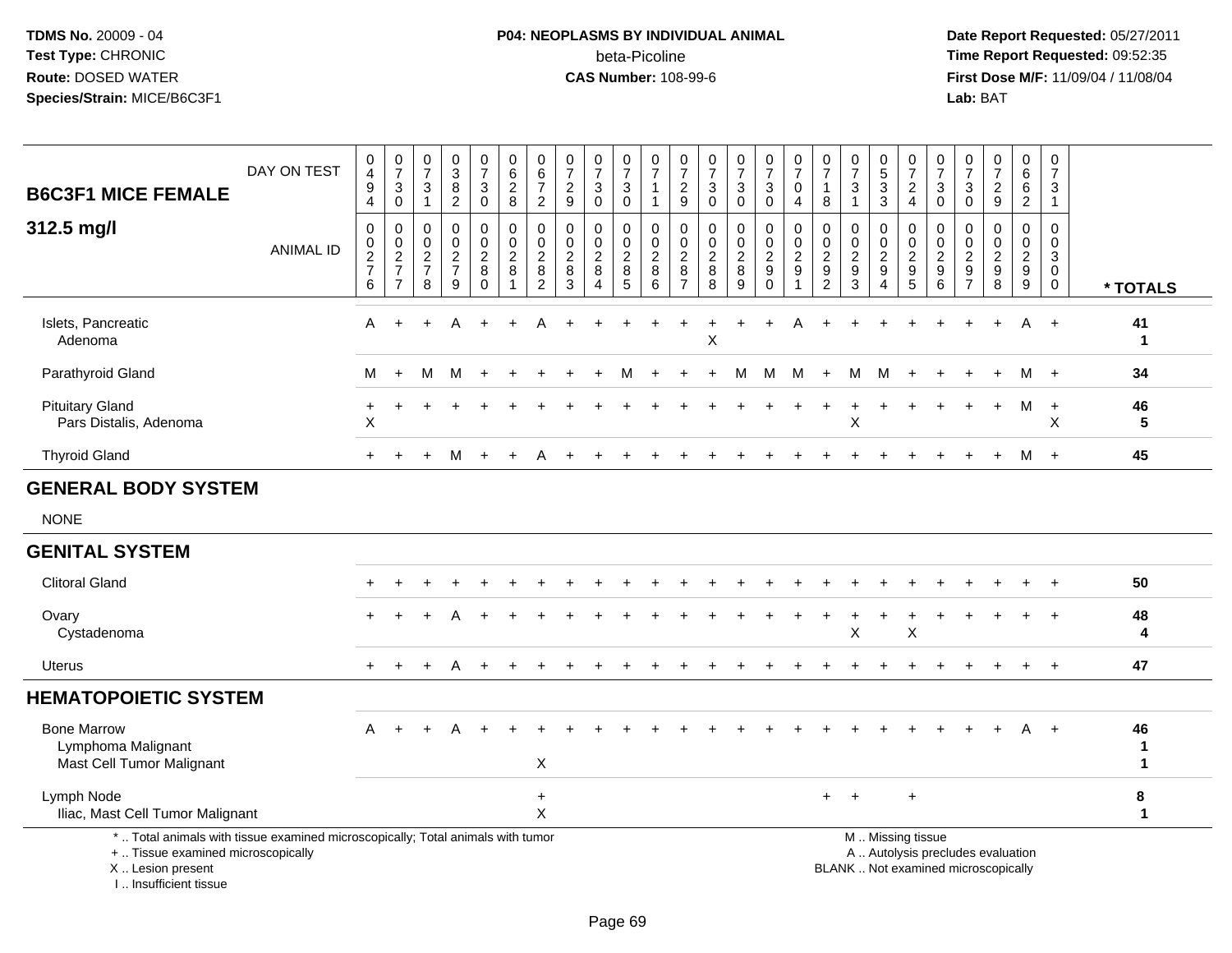#### **P04: NEOPLASMS BY INDIVIDUAL ANIMAL**beta-Picoline<br>CAS Number: 108-99-6

 **Date Report Requested:** 05/27/2011 **Time Report Requested:** 09:52:35 **First Dose M/F:** 11/09/04 / 11/08/04<br>Lab: BAT **Lab:** BAT

|                                                                                                                       |                  | 0                  | $\frac{0}{7}$                   | $\frac{0}{7}$      | $\mathbf 0$                          | $\begin{array}{c} 0 \\ 7 \end{array}$        | $\pmb{0}$                  | 0                              | $\frac{0}{7}$                               | $\frac{0}{7}$                   | $\frac{0}{7}$                      | $\frac{0}{7}$                       | $\frac{0}{7}$                      | 0                                  | $\frac{0}{7}$                                  | $\frac{0}{7}$                | $\frac{0}{7}$            | $\begin{array}{c} 0 \\ 7 \end{array}$ | $\frac{0}{7}$                                | $\begin{array}{c} 0 \\ 5 \end{array}$          | $\frac{0}{7}$                  | $\frac{0}{7}$             | 0                                  | 0                                   | $\mathbf 0$                                  | $\mathsf{O}\xspace$                                     |                              |
|-----------------------------------------------------------------------------------------------------------------------|------------------|--------------------|---------------------------------|--------------------|--------------------------------------|----------------------------------------------|----------------------------|--------------------------------|---------------------------------------------|---------------------------------|------------------------------------|-------------------------------------|------------------------------------|------------------------------------|------------------------------------------------|------------------------------|--------------------------|---------------------------------------|----------------------------------------------|------------------------------------------------|--------------------------------|---------------------------|------------------------------------|-------------------------------------|----------------------------------------------|---------------------------------------------------------|------------------------------|
| <b>B6C3F1 MICE FEMALE</b>                                                                                             | DAY ON TEST      | 4<br>9             | $\ensuremath{\mathsf{3}}$       | 3                  | $\mathbf{3}$<br>8                    | $\sqrt{3}$                                   | $\,6\,$<br>$\frac{2}{8}$   | 6<br>$\boldsymbol{7}$          | $\overline{\mathbf{c}}$                     | $\ensuremath{\mathsf{3}}$       | 3                                  | $\mathbf{1}$                        | $\boldsymbol{2}$                   | $\overline{7}$<br>3                | $\sqrt{3}$                                     | $\sqrt{3}$                   | 0                        | $\mathbf{1}$                          | $\sqrt{3}$                                   | $\overline{3}$                                 | $\overline{c}$                 | 3                         | $\check{7}$<br>3                   | $\overline{7}$<br>$\overline{c}$    | $\overline{6}$<br>6                          | $\overline{7}$<br>$\mathbf{3}$                          |                              |
|                                                                                                                       |                  | $\overline{4}$     | $\mathsf{O}\xspace$             | $\mathbf{1}$       | $\overline{2}$                       | $\pmb{0}$                                    |                            | $\overline{2}$                 | 9                                           | $\mathbf 0$                     | 0                                  | $\mathbf{1}$                        | $\boldsymbol{9}$                   | $\mathbf 0$                        | $\mathbf 0$                                    | $\mathsf 0$                  | $\overline{4}$           | $\,8\,$                               | $\mathbf{1}$                                 | $\mathbf{3}$                                   | $\overline{4}$                 | $\mathbf 0$               | $\mathsf{O}\xspace$                | $\boldsymbol{9}$                    | $\boldsymbol{2}$                             | $\mathbf{1}$                                            |                              |
| 312.5 mg/l                                                                                                            | <b>ANIMAL ID</b> | 0<br>0             | $\mathbf 0$<br>$\mathbf 0$      | 0<br>0             | $\mathbf 0$<br>0<br>$\boldsymbol{2}$ | $\mathbf 0$<br>$\mathbf 0$<br>$\overline{2}$ | $\mathbf 0$<br>$\mathbf 0$ | 0<br>$\mathbf 0$<br>$\sqrt{2}$ | 0<br>$\mathbf 0$<br>$\overline{\mathbf{c}}$ | $\mathbf 0$<br>$\mathbf 0$      | 0<br>$\mathbf 0$<br>$\overline{a}$ | 0<br>$\mathsf{O}$<br>$\overline{c}$ | 0<br>$\pmb{0}$<br>$\boldsymbol{2}$ | 0<br>$\mathbf 0$<br>$\overline{c}$ | $\mathbf 0$<br>$\mathbf 0$<br>$\boldsymbol{2}$ | 0<br>0<br>$\boldsymbol{2}$   | 0<br>0<br>$\overline{c}$ | $\mathbf 0$<br>$\pmb{0}$              | $\mathbf 0$<br>$\mathbf 0$<br>$\overline{c}$ | $\mathbf 0$<br>$\mathbf 0$<br>$\boldsymbol{2}$ | 0<br>0<br>$\boldsymbol{2}$     | 0<br>0<br>$\overline{c}$  | 0<br>$\mathbf 0$<br>$\overline{c}$ | 0<br>$\mathbf 0$<br>$\overline{c}$  | $\mathbf 0$<br>$\mathbf 0$<br>$\overline{c}$ | $\mathbf 0$<br>$\mathbf 0$<br>$\ensuremath{\mathsf{3}}$ |                              |
|                                                                                                                       |                  | $\frac{2}{7}$<br>6 | $\frac{2}{7}$<br>$\overline{7}$ | $\frac{2}{7}$<br>8 | $\overline{7}$<br>9                  | $\bf 8$<br>$\Omega$                          | $\frac{2}{8}$<br>1         | $\, 8$<br>$\overline{2}$       | 8<br>3                                      | $\frac{2}{8}$<br>$\overline{4}$ | 8<br>5                             | $\bf 8$<br>6                        | $\, 8$<br>$\overline{7}$           | $\bf 8$<br>8                       | $\bf 8$<br>9                                   | $\boldsymbol{9}$<br>$\Omega$ | $\boldsymbol{9}$         | $\frac{2}{9}$<br>$\overline{c}$       | $\boldsymbol{9}$<br>3                        | $9\,$<br>$\boldsymbol{\Lambda}$                | $\boldsymbol{9}$<br>$\sqrt{5}$ | $\boldsymbol{9}$<br>6     | $\boldsymbol{9}$<br>$\overline{7}$ | $\boldsymbol{9}$<br>8               | $\boldsymbol{9}$<br>$\boldsymbol{9}$         | $\mathbf 0$<br>$\mathbf 0$                              |                              |
| Lumbar, Hemangiosarcoma                                                                                               |                  |                    |                                 |                    |                                      |                                              |                            |                                |                                             |                                 |                                    |                                     |                                    |                                    |                                                |                              |                          |                                       |                                              |                                                | X                              |                           |                                    |                                     |                                              |                                                         | * TOTALS<br>1                |
| Lumbar, Lymphoma Malignant                                                                                            |                  |                    |                                 |                    |                                      |                                              |                            |                                |                                             |                                 |                                    |                                     |                                    |                                    |                                                |                              |                          |                                       |                                              |                                                | $\pmb{\times}$                 |                           |                                    |                                     |                                              |                                                         | 3                            |
| Mediastinal, Lymphoma Malignant<br>Pancreatic, Lymphoma Malignant                                                     |                  |                    |                                 |                    |                                      |                                              |                            |                                |                                             |                                 |                                    |                                     |                                    |                                    |                                                |                              |                          |                                       | X                                            |                                                | $\pmb{\times}$                 |                           |                                    |                                     |                                              |                                                         |                              |
| Renal, Hemangiosarcoma                                                                                                |                  |                    |                                 |                    |                                      |                                              |                            |                                |                                             |                                 |                                    |                                     |                                    |                                    |                                                |                              |                          | X                                     |                                              |                                                | Х<br>$\pmb{\times}$            |                           |                                    |                                     |                                              |                                                         | 3                            |
| Renal, Lymphoma Malignant                                                                                             |                  |                    |                                 |                    |                                      |                                              |                            |                                |                                             |                                 |                                    |                                     |                                    |                                    |                                                |                              |                          |                                       |                                              |                                                |                                |                           |                                    |                                     |                                              |                                                         |                              |
| Lymph Node, Mandibular<br>Lymphoma Malignant                                                                          |                  | A                  | $+$                             | М                  | Χ                                    |                                              |                            |                                |                                             |                                 |                                    |                                     |                                    |                                    |                                                |                              |                          | X                                     |                                              |                                                | X                              | $\times$                  |                                    | X                                   | м                                            | $+$<br>$\boldsymbol{\mathsf{X}}$                        | 42<br>10                     |
| Lymph Node, Mesenteric                                                                                                |                  | A                  |                                 |                    |                                      |                                              |                            |                                |                                             |                                 |                                    |                                     |                                    |                                    |                                                |                              |                          |                                       |                                              |                                                |                                |                           |                                    |                                     |                                              | $+$                                                     | 38                           |
| Lymphoma Malignant                                                                                                    |                  |                    |                                 |                    |                                      |                                              |                            |                                |                                             |                                 |                                    |                                     |                                    |                                    |                                                |                              |                          | X                                     |                                              |                                                | X                              | $\boldsymbol{\mathsf{X}}$ |                                    | X                                   |                                              | X                                                       | 9                            |
| Spleen<br>Hemangiosarcoma                                                                                             |                  |                    |                                 |                    |                                      |                                              |                            |                                |                                             |                                 |                                    |                                     | X                                  |                                    |                                                |                              |                          |                                       |                                              |                                                |                                |                           |                                    |                                     |                                              |                                                         | 42<br>$\mathbf{2}$           |
| Lymphoma Malignant<br>Mast Cell Tumor Malignant                                                                       |                  |                    |                                 |                    |                                      |                                              |                            | X                              |                                             |                                 |                                    |                                     |                                    |                                    |                                                |                              |                          |                                       | $X$ $X$                                      |                                                |                                | $X \times$                |                                    | X                                   |                                              | X                                                       | 10<br>$\blacktriangleleft$   |
|                                                                                                                       |                  |                    |                                 |                    |                                      |                                              |                            |                                |                                             |                                 |                                    |                                     |                                    |                                    |                                                |                              |                          |                                       |                                              |                                                |                                |                           |                                    |                                     |                                              |                                                         |                              |
| Thymus<br>Alveolar/Bronchiolar Carcinoma, Metastatic,<br>Lung                                                         |                  |                    |                                 |                    |                                      |                                              |                            |                                |                                             |                                 |                                    |                                     |                                    |                                    | M                                              | $\ddot{}$                    | $\sf X$                  |                                       |                                              |                                                |                                |                           |                                    |                                     | A                                            | $+$                                                     | 44<br>$\mathbf 1$            |
| Lymphoma Malignant                                                                                                    |                  |                    |                                 |                    | X                                    |                                              |                            |                                |                                             |                                 |                                    |                                     |                                    |                                    |                                                |                              |                          |                                       | $X$ $X$                                      |                                                |                                | $X$ $X$                   |                                    | $\times$                            |                                              | X                                                       | 11                           |
| <b>INTEGUMENTARY SYSTEM</b>                                                                                           |                  |                    |                                 |                    |                                      |                                              |                            |                                |                                             |                                 |                                    |                                     |                                    |                                    |                                                |                              |                          |                                       |                                              |                                                |                                |                           |                                    |                                     |                                              |                                                         |                              |
| <b>Mammary Gland</b><br>Carcinoma                                                                                     |                  |                    |                                 |                    |                                      |                                              |                            |                                |                                             |                                 |                                    | X                                   |                                    |                                    |                                                |                              |                          |                                       |                                              |                                                |                                |                           |                                    |                                     |                                              |                                                         | 49<br>$\mathbf{1}$           |
| Skin                                                                                                                  |                  |                    |                                 |                    |                                      |                                              |                            |                                |                                             |                                 |                                    |                                     |                                    |                                    |                                                |                              |                          |                                       |                                              |                                                |                                |                           |                                    |                                     |                                              |                                                         | 50                           |
| Subcutaneous Tissue, Fibrous Histiocytoma<br>Subcutaneous Tissue, Hemangiosarcoma                                     |                  |                    |                                 |                    |                                      |                                              |                            |                                |                                             |                                 |                                    |                                     | X                                  |                                    |                                                |                              |                          |                                       |                                              |                                                |                                |                           |                                    |                                     |                                              |                                                         | $\mathbf{1}$<br>$\mathbf{1}$ |
| *  Total animals with tissue examined microscopically; Total animals with tumor<br>+  Tissue examined microscopically |                  |                    |                                 |                    |                                      |                                              |                            |                                |                                             |                                 |                                    |                                     |                                    |                                    |                                                |                              |                          |                                       |                                              |                                                | M  Missing tissue              |                           |                                    | A  Autolysis precludes evaluation   |                                              |                                                         |                              |
| X  Lesion present                                                                                                     |                  |                    |                                 |                    |                                      |                                              |                            |                                |                                             |                                 |                                    |                                     |                                    |                                    |                                                |                              |                          |                                       |                                              |                                                |                                |                           |                                    | BLANK  Not examined microscopically |                                              |                                                         |                              |

I .. Insufficient tissue

ally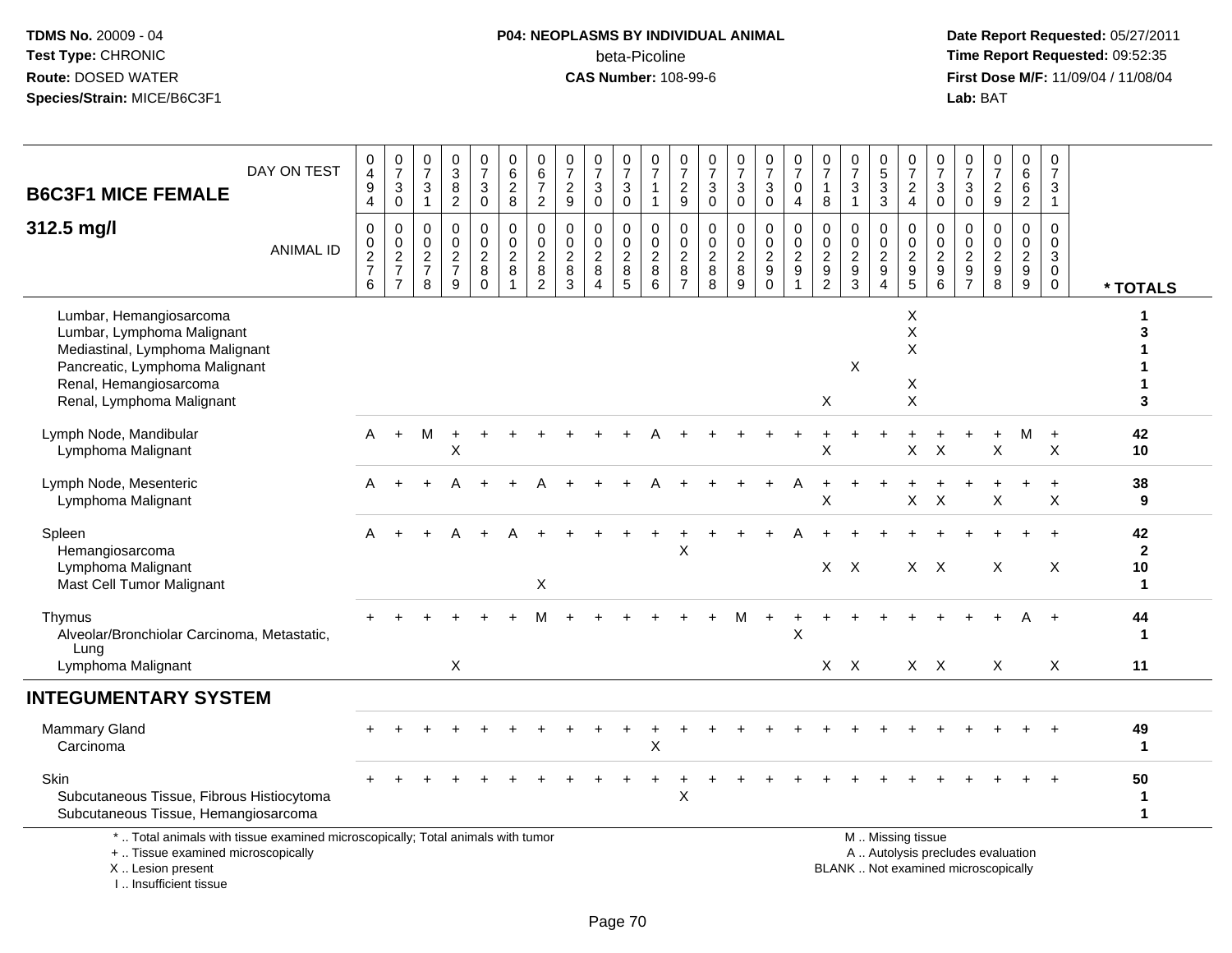# **P04: NEOPLASMS BY INDIVIDUAL ANIMAL**beta-Picoline<br>CAS Number: 108-99-6

 **Date Report Requested:** 05/27/2011 **Time Report Requested:** 09:52:35 **First Dose M/F:** 11/09/04 / 11/08/04<br>Lab: BAT **Lab:** BAT

| <b>B6C3F1 MICE FEMALE</b>                                                                                                                       | DAY ON TEST      | 0<br>4<br>9<br>$\overline{4}$        | $\frac{0}{7}$<br>$\mathbf{3}$<br>$\mathbf 0$   | 0<br>$\overline{7}$<br>3<br>$\mathbf 1$                               | 0<br>$\overline{3}$<br>$\bf 8$<br>$\overline{2}$           | $\frac{0}{7}$<br>$\mathbf{3}$<br>$\mathbf 0$           | 0<br>$6\overline{6}$<br>$\overline{c}$<br>8       | 0<br>$6\phantom{1}6$<br>$\overline{7}$<br>$\overline{2}$    | 0<br>$\overline{7}$<br>$\overline{c}$<br>9          | 0<br>$\overline{7}$<br>$\sqrt{3}$<br>$\Omega$               | $\frac{0}{7}$<br>3<br>$\Omega$                                | $\frac{0}{7}$<br>$\mathbf{1}$<br>$\mathbf{1}$                | 0<br>$\overline{7}$<br>$\sqrt{2}$<br>9                        | 0<br>$\overline{7}$<br>$\mathbf{3}$<br>$\Omega$               | $\frac{0}{7}$<br>$\sqrt{3}$<br>$\Omega$                         | $\frac{0}{7}$<br>3<br>$\Omega$                                               | $\frac{0}{7}$<br>$\pmb{0}$<br>$\overline{4}$                        | $\frac{0}{7}$<br>$\mathbf{1}$<br>8                  | 0<br>$\overline{7}$<br>3                                   | $\begin{array}{c} 0 \\ 5 \\ 3 \end{array}$                  | 0<br>$\overline{7}$<br>$\overline{c}$<br>$\overline{4}$ | 0<br>$\overline{7}$<br>$\sqrt{3}$<br>$\Omega$                           | 0<br>$\overline{7}$<br>3<br>$\Omega$                                                  | 0<br>$\overline{7}$<br>$\overline{2}$<br>9                              | 0<br>6<br>$\,6\,$<br>$\overline{2}$                           | 0<br>$\overline{7}$<br>$\mathbf{3}$<br>$\mathbf{1}$                         |                             |
|-------------------------------------------------------------------------------------------------------------------------------------------------|------------------|--------------------------------------|------------------------------------------------|-----------------------------------------------------------------------|------------------------------------------------------------|--------------------------------------------------------|---------------------------------------------------|-------------------------------------------------------------|-----------------------------------------------------|-------------------------------------------------------------|---------------------------------------------------------------|--------------------------------------------------------------|---------------------------------------------------------------|---------------------------------------------------------------|-----------------------------------------------------------------|------------------------------------------------------------------------------|---------------------------------------------------------------------|-----------------------------------------------------|------------------------------------------------------------|-------------------------------------------------------------|---------------------------------------------------------|-------------------------------------------------------------------------|---------------------------------------------------------------------------------------|-------------------------------------------------------------------------|---------------------------------------------------------------|-----------------------------------------------------------------------------|-----------------------------|
| 312.5 mg/l                                                                                                                                      | <b>ANIMAL ID</b> | 0<br>$\pmb{0}$<br>$\frac{2}{7}$<br>6 | $\mathbf 0$<br>$\frac{0}{2}$<br>$\overline{7}$ | $\mathbf 0$<br>$\mathbf 0$<br>$\boldsymbol{2}$<br>$\overline{7}$<br>8 | $\mathbf 0$<br>$\Omega$<br>$\frac{2}{7}$<br>$\overline{9}$ | $\mathbf 0$<br>$\pmb{0}$<br>$\frac{2}{8}$<br>$\bar{0}$ | 0<br>$\mathsf{O}\xspace$<br>$\sqrt{2}$<br>$\bf 8$ | $\mathbf 0$<br>$\pmb{0}$<br>$\frac{2}{8}$<br>$\overline{2}$ | $\mathbf{0}$<br>$\mathbf 0$<br>$\sqrt{2}$<br>8<br>3 | $\mathbf 0$<br>$\pmb{0}$<br>$\frac{2}{8}$<br>$\overline{4}$ | $\mathbf 0$<br>$\mathbf 0$<br>$\frac{2}{8}$<br>$\overline{5}$ | 0<br>$\mathsf{O}\xspace$<br>$\frac{2}{8}$<br>$6\overline{6}$ | $\mathbf 0$<br>$\mathbf 0$<br>$\frac{2}{8}$<br>$\overline{7}$ | $\mathbf 0$<br>$\mathbf 0$<br>$\frac{2}{8}$<br>$\overline{8}$ | $\mathbf 0$<br>$\mathbf 0$<br>$\sqrt{2}$<br>8<br>$\overline{9}$ | $\mathbf{0}$<br>$\mathbf 0$<br>$\sqrt{2}$<br>$\boldsymbol{9}$<br>$\mathbf 0$ | $\mathbf 0$<br>$\mathsf{O}\xspace$<br>$\frac{2}{9}$<br>$\mathbf{1}$ | $\mathbf 0$<br>$\mathsf{O}\xspace$<br>$\frac{2}{9}$ | $\Omega$<br>$\mathbf 0$<br>$\sqrt{2}$<br>9<br>$\mathbf{3}$ | $\mathbf 0$<br>$\pmb{0}$<br>$\frac{2}{9}$<br>$\overline{4}$ | 0<br>$\pmb{0}$<br>$\frac{2}{9}$<br>$\overline{5}$       | $\mathbf 0$<br>$\mathbf 0$<br>$\sqrt{2}$<br>$\boldsymbol{9}$<br>$\,6\,$ | $\Omega$<br>$\Omega$<br>$\overline{\mathbf{c}}$<br>$\boldsymbol{9}$<br>$\overline{7}$ | $\Omega$<br>$\Omega$<br>$\sqrt{2}$<br>9<br>$\overline{8}$               | $\Omega$<br>$\Omega$<br>$\overline{2}$<br>9<br>$\overline{9}$ | 0<br>$\mathbf 0$<br>$\ensuremath{\mathsf{3}}$<br>$\mathbf 0$<br>$\mathbf 0$ | * TOTALS                    |
| Subcutaneous Tissue, Sarcoma                                                                                                                    |                  |                                      |                                                |                                                                       |                                                            |                                                        |                                                   |                                                             |                                                     |                                                             |                                                               |                                                              |                                                               |                                                               |                                                                 |                                                                              |                                                                     |                                                     |                                                            |                                                             |                                                         |                                                                         |                                                                                       |                                                                         |                                                               |                                                                             | $\mathbf{2}$                |
| <b>MUSCULOSKELETAL SYSTEM</b>                                                                                                                   |                  |                                      |                                                |                                                                       |                                                            |                                                        |                                                   |                                                             |                                                     |                                                             |                                                               |                                                              |                                                               |                                                               |                                                                 |                                                                              |                                                                     |                                                     |                                                            |                                                             |                                                         |                                                                         |                                                                                       |                                                                         |                                                               |                                                                             |                             |
| <b>Bone</b>                                                                                                                                     |                  | $+$                                  |                                                |                                                                       |                                                            |                                                        |                                                   |                                                             |                                                     |                                                             |                                                               |                                                              |                                                               |                                                               |                                                                 |                                                                              |                                                                     |                                                     |                                                            |                                                             |                                                         |                                                                         |                                                                                       |                                                                         |                                                               | $+$                                                                         | 50                          |
| <b>NERVOUS SYSTEM</b>                                                                                                                           |                  |                                      |                                                |                                                                       |                                                            |                                                        |                                                   |                                                             |                                                     |                                                             |                                                               |                                                              |                                                               |                                                               |                                                                 |                                                                              |                                                                     |                                                     |                                                            |                                                             |                                                         |                                                                         |                                                                                       |                                                                         |                                                               |                                                                             |                             |
| <b>Brain</b>                                                                                                                                    |                  |                                      |                                                |                                                                       |                                                            |                                                        |                                                   |                                                             |                                                     |                                                             |                                                               |                                                              |                                                               |                                                               |                                                                 |                                                                              |                                                                     |                                                     |                                                            |                                                             |                                                         |                                                                         |                                                                                       |                                                                         |                                                               | M +                                                                         | 47                          |
| <b>RESPIRATORY SYSTEM</b>                                                                                                                       |                  |                                      |                                                |                                                                       |                                                            |                                                        |                                                   |                                                             |                                                     |                                                             |                                                               |                                                              |                                                               |                                                               |                                                                 |                                                                              |                                                                     |                                                     |                                                            |                                                             |                                                         |                                                                         |                                                                                       |                                                                         |                                                               |                                                                             |                             |
| Lung<br>Alveolar/Bronchiolar Adenoma<br>Alveolar/Bronchiolar Adenoma, Multiple                                                                  |                  |                                      |                                                | X                                                                     |                                                            |                                                        |                                                   |                                                             | X                                                   |                                                             |                                                               |                                                              |                                                               | X                                                             |                                                                 |                                                                              |                                                                     |                                                     | X                                                          |                                                             |                                                         | X                                                                       |                                                                                       |                                                                         |                                                               | $+$                                                                         | 50<br>5<br>$\mathbf 1$      |
| Alveolar/Bronchiolar Carcinoma<br>Alveolar/Bronchiolar Carcinoma, Multiple<br>Hepatocellular Carcinoma, Metastatic, Liver<br>Lymphoma Malignant |                  |                                      | $\times$                                       |                                                                       | X                                                          |                                                        |                                                   |                                                             |                                                     |                                                             | X                                                             | X                                                            |                                                               | $\mathsf{X}$                                                  | X                                                               |                                                                              | X                                                                   |                                                     |                                                            | $\pmb{\times}$                                              | X                                                       | $\mathsf{X}$                                                            | $\times$                                                                              |                                                                         |                                                               | X                                                                           | 6<br>$\mathbf{2}$<br>5<br>6 |
| Mast Cell Tumor Malignant                                                                                                                       |                  |                                      |                                                |                                                                       |                                                            |                                                        |                                                   | $\pmb{\times}$                                              |                                                     |                                                             |                                                               |                                                              |                                                               |                                                               |                                                                 |                                                                              |                                                                     |                                                     |                                                            |                                                             |                                                         |                                                                         |                                                                                       |                                                                         |                                                               |                                                                             | 1                           |
| Nose                                                                                                                                            |                  | A                                    |                                                |                                                                       |                                                            |                                                        |                                                   |                                                             |                                                     |                                                             |                                                               |                                                              |                                                               |                                                               |                                                                 |                                                                              |                                                                     |                                                     |                                                            |                                                             |                                                         |                                                                         |                                                                                       |                                                                         | м                                                             | $+$                                                                         | 44                          |
| Trachea                                                                                                                                         |                  | A                                    | $\ddot{}$                                      | $\div$                                                                |                                                            |                                                        |                                                   |                                                             |                                                     |                                                             |                                                               |                                                              |                                                               |                                                               |                                                                 |                                                                              | A                                                                   |                                                     |                                                            |                                                             |                                                         |                                                                         |                                                                                       |                                                                         |                                                               | M +                                                                         | 41                          |
| <b>SPECIAL SENSES SYSTEM</b>                                                                                                                    |                  |                                      |                                                |                                                                       |                                                            |                                                        |                                                   |                                                             |                                                     |                                                             |                                                               |                                                              |                                                               |                                                               |                                                                 |                                                                              |                                                                     |                                                     |                                                            |                                                             |                                                         |                                                                         |                                                                                       |                                                                         |                                                               |                                                                             |                             |
| Eye                                                                                                                                             |                  | A                                    |                                                |                                                                       |                                                            |                                                        |                                                   |                                                             |                                                     |                                                             |                                                               |                                                              |                                                               |                                                               |                                                                 |                                                                              |                                                                     |                                                     |                                                            |                                                             |                                                         |                                                                         |                                                                                       |                                                                         | м                                                             | $+$                                                                         | 35                          |
| <b>Harderian Gland</b><br>Carcinoma                                                                                                             |                  | A                                    |                                                |                                                                       |                                                            |                                                        |                                                   |                                                             |                                                     |                                                             |                                                               |                                                              |                                                               |                                                               |                                                                 | X                                                                            |                                                                     |                                                     |                                                            |                                                             |                                                         |                                                                         |                                                                                       |                                                                         | м                                                             | $+$                                                                         | 41<br>$\overline{1}$        |
| *  Total animals with tissue examined microscopically; Total animals with tumor<br>+  Tissue examined microscopically<br>X Lesion present       |                  |                                      |                                                |                                                                       |                                                            |                                                        |                                                   |                                                             |                                                     |                                                             |                                                               |                                                              |                                                               |                                                               |                                                                 |                                                                              |                                                                     |                                                     |                                                            |                                                             | M  Missing tissue                                       |                                                                         |                                                                                       | A  Autolysis precludes evaluation<br>BLANK Not examined microscopically |                                                               |                                                                             |                             |

I .. Insufficient tissue

ot examined microscopically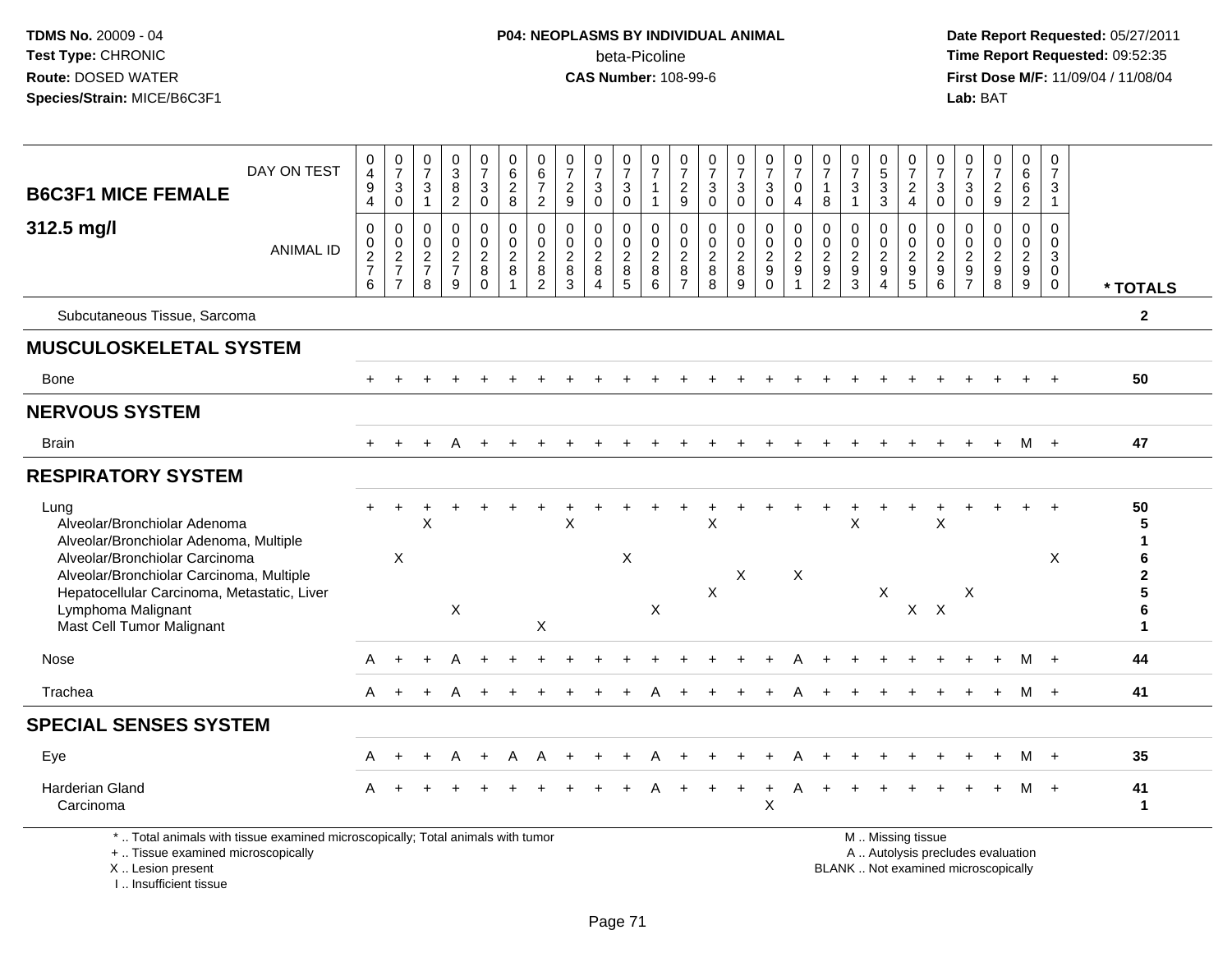#### **P04: NEOPLASMS BY INDIVIDUAL ANIMAL**beta-Picoline<br>CAS Number: 108-99-6

 **Date Report Requested:** 05/27/2011 **Time Report Requested:** 09:52:35 **First Dose M/F:** 11/09/04 / 11/08/04<br>Lab: BAT **Lab:** BAT

| <b>B6C3F1 MICE FEMALE</b><br>312.5 mg/l                   | DAY ON TEST<br><b>ANIMAL ID</b> | $\begin{smallmatrix}0\0\4\end{smallmatrix}$<br>$\boldsymbol{9}$<br>4<br>0<br>$\pmb{0}$<br>$\frac{2}{7}$<br>6 | $\frac{0}{7}$<br>$\ensuremath{\mathsf{3}}$<br>$\pmb{0}$<br>$\frac{0}{2}$<br>$\overline{ }$ | $\overline{7}$<br>3<br>0<br>$\mathbf 0$<br>$\frac{2}{7}$<br>8 | $\begin{array}{c} 0 \\ 3 \\ 8 \end{array}$<br>$\overline{2}$<br>$_{\rm 0}^{\rm 0}$<br>$\frac{2}{7}$<br>9 | $\frac{0}{7}$<br>$\mathbf{3}$<br>0<br>$_0^0$<br>$_{8}^2$<br>0 | $\begin{array}{c} 0 \\ 6 \end{array}$<br>$\boldsymbol{2}$<br>8<br>$\begin{array}{c} 0 \\ 0 \\ 2 \\ 8 \end{array}$ | 0<br>$\,6$<br>$\overline{7}$<br>$\overline{2}$<br>0<br>$\pmb{0}$<br>$\begin{array}{c} 2 \\ 8 \end{array}$<br>2 | $\frac{0}{7}$<br>$\boldsymbol{2}$<br>9<br>$\begin{smallmatrix}0\\0\end{smallmatrix}$<br>$\begin{array}{c} 2 \\ 8 \end{array}$<br>3 | $\frac{0}{7}$<br>$\sqrt{3}$<br>0<br>0<br>$\mathbf 0$<br>$_{8}^{\rm 2}$<br>4 | $\frac{0}{7}$<br>3<br>0<br>0<br>$\mathbf 0$<br>$\frac{2}{8}$<br>5 | $\begin{array}{c} 0 \\ 7 \end{array}$<br>$\begin{array}{c} 0 \\ 0 \\ 2 \\ 8 \end{array}$<br>6 | $\frac{0}{7}$<br>$\boldsymbol{2}$<br>9<br>0<br>$\pmb{0}$<br>$^2_{\bf 8}$<br>$\overline{ }$ | 0<br>$\overline{\mathcal{I}}$<br>3<br>$\mathbf 0$<br>0<br>$\pmb{0}$<br>$\frac{2}{8}$<br>8 | 0<br>$\overline{7}$<br>$\mathbf{3}$<br>$\mathbf 0$<br>0<br>$\pmb{0}$<br>$\frac{2}{8}$<br>9 | $\begin{array}{c} 0 \\ 7 \end{array}$<br>$\mathbf{3}$<br>0<br>$\pmb{0}$<br>$\mathbf 0$<br>$\frac{2}{9}$<br>0 | $\frac{0}{7}$<br>$\mathbf 0$<br>4<br>$\begin{smallmatrix}0\\0\end{smallmatrix}$<br>$\frac{2}{9}$ | 8<br>0<br>$\pmb{0}$<br>$\boldsymbol{2}$<br>$\boldsymbol{9}$<br>2 | $\begin{array}{c} 0 \\ 7 \end{array}$<br>$\mathbf{3}$<br>0<br>$\frac{0}{2}$<br>3 | $\begin{array}{c} 0 \\ 5 \\ 3 \end{array}$<br>$\mathbf{3}$<br>0<br>$\pmb{0}$<br>$\frac{2}{9}$<br>4 | 0<br>$\overline{7}$<br>$\boldsymbol{2}$<br>$\overline{4}$<br>0<br>$\pmb{0}$<br>$\overline{c}$<br>$\boldsymbol{9}$<br>5 | 0<br>$\overline{7}$<br>3<br>0<br>$\pmb{0}$<br>$\overline{c}$<br>$\boldsymbol{9}$<br>6 | $\frac{0}{7}$<br>$\ensuremath{\mathsf{3}}$<br>$\mathbf 0$<br>$\overline{0}$<br>$\boldsymbol{2}$<br>$\boldsymbol{9}$<br>$\overline{7}$ | 0<br>$\overline{7}$<br>$\boldsymbol{2}$<br>9<br>0<br>$\mathsf 0$<br>$\frac{2}{9}$<br>8 | 0<br>6<br>6<br>$\sqrt{2}$<br>0<br>$\boldsymbol{0}$<br>$\frac{2}{9}$<br>9 |     | 0<br>$\overline{7}$<br>$\mathbf{3}$<br>$\mathbf 0$<br>$\mathbf 0$<br>$\sqrt{3}$<br>0<br>$\mathbf 0$ | * TOTALS |  |
|-----------------------------------------------------------|---------------------------------|--------------------------------------------------------------------------------------------------------------|--------------------------------------------------------------------------------------------|---------------------------------------------------------------|----------------------------------------------------------------------------------------------------------|---------------------------------------------------------------|-------------------------------------------------------------------------------------------------------------------|----------------------------------------------------------------------------------------------------------------|------------------------------------------------------------------------------------------------------------------------------------|-----------------------------------------------------------------------------|-------------------------------------------------------------------|-----------------------------------------------------------------------------------------------|--------------------------------------------------------------------------------------------|-------------------------------------------------------------------------------------------|--------------------------------------------------------------------------------------------|--------------------------------------------------------------------------------------------------------------|--------------------------------------------------------------------------------------------------|------------------------------------------------------------------|----------------------------------------------------------------------------------|----------------------------------------------------------------------------------------------------|------------------------------------------------------------------------------------------------------------------------|---------------------------------------------------------------------------------------|---------------------------------------------------------------------------------------------------------------------------------------|----------------------------------------------------------------------------------------|--------------------------------------------------------------------------|-----|-----------------------------------------------------------------------------------------------------|----------|--|
| Lymphoma Malignant<br>Bilateral, Carcinoma                |                                 |                                                                                                              |                                                                                            |                                                               |                                                                                                          |                                                               |                                                                                                                   |                                                                                                                |                                                                                                                                    |                                                                             |                                                                   |                                                                                               |                                                                                            |                                                                                           |                                                                                            |                                                                                                              |                                                                                                  |                                                                  |                                                                                  |                                                                                                    |                                                                                                                        | X                                                                                     |                                                                                                                                       |                                                                                        |                                                                          |     |                                                                                                     |          |  |
| <b>URINARY SYSTEM</b>                                     |                                 |                                                                                                              |                                                                                            |                                                               |                                                                                                          |                                                               |                                                                                                                   |                                                                                                                |                                                                                                                                    |                                                                             |                                                                   |                                                                                               |                                                                                            |                                                                                           |                                                                                            |                                                                                                              |                                                                                                  |                                                                  |                                                                                  |                                                                                                    |                                                                                                                        |                                                                                       |                                                                                                                                       |                                                                                        |                                                                          |     |                                                                                                     |          |  |
| Kidney<br>Lymphoma Malignant<br>Mast Cell Tumor Malignant |                                 | A                                                                                                            |                                                                                            |                                                               | X                                                                                                        |                                                               |                                                                                                                   | X                                                                                                              |                                                                                                                                    |                                                                             |                                                                   |                                                                                               |                                                                                            |                                                                                           |                                                                                            |                                                                                                              |                                                                                                  | X                                                                |                                                                                  |                                                                                                    |                                                                                                                        | X                                                                                     |                                                                                                                                       | $\mathsf{X}$                                                                           |                                                                          |     | X                                                                                                   | 47<br>6  |  |
| <b>Urinary Bladder</b><br>Lymphoma Malignant              |                                 | A                                                                                                            | $+$                                                                                        | $+$                                                           | Χ                                                                                                        |                                                               | $\ddot{}$                                                                                                         | A                                                                                                              |                                                                                                                                    |                                                                             | $+$                                                               | A                                                                                             |                                                                                            |                                                                                           |                                                                                            | $\div$                                                                                                       | A                                                                                                |                                                                  |                                                                                  |                                                                                                    |                                                                                                                        | X                                                                                     |                                                                                                                                       | X                                                                                      | A                                                                        | $+$ |                                                                                                     | 37<br>4  |  |
| <b>SYSTEMIC LESIONS</b>                                   |                                 |                                                                                                              |                                                                                            |                                                               |                                                                                                          |                                                               |                                                                                                                   |                                                                                                                |                                                                                                                                    |                                                                             |                                                                   |                                                                                               |                                                                                            |                                                                                           |                                                                                            |                                                                                                              |                                                                                                  |                                                                  |                                                                                  |                                                                                                    |                                                                                                                        |                                                                                       |                                                                                                                                       |                                                                                        |                                                                          |     |                                                                                                     |          |  |
| Multiple Organ<br>Lymphoma Malignant                      |                                 |                                                                                                              |                                                                                            |                                                               | X                                                                                                        |                                                               |                                                                                                                   |                                                                                                                |                                                                                                                                    |                                                                             |                                                                   | X                                                                                             |                                                                                            |                                                                                           |                                                                                            |                                                                                                              |                                                                                                  | X                                                                | X                                                                                |                                                                                                    | X.                                                                                                                     | $\times$                                                                              |                                                                                                                                       | X                                                                                      |                                                                          |     | X                                                                                                   | 50<br>15 |  |

\* .. Total animals with tissue examined microscopically; Total animals with tumor

+ .. Tissue examined microscopically

X .. Lesion present

I .. Insufficient tissue

 M .. Missing tissuey the contract of the contract of the contract of the contract of the contract of the contract of the contract of  $A$ . Autolysis precludes evaluation Lesion present BLANK .. Not examined microscopically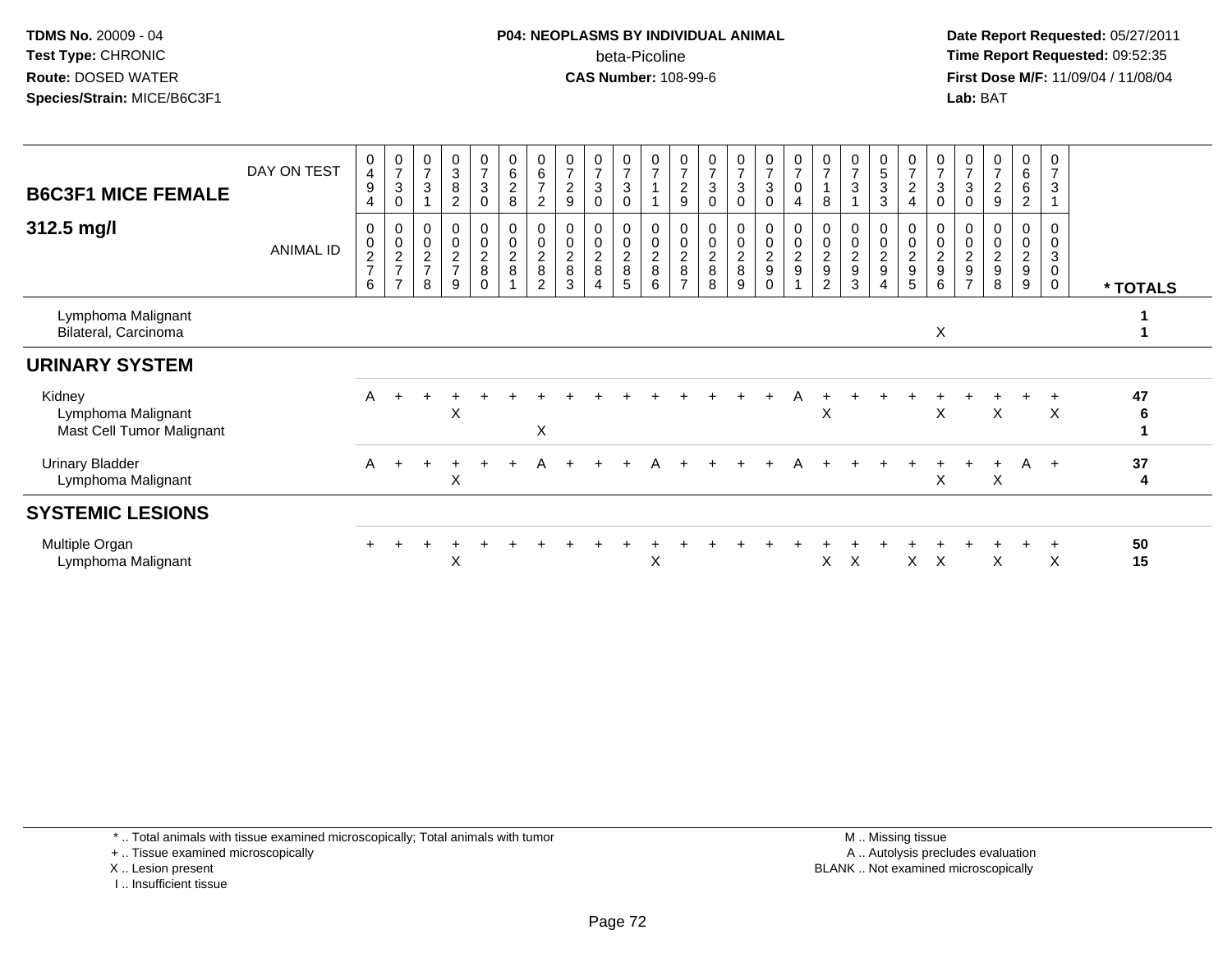# **P04: NEOPLASMS BY INDIVIDUAL ANIMAL**beta-Picoline<br>CAS Number: 108-99-6

 **Date Report Requested:** 05/27/2011 **Time Report Requested:** 09:52:35 **First Dose M/F:** 11/09/04 / 11/08/04<br>Lab: BAT **Lab:** BAT

| <b>B6C3F1 MICE FEMALE</b>                                                                                                                 | DAY ON TEST      | $\frac{0}{7}$<br>$\sqrt{2}$<br>$\boldsymbol{9}$                     | $\begin{smallmatrix}0\\7\end{smallmatrix}$<br>$\ensuremath{\mathsf{3}}$<br>$\mathbf{1}$ | $\frac{0}{7}$<br>0<br>$\overline{4}$     | $\begin{array}{c} 0 \\ 7 \end{array}$<br>$\pmb{0}$<br>$\overline{4}$            | $\begin{array}{c} 0 \\ 7 \end{array}$<br>$\mathsf 3$<br>$\mathbf{1}$      | $\begin{array}{c} 0 \\ 7 \end{array}$<br>$\overline{c}$<br>$9\,$ | $\frac{0}{7}$<br>3<br>$\mathbf 0$                                       | $\begin{array}{c} 0 \\ 7 \end{array}$<br>$\frac{2}{9}$                | $\frac{0}{7}$<br>$\overline{c}$<br>$9\,$                      | $\frac{0}{7}$<br>$\frac{3}{0}$                      | $\begin{array}{c} 0 \\ 7 \end{array}$<br>$\frac{3}{1}$     | $\frac{0}{7}$<br>$\frac{2}{9}$                                                | $\begin{array}{c} 0 \\ 7 \end{array}$<br>$\sqrt{3}$<br>$\mathbf{1}$ | $\frac{0}{3}$<br>$\mathbf 0$<br>9                     | $\frac{0}{7}$<br>$\frac{3}{0}$                                                      | $\begin{array}{c} 0 \\ 7 \end{array}$<br>$\overline{c}$<br>9            | $\frac{0}{7}$<br>$\ensuremath{\mathsf{3}}$<br>$\mathbf{1}$ | $\begin{array}{c} 0 \\ 7 \end{array}$<br>$\frac{2}{9}$            | $\begin{array}{c} 0 \\ 7 \end{array}$<br>$\overline{2}$<br>9 | $\frac{0}{7}$<br>$\sqrt{3}$<br>$\mathbf 0$                                                    | $\frac{0}{7}$<br>$\mathbf{1}$<br>$\overline{2}$                             | 0<br>$\,6\,$<br>4<br>$\sqrt{3}$                                | $\begin{array}{c} 0 \\ 6 \end{array}$<br>$\frac{4}{7}$ | $\pmb{0}$<br>$\boldsymbol{7}$<br>3<br>$\mathbf{1}$ | 0<br>$\overline{7}$<br>$\mathbf{3}$<br>$\mathbf 0$ |                   |
|-------------------------------------------------------------------------------------------------------------------------------------------|------------------|---------------------------------------------------------------------|-----------------------------------------------------------------------------------------|------------------------------------------|---------------------------------------------------------------------------------|---------------------------------------------------------------------------|------------------------------------------------------------------|-------------------------------------------------------------------------|-----------------------------------------------------------------------|---------------------------------------------------------------|-----------------------------------------------------|------------------------------------------------------------|-------------------------------------------------------------------------------|---------------------------------------------------------------------|-------------------------------------------------------|-------------------------------------------------------------------------------------|-------------------------------------------------------------------------|------------------------------------------------------------|-------------------------------------------------------------------|--------------------------------------------------------------|-----------------------------------------------------------------------------------------------|-----------------------------------------------------------------------------|----------------------------------------------------------------|--------------------------------------------------------|----------------------------------------------------|----------------------------------------------------|-------------------|
| 625 mg/l                                                                                                                                  | <b>ANIMAL ID</b> | $\boldsymbol{0}$<br>$\pmb{0}$<br>$\overline{3}$<br>$\mathbf 0$<br>1 | $\mathbf 0$<br>$\mathbf 0$<br>$\overline{3}$<br>$\boldsymbol{0}$<br>$\overline{c}$      | 0<br>0<br>$\sqrt{3}$<br>$\mathbf 0$<br>3 | $\mathbf 0$<br>$\mathsf{O}\xspace$<br>$\sqrt{3}$<br>$\pmb{0}$<br>$\overline{4}$ | $\mathbf 0$<br>$\mathbf 0$<br>$\ensuremath{\mathsf{3}}$<br>$\pmb{0}$<br>5 | 0<br>$\mathbf 0$<br>$\sqrt{3}$<br>$\mathbf 0$<br>6               | $\mathbf 0$<br>$\mathbf 0$<br>$\sqrt{3}$<br>$\pmb{0}$<br>$\overline{7}$ | $\pmb{0}$<br>$\mathbf 0$<br>$\ensuremath{\mathsf{3}}$<br>$\,0\,$<br>8 | 0<br>$\mathsf{O}$<br>$\mathbf{3}$<br>$\mathsf{O}\xspace$<br>9 | 0<br>$\frac{0}{3}$<br>$\overline{1}$<br>$\mathbf 0$ | 0<br>$\ddot{\mathbf{0}}$<br>$\overline{3}$<br>$\mathbf{1}$ | $\mathbf 0$<br>$\mathsf{O}$<br>$\ensuremath{\mathsf{3}}$<br>$\mathbf{1}$<br>2 | $\mathbf 0$<br>$\mathbf 0$<br>$\overline{3}$<br>$\mathbf{1}$<br>3   | 0<br>$\mathbf 0$<br>$\mathbf{3}$<br>$\mathbf{1}$<br>4 | $\begin{smallmatrix} 0\\0 \end{smallmatrix}$<br>$\overline{3}$<br>$\mathbf{1}$<br>5 | $\pmb{0}$<br>$\ddot{\mathbf{0}}$<br>$\overline{3}$<br>$\mathbf{1}$<br>6 | 0<br>0<br>$\mathbf{3}$<br>$\mathbf{1}$<br>$\overline{7}$   | $\mathbf 0$<br>$\mathsf 0$<br>$\overline{3}$<br>$\mathbf{1}$<br>8 | 0<br>$\mathbf 0$<br>$\mathbf{3}$<br>$\mathbf{1}$<br>9        | $\mathbf 0$<br>$\mathbf 0$<br>$\overline{3}$<br>$\sqrt{2}$<br>$\Omega$                        | 0<br>$\mathbf 0$<br>$\ensuremath{\mathsf{3}}$<br>$\sqrt{2}$<br>$\mathbf{1}$ | 0<br>$\mathbf 0$<br>$\ensuremath{\mathsf{3}}$<br>$\frac{2}{2}$ | $\mathbf 0$<br>$\mathbf 0$<br>$\frac{3}{2}$            | $\mathbf 0$<br>$\mathbf 0$<br>$\frac{3}{2}$        | $\mathbf 0$<br>$\mathbf{0}$<br>$\frac{3}{2}$       | females<br>(cont) |
| <b>ALIMENTARY SYSTEM</b>                                                                                                                  |                  |                                                                     |                                                                                         |                                          |                                                                                 |                                                                           |                                                                  |                                                                         |                                                                       |                                                               |                                                     |                                                            |                                                                               |                                                                     |                                                       |                                                                                     |                                                                         |                                                            |                                                                   |                                                              |                                                                                               |                                                                             |                                                                |                                                        |                                                    |                                                    |                   |
| Esophagus                                                                                                                                 |                  |                                                                     |                                                                                         |                                          |                                                                                 |                                                                           |                                                                  |                                                                         |                                                                       |                                                               |                                                     |                                                            |                                                                               |                                                                     |                                                       |                                                                                     |                                                                         |                                                            |                                                                   |                                                              |                                                                                               |                                                                             |                                                                |                                                        |                                                    |                                                    |                   |
| Gallbladder                                                                                                                               |                  |                                                                     |                                                                                         |                                          |                                                                                 |                                                                           |                                                                  |                                                                         |                                                                       |                                                               |                                                     |                                                            |                                                                               |                                                                     |                                                       |                                                                                     |                                                                         |                                                            |                                                                   |                                                              |                                                                                               |                                                                             |                                                                |                                                        |                                                    |                                                    |                   |
| Intestine Large, Cecum<br>Carcinoma<br>Lymphoma Malignant                                                                                 |                  |                                                                     |                                                                                         |                                          |                                                                                 |                                                                           |                                                                  |                                                                         |                                                                       |                                                               |                                                     |                                                            |                                                                               |                                                                     |                                                       |                                                                                     |                                                                         |                                                            |                                                                   |                                                              |                                                                                               |                                                                             |                                                                |                                                        |                                                    |                                                    |                   |
| Intestine Large, Colon<br>Histiocytic Sarcoma                                                                                             |                  |                                                                     |                                                                                         |                                          |                                                                                 |                                                                           |                                                                  |                                                                         |                                                                       |                                                               |                                                     |                                                            |                                                                               |                                                                     |                                                       |                                                                                     |                                                                         |                                                            |                                                                   |                                                              |                                                                                               | A                                                                           | $\ddot{}$<br>X                                                 | $\ddot{}$                                              | $+$                                                | $+$                                                |                   |
| Intestine Large, Rectum                                                                                                                   |                  |                                                                     |                                                                                         |                                          |                                                                                 |                                                                           |                                                                  |                                                                         |                                                                       |                                                               |                                                     |                                                            |                                                                               |                                                                     |                                                       |                                                                                     |                                                                         |                                                            |                                                                   |                                                              |                                                                                               |                                                                             |                                                                |                                                        |                                                    | $+$                                                |                   |
| Intestine Small, Duodenum                                                                                                                 |                  |                                                                     |                                                                                         |                                          |                                                                                 |                                                                           |                                                                  |                                                                         |                                                                       |                                                               |                                                     |                                                            |                                                                               |                                                                     |                                                       |                                                                                     |                                                                         |                                                            |                                                                   |                                                              |                                                                                               |                                                                             |                                                                |                                                        |                                                    |                                                    |                   |
| Intestine Small, Ileum                                                                                                                    |                  |                                                                     |                                                                                         |                                          |                                                                                 |                                                                           |                                                                  |                                                                         |                                                                       |                                                               |                                                     |                                                            |                                                                               |                                                                     |                                                       |                                                                                     |                                                                         |                                                            |                                                                   |                                                              |                                                                                               |                                                                             |                                                                |                                                        |                                                    |                                                    |                   |
| Intestine Small, Jejunum<br>Lymphoma Malignant                                                                                            |                  |                                                                     |                                                                                         |                                          |                                                                                 |                                                                           |                                                                  |                                                                         |                                                                       |                                                               |                                                     |                                                            |                                                                               |                                                                     |                                                       |                                                                                     |                                                                         |                                                            | $\sf X$                                                           |                                                              |                                                                                               | Α                                                                           | A                                                              |                                                        | $\ddot{}$                                          | $+$                                                |                   |
| Liver<br>Hemangiosarcoma<br>Hepatoblastoma<br>Hepatoblastoma, Multiple                                                                    |                  |                                                                     |                                                                                         |                                          |                                                                                 |                                                                           |                                                                  |                                                                         | $\pmb{\times}$                                                        |                                                               |                                                     | X                                                          |                                                                               |                                                                     |                                                       |                                                                                     |                                                                         |                                                            | X                                                                 |                                                              |                                                                                               |                                                                             |                                                                |                                                        | $+$                                                | $+$<br>X                                           |                   |
| Hepatocellular Adenoma                                                                                                                    |                  |                                                                     |                                                                                         |                                          |                                                                                 | X                                                                         |                                                                  | $\times$                                                                |                                                                       |                                                               |                                                     |                                                            |                                                                               |                                                                     | X                                                     |                                                                                     |                                                                         |                                                            |                                                                   |                                                              |                                                                                               |                                                                             | X                                                              |                                                        |                                                    |                                                    |                   |
| Hepatocellular Adenoma, Multiple                                                                                                          |                  | X                                                                   | X                                                                                       |                                          | $X$ $X$                                                                         |                                                                           | X                                                                |                                                                         | X                                                                     | X                                                             | X                                                   | $\mathsf{X}$                                               | $\mathsf{X}$                                                                  | X                                                                   |                                                       | X                                                                                   | X                                                                       | Х                                                          |                                                                   | X                                                            | X                                                                                             | $\mathsf{X}$                                                                |                                                                |                                                        | $\mathsf{X}$                                       | $\boldsymbol{X}$                                   |                   |
| Hepatocellular Carcinoma                                                                                                                  |                  |                                                                     | X                                                                                       |                                          |                                                                                 |                                                                           | $\boldsymbol{\mathsf{X}}$                                        |                                                                         |                                                                       | X                                                             |                                                     |                                                            |                                                                               | $\mathsf X$                                                         |                                                       |                                                                                     | $\boldsymbol{\mathsf{X}}$                                               | $X$ $X$                                                    |                                                                   |                                                              |                                                                                               |                                                                             |                                                                |                                                        | X                                                  |                                                    |                   |
| Hepatocellular Carcinoma, Multiple<br><b>Histiocytic Sarcoma</b>                                                                          |                  | X                                                                   |                                                                                         |                                          |                                                                                 | X                                                                         |                                                                  |                                                                         | $X$ $X$                                                               |                                                               |                                                     |                                                            | X                                                                             |                                                                     |                                                       | $\mathsf X$                                                                         |                                                                         |                                                            |                                                                   | X                                                            |                                                                                               |                                                                             | X<br>$\mathsf{x}$                                              |                                                        |                                                    | X                                                  |                   |
| *  Total animals with tissue examined microscopically; Total animals with tumor<br>+  Tissue examined microscopically<br>X Lesion present |                  |                                                                     |                                                                                         |                                          |                                                                                 |                                                                           |                                                                  |                                                                         |                                                                       |                                                               |                                                     |                                                            |                                                                               |                                                                     |                                                       |                                                                                     |                                                                         |                                                            |                                                                   |                                                              | M  Missing tissue<br>A  Autolysis precludes evaluation<br>BLANK  Not examined microscopically |                                                                             |                                                                |                                                        |                                                    |                                                    |                   |

I .. Insufficient tissue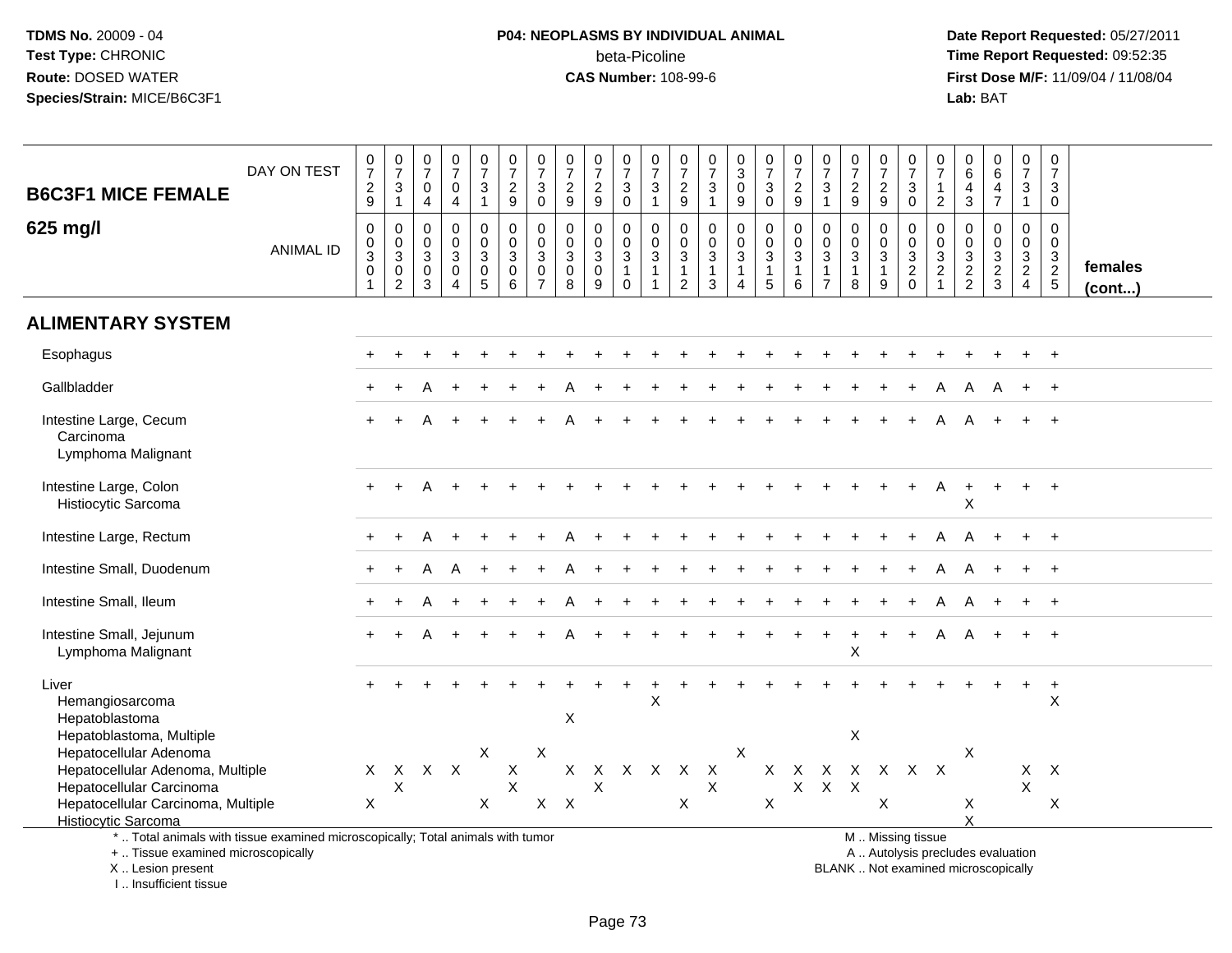I .. Insufficient tissue

# **P04: NEOPLASMS BY INDIVIDUAL ANIMAL**beta-Picoline<br>CAS Number: 108-99-6

| DAY ON TEST                                                                                                                                | $\pmb{0}$<br>$\overline{7}$                                                    | $\frac{0}{7}$<br>3                                     | $\frac{0}{7}$<br>0                                         | $\frac{0}{7}$<br>0                                       | 0<br>$\overline{7}$<br>3                | $\frac{0}{7}$                                                                          | 0<br>$\overline{7}$<br>$\mathbf{3}$                              | 0<br>$\overline{7}$<br>$\boldsymbol{2}$                      | $\frac{0}{7}$                                      | 0<br>$\overline{7}$                                                       | $\frac{0}{7}$<br>3                                                         | 0<br>$\overline{7}$                                  | $\frac{0}{7}$<br>3                                                     | $\frac{0}{3}$<br>$\mathbf 0$                                      | $\frac{0}{7}$<br>3                         | $\frac{0}{7}$                                                 | 0<br>$\overline{7}$<br>3                                                        | $\frac{0}{7}$<br>$\overline{2}$                                 | $\pmb{0}$<br>$\overline{7}$                                | 0<br>$\overline{7}$<br>$\mathbf{3}$                                                           | 0<br>$\overline{7}$                                                           | 0<br>6                                                                   | $\begin{array}{c} 0 \\ 6 \end{array}$  | 0<br>$\overline{7}$<br>$\mathbf{3}$                 | $\mathbf 0$<br>$\overline{7}$<br>3                             |                         |
|--------------------------------------------------------------------------------------------------------------------------------------------|--------------------------------------------------------------------------------|--------------------------------------------------------|------------------------------------------------------------|----------------------------------------------------------|-----------------------------------------|----------------------------------------------------------------------------------------|------------------------------------------------------------------|--------------------------------------------------------------|----------------------------------------------------|---------------------------------------------------------------------------|----------------------------------------------------------------------------|------------------------------------------------------|------------------------------------------------------------------------|-------------------------------------------------------------------|--------------------------------------------|---------------------------------------------------------------|---------------------------------------------------------------------------------|-----------------------------------------------------------------|------------------------------------------------------------|-----------------------------------------------------------------------------------------------|-------------------------------------------------------------------------------|--------------------------------------------------------------------------|----------------------------------------|-----------------------------------------------------|----------------------------------------------------------------|-------------------------|
| <b>B6C3F1 MICE FEMALE</b>                                                                                                                  | $\frac{2}{9}$                                                                  | $\mathbf{1}$                                           | $\overline{4}$                                             | $\overline{4}$                                           | $\mathbf{1}$                            | $\frac{2}{9}$                                                                          | $\mathbf 0$                                                      | $\overline{9}$                                               | $\overline{c}$<br>9                                | 3<br>$\overline{0}$                                                       | $\mathbf{1}$                                                               | $\frac{2}{9}$                                        | $\overline{1}$                                                         | 9                                                                 | $\mathbf 0$                                | $\frac{2}{9}$                                                 | $\overline{1}$                                                                  | 9                                                               | $\frac{2}{9}$                                              | $\mathbf 0$                                                                                   | $\mathbf{1}$<br>$\sqrt{2}$                                                    | 4<br>$\mathbf{3}$                                                        | 4<br>$\overline{7}$                    | $\mathbf{1}$                                        | 0                                                              |                         |
| 625 mg/l<br><b>ANIMAL ID</b>                                                                                                               | $\boldsymbol{0}$<br>$\mathbf 0$<br>$\overline{3}$<br>$\pmb{0}$<br>$\mathbf{1}$ | 0<br>$\mathbf 0$<br>3<br>$\mathbf 0$<br>$\overline{2}$ | $\mathbf 0$<br>0<br>$\sqrt{3}$<br>$\mathsf{O}\xspace$<br>3 | 0<br>$\mathsf{O}$<br>$\mathbf{3}$<br>$\overline{0}$<br>4 | 0<br>0<br>3<br>$\mathsf{O}\xspace$<br>5 | $\mathbf 0$<br>$\mathbf 0$<br>$\overline{3}$<br>$\ddot{\mathbf{0}}$<br>$6\phantom{1}6$ | $\mathbf 0$<br>$\mathbf 0$<br>3<br>$\mathbf 0$<br>$\overline{7}$ | $\mathbf 0$<br>$\mathbf 0$<br>$\sqrt{3}$<br>$\mathbf 0$<br>8 | 0<br>$\pmb{0}$<br>$\mathbf{3}$<br>$\mathbf 0$<br>9 | 0<br>$\mathbf 0$<br>$\ensuremath{\mathsf{3}}$<br>$\mathbf{1}$<br>$\Omega$ | 0<br>$\mathsf{O}\xspace$<br>$\ensuremath{\mathsf{3}}$<br>$\mathbf{1}$<br>1 | $\mathbf 0$<br>$\mathbf 0$<br>3<br>$\mathbf{1}$<br>2 | 0<br>$\mathsf{O}\xspace$<br>$\sqrt{3}$<br>$\mathbf{1}$<br>$\mathbf{3}$ | 0<br>$\mathbf 0$<br>$\mathsf 3$<br>$\mathbf{1}$<br>$\overline{4}$ | 0<br>$\mathbf 0$<br>3<br>$\mathbf{1}$<br>5 | $\mathbf 0$<br>$\mathbf 0$<br>$\sqrt{3}$<br>$\mathbf{1}$<br>6 | 0<br>$\mathbf 0$<br>$\ensuremath{\mathsf{3}}$<br>$\mathbf{1}$<br>$\overline{7}$ | $\mathbf 0$<br>$\mathbf 0$<br>$\mathbf{3}$<br>$\mathbf{1}$<br>8 | 0<br>$\mathbf 0$<br>$\mathbf 3$<br>$\overline{1}$<br>$9\,$ | $\mathbf 0$<br>$\mathbf 0$<br>$\mathbf 3$<br>$\overline{2}$<br>$\mathbf 0$                    | $\mathbf 0$<br>$\overline{0}$<br>$\sqrt{3}$<br>$\overline{c}$<br>$\mathbf{1}$ | $\mathbf 0$<br>$\mathbf 0$<br>$\ensuremath{\mathsf{3}}$<br>$\frac{2}{2}$ | 0<br>$\mathbf 0$<br>3<br>$\frac{2}{3}$ | 0<br>$\mathbf 0$<br>$\frac{3}{2}$<br>$\overline{4}$ | $\mathbf 0$<br>$\mathbf 0$<br>$\frac{3}{2}$<br>$5\phantom{.0}$ | females<br>$($ cont $)$ |
| Lymphoma Malignant<br>Rhabdomyosarcoma, Metastatic, Uncertain<br>Primary Site                                                              |                                                                                |                                                        |                                                            | X                                                        |                                         |                                                                                        |                                                                  |                                                              |                                                    |                                                                           |                                                                            |                                                      | $\pmb{\times}$                                                         |                                                                   |                                            |                                                               |                                                                                 |                                                                 |                                                            |                                                                                               |                                                                               |                                                                          |                                        |                                                     |                                                                |                         |
| Mesentery<br>Lipoma<br>Lymphoma Malignant<br>Rhabdomyosarcoma, Metastatic, Uncertain<br>Primary Site                                       |                                                                                |                                                        |                                                            |                                                          | $+$                                     |                                                                                        |                                                                  |                                                              |                                                    |                                                                           |                                                                            |                                                      |                                                                        |                                                                   |                                            |                                                               | $+$                                                                             | $\ddot{}$<br>X                                                  |                                                            |                                                                                               |                                                                               |                                                                          | $+$                                    |                                                     | $\overline{+}$                                                 |                         |
| Pancreas<br>Lymphoma Malignant<br>Rhabdomyosarcoma, Metastatic, Uncertain<br>Primary Site                                                  |                                                                                |                                                        |                                                            |                                                          |                                         |                                                                                        |                                                                  |                                                              |                                                    |                                                                           |                                                                            |                                                      | X                                                                      |                                                                   |                                            |                                                               |                                                                                 |                                                                 |                                                            |                                                                                               |                                                                               |                                                                          |                                        |                                                     |                                                                |                         |
| <b>Salivary Glands</b><br>Histiocytic Sarcoma                                                                                              |                                                                                |                                                        |                                                            |                                                          |                                         |                                                                                        |                                                                  |                                                              |                                                    |                                                                           |                                                                            |                                                      |                                                                        |                                                                   |                                            |                                                               |                                                                                 |                                                                 |                                                            |                                                                                               |                                                                               | X                                                                        |                                        |                                                     | $\overline{+}$                                                 |                         |
| Stomach, Forestomach<br>Squamous Cell Papilloma                                                                                            |                                                                                |                                                        |                                                            |                                                          |                                         |                                                                                        |                                                                  |                                                              |                                                    | $\ddot{}$                                                                 | $\,^+$<br>X                                                                |                                                      |                                                                        |                                                                   |                                            |                                                               |                                                                                 |                                                                 |                                                            |                                                                                               |                                                                               |                                                                          |                                        |                                                     |                                                                |                         |
| Stomach, Glandular                                                                                                                         |                                                                                | $\ddot{}$                                              | A                                                          | $+$                                                      | $\div$                                  |                                                                                        |                                                                  |                                                              |                                                    |                                                                           |                                                                            |                                                      |                                                                        |                                                                   |                                            |                                                               |                                                                                 |                                                                 |                                                            | $\ddot{}$                                                                                     | A                                                                             | A                                                                        | $\ddot{}$                              | $+$                                                 | $+$                                                            |                         |
| Tooth                                                                                                                                      |                                                                                |                                                        |                                                            |                                                          |                                         |                                                                                        |                                                                  |                                                              |                                                    |                                                                           |                                                                            |                                                      |                                                                        |                                                                   |                                            |                                                               |                                                                                 |                                                                 |                                                            |                                                                                               |                                                                               |                                                                          |                                        |                                                     |                                                                |                         |
| <b>CARDIOVASCULAR SYSTEM</b>                                                                                                               |                                                                                |                                                        |                                                            |                                                          |                                         |                                                                                        |                                                                  |                                                              |                                                    |                                                                           |                                                                            |                                                      |                                                                        |                                                                   |                                            |                                                               |                                                                                 |                                                                 |                                                            |                                                                                               |                                                                               |                                                                          |                                        |                                                     |                                                                |                         |
| <b>Blood Vessel</b>                                                                                                                        |                                                                                |                                                        |                                                            |                                                          |                                         |                                                                                        |                                                                  |                                                              |                                                    |                                                                           |                                                                            |                                                      |                                                                        |                                                                   |                                            |                                                               |                                                                                 |                                                                 |                                                            |                                                                                               |                                                                               |                                                                          |                                        |                                                     |                                                                |                         |
| Heart                                                                                                                                      |                                                                                |                                                        |                                                            |                                                          |                                         |                                                                                        |                                                                  |                                                              |                                                    |                                                                           |                                                                            |                                                      |                                                                        |                                                                   |                                            |                                                               |                                                                                 |                                                                 |                                                            |                                                                                               |                                                                               |                                                                          |                                        |                                                     |                                                                |                         |
| *  Total animals with tissue examined microscopically; Total animals with tumor<br>+  Tissue examined microscopically<br>X  Lesion present |                                                                                |                                                        |                                                            |                                                          |                                         |                                                                                        |                                                                  |                                                              |                                                    |                                                                           |                                                                            |                                                      |                                                                        |                                                                   |                                            |                                                               |                                                                                 |                                                                 |                                                            | M  Missing tissue<br>A  Autolysis precludes evaluation<br>BLANK  Not examined microscopically |                                                                               |                                                                          |                                        |                                                     |                                                                |                         |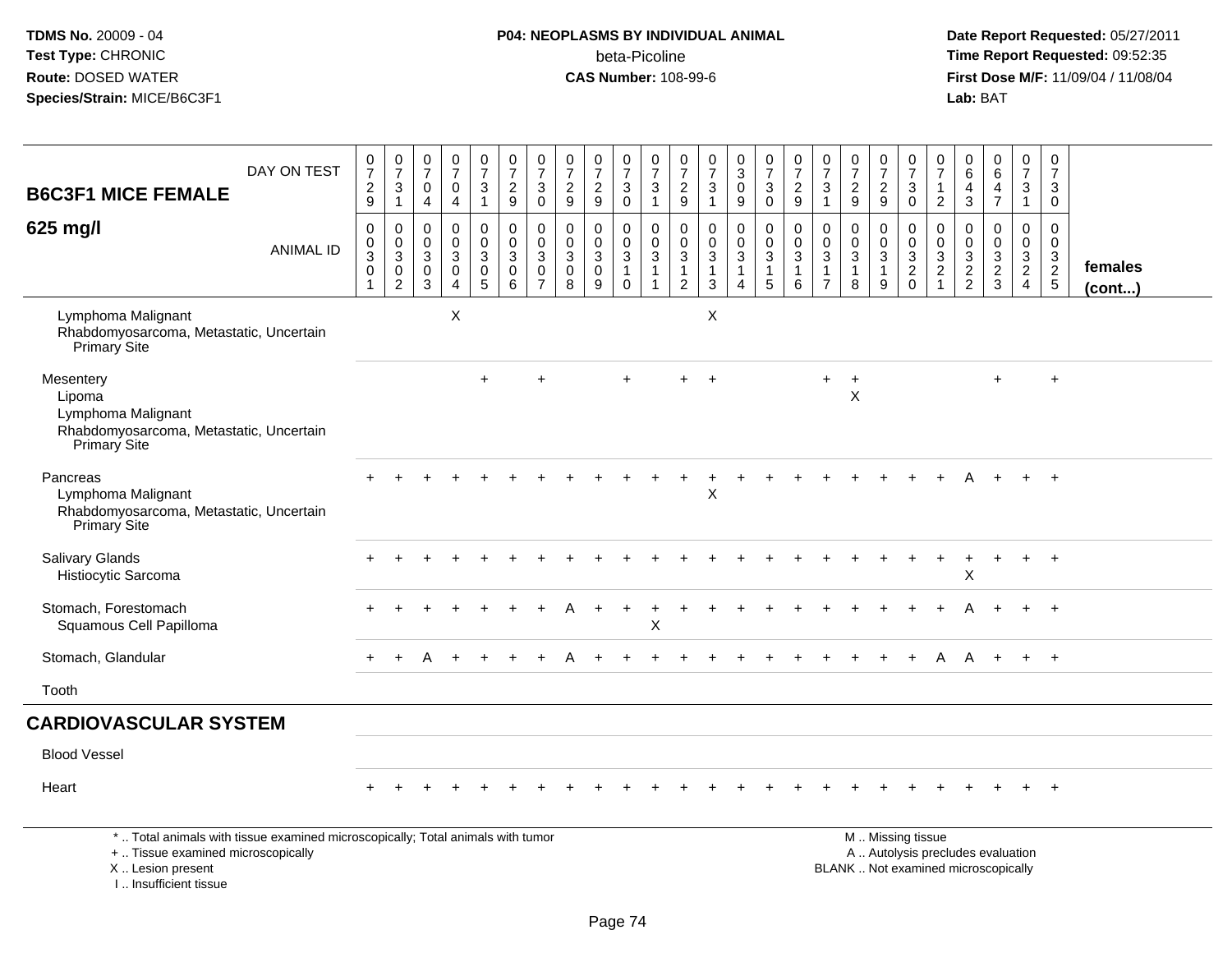# **P04: NEOPLASMS BY INDIVIDUAL ANIMAL**beta-Picoline<br>CAS Number: 108-99-6

|                                                                                                                                                                       |                  | $\frac{0}{7}$                                                     | $\begin{array}{c} 0 \\ 7 \end{array}$                                    | $\frac{0}{7}$                                                                     | $\frac{0}{7}$                             | $\frac{0}{7}$                                                             | $\frac{0}{7}$                                                  | $\frac{0}{7}$                                       | $\frac{0}{7}$                                              | $\frac{0}{7}$                                       |                                                                            | $\frac{0}{7}$                                                        |                                                                  | $\begin{array}{c} 0 \\ 7 \end{array}$                                                | $_{3}^{\rm 0}$                            | $\frac{0}{7}$                                                   | $\frac{0}{7}$                                     | $\frac{0}{7}$                                                                        | $\frac{0}{7}$                                 | $\frac{0}{7}$                                          | $\frac{0}{7}$                                                                                 | 0                                                               | 0                                                      | $_{6}^{\rm 0}$                                                  | $\frac{0}{7}$                             | $\pmb{0}$                         |         |
|-----------------------------------------------------------------------------------------------------------------------------------------------------------------------|------------------|-------------------------------------------------------------------|--------------------------------------------------------------------------|-----------------------------------------------------------------------------------|-------------------------------------------|---------------------------------------------------------------------------|----------------------------------------------------------------|-----------------------------------------------------|------------------------------------------------------------|-----------------------------------------------------|----------------------------------------------------------------------------|----------------------------------------------------------------------|------------------------------------------------------------------|--------------------------------------------------------------------------------------|-------------------------------------------|-----------------------------------------------------------------|---------------------------------------------------|--------------------------------------------------------------------------------------|-----------------------------------------------|--------------------------------------------------------|-----------------------------------------------------------------------------------------------|-----------------------------------------------------------------|--------------------------------------------------------|-----------------------------------------------------------------|-------------------------------------------|-----------------------------------|---------|
| <b>B6C3F1 MICE FEMALE</b>                                                                                                                                             | DAY ON TEST      | $\frac{2}{9}$                                                     | $\mathbf 3$                                                              | $\pmb{0}$                                                                         | $\overline{0}$                            | $\mathbf{3}$                                                              | $\frac{2}{9}$                                                  | $\mathbf{3}$                                        | $\frac{2}{9}$                                              | $\frac{2}{9}$                                       | $\frac{0}{7}$<br>$\frac{3}{0}$                                             | 3                                                                    | $\frac{0}{7}$<br>$\frac{2}{9}$                                   | $\sqrt{3}$                                                                           | $\mathbf 0$                               | $\sqrt{3}$                                                      | $\frac{2}{9}$                                     | $\sqrt{3}$                                                                           | $\frac{2}{9}$                                 | $\frac{2}{9}$                                          | $_{0}^{3}$                                                                                    | $\overline{7}$<br>$\mathbf{1}$                                  | 6<br>4                                                 | $\overline{4}$                                                  | $\mathbf{3}$                              | $\overline{7}$<br>$\mathbf{3}$    |         |
|                                                                                                                                                                       |                  |                                                                   | $\mathbf{1}$                                                             | 4                                                                                 | $\overline{4}$                            | $\mathbf{1}$                                                              |                                                                | $\mathbf 0$                                         |                                                            |                                                     |                                                                            | $\mathbf{1}$                                                         |                                                                  | $\mathbf{1}$                                                                         | 9                                         | $\mathbf 0$                                                     |                                                   | $\overline{1}$                                                                       |                                               |                                                        |                                                                                               | $\overline{2}$                                                  | $\overline{3}$                                         | $\overline{7}$                                                  | $\mathbf{1}$                              | 0                                 |         |
| 625 mg/l                                                                                                                                                              | <b>ANIMAL ID</b> | $\mathsf 0$<br>$\mathbf 0$<br>$\overline{3}$<br>0<br>$\mathbf{1}$ | $\mathbf 0$<br>$\mathbf 0$<br>$\mathbf 3$<br>$\pmb{0}$<br>$\overline{c}$ | $\mathsf{O}\xspace$<br>$\mathbf 0$<br>$\sqrt{3}$<br>$\mathbf 0$<br>$\overline{3}$ | 0<br>$\mathbf 0$<br>3<br>$\mathbf 0$<br>4 | $\pmb{0}$<br>$\mathbf 0$<br>$\overline{3}$<br>$\pmb{0}$<br>$\overline{5}$ | $\mathbf 0$<br>$\mathbf 0$<br>$\overline{3}$<br>$\pmb{0}$<br>6 | 0<br>$\Omega$<br>3<br>$\mathbf 0$<br>$\overline{7}$ | $\pmb{0}$<br>$\mathbf 0$<br>$\sqrt{3}$<br>$\mathsf 0$<br>8 | 0<br>$\mathbf{0}$<br>$\sqrt{3}$<br>$\mathbf 0$<br>9 | $\pmb{0}$<br>$\mathsf{O}$<br>$\overline{3}$<br>$\mathbf{1}$<br>$\mathbf 0$ | $\pmb{0}$<br>$\Omega$<br>$\mathbf{3}$<br>$\mathbf{1}$<br>$\mathbf 1$ | 0<br>$\mathbf 0$<br>$\sqrt{3}$<br>$\mathbf{1}$<br>$\overline{c}$ | $\mathbf 0$<br>$\ddot{\mathbf{0}}$<br>$\overline{3}$<br>$\mathbf{1}$<br>$\mathbf{3}$ | 0<br>0<br>$\sqrt{3}$<br>$\mathbf{1}$<br>4 | $\mathbf 0$<br>$\mathbf 0$<br>$\sqrt{3}$<br>$\overline{1}$<br>5 | $\mathbf 0$<br>$\Omega$<br>3<br>$\mathbf{1}$<br>6 | $\mathsf{O}\xspace$<br>$\mathbf 0$<br>$\mathbf{3}$<br>$\mathbf{1}$<br>$\overline{7}$ | 0<br>0<br>$\overline{3}$<br>$\mathbf{1}$<br>8 | 0<br>$\mathbf{0}$<br>$\mathbf{3}$<br>$\mathbf{1}$<br>9 | $\mathbf 0$<br>$\mathsf{O}\xspace$<br>$\frac{3}{2}$ <sub>0</sub>                              | 0<br>$\Omega$<br>$\mathbf{3}$<br>$\overline{c}$<br>$\mathbf{1}$ | $\mathbf 0$<br>$\Omega$<br>$\sqrt{3}$<br>$\frac{2}{2}$ | 0<br>$\mathbf{0}$<br>$\ensuremath{\mathsf{3}}$<br>$\frac{2}{3}$ | 0<br>0<br>$\frac{3}{2}$<br>$\overline{4}$ | 0<br>$\mathbf 0$<br>$\frac{3}{2}$ | females |
|                                                                                                                                                                       |                  |                                                                   |                                                                          |                                                                                   |                                           |                                                                           |                                                                |                                                     |                                                            |                                                     |                                                                            |                                                                      |                                                                  |                                                                                      |                                           |                                                                 |                                                   |                                                                                      |                                               |                                                        |                                                                                               |                                                                 |                                                        |                                                                 |                                           |                                   | (cont)  |
| <b>ENDOCRINE SYSTEM</b>                                                                                                                                               |                  |                                                                   |                                                                          |                                                                                   |                                           |                                                                           |                                                                |                                                     |                                                            |                                                     |                                                                            |                                                                      |                                                                  |                                                                                      |                                           |                                                                 |                                                   |                                                                                      |                                               |                                                        |                                                                                               |                                                                 |                                                        |                                                                 |                                           |                                   |         |
| <b>Adrenal Cortex</b><br>Histiocytic Sarcoma<br>Lymphoma Malignant                                                                                                    |                  |                                                                   |                                                                          |                                                                                   | $\mathsf X$                               |                                                                           |                                                                |                                                     |                                                            |                                                     |                                                                            |                                                                      |                                                                  |                                                                                      |                                           |                                                                 |                                                   |                                                                                      |                                               |                                                        |                                                                                               |                                                                 | X                                                      |                                                                 |                                           | $+$                               |         |
| Adrenal Medulla                                                                                                                                                       |                  |                                                                   |                                                                          |                                                                                   |                                           |                                                                           |                                                                |                                                     |                                                            |                                                     |                                                                            |                                                                      |                                                                  |                                                                                      |                                           |                                                                 |                                                   |                                                                                      |                                               |                                                        |                                                                                               |                                                                 |                                                        |                                                                 |                                           |                                   |         |
| Histiocytic Sarcoma<br>Pheochromocytoma Complex                                                                                                                       |                  |                                                                   |                                                                          |                                                                                   | X                                         |                                                                           |                                                                |                                                     |                                                            |                                                     |                                                                            |                                                                      |                                                                  |                                                                                      |                                           |                                                                 |                                                   |                                                                                      |                                               |                                                        |                                                                                               |                                                                 | X                                                      |                                                                 |                                           | $\ddot{+}$                        |         |
| Islets, Pancreatic                                                                                                                                                    |                  |                                                                   |                                                                          |                                                                                   | $\div$                                    |                                                                           |                                                                |                                                     |                                                            |                                                     |                                                                            |                                                                      |                                                                  |                                                                                      |                                           |                                                                 |                                                   |                                                                                      |                                               |                                                        |                                                                                               |                                                                 |                                                        |                                                                 | $+$                                       | $+$                               |         |
| Parathyroid Gland                                                                                                                                                     |                  |                                                                   |                                                                          |                                                                                   |                                           |                                                                           |                                                                |                                                     |                                                            |                                                     |                                                                            |                                                                      |                                                                  |                                                                                      |                                           |                                                                 |                                                   |                                                                                      |                                               |                                                        |                                                                                               |                                                                 |                                                        |                                                                 |                                           | $\ddot{+}$                        |         |
| <b>Pituitary Gland</b><br>Pars Distalis, Adenoma                                                                                                                      |                  |                                                                   |                                                                          |                                                                                   |                                           |                                                                           |                                                                |                                                     |                                                            |                                                     |                                                                            |                                                                      |                                                                  |                                                                                      |                                           |                                                                 |                                                   |                                                                                      |                                               |                                                        | $\ddot{}$                                                                                     | +<br>X                                                          | A                                                      | $\overline{+}$                                                  | $+$                                       | $^{+}$                            |         |
| <b>Thyroid Gland</b>                                                                                                                                                  |                  |                                                                   |                                                                          |                                                                                   |                                           |                                                                           |                                                                |                                                     |                                                            |                                                     |                                                                            |                                                                      |                                                                  |                                                                                      |                                           |                                                                 |                                                   |                                                                                      |                                               |                                                        |                                                                                               |                                                                 |                                                        |                                                                 |                                           | $+$                               |         |
| <b>GENERAL BODY SYSTEM</b>                                                                                                                                            |                  |                                                                   |                                                                          |                                                                                   |                                           |                                                                           |                                                                |                                                     |                                                            |                                                     |                                                                            |                                                                      |                                                                  |                                                                                      |                                           |                                                                 |                                                   |                                                                                      |                                               |                                                        |                                                                                               |                                                                 |                                                        |                                                                 |                                           |                                   |         |
| <b>NONE</b>                                                                                                                                                           |                  |                                                                   |                                                                          |                                                                                   |                                           |                                                                           |                                                                |                                                     |                                                            |                                                     |                                                                            |                                                                      |                                                                  |                                                                                      |                                           |                                                                 |                                                   |                                                                                      |                                               |                                                        |                                                                                               |                                                                 |                                                        |                                                                 |                                           |                                   |         |
| <b>GENITAL SYSTEM</b>                                                                                                                                                 |                  |                                                                   |                                                                          |                                                                                   |                                           |                                                                           |                                                                |                                                     |                                                            |                                                     |                                                                            |                                                                      |                                                                  |                                                                                      |                                           |                                                                 |                                                   |                                                                                      |                                               |                                                        |                                                                                               |                                                                 |                                                        |                                                                 |                                           |                                   |         |
| <b>Clitoral Gland</b>                                                                                                                                                 |                  |                                                                   |                                                                          |                                                                                   |                                           |                                                                           |                                                                |                                                     |                                                            |                                                     |                                                                            |                                                                      |                                                                  |                                                                                      |                                           |                                                                 |                                                   |                                                                                      |                                               |                                                        |                                                                                               | м                                                               |                                                        |                                                                 |                                           | $+$                               |         |
| Ovary<br>Histiocytic Sarcoma<br>Lymphoma Malignant                                                                                                                    |                  |                                                                   |                                                                          |                                                                                   |                                           |                                                                           |                                                                |                                                     |                                                            |                                                     | X                                                                          |                                                                      |                                                                  |                                                                                      |                                           |                                                                 |                                                   |                                                                                      |                                               |                                                        |                                                                                               |                                                                 | X                                                      |                                                                 |                                           | $\overline{1}$                    |         |
| *  Total animals with tissue examined microscopically; Total animals with tumor<br>+  Tissue examined microscopically<br>X  Lesion present<br>I., Insufficient tissue |                  |                                                                   |                                                                          |                                                                                   |                                           |                                                                           |                                                                |                                                     |                                                            |                                                     |                                                                            |                                                                      |                                                                  |                                                                                      |                                           |                                                                 |                                                   |                                                                                      |                                               |                                                        | M  Missing tissue<br>A  Autolysis precludes evaluation<br>BLANK  Not examined microscopically |                                                                 |                                                        |                                                                 |                                           |                                   |         |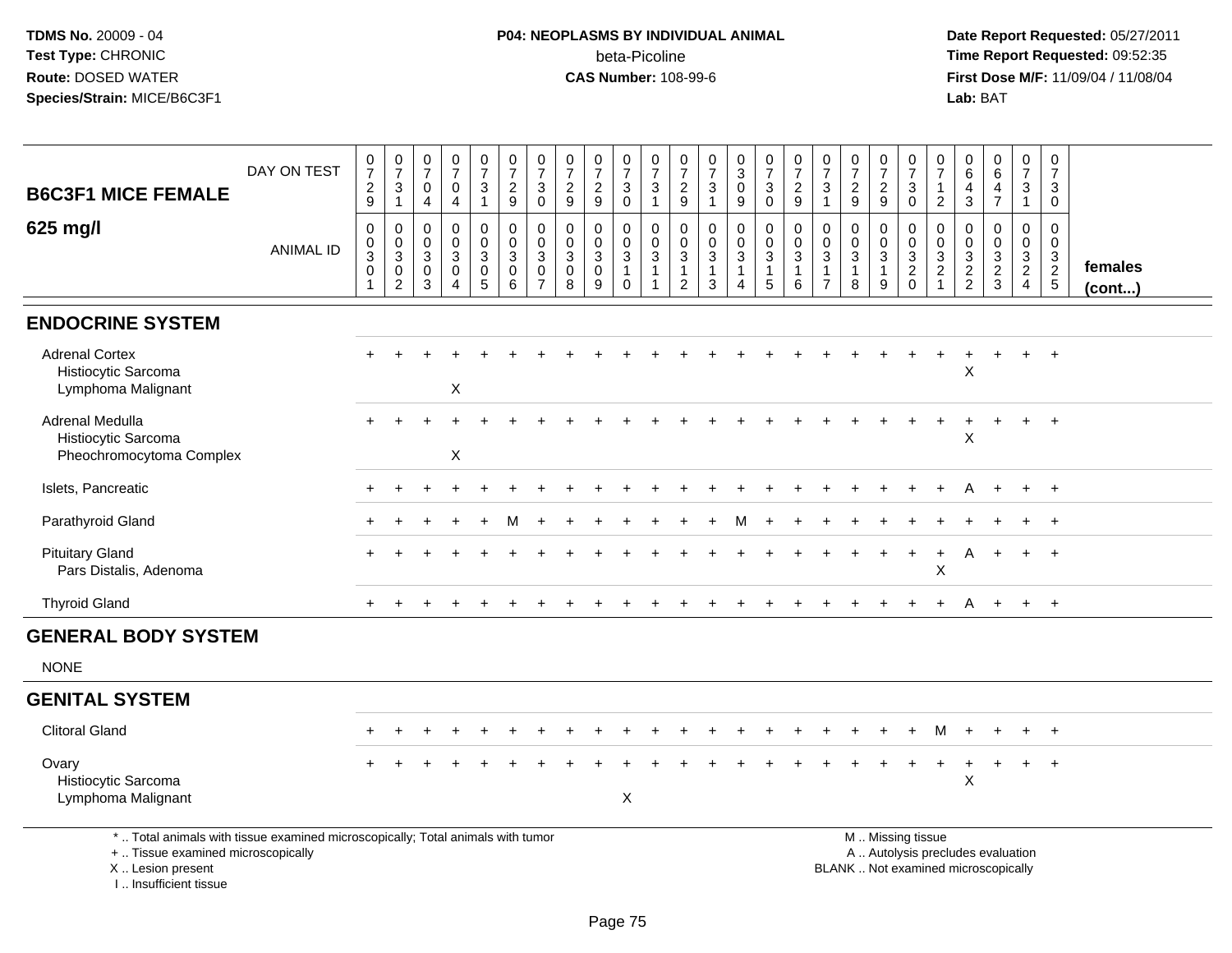#### **P04: NEOPLASMS BY INDIVIDUAL ANIMAL**beta-Picoline<br>CAS Number: 108-99-6

 **Date Report Requested:** 05/27/2011 **Time Report Requested:** 09:52:35 **First Dose M/F:** 11/09/04 / 11/08/04<br>Lab: BAT **Lab:** BAT

| <b>B6C3F1 MICE FEMALE</b><br>625 mg/l                                                                                                                                                             | DAY ON TEST<br><b>ANIMAL ID</b> | $\frac{0}{7}$<br>$\boldsymbol{2}$<br>9<br>$\mathbf 0$<br>$\mathbf 0$<br>$\mathfrak{S}$<br>$\mathbf 0$<br>$\mathbf{1}$ | $\frac{0}{7}$<br>3<br>$\mathbf{1}$<br>0<br>$\boldsymbol{0}$<br>$\sqrt{3}$<br>$\mathbf 0$<br>$\overline{c}$ | $\begin{smallmatrix}0\\7\end{smallmatrix}$<br>$\mathbf 0$<br>$\overline{\mathbf{4}}$<br>$\mathbf 0$<br>$\mathbf 0$<br>$\mathsf 3$<br>$\mathbf 0$<br>3 | $\frac{0}{7}$<br>$\mathbf 0$<br>4<br>$\mathbf 0$<br>$\mathbf 0$<br>3<br>0<br>$\mathbf 4$ | $\frac{0}{7}$<br>$\sqrt{3}$<br>$\mathbf{1}$<br>0<br>$\mathbf 0$<br>$\mathbf{3}$<br>$\pmb{0}$<br>$\overline{5}$ | $\begin{array}{c} 0 \\ 7 \end{array}$<br>$\sqrt{2}$<br>$\boldsymbol{9}$<br>$\begin{smallmatrix}0\\0\end{smallmatrix}$<br>$\sqrt{3}$<br>$\mathbf 0$<br>6 | $\frac{0}{7}$<br>3<br>$\mathbf 0$<br>0<br>$\mathbf 0$<br>$\mathbf{3}$<br>$\Omega$<br>$\overline{7}$ | $\frac{0}{7}$<br>$\overline{2}$<br>9<br>$\mathbf 0$<br>$\mathbf 0$<br>$\mathbf{3}$<br>$\mathbf 0$<br>8 | $\frac{0}{7}$<br>$\overline{c}$<br>9<br>$\mathbf{0}$<br>$\mathbf 0$<br>3<br>$\mathbf 0$<br>9 | $\frac{0}{7}$<br>$\mathbf{3}$<br>$\mathsf{O}\xspace$<br>$\,0\,$<br>$\mathbf 0$<br>$\mathbf{3}$<br>$\mathbf{1}$<br>$\Omega$ | $\frac{0}{7}$<br>3<br>$\mathbf{1}$<br>$\mathsf{O}$<br>$\mathbf 0$<br>3<br>$\mathbf{1}$<br>1 | $\frac{0}{7}$<br>$\sqrt{2}$<br>$\boldsymbol{9}$<br>0<br>$\mathbf 0$<br>$\mathbf{3}$<br>2 | $\begin{array}{c} 0 \\ 7 \end{array}$<br>$\mathbf 3$<br>$\mathbf{1}$<br>$\begin{smallmatrix} 0\\0 \end{smallmatrix}$<br>$\mathsf 3$<br>$\mathbf{1}$<br>3 | $_3^0$<br>$\mathbf 0$<br>$\boldsymbol{9}$<br>0<br>$\mathbf 0$<br>3<br>1<br>4 | $\begin{array}{c} 0 \\ 7 \end{array}$<br>$\mathbf{3}$<br>$\mathbf 0$<br>$\begin{smallmatrix} 0\\0 \end{smallmatrix}$<br>$\mathbf{3}$<br>$\mathbf{1}$<br>$\sqrt{5}$ | $\frac{0}{7}$<br>$\overline{c}$<br>9<br>0<br>$\mathbf 0$<br>3<br>6 | $\frac{0}{7}$<br>3<br>$\overline{1}$<br>0<br>$\mathbf 0$<br>$\mathfrak{Z}$<br>$\mathbf{1}$<br>$\overline{7}$ | $\frac{0}{7}$<br>$\overline{c}$<br>9<br>0<br>$\pmb{0}$<br>3<br>$\mathbf{1}$<br>8 | $\begin{array}{c} 0 \\ 7 \end{array}$<br>$\overline{c}$<br>9<br>0<br>$\mathbf 0$<br>$\mathbf{3}$<br>9 | $\frac{0}{7}$<br>$\mathbf{3}$<br>$\mathbf 0$<br>$\mathbf 0$<br>$\begin{bmatrix} 0 \\ 3 \\ 2 \\ 0 \end{bmatrix}$ | 0<br>$\overline{7}$<br>$\mathbf{1}$<br>$\overline{c}$<br>0<br>$\mathbf{0}$<br>$\mathbf{3}$<br>$\overline{c}$ | 0<br>$\,6\,$<br>$\overline{a}$<br>$\mathbf{3}$<br>$\mathbf 0$<br>$\mathbf 0$<br>$\sqrt{3}$<br>$\frac{2}{2}$ | $\begin{smallmatrix}0\0\0\end{smallmatrix}$<br>4<br>$\overline{7}$<br>0<br>$\mathbf 0$<br>$\mathbf{3}$<br>$\frac{2}{3}$ | $\begin{smallmatrix}0\\7\end{smallmatrix}$<br>$\mathbf{3}$<br>$\overline{1}$<br>0<br>$\mathbf 0$<br>$\mathbf{3}$<br>$\frac{2}{4}$ | $\pmb{0}$<br>$\overline{7}$<br>3<br>$\mathbf 0$<br>$\mathbf 0$<br>$\mathbf 0$<br>$\frac{3}{2}$ | females<br>$($ cont $)$ |
|---------------------------------------------------------------------------------------------------------------------------------------------------------------------------------------------------|---------------------------------|-----------------------------------------------------------------------------------------------------------------------|------------------------------------------------------------------------------------------------------------|-------------------------------------------------------------------------------------------------------------------------------------------------------|------------------------------------------------------------------------------------------|----------------------------------------------------------------------------------------------------------------|---------------------------------------------------------------------------------------------------------------------------------------------------------|-----------------------------------------------------------------------------------------------------|--------------------------------------------------------------------------------------------------------|----------------------------------------------------------------------------------------------|----------------------------------------------------------------------------------------------------------------------------|---------------------------------------------------------------------------------------------|------------------------------------------------------------------------------------------|----------------------------------------------------------------------------------------------------------------------------------------------------------|------------------------------------------------------------------------------|--------------------------------------------------------------------------------------------------------------------------------------------------------------------|--------------------------------------------------------------------|--------------------------------------------------------------------------------------------------------------|----------------------------------------------------------------------------------|-------------------------------------------------------------------------------------------------------|-----------------------------------------------------------------------------------------------------------------|--------------------------------------------------------------------------------------------------------------|-------------------------------------------------------------------------------------------------------------|-------------------------------------------------------------------------------------------------------------------------|-----------------------------------------------------------------------------------------------------------------------------------|------------------------------------------------------------------------------------------------|-------------------------|
| <b>Uterus</b><br>Histiocytic Sarcoma<br>Lymphoma Malignant<br>Cervix, Sarcoma                                                                                                                     |                                 |                                                                                                                       |                                                                                                            |                                                                                                                                                       |                                                                                          |                                                                                                                |                                                                                                                                                         |                                                                                                     |                                                                                                        |                                                                                              | X                                                                                                                          |                                                                                             |                                                                                          |                                                                                                                                                          |                                                                              |                                                                                                                                                                    |                                                                    |                                                                                                              |                                                                                  |                                                                                                       |                                                                                                                 |                                                                                                              | X                                                                                                           |                                                                                                                         | $+$                                                                                                                               | $+$                                                                                            |                         |
| <b>HEMATOPOIETIC SYSTEM</b>                                                                                                                                                                       |                                 |                                                                                                                       |                                                                                                            |                                                                                                                                                       |                                                                                          |                                                                                                                |                                                                                                                                                         |                                                                                                     |                                                                                                        |                                                                                              |                                                                                                                            |                                                                                             |                                                                                          |                                                                                                                                                          |                                                                              |                                                                                                                                                                    |                                                                    |                                                                                                              |                                                                                  |                                                                                                       |                                                                                                                 |                                                                                                              |                                                                                                             |                                                                                                                         |                                                                                                                                   |                                                                                                |                         |
| <b>Bone Marrow</b><br>Histiocytic Sarcoma                                                                                                                                                         |                                 |                                                                                                                       |                                                                                                            |                                                                                                                                                       |                                                                                          |                                                                                                                |                                                                                                                                                         |                                                                                                     |                                                                                                        |                                                                                              |                                                                                                                            |                                                                                             |                                                                                          |                                                                                                                                                          |                                                                              |                                                                                                                                                                    |                                                                    |                                                                                                              |                                                                                  |                                                                                                       |                                                                                                                 |                                                                                                              | $\mathsf{X}$                                                                                                |                                                                                                                         |                                                                                                                                   | $\overline{+}$                                                                                 |                         |
| Lymph Node<br>Lymphoma Malignant<br>Deep Cervical, Lymphoma Malignant<br>Lumbar, Lymphoma Malignant<br>Mediastinal, Lymphoma Malignant<br>Renal, Histiocytic Sarcoma<br>Renal, Lymphoma Malignant |                                 |                                                                                                                       |                                                                                                            |                                                                                                                                                       | $\ddot{}$<br>X<br>X<br>X                                                                 |                                                                                                                |                                                                                                                                                         |                                                                                                     |                                                                                                        |                                                                                              | $+$<br>$\boldsymbol{\mathsf{X}}$<br>X<br>$\mathsf{X}$                                                                      |                                                                                             | $+$                                                                                      |                                                                                                                                                          |                                                                              |                                                                                                                                                                    |                                                                    |                                                                                                              |                                                                                  |                                                                                                       |                                                                                                                 |                                                                                                              | $\ddot{}$<br>$\boldsymbol{\mathsf{X}}$                                                                      |                                                                                                                         |                                                                                                                                   |                                                                                                |                         |
| Lymph Node, Mandibular<br>Histiocytic Sarcoma<br>Lymphoma Malignant                                                                                                                               |                                 | X                                                                                                                     |                                                                                                            |                                                                                                                                                       | $\mathsf X$                                                                              |                                                                                                                |                                                                                                                                                         |                                                                                                     |                                                                                                        |                                                                                              | X                                                                                                                          |                                                                                             |                                                                                          | $\boldsymbol{\mathsf{X}}$                                                                                                                                |                                                                              |                                                                                                                                                                    |                                                                    |                                                                                                              |                                                                                  |                                                                                                       |                                                                                                                 |                                                                                                              | $\boldsymbol{\mathsf{X}}$                                                                                   |                                                                                                                         |                                                                                                                                   | $\overline{+}$                                                                                 |                         |
| Lymph Node, Mesenteric<br>Histiocytic Sarcoma<br>Lymphoma Malignant                                                                                                                               |                                 | X                                                                                                                     |                                                                                                            |                                                                                                                                                       | X                                                                                        |                                                                                                                |                                                                                                                                                         |                                                                                                     |                                                                                                        |                                                                                              | X                                                                                                                          |                                                                                             |                                                                                          | X                                                                                                                                                        |                                                                              |                                                                                                                                                                    |                                                                    |                                                                                                              |                                                                                  |                                                                                                       |                                                                                                                 |                                                                                                              | X                                                                                                           |                                                                                                                         | $+$                                                                                                                               | $+$                                                                                            |                         |
| Spleen<br>Histiocytic Sarcoma<br>Lymphoma Malignant                                                                                                                                               |                                 | X                                                                                                                     |                                                                                                            |                                                                                                                                                       | X                                                                                        |                                                                                                                |                                                                                                                                                         |                                                                                                     |                                                                                                        |                                                                                              | $X$ $X$                                                                                                                    |                                                                                             |                                                                                          | X                                                                                                                                                        |                                                                              |                                                                                                                                                                    |                                                                    |                                                                                                              |                                                                                  |                                                                                                       |                                                                                                                 |                                                                                                              | X                                                                                                           |                                                                                                                         | X                                                                                                                                 |                                                                                                |                         |

\* .. Total animals with tissue examined microscopically; Total animals with tumor

+ .. Tissue examined microscopically

X .. Lesion present

I .. Insufficient tissue

M .. Missing tissue

y the contract of the contract of the contract of the contract of the contract of the contract of the contract of  $A$ . Autolysis precludes evaluation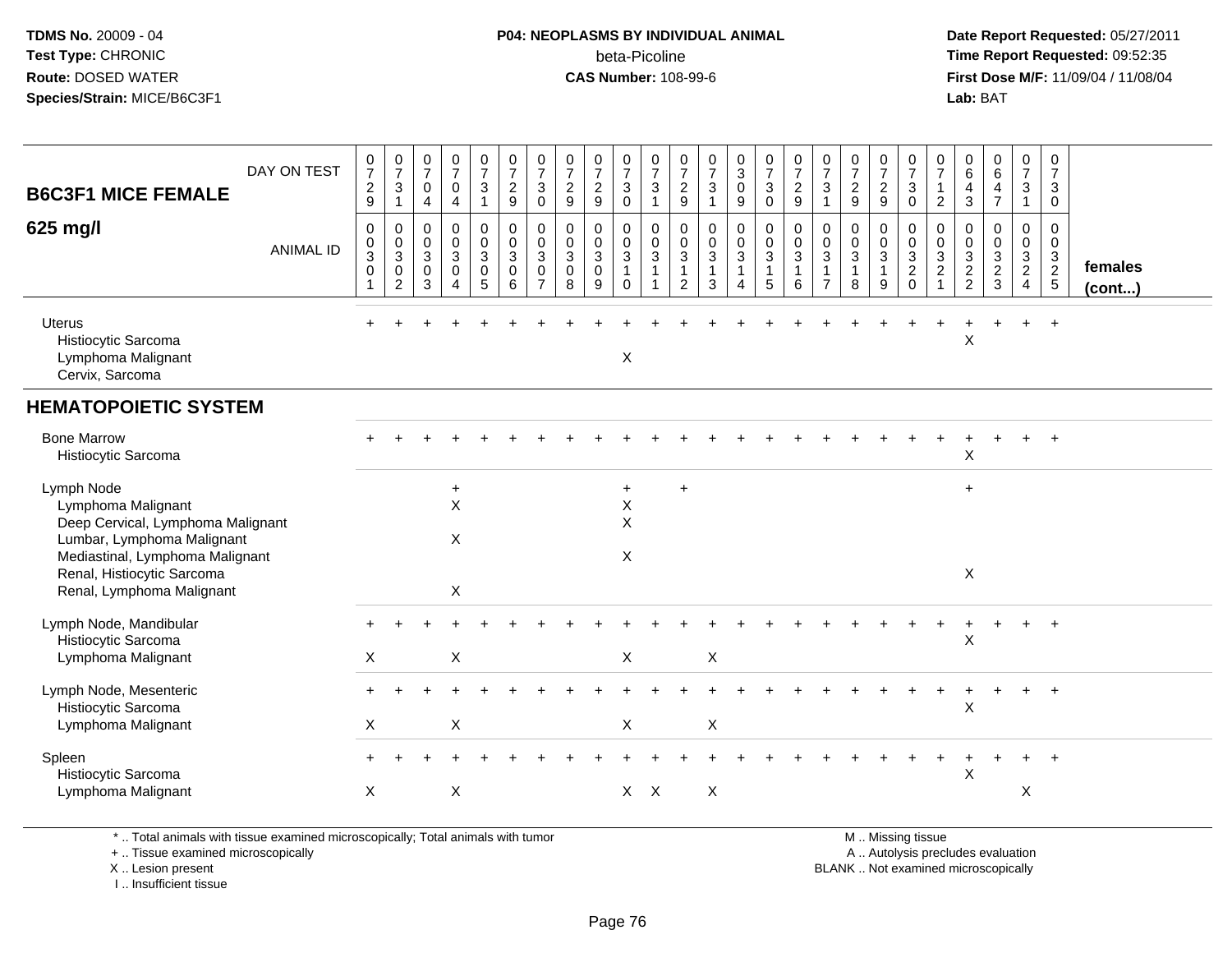# **P04: NEOPLASMS BY INDIVIDUAL ANIMAL**beta-Picoline<br>CAS Number: 108-99-6

| DAY ON TEST<br><b>B6C3F1 MICE FEMALE</b>                                                                                                                            | $\frac{0}{7}$<br>$\sqrt{2}$<br>9                                          | $\frac{0}{7}$<br>$\sqrt{3}$<br>$\overline{1}$ | $\frac{0}{7}$<br>0<br>$\overline{4}$             | $\frac{0}{7}$<br>$\mathbf 0$<br>$\overline{4}$         | $\begin{smallmatrix}0\\7\end{smallmatrix}$<br>$\sqrt{3}$<br>$\mathbf{1}$ | $\frac{0}{7}$<br>$\sqrt{2}$<br>$\boldsymbol{9}$    | $\begin{array}{c} 0 \\ 7 \end{array}$<br>$\mathbf{3}$<br>$\mathbf 0$ | $\frac{0}{7}$<br>$\sqrt{2}$<br>9                               | $\frac{0}{7}$<br>$\overline{c}$<br>9                 | $\frac{0}{7}$<br>$\ensuremath{\mathsf{3}}$<br>$\mathbf 0$ | $\frac{0}{7}$<br>$\ensuremath{\mathsf{3}}$<br>$\mathbf{1}$         | 0<br>$\overline{7}$<br>$\sqrt{2}$<br>9     | $\frac{0}{7}$<br>$\sqrt{3}$<br>$\overline{1}$               | $_3^0$<br>$\pmb{0}$<br>9                   | $\frac{0}{7}$<br>$\ensuremath{\mathsf{3}}$<br>0               | $\frac{0}{7}$<br>$\overline{c}$<br>9                         | 0<br>$\boldsymbol{7}$<br>$\ensuremath{\mathsf{3}}$<br>$\mathbf{1}$ | $\frac{0}{7}$<br>$\sqrt{2}$<br>9                              | $\frac{0}{7}$<br>$\sqrt{2}$<br>9                    | $\frac{0}{7}$<br>$\ensuremath{\mathsf{3}}$<br>$\mathbf 0$           | 0<br>$\frac{5}{7}$<br>$\overline{2}$    | 0<br>$\,6$<br>4<br>$\mathbf{3}$                           | $_{6}^{\rm 0}$<br>$\overline{4}$<br>$\overline{7}$                       | 0<br>$\overline{7}$<br>$\ensuremath{\mathsf{3}}$<br>$\mathbf{1}$               | $\mathbf 0$<br>$\overline{7}$<br>$\mathbf{3}$<br>$\mathbf 0$          |                         |
|---------------------------------------------------------------------------------------------------------------------------------------------------------------------|---------------------------------------------------------------------------|-----------------------------------------------|--------------------------------------------------|--------------------------------------------------------|--------------------------------------------------------------------------|----------------------------------------------------|----------------------------------------------------------------------|----------------------------------------------------------------|------------------------------------------------------|-----------------------------------------------------------|--------------------------------------------------------------------|--------------------------------------------|-------------------------------------------------------------|--------------------------------------------|---------------------------------------------------------------|--------------------------------------------------------------|--------------------------------------------------------------------|---------------------------------------------------------------|-----------------------------------------------------|---------------------------------------------------------------------|-----------------------------------------|-----------------------------------------------------------|--------------------------------------------------------------------------|--------------------------------------------------------------------------------|-----------------------------------------------------------------------|-------------------------|
| 625 mg/l<br><b>ANIMAL ID</b>                                                                                                                                        | $\mathbf 0$<br>$\mathbf 0$<br>$\sqrt{3}$<br>$\mathbf 0$<br>$\overline{1}$ | $\mathbf 0$<br>$\mathbf 0$<br>3<br>0<br>2     | $\Omega$<br>$\mathbf 0$<br>3<br>$\mathbf 0$<br>3 | 0<br>$\mathbf 0$<br>3<br>$\mathbf 0$<br>$\overline{4}$ | 0<br>$\mathbf 0$<br>3<br>0<br>5                                          | $\mathbf 0$<br>$\pmb{0}$<br>$\mathbf{3}$<br>0<br>6 | 0<br>$\mathbf 0$<br>3<br>$\mathbf 0$<br>$\overline{7}$               | $\mathbf 0$<br>$\mathbf 0$<br>$\mathbf{3}$<br>$\mathbf 0$<br>8 | 0<br>$\mathbf 0$<br>$\mathbf{3}$<br>$\mathbf 0$<br>9 | 0<br>$\frac{0}{3}$<br>$\mathbf{1}$<br>$\mathbf 0$         | 0<br>$\mathbf 0$<br>$\mathbf{3}$<br>$\mathbf{1}$<br>$\overline{1}$ | $\mathbf 0$<br>0<br>3<br>$\mathbf{1}$<br>2 | $\mathbf 0$<br>$\pmb{0}$<br>$\sqrt{3}$<br>$\mathbf{1}$<br>3 | 0<br>$\mathbf 0$<br>3<br>$\mathbf{1}$<br>4 | $\mathbf 0$<br>$\mathbf 0$<br>$\sqrt{3}$<br>$\mathbf{1}$<br>5 | $\mathbf 0$<br>$\mathsf{O}\xspace$<br>3<br>$\mathbf{1}$<br>6 | 0<br>$\mathbf 0$<br>$\mathbf{3}$<br>$\mathbf{1}$<br>$\overline{7}$ | $\mathbf 0$<br>$\mathbf 0$<br>$\sqrt{3}$<br>$\mathbf{1}$<br>8 | 0<br>$\mathbf 0$<br>$\sqrt{3}$<br>$\mathbf{1}$<br>9 | 0<br>$\mathbf 0$<br>$\overline{3}$<br>$\overline{2}$<br>$\mathbf 0$ | 0<br>$\mathbf 0$<br>3<br>$\overline{c}$ | $\mathbf 0$<br>$\mathbf 0$<br>$\sqrt{3}$<br>$\frac{2}{2}$ | $\mathbf 0$<br>$\mathsf 0$<br>$\mathbf{3}$<br>$\frac{2}{3}$              | $\mathbf 0$<br>$\mathbf 0$<br>$\mathbf{3}$<br>$\overline{2}$<br>$\overline{4}$ | $\Omega$<br>$\mathbf 0$<br>$\begin{array}{c} 3 \\ 2 \\ 5 \end{array}$ | females<br>$($ cont $)$ |
| Thymus<br>Hemangiosarcoma<br>Histiocytic Sarcoma<br>Lymphoma Malignant<br>Rhabdomyosarcoma, Metastatic, Uncertain<br><b>Primary Site</b>                            | X                                                                         |                                               |                                                  | X                                                      |                                                                          |                                                    |                                                                      |                                                                |                                                      | $\times$                                                  |                                                                    |                                            | X                                                           |                                            |                                                               |                                                              |                                                                    |                                                               |                                                     |                                                                     |                                         | X                                                         |                                                                          |                                                                                | $\ddot{}$                                                             |                         |
| <b>INTEGUMENTARY SYSTEM</b>                                                                                                                                         |                                                                           |                                               |                                                  |                                                        |                                                                          |                                                    |                                                                      |                                                                |                                                      |                                                           |                                                                    |                                            |                                                             |                                            |                                                               |                                                              |                                                                    |                                                               |                                                     |                                                                     |                                         |                                                           |                                                                          |                                                                                |                                                                       |                         |
| <b>Mammary Gland</b><br>Histiocytic Sarcoma                                                                                                                         |                                                                           |                                               |                                                  |                                                        |                                                                          |                                                    |                                                                      |                                                                |                                                      |                                                           |                                                                    |                                            |                                                             |                                            |                                                               |                                                              |                                                                    |                                                               |                                                     |                                                                     |                                         | X                                                         |                                                                          |                                                                                | $+$                                                                   |                         |
| Skin<br>Subcutaneous Tissue, Rhabdomyosarcoma,<br>Metastatic, Uncertain Primary Site<br>Subcutaneous Tissue, Sarcoma                                                |                                                                           |                                               |                                                  |                                                        |                                                                          |                                                    |                                                                      |                                                                |                                                      |                                                           |                                                                    |                                            |                                                             |                                            |                                                               |                                                              |                                                                    |                                                               |                                                     |                                                                     | X                                       |                                                           |                                                                          |                                                                                |                                                                       |                         |
| <b>MUSCULOSKELETAL SYSTEM</b>                                                                                                                                       |                                                                           |                                               |                                                  |                                                        |                                                                          |                                                    |                                                                      |                                                                |                                                      |                                                           |                                                                    |                                            |                                                             |                                            |                                                               |                                                              |                                                                    |                                                               |                                                     |                                                                     |                                         |                                                           |                                                                          |                                                                                |                                                                       |                         |
| Bone                                                                                                                                                                |                                                                           |                                               |                                                  |                                                        |                                                                          |                                                    |                                                                      |                                                                |                                                      |                                                           |                                                                    |                                            |                                                             |                                            |                                                               |                                                              |                                                                    |                                                               |                                                     |                                                                     |                                         |                                                           |                                                                          |                                                                                | $+$                                                                   |                         |
| <b>NERVOUS SYSTEM</b>                                                                                                                                               |                                                                           |                                               |                                                  |                                                        |                                                                          |                                                    |                                                                      |                                                                |                                                      |                                                           |                                                                    |                                            |                                                             |                                            |                                                               |                                                              |                                                                    |                                                               |                                                     |                                                                     |                                         |                                                           |                                                                          |                                                                                |                                                                       |                         |
| <b>Brain</b>                                                                                                                                                        |                                                                           |                                               |                                                  |                                                        |                                                                          |                                                    |                                                                      |                                                                |                                                      |                                                           |                                                                    |                                            |                                                             |                                            |                                                               |                                                              |                                                                    |                                                               |                                                     |                                                                     |                                         |                                                           |                                                                          |                                                                                | $+$                                                                   |                         |
| <b>RESPIRATORY SYSTEM</b>                                                                                                                                           |                                                                           |                                               |                                                  |                                                        |                                                                          |                                                    |                                                                      |                                                                |                                                      |                                                           |                                                                    |                                            |                                                             |                                            |                                                               |                                                              |                                                                    |                                                               |                                                     |                                                                     |                                         |                                                           |                                                                          |                                                                                |                                                                       |                         |
| Lung<br>Alveolar/Bronchiolar Adenoma<br>Alveolar/Bronchiolar Carcinoma<br>Alveolar/Bronchiolar Carcinoma, Multiple                                                  |                                                                           |                                               |                                                  |                                                        | X                                                                        |                                                    |                                                                      |                                                                |                                                      |                                                           | $\boldsymbol{\mathsf{X}}$                                          |                                            |                                                             |                                            |                                                               |                                                              |                                                                    |                                                               |                                                     | $\boldsymbol{\mathsf{X}}$                                           |                                         |                                                           |                                                                          |                                                                                |                                                                       |                         |
| *  Total animals with tissue examined microscopically; Total animals with tumor<br>+  Tissue examined microscopically<br>X  Lesion present<br>I Insufficient tissue |                                                                           |                                               |                                                  |                                                        |                                                                          |                                                    |                                                                      |                                                                |                                                      |                                                           |                                                                    |                                            |                                                             |                                            |                                                               |                                                              |                                                                    | M  Missing tissue                                             |                                                     |                                                                     |                                         |                                                           | A  Autolysis precludes evaluation<br>BLANK  Not examined microscopically |                                                                                |                                                                       |                         |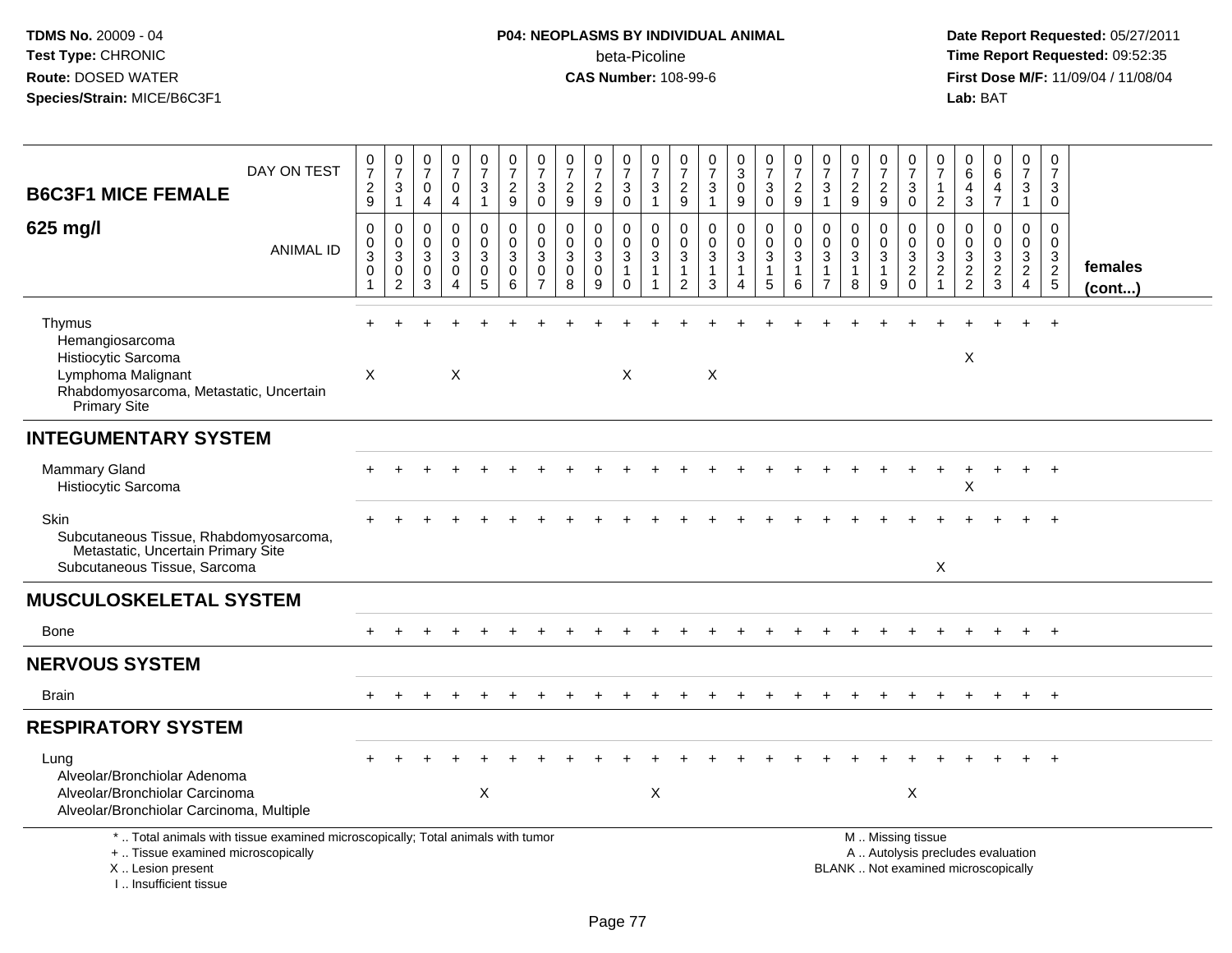# **P04: NEOPLASMS BY INDIVIDUAL ANIMAL**beta-Picoline<br>CAS Number: 108-99-6

| <b>B6C3F1 MICE FEMALE</b>                                                                                                                                             | DAY ON TEST      | $\frac{0}{7}$<br>$\overline{c}$<br>$\boldsymbol{9}$          | $\begin{array}{c} 0 \\ 7 \end{array}$<br>$\mathbf{3}$<br>$\overline{1}$ | $\frac{0}{7}$<br>$\mathbf 0$<br>$\overline{4}$                       | $\begin{smallmatrix}0\\7\end{smallmatrix}$<br>$\mathbf 0$<br>$\overline{4}$ | $\begin{array}{c} 0 \\ 7 \end{array}$<br>3<br>$\mathbf{1}$          | $\frac{0}{7}$<br>$\boldsymbol{2}$<br>$\boldsymbol{9}$        | $\frac{0}{7}$<br>$\mathbf{3}$<br>$\mathbf 0$                                | $\frac{0}{7}$<br>$\frac{2}{9}$                                              | $\begin{array}{c} 0 \\ 7 \end{array}$<br>$\frac{2}{9}$ | $\frac{0}{7}$<br>$\sqrt{3}$<br>$\mathbf 0$                           | 0<br>$\overline{7}$<br>3<br>$\mathbf{1}$                                     | $\frac{0}{7}$<br>$\frac{2}{9}$                                     | $\frac{0}{7}$<br>3<br>$\mathbf{1}$                      | $_3^0$<br>$\pmb{0}$<br>9                             | $\frac{0}{7}$<br>$\sqrt{3}$<br>$\mathbf 0$                    | $\frac{0}{7}$<br>$\sqrt{2}$<br>9                     | $\frac{0}{7}$<br>$\mathbf{3}$<br>$\mathbf{1}$                              | $\frac{0}{7}$<br>$\overline{\mathbf{c}}$<br>9         | $\begin{smallmatrix}0\\7\end{smallmatrix}$<br>$\boldsymbol{2}$<br>9    | $\frac{0}{7}$<br>$\sqrt{3}$<br>$\mathbf 0$                                                    | 0<br>$\overline{7}$<br>1<br>$\overline{2}$                  | $\mathbf 0$<br>$\overline{6}$<br>$\overline{4}$<br>3 | $\begin{array}{c} 0 \\ 6 \end{array}$<br>$\overline{4}$<br>$\overline{7}$ | 0<br>$\overline{7}$<br>$\mathbf{3}$<br>$\mathbf{1}$         | 0<br>$\overline{7}$<br>3<br>$\mathbf 0$                                  |                   |
|-----------------------------------------------------------------------------------------------------------------------------------------------------------------------|------------------|--------------------------------------------------------------|-------------------------------------------------------------------------|----------------------------------------------------------------------|-----------------------------------------------------------------------------|---------------------------------------------------------------------|--------------------------------------------------------------|-----------------------------------------------------------------------------|-----------------------------------------------------------------------------|--------------------------------------------------------|----------------------------------------------------------------------|------------------------------------------------------------------------------|--------------------------------------------------------------------|---------------------------------------------------------|------------------------------------------------------|---------------------------------------------------------------|------------------------------------------------------|----------------------------------------------------------------------------|-------------------------------------------------------|------------------------------------------------------------------------|-----------------------------------------------------------------------------------------------|-------------------------------------------------------------|------------------------------------------------------|---------------------------------------------------------------------------|-------------------------------------------------------------|--------------------------------------------------------------------------|-------------------|
| 625 mg/l                                                                                                                                                              | <b>ANIMAL ID</b> | $\mathbf 0$<br>$_{3}^{\rm 0}$<br>$\pmb{0}$<br>$\overline{1}$ | 0<br>$\mathbf 0$<br>$\overline{3}$<br>$\mathbf 0$<br>$\overline{2}$     | $\mathbf 0$<br>$\mathbf 0$<br>$\sqrt{3}$<br>$\mathsf{O}\xspace$<br>3 | 0<br>$\mathbf 0$<br>$\mathsf 3$<br>$\mathbf 0$<br>$\overline{4}$            | 0<br>$\mathbf 0$<br>$\sqrt{3}$<br>$\mathsf{O}\xspace$<br>$\sqrt{5}$ | 0<br>$\mathsf{O}\xspace$<br>$\overline{3}$<br>$\pmb{0}$<br>6 | $\mathbf 0$<br>$\mathbf 0$<br>$\mathbf{3}$<br>$\mathbf 0$<br>$\overline{7}$ | $\mathbf 0$<br>$\mathbf 0$<br>$\overline{3}$<br>$\pmb{0}$<br>$\overline{8}$ | 0<br>$_3^0$<br>$\frac{0}{9}$                           | 0<br>$\boldsymbol{0}$<br>$\mathbf{3}$<br>$\mathbf{1}$<br>$\mathbf 0$ | $\mathbf 0$<br>$\boldsymbol{0}$<br>$\ensuremath{\mathsf{3}}$<br>$\mathbf{1}$ | $\boldsymbol{0}$<br>$\mathbf 0$<br>$\overline{3}$<br>$\frac{1}{2}$ | 0<br>$\mathbf 0$<br>$\overline{3}$<br>$\mathbf{1}$<br>3 | 0<br>$\frac{0}{3}$<br>$\mathbf{1}$<br>$\overline{4}$ | $\mathbf 0$<br>$\mathbf 0$<br>$\overline{3}$<br>$\frac{1}{5}$ | $\mathbf 0$<br>$\mathbf 0$<br>3<br>$\mathbf{1}$<br>6 | $\mathbf 0$<br>$\mathbf 0$<br>$\sqrt{3}$<br>$\mathbf{1}$<br>$\overline{7}$ | 0<br>$\mathbf 0$<br>$\mathbf{3}$<br>$\mathbf{1}$<br>8 | 0<br>$\mathbf 0$<br>$\overline{3}$<br>$\mathbf{1}$<br>$\boldsymbol{9}$ | $\mathbf 0$<br>$_{3}^{\rm 0}$<br>$\frac{2}{0}$                                                | $\mathbf 0$<br>$\boldsymbol{0}$<br>$\sqrt{3}$<br>$\sqrt{2}$ | $\mathbf 0$<br>$\mathbf 0$<br>$\frac{3}{2}$          | 0<br>$\mathbf 0$<br>$\ensuremath{\mathsf{3}}$<br>$\frac{2}{3}$            | $\mathbf 0$<br>$\mathbf 0$<br>$\mathbf{3}$<br>$\frac{2}{4}$ | $\mathbf 0$<br>$\mathbf 0$<br>$\begin{array}{c} 3 \\ 2 \\ 5 \end{array}$ | females<br>(cont) |
| Carcinoma, Metastatic, Harderian Gland<br>Hepatocellular Carcinoma, Metastatic, Liver<br>Histiocytic Sarcoma<br>Lymphoma Malignant<br>Sarcoma, Metastatic, Skin       |                  |                                                              |                                                                         |                                                                      | $\boldsymbol{\mathsf{X}}$                                                   | $X$ $X$                                                             |                                                              |                                                                             |                                                                             | $\mathsf X$                                            | $\times$                                                             |                                                                              |                                                                    |                                                         |                                                      |                                                               |                                                      | X                                                                          |                                                       | Χ                                                                      |                                                                                               |                                                             | $\mathsf X$                                          |                                                                           | X<br>$\mathsf X$                                            |                                                                          |                   |
| <b>Nose</b>                                                                                                                                                           |                  |                                                              |                                                                         |                                                                      |                                                                             |                                                                     |                                                              |                                                                             |                                                                             |                                                        |                                                                      |                                                                              |                                                                    |                                                         |                                                      |                                                               |                                                      |                                                                            |                                                       |                                                                        |                                                                                               |                                                             |                                                      |                                                                           |                                                             | $\overline{+}$                                                           |                   |
| Trachea                                                                                                                                                               |                  |                                                              |                                                                         |                                                                      |                                                                             |                                                                     |                                                              |                                                                             |                                                                             |                                                        |                                                                      |                                                                              |                                                                    |                                                         |                                                      |                                                               |                                                      |                                                                            |                                                       |                                                                        |                                                                                               |                                                             |                                                      |                                                                           |                                                             | $\ddot{}$                                                                |                   |
| <b>SPECIAL SENSES SYSTEM</b>                                                                                                                                          |                  |                                                              |                                                                         |                                                                      |                                                                             |                                                                     |                                                              |                                                                             |                                                                             |                                                        |                                                                      |                                                                              |                                                                    |                                                         |                                                      |                                                               |                                                      |                                                                            |                                                       |                                                                        |                                                                                               |                                                             |                                                      |                                                                           |                                                             |                                                                          |                   |
| Eye                                                                                                                                                                   |                  |                                                              |                                                                         |                                                                      |                                                                             |                                                                     |                                                              |                                                                             |                                                                             |                                                        |                                                                      |                                                                              |                                                                    |                                                         |                                                      |                                                               |                                                      |                                                                            |                                                       |                                                                        |                                                                                               | A                                                           | Α                                                    | A                                                                         | $+$                                                         | $+$                                                                      |                   |
| <b>Harderian Gland</b><br>Adenoma<br>Carcinoma                                                                                                                        |                  |                                                              |                                                                         | A                                                                    | $\times$                                                                    | X                                                                   |                                                              |                                                                             |                                                                             |                                                        |                                                                      |                                                                              |                                                                    |                                                         |                                                      |                                                               |                                                      | $\mathsf{X}$                                                               |                                                       |                                                                        |                                                                                               |                                                             |                                                      | X                                                                         | X                                                           |                                                                          |                   |
| <b>URINARY SYSTEM</b>                                                                                                                                                 |                  |                                                              |                                                                         |                                                                      |                                                                             |                                                                     |                                                              |                                                                             |                                                                             |                                                        |                                                                      |                                                                              |                                                                    |                                                         |                                                      |                                                               |                                                      |                                                                            |                                                       |                                                                        |                                                                                               |                                                             |                                                      |                                                                           |                                                             |                                                                          |                   |
| Kidney<br>Histiocytic Sarcoma<br>Lymphoma Malignant                                                                                                                   |                  |                                                              |                                                                         |                                                                      | Χ                                                                           |                                                                     |                                                              |                                                                             |                                                                             |                                                        | X                                                                    |                                                                              |                                                                    | X                                                       |                                                      |                                                               |                                                      |                                                                            |                                                       |                                                                        |                                                                                               |                                                             | X                                                    |                                                                           |                                                             | $\div$                                                                   |                   |
| <b>Urinary Bladder</b><br>Lymphoma Malignant                                                                                                                          |                  | $\div$                                                       |                                                                         | А                                                                    |                                                                             |                                                                     |                                                              |                                                                             |                                                                             |                                                        | $\times$                                                             |                                                                              |                                                                    |                                                         |                                                      |                                                               |                                                      |                                                                            |                                                       |                                                                        |                                                                                               |                                                             | A                                                    | $\overline{A}$                                                            | $+$                                                         | $\overline{+}$                                                           |                   |
| <b>SYSTEMIC LESIONS</b>                                                                                                                                               |                  |                                                              |                                                                         |                                                                      |                                                                             |                                                                     |                                                              |                                                                             |                                                                             |                                                        |                                                                      |                                                                              |                                                                    |                                                         |                                                      |                                                               |                                                      |                                                                            |                                                       |                                                                        |                                                                                               |                                                             |                                                      |                                                                           |                                                             |                                                                          |                   |
| Multiple Organ<br>Histiocytic Sarcoma                                                                                                                                 |                  |                                                              |                                                                         |                                                                      |                                                                             |                                                                     |                                                              |                                                                             |                                                                             |                                                        |                                                                      |                                                                              |                                                                    |                                                         |                                                      |                                                               |                                                      |                                                                            |                                                       |                                                                        |                                                                                               |                                                             | $\mathsf X$                                          |                                                                           |                                                             | $\overline{1}$                                                           |                   |
| *  Total animals with tissue examined microscopically; Total animals with tumor<br>+  Tissue examined microscopically<br>X  Lesion present<br>I., Insufficient tissue |                  |                                                              |                                                                         |                                                                      |                                                                             |                                                                     |                                                              |                                                                             |                                                                             |                                                        |                                                                      |                                                                              |                                                                    |                                                         |                                                      |                                                               |                                                      |                                                                            |                                                       |                                                                        | M  Missing tissue<br>A  Autolysis precludes evaluation<br>BLANK  Not examined microscopically |                                                             |                                                      |                                                                           |                                                             |                                                                          |                   |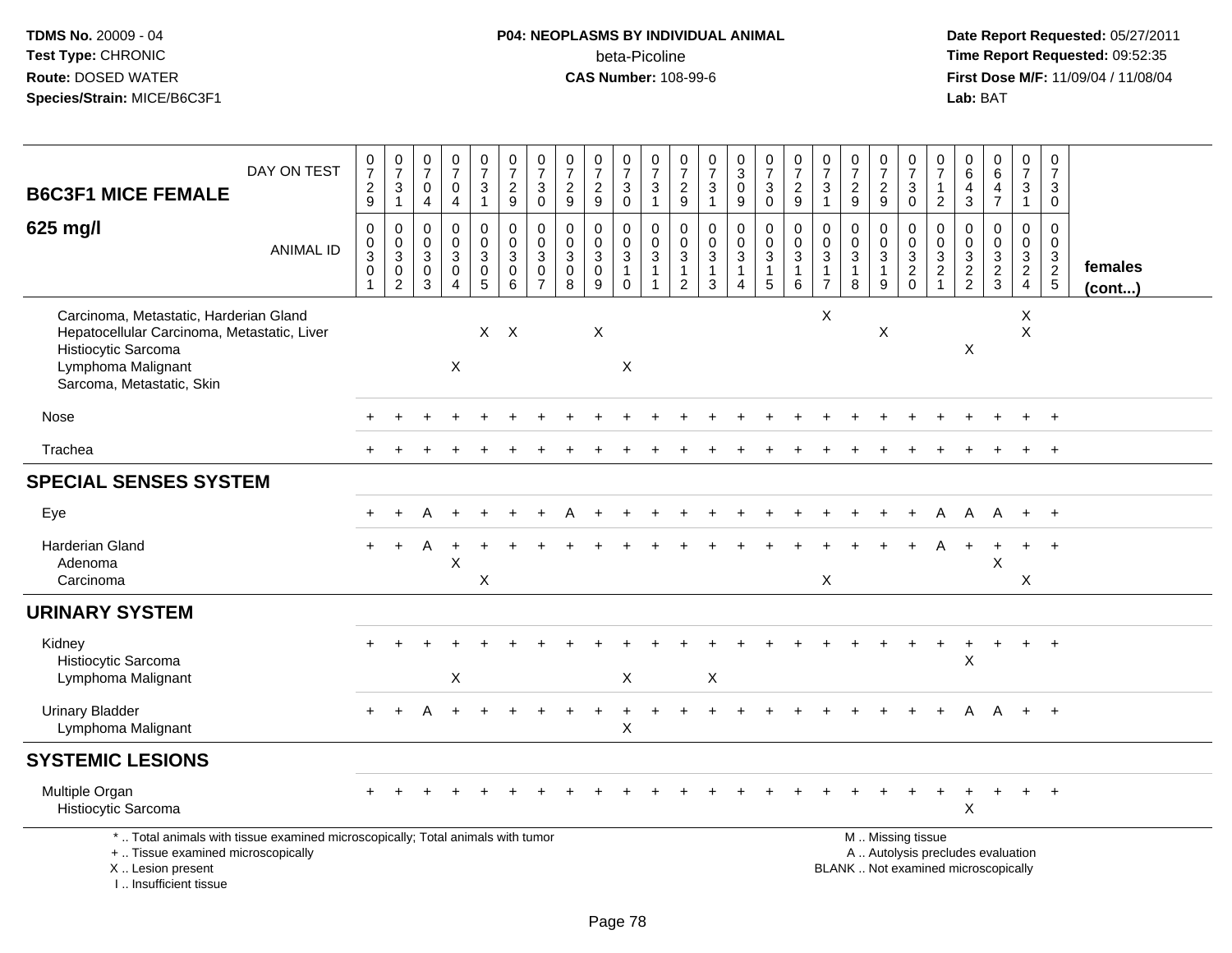#### **P04: NEOPLASMS BY INDIVIDUAL ANIMAL**beta-Picoline<br>CAS Number: 108-99-6

 **Date Report Requested:** 05/27/2011 **Time Report Requested:** 09:52:35 **First Dose M/F:** 11/09/04 / 11/08/04<br>Lab: BAT **Lab:** BAT

| <b>B6C3F1 MICE FEMALE</b> | DAY ON TEST | 0<br>$\rightarrow$<br>$\overline{2}$<br>9 | $\mathbf{0}$<br>-<br>3 | 0<br>$\rightarrow$<br>0<br>4 | 0<br>$\overline{ }$<br>0<br>4 | 0<br>3                                   | 0<br>$\overline{2}$<br>9 | 0<br>3             | 0<br>2<br>∠<br>9 | $\mathbf 0$<br>ົ<br>∼<br>9 | $\mathbf{0}$<br>$\rightarrow$<br>3<br>0 | 0<br>3      | 0<br><sup>o</sup><br>∼<br>9                 | 0<br>3 | 0<br>3<br>n.<br>9 | 0<br>3                | 0<br>റ<br>$\epsilon$<br>9 | 0<br>$\rightarrow$<br>3                 | 0<br>$\rightarrow$<br>$\overline{2}$<br>9 | 0<br>C.<br>9     | 0 | 0<br>ົ            | 0<br>6<br>ີ | 0<br>6<br>4           | 0<br>$\overline{ }$<br>3          | 0<br>-3<br>0                         |                   |
|---------------------------|-------------|-------------------------------------------|------------------------|------------------------------|-------------------------------|------------------------------------------|--------------------------|--------------------|------------------|----------------------------|-----------------------------------------|-------------|---------------------------------------------|--------|-------------------|-----------------------|---------------------------|-----------------------------------------|-------------------------------------------|------------------|---|-------------------|-------------|-----------------------|-----------------------------------|--------------------------------------|-------------------|
| 625 mg/l                  | ANIMAL ID   | 0<br>0<br>3<br>0                          | 0<br>0<br>3<br>U<br>റ  | 0<br>0<br>3<br>0<br>3        | 0<br>0<br>3<br>0<br>4         | 0<br>0<br>3<br>0<br>$\overline{ }$<br>b. | 3<br>6                   | 3<br>$\rightarrow$ | 0<br>3<br>8      | 0<br>0<br>3<br>0<br>9      | 0<br>0<br>3<br>0                        | 0<br>0<br>3 | 0<br>0<br><sup>o</sup><br>ت<br><sup>o</sup> | 3<br>3 | 0<br>3            | 0<br>3<br>$5^{\circ}$ | 0<br>0<br>3<br>6          | 0<br>0<br>3<br>$\overline{\phantom{a}}$ | 0<br>0<br>3<br>8                          | $\sim$<br>J<br>9 | 3 | 0<br>ີ<br>دت<br>⌒ | 3<br>▃<br>2 | 0<br>0<br>3<br>റ<br>3 | 0<br>0<br>3<br>ົ<br><u>_</u><br>4 | 0<br>0<br>-3<br>$\overline{2}$<br>ರಿ | females<br>(cont) |
| Lymphoma Malignant        |             | ⌒                                         |                        |                              | X                             |                                          |                          |                    |                  |                            |                                         | X X         |                                             | X      |                   |                       |                           |                                         | X                                         |                  |   |                   |             |                       | ⋏                                 |                                      |                   |

\* .. Total animals with tissue examined microscopically; Total animals with tumor

+ .. Tissue examined microscopically

X .. Lesion present

I .. Insufficient tissue

 M .. Missing tissuey the contract of the contract of the contract of the contract of the contract of the contract of the contract of  $A$ . Autolysis precludes evaluation Lesion present BLANK .. Not examined microscopically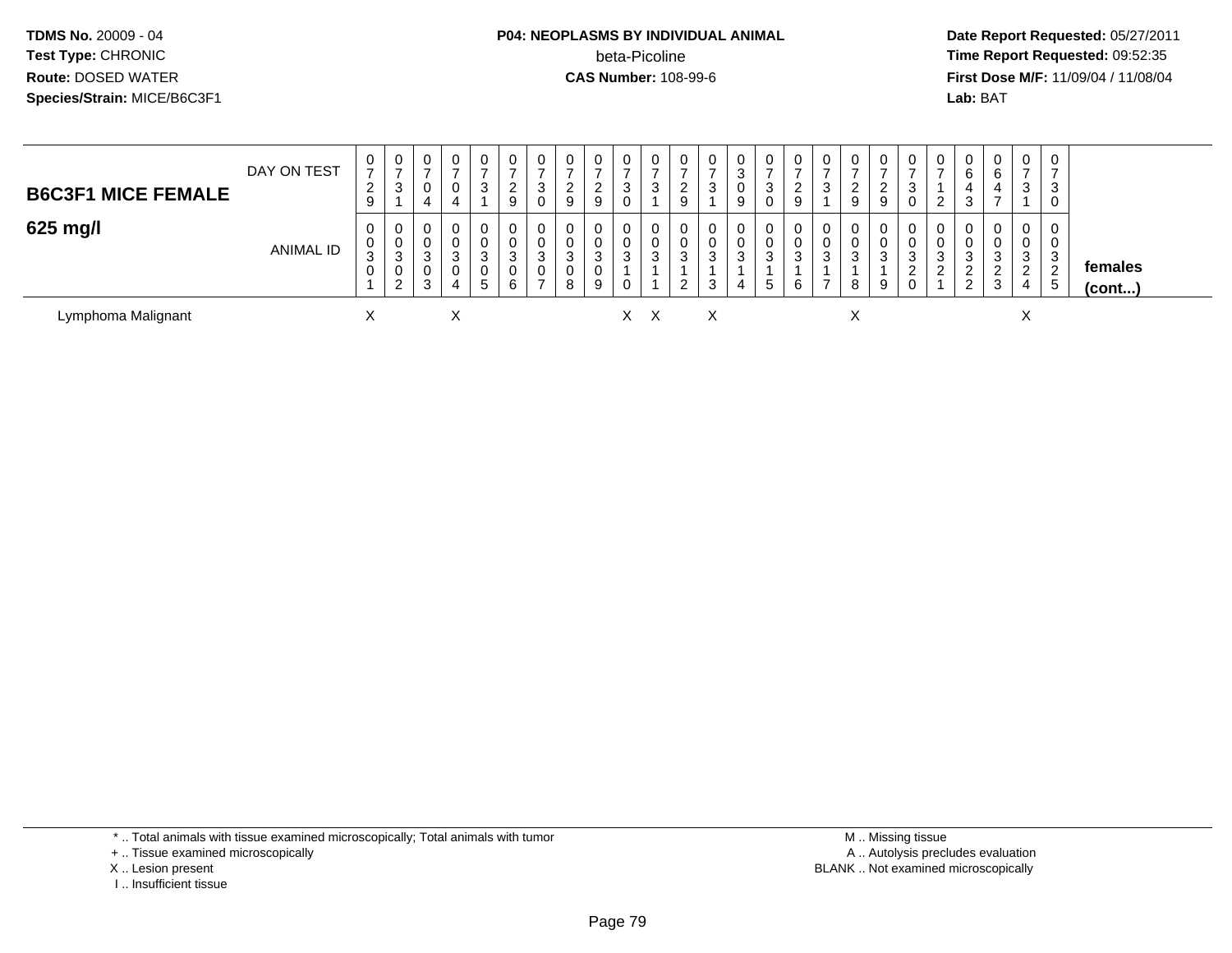# **P04: NEOPLASMS BY INDIVIDUAL ANIMAL**beta-Picoline<br>CAS Number: 108-99-6

 **Date Report Requested:** 05/27/2011 **Time Report Requested:** 09:52:35 **First Dose M/F:** 11/09/04 / 11/08/04<br>Lab: BAT **Lab:** BAT

| <b>B6C3F1 MICE FEMALE</b>                                                                                                                           | DAY ON TEST      | $\frac{0}{7}$<br>$\frac{2}{9}$                                           | $\begin{array}{c} 0 \\ 6 \end{array}$<br>$\overline{4}$<br>$\,8\,$ | $\begin{array}{c} 0 \\ 6 \\ 2 \\ 0 \end{array}$      | $\frac{0}{5}$<br>$\overline{4}$<br>9                | 0<br>$\overline{7}$<br>3<br>$\mathbf{1}$                    | $\frac{0}{7}$<br>$\sqrt{3}$<br>$\overline{1}$ | 0<br>$\overline{7}$<br>3<br>$\mathbf 0$                                              | $\frac{0}{7}$<br>$\sqrt{2}$<br>$\boldsymbol{9}$                         | $\frac{0}{7}$<br>$\mathbf{3}$<br>$\mathbf 0$                     | 0<br>$\overline{7}$<br>$\mathfrak{S}$<br>$\overline{1}$ | 0<br>$\frac{5}{2}$                                            | 0<br>$\overline{7}$<br>3<br>$\mathbf{1}$       | $\frac{0}{7}$<br>$\frac{2}{9}$                            | $\frac{0}{7}$<br>$rac{2}{9}$                              | $\frac{0}{7}$<br>$\mathfrak{S}$<br>$\mathbf 0$                | $\frac{0}{7}$<br>3<br>$\mathbf{1}$                                      | 0<br>$\overline{7}$<br>$\sqrt{3}$<br>$\ddot{\mathbf{0}}$ | $\begin{array}{c} 0 \\ 6 \end{array}$<br>$\overline{7}$ | $\frac{0}{7}$<br>$_0^3$                                | 0<br>$\overline{7}$<br>$\mathbf{1}$<br>$\mathbf{1}$                    | 0<br>$\overline{7}$<br>$\ensuremath{\mathsf{3}}$<br>$\mathbf 0$ | $\frac{0}{7}$<br>$\mathbf{1}$<br>$\overline{7}$ | $\begin{matrix}0\6\8\end{matrix}$<br>$6\overline{6}$ | 0<br>6<br>6<br>$\overline{9}$                                               | 0<br>$\overline{7}$<br>$\mathbf{3}$<br>$\mathbf 0$                          |                                              |
|-----------------------------------------------------------------------------------------------------------------------------------------------------|------------------|--------------------------------------------------------------------------|--------------------------------------------------------------------|------------------------------------------------------|-----------------------------------------------------|-------------------------------------------------------------|-----------------------------------------------|--------------------------------------------------------------------------------------|-------------------------------------------------------------------------|------------------------------------------------------------------|---------------------------------------------------------|---------------------------------------------------------------|------------------------------------------------|-----------------------------------------------------------|-----------------------------------------------------------|---------------------------------------------------------------|-------------------------------------------------------------------------|----------------------------------------------------------|---------------------------------------------------------|--------------------------------------------------------|------------------------------------------------------------------------|-----------------------------------------------------------------|-------------------------------------------------|------------------------------------------------------|-----------------------------------------------------------------------------|-----------------------------------------------------------------------------|----------------------------------------------|
| 625 mg/l                                                                                                                                            | <b>ANIMAL ID</b> | $\mathbf 0$<br>$\mathbf 0$<br>$\begin{array}{c} 3 \\ 2 \\ 6 \end{array}$ | $\mathbf 0$<br>$_{3}^{\rm 0}$<br>$\frac{2}{7}$                     | 0<br>$\begin{array}{c} 0 \\ 3 \\ 2 \\ 8 \end{array}$ | 0<br>$\mathbf 0$<br>$\overline{3}$<br>$\frac{2}{9}$ | $\mathbf 0$<br>$\mathbf 0$<br>$\mathbf{3}$<br>$\frac{3}{0}$ | $\mathbf 0$<br>$\frac{0}{3}$<br>-1            | $\Omega$<br>$\pmb{0}$<br>$\mathbf{3}$<br>$\ensuremath{\mathsf{3}}$<br>$\overline{2}$ | $\Omega$<br>$\mathbf 0$<br>$\mathbf{3}$<br>$\sqrt{3}$<br>$\overline{3}$ | 0<br>$\mathbf 0$<br>$\overline{3}$<br>$\overline{3}$<br>$\Delta$ | $\mathbf 0$<br>$\mathbf 0$<br>$\frac{3}{3}$             | $\mathbf 0$<br>$\begin{matrix} 0 \\ 3 \\ 3 \end{matrix}$<br>6 | $\mathbf 0$<br>$_{3}^{\rm 0}$<br>$\frac{3}{7}$ | $\mathbf 0$<br>$\begin{array}{c} 0 \\ 3 \\ 8 \end{array}$ | $\mathbf 0$<br>$\begin{array}{c} 0 \\ 3 \\ 3 \end{array}$ | $\mathbf 0$<br>$\frac{0}{3}$<br>$\overline{4}$<br>$\mathbf 0$ | $\mathbf 0$<br>$\frac{0}{3}$<br>$\overline{\mathbf{4}}$<br>$\mathbf{1}$ | 0<br>$\begin{array}{c} 0 \\ 3 \\ 4 \\ 2 \end{array}$     | $\mathbf 0$<br>$\frac{0}{3}$<br>$\frac{4}{3}$           | 0<br>$\frac{0}{3}$<br>$\overline{4}$<br>$\overline{4}$ | $\mathbf 0$<br>$_{3}^{\rm 0}$<br>$\begin{array}{c} 4 \\ 5 \end{array}$ | $\mathbf 0$<br>$_{3}^{\rm 0}$<br>4<br>$6\phantom{1}$            | $\mathbf 0$<br>$\frac{0}{3}$<br>$\frac{4}{7}$   | $\mathbf 0$<br>$\frac{0}{3}$<br>$\overline{4}$<br>8  | $\mathbf 0$<br>$\overline{0}$<br>3<br>$\begin{array}{c} 4 \\ 9 \end{array}$ | $\Omega$<br>$\mathbf 0$<br>$\mathsf 3$<br>$\sqrt{5}$<br>$\ddot{\mathbf{0}}$ | * TOTALS                                     |
| <b>ALIMENTARY SYSTEM</b>                                                                                                                            |                  |                                                                          |                                                                    |                                                      |                                                     |                                                             |                                               |                                                                                      |                                                                         |                                                                  |                                                         |                                                               |                                                |                                                           |                                                           |                                                               |                                                                         |                                                          |                                                         |                                                        |                                                                        |                                                                 |                                                 |                                                      |                                                                             |                                                                             |                                              |
| Esophagus                                                                                                                                           |                  |                                                                          |                                                                    |                                                      | м                                                   |                                                             |                                               |                                                                                      |                                                                         |                                                                  |                                                         |                                                               |                                                |                                                           |                                                           |                                                               |                                                                         |                                                          |                                                         |                                                        |                                                                        |                                                                 |                                                 |                                                      |                                                                             |                                                                             | 49                                           |
| Gallbladder                                                                                                                                         |                  |                                                                          |                                                                    |                                                      |                                                     |                                                             |                                               |                                                                                      |                                                                         |                                                                  |                                                         |                                                               |                                                |                                                           |                                                           |                                                               |                                                                         |                                                          |                                                         |                                                        |                                                                        | $\ddot{}$                                                       |                                                 | A                                                    |                                                                             | $+$                                                                         | 36                                           |
| Intestine Large, Cecum<br>Carcinoma<br>Lymphoma Malignant                                                                                           |                  | $+$                                                                      | A                                                                  | A                                                    | A                                                   | +<br>X                                                      |                                               |                                                                                      |                                                                         |                                                                  |                                                         |                                                               |                                                |                                                           |                                                           |                                                               |                                                                         |                                                          |                                                         |                                                        |                                                                        |                                                                 | X                                               | A                                                    | A                                                                           |                                                                             | 38<br>$\mathbf{1}$<br>$\blacktriangleleft$   |
| Intestine Large, Colon<br>Histiocytic Sarcoma                                                                                                       |                  | $+$                                                                      |                                                                    |                                                      |                                                     |                                                             |                                               |                                                                                      |                                                                         |                                                                  |                                                         |                                                               |                                                |                                                           |                                                           |                                                               |                                                                         |                                                          |                                                         |                                                        |                                                                        |                                                                 | A                                               | A                                                    |                                                                             | A +                                                                         | 40<br>$\mathbf{1}$                           |
| Intestine Large, Rectum                                                                                                                             |                  | +                                                                        |                                                                    |                                                      | A                                                   |                                                             |                                               |                                                                                      |                                                                         |                                                                  |                                                         |                                                               |                                                |                                                           |                                                           |                                                               |                                                                         |                                                          |                                                         |                                                        |                                                                        |                                                                 |                                                 | A                                                    |                                                                             | A +                                                                         | 37                                           |
| Intestine Small, Duodenum                                                                                                                           |                  |                                                                          | A                                                                  | A                                                    | A                                                   |                                                             |                                               |                                                                                      |                                                                         |                                                                  |                                                         |                                                               |                                                |                                                           |                                                           |                                                               |                                                                         |                                                          |                                                         |                                                        | A                                                                      | $+$                                                             | A                                               | A                                                    | A                                                                           | $+$                                                                         | 36                                           |
| Intestine Small, Ileum                                                                                                                              |                  |                                                                          | A                                                                  | А                                                    | A                                                   |                                                             |                                               |                                                                                      |                                                                         |                                                                  |                                                         |                                                               |                                                |                                                           |                                                           |                                                               |                                                                         |                                                          |                                                         |                                                        | A                                                                      |                                                                 | A                                               | A                                                    | A                                                                           | $+$                                                                         | 37                                           |
| Intestine Small, Jejunum<br>Lymphoma Malignant                                                                                                      |                  | $+$                                                                      | A                                                                  | A                                                    | A                                                   | $+$                                                         |                                               |                                                                                      |                                                                         | $\ddot{}$<br>X                                                   |                                                         | A                                                             |                                                |                                                           |                                                           |                                                               |                                                                         |                                                          |                                                         | $+$                                                    | A                                                                      | $\ddot{}$                                                       | A                                               | $\mathsf{A}$                                         | - A +                                                                       |                                                                             | 37<br>$\overline{2}$                         |
| Liver<br>Hemangiosarcoma<br>Hepatoblastoma<br>Hepatoblastoma, Multiple                                                                              |                  |                                                                          |                                                                    |                                                      |                                                     | $\mathsf X$                                                 |                                               |                                                                                      |                                                                         |                                                                  |                                                         |                                                               |                                                |                                                           |                                                           |                                                               |                                                                         | X<br>$\mathsf X$                                         |                                                         |                                                        |                                                                        |                                                                 |                                                 |                                                      |                                                                             |                                                                             | 50<br>3<br>3<br>$\mathbf{1}$                 |
| Hepatocellular Adenoma<br>Hepatocellular Adenoma, Multiple<br>Hepatocellular Carcinoma<br>Hepatocellular Carcinoma, Multiple<br>Histiocytic Sarcoma |                  | X                                                                        | X<br>X                                                             | X                                                    | X<br>$X$ $X$                                        | $\pmb{\times}$                                              | X<br>$\boldsymbol{\mathsf{X}}$                |                                                                                      | X X X X                                                                 |                                                                  |                                                         | X                                                             |                                                |                                                           |                                                           | X X X X X X                                                   | $X$ $X$                                                                 |                                                          | X                                                       | $\pmb{\times}$<br>$\pmb{\times}$                       | $\pmb{\times}$                                                         | $\mathsf{X}$                                                    |                                                 |                                                      | X                                                                           | $\boldsymbol{\mathsf{X}}$<br>$\pmb{\times}$                                 | 10<br>36<br>16<br>10<br>$\blacktriangleleft$ |
| *  Total animals with tissue examined microscopically; Total animals with tumor<br>+  Tissue examined microscopically                               |                  |                                                                          |                                                                    |                                                      |                                                     |                                                             |                                               |                                                                                      |                                                                         |                                                                  |                                                         |                                                               |                                                |                                                           |                                                           |                                                               |                                                                         |                                                          |                                                         |                                                        | M. Missing tissue                                                      |                                                                 |                                                 | A  Autolysis precludes evaluation                    |                                                                             |                                                                             |                                              |

X .. Lesion present

I .. Insufficient tissue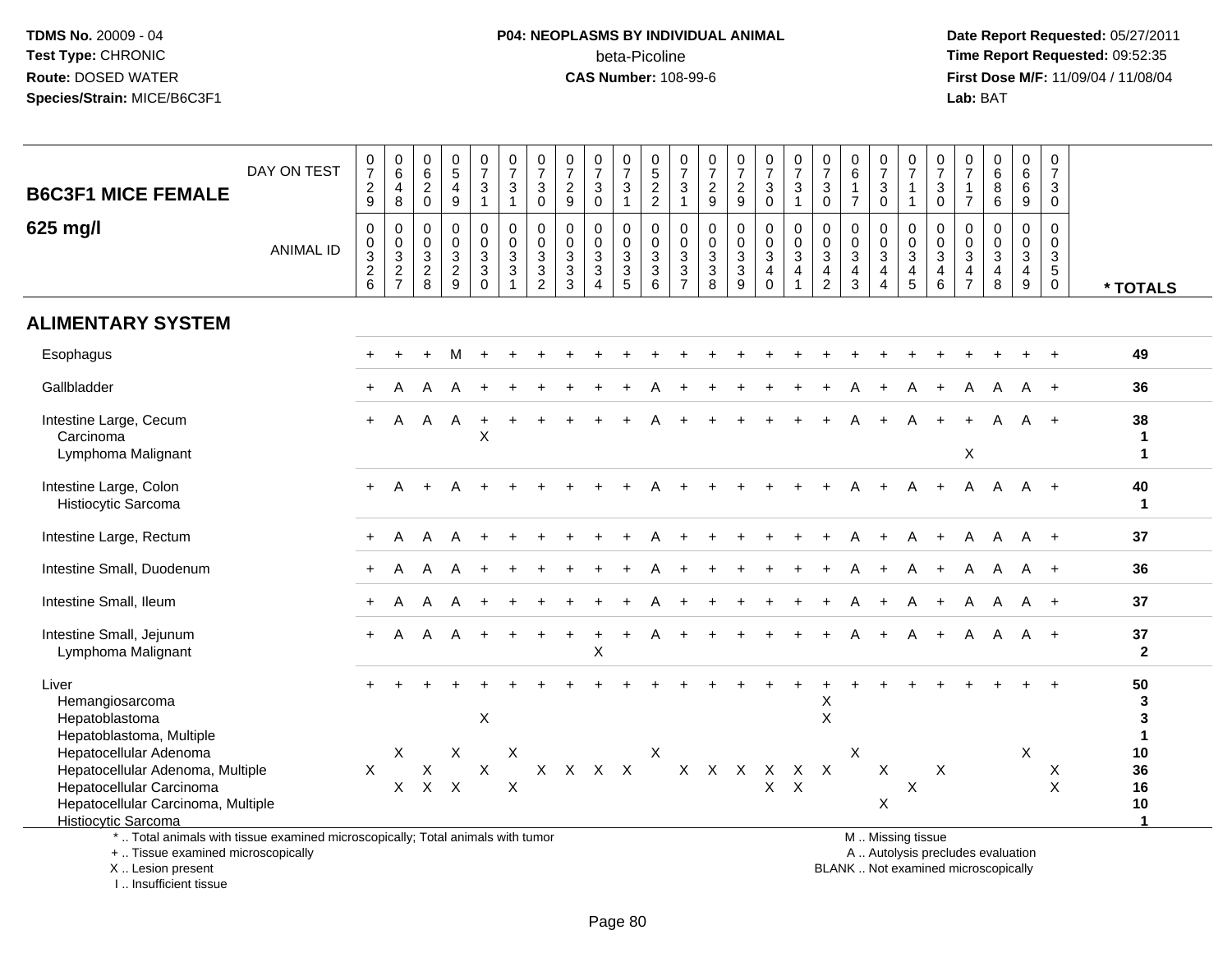#### **P04: NEOPLASMS BY INDIVIDUAL ANIMAL**beta-Picoline<br>CAS Number: 108-99-6

 **Date Report Requested:** 05/27/2011 **Time Report Requested:** 09:52:35 **First Dose M/F:** 11/09/04 / 11/08/04<br>Lab: BAT **Lab:** BAT

| DAY ON TEST                                                                                          | $\frac{0}{7}$                                                     | 0<br>$6\phantom{a}$                                             | $_{6}^{\rm 0}$                                          | $\begin{array}{c} 0 \\ 5 \end{array}$                   | $\frac{0}{7}$                          | $\frac{0}{7}$                                             | $\frac{0}{7}$                                                      | $\frac{0}{7}$                                                     | $\frac{0}{7}$                                         | $\frac{0}{7}$                                           | 0522                                                        | $\frac{0}{7}$                                                                     | $\frac{0}{7}$                                                | $\frac{0}{7}$                                                 | $\frac{0}{7}$                                                                           | $\frac{0}{7}$                                           | $\frac{0}{7}$                                   | $\begin{array}{c} 0 \\ 6 \end{array}$                                        | $\frac{0}{7}$                                | $\frac{0}{7}$                                                     | 0<br>$\overline{7}$                                    | $\frac{0}{7}$                                                | 0<br>6<br>6<br>6                                             | 0<br>$6\overline{6}$                                              | 0<br>$\overline{7}$                                                      |                         |
|------------------------------------------------------------------------------------------------------|-------------------------------------------------------------------|-----------------------------------------------------------------|---------------------------------------------------------|---------------------------------------------------------|----------------------------------------|-----------------------------------------------------------|--------------------------------------------------------------------|-------------------------------------------------------------------|-------------------------------------------------------|---------------------------------------------------------|-------------------------------------------------------------|-----------------------------------------------------------------------------------|--------------------------------------------------------------|---------------------------------------------------------------|-----------------------------------------------------------------------------------------|---------------------------------------------------------|-------------------------------------------------|------------------------------------------------------------------------------|----------------------------------------------|-------------------------------------------------------------------|--------------------------------------------------------|--------------------------------------------------------------|--------------------------------------------------------------|-------------------------------------------------------------------|--------------------------------------------------------------------------|-------------------------|
| <b>B6C3F1 MICE FEMALE</b>                                                                            | $\sqrt{2}$<br>$9\,$                                               | 4<br>8                                                          | $\frac{2}{0}$                                           | 4<br>9                                                  | 3                                      | $\mathbf{3}$<br>$\overline{1}$                            | 3<br>$\mathbf 0$                                                   | $\overline{2}$<br>9                                               | 3<br>$\Omega$                                         | 3<br>$\mathbf{1}$                                       |                                                             | $\mathbf{3}$<br>$\overline{1}$                                                    | $\overline{2}$<br>$\overline{9}$                             | $\frac{2}{9}$                                                 | $\frac{3}{0}$                                                                           | $\mathbf{3}$<br>$\mathbf{1}$                            | 3<br>$\mathbf 0$                                | $\overline{7}$                                                               | 3<br>$\mathbf 0$                             | $\overline{1}$<br>$\overline{1}$                                  | 3<br>$\Omega$                                          | $\mathbf{1}$<br>$\overline{7}$                               |                                                              | 6<br>9                                                            | $\mathbf{3}$<br>$\mathbf 0$                                              |                         |
| 625 mg/l<br><b>ANIMAL ID</b>                                                                         | $\mathbf 0$<br>$\mathbf 0$<br>$\sqrt{3}$<br>$\boldsymbol{2}$<br>6 | $\mathbf 0$<br>$\mathbf 0$<br>3<br>$\sqrt{2}$<br>$\overline{7}$ | 0<br>$\pmb{0}$<br>$\overline{3}$<br>$\overline{2}$<br>8 | 0<br>$\mathbf 0$<br>$\mathbf{3}$<br>$\overline{2}$<br>9 | 0<br>$\mathbf 0$<br>3<br>3<br>$\Omega$ | $\pmb{0}$<br>$\pmb{0}$<br>$\frac{3}{3}$<br>$\overline{1}$ | 0<br>$\mathbf 0$<br>$\mathbf{3}$<br>$\mathbf{3}$<br>$\overline{2}$ | $\mathbf 0$<br>$\mathbf 0$<br>$\mathfrak{Z}$<br>$\mathbf{3}$<br>3 | 0<br>$\mathbf 0$<br>$\mathbf{3}$<br>$\mathbf{3}$<br>4 | 0<br>$\mathbf 0$<br>$\overline{3}$<br>$\mathbf{3}$<br>5 | $\mathbf 0$<br>$\mathsf 0$<br>$\sqrt{3}$<br>$\sqrt{3}$<br>6 | $\mathbf 0$<br>$\boldsymbol{0}$<br>$\sqrt{3}$<br>$\overline{3}$<br>$\overline{7}$ | $\pmb{0}$<br>$\mathbf 0$<br>$\mathbf 3$<br>$\mathbf{3}$<br>8 | 0<br>$\mathsf{O}\xspace$<br>$\mathbf{3}$<br>$\mathbf{3}$<br>9 | $\begin{smallmatrix}0\\0\\3\end{smallmatrix}$<br>$\overline{\mathbf{4}}$<br>$\mathbf 0$ | 0<br>$\mathbf 0$<br>$\mathbf{3}$<br>$\overline{4}$<br>1 | 0<br>0<br>$\mathfrak{Z}$<br>4<br>$\overline{2}$ | $\mathbf 0$<br>$\pmb{0}$<br>$\overline{3}$<br>$\overline{4}$<br>$\mathbf{3}$ | 0<br>$\mathbf 0$<br>3<br>$\overline{4}$<br>4 | $\mathbf 0$<br>$\mathbf 0$<br>$\mathbf{3}$<br>$\overline{4}$<br>5 | $\mathbf 0$<br>$\mathbf 0$<br>3<br>$\overline{4}$<br>6 | 0<br>0<br>$\overline{3}$<br>$\overline{4}$<br>$\overline{7}$ | 0<br>$\pmb{0}$<br>$\sqrt{3}$<br>$\overline{\mathbf{4}}$<br>8 | $\mathbf 0$<br>$\mathbf 0$<br>$\mathbf{3}$<br>$\overline{4}$<br>9 | $\mathbf 0$<br>$\mathbf 0$<br>$\mathbf{3}$<br>$\,$ 5 $\,$<br>$\mathbf 0$ | * TOTALS                |
| Lymphoma Malignant<br>Rhabdomyosarcoma, Metastatic, Uncertain<br>Primary Site                        |                                                                   |                                                                 |                                                         |                                                         |                                        |                                                           |                                                                    |                                                                   | $\sf X$                                               |                                                         |                                                             |                                                                                   |                                                              |                                                               |                                                                                         |                                                         |                                                 | $\mathsf X$                                                                  |                                              |                                                                   |                                                        | $\mathsf X$                                                  | $\mathsf{X}$                                                 |                                                                   |                                                                          | 5<br>1                  |
| Mesentery<br>Lipoma<br>Lymphoma Malignant<br>Rhabdomyosarcoma, Metastatic, Uncertain<br>Primary Site |                                                                   | $\ddot{}$                                                       |                                                         |                                                         |                                        |                                                           |                                                                    |                                                                   |                                                       |                                                         |                                                             |                                                                                   | $+$                                                          |                                                               |                                                                                         |                                                         |                                                 | $+$<br>X                                                                     | $+$                                          |                                                                   |                                                        |                                                              | $+$<br>X                                                     | $+$                                                               |                                                                          | 16                      |
| Pancreas<br>Lymphoma Malignant<br>Rhabdomyosarcoma, Metastatic, Uncertain<br>Primary Site            |                                                                   | А                                                               |                                                         |                                                         |                                        |                                                           |                                                                    |                                                                   |                                                       |                                                         |                                                             |                                                                                   |                                                              |                                                               |                                                                                         |                                                         |                                                 | X                                                                            |                                              |                                                                   |                                                        |                                                              | X                                                            |                                                                   |                                                                          | 46<br>$\mathbf{2}$<br>1 |
| <b>Salivary Glands</b><br>Histiocytic Sarcoma                                                        |                                                                   |                                                                 |                                                         |                                                         |                                        |                                                           |                                                                    |                                                                   |                                                       |                                                         |                                                             |                                                                                   |                                                              |                                                               |                                                                                         |                                                         |                                                 | м                                                                            | ÷                                            | м                                                                 |                                                        |                                                              |                                                              |                                                                   |                                                                          | 47<br>$\mathbf 1$       |
| Stomach, Forestomach<br>Squamous Cell Papilloma                                                      |                                                                   |                                                                 |                                                         |                                                         |                                        |                                                           |                                                                    |                                                                   |                                                       |                                                         |                                                             |                                                                                   |                                                              |                                                               |                                                                                         |                                                         |                                                 |                                                                              |                                              |                                                                   |                                                        |                                                              |                                                              | A                                                                 | $+$                                                                      | 45<br>1                 |
| Stomach, Glandular                                                                                   | $+$                                                               | A                                                               |                                                         |                                                         |                                        |                                                           |                                                                    |                                                                   |                                                       |                                                         |                                                             |                                                                                   |                                                              |                                                               |                                                                                         |                                                         |                                                 |                                                                              |                                              |                                                                   |                                                        |                                                              | A                                                            | A                                                                 | $+$                                                                      | 41                      |
| Tooth                                                                                                |                                                                   |                                                                 |                                                         | M                                                       |                                        |                                                           |                                                                    |                                                                   |                                                       |                                                         |                                                             |                                                                                   | $+$                                                          |                                                               |                                                                                         |                                                         | $+$                                             |                                                                              |                                              |                                                                   |                                                        |                                                              |                                                              |                                                                   |                                                                          | $\overline{2}$          |
| <b>CARDIOVASCULAR SYSTEM</b>                                                                         |                                                                   |                                                                 |                                                         |                                                         |                                        |                                                           |                                                                    |                                                                   |                                                       |                                                         |                                                             |                                                                                   |                                                              |                                                               |                                                                                         |                                                         |                                                 |                                                                              |                                              |                                                                   |                                                        |                                                              |                                                              |                                                                   |                                                                          |                         |
| <b>Blood Vessel</b>                                                                                  |                                                                   |                                                                 |                                                         |                                                         |                                        |                                                           |                                                                    |                                                                   |                                                       |                                                         |                                                             |                                                                                   |                                                              |                                                               |                                                                                         |                                                         |                                                 |                                                                              |                                              | $\ddot{}$                                                         |                                                        |                                                              |                                                              |                                                                   |                                                                          | $\mathbf{1}$            |
| Heart                                                                                                |                                                                   |                                                                 |                                                         |                                                         |                                        |                                                           |                                                                    |                                                                   |                                                       |                                                         |                                                             |                                                                                   |                                                              |                                                               |                                                                                         |                                                         |                                                 |                                                                              |                                              |                                                                   |                                                        |                                                              |                                                              |                                                                   |                                                                          | 49                      |

\* .. Total animals with tissue examined microscopically; Total animals with tumor

+ .. Tissue examined microscopically

X .. Lesion present

I .. Insufficient tissue

M .. Missing tissue

y the contract of the contract of the contract of the contract of the contract of the contract of the contract of  $A$ . Autolysis precludes evaluation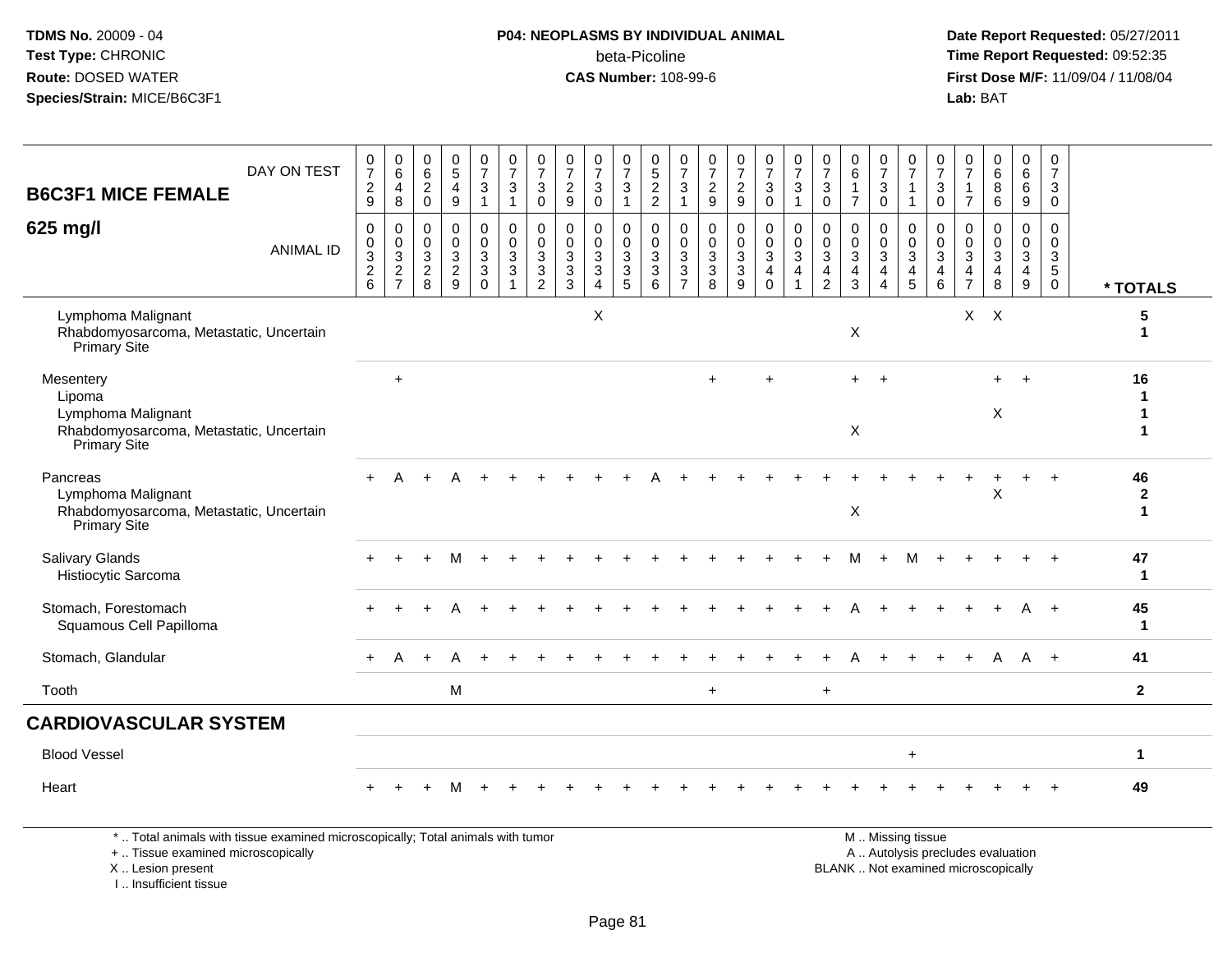## **P04: NEOPLASMS BY INDIVIDUAL ANIMAL**beta-Picoline<br>CAS Number: 108-99-6

 **Date Report Requested:** 05/27/2011 **Time Report Requested:** 09:52:35 **First Dose M/F:** 11/09/04 / 11/08/04<br>Lab: BAT **Lab:** BAT

| <b>B6C3F1 MICE FEMALE</b>                                                                                                                  | DAY ON TEST      | $\frac{0}{7}$<br>$\frac{2}{9}$ | $\begin{array}{c} 0 \\ 6 \end{array}$<br>4<br>8 | 0<br>$6\overline{6}$<br>$\overline{2}$<br>$\mathbf 0$     | $\begin{array}{c} 0 \\ 5 \end{array}$<br>$\overline{4}$<br>9      | 0<br>$\overline{7}$<br>$\sqrt{3}$<br>$\overline{1}$  | $\frac{0}{7}$<br>$\mathbf{3}$<br>$\mathbf{1}$                  | 0<br>$\overline{7}$<br>3<br>0                                     | $\frac{0}{7}$<br>$\sqrt{2}$<br>$9\,$                    | $\frac{0}{7}$<br>3<br>$\mathbf 0$                                           | $\frac{0}{7}$<br>$\mathfrak{S}$<br>$\mathbf 1$        | $\frac{0}{5}$<br>2<br>2                                       | 0<br>$\overline{7}$<br>3<br>$\overline{1}$              | $\frac{0}{7}$<br>$\sqrt{2}$<br>9                              | 0<br>$\overline{7}$<br>$\overline{c}$<br>9                         | $\frac{0}{7}$<br>3<br>$\mathbf 0$              | $\frac{0}{7}$<br>$\mathbf{3}$<br>$\mathbf{1}$                          | 0<br>$\overline{7}$<br>3<br>$\mathbf 0$             | 0<br>6<br>$\overline{1}$<br>$\overline{7}$                        | 0<br>$\overline{7}$<br>$\mathbf{3}$<br>$\mathbf 0$         | 0<br>$\overline{7}$<br>$\overline{1}$<br>$\overline{1}$           | 0<br>$\overline{7}$<br>$\mathbf{3}$<br>$\mathbf 0$ | 0<br>$\overline{7}$<br>$\mathbf{1}$<br>$\overline{7}$                    | $_{6}^{\rm 0}$<br>8<br>6                                                 | 0<br>6<br>6<br>9                          | 0<br>$\overline{7}$<br>3<br>$\mathbf 0$                      |                                           |
|--------------------------------------------------------------------------------------------------------------------------------------------|------------------|--------------------------------|-------------------------------------------------|-----------------------------------------------------------|-------------------------------------------------------------------|------------------------------------------------------|----------------------------------------------------------------|-------------------------------------------------------------------|---------------------------------------------------------|-----------------------------------------------------------------------------|-------------------------------------------------------|---------------------------------------------------------------|---------------------------------------------------------|---------------------------------------------------------------|--------------------------------------------------------------------|------------------------------------------------|------------------------------------------------------------------------|-----------------------------------------------------|-------------------------------------------------------------------|------------------------------------------------------------|-------------------------------------------------------------------|----------------------------------------------------|--------------------------------------------------------------------------|--------------------------------------------------------------------------|-------------------------------------------|--------------------------------------------------------------|-------------------------------------------|
| 625 mg/l                                                                                                                                   | <b>ANIMAL ID</b> | $\pmb{0}$<br>$\frac{0}{2}$ 8   | $\mathbf 0$<br>$\mathbf 0$<br>$\frac{3}{2}$     | $\mathbf 0$<br>$\mathbf 0$<br>$\sqrt{3}$<br>$\frac{2}{8}$ | $\mathsf{O}\xspace$<br>$\pmb{0}$<br>$\mathbf{3}$<br>$\frac{2}{9}$ | 0<br>$\mathbf 0$<br>3<br>$\mathbf{3}$<br>$\mathbf 0$ | $\pmb{0}$<br>$\boldsymbol{0}$<br>$\frac{3}{3}$<br>$\mathbf{1}$ | $\mathbf 0$<br>$\mathbf 0$<br>$\mathbf{3}$<br>3<br>$\overline{2}$ | 0<br>$\mathbf 0$<br>$\mathbf{3}$<br>$\overline{3}$<br>3 | $\mathbf 0$<br>$\mathbf 0$<br>3<br>$\overline{3}$<br>$\boldsymbol{\Lambda}$ | 0<br>$\pmb{0}$<br>$\mathbf{3}$<br>$\overline{3}$<br>5 | $\mathbf 0$<br>$\mathbf 0$<br>$\frac{3}{3}$<br>$6\phantom{a}$ | 0<br>$\mathbf 0$<br>3<br>$\mathbf{3}$<br>$\overline{7}$ | $\mathbf 0$<br>$\mathbf 0$<br>$\mathbf{3}$<br>$\sqrt{3}$<br>8 | 0<br>$\mathbf 0$<br>$\mathbf{3}$<br>$\ensuremath{\mathsf{3}}$<br>9 | $\pmb{0}$<br>$\frac{0}{3}$<br>4<br>$\mathbf 0$ | $\mathbf 0$<br>$\mathsf{O}\xspace$<br>$\mathbf{3}$<br>4<br>$\mathbf 1$ | $\Omega$<br>$\mathbf 0$<br>3<br>4<br>$\overline{2}$ | $\mathbf 0$<br>$\mathbf 0$<br>$\mathbf{3}$<br>$\overline{4}$<br>3 | 0<br>0<br>$\mathbf{3}$<br>$\overline{4}$<br>$\overline{4}$ | $\mathbf 0$<br>$\mathbf 0$<br>$\mathbf{3}$<br>$\overline{4}$<br>5 | $\Omega$<br>$\mathbf 0$<br>3<br>4<br>6             | $\Omega$<br>$\Omega$<br>$\mathbf{3}$<br>$\overline{4}$<br>$\overline{7}$ | $\mathbf 0$<br>$\mathsf 0$<br>$\mathbf{3}$<br>4<br>8                     | $\mathbf 0$<br>$\mathbf 0$<br>3<br>4<br>9 | $\mathbf 0$<br>$\mathbf 0$<br>3<br>$\sqrt{5}$<br>$\mathbf 0$ | * TOTALS                                  |
| <b>ENDOCRINE SYSTEM</b>                                                                                                                    |                  |                                |                                                 |                                                           |                                                                   |                                                      |                                                                |                                                                   |                                                         |                                                                             |                                                       |                                                               |                                                         |                                                               |                                                                    |                                                |                                                                        |                                                     |                                                                   |                                                            |                                                                   |                                                    |                                                                          |                                                                          |                                           |                                                              |                                           |
| <b>Adrenal Cortex</b><br>Histiocytic Sarcoma<br>Lymphoma Malignant                                                                         |                  |                                |                                                 |                                                           |                                                                   |                                                      |                                                                |                                                                   |                                                         |                                                                             |                                                       |                                                               |                                                         |                                                               |                                                                    |                                                |                                                                        |                                                     |                                                                   |                                                            |                                                                   |                                                    |                                                                          | Χ                                                                        |                                           |                                                              | 46<br>$\mathbf 1$<br>$\mathbf{2}$         |
| Adrenal Medulla<br>Histiocytic Sarcoma<br>Pheochromocytoma Complex                                                                         |                  |                                | A                                               | $\ddot{}$                                                 | A                                                                 |                                                      |                                                                |                                                                   |                                                         |                                                                             |                                                       |                                                               |                                                         |                                                               |                                                                    |                                                |                                                                        |                                                     |                                                                   |                                                            |                                                                   |                                                    |                                                                          |                                                                          |                                           | $+$                                                          | 46<br>$\mathbf 1$<br>$\blacktriangleleft$ |
| Islets, Pancreatic                                                                                                                         |                  | $\pm$                          | A                                               | ÷                                                         |                                                                   |                                                      |                                                                |                                                                   |                                                         |                                                                             |                                                       |                                                               |                                                         |                                                               |                                                                    |                                                |                                                                        |                                                     |                                                                   |                                                            |                                                                   |                                                    |                                                                          |                                                                          |                                           |                                                              | 45                                        |
| Parathyroid Gland                                                                                                                          |                  |                                |                                                 |                                                           | м                                                                 | $+$                                                  | M                                                              |                                                                   |                                                         |                                                                             |                                                       |                                                               |                                                         |                                                               | М                                                                  | M                                              | $\ddot{}$                                                              | $\pm$                                               | M                                                                 | M                                                          | M                                                                 | $\ddot{}$                                          |                                                                          |                                                                          | м                                         | $+$                                                          | 40                                        |
| <b>Pituitary Gland</b><br>Pars Distalis, Adenoma                                                                                           |                  |                                |                                                 |                                                           |                                                                   |                                                      |                                                                |                                                                   |                                                         |                                                                             |                                                       |                                                               |                                                         | $\sf X$                                                       |                                                                    |                                                |                                                                        |                                                     |                                                                   |                                                            | м                                                                 |                                                    |                                                                          |                                                                          |                                           | $+$                                                          | 47<br>$\mathbf{2}$                        |
| <b>Thyroid Gland</b>                                                                                                                       |                  | $+$                            | A                                               | $+$                                                       | M                                                                 | $+$                                                  |                                                                |                                                                   |                                                         |                                                                             |                                                       |                                                               |                                                         |                                                               |                                                                    |                                                |                                                                        |                                                     | A                                                                 | $+$                                                        | M                                                                 |                                                    |                                                                          |                                                                          |                                           | $+$                                                          | 45                                        |
| <b>GENERAL BODY SYSTEM</b>                                                                                                                 |                  |                                |                                                 |                                                           |                                                                   |                                                      |                                                                |                                                                   |                                                         |                                                                             |                                                       |                                                               |                                                         |                                                               |                                                                    |                                                |                                                                        |                                                     |                                                                   |                                                            |                                                                   |                                                    |                                                                          |                                                                          |                                           |                                                              |                                           |
| <b>NONE</b>                                                                                                                                |                  |                                |                                                 |                                                           |                                                                   |                                                      |                                                                |                                                                   |                                                         |                                                                             |                                                       |                                                               |                                                         |                                                               |                                                                    |                                                |                                                                        |                                                     |                                                                   |                                                            |                                                                   |                                                    |                                                                          |                                                                          |                                           |                                                              |                                           |
| <b>GENITAL SYSTEM</b>                                                                                                                      |                  |                                |                                                 |                                                           |                                                                   |                                                      |                                                                |                                                                   |                                                         |                                                                             |                                                       |                                                               |                                                         |                                                               |                                                                    |                                                |                                                                        |                                                     |                                                                   |                                                            |                                                                   |                                                    |                                                                          |                                                                          |                                           |                                                              |                                           |
| <b>Clitoral Gland</b>                                                                                                                      |                  |                                |                                                 |                                                           |                                                                   |                                                      |                                                                |                                                                   |                                                         |                                                                             |                                                       |                                                               |                                                         |                                                               |                                                                    |                                                |                                                                        |                                                     |                                                                   |                                                            |                                                                   |                                                    |                                                                          |                                                                          |                                           |                                                              | 48                                        |
| Ovary<br>Histiocytic Sarcoma<br>Lymphoma Malignant                                                                                         |                  |                                |                                                 |                                                           |                                                                   |                                                      |                                                                |                                                                   |                                                         |                                                                             |                                                       |                                                               |                                                         |                                                               |                                                                    |                                                |                                                                        |                                                     |                                                                   |                                                            |                                                                   |                                                    |                                                                          |                                                                          |                                           |                                                              | 48<br>1<br>1                              |
| *  Total animals with tissue examined microscopically; Total animals with tumor<br>+  Tissue examined microscopically<br>X  Lesion present |                  |                                |                                                 |                                                           |                                                                   |                                                      |                                                                |                                                                   |                                                         |                                                                             |                                                       |                                                               |                                                         |                                                               |                                                                    |                                                |                                                                        |                                                     |                                                                   |                                                            | M  Missing tissue                                                 |                                                    |                                                                          | A  Autolysis precludes evaluation<br>BLANK  Not examined microscopically |                                           |                                                              |                                           |

I .. Insufficient tissue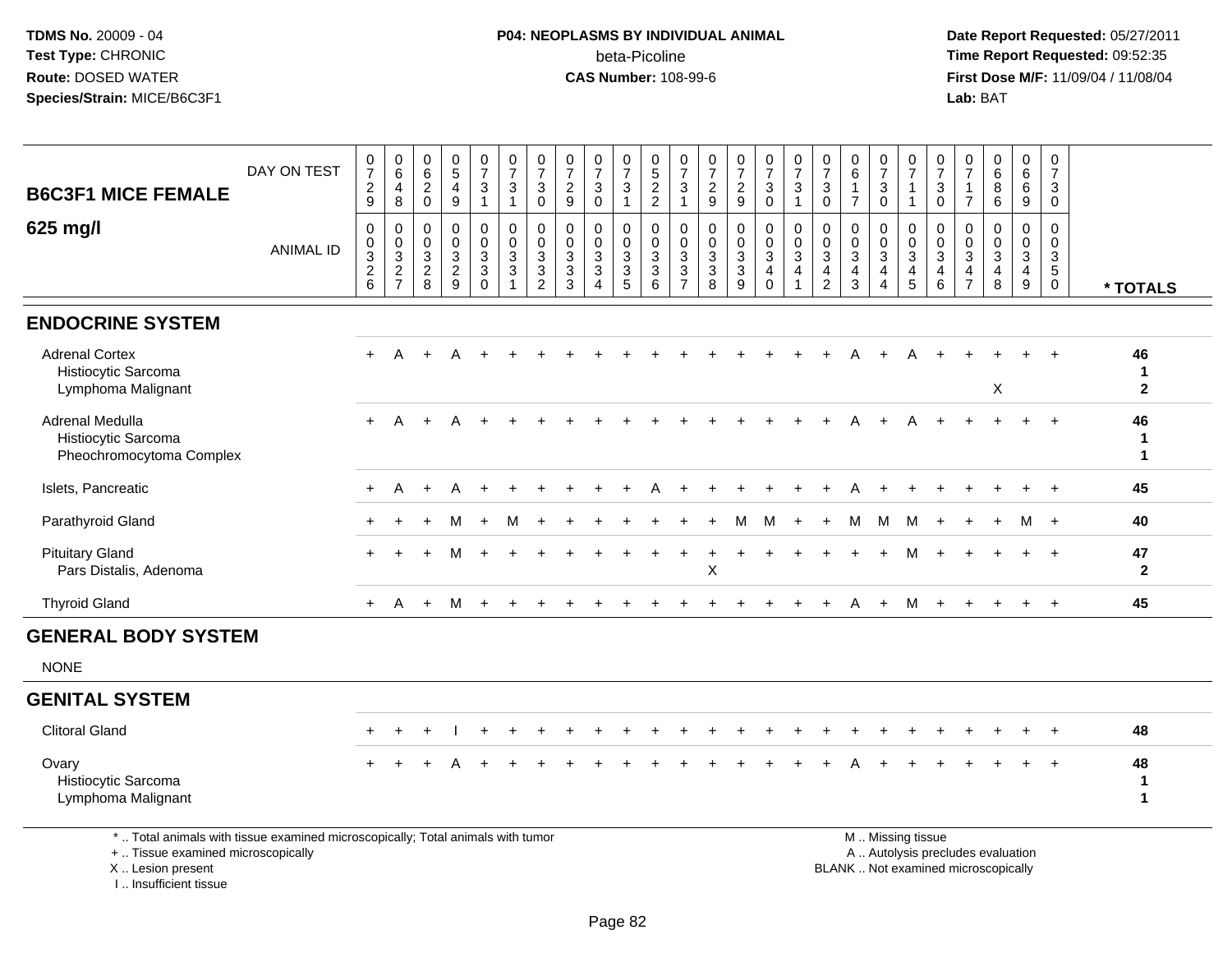#### **P04: NEOPLASMS BY INDIVIDUAL ANIMAL**beta-Picoline<br>CAS Number: 108-99-6

 **Date Report Requested:** 05/27/2011 **Time Report Requested:** 09:52:35 **First Dose M/F:** 11/09/04 / 11/08/04<br>Lab: BAT **Lab:** BAT

| <b>B6C3F1 MICE FEMALE</b><br>625 mg/l                                                                                                                                                             | DAY ON TEST<br><b>ANIMAL ID</b> | $\frac{0}{7}$<br>$\overline{c}$<br>$9\,$<br>$\mathbf 0$<br>$\pmb{0}$<br>$\mathbf{3}$<br>$\frac{2}{6}$ | $\begin{matrix} 0 \\ 6 \end{matrix}$<br>$\overline{4}$<br>8<br>0<br>$\mathbf 0$<br>$\mathbf{3}$<br>$\frac{2}{7}$ | $\begin{array}{c} 0 \\ 6 \end{array}$<br>$\overline{2}$<br>$\mathbf 0$<br>$\mathbf 0$<br>$\mathbf 0$<br>$\mathbf{3}$<br>$\frac{2}{8}$ | $\frac{0}{5}$<br>4<br>9<br>0<br>$\mathbf 0$<br>$\mathbf{3}$<br>$\overline{2}$<br>$\overline{9}$ | $\frac{0}{7}$<br>3<br>$\overline{1}$<br>0<br>$\mathbf 0$<br>$\mathbf{3}$<br>$\mathfrak{Z}$<br>$\Omega$ | $\frac{0}{7}$<br>$\mathbf{3}$<br>$\mathbf{1}$<br>$\pmb{0}$<br>$\pmb{0}$<br>$\sqrt{3}$<br>$\mathfrak{Z}$ | 0<br>$\overline{7}$<br>3<br>$\mathbf 0$<br>0<br>$\mathbf 0$<br>$\mathbf{3}$<br>$\overline{3}$<br>$\overline{2}$ | $\frac{0}{7}$<br>$\overline{2}$<br>9<br>$\mathbf 0$<br>$\mathbf 0$<br>$\mathbf{3}$<br>$\mathbf{3}$<br>$\mathcal{R}$ | $\frac{0}{7}$<br>$\ensuremath{\mathsf{3}}$<br>$\mathbf 0$<br>0<br>$\mathsf{O}\xspace$<br>$\sqrt{3}$<br>$\mathbf{3}$<br>$\overline{4}$ | 0<br>$\overline{7}$<br>$\mathbf{3}$<br>$\mathbf{1}$<br>0<br>$\mathbf 0$<br>$\mathbf{3}$<br>3<br>5 | $\begin{array}{c} 0 \\ 5 \\ 2 \end{array}$<br>$\overline{2}$<br>0<br>$\mathsf{O}\xspace$<br>$\mathbf{3}$<br>3<br>6 | $\frac{0}{7}$<br>3<br>$\mathbf{1}$<br>0<br>0<br>$\sqrt{3}$<br>$\overline{3}$<br>$\overline{7}$ | $\frac{0}{7}$<br>$\sqrt{2}$<br>$\boldsymbol{9}$<br>$\mathbf 0$<br>$\mathsf{O}\xspace$<br>$\mathbf{3}$<br>$\overline{3}$<br>8 | $\frac{0}{7}$<br>$\frac{2}{9}$<br>$\mathbf 0$<br>$\mathbf 0$<br>$\ensuremath{\mathsf{3}}$<br>$\overline{3}$<br>9 | $\frac{0}{7}$<br>$\mathfrak{Z}$<br>0<br>$\pmb{0}$<br>$\mathbf 0$<br>$\mathbf{3}$<br>$\overline{4}$<br>$\Omega$ | $\frac{0}{7}$<br>3<br>$\mathbf{1}$<br>0<br>$\mathbf 0$<br>3<br>4 | $\frac{0}{7}$<br>$\mathbf{3}$<br>$\pmb{0}$<br>$\mathbf 0$<br>$\mathbf 0$<br>$\mathbf{3}$<br>$\overline{\mathbf{4}}$<br>2 | $\begin{matrix} 0 \\ 6 \end{matrix}$<br>$\mathbf{1}$<br>$\overline{7}$<br>0<br>$\mathbf 0$<br>3<br>$\overline{4}$<br>3 | $\frac{0}{7}$<br>$\ensuremath{\mathsf{3}}$<br>$\mathbf 0$<br>0<br>$\mathbf 0$<br>$\mathbf{3}$<br>$\overline{4}$<br>$\overline{4}$ | $\frac{0}{7}$<br>$\mathbf{1}$<br>$\overline{1}$<br>0<br>$\mathbf 0$<br>$\sqrt{3}$<br>$\overline{4}$<br>5 | 0<br>$\overline{7}$<br>$\mathbf{3}$<br>$\mathsf{O}\xspace$<br>0<br>$\mathbf 0$<br>$\mathbf{3}$<br>$\overline{4}$<br>6 | $\frac{0}{7}$<br>$\overline{1}$<br>$\overline{7}$<br>$\mathbf 0$<br>$\mathbf 0$<br>$\mathbf{3}$<br>$\overline{4}$<br>$\overline{7}$ | 0<br>$6\overline{6}$<br>8<br>6<br>0<br>$\mathbf 0$<br>$\mathbf{3}$<br>4<br>8 | 0<br>$6\overline{6}$<br>6<br>9<br>0<br>$\mathbf 0$<br>$\mathbf{3}$<br>$\overline{4}$<br>$\boldsymbol{9}$ | 0<br>$\overline{7}$<br>3<br>$\mathbf 0$<br>$\mathbf 0$<br>$\mathbf 0$<br>$\mathbf{3}$<br>5<br>$\mathbf 0$ | * TOTALS                            |
|---------------------------------------------------------------------------------------------------------------------------------------------------------------------------------------------------|---------------------------------|-------------------------------------------------------------------------------------------------------|------------------------------------------------------------------------------------------------------------------|---------------------------------------------------------------------------------------------------------------------------------------|-------------------------------------------------------------------------------------------------|--------------------------------------------------------------------------------------------------------|---------------------------------------------------------------------------------------------------------|-----------------------------------------------------------------------------------------------------------------|---------------------------------------------------------------------------------------------------------------------|---------------------------------------------------------------------------------------------------------------------------------------|---------------------------------------------------------------------------------------------------|--------------------------------------------------------------------------------------------------------------------|------------------------------------------------------------------------------------------------|------------------------------------------------------------------------------------------------------------------------------|------------------------------------------------------------------------------------------------------------------|----------------------------------------------------------------------------------------------------------------|------------------------------------------------------------------|--------------------------------------------------------------------------------------------------------------------------|------------------------------------------------------------------------------------------------------------------------|-----------------------------------------------------------------------------------------------------------------------------------|----------------------------------------------------------------------------------------------------------|-----------------------------------------------------------------------------------------------------------------------|-------------------------------------------------------------------------------------------------------------------------------------|------------------------------------------------------------------------------|----------------------------------------------------------------------------------------------------------|-----------------------------------------------------------------------------------------------------------|-------------------------------------|
| <b>Uterus</b><br>Histiocytic Sarcoma<br>Lymphoma Malignant<br>Cervix, Sarcoma                                                                                                                     |                                 | ÷                                                                                                     |                                                                                                                  |                                                                                                                                       |                                                                                                 | X                                                                                                      |                                                                                                         |                                                                                                                 |                                                                                                                     |                                                                                                                                       |                                                                                                   |                                                                                                                    |                                                                                                |                                                                                                                              |                                                                                                                  |                                                                                                                |                                                                  |                                                                                                                          |                                                                                                                        |                                                                                                                                   |                                                                                                          |                                                                                                                       |                                                                                                                                     |                                                                              |                                                                                                          | $+$                                                                                                       | 49                                  |
| <b>HEMATOPOIETIC SYSTEM</b>                                                                                                                                                                       |                                 |                                                                                                       |                                                                                                                  |                                                                                                                                       |                                                                                                 |                                                                                                        |                                                                                                         |                                                                                                                 |                                                                                                                     |                                                                                                                                       |                                                                                                   |                                                                                                                    |                                                                                                |                                                                                                                              |                                                                                                                  |                                                                                                                |                                                                  |                                                                                                                          |                                                                                                                        |                                                                                                                                   |                                                                                                          |                                                                                                                       |                                                                                                                                     |                                                                              |                                                                                                          |                                                                                                           |                                     |
| <b>Bone Marrow</b><br>Histiocytic Sarcoma                                                                                                                                                         |                                 |                                                                                                       |                                                                                                                  |                                                                                                                                       |                                                                                                 |                                                                                                        |                                                                                                         |                                                                                                                 |                                                                                                                     |                                                                                                                                       |                                                                                                   |                                                                                                                    |                                                                                                |                                                                                                                              |                                                                                                                  |                                                                                                                |                                                                  |                                                                                                                          |                                                                                                                        |                                                                                                                                   |                                                                                                          |                                                                                                                       |                                                                                                                                     |                                                                              |                                                                                                          |                                                                                                           | 48<br>$\mathbf 1$                   |
| Lymph Node<br>Lymphoma Malignant<br>Deep Cervical, Lymphoma Malignant<br>Lumbar, Lymphoma Malignant<br>Mediastinal, Lymphoma Malignant<br>Renal, Histiocytic Sarcoma<br>Renal, Lymphoma Malignant |                                 |                                                                                                       |                                                                                                                  |                                                                                                                                       |                                                                                                 |                                                                                                        |                                                                                                         |                                                                                                                 | $\ddot{}$                                                                                                           |                                                                                                                                       |                                                                                                   |                                                                                                                    |                                                                                                |                                                                                                                              |                                                                                                                  |                                                                                                                |                                                                  |                                                                                                                          |                                                                                                                        |                                                                                                                                   |                                                                                                          |                                                                                                                       | $+$<br>X<br>$\mathsf X$                                                                                                             |                                                                              |                                                                                                          |                                                                                                           | 6<br>$\mathbf{2}$                   |
| Lymph Node, Mandibular<br>Histiocytic Sarcoma<br>Lymphoma Malignant                                                                                                                               |                                 |                                                                                                       |                                                                                                                  |                                                                                                                                       | М                                                                                               |                                                                                                        |                                                                                                         |                                                                                                                 |                                                                                                                     | X                                                                                                                                     |                                                                                                   |                                                                                                                    |                                                                                                |                                                                                                                              |                                                                                                                  |                                                                                                                |                                                                  |                                                                                                                          |                                                                                                                        |                                                                                                                                   | м                                                                                                        |                                                                                                                       |                                                                                                                                     | $X$ $X$                                                                      |                                                                                                          |                                                                                                           | 47<br>-1<br>$\overline{7}$          |
| Lymph Node, Mesenteric<br>Histiocytic Sarcoma<br>Lymphoma Malignant                                                                                                                               |                                 |                                                                                                       |                                                                                                                  |                                                                                                                                       |                                                                                                 |                                                                                                        |                                                                                                         |                                                                                                                 |                                                                                                                     | X                                                                                                                                     |                                                                                                   |                                                                                                                    |                                                                                                |                                                                                                                              |                                                                                                                  |                                                                                                                |                                                                  |                                                                                                                          |                                                                                                                        |                                                                                                                                   |                                                                                                          |                                                                                                                       |                                                                                                                                     | $X$ $X$                                                                      |                                                                                                          |                                                                                                           | 45<br>$\mathbf 1$<br>$\overline{7}$ |
| Spleen<br>Histiocytic Sarcoma<br>Lymphoma Malignant                                                                                                                                               |                                 | $\ddot{}$                                                                                             | A                                                                                                                |                                                                                                                                       |                                                                                                 |                                                                                                        |                                                                                                         |                                                                                                                 |                                                                                                                     | $\mathsf X$                                                                                                                           |                                                                                                   |                                                                                                                    |                                                                                                |                                                                                                                              |                                                                                                                  |                                                                                                                |                                                                  |                                                                                                                          |                                                                                                                        |                                                                                                                                   |                                                                                                          |                                                                                                                       | $X$ $X$                                                                                                                             |                                                                              | A                                                                                                        | $+$                                                                                                       | 45<br>-1<br>9                       |

\* .. Total animals with tissue examined microscopically; Total animals with tumor

+ .. Tissue examined microscopically

X .. Lesion present

I .. Insufficient tissue

M .. Missing tissue

y the contract of the contract of the contract of the contract of the contract of the contract of the contract of  $A$ . Autolysis precludes evaluation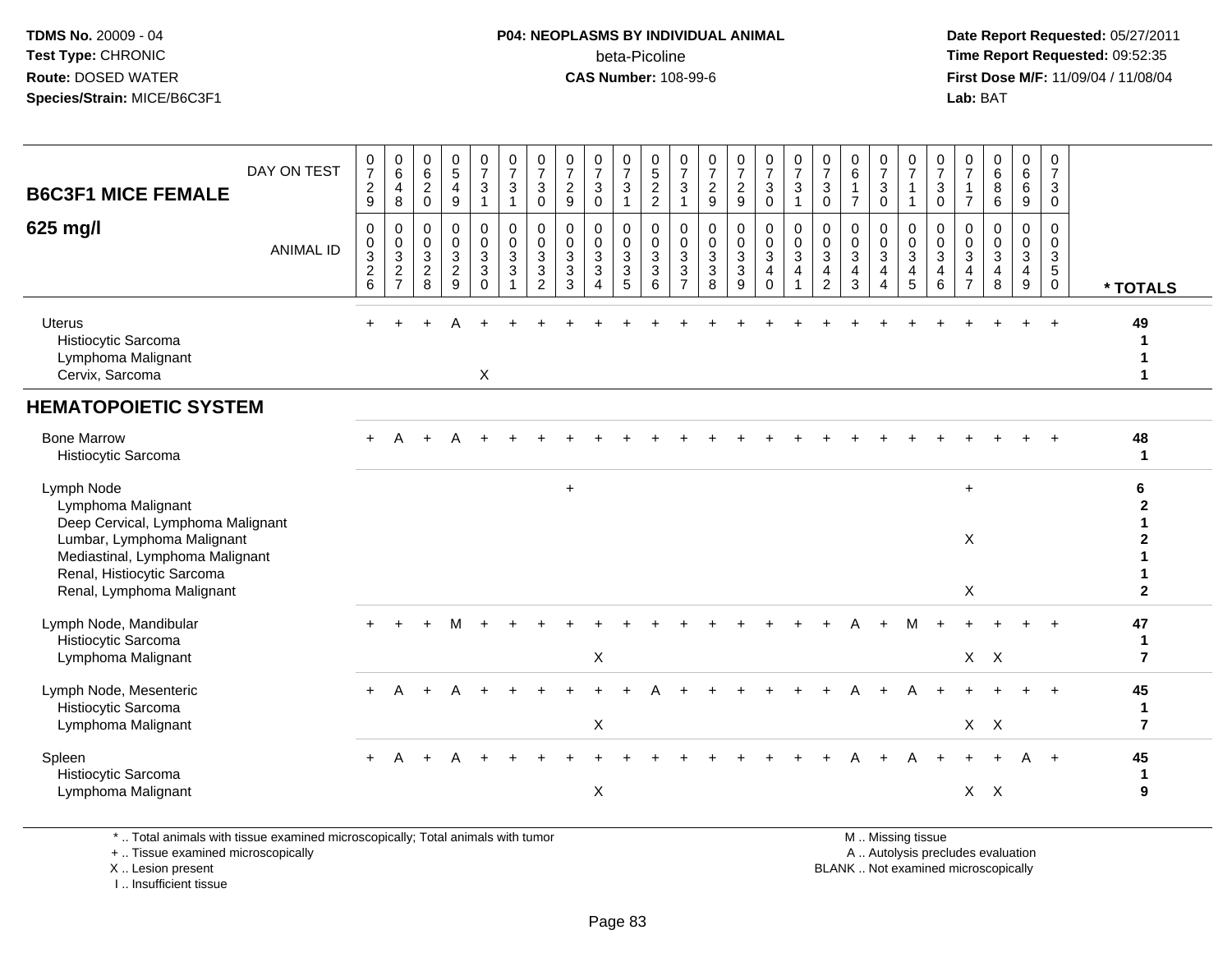#### **P04: NEOPLASMS BY INDIVIDUAL ANIMAL**beta-Picoline<br>CAS Number: 108-99-6

| DAY ON TEST<br><b>B6C3F1 MICE FEMALE</b>                                                                                                                              | $\pmb{0}$<br>$\overline{7}$<br>$\boldsymbol{2}$<br>9                           | 0<br>$\,6\,$<br>4<br>8                                                             | 0<br>6<br>$\overline{2}$<br>$\mathbf 0$                       | $\begin{array}{c} 0 \\ 5 \end{array}$<br>4<br>$\boldsymbol{9}$                     | $\begin{smallmatrix}0\\7\end{smallmatrix}$<br>3<br>$\overline{1}$ | $\frac{0}{7}$<br>$\sqrt{3}$<br>$\mathbf{1}$                | $\frac{0}{7}$<br>3<br>$\mathbf 0$                            | $\frac{0}{7}$<br>$\boldsymbol{2}$<br>9                                   | $\frac{0}{7}$<br>3<br>$\mathbf 0$                              | $\frac{0}{7}$<br>$\mathbf{3}$<br>$\mathbf{1}$ | $\begin{array}{c} 0 \\ 5 \end{array}$<br>$\overline{2}$<br>$\overline{2}$ | 0<br>$\overline{7}$<br>3<br>$\mathbf{1}$                     | 0<br>$\overline{7}$<br>$\overline{c}$<br>$9\,$              | $\frac{0}{7}$<br>$\overline{c}$<br>9                  | $\begin{smallmatrix}0\\7\end{smallmatrix}$<br>$\mathbf{3}$<br>$\mathbf 0$ | $\begin{array}{c} 0 \\ 7 \end{array}$<br>$\sqrt{3}$<br>$\mathbf{1}$ | $\begin{array}{c} 0 \\ 7 \end{array}$<br>3<br>$\mathbf 0$           | 0<br>$\,6\,$<br>$\mathbf{1}$<br>$\overline{7}$                 | $\begin{array}{c} 0 \\ 7 \end{array}$<br>3<br>$\mathbf 0$ | $\frac{0}{7}$<br>$\mathbf{1}$<br>$\mathbf{1}$             | $\frac{0}{7}$<br>$\mathbf{3}$<br>$\mathsf{O}\xspace$ | 0<br>$\overline{7}$<br>1<br>$\overline{7}$ | $\begin{array}{c} 0 \\ 6 \end{array}$<br>$\bf 8$<br>6                    | 0<br>6<br>$\,6\,$<br>9                      | 0<br>$\overline{7}$<br>3<br>0                       |                                             |
|-----------------------------------------------------------------------------------------------------------------------------------------------------------------------|--------------------------------------------------------------------------------|------------------------------------------------------------------------------------|---------------------------------------------------------------|------------------------------------------------------------------------------------|-------------------------------------------------------------------|------------------------------------------------------------|--------------------------------------------------------------|--------------------------------------------------------------------------|----------------------------------------------------------------|-----------------------------------------------|---------------------------------------------------------------------------|--------------------------------------------------------------|-------------------------------------------------------------|-------------------------------------------------------|---------------------------------------------------------------------------|---------------------------------------------------------------------|---------------------------------------------------------------------|----------------------------------------------------------------|-----------------------------------------------------------|-----------------------------------------------------------|------------------------------------------------------|--------------------------------------------|--------------------------------------------------------------------------|---------------------------------------------|-----------------------------------------------------|---------------------------------------------|
| 625 mg/l<br><b>ANIMAL ID</b>                                                                                                                                          | $\mathbf 0$<br>$\pmb{0}$<br>$\ensuremath{\mathsf{3}}$<br>$\boldsymbol{2}$<br>6 | 0<br>$\boldsymbol{0}$<br>$\ensuremath{\mathsf{3}}$<br>$\sqrt{2}$<br>$\overline{7}$ | $\mathbf 0$<br>$\mathbf 0$<br>$\mathbf{3}$<br>$\sqrt{2}$<br>8 | $\mathbf 0$<br>$\mathbf 0$<br>$\mathbf{3}$<br>$\boldsymbol{2}$<br>$\boldsymbol{9}$ | $\mathbf 0$<br>$\mathbf 0$<br>3<br>$\mathsf 3$<br>$\Omega$        | $\mathbf 0$<br>$\Omega$<br>3<br>$\sqrt{3}$<br>$\mathbf{1}$ | $\mathbf 0$<br>$\Omega$<br>3<br>$\sqrt{3}$<br>$\overline{c}$ | $\mathbf 0$<br>$\mathbf 0$<br>$\ensuremath{\mathsf{3}}$<br>$\frac{3}{3}$ | $\mathbf 0$<br>$\mathbf 0$<br>3<br>3<br>$\boldsymbol{\Lambda}$ | 0<br>$\mathbf 0$<br>3<br>$\sqrt{3}$<br>5      | 0<br>$\mathbf 0$<br>$\sqrt{3}$<br>$\overline{3}$<br>6                     | $\mathbf 0$<br>$\Omega$<br>3<br>$\sqrt{3}$<br>$\overline{7}$ | $\mathbf 0$<br>$\mathbf 0$<br>$\sqrt{3}$<br>$\sqrt{3}$<br>8 | 0<br>$\mathbf 0$<br>$\mathbf{3}$<br>$\mathbf{3}$<br>9 | $\mathbf 0$<br>$\mathbf{0}$<br>$\mathbf{3}$<br>$\overline{4}$<br>$\Omega$ | $\mathbf 0$<br>$\mathbf 0$<br>$\sqrt{3}$<br>4                       | $\mathbf 0$<br>$\mathbf 0$<br>3<br>$\overline{4}$<br>$\overline{2}$ | $\mathbf 0$<br>$\Omega$<br>$\mathbf{3}$<br>$\overline{4}$<br>3 | 0<br>$\mathbf 0$<br>3<br>4<br>$\overline{4}$              | 0<br>$\mathbf 0$<br>$\overline{3}$<br>$\overline{4}$<br>5 | $\mathbf 0$<br>$\Omega$<br>$\mathbf{3}$<br>4<br>6    | 0<br>$\Omega$<br>3<br>4<br>$\overline{7}$  | $\mathbf 0$<br>$\mathbf 0$<br>$\sqrt{3}$<br>$\overline{4}$<br>$\bf8$     | 0<br>$\mathbf{0}$<br>$\mathbf{3}$<br>4<br>9 | $\mathbf 0$<br>$\mathbf 0$<br>3<br>5<br>$\mathbf 0$ | * TOTALS                                    |
| Thymus<br>Hemangiosarcoma<br>Histiocytic Sarcoma<br>Lymphoma Malignant<br>Rhabdomyosarcoma, Metastatic, Uncertain<br>Primary Site                                     |                                                                                |                                                                                    |                                                               | M                                                                                  | $+$                                                               |                                                            |                                                              |                                                                          | X                                                              | X                                             |                                                                           |                                                              |                                                             |                                                       |                                                                           |                                                                     |                                                                     | X                                                              |                                                           |                                                           |                                                      |                                            | $X$ $X$                                                                  |                                             |                                                     | 48<br>1<br>1<br>1                           |
| <b>INTEGUMENTARY SYSTEM</b>                                                                                                                                           |                                                                                |                                                                                    |                                                               |                                                                                    |                                                                   |                                                            |                                                              |                                                                          |                                                                |                                               |                                                                           |                                                              |                                                             |                                                       |                                                                           |                                                                     |                                                                     |                                                                |                                                           |                                                           |                                                      |                                            |                                                                          |                                             |                                                     |                                             |
| <b>Mammary Gland</b><br>Histiocytic Sarcoma                                                                                                                           |                                                                                |                                                                                    |                                                               | м                                                                                  |                                                                   |                                                            |                                                              |                                                                          |                                                                |                                               |                                                                           |                                                              |                                                             |                                                       |                                                                           |                                                                     |                                                                     |                                                                |                                                           |                                                           |                                                      |                                            |                                                                          |                                             |                                                     | 49<br>-1                                    |
| Skin<br>Subcutaneous Tissue, Rhabdomyosarcoma,<br>Metastatic, Uncertain Primary Site<br>Subcutaneous Tissue, Sarcoma                                                  |                                                                                |                                                                                    | X                                                             |                                                                                    | X                                                                 |                                                            |                                                              |                                                                          |                                                                |                                               |                                                                           |                                                              |                                                             |                                                       |                                                                           |                                                                     |                                                                     | Х                                                              |                                                           |                                                           |                                                      |                                            |                                                                          | X                                           |                                                     | 50<br>-1<br>4                               |
| <b>MUSCULOSKELETAL SYSTEM</b>                                                                                                                                         |                                                                                |                                                                                    |                                                               |                                                                                    |                                                                   |                                                            |                                                              |                                                                          |                                                                |                                               |                                                                           |                                                              |                                                             |                                                       |                                                                           |                                                                     |                                                                     |                                                                |                                                           |                                                           |                                                      |                                            |                                                                          |                                             |                                                     |                                             |
| Bone                                                                                                                                                                  |                                                                                |                                                                                    |                                                               |                                                                                    |                                                                   |                                                            |                                                              |                                                                          |                                                                |                                               |                                                                           |                                                              |                                                             |                                                       |                                                                           |                                                                     |                                                                     |                                                                |                                                           |                                                           |                                                      |                                            |                                                                          |                                             |                                                     | 50                                          |
| <b>NERVOUS SYSTEM</b>                                                                                                                                                 |                                                                                |                                                                                    |                                                               |                                                                                    |                                                                   |                                                            |                                                              |                                                                          |                                                                |                                               |                                                                           |                                                              |                                                             |                                                       |                                                                           |                                                                     |                                                                     |                                                                |                                                           |                                                           |                                                      |                                            |                                                                          |                                             |                                                     |                                             |
| <b>Brain</b>                                                                                                                                                          | $+$                                                                            | A                                                                                  | $+$                                                           | M                                                                                  | $+$                                                               |                                                            |                                                              |                                                                          |                                                                |                                               |                                                                           |                                                              |                                                             |                                                       |                                                                           |                                                                     |                                                                     |                                                                |                                                           | M                                                         |                                                      |                                            |                                                                          |                                             |                                                     | 47                                          |
| <b>RESPIRATORY SYSTEM</b>                                                                                                                                             |                                                                                |                                                                                    |                                                               |                                                                                    |                                                                   |                                                            |                                                              |                                                                          |                                                                |                                               |                                                                           |                                                              |                                                             |                                                       |                                                                           |                                                                     |                                                                     |                                                                |                                                           |                                                           |                                                      |                                            |                                                                          |                                             |                                                     |                                             |
| Lung<br>Alveolar/Bronchiolar Adenoma<br>Alveolar/Bronchiolar Carcinoma<br>Alveolar/Bronchiolar Carcinoma, Multiple                                                    | $\ddot{}$<br>X                                                                 | ÷                                                                                  | ÷.                                                            | м                                                                                  | $\div$                                                            |                                                            |                                                              | X                                                                        | $\times$                                                       | X                                             | X                                                                         |                                                              | X                                                           |                                                       |                                                                           |                                                                     | $X$ $X$                                                             |                                                                |                                                           |                                                           |                                                      |                                            |                                                                          | ÷.<br>Χ<br>$\sf X$                          | X                                                   | 49<br>$\overline{4}$<br>8<br>$\overline{2}$ |
| *  Total animals with tissue examined microscopically; Total animals with tumor<br>+  Tissue examined microscopically<br>X  Lesion present<br>I., Insufficient tissue |                                                                                |                                                                                    |                                                               |                                                                                    |                                                                   |                                                            |                                                              |                                                                          |                                                                |                                               |                                                                           |                                                              |                                                             |                                                       |                                                                           |                                                                     |                                                                     |                                                                |                                                           | M  Missing tissue                                         |                                                      |                                            | A  Autolysis precludes evaluation<br>BLANK  Not examined microscopically |                                             |                                                     |                                             |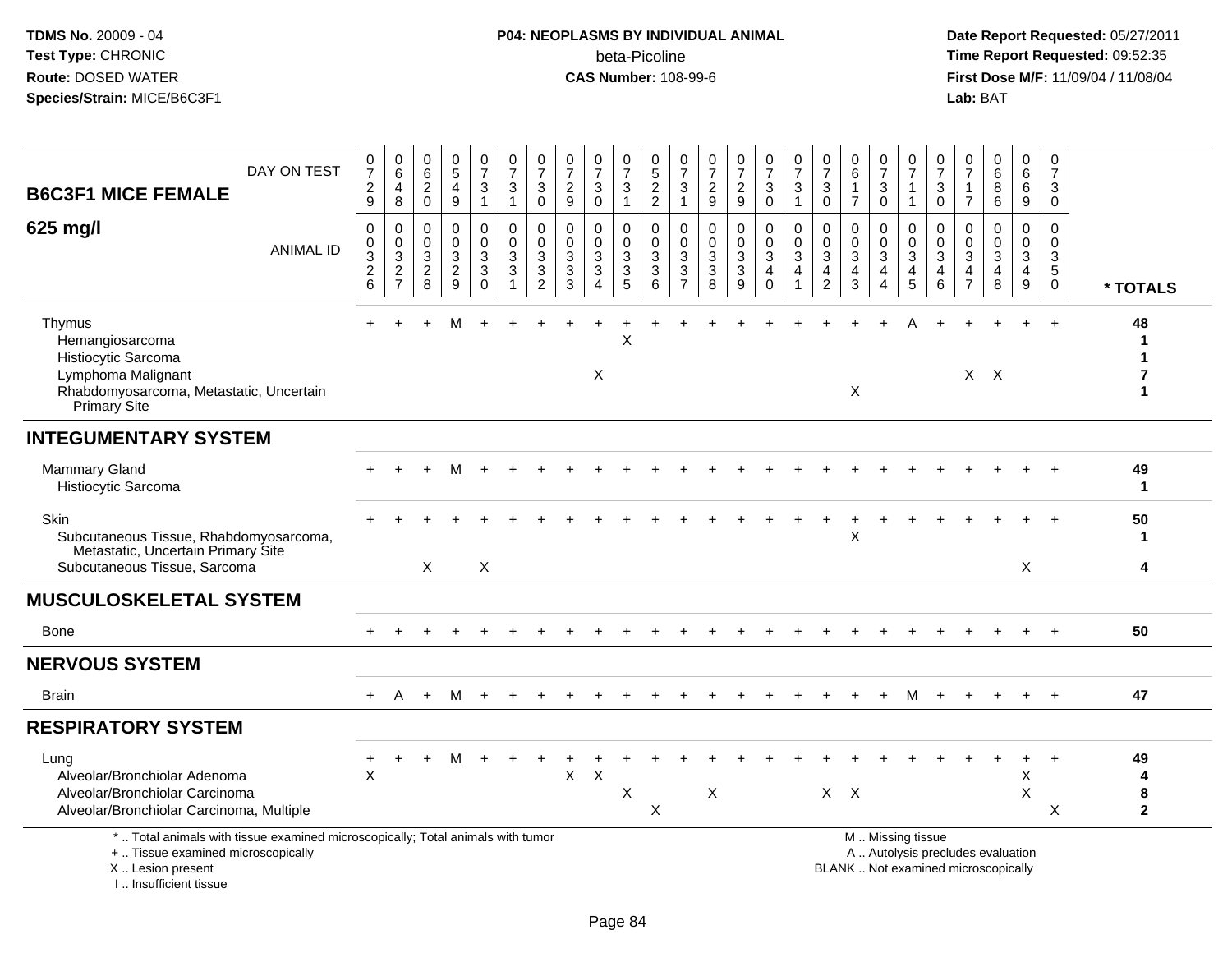I .. Insufficient tissue

# **P04: NEOPLASMS BY INDIVIDUAL ANIMAL**beta-Picoline<br>CAS Number: 108-99-6

| <b>B6C3F1 MICE FEMALE</b>                                                                                                                                       | DAY ON TEST                                                                     | $\frac{0}{7}$<br>$\sqrt{2}$<br>$\boldsymbol{9}$                                    | $\begin{matrix} 0 \\ 6 \end{matrix}$<br>$\overline{4}$<br>8                                 | $_{6}^{\rm 0}$<br>$\overline{c}$<br>$\mathbf 0$                 | $\begin{array}{c} 0 \\ 5 \end{array}$<br>$\overline{\mathbf{4}}$<br>$\boldsymbol{9}$ | $\begin{smallmatrix}0\\7\end{smallmatrix}$<br>$\mathsf 3$<br>$\mathbf{1}$ | $\frac{0}{7}$<br>$\sqrt{3}$<br>$\mathbf{1}$                               | $\frac{0}{7}$<br>$\ensuremath{\mathsf{3}}$<br>$\mathbf 0$      | $\frac{0}{7}$<br>$\sqrt{2}$<br>9                              | $\frac{0}{7}$<br>$\ensuremath{\mathsf{3}}$<br>$\mathbf 0$        | $\frac{0}{7}$<br>$\ensuremath{\mathsf{3}}$<br>$\mathbf{1}$ | $\begin{array}{c} 0 \\ 5 \end{array}$<br>$\frac{2}{2}$ | $\frac{0}{7}$<br>$\ensuremath{\mathsf{3}}$<br>$\mathbf{1}$ | $\frac{0}{7}$<br>$\frac{2}{9}$            | $\frac{0}{7}$<br>$\frac{2}{9}$  | $\frac{0}{7}$<br>$\ensuremath{\mathsf{3}}$<br>$\mathbf 0$                              | $\frac{0}{7}$<br>3<br>$\mathbf{1}$   | $\frac{0}{7}$<br>$\mathbf{3}$<br>$\mathbf 0$                                                | $_6^0$<br>$\mathbf{1}$<br>$\overline{7}$     | $\frac{0}{7}$<br>$\ensuremath{\mathsf{3}}$<br>0                                             | $\frac{0}{7}$<br>$\mathbf{1}$<br>$\mathbf{1}$                                                 | $\frac{0}{7}$<br>$\ensuremath{\mathsf{3}}$<br>$\mathbf 0$            | $\frac{0}{7}$<br>$\mathbf{1}$<br>$\overline{7}$                              | $\begin{array}{c} 0 \\ 6 \end{array}$<br>8<br>6 | 0<br>$6\overline{6}$<br>6<br>9                                    | 0<br>$\overline{7}$<br>3<br>0                      |                         |
|-----------------------------------------------------------------------------------------------------------------------------------------------------------------|---------------------------------------------------------------------------------|------------------------------------------------------------------------------------|---------------------------------------------------------------------------------------------|-----------------------------------------------------------------|--------------------------------------------------------------------------------------|---------------------------------------------------------------------------|---------------------------------------------------------------------------|----------------------------------------------------------------|---------------------------------------------------------------|------------------------------------------------------------------|------------------------------------------------------------|--------------------------------------------------------|------------------------------------------------------------|-------------------------------------------|---------------------------------|----------------------------------------------------------------------------------------|--------------------------------------|---------------------------------------------------------------------------------------------|----------------------------------------------|---------------------------------------------------------------------------------------------|-----------------------------------------------------------------------------------------------|----------------------------------------------------------------------|------------------------------------------------------------------------------|-------------------------------------------------|-------------------------------------------------------------------|----------------------------------------------------|-------------------------|
| 625 mg/l                                                                                                                                                        | <b>ANIMAL ID</b>                                                                | 0<br>$\mathbf 0$<br>$\ensuremath{\mathsf{3}}$<br>$\overline{2}$<br>$6\phantom{1}6$ | $\mathbf 0$<br>$\mathbf 0$<br>$\ensuremath{\mathsf{3}}$<br>$\overline{c}$<br>$\overline{7}$ | $\mathbf 0$<br>$\mathbf 0$<br>$\sqrt{3}$<br>$\overline{2}$<br>8 | 0<br>$\mathbf 0$<br>3<br>$\overline{2}$<br>9                                         | 0<br>$\mathbf 0$<br>$\ensuremath{\mathsf{3}}$<br>$\overline{3}$ 0         | $\mathbf 0$<br>$\mathbf 0$<br>$\ensuremath{\mathsf{3}}$<br>$\overline{3}$ | 0<br>$\mathbf 0$<br>$\ensuremath{\mathsf{3}}$<br>$\frac{3}{2}$ | $\mathbf 0$<br>$\mathbf 0$<br>$\sqrt{3}$<br>$\mathbf{3}$<br>3 | 0<br>$\mathbf 0$<br>$\sqrt{3}$<br>$\ensuremath{\mathsf{3}}$<br>4 | 0<br>$\mathbf 0$<br>$\frac{3}{3}$                          | 0<br>0<br>3<br>$\overline{3}$<br>6                     | 0<br>$\mathsf{O}\xspace$<br>$\frac{3}{3}$                  | $\pmb{0}$<br>$\mathbf 0$<br>$\frac{3}{8}$ | 0<br>$\pmb{0}$<br>$\frac{3}{9}$ | $\pmb{0}$<br>$\mathbf 0$<br>$\ensuremath{\mathsf{3}}$<br>$\overline{4}$<br>$\mathbf 0$ | $\mathbf 0$<br>$\mathbf 0$<br>3<br>4 | $\mathbf 0$<br>$\mathbf 0$<br>$\ensuremath{\mathsf{3}}$<br>$\overline{4}$<br>$\overline{2}$ | 0<br>$\mathbf 0$<br>3<br>$\overline{4}$<br>3 | $\mathbf 0$<br>$\mathbf 0$<br>$\ensuremath{\mathsf{3}}$<br>$\overline{4}$<br>$\overline{4}$ | $\mathbf 0$<br>$\mathbf 0$<br>$\sqrt{3}$<br>$\overline{\mathbf{4}}$<br>5                      | 0<br>$\mathbf 0$<br>$\mathbf{3}$<br>$\overline{4}$<br>$6\phantom{1}$ | $\mathbf 0$<br>$\mathbf 0$<br>$\sqrt{3}$<br>$\overline{4}$<br>$\overline{7}$ | 0<br>$\mathbf 0$<br>3<br>4<br>8                 | 0<br>$\mathbf 0$<br>$\mathbf{3}$<br>$\overline{4}$<br>$\mathsf g$ | $\Omega$<br>$\Omega$<br>3<br>$5\,$<br>$\mathsf{O}$ | * TOTALS                |
| Carcinoma, Metastatic, Harderian Gland<br>Hepatocellular Carcinoma, Metastatic, Liver<br>Histiocytic Sarcoma<br>Lymphoma Malignant<br>Sarcoma, Metastatic, Skin |                                                                                 |                                                                                    |                                                                                             | $X$ $X$                                                         |                                                                                      |                                                                           |                                                                           |                                                                |                                                               |                                                                  |                                                            |                                                        |                                                            | X                                         |                                 |                                                                                        |                                      |                                                                                             |                                              | X                                                                                           |                                                                                               |                                                                      |                                                                              | $X$ $X$                                         | $\boldsymbol{\mathsf{X}}$                                         |                                                    | 3<br>я<br>1             |
| Nose                                                                                                                                                            |                                                                                 |                                                                                    |                                                                                             |                                                                 |                                                                                      |                                                                           |                                                                           |                                                                |                                                               |                                                                  |                                                            |                                                        |                                                            |                                           |                                 |                                                                                        |                                      |                                                                                             |                                              |                                                                                             |                                                                                               |                                                                      |                                                                              |                                                 |                                                                   |                                                    | 49                      |
| Trachea                                                                                                                                                         |                                                                                 | $+$                                                                                | A                                                                                           |                                                                 | м                                                                                    |                                                                           |                                                                           |                                                                |                                                               |                                                                  |                                                            |                                                        |                                                            |                                           |                                 |                                                                                        |                                      |                                                                                             |                                              |                                                                                             |                                                                                               |                                                                      |                                                                              | A                                               |                                                                   |                                                    | 45                      |
| <b>SPECIAL SENSES SYSTEM</b>                                                                                                                                    |                                                                                 |                                                                                    |                                                                                             |                                                                 |                                                                                      |                                                                           |                                                                           |                                                                |                                                               |                                                                  |                                                            |                                                        |                                                            |                                           |                                 |                                                                                        |                                      |                                                                                             |                                              |                                                                                             |                                                                                               |                                                                      |                                                                              |                                                 |                                                                   |                                                    |                         |
| Eye                                                                                                                                                             |                                                                                 | $+$                                                                                | A                                                                                           | A                                                               | M                                                                                    | $\ddot{}$                                                                 |                                                                           |                                                                |                                                               |                                                                  |                                                            |                                                        |                                                            |                                           |                                 |                                                                                        |                                      |                                                                                             | A                                            | $+$                                                                                         | М                                                                                             | $+$                                                                  | M                                                                            | M                                               | A                                                                 | $+$                                                | 36                      |
| <b>Harderian Gland</b><br>Adenoma<br>Carcinoma                                                                                                                  |                                                                                 |                                                                                    |                                                                                             |                                                                 |                                                                                      |                                                                           |                                                                           |                                                                |                                                               |                                                                  |                                                            |                                                        |                                                            | X                                         |                                 |                                                                                        |                                      |                                                                                             |                                              |                                                                                             |                                                                                               |                                                                      |                                                                              |                                                 |                                                                   | $^{+}$                                             | 43<br>$\mathbf{2}$<br>4 |
| <b>URINARY SYSTEM</b>                                                                                                                                           |                                                                                 |                                                                                    |                                                                                             |                                                                 |                                                                                      |                                                                           |                                                                           |                                                                |                                                               |                                                                  |                                                            |                                                        |                                                            |                                           |                                 |                                                                                        |                                      |                                                                                             |                                              |                                                                                             |                                                                                               |                                                                      |                                                                              |                                                 |                                                                   |                                                    |                         |
| Kidney<br>Histiocytic Sarcoma<br>Lymphoma Malignant                                                                                                             |                                                                                 | $+$                                                                                | Α                                                                                           |                                                                 |                                                                                      |                                                                           |                                                                           |                                                                |                                                               | X                                                                |                                                            |                                                        |                                                            |                                           |                                 |                                                                                        |                                      |                                                                                             |                                              |                                                                                             |                                                                                               |                                                                      |                                                                              | $X$ $X$                                         |                                                                   |                                                    | 48<br>$\mathbf 1$<br>6  |
| <b>Urinary Bladder</b><br>Lymphoma Malignant                                                                                                                    |                                                                                 | $+$                                                                                | A                                                                                           | A                                                               | A                                                                                    |                                                                           |                                                                           |                                                                |                                                               |                                                                  |                                                            |                                                        |                                                            |                                           |                                 |                                                                                        |                                      |                                                                                             |                                              |                                                                                             | A                                                                                             | $+$                                                                  | A                                                                            | $+$<br>X                                        | A +                                                               |                                                    | 39<br>$\mathbf{2}$      |
| <b>SYSTEMIC LESIONS</b>                                                                                                                                         |                                                                                 |                                                                                    |                                                                                             |                                                                 |                                                                                      |                                                                           |                                                                           |                                                                |                                                               |                                                                  |                                                            |                                                        |                                                            |                                           |                                 |                                                                                        |                                      |                                                                                             |                                              |                                                                                             |                                                                                               |                                                                      |                                                                              |                                                 |                                                                   |                                                    |                         |
| Multiple Organ<br>Histiocytic Sarcoma                                                                                                                           |                                                                                 |                                                                                    |                                                                                             |                                                                 |                                                                                      |                                                                           |                                                                           |                                                                |                                                               |                                                                  |                                                            |                                                        |                                                            |                                           |                                 |                                                                                        |                                      |                                                                                             |                                              |                                                                                             |                                                                                               |                                                                      |                                                                              |                                                 |                                                                   |                                                    | 50<br>$\mathbf{1}$      |
| +  Tissue examined microscopically<br>X  Lesion present                                                                                                         | *  Total animals with tissue examined microscopically; Total animals with tumor |                                                                                    |                                                                                             |                                                                 |                                                                                      |                                                                           |                                                                           |                                                                |                                                               |                                                                  |                                                            |                                                        |                                                            |                                           |                                 |                                                                                        |                                      |                                                                                             |                                              |                                                                                             | M  Missing tissue<br>A  Autolysis precludes evaluation<br>BLANK  Not examined microscopically |                                                                      |                                                                              |                                                 |                                                                   |                                                    |                         |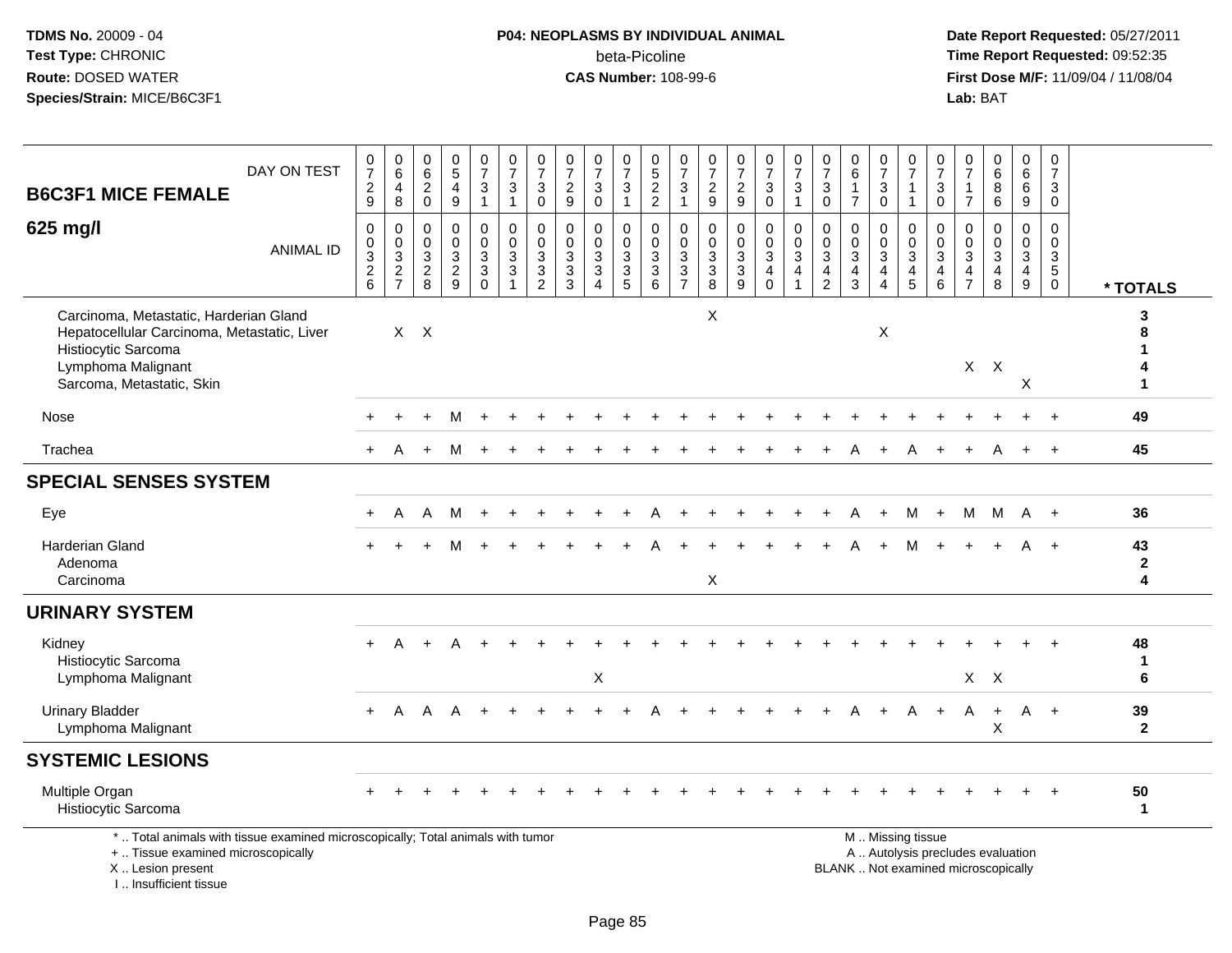## **P04: NEOPLASMS BY INDIVIDUAL ANIMAL**beta-Picoline<br>CAS Number: 108-99-6

 **Date Report Requested:** 05/27/2011 **Time Report Requested:** 09:52:35 **First Dose M/F:** 11/09/04 / 11/08/04<br>Lab: BAT **Lab:** BAT

| <b>B6C3F1 MICE FEMALE</b> | DAY ON TEST      | 0<br>$\rightarrow$<br>$\epsilon$<br>9    | 0<br>6<br>4<br>8                              | υ<br>- | 0        | 0<br>ົ<br>ۍ                       | U<br>J | U<br>3                | 0<br>ົ<br><u>_</u><br>9                      | 0<br>3<br>0           | 0<br><sup>o</sup><br>ັ                    | ັ<br>ے    | v<br>ن | U<br>∼<br>9 | U<br>ີ<br><u>_</u><br>9 | 0<br>-<br>◠<br>◡ | 0<br>3      | 0<br>n<br>ັ<br>0      |             | -<br>ت | 0             | U<br>N<br>U      | 0           | 0<br>6<br>8<br>6 | 0<br>6<br>6<br>9           | -<br>- 2<br>- 0 |          |
|---------------------------|------------------|------------------------------------------|-----------------------------------------------|--------|----------|-----------------------------------|--------|-----------------------|----------------------------------------------|-----------------------|-------------------------------------------|-----------|--------|-------------|-------------------------|------------------|-------------|-----------------------|-------------|--------|---------------|------------------|-------------|------------------|----------------------------|-----------------|----------|
| 625 mg/l                  | <b>ANIMAL ID</b> | 0<br>0<br>3<br>$\sim$<br>$\epsilon$<br>6 | 0<br>0<br>3<br>ົ<br><u>_</u><br>$\rightarrow$ | ت<br>8 | - ఎ<br>9 | 0<br>0<br>3<br>ົ<br>ۍ<br>$\Omega$ | J<br>ົ | U<br>Ü<br>3<br>3<br>ົ | 0<br>0<br>ີ<br>J.<br>3<br>$\sim$<br><b>ت</b> | 0<br>0<br>3<br>3<br>4 | 0<br>0<br>$\sim$<br>ັ<br>$\sim$<br>ັ<br>5 | ັບ<br>- 0 | ت<br>ت | J<br>8      | 0<br>O<br>3<br>3<br>9   | 0<br>0<br>ົ<br>ഄ | 0<br>U<br>3 | 0<br>0<br>ົ<br>ັ<br>ົ | ັ<br>ີ<br>J |        | U<br>- 0<br>ა | U<br>U<br>N<br>6 | 0<br>0<br>ు | 0<br>v<br>3<br>8 | 0<br>0<br>ົ<br>◡<br>4<br>9 | ີ<br>w<br>G     | * TOTALS |

Lymphoma Malignant

t X

<sup>X</sup> <sup>X</sup> **<sup>10</sup>**

\* .. Total animals with tissue examined microscopically; Total animals with tumor

+ .. Tissue examined microscopically

- X .. Lesion present
- I .. Insufficient tissue

 M .. Missing tissuey the contract of the contract of the contract of the contract of the contract of the contract of the contract of  $A$ . Autolysis precludes evaluation Lesion present BLANK .. Not examined microscopically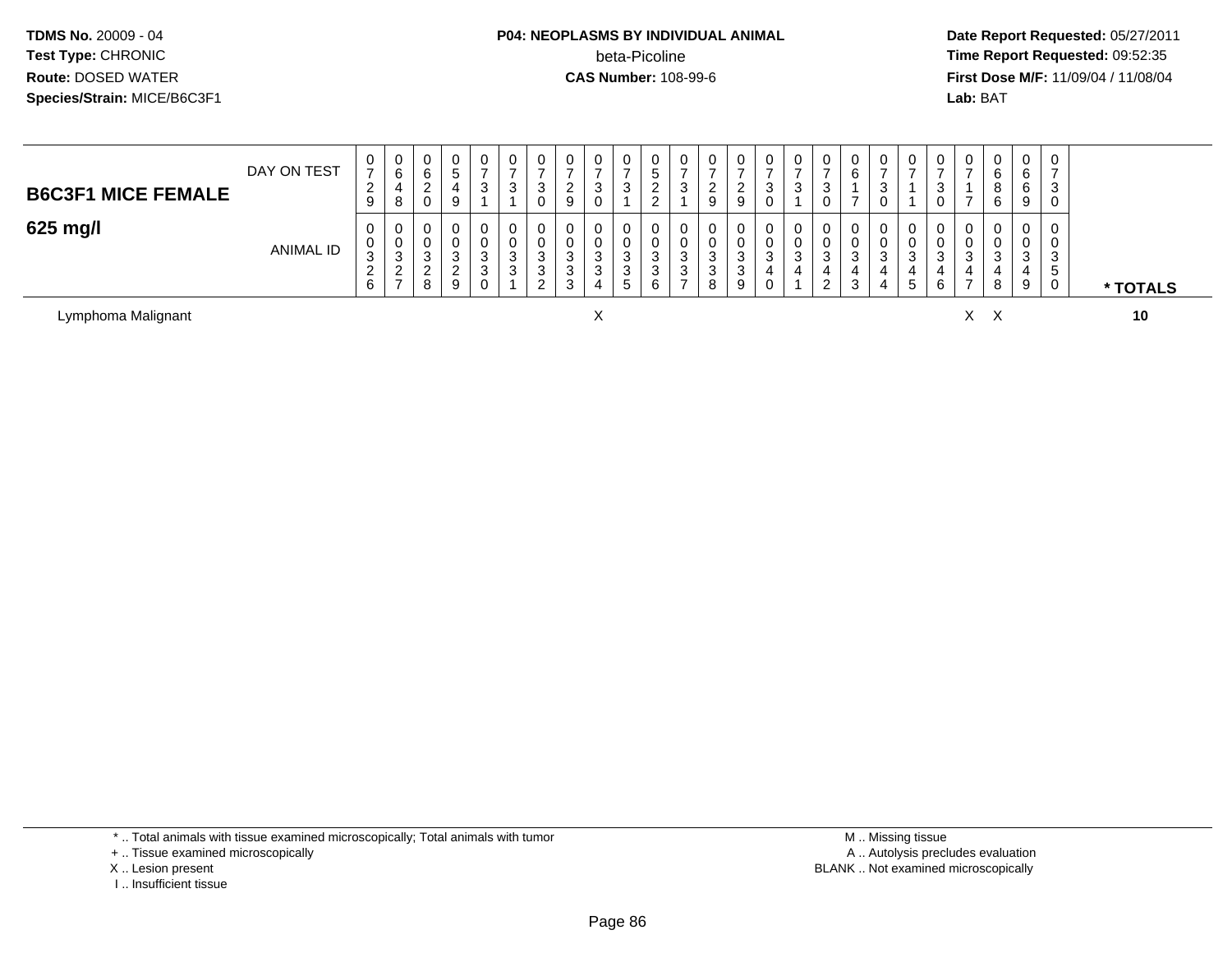# **P04: NEOPLASMS BY INDIVIDUAL ANIMAL**beta-Picoline<br>CAS Number: 108-99-6

 **Date Report Requested:** 05/27/2011 **Time Report Requested:** 09:52:35 **First Dose M/F:** 11/09/04 / 11/08/04<br>Lab: BAT **Lab:** BAT

| <b>B6C3F1 MICE FEMALE</b>                                                                                                                  | DAY ON TEST      | $\frac{0}{7}$<br>$\frac{2}{9}$           | $\begin{smallmatrix} 0\\7 \end{smallmatrix}$<br>$\frac{2}{9}$                 | $\frac{0}{7}$<br>$\frac{2}{9}$                                 | $\frac{0}{7}$<br>$\frac{2}{9}$                                                | 0<br>$\overline{7}$<br>$\mathbf{1}$<br>$\,6\,$                 | $\begin{array}{c} 0 \\ 7 \end{array}$<br>$\ensuremath{\mathsf{3}}$<br>$\mathbf{1}$ | $\begin{array}{c} 0 \\ 6 \end{array}$<br>$\,6\,$<br>9        | $\frac{0}{7}$<br>$\sqrt{2}$<br>9                                                                 | $\pmb{0}$<br>$\overline{6}$<br>$\mathbf{2}$                    | $\begin{array}{c} 0 \\ 7 \end{array}$<br>$\frac{2}{2}$                            | $\begin{smallmatrix}0\\7\end{smallmatrix}$<br>$\ensuremath{\mathsf{3}}$<br>$\mathbf 0$ | $\mathbf 0$<br>$\overline{7}$<br>$\frac{2}{9}$                           | $\frac{0}{7}$<br>$\frac{2}{9}$                                        | $\frac{0}{7}$<br>3<br>$\mathbf 0$                        | $\begin{array}{c} 0 \\ 6 \\ 7 \end{array}$<br>$\overline{7}$ | $\begin{array}{c} 0 \\ 5 \\ 3 \end{array}$<br>$\mathbf{3}$ | 0<br>$\overline{5}$<br>8<br>$\overline{c}$  | $\mathbf 0$<br>$\,6\,$<br>$\mathbf{3}$<br>$\overline{2}$ | $\mathbf 0$<br>$\overline{6}$<br>4<br>$\overline{7}$ | $\begin{smallmatrix}0\\7\end{smallmatrix}$<br>$\ensuremath{\mathsf{3}}$<br>$\mathbf 0$        | $\frac{0}{7}$<br>$\ensuremath{\mathsf{3}}$<br>$\mathbf 0$                       | $\pmb{0}$<br>$\overline{7}$<br>$\mathbf{3}$<br>$\mathbf{1}$                                 | $\begin{array}{c} 0 \\ 7 \end{array}$<br>$\sqrt{2}$<br>$\mathbf{1}$          | $\pmb{0}$<br>$\overline{7}$<br>$\sqrt{2}$<br>$\boldsymbol{9}$ | 0<br>6<br>4<br>8                                                        |                         |
|--------------------------------------------------------------------------------------------------------------------------------------------|------------------|------------------------------------------|-------------------------------------------------------------------------------|----------------------------------------------------------------|-------------------------------------------------------------------------------|----------------------------------------------------------------|------------------------------------------------------------------------------------|--------------------------------------------------------------|--------------------------------------------------------------------------------------------------|----------------------------------------------------------------|-----------------------------------------------------------------------------------|----------------------------------------------------------------------------------------|--------------------------------------------------------------------------|-----------------------------------------------------------------------|----------------------------------------------------------|--------------------------------------------------------------|------------------------------------------------------------|---------------------------------------------|----------------------------------------------------------|------------------------------------------------------|-----------------------------------------------------------------------------------------------|---------------------------------------------------------------------------------|---------------------------------------------------------------------------------------------|------------------------------------------------------------------------------|---------------------------------------------------------------|-------------------------------------------------------------------------|-------------------------|
| 1250 mg/l                                                                                                                                  | <b>ANIMAL ID</b> | $\pmb{0}$<br>$\frac{0}{3}$<br>$5\,$<br>1 | $\boldsymbol{0}$<br>$\mathbf 0$<br>$\ensuremath{\mathsf{3}}$<br>$\frac{5}{2}$ | 0<br>$\mathbf 0$<br>$\ensuremath{\mathsf{3}}$<br>$\frac{5}{3}$ | $\mathbf 0$<br>$\mathsf{O}\xspace$<br>$\frac{3}{5}$<br>$\boldsymbol{\Lambda}$ | 0<br>$\mathbf 0$<br>$\ensuremath{\mathsf{3}}$<br>$\frac{5}{5}$ | $\mathbf 0$<br>$\mathbf 0$<br>$\ensuremath{\mathsf{3}}$<br>$\,$ 5 $\,$<br>6        | 0<br>$\pmb{0}$<br>$\ensuremath{\mathsf{3}}$<br>$\frac{5}{7}$ | $\mathbf 0$<br>$\mathbf 0$<br>$\ensuremath{\mathsf{3}}$<br>$\begin{array}{c} 5 \\ 8 \end{array}$ | 0<br>$\pmb{0}$<br>$\ensuremath{\mathsf{3}}$<br>$\sqrt{5}$<br>9 | $\mathbf 0$<br>$\mathbf 0$<br>$\ensuremath{\mathsf{3}}$<br>$\,6\,$<br>$\mathbf 0$ | 0<br>$\mathbf 0$<br>$\mathbf{3}$<br>$\,6\,$<br>$\mathbf{1}$                            | $\mathbf 0$<br>$\mathbf 0$<br>$\ensuremath{\mathsf{3}}$<br>$\frac{6}{2}$ | $\mathbf 0$<br>$\mathbf 0$<br>$\sqrt{3}$<br>$\,6\,$<br>$\overline{3}$ | 0<br>$\overline{0}$<br>3<br>6<br>$\overline{\mathbf{4}}$ | 0<br>$\mathbf 0$<br>$\ensuremath{\mathsf{3}}$<br>$^6$ 5      | $\pmb{0}$<br>$\mathbf 0$<br>$\overline{3}$<br>$\,6\,$<br>6 | 0<br>0<br>$\sqrt{3}$<br>6<br>$\overline{7}$ | $\mathbf 0$<br>$\mathbf 0$<br>$\sqrt{3}$<br>$\,6\,$<br>8 | 0<br>$\mathbf 0$<br>$\sqrt{3}$<br>6<br>9             | 0<br>$\mathbf 0$<br>$\ensuremath{\mathsf{3}}$<br>$\boldsymbol{7}$<br>$\mathbf 0$              | 0<br>$\mathbf 0$<br>$\ensuremath{\mathsf{3}}$<br>$\overline{7}$<br>$\mathbf{1}$ | $\mathbf 0$<br>$\mathbf 0$<br>$\ensuremath{\mathsf{3}}$<br>$\overline{7}$<br>$\overline{2}$ | $\mathbf 0$<br>$\pmb{0}$<br>$\ensuremath{\mathsf{3}}$<br>$\overline{7}$<br>3 | 0<br>$\mathbf 0$<br>$\frac{3}{7}$<br>$\overline{4}$           | 0<br>$\mathbf 0$<br>$\sqrt{3}$<br>$\begin{array}{c} 7 \\ 5 \end{array}$ | females<br>$($ cont $)$ |
| <b>ALIMENTARY SYSTEM</b>                                                                                                                   |                  |                                          |                                                                               |                                                                |                                                                               |                                                                |                                                                                    |                                                              |                                                                                                  |                                                                |                                                                                   |                                                                                        |                                                                          |                                                                       |                                                          |                                                              |                                                            |                                             |                                                          |                                                      |                                                                                               |                                                                                 |                                                                                             |                                                                              |                                                               |                                                                         |                         |
| Esophagus                                                                                                                                  |                  |                                          |                                                                               |                                                                |                                                                               |                                                                |                                                                                    |                                                              |                                                                                                  |                                                                |                                                                                   |                                                                                        |                                                                          |                                                                       |                                                          |                                                              |                                                            |                                             |                                                          |                                                      |                                                                                               |                                                                                 |                                                                                             |                                                                              |                                                               |                                                                         |                         |
| Gallbladder                                                                                                                                |                  |                                          |                                                                               |                                                                |                                                                               |                                                                |                                                                                    |                                                              |                                                                                                  |                                                                |                                                                                   |                                                                                        |                                                                          |                                                                       |                                                          |                                                              |                                                            |                                             |                                                          |                                                      |                                                                                               |                                                                                 | м                                                                                           |                                                                              |                                                               |                                                                         |                         |
| Intestine Large, Cecum<br>Lymphoma Malignant                                                                                               |                  |                                          |                                                                               |                                                                |                                                                               |                                                                |                                                                                    |                                                              |                                                                                                  | $\sf X$                                                        |                                                                                   |                                                                                        |                                                                          |                                                                       |                                                          |                                                              |                                                            |                                             |                                                          |                                                      |                                                                                               |                                                                                 |                                                                                             |                                                                              |                                                               |                                                                         |                         |
| Intestine Large, Colon<br>Lymphoma Malignant                                                                                               |                  |                                          |                                                                               |                                                                |                                                                               |                                                                |                                                                                    |                                                              |                                                                                                  |                                                                |                                                                                   |                                                                                        |                                                                          |                                                                       |                                                          |                                                              |                                                            |                                             |                                                          |                                                      |                                                                                               |                                                                                 |                                                                                             |                                                                              |                                                               |                                                                         |                         |
| Intestine Large, Rectum<br>Lymphoma Malignant                                                                                              |                  |                                          |                                                                               |                                                                |                                                                               |                                                                |                                                                                    |                                                              |                                                                                                  |                                                                |                                                                                   |                                                                                        |                                                                          |                                                                       |                                                          |                                                              |                                                            |                                             |                                                          |                                                      |                                                                                               |                                                                                 |                                                                                             |                                                                              |                                                               | $\overline{+}$                                                          |                         |
| Intestine Small, Duodenum                                                                                                                  |                  |                                          |                                                                               |                                                                |                                                                               |                                                                |                                                                                    |                                                              |                                                                                                  | А                                                              |                                                                                   |                                                                                        |                                                                          |                                                                       |                                                          | A                                                            | $+$                                                        | A                                           | A                                                        | A                                                    |                                                                                               |                                                                                 |                                                                                             |                                                                              |                                                               |                                                                         |                         |
| Intestine Small, Ileum                                                                                                                     |                  |                                          |                                                                               |                                                                |                                                                               |                                                                |                                                                                    |                                                              |                                                                                                  |                                                                |                                                                                   |                                                                                        |                                                                          |                                                                       |                                                          |                                                              |                                                            | A                                           |                                                          |                                                      |                                                                                               |                                                                                 |                                                                                             |                                                                              |                                                               |                                                                         |                         |
| Intestine Small, Jejunum<br>Carcinoma<br>Lymphoma Malignant                                                                                |                  |                                          |                                                                               |                                                                |                                                                               |                                                                |                                                                                    |                                                              |                                                                                                  | Α                                                              | A                                                                                 |                                                                                        |                                                                          |                                                                       |                                                          | $\ddot{}$<br>$\times$                                        | $+$                                                        | Α                                           |                                                          |                                                      |                                                                                               |                                                                                 |                                                                                             |                                                                              |                                                               | $^{+}$                                                                  |                         |
| Liver<br>Hemangiosarcoma                                                                                                                   |                  |                                          |                                                                               |                                                                |                                                                               |                                                                |                                                                                    |                                                              |                                                                                                  |                                                                |                                                                                   |                                                                                        |                                                                          |                                                                       |                                                          |                                                              |                                                            |                                             |                                                          |                                                      | $\times$                                                                                      |                                                                                 |                                                                                             |                                                                              |                                                               | $\ddot{}$<br>X                                                          |                         |
| Hepatoblastoma<br>Hepatoblastoma, Multiple                                                                                                 |                  |                                          | X                                                                             |                                                                |                                                                               |                                                                |                                                                                    |                                                              |                                                                                                  |                                                                |                                                                                   |                                                                                        |                                                                          |                                                                       |                                                          |                                                              |                                                            |                                             |                                                          |                                                      |                                                                                               |                                                                                 | $\mathsf{X}$                                                                                | $\times$                                                                     |                                                               |                                                                         |                         |
| Hepatocellular Adenoma<br>Hepatocellular Adenoma, Multiple                                                                                 |                  | $\times$                                 | $\mathsf{X}$                                                                  | X                                                              | $\mathsf{X}$                                                                  |                                                                |                                                                                    | x x x x x                                                    |                                                                                                  |                                                                | $X \times$                                                                        |                                                                                        |                                                                          |                                                                       | $X$ $X$                                                  | $\mathsf{X}$                                                 |                                                            | $\mathsf{X}$                                |                                                          | X                                                    | $\mathsf{X}$                                                                                  | X                                                                               | X                                                                                           | $\mathsf{X}$                                                                 | $\boldsymbol{\mathsf{X}}$                                     | $\times$                                                                |                         |
| Hepatocellular Carcinoma                                                                                                                   |                  |                                          | $\mathsf X$                                                                   |                                                                | $\boldsymbol{\mathsf{X}}$                                                     |                                                                |                                                                                    |                                                              | $\pmb{\times}$                                                                                   |                                                                | $X$ $X$                                                                           |                                                                                        |                                                                          |                                                                       | $\mathsf{X}$                                             | $\mathsf{X}$                                                 |                                                            |                                             | $\pmb{\times}$                                           |                                                      | $\mathsf{X}$                                                                                  |                                                                                 | $\mathsf{X}^-$                                                                              | $X$ $X$                                                                      |                                                               |                                                                         |                         |
| Hepatocellular Carcinoma, Multiple                                                                                                         |                  | X                                        |                                                                               | X                                                              |                                                                               |                                                                |                                                                                    |                                                              |                                                                                                  |                                                                |                                                                                   |                                                                                        |                                                                          |                                                                       |                                                          |                                                              |                                                            |                                             |                                                          |                                                      |                                                                                               |                                                                                 |                                                                                             |                                                                              |                                                               |                                                                         |                         |
| *  Total animals with tissue examined microscopically; Total animals with tumor<br>+  Tissue examined microscopically<br>X  Lesion present |                  |                                          |                                                                               |                                                                |                                                                               |                                                                |                                                                                    |                                                              |                                                                                                  |                                                                |                                                                                   |                                                                                        |                                                                          |                                                                       |                                                          |                                                              |                                                            |                                             |                                                          |                                                      | M  Missing tissue<br>A  Autolysis precludes evaluation<br>BLANK  Not examined microscopically |                                                                                 |                                                                                             |                                                                              |                                                               |                                                                         |                         |

I .. Insufficient tissue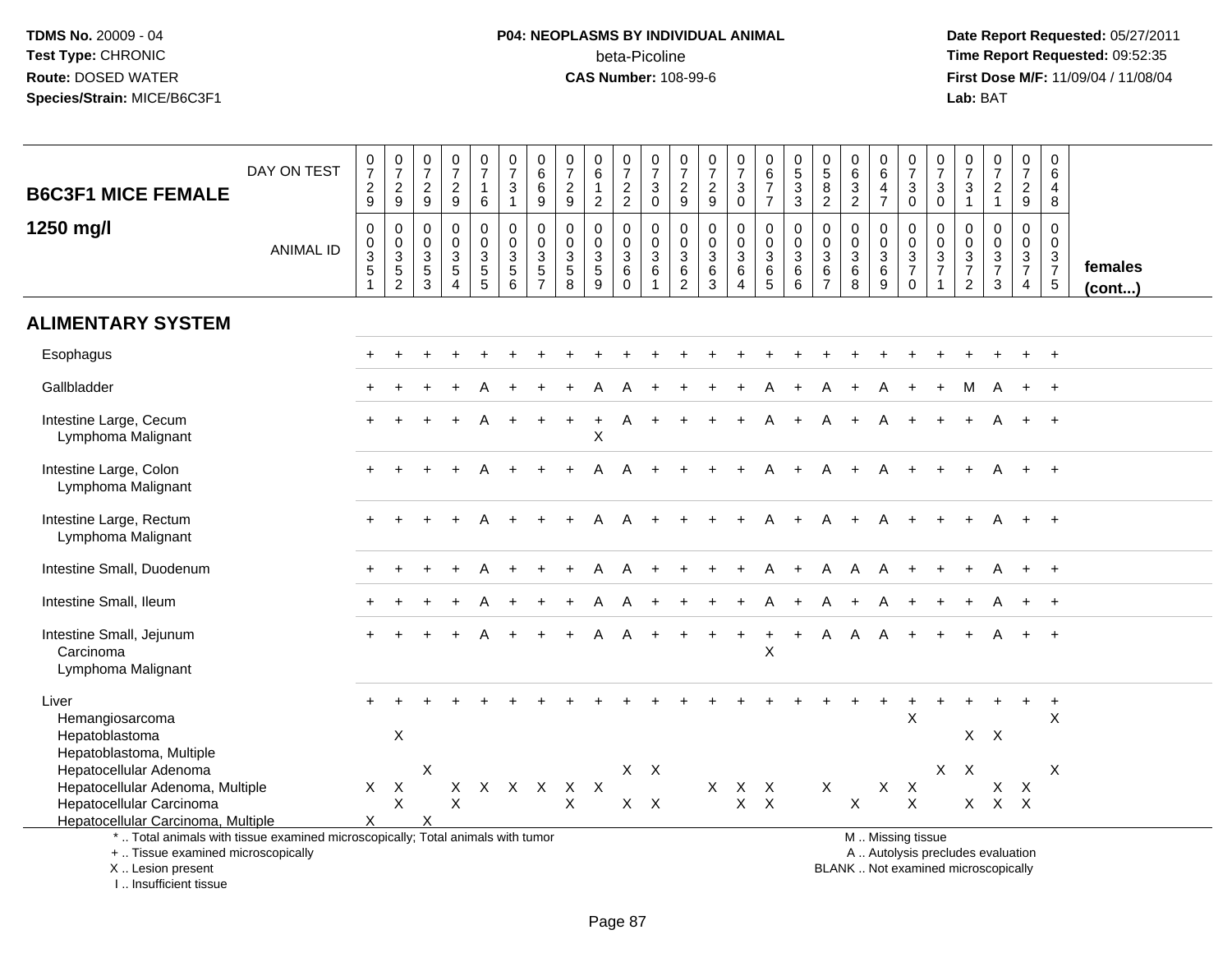# **P04: NEOPLASMS BY INDIVIDUAL ANIMAL**beta-Picoline<br>CAS Number: 108-99-6

 **Date Report Requested:** 05/27/2011 **Time Report Requested:** 09:52:35 **First Dose M/F:** 11/09/04 / 11/08/04<br>Lab: BAT **Lab:** BAT

| <b>B6C3F1 MICE FEMALE</b>                                                                    | DAY ON TEST      | $\frac{0}{7}$<br>$\frac{2}{9}$                                | $\frac{0}{7}$<br>$\frac{2}{9}$                      | $\frac{0}{7}$<br>$\frac{2}{9}$                                           | $\frac{0}{7}$<br>$\sqrt{2}$<br>$9\,$                                       | $\begin{smallmatrix}0\\7\end{smallmatrix}$<br>$\mathbf{1}$<br>$\,6\,$ | $\frac{0}{7}$<br>$\sqrt{3}$<br>$\mathbf{1}$        | $_{6}^{\rm 0}$<br>6<br>$9\,$                                  | 0<br>$\overline{7}$<br>$\overline{2}$<br>9         | $\pmb{0}$<br>$\,6\,$<br>$\overline{2}$            | $\begin{array}{c} 0 \\ 7 \end{array}$<br>$\frac{2}{2}$           | $\frac{0}{7}$<br>$\sqrt{3}$<br>$\mathbf 0$                        | 0<br>$\overline{7}$<br>$\frac{2}{9}$                                  | $\pmb{0}$<br>$\boldsymbol{7}$<br>$\frac{2}{9}$                          | $\frac{0}{7}$<br>$\mathbf{3}$<br>$\mathbf 0$      | $\pmb{0}$<br>$\,6$<br>$\overline{7}$<br>$\overline{7}$                         | $\begin{smallmatrix} 0\\5 \end{smallmatrix}$<br>$\ensuremath{\mathsf{3}}$<br>$\mathbf{3}$ | $\begin{array}{c} 0 \\ 5 \end{array}$<br>$\bf 8$<br>$\sqrt{2}$ | $\pmb{0}$<br>$\,6\,$<br>$\ensuremath{\mathsf{3}}$<br>$\overline{2}$ | $_{6}^{\rm 0}$<br>$\overline{\mathbf{4}}$<br>$\overline{7}$ | $\begin{array}{c} 0 \\ 7 \end{array}$<br>$\ensuremath{\mathsf{3}}$<br>$\mathbf 0$ | 0<br>$\overline{7}$<br>3<br>$\mathbf 0$                 | 0<br>$\overline{7}$<br>$\ensuremath{\mathsf{3}}$<br>$\mathbf{1}$                  | $\begin{array}{c} 0 \\ 7 \end{array}$<br>$\sqrt{2}$<br>$\mathbf{1}$                       | $\boldsymbol{0}$<br>$\overline{7}$<br>$\frac{2}{9}$         | $\boldsymbol{0}$<br>6<br>$\overline{4}$<br>8     |                   |
|----------------------------------------------------------------------------------------------|------------------|---------------------------------------------------------------|-----------------------------------------------------|--------------------------------------------------------------------------|----------------------------------------------------------------------------|-----------------------------------------------------------------------|----------------------------------------------------|---------------------------------------------------------------|----------------------------------------------------|---------------------------------------------------|------------------------------------------------------------------|-------------------------------------------------------------------|-----------------------------------------------------------------------|-------------------------------------------------------------------------|---------------------------------------------------|--------------------------------------------------------------------------------|-------------------------------------------------------------------------------------------|----------------------------------------------------------------|---------------------------------------------------------------------|-------------------------------------------------------------|-----------------------------------------------------------------------------------|---------------------------------------------------------|-----------------------------------------------------------------------------------|-------------------------------------------------------------------------------------------|-------------------------------------------------------------|--------------------------------------------------|-------------------|
| 1250 mg/l                                                                                    | <b>ANIMAL ID</b> | 0<br>$\pmb{0}$<br>$\sqrt{3}$<br>$\mathbf 5$<br>$\overline{1}$ | 0<br>$\mathbf 0$<br>$\overline{3}$<br>$\frac{5}{2}$ | $\mathbf 0$<br>$\mathbf 0$<br>$\mathsf 3$<br>$\,$ 5 $\,$<br>$\mathbf{3}$ | $\mathbf 0$<br>$\pmb{0}$<br>$\sqrt{3}$<br>$\overline{5}$<br>$\overline{4}$ | 0<br>$\mathbf 0$<br>$\ensuremath{\mathsf{3}}$<br>$\frac{5}{5}$        | 0<br>$\mathbf 0$<br>$\sqrt{3}$<br>$\mathbf 5$<br>6 | 0<br>$\mathsf{O}\xspace$<br>$\sqrt{3}$<br>5<br>$\overline{7}$ | 0<br>$\mathbf 0$<br>$\sqrt{3}$<br>$\,$ 5 $\,$<br>8 | $\mathbf 0$<br>0<br>$\sqrt{3}$<br>$\sqrt{5}$<br>9 | 0<br>$\mathsf{O}\xspace$<br>$\sqrt{3}$<br>$\,6\,$<br>$\mathbf 0$ | 0<br>$\mathsf{O}\xspace$<br>$\sqrt{3}$<br>$\,6$<br>$\overline{1}$ | $\mathbf 0$<br>$\mathbf 0$<br>$\mathbf{3}$<br>$\,6$<br>$\overline{c}$ | $\mathbf 0$<br>$\mathbf 0$<br>$\mathbf{3}$<br>$\,6\,$<br>$\mathfrak{Z}$ | 0<br>$\boldsymbol{0}$<br>3<br>6<br>$\overline{4}$ | $\pmb{0}$<br>$\mathsf{O}\xspace$<br>$\ensuremath{\mathsf{3}}$<br>$\frac{6}{5}$ | $\mathbf 0$<br>$\pmb{0}$<br>$\sqrt{3}$<br>$\,6\,$<br>$\,6\,$                              | 0<br>$\mathbf 0$<br>$\ensuremath{\mathsf{3}}$<br>$\frac{6}{7}$ | $\mathbf 0$<br>$\pmb{0}$<br>$\sqrt{3}$<br>$\,6\,$<br>8              | 0<br>0<br>$\sqrt{3}$<br>$\,6\,$<br>$\boldsymbol{9}$         | 0<br>$\mathbf 0$<br>$\mathbf 3$<br>$\boldsymbol{7}$<br>$\mathsf{O}\xspace$        | 0<br>$\mathbf 0$<br>3<br>$\overline{7}$<br>$\mathbf{1}$ | 0<br>$\mathbf 0$<br>$\ensuremath{\mathsf{3}}$<br>$\overline{7}$<br>$\overline{2}$ | $\mathbf 0$<br>$\mathsf 0$<br>$\ensuremath{\mathsf{3}}$<br>$\boldsymbol{7}$<br>$\sqrt{3}$ | $\mathbf 0$<br>$\pmb{0}$<br>$\frac{3}{7}$<br>$\overline{4}$ | 0<br>$\mathbf 0$<br>$\frac{3}{7}$<br>$\,$ 5 $\,$ | females<br>(cont) |
| Histiocytic Sarcoma<br>Lymphoma Malignant<br>Osteosarcoma, Metastatic, Bone                  |                  |                                                               | X                                                   |                                                                          | X                                                                          |                                                                       |                                                    | $\mathsf X$                                                   |                                                    |                                                   |                                                                  |                                                                   |                                                                       |                                                                         |                                                   |                                                                                |                                                                                           |                                                                |                                                                     | X                                                           |                                                                                   |                                                         |                                                                                   |                                                                                           |                                                             |                                                  |                   |
| Mesentery<br>Sarcoma                                                                         |                  |                                                               |                                                     | $+$                                                                      | $+$                                                                        |                                                                       |                                                    |                                                               |                                                    |                                                   |                                                                  |                                                                   |                                                                       |                                                                         |                                                   |                                                                                |                                                                                           | $\ddot{}$<br>$\pmb{\times}$                                    |                                                                     | $\ddot{}$                                                   |                                                                                   |                                                         |                                                                                   |                                                                                           |                                                             |                                                  |                   |
| Pancreas<br>Lymphoma Malignant<br>Sarcoma, Metastatic, Mesentery                             |                  |                                                               |                                                     |                                                                          | X                                                                          |                                                                       |                                                    |                                                               |                                                    |                                                   |                                                                  |                                                                   |                                                                       |                                                                         |                                                   |                                                                                |                                                                                           | $\boldsymbol{\mathsf{X}}$                                      |                                                                     |                                                             |                                                                                   |                                                         |                                                                                   |                                                                                           |                                                             |                                                  |                   |
| Salivary Glands                                                                              |                  |                                                               |                                                     |                                                                          |                                                                            |                                                                       |                                                    |                                                               |                                                    |                                                   |                                                                  |                                                                   |                                                                       |                                                                         |                                                   |                                                                                |                                                                                           |                                                                |                                                                     |                                                             |                                                                                   |                                                         |                                                                                   |                                                                                           |                                                             |                                                  |                   |
| Stomach, Forestomach<br>Squamous Cell Papilloma                                              |                  |                                                               |                                                     |                                                                          |                                                                            |                                                                       |                                                    |                                                               |                                                    | Α                                                 | X                                                                |                                                                   |                                                                       |                                                                         |                                                   |                                                                                |                                                                                           |                                                                |                                                                     |                                                             |                                                                                   |                                                         |                                                                                   |                                                                                           |                                                             |                                                  |                   |
| Stomach, Glandular                                                                           |                  |                                                               |                                                     |                                                                          |                                                                            | А                                                                     |                                                    |                                                               |                                                    |                                                   |                                                                  |                                                                   |                                                                       |                                                                         |                                                   |                                                                                |                                                                                           |                                                                |                                                                     | Α                                                           |                                                                                   |                                                         | $\pm$                                                                             | A                                                                                         | $+$                                                         | $+$                                              |                   |
| Tongue<br>Squamous Cell Carcinoma                                                            |                  |                                                               |                                                     |                                                                          |                                                                            |                                                                       |                                                    |                                                               |                                                    |                                                   |                                                                  |                                                                   |                                                                       |                                                                         |                                                   |                                                                                | $\ddot{}$<br>X                                                                            |                                                                |                                                                     |                                                             |                                                                                   |                                                         |                                                                                   |                                                                                           |                                                             |                                                  |                   |
| Tooth                                                                                        |                  |                                                               | $+$                                                 |                                                                          |                                                                            | $+$                                                                   |                                                    |                                                               | $+$                                                |                                                   |                                                                  |                                                                   |                                                                       |                                                                         |                                                   |                                                                                |                                                                                           |                                                                |                                                                     |                                                             |                                                                                   |                                                         | $+$                                                                               | $+$                                                                                       |                                                             |                                                  |                   |
| <b>CARDIOVASCULAR SYSTEM</b>                                                                 |                  |                                                               |                                                     |                                                                          |                                                                            |                                                                       |                                                    |                                                               |                                                    |                                                   |                                                                  |                                                                   |                                                                       |                                                                         |                                                   |                                                                                |                                                                                           |                                                                |                                                                     |                                                             |                                                                                   |                                                         |                                                                                   |                                                                                           |                                                             |                                                  |                   |
| Heart<br>Hemangiosarcoma<br>Pericardium, Alveolar/Bronchiolar Carcinoma,<br>Metastatic, Lung |                  |                                                               |                                                     |                                                                          |                                                                            |                                                                       |                                                    |                                                               |                                                    |                                                   | $\mathsf X$                                                      |                                                                   |                                                                       |                                                                         |                                                   |                                                                                |                                                                                           |                                                                |                                                                     |                                                             |                                                                                   |                                                         |                                                                                   |                                                                                           |                                                             | $\overline{+}$                                   |                   |
| <b>ENDOCRINE SYSTEM</b>                                                                      |                  |                                                               |                                                     |                                                                          |                                                                            |                                                                       |                                                    |                                                               |                                                    |                                                   |                                                                  |                                                                   |                                                                       |                                                                         |                                                   |                                                                                |                                                                                           |                                                                |                                                                     |                                                             |                                                                                   |                                                         |                                                                                   |                                                                                           |                                                             |                                                  |                   |
| *  Total animals with tissue examined microscopically; Total animals with tumor              |                  |                                                               |                                                     |                                                                          |                                                                            |                                                                       |                                                    |                                                               |                                                    |                                                   |                                                                  |                                                                   |                                                                       |                                                                         |                                                   |                                                                                |                                                                                           |                                                                |                                                                     |                                                             | M  Missing tissue                                                                 |                                                         |                                                                                   |                                                                                           |                                                             |                                                  |                   |

+ .. Tissue examined microscopically

X .. Lesion present

I .. Insufficient tissue

y the contract of the contract of the contract of the contract of the contract of the contract of the contract of  $A$ . Autolysis precludes evaluation Lesion present BLANK .. Not examined microscopically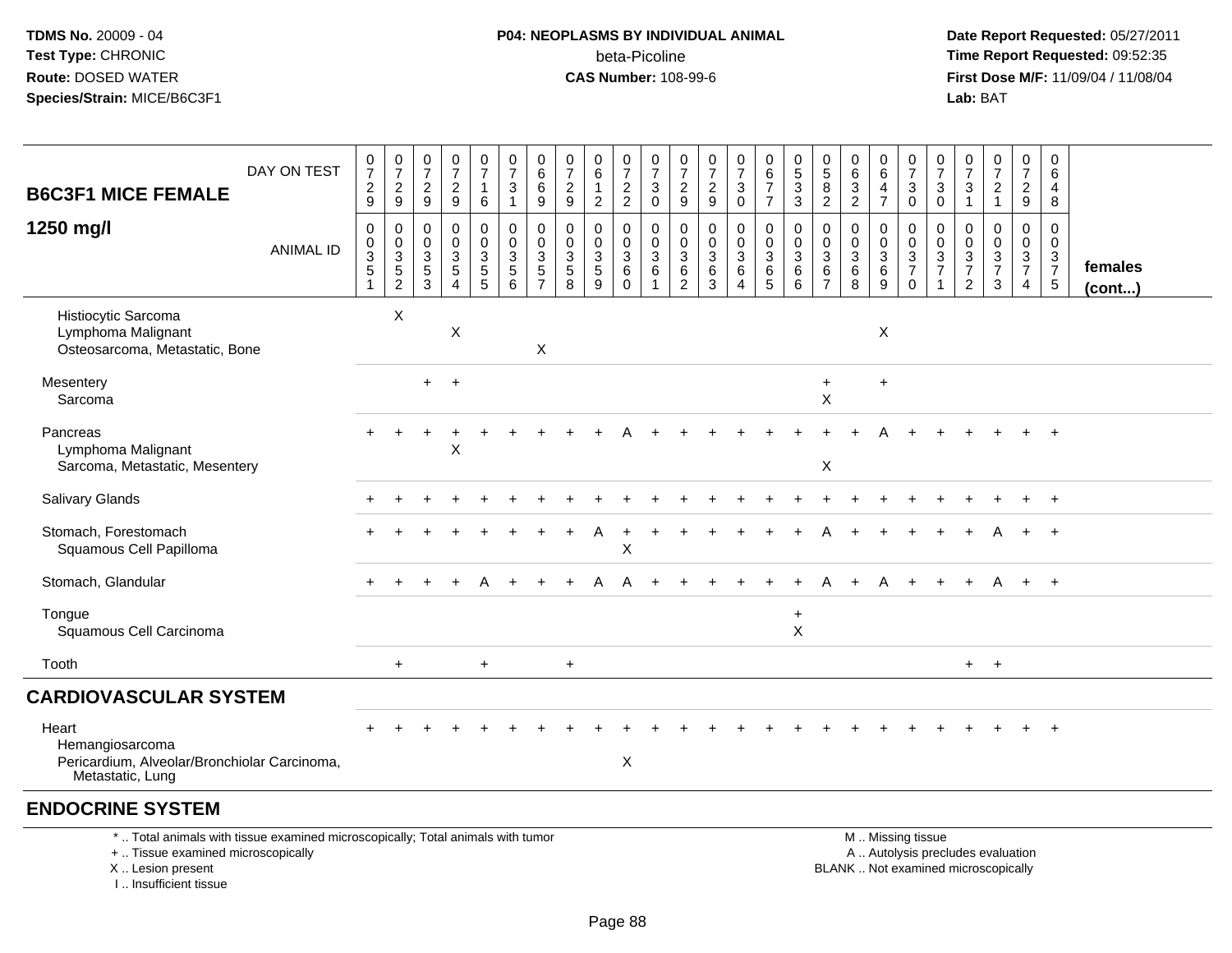# **P04: NEOPLASMS BY INDIVIDUAL ANIMAL**beta-Picoline<br>CAS Number: 108-99-6

| <b>B6C3F1 MICE FEMALE</b>                                                                                                                                           | DAY ON TEST      | $\frac{0}{7}$<br>$\frac{2}{9}$                                 | $\frac{0}{7}$<br>$\frac{2}{9}$                                                        | $\frac{0}{7}$<br>$\overline{a}$<br>9      | $\frac{0}{7}$<br>$\frac{2}{9}$                     | $\frac{0}{7}$<br>$\mathbf{1}$<br>$6\phantom{a}$                                  | $\begin{array}{c} 0 \\ 7 \end{array}$<br>$\sqrt{3}$<br>$\mathbf{1}$ | $\begin{array}{c} 0 \\ 6 \end{array}$<br>$\,6\,$<br>$9\,$                                | $\frac{0}{7}$<br>$\boldsymbol{2}$<br>$\boldsymbol{9}$                      | 0<br>$\,6\,$<br>$\mathbf{1}$<br>$\boldsymbol{2}$    | $\frac{0}{7}$<br>$\frac{2}{2}$                                                    | $\frac{0}{7}$<br>3<br>$\mathbf 0$ | 0<br>$\overline{7}$<br>$\frac{2}{9}$                                     | $\frac{0}{7}$<br>$\frac{2}{9}$                                                               | $\frac{0}{7}$<br>$\mathbf{3}$<br>$\mathbf 0$          | $\pmb{0}$<br>$\,6\,$<br>$\boldsymbol{7}$<br>$\overline{7}$                            | $\begin{smallmatrix}0\0\0\end{smallmatrix}$<br>$\ensuremath{\mathsf{3}}$<br>$\mathbf{3}$ | $\begin{array}{c} 0 \\ 5 \end{array}$<br>$\bf8$<br>$\overline{2}$ | $\begin{array}{c} 0 \\ 6 \end{array}$<br>$\frac{3}{2}$              | 0<br>$6\phantom{1}$<br>$\overline{\mathbf{4}}$<br>$\overline{7}$ | $\frac{0}{7}$<br>$_{0}^{3}$                            | $\pmb{0}$<br>$\overline{7}$<br>$\sqrt{3}$<br>$\mathbf 0$                       | 0<br>$\overline{7}$<br>$\ensuremath{\mathsf{3}}$<br>$\mathbf{1}$                            | $\frac{0}{7}$<br>$\frac{2}{1}$         | $\pmb{0}$<br>$\overline{7}$<br>$\overline{2}$<br>9          | 0<br>$\,6\,$<br>4<br>8                                        |                   |
|---------------------------------------------------------------------------------------------------------------------------------------------------------------------|------------------|----------------------------------------------------------------|---------------------------------------------------------------------------------------|-------------------------------------------|----------------------------------------------------|----------------------------------------------------------------------------------|---------------------------------------------------------------------|------------------------------------------------------------------------------------------|----------------------------------------------------------------------------|-----------------------------------------------------|-----------------------------------------------------------------------------------|-----------------------------------|--------------------------------------------------------------------------|----------------------------------------------------------------------------------------------|-------------------------------------------------------|---------------------------------------------------------------------------------------|------------------------------------------------------------------------------------------|-------------------------------------------------------------------|---------------------------------------------------------------------|------------------------------------------------------------------|--------------------------------------------------------|--------------------------------------------------------------------------------|---------------------------------------------------------------------------------------------|----------------------------------------|-------------------------------------------------------------|---------------------------------------------------------------|-------------------|
| 1250 mg/l                                                                                                                                                           | <b>ANIMAL ID</b> | $\pmb{0}$<br>$\mathbf 0$<br>$\overline{3}$<br>$\sqrt{5}$<br>-1 | $\pmb{0}$<br>$\mathbf 0$<br>$\ensuremath{\mathsf{3}}$<br>$\sqrt{5}$<br>$\overline{2}$ | $\mathbf 0$<br>$\mathbf 0$<br>3<br>5<br>3 | $\pmb{0}$<br>$\mathbf 0$<br>$\mathbf{3}$<br>5<br>4 | $\pmb{0}$<br>$\mathbf 0$<br>$\ensuremath{\mathsf{3}}$<br>$5\,$<br>$\overline{5}$ | $\pmb{0}$<br>$\pmb{0}$<br>$\sqrt{3}$<br>$\sqrt{5}$<br>6             | $\mathbf 0$<br>$\mathbf 0$<br>$\ensuremath{\mathsf{3}}$<br>$\,$ 5 $\,$<br>$\overline{7}$ | $\mathbf 0$<br>$\mathbf 0$<br>$\ensuremath{\mathsf{3}}$<br>$\sqrt{5}$<br>8 | 0<br>$\mathbf 0$<br>$\frac{3}{5}$<br>$\overline{9}$ | $\pmb{0}$<br>$\mathsf{O}\xspace$<br>$\ensuremath{\mathsf{3}}$<br>6<br>$\mathbf 0$ | 0<br>$\mathbf 0$<br>3<br>6        | $\pmb{0}$<br>0<br>$\ensuremath{\mathsf{3}}$<br>$\,6\,$<br>$\overline{2}$ | $\mathbf 0$<br>$\mathsf{O}\xspace$<br>$\ensuremath{\mathsf{3}}$<br>$\,6\,$<br>$\overline{3}$ | $\pmb{0}$<br>0<br>$\ensuremath{\mathsf{3}}$<br>6<br>4 | $\pmb{0}$<br>$\ddot{\mathbf{0}}$<br>$\mathbf{3}$<br>$6\phantom{1}6$<br>$\overline{5}$ | 0<br>$\mathbf 0$<br>$\mathbf{3}$<br>6<br>6                                               | $\pmb{0}$<br>$\mathbf 0$<br>$\mathfrak{Z}$<br>6<br>$\overline{7}$ | $\mathbf 0$<br>$\pmb{0}$<br>$\sqrt{3}$<br>$\,6\,$<br>$\overline{8}$ | 0<br>$\mathbf 0$<br>$\frac{3}{6}$<br>9                           | 0<br>$\frac{0}{3}$<br>$\mathbf 0$                      | $\mathbf 0$<br>$\mathbf 0$<br>$\ensuremath{\mathsf{3}}$<br>$\overline{7}$<br>1 | $\mathbf 0$<br>$\mathbf 0$<br>$\ensuremath{\mathsf{3}}$<br>$\overline{7}$<br>$\overline{2}$ | 0<br>$\mathbf 0$<br>$\frac{3}{7}$<br>3 | $\pmb{0}$<br>$\mathbf 0$<br>$\frac{3}{7}$<br>$\overline{4}$ | $\mathbf 0$<br>$\mathbf 0$<br>$\frac{3}{7}$<br>$\overline{5}$ | females<br>(cont) |
| <b>Adrenal Cortex</b><br>Adenoma<br>Lymphoma Malignant<br>Sarcoma, Metastatic, Mesentery                                                                            |                  |                                                                |                                                                                       |                                           |                                                    |                                                                                  |                                                                     |                                                                                          |                                                                            |                                                     |                                                                                   |                                   |                                                                          |                                                                                              |                                                       |                                                                                       |                                                                                          | $\mathsf X$                                                       |                                                                     |                                                                  |                                                        |                                                                                |                                                                                             |                                        |                                                             | $\ddot{}$                                                     |                   |
| Adrenal Medulla<br>Lymphoma Malignant                                                                                                                               |                  |                                                                |                                                                                       |                                           |                                                    |                                                                                  |                                                                     |                                                                                          |                                                                            |                                                     |                                                                                   |                                   |                                                                          |                                                                                              |                                                       |                                                                                       |                                                                                          |                                                                   |                                                                     |                                                                  |                                                        |                                                                                |                                                                                             |                                        |                                                             | $\ddot{}$                                                     |                   |
| Islets, Pancreatic<br>Adenoma                                                                                                                                       |                  |                                                                |                                                                                       |                                           | $\overline{+}$                                     | $\ddot{}$<br>X                                                                   |                                                                     |                                                                                          |                                                                            |                                                     |                                                                                   |                                   |                                                                          |                                                                                              |                                                       |                                                                                       |                                                                                          |                                                                   |                                                                     |                                                                  |                                                        |                                                                                |                                                                                             |                                        |                                                             | $+$                                                           |                   |
| Parathyroid Gland                                                                                                                                                   |                  | $+$                                                            | M                                                                                     |                                           |                                                    |                                                                                  |                                                                     |                                                                                          |                                                                            | м                                                   |                                                                                   |                                   | м                                                                        |                                                                                              |                                                       |                                                                                       | м                                                                                        |                                                                   |                                                                     |                                                                  |                                                        |                                                                                |                                                                                             |                                        | $\ddot{}$                                                   | $+$                                                           |                   |
| <b>Pituitary Gland</b><br>Pars Distalis, Adenoma                                                                                                                    |                  |                                                                |                                                                                       |                                           |                                                    |                                                                                  |                                                                     |                                                                                          |                                                                            |                                                     |                                                                                   |                                   |                                                                          |                                                                                              |                                                       |                                                                                       |                                                                                          |                                                                   |                                                                     |                                                                  |                                                        |                                                                                |                                                                                             |                                        |                                                             | $\ddot{}$                                                     |                   |
| <b>Thyroid Gland</b><br>Follicular Cell, Adenoma                                                                                                                    |                  |                                                                |                                                                                       |                                           |                                                    |                                                                                  |                                                                     |                                                                                          |                                                                            |                                                     |                                                                                   |                                   |                                                                          |                                                                                              |                                                       |                                                                                       |                                                                                          |                                                                   |                                                                     |                                                                  |                                                        |                                                                                |                                                                                             |                                        |                                                             | $\overline{+}$                                                |                   |
| <b>GENERAL BODY SYSTEM</b>                                                                                                                                          |                  |                                                                |                                                                                       |                                           |                                                    |                                                                                  |                                                                     |                                                                                          |                                                                            |                                                     |                                                                                   |                                   |                                                                          |                                                                                              |                                                       |                                                                                       |                                                                                          |                                                                   |                                                                     |                                                                  |                                                        |                                                                                |                                                                                             |                                        |                                                             |                                                               |                   |
| <b>NONE</b>                                                                                                                                                         |                  |                                                                |                                                                                       |                                           |                                                    |                                                                                  |                                                                     |                                                                                          |                                                                            |                                                     |                                                                                   |                                   |                                                                          |                                                                                              |                                                       |                                                                                       |                                                                                          |                                                                   |                                                                     |                                                                  |                                                        |                                                                                |                                                                                             |                                        |                                                             |                                                               |                   |
| <b>GENITAL SYSTEM</b>                                                                                                                                               |                  |                                                                |                                                                                       |                                           |                                                    |                                                                                  |                                                                     |                                                                                          |                                                                            |                                                     |                                                                                   |                                   |                                                                          |                                                                                              |                                                       |                                                                                       |                                                                                          |                                                                   |                                                                     |                                                                  |                                                        |                                                                                |                                                                                             |                                        |                                                             |                                                               |                   |
| <b>Clitoral Gland</b>                                                                                                                                               |                  |                                                                |                                                                                       |                                           |                                                    |                                                                                  |                                                                     |                                                                                          |                                                                            |                                                     |                                                                                   |                                   |                                                                          |                                                                                              |                                                       |                                                                                       |                                                                                          |                                                                   |                                                                     |                                                                  |                                                        |                                                                                |                                                                                             |                                        |                                                             |                                                               |                   |
| Ovary<br>Cystadenoma<br>Hemangioma                                                                                                                                  |                  |                                                                | Χ                                                                                     |                                           |                                                    |                                                                                  |                                                                     |                                                                                          |                                                                            |                                                     |                                                                                   |                                   |                                                                          | X                                                                                            |                                                       |                                                                                       |                                                                                          |                                                                   |                                                                     |                                                                  |                                                        |                                                                                |                                                                                             |                                        | $\ddot{}$<br>$\mathsf X$                                    | $+$                                                           |                   |
| *  Total animals with tissue examined microscopically; Total animals with tumor<br>+  Tissue examined microscopically<br>X  Lesion present<br>I Insufficient tissue |                  |                                                                |                                                                                       |                                           |                                                    |                                                                                  |                                                                     |                                                                                          |                                                                            |                                                     |                                                                                   |                                   |                                                                          |                                                                                              |                                                       |                                                                                       |                                                                                          |                                                                   | BLANK  Not examined microscopically                                 |                                                                  | M  Missing tissue<br>A  Autolysis precludes evaluation |                                                                                |                                                                                             |                                        |                                                             |                                                               |                   |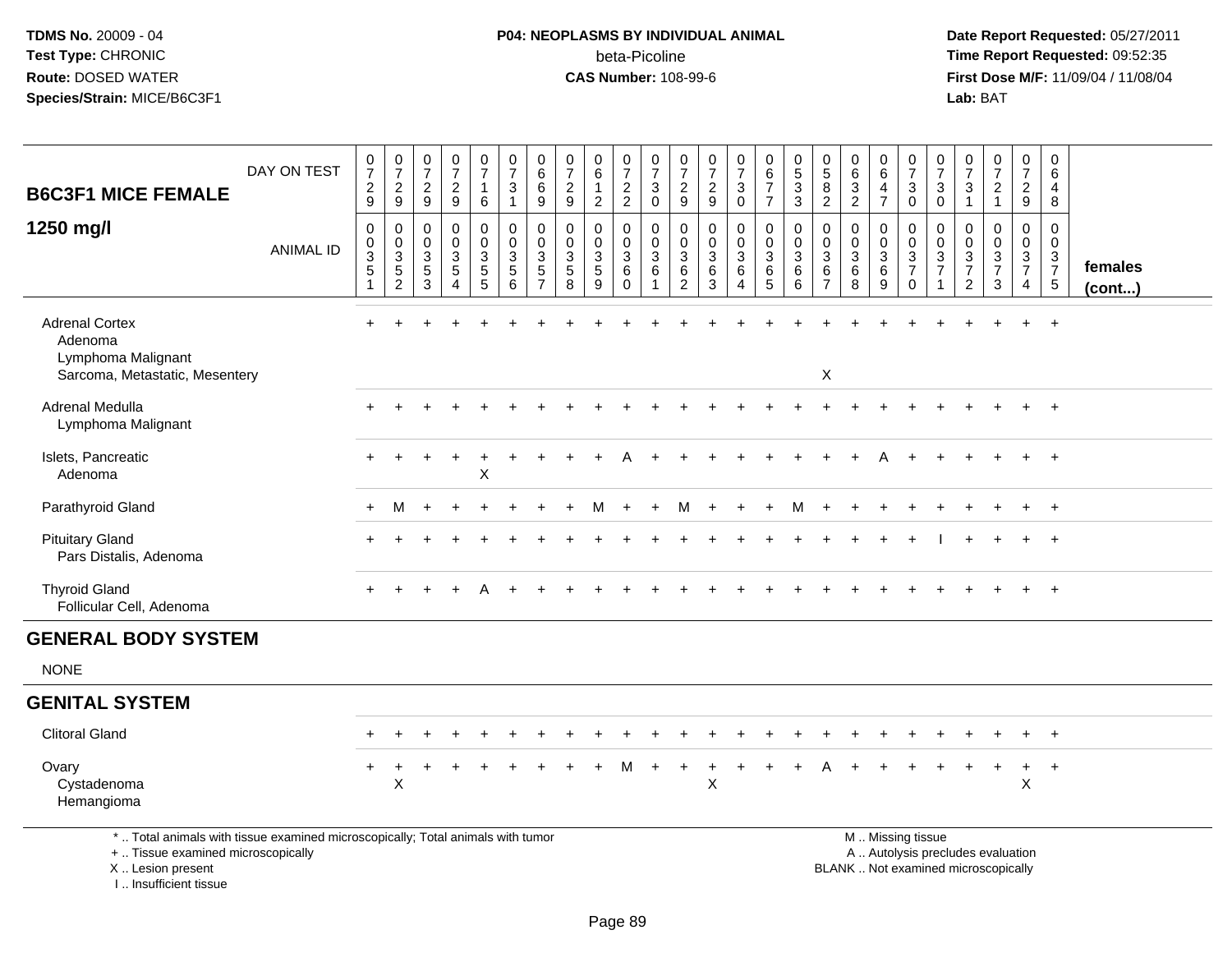# **P04: NEOPLASMS BY INDIVIDUAL ANIMAL**beta-Picoline<br>CAS Number: 108-99-6

 **Date Report Requested:** 05/27/2011 **Time Report Requested:** 09:52:35 **First Dose M/F:** 11/09/04 / 11/08/04<br>Lab: BAT **Lab:** BAT

| <b>B6C3F1 MICE FEMALE</b>                                                                                                                                                                                                                             | DAY ON TEST      | $\frac{0}{7}$<br>$\frac{2}{9}$                                   | $\frac{0}{7}$<br>$\frac{2}{9}$                                       | $\begin{array}{c} 0 \\ 7 \end{array}$<br>$\frac{2}{9}$ | $\frac{0}{7}$<br>$\sqrt{2}$<br>9                                       | $\frac{0}{7}$<br>$\mathbf{1}$<br>$\,6\,$                        | $\frac{0}{7}$<br>$\mathbf{3}$<br>$\mathbf{1}$                           | $_6^0$<br>6<br>9                           | 0<br>$\overline{7}$<br>$\sqrt{2}$<br>9    | $\pmb{0}$<br>$\,6$<br>$\mathbf{1}$<br>$\overline{2}$           | $\begin{array}{c} 0 \\ 7 \end{array}$<br>$\frac{2}{2}$                         | $\frac{0}{7}$<br>$\ensuremath{\mathsf{3}}$<br>$\mathbf 0$             | $\frac{0}{7}$<br>$\overline{2}$<br>$\boldsymbol{9}$               | $\frac{0}{7}$<br>$\sqrt{2}$<br>9                                  | $\frac{0}{7}$<br>3<br>$\mathbf 0$          | 0<br>6<br>$\overline{7}$<br>$\overline{7}$              | $\begin{array}{c} 0 \\ 5 \end{array}$<br>$\ensuremath{\mathsf{3}}$<br>$\mathbf{3}$ | $\begin{array}{c} 0 \\ 5 \end{array}$<br>$\bf 8$<br>$\overline{2}$ | $\begin{array}{c} 0 \\ 6 \end{array}$<br>$\sqrt{3}$<br>$\overline{2}$ | 0<br>$\,6\,$<br>$\overline{4}$<br>$\overline{7}$        | $\pmb{0}$<br>$\overline{7}$<br>$\sqrt{3}$<br>$\mathbf 0$                | $\frac{0}{7}$<br>3<br>$\mathbf 0$       | 0<br>$\boldsymbol{7}$<br>$\ensuremath{\mathsf{3}}$<br>$\overline{1}$ | $\frac{0}{7}$<br>$\overline{2}$<br>$\mathbf{1}$                    | 0<br>$\overline{7}$<br>$\overline{c}$<br>9              | 0<br>$\,6\,$<br>$\overline{4}$<br>8                                        |                         |
|-------------------------------------------------------------------------------------------------------------------------------------------------------------------------------------------------------------------------------------------------------|------------------|------------------------------------------------------------------|----------------------------------------------------------------------|--------------------------------------------------------|------------------------------------------------------------------------|-----------------------------------------------------------------|-------------------------------------------------------------------------|--------------------------------------------|-------------------------------------------|----------------------------------------------------------------|--------------------------------------------------------------------------------|-----------------------------------------------------------------------|-------------------------------------------------------------------|-------------------------------------------------------------------|--------------------------------------------|---------------------------------------------------------|------------------------------------------------------------------------------------|--------------------------------------------------------------------|-----------------------------------------------------------------------|---------------------------------------------------------|-------------------------------------------------------------------------|-----------------------------------------|----------------------------------------------------------------------|--------------------------------------------------------------------|---------------------------------------------------------|----------------------------------------------------------------------------|-------------------------|
| 1250 mg/l                                                                                                                                                                                                                                             | <b>ANIMAL ID</b> | $\,0\,$<br>$\begin{matrix}0\\3\\5\end{matrix}$<br>$\overline{1}$ | $\pmb{0}$<br>$\pmb{0}$<br>$\ensuremath{\mathsf{3}}$<br>$\frac{5}{2}$ | $\pmb{0}$<br>$\pmb{0}$<br>$\mathsf 3$<br>$\frac{5}{3}$ | $\pmb{0}$<br>$\mathbf 0$<br>$\sqrt{3}$<br>$\sqrt{5}$<br>$\overline{4}$ | 0<br>$\pmb{0}$<br>$\ensuremath{\mathsf{3}}$<br>$\mathbf 5$<br>5 | $\pmb{0}$<br>$\pmb{0}$<br>$\ensuremath{\mathsf{3}}$<br>$\mathbf 5$<br>6 | 0<br>$\pmb{0}$<br>3<br>5<br>$\overline{7}$ | 0<br>0<br>$\mathsf 3$<br>$\,$ 5 $\,$<br>8 | 0<br>$\pmb{0}$<br>$\ensuremath{\mathsf{3}}$<br>$\sqrt{5}$<br>9 | $\mathbf 0$<br>$\mathbf 0$<br>$\ensuremath{\mathsf{3}}$<br>$\,6\,$<br>$\Omega$ | $\mathbf 0$<br>$\mathbf 0$<br>$\sqrt{3}$<br>$\,6\,$<br>$\overline{1}$ | $\mathbf 0$<br>$\mathbf 0$<br>$\mathbf{3}$<br>6<br>$\overline{2}$ | $\mathbf 0$<br>$\mathbf 0$<br>$\ensuremath{\mathsf{3}}$<br>6<br>3 | 0<br>$\pmb{0}$<br>3<br>6<br>$\overline{4}$ | 0<br>$\mathbf 0$<br>$\ensuremath{\mathsf{3}}$<br>6<br>5 | $\mathbf 0$<br>$\pmb{0}$<br>$\ensuremath{\mathsf{3}}$<br>$\,6\,$<br>6              | $\mathbf 0$<br>0<br>3<br>$\,6$<br>$\overline{7}$                   | $\boldsymbol{0}$<br>$\pmb{0}$<br>$\mathbf 3$<br>$\,6\,$<br>8          | 0<br>$\mathbf 0$<br>$\ensuremath{\mathsf{3}}$<br>6<br>9 | $\mathbf 0$<br>$\pmb{0}$<br>$\sqrt{3}$<br>$\overline{7}$<br>$\mathbf 0$ | $\mathbf 0$<br>0<br>3<br>$\overline{7}$ | 0<br>0<br>$\sqrt{3}$<br>$\boldsymbol{7}$<br>$\overline{2}$           | 0<br>$\pmb{0}$<br>$\ensuremath{\mathsf{3}}$<br>$\overline{7}$<br>3 | 0<br>$\mathbf 0$<br>$\mathbf{3}$<br>$\overline{7}$<br>4 | $\mathbf 0$<br>$\mathbf 0$<br>$\mathbf{3}$<br>$\overline{7}$<br>$\sqrt{5}$ | females<br>$($ cont $)$ |
| Lymphoma Malignant                                                                                                                                                                                                                                    |                  |                                                                  |                                                                      |                                                        | X                                                                      |                                                                 |                                                                         |                                            |                                           |                                                                |                                                                                |                                                                       |                                                                   |                                                                   |                                            |                                                         |                                                                                    |                                                                    |                                                                       | X                                                       |                                                                         |                                         |                                                                      |                                                                    |                                                         |                                                                            |                         |
| <b>Uterus</b><br>Hemangiosarcoma<br>Histiocytic Sarcoma                                                                                                                                                                                               |                  |                                                                  | X                                                                    |                                                        |                                                                        |                                                                 |                                                                         |                                            |                                           |                                                                |                                                                                |                                                                       |                                                                   |                                                                   |                                            |                                                         |                                                                                    |                                                                    |                                                                       |                                                         |                                                                         |                                         |                                                                      |                                                                    |                                                         |                                                                            |                         |
| <b>HEMATOPOIETIC SYSTEM</b>                                                                                                                                                                                                                           |                  |                                                                  |                                                                      |                                                        |                                                                        |                                                                 |                                                                         |                                            |                                           |                                                                |                                                                                |                                                                       |                                                                   |                                                                   |                                            |                                                         |                                                                                    |                                                                    |                                                                       |                                                         |                                                                         |                                         |                                                                      |                                                                    |                                                         |                                                                            |                         |
| <b>Bone Marrow</b>                                                                                                                                                                                                                                    |                  |                                                                  |                                                                      |                                                        |                                                                        |                                                                 |                                                                         |                                            |                                           |                                                                |                                                                                |                                                                       |                                                                   |                                                                   |                                            |                                                         |                                                                                    |                                                                    |                                                                       |                                                         |                                                                         |                                         |                                                                      |                                                                    |                                                         | $\overline{+}$                                                             |                         |
| Lymph Node<br>Lymphoma Malignant<br>Bronchial, Alveolar/Bronchiolar Carcinoma,<br>Metastatic, Lung                                                                                                                                                    |                  |                                                                  |                                                                      |                                                        | $\ddot{}$                                                              |                                                                 |                                                                         |                                            |                                           | $+$<br>$\sf X$                                                 | $\ddot{}$<br>X                                                                 |                                                                       |                                                                   |                                                                   |                                            |                                                         |                                                                                    | $\ddot{}$                                                          |                                                                       | $\ddot{}$                                               |                                                                         |                                         |                                                                      |                                                                    |                                                         |                                                                            |                         |
| Bronchial, Lymphoma Malignant<br>Iliac, Lymphoma Malignant<br>Iliac, Sarcoma, Metastatic, Mesentery<br>Lumbar, Lymphoma Malignant<br>Mediastinal, Lymphoma Malignant<br>Mediastinal, Sarcoma, Metastatic, Mesentery<br>Pancreatic, Lymphoma Malignant |                  |                                                                  |                                                                      |                                                        | $\boldsymbol{\mathsf{X}}$                                              |                                                                 |                                                                         |                                            |                                           | X<br>X                                                         |                                                                                |                                                                       |                                                                   |                                                                   |                                            |                                                         |                                                                                    | $\boldsymbol{\mathsf{X}}$<br>X                                     |                                                                       | X<br>$\sf X$                                            |                                                                         |                                         |                                                                      |                                                                    |                                                         |                                                                            |                         |
| Renal, Lymphoma Malignant                                                                                                                                                                                                                             |                  |                                                                  |                                                                      |                                                        | X                                                                      |                                                                 |                                                                         |                                            |                                           | X                                                              |                                                                                |                                                                       |                                                                   |                                                                   |                                            |                                                         |                                                                                    |                                                                    |                                                                       | X                                                       |                                                                         |                                         |                                                                      |                                                                    |                                                         |                                                                            |                         |
| Lymph Node, Mandibular<br>Lymphoma Malignant<br>Sarcoma, Metastatic, Mesentery                                                                                                                                                                        |                  |                                                                  |                                                                      |                                                        | X                                                                      | M                                                               | X                                                                       |                                            |                                           | X                                                              |                                                                                |                                                                       |                                                                   |                                                                   |                                            |                                                         |                                                                                    | X                                                                  |                                                                       | X                                                       |                                                                         |                                         |                                                                      |                                                                    | +<br>X                                                  | $\overline{+}$                                                             |                         |
| Lymph Node, Mesenteric<br>Lymphoma Malignant<br>Sarcoma, Metastatic, Mesentery                                                                                                                                                                        |                  |                                                                  |                                                                      |                                                        | X                                                                      |                                                                 | X                                                                       |                                            |                                           | X                                                              |                                                                                |                                                                       |                                                                   |                                                                   |                                            |                                                         |                                                                                    | X                                                                  |                                                                       | Χ                                                       |                                                                         |                                         |                                                                      |                                                                    |                                                         |                                                                            |                         |
| *  Total animals with tissue examined microscopically; Total animals with tumor                                                                                                                                                                       |                  |                                                                  |                                                                      |                                                        |                                                                        |                                                                 |                                                                         |                                            |                                           |                                                                |                                                                                |                                                                       |                                                                   |                                                                   |                                            |                                                         |                                                                                    |                                                                    |                                                                       |                                                         | M  Missing tissue                                                       |                                         |                                                                      |                                                                    |                                                         |                                                                            |                         |

+ .. Tissue examined microscopically

X .. Lesion present

I .. Insufficient tissue

y the contract of the contract of the contract of the contract of the contract of the contract of the contract of  $A$ . Autolysis precludes evaluation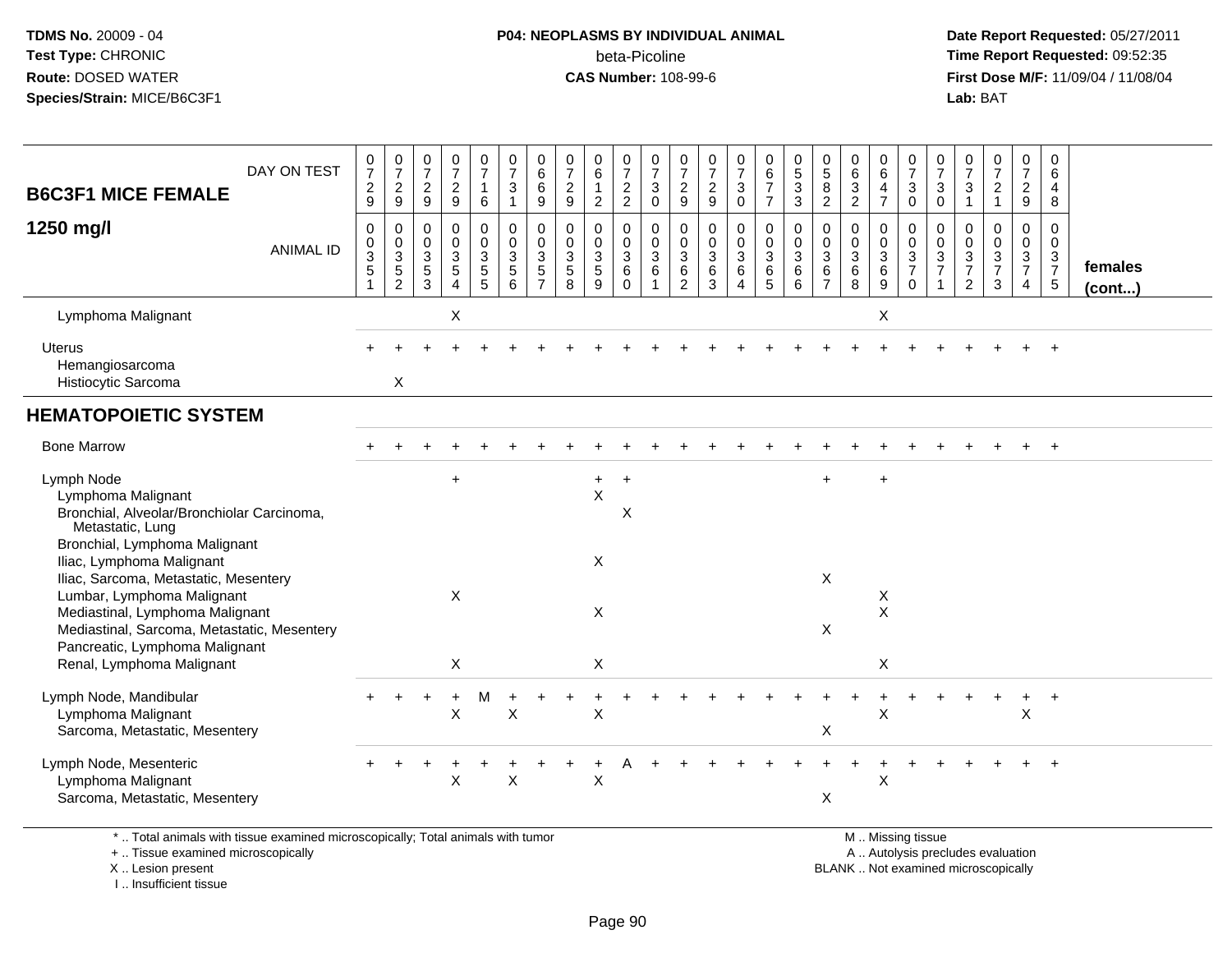# **P04: NEOPLASMS BY INDIVIDUAL ANIMAL**beta-Picoline<br>CAS Number: 108-99-6

 **Date Report Requested:** 05/27/2011 **Time Report Requested:** 09:52:35 **First Dose M/F:** 11/09/04 / 11/08/04<br>Lab: BAT **Lab:** BAT

| DAY ON TEST<br><b>B6C3F1 MICE FEMALE</b>                                                                                                   | $\frac{0}{7}$<br>$\boldsymbol{2}$<br>9                      | $\frac{0}{7}$<br>$\frac{2}{9}$                                       | $\frac{0}{7}$<br>$\frac{2}{9}$                    | $\frac{0}{7}$<br>$\frac{2}{9}$                                      | $\frac{0}{7}$<br>$\mathbf{1}$<br>6 | $\frac{0}{7}$<br>3<br>$\mathbf{1}$ | 0<br>$\,6\,$<br>$\,6\,$<br>9                | $\frac{0}{7}$<br>$\sqrt{2}$<br>$9\,$                             | $\begin{array}{c} 0 \\ 6 \end{array}$<br>$\overline{1}$<br>$\overline{2}$ | $\frac{0}{7}$<br>$\frac{2}{2}$                                      | $\frac{0}{7}$<br>3<br>$\mathbf 0$ | $\frac{0}{7}$<br>$\frac{2}{9}$                                        | $\frac{0}{7}$<br>$\frac{2}{9}$           | $\frac{0}{7}$<br>$\ensuremath{\mathsf{3}}$<br>$\mathbf 0$ | $_{6}^{\rm 0}$<br>$\boldsymbol{7}$<br>$\overline{7}$                  | $\begin{array}{c} 0 \\ 5 \end{array}$<br>$\sqrt{3}$<br>$\sqrt{3}$ | $\begin{array}{c} 0 \\ 5 \end{array}$<br>8<br>$\overline{2}$                         | $_6^0$<br>$\overline{3}$<br>$\overline{2}$ | $_{6}^{\rm 0}$<br>$\overline{4}$<br>$\overline{7}$      | $\frac{0}{7}$<br>$\ensuremath{\mathsf{3}}$<br>$\mathbf 0$                                     | $\frac{0}{7}$<br>3<br>$\mathbf 0$        | $\frac{0}{7}$<br>3<br>$\overline{1}$                                      | $\frac{0}{7}$<br>$\overline{c}$<br>$\mathbf{1}$                      | 0<br>$\overline{7}$<br>$\overline{c}$<br>$9\,$ | 0<br>$\,6\,$<br>4<br>8                                             |                   |
|--------------------------------------------------------------------------------------------------------------------------------------------|-------------------------------------------------------------|----------------------------------------------------------------------|---------------------------------------------------|---------------------------------------------------------------------|------------------------------------|------------------------------------|---------------------------------------------|------------------------------------------------------------------|---------------------------------------------------------------------------|---------------------------------------------------------------------|-----------------------------------|-----------------------------------------------------------------------|------------------------------------------|-----------------------------------------------------------|-----------------------------------------------------------------------|-------------------------------------------------------------------|--------------------------------------------------------------------------------------|--------------------------------------------|---------------------------------------------------------|-----------------------------------------------------------------------------------------------|------------------------------------------|---------------------------------------------------------------------------|----------------------------------------------------------------------|------------------------------------------------|--------------------------------------------------------------------|-------------------|
| 1250 mg/l<br><b>ANIMAL ID</b>                                                                                                              | $\mathbf 0$<br>0<br>$\ensuremath{\mathsf{3}}$<br>$\sqrt{5}$ | 0<br>$\mathbf 0$<br>$\ensuremath{\mathsf{3}}$<br>5<br>$\overline{2}$ | $\mathbf 0$<br>0<br>$\sqrt{3}$<br>$\sqrt{5}$<br>3 | $\mathbf 0$<br>0<br>$\mathsf 3$<br>$\overline{5}$<br>$\overline{4}$ | $\mathbf 0$<br>0<br>3<br>5<br>5    | 0<br>0<br>3<br>5<br>$\overline{6}$ | 0<br>0<br>3<br>$\sqrt{5}$<br>$\overline{7}$ | $\mathbf 0$<br>0<br>$\ensuremath{\mathsf{3}}$<br>$\sqrt{5}$<br>8 | 0<br>0<br>$\mathbf 3$<br>$\begin{array}{c} 5 \\ 9 \end{array}$            | $\mathbf 0$<br>$\mathbf 0$<br>$\sqrt{3}$<br>$\,6\,$<br>$\mathbf{0}$ | 0<br>$\mathbf 0$<br>3<br>6        | $\mathbf 0$<br>$\mathbf 0$<br>$\mathbf{3}$<br>$\,6$<br>$\overline{2}$ | $\mathbf 0$<br>0<br>$\sqrt{3}$<br>$^6_3$ | $\mathbf 0$<br>0<br>$\ensuremath{\mathsf{3}}$<br>6<br>4   | $\mathbf 0$<br>$\mathbf 0$<br>$\mathbf{3}$<br>$\,6$<br>$\overline{5}$ | $\mathbf 0$<br>0<br>3<br>6<br>6                                   | $\mathbf 0$<br>$\mathbf 0$<br>$\ensuremath{\mathsf{3}}$<br>$\,6\,$<br>$\overline{7}$ | $\mathbf 0$<br>0<br>3<br>6<br>8            | 0<br>0<br>$\ensuremath{\mathsf{3}}$<br>$\,6\,$<br>$9\,$ | $\mathbf 0$<br>$\mathbf 0$<br>$\ensuremath{\mathsf{3}}$<br>$\overline{7}$<br>$\mathbf 0$      | 0<br>0<br>$\mathbf{3}$<br>$\overline{7}$ | $\Omega$<br>$\mathbf 0$<br>$\sqrt{3}$<br>$\overline{7}$<br>$\overline{2}$ | $\mathbf 0$<br>0<br>$\ensuremath{\mathsf{3}}$<br>$\overline{7}$<br>3 | $\mathbf 0$<br>0<br>3<br>$\overline{7}$<br>4   | $\mathbf 0$<br>0<br>$\sqrt{3}$<br>$\overline{7}$<br>$\overline{5}$ | females<br>(cont) |
| Spleen<br>Fibrosarcoma<br>Lymphoma Malignant                                                                                               | $\ddot{}$                                                   |                                                                      |                                                   | X                                                                   |                                    | X                                  |                                             |                                                                  | $\boldsymbol{\mathsf{X}}$                                                 | X                                                                   |                                   |                                                                       |                                          |                                                           |                                                                       |                                                                   |                                                                                      |                                            | X                                                       |                                                                                               |                                          |                                                                           |                                                                      | $\ddot{}$<br>X                                 | $\overline{+}$                                                     |                   |
| Thymus<br>Alveolar/Bronchiolar Carcinoma, Metastatic,<br>Lung                                                                              |                                                             |                                                                      |                                                   |                                                                     |                                    |                                    |                                             |                                                                  | $\ddot{}$                                                                 | X                                                                   |                                   |                                                                       |                                          |                                                           | $\times$                                                              |                                                                   |                                                                                      |                                            |                                                         |                                                                                               |                                          |                                                                           |                                                                      |                                                | $\overline{+}$                                                     |                   |
| Lymphoma Malignant<br>Sarcoma, Metastatic, Mesentery                                                                                       |                                                             |                                                                      |                                                   | $\times$                                                            |                                    | $X$ $X$                            |                                             |                                                                  |                                                                           |                                                                     |                                   |                                                                       |                                          |                                                           |                                                                       |                                                                   | X                                                                                    |                                            | X                                                       |                                                                                               |                                          | $\boldsymbol{\mathsf{X}}$                                                 |                                                                      |                                                |                                                                    |                   |
| <b>INTEGUMENTARY SYSTEM</b>                                                                                                                |                                                             |                                                                      |                                                   |                                                                     |                                    |                                    |                                             |                                                                  |                                                                           |                                                                     |                                   |                                                                       |                                          |                                                           |                                                                       |                                                                   |                                                                                      |                                            |                                                         |                                                                                               |                                          |                                                                           |                                                                      |                                                |                                                                    |                   |
| Mammary Gland                                                                                                                              |                                                             |                                                                      |                                                   |                                                                     |                                    |                                    |                                             |                                                                  |                                                                           |                                                                     |                                   |                                                                       |                                          |                                                           |                                                                       |                                                                   |                                                                                      |                                            |                                                         |                                                                                               |                                          |                                                                           | A                                                                    | $+$                                            | $+$                                                                |                   |
| <b>Skin</b><br>Subcutaneous Tissue, Sarcoma                                                                                                |                                                             | X                                                                    |                                                   | X                                                                   | $\mathsf{X}$                       |                                    |                                             |                                                                  | X                                                                         |                                                                     |                                   |                                                                       |                                          |                                                           |                                                                       |                                                                   |                                                                                      |                                            |                                                         |                                                                                               |                                          |                                                                           |                                                                      |                                                |                                                                    |                   |
| <b>MUSCULOSKELETAL SYSTEM</b>                                                                                                              |                                                             |                                                                      |                                                   |                                                                     |                                    |                                    |                                             |                                                                  |                                                                           |                                                                     |                                   |                                                                       |                                          |                                                           |                                                                       |                                                                   |                                                                                      |                                            |                                                         |                                                                                               |                                          |                                                                           |                                                                      |                                                |                                                                    |                   |
| <b>Bone</b><br>Osteosarcoma, Multiple                                                                                                      |                                                             |                                                                      |                                                   |                                                                     |                                    |                                    | $\mathsf X$                                 |                                                                  |                                                                           |                                                                     |                                   |                                                                       |                                          |                                                           |                                                                       |                                                                   |                                                                                      |                                            |                                                         |                                                                                               |                                          |                                                                           |                                                                      |                                                |                                                                    |                   |
| <b>Skeletal Muscle</b><br>Sarcoma, Metastatic, Mesentery                                                                                   |                                                             |                                                                      |                                                   |                                                                     |                                    |                                    |                                             |                                                                  |                                                                           |                                                                     |                                   |                                                                       |                                          |                                                           |                                                                       |                                                                   | $\ddot{}$<br>$\pmb{\times}$                                                          |                                            |                                                         |                                                                                               |                                          |                                                                           |                                                                      |                                                |                                                                    |                   |
| <b>NERVOUS SYSTEM</b>                                                                                                                      |                                                             |                                                                      |                                                   |                                                                     |                                    |                                    |                                             |                                                                  |                                                                           |                                                                     |                                   |                                                                       |                                          |                                                           |                                                                       |                                                                   |                                                                                      |                                            |                                                         |                                                                                               |                                          |                                                                           |                                                                      |                                                |                                                                    |                   |
| <b>Brain</b>                                                                                                                               |                                                             |                                                                      |                                                   |                                                                     |                                    |                                    |                                             |                                                                  |                                                                           |                                                                     |                                   |                                                                       |                                          |                                                           |                                                                       |                                                                   |                                                                                      |                                            |                                                         |                                                                                               |                                          |                                                                           |                                                                      |                                                | $\ddot{}$                                                          |                   |
| <b>Peripheral Nerve</b>                                                                                                                    |                                                             |                                                                      |                                                   |                                                                     |                                    |                                    |                                             |                                                                  |                                                                           |                                                                     |                                   |                                                                       |                                          |                                                           |                                                                       |                                                                   |                                                                                      |                                            |                                                         |                                                                                               |                                          |                                                                           |                                                                      |                                                | $\ddot{}$                                                          |                   |
| *  Total animals with tissue examined microscopically; Total animals with tumor<br>+  Tissue examined microscopically<br>X  Lesion present |                                                             |                                                                      |                                                   |                                                                     |                                    |                                    |                                             |                                                                  |                                                                           |                                                                     |                                   |                                                                       |                                          |                                                           |                                                                       |                                                                   |                                                                                      |                                            |                                                         | M  Missing tissue<br>A  Autolysis precludes evaluation<br>BLANK  Not examined microscopically |                                          |                                                                           |                                                                      |                                                |                                                                    |                   |

I .. Insufficient tissue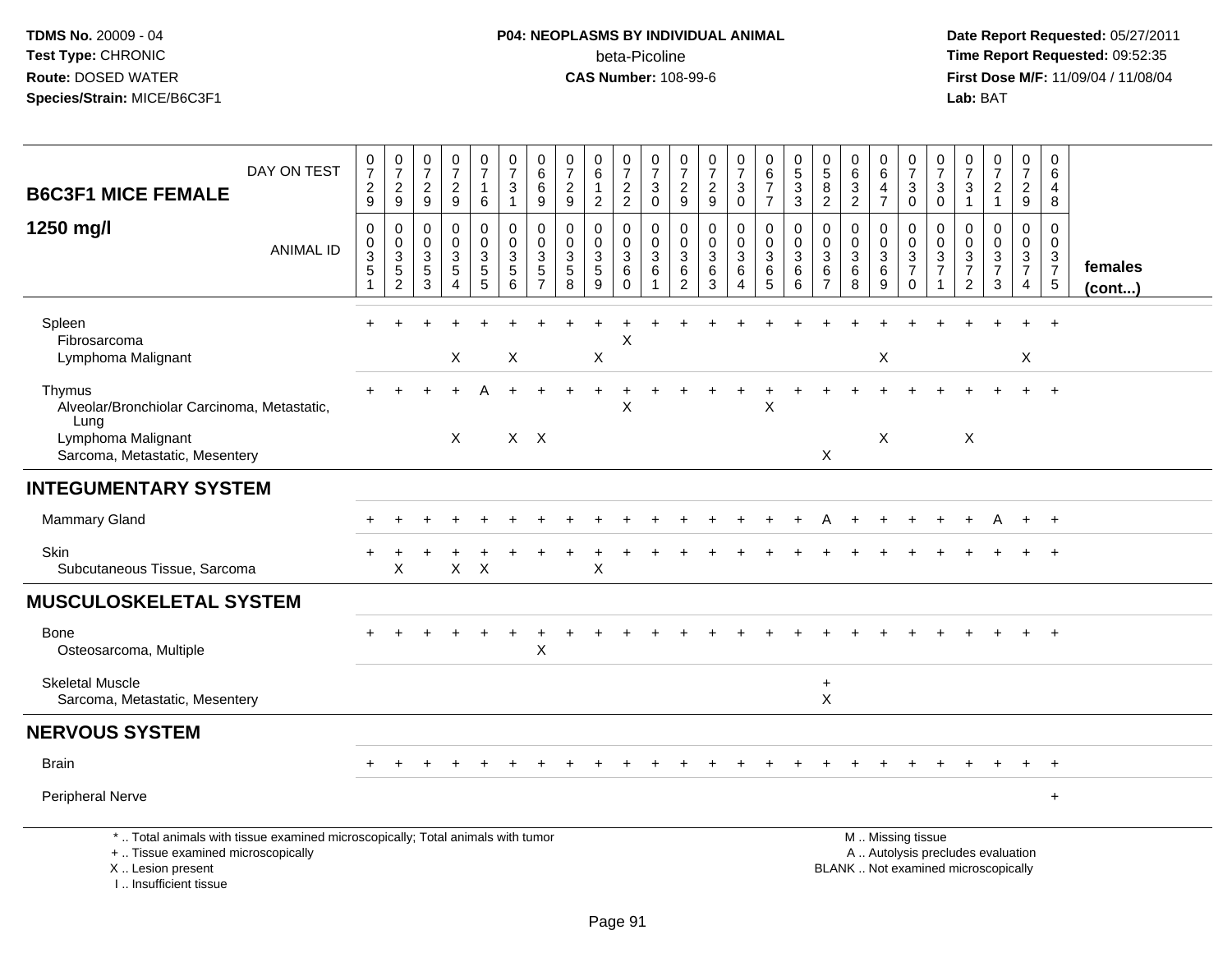# **P04: NEOPLASMS BY INDIVIDUAL ANIMAL**beta-Picoline<br>CAS Number: 108-99-6

| DAY ON TEST<br><b>B6C3F1 MICE FEMALE</b>                                                                                                                              | $\frac{0}{7}$<br>$\frac{2}{9}$ | $\frac{0}{7}$<br>$\frac{2}{9}$                               | $\frac{0}{7}$<br>$\overline{2}$<br>9      | $\frac{0}{7}$<br>$\sqrt{2}$<br>9                                          | $\frac{0}{7}$<br>1<br>6                                         | $\frac{0}{7}$<br>$\ensuremath{\mathsf{3}}$<br>$\mathbf{1}$ | $\begin{array}{c} 0 \\ 6 \end{array}$<br>$\,6\,$<br>$9\,$        | $\pmb{0}$<br>$\overline{7}$<br>$\sqrt{2}$<br>9   | 0<br>$\overline{6}$<br>$\mathbf{1}$<br>$\overline{2}$                      | $\frac{0}{7}$<br>$\frac{2}{2}$                                 | $\frac{0}{7}$<br>3<br>$\mathbf 0$                                        | $\frac{0}{7}$<br>$\overline{c}$<br>9                 | 0<br>$\boldsymbol{7}$<br>$\frac{2}{9}$                  | $\frac{0}{7}$<br>$_{0}^{3}$                                                                      | $\begin{array}{c} 0 \\ 6 \end{array}$<br>$\overline{7}$<br>$\overline{7}$ | $\begin{array}{c} 0 \\ 5 \\ 3 \end{array}$<br>$\mathbf{3}$   | $\begin{array}{c} 0 \\ 5 \end{array}$<br>8<br>$\overline{c}$               | 0<br>$6\phantom{a}$<br>$\frac{3}{2}$                                 | $\begin{array}{c} 0 \\ 6 \end{array}$<br>$\overline{4}$<br>$\overline{7}$   | $\frac{0}{7}$<br>$\mathbf{3}$<br>$\mathbf 0$                 | $\mathbf 0$<br>$\frac{5}{7}$<br>$_{0}^{3}$                    | 0<br>$\overline{7}$<br>$\ensuremath{\mathsf{3}}$<br>$\overline{1}$             | $\frac{0}{7}$<br>$\overline{c}$<br>$\mathbf{1}$                          | $\frac{0}{7}$<br>$\frac{2}{9}$                   | 0<br>6<br>$\overline{4}$<br>8                             |                   |
|-----------------------------------------------------------------------------------------------------------------------------------------------------------------------|--------------------------------|--------------------------------------------------------------|-------------------------------------------|---------------------------------------------------------------------------|-----------------------------------------------------------------|------------------------------------------------------------|------------------------------------------------------------------|--------------------------------------------------|----------------------------------------------------------------------------|----------------------------------------------------------------|--------------------------------------------------------------------------|------------------------------------------------------|---------------------------------------------------------|--------------------------------------------------------------------------------------------------|---------------------------------------------------------------------------|--------------------------------------------------------------|----------------------------------------------------------------------------|----------------------------------------------------------------------|-----------------------------------------------------------------------------|--------------------------------------------------------------|---------------------------------------------------------------|--------------------------------------------------------------------------------|--------------------------------------------------------------------------|--------------------------------------------------|-----------------------------------------------------------|-------------------|
| 1250 mg/l<br><b>ANIMAL ID</b>                                                                                                                                         | $\pmb{0}$<br>$\frac{0}{3}$     | $\pmb{0}$<br>$\begin{array}{c} 0 \\ 3 \\ 5 \\ 2 \end{array}$ | 0<br>$\mathbf 0$<br>3<br>$\,$ 5 $\,$<br>3 | $\mathbf 0$<br>$\mathbf 0$<br>$\sqrt{3}$<br>$\,$ 5 $\,$<br>$\overline{A}$ | 0<br>$\mathsf 0$<br>$\ensuremath{\mathsf{3}}$<br>$\overline{5}$ | 0<br>$\mathbf 0$<br>$\overline{3}$<br>$\overline{5}$<br>6  | $\mathbf 0$<br>$\frac{0}{3}$<br>$\overline{5}$<br>$\overline{7}$ | $\mathbf 0$<br>$\mathbf 0$<br>$\frac{3}{5}$<br>8 | $\mathbf 0$<br>$\mathbf 0$<br>$\ensuremath{\mathsf{3}}$<br>$\sqrt{5}$<br>9 | 0<br>$\mathbf 0$<br>$\mathbf{3}$<br>$6\phantom{a}$<br>$\Omega$ | 0<br>$\mathbf 0$<br>$\ensuremath{\mathsf{3}}$<br>$\,6\,$<br>$\mathbf{1}$ | $\mathbf 0$<br>$\pmb{0}$<br>3<br>6<br>$\overline{2}$ | 0<br>$\pmb{0}$<br>$\overline{3}$<br>$\overline{6}$<br>3 | $\mathbf 0$<br>$\mathsf{O}\xspace$<br>$\overline{3}$<br>$6\phantom{a}$<br>$\boldsymbol{\Lambda}$ | 0<br>$\mathsf{O}\xspace$<br>$\sqrt{3}$<br>$\,6\,$<br>5                    | $\mathbf 0$<br>$\mathbf 0$<br>$\overline{3}$<br>$\,6\,$<br>6 | 0<br>$\mathbf 0$<br>$\ensuremath{\mathsf{3}}$<br>$\,6\,$<br>$\overline{7}$ | $\mathbf 0$<br>$\mathsf{O}\xspace$<br>$\overline{3}$<br>$\,6\,$<br>8 | $\mathbf 0$<br>$\mathsf{O}\xspace$<br>$\overline{3}$<br>$6\phantom{a}$<br>9 | 0<br>$\mathbf 0$<br>$\sqrt{3}$<br>$\overline{7}$<br>$\Omega$ | $\mathbf 0$<br>$\mathbf 0$<br>$\frac{3}{7}$<br>$\overline{1}$ | $\mathbf 0$<br>$\mathbf 0$<br>$\ensuremath{\mathsf{3}}$<br>$\overline{7}$<br>2 | $\Omega$<br>$\mathbf 0$<br>$\sqrt{3}$<br>$\overline{7}$<br>3             | $\mathbf 0$<br>$\mathbf 0$<br>$\frac{3}{7}$<br>4 | $\mathbf 0$<br>$\mathbf 0$<br>$\frac{3}{7}$<br>$\sqrt{5}$ | females<br>(cont) |
| Spinal Cord                                                                                                                                                           |                                |                                                              |                                           |                                                                           |                                                                 |                                                            |                                                                  |                                                  |                                                                            |                                                                |                                                                          |                                                      |                                                         |                                                                                                  |                                                                           |                                                              |                                                                            |                                                                      |                                                                             |                                                              |                                                               |                                                                                |                                                                          |                                                  | $+$                                                       |                   |
| <b>RESPIRATORY SYSTEM</b>                                                                                                                                             |                                |                                                              |                                           |                                                                           |                                                                 |                                                            |                                                                  |                                                  |                                                                            |                                                                |                                                                          |                                                      |                                                         |                                                                                                  |                                                                           |                                                              |                                                                            |                                                                      |                                                                             |                                                              |                                                               |                                                                                |                                                                          |                                                  |                                                           |                   |
| Lung<br>Alveolar/Bronchiolar Adenoma<br>Alveolar/Bronchiolar Adenoma, Multiple                                                                                        |                                |                                                              | X                                         | $\mathsf{X}$                                                              | $\times$                                                        |                                                            |                                                                  | X                                                |                                                                            |                                                                |                                                                          | $\mathsf X$                                          |                                                         |                                                                                                  | $\mathsf{X}$                                                              | $\times$                                                     |                                                                            |                                                                      |                                                                             | X                                                            |                                                               | X                                                                              |                                                                          |                                                  | $\ddot{}$                                                 |                   |
| Alveolar/Bronchiolar Carcinoma<br>Alveolar/Bronchiolar Carcinoma, Multiple                                                                                            |                                | X                                                            |                                           |                                                                           |                                                                 |                                                            |                                                                  |                                                  | $X$ $X$                                                                    |                                                                |                                                                          |                                                      |                                                         |                                                                                                  | X                                                                         |                                                              |                                                                            |                                                                      |                                                                             |                                                              |                                                               | X                                                                              |                                                                          |                                                  |                                                           |                   |
| Hepatoblastoma, Metastatic, Liver<br>Hepatocellular Carcinoma, Metastatic, Liver<br>Lymphoma Malignant<br>Osteosarcoma, Metastatic, Bone                              |                                |                                                              |                                           |                                                                           |                                                                 |                                                            | X                                                                |                                                  |                                                                            |                                                                |                                                                          |                                                      |                                                         |                                                                                                  | X                                                                         |                                                              |                                                                            |                                                                      | X                                                                           | X                                                            |                                                               | X                                                                              | X<br>$\mathsf{X}$                                                        |                                                  |                                                           |                   |
| Sarcoma, Metastatic, Mesentery                                                                                                                                        |                                |                                                              |                                           |                                                                           |                                                                 |                                                            |                                                                  |                                                  |                                                                            |                                                                |                                                                          |                                                      |                                                         |                                                                                                  |                                                                           |                                                              | X                                                                          |                                                                      |                                                                             |                                                              |                                                               |                                                                                |                                                                          |                                                  |                                                           |                   |
| Nose                                                                                                                                                                  |                                |                                                              |                                           |                                                                           |                                                                 |                                                            |                                                                  |                                                  |                                                                            |                                                                |                                                                          |                                                      |                                                         |                                                                                                  |                                                                           |                                                              |                                                                            |                                                                      |                                                                             |                                                              |                                                               |                                                                                |                                                                          |                                                  | $\overline{+}$                                            |                   |
| Pleura<br>Alveolar/Bronchiolar Carcinoma, Metastatic,<br>Lung                                                                                                         |                                |                                                              |                                           |                                                                           |                                                                 |                                                            |                                                                  |                                                  |                                                                            |                                                                |                                                                          |                                                      |                                                         |                                                                                                  | $\ddot{}$<br>$\boldsymbol{\mathsf{X}}$                                    |                                                              |                                                                            |                                                                      |                                                                             |                                                              |                                                               |                                                                                |                                                                          |                                                  |                                                           |                   |
| Trachea                                                                                                                                                               |                                |                                                              |                                           |                                                                           | A                                                               |                                                            |                                                                  |                                                  |                                                                            |                                                                |                                                                          |                                                      |                                                         |                                                                                                  |                                                                           |                                                              |                                                                            |                                                                      |                                                                             |                                                              |                                                               | $\pm$                                                                          | A                                                                        | $+$                                              | $+$                                                       |                   |
| <b>SPECIAL SENSES SYSTEM</b>                                                                                                                                          |                                |                                                              |                                           |                                                                           |                                                                 |                                                            |                                                                  |                                                  |                                                                            |                                                                |                                                                          |                                                      |                                                         |                                                                                                  |                                                                           |                                                              |                                                                            |                                                                      |                                                                             |                                                              |                                                               |                                                                                |                                                                          |                                                  |                                                           |                   |
| Eye                                                                                                                                                                   |                                |                                                              |                                           |                                                                           |                                                                 |                                                            |                                                                  |                                                  |                                                                            |                                                                |                                                                          |                                                      |                                                         |                                                                                                  |                                                                           |                                                              |                                                                            |                                                                      |                                                                             |                                                              |                                                               |                                                                                |                                                                          |                                                  | $\overline{+}$                                            |                   |
| Harderian Gland<br>Adenoma<br>Carcinoma                                                                                                                               |                                |                                                              |                                           |                                                                           |                                                                 |                                                            |                                                                  |                                                  |                                                                            |                                                                |                                                                          |                                                      | $\pmb{\times}$                                          |                                                                                                  |                                                                           | $\boldsymbol{\mathsf{X}}$                                    |                                                                            | X                                                                    | A                                                                           |                                                              |                                                               |                                                                                |                                                                          |                                                  | $\ddot{}$                                                 |                   |
| *  Total animals with tissue examined microscopically; Total animals with tumor<br>+  Tissue examined microscopically<br>X  Lesion present<br>I., Insufficient tissue |                                |                                                              |                                           |                                                                           |                                                                 |                                                            |                                                                  |                                                  |                                                                            |                                                                |                                                                          |                                                      |                                                         |                                                                                                  |                                                                           |                                                              |                                                                            |                                                                      |                                                                             | M  Missing tissue                                            |                                                               |                                                                                | A  Autolysis precludes evaluation<br>BLANK  Not examined microscopically |                                                  |                                                           |                   |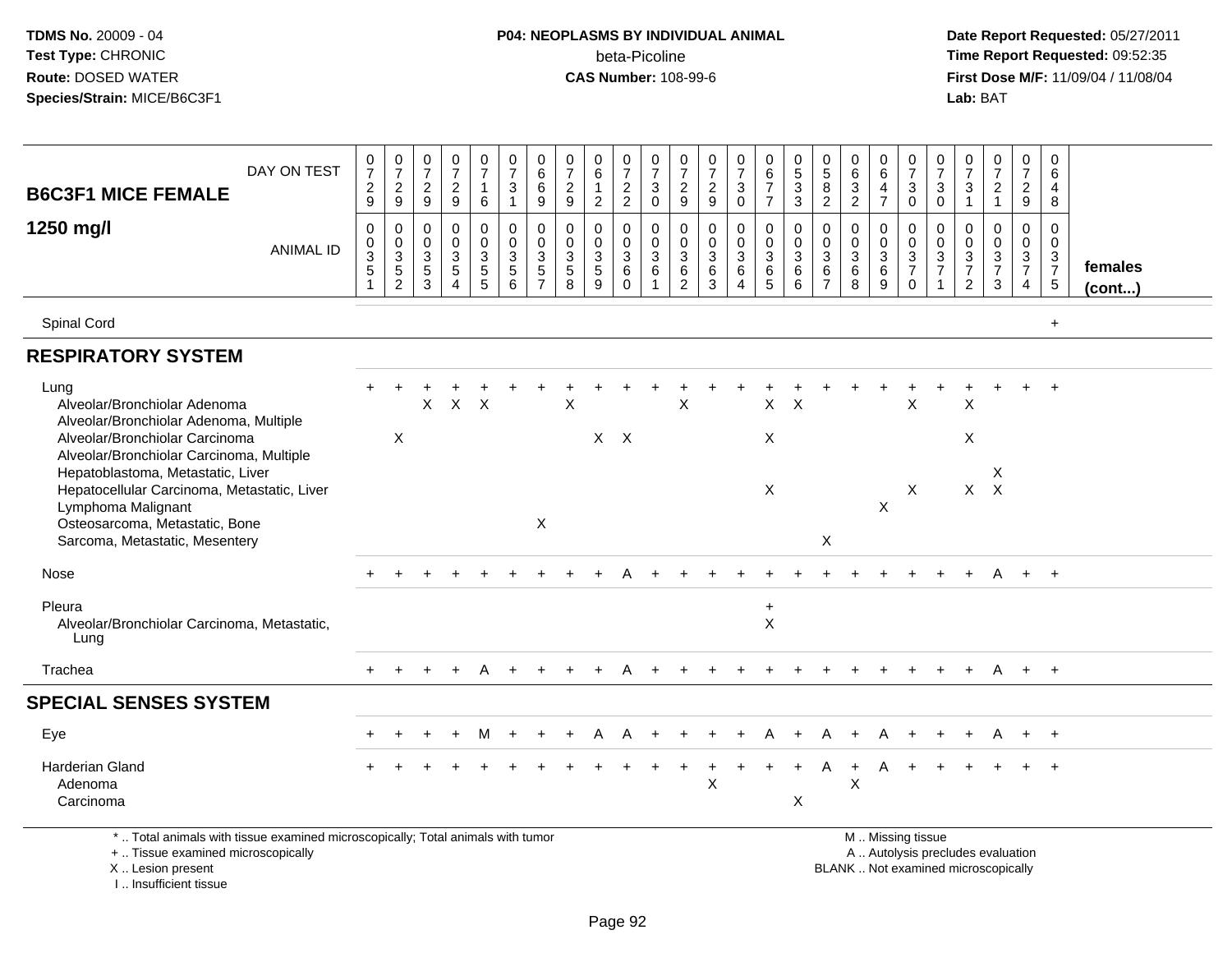**Date Report Requested:** 05/27/2011 **Time Report Requested:** 09:52:35 **First Dose M/F:** 11/09/04 / 11/08/04<br>Lab: BAT **Lab:** BAT

| DAY ON TEST<br><b>B6C3F1 MICE FEMALE</b><br>1250 mg/l<br><b>ANIMAL ID</b>     | $\frac{0}{7}$<br>$\overline{c}$<br>9<br>0<br>$\overline{0}$<br>3 | $\frac{0}{7}$<br>$\overline{a}$<br>9<br>0<br>$\mathbf 0$<br>$\sqrt{3}$ | $\frac{0}{7}$<br>$\overline{2}$<br>9<br>$\pmb{0}$<br>$\mathbf 0$<br>$\mathsf 3$ | $\frac{0}{7}$<br>$\overline{c}$<br>$\boldsymbol{9}$<br>$\begin{array}{c} 0 \\ 0 \\ 3 \\ 5 \end{array}$ | $\frac{0}{7}$<br>$\overline{1}$<br>6<br>$\mathbf 0$<br>$\pmb{0}$ | $\begin{array}{c} 0 \\ 7 \\ 3 \end{array}$<br>$\mathbf{1}$<br>$\begin{smallmatrix} 0\\0 \end{smallmatrix}$<br>$\mathbf{3}$ | $\begin{array}{c} 0 \\ 6 \end{array}$<br>$\,6\,$<br>9<br>0<br>$\mathsf{O}\xspace$<br>3 | $\begin{smallmatrix}0\\7\end{smallmatrix}$<br>$\sqrt{2}$<br>$\boldsymbol{9}$<br>0<br>$\pmb{0}$<br>$\overline{3}$ | $_{6}^{\rm 0}$<br>$\mathbf{1}$<br>$\overline{2}$<br>0<br>$\pmb{0}$<br>3 | $\frac{0}{7}$<br>$\overline{c}$<br>$\overline{2}$<br>0<br>$\mathsf{O}\xspace$<br>3 | $\frac{0}{7}$<br>$\sqrt{3}$<br>$\mathbf 0$<br>0<br>$\pmb{0}$<br>$\mathbf{3}$ | $\frac{0}{7}$<br>$\overline{c}$<br>$\boldsymbol{9}$<br>0<br>$\pmb{0}$<br>$\mathbf{3}$ | $\frac{0}{7}$<br>$\sqrt{2}$<br>$\boldsymbol{9}$<br>$\pmb{0}$<br>$\pmb{0}$<br>$\overline{3}$ | $\frac{0}{7}$<br>$\mathbf{3}$<br>$\mathbf 0$<br>0<br>$\mathsf{O}\xspace$<br>$\mathbf{3}$ | $_6^0$<br>$\overline{7}$<br>$\overline{7}$<br>0<br>$\mathsf 0$<br>$\mathfrak{Z}$ | $\begin{array}{c} 0 \\ 5 \\ 3 \end{array}$<br>$\sqrt{3}$<br>$\pmb{0}$<br>$\pmb{0}$<br>$\sqrt{3}$ | $\begin{array}{c} 0 \\ 5 \\ 8 \end{array}$<br>$\overline{2}$<br>0<br>$\pmb{0}$<br>$\mathbf{3}$ | $\begin{matrix} 0 \\ 6 \\ 3 \end{matrix}$<br>$\overline{2}$<br>0<br>$\pmb{0}$<br>$\overline{3}$ | $\begin{array}{c} 0 \\ 6 \end{array}$<br>$\overline{4}$<br>$\overline{7}$<br>0<br>$\pmb{0}$<br>$\sqrt{3}$ | $\frac{0}{7}$<br>$\ensuremath{\mathsf{3}}$<br>$\mathbf 0$<br>0<br>$\pmb{0}$<br>3 | $\frac{0}{7}$<br>$\mathbf{3}$<br>$\mathbf 0$<br>0<br>$\pmb{0}$<br>$\mathbf{3}$ | $\frac{0}{7}$<br>$\ensuremath{\mathsf{3}}$<br>$\overline{1}$<br>0<br>$\pmb{0}$ | $\frac{0}{7}$<br>$\boldsymbol{2}$<br>0<br>$\pmb{0}$ | $\frac{0}{7}$<br>$\frac{2}{9}$<br>0<br>$\mathbf 0$ | 0<br>$\,6\,$<br>$\overline{4}$<br>8<br>0<br>0<br>$\mathbf{3}$ |                         |
|-------------------------------------------------------------------------------|------------------------------------------------------------------|------------------------------------------------------------------------|---------------------------------------------------------------------------------|--------------------------------------------------------------------------------------------------------|------------------------------------------------------------------|----------------------------------------------------------------------------------------------------------------------------|----------------------------------------------------------------------------------------|------------------------------------------------------------------------------------------------------------------|-------------------------------------------------------------------------|------------------------------------------------------------------------------------|------------------------------------------------------------------------------|---------------------------------------------------------------------------------------|---------------------------------------------------------------------------------------------|------------------------------------------------------------------------------------------|----------------------------------------------------------------------------------|--------------------------------------------------------------------------------------------------|------------------------------------------------------------------------------------------------|-------------------------------------------------------------------------------------------------|-----------------------------------------------------------------------------------------------------------|----------------------------------------------------------------------------------|--------------------------------------------------------------------------------|--------------------------------------------------------------------------------|-----------------------------------------------------|----------------------------------------------------|---------------------------------------------------------------|-------------------------|
|                                                                               | 5<br>$\blacktriangleleft$                                        | 5<br>$\overline{c}$                                                    | $\overline{5}$<br>$\sqrt{3}$                                                    | 4                                                                                                      | $\frac{3}{5}$<br>$\sqrt{5}$                                      | $\sqrt{5}$<br>$\,6\,$                                                                                                      | 5<br>$\overline{7}$                                                                    | $\overline{5}$<br>8                                                                                              | 5<br>9                                                                  | 6<br>0                                                                             | $\,6\,$                                                                      | 6<br>2                                                                                | $\,6\,$<br>3                                                                                | $6\phantom{1}6$<br>4                                                                     | $\,6\,$<br>5                                                                     | $\,6\,$<br>6                                                                                     | 6                                                                                              | $\,6\,$<br>8                                                                                    | 6<br>9                                                                                                    | $\overline{7}$<br>$\mathbf 0$                                                    | $\overline{7}$                                                                 | $\frac{3}{7}$<br>$\overline{2}$                                                | $\frac{3}{7}$<br>3                                  | $\frac{3}{7}$<br>$\overline{4}$                    | $\overline{7}$<br>5                                           | females<br>$($ cont $)$ |
| Zymbal's Gland<br>Lymphoma Malignant                                          |                                                                  |                                                                        |                                                                                 |                                                                                                        |                                                                  |                                                                                                                            |                                                                                        |                                                                                                                  |                                                                         |                                                                                    |                                                                              |                                                                                       |                                                                                             |                                                                                          |                                                                                  |                                                                                                  |                                                                                                |                                                                                                 |                                                                                                           |                                                                                  |                                                                                |                                                                                |                                                     |                                                    |                                                               |                         |
| <b>URINARY SYSTEM</b>                                                         |                                                                  |                                                                        |                                                                                 |                                                                                                        |                                                                  |                                                                                                                            |                                                                                        |                                                                                                                  |                                                                         |                                                                                    |                                                                              |                                                                                       |                                                                                             |                                                                                          |                                                                                  |                                                                                                  |                                                                                                |                                                                                                 |                                                                                                           |                                                                                  |                                                                                |                                                                                |                                                     |                                                    |                                                               |                         |
| Kidney<br>Alveolar/Bronchiolar Carcinoma, Metastatic,<br>Lung                 |                                                                  |                                                                        |                                                                                 |                                                                                                        |                                                                  |                                                                                                                            |                                                                                        |                                                                                                                  |                                                                         | X                                                                                  |                                                                              |                                                                                       |                                                                                             |                                                                                          |                                                                                  |                                                                                                  |                                                                                                |                                                                                                 |                                                                                                           |                                                                                  |                                                                                |                                                                                |                                                     |                                                    | $+$                                                           |                         |
| Lymphoma Malignant<br>Osteosarcoma, Metastatic, Bone<br>Renal Tubule, Adenoma |                                                                  |                                                                        |                                                                                 | X                                                                                                      |                                                                  |                                                                                                                            | $\pmb{\times}$                                                                         |                                                                                                                  | X                                                                       |                                                                                    |                                                                              |                                                                                       |                                                                                             |                                                                                          |                                                                                  |                                                                                                  |                                                                                                |                                                                                                 | X                                                                                                         |                                                                                  |                                                                                |                                                                                |                                                     |                                                    |                                                               |                         |
| <b>Urinary Bladder</b><br>Lymphoma Malignant                                  |                                                                  |                                                                        |                                                                                 | $\ddot{}$<br>X                                                                                         | A                                                                |                                                                                                                            |                                                                                        |                                                                                                                  | A                                                                       | A                                                                                  |                                                                              | м                                                                                     |                                                                                             |                                                                                          |                                                                                  |                                                                                                  |                                                                                                |                                                                                                 |                                                                                                           |                                                                                  |                                                                                |                                                                                |                                                     |                                                    | $^{+}$                                                        |                         |
| <b>SYSTEMIC LESIONS</b>                                                       |                                                                  |                                                                        |                                                                                 |                                                                                                        |                                                                  |                                                                                                                            |                                                                                        |                                                                                                                  |                                                                         |                                                                                    |                                                                              |                                                                                       |                                                                                             |                                                                                          |                                                                                  |                                                                                                  |                                                                                                |                                                                                                 |                                                                                                           |                                                                                  |                                                                                |                                                                                |                                                     |                                                    |                                                               |                         |
| Multiple Organ<br>Histiocytic Sarcoma<br>Lymphoma Malignant                   |                                                                  | $\pmb{\times}$                                                         |                                                                                 | X                                                                                                      |                                                                  |                                                                                                                            | $X$ $X$                                                                                |                                                                                                                  | X                                                                       |                                                                                    |                                                                              |                                                                                       |                                                                                             |                                                                                          |                                                                                  |                                                                                                  |                                                                                                |                                                                                                 | X                                                                                                         |                                                                                  |                                                                                | X                                                                              |                                                     | X                                                  | $+$                                                           |                         |

\* .. Total animals with tissue examined microscopically; Total animals with tumor

+ .. Tissue examined microscopically

X .. Lesion present

I .. Insufficient tissue

 M .. Missing tissuey the contract of the contract of the contract of the contract of the contract of the contract of the contract of  $A$ . Autolysis precludes evaluation Lesion present BLANK .. Not examined microscopically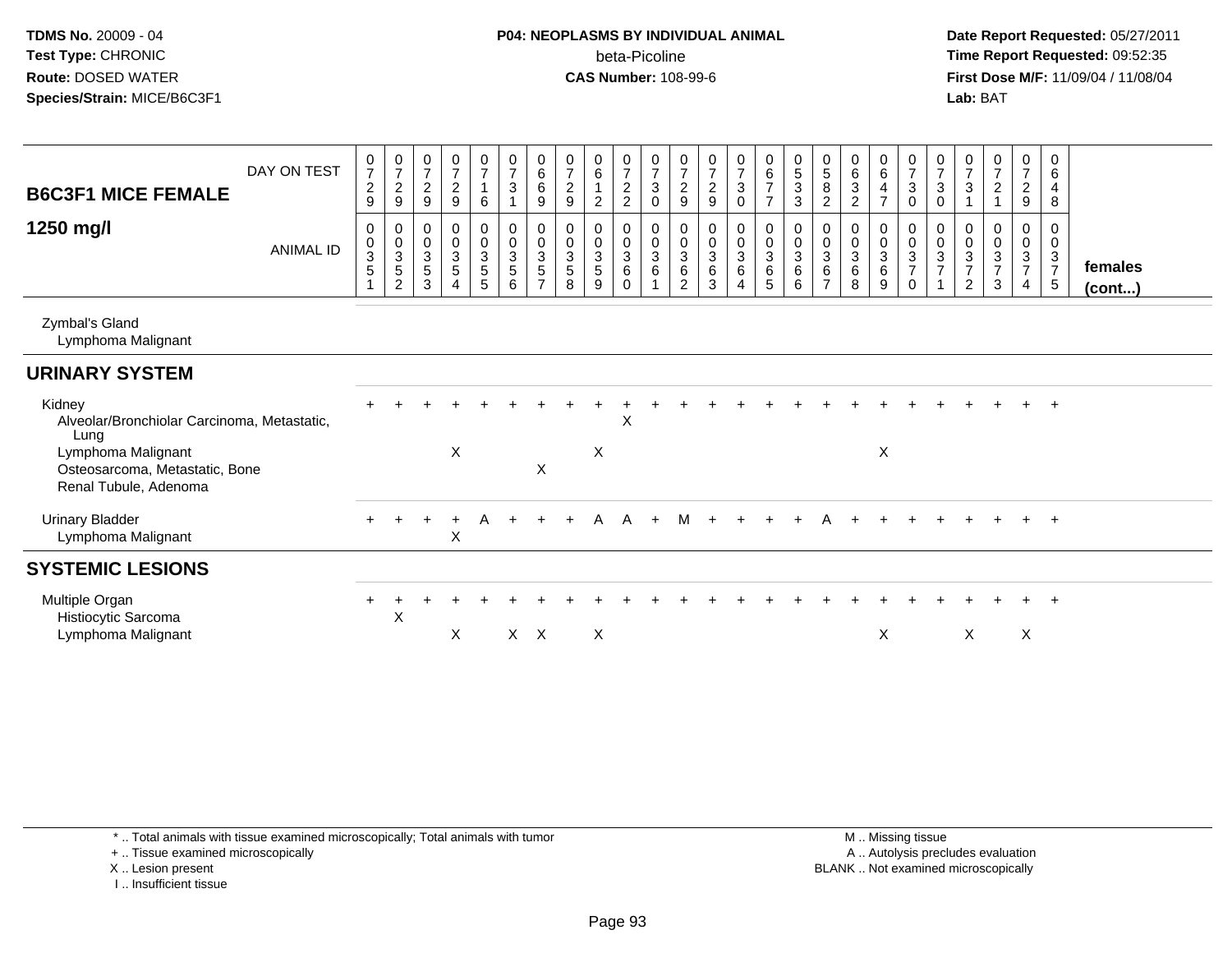# **P04: NEOPLASMS BY INDIVIDUAL ANIMAL**beta-Picoline<br>CAS Number: 108-99-6

 **Date Report Requested:** 05/27/2011 **Time Report Requested:** 09:52:35 **First Dose M/F:** 11/09/04 / 11/08/04<br>Lab: BAT **Lab:** BAT

| <b>B6C3F1 MICE FEMALE</b>                                                                                                                  | DAY ON TEST      | $\frac{0}{7}$<br>$\frac{2}{9}$                     | $\begin{smallmatrix} 0\\7 \end{smallmatrix}$<br>$\ensuremath{\mathsf{3}}$<br>$\mathbf{1}$   | $\begin{array}{c} 0 \\ 7 \end{array}$<br>$\ensuremath{\mathsf{3}}$<br>$\overline{1}$ | $\frac{0}{7}$<br>$\sqrt{3}$<br>$\mathbf{1}$                     | $\frac{0}{7}$<br>$\frac{2}{9}$                                         | $\frac{0}{7}$<br>$\ensuremath{\mathsf{3}}$<br>$\overline{1}$ | $\frac{0}{7}$<br>$\ensuremath{\mathsf{3}}$<br>$\mathbf{1}$                                            | $\begin{array}{c} 0 \\ 7 \end{array}$<br>$\ensuremath{\mathsf{3}}$<br>$\mathbf 0$ | $\mathbf 0$<br>$\overline{6}$<br>6<br>$\overline{4}$                           | $\begin{array}{c} 0 \\ 7 \end{array}$<br>$\sqrt{2}$<br>$\boldsymbol{9}$ | $\frac{0}{7}$<br>$\frac{2}{9}$                          | $\frac{0}{7}$<br>$\overline{c}$<br>9                                 | $\frac{0}{7}$<br>$\frac{2}{9}$    | $\frac{0}{7}$<br>$\frac{3}{1}$                                   | $\begin{smallmatrix}0\\7\end{smallmatrix}$<br>$\ensuremath{\mathsf{3}}$<br>$\mathbf 0$ | $\frac{0}{7}$<br>$\ensuremath{\mathsf{3}}$<br>$\mathbf 0$                    | $\frac{0}{7}$<br>3<br>$\mathbf 0$                              | $\frac{0}{7}$<br>$\mathfrak{S}$<br>$\mathbf 0$            | $\begin{array}{c} 0 \\ 5 \\ 7 \end{array}$<br>3                                     | $\mathbf 0$<br>$\overline{7}$<br>$\ensuremath{\mathsf{3}}$<br>$\mathbf 0$              | $\mathbf 0$<br>$\overline{4}$<br>$\boldsymbol{9}$<br>$\overline{4}$ | $\mathbf 0$<br>$\,6\,$<br>4<br>$\mathbf{1}$      | $\begin{array}{c} 0 \\ 5 \end{array}$<br>$\overline{0}$<br>9             | $\frac{0}{7}$<br>$\mathbf 3$<br>$\mathbf 0$        | $\mathsf{O}\xspace$<br>$\overline{5}$<br>$\overline{8}$<br>6 |                                      |
|--------------------------------------------------------------------------------------------------------------------------------------------|------------------|----------------------------------------------------|---------------------------------------------------------------------------------------------|--------------------------------------------------------------------------------------|-----------------------------------------------------------------|------------------------------------------------------------------------|--------------------------------------------------------------|-------------------------------------------------------------------------------------------------------|-----------------------------------------------------------------------------------|--------------------------------------------------------------------------------|-------------------------------------------------------------------------|---------------------------------------------------------|----------------------------------------------------------------------|-----------------------------------|------------------------------------------------------------------|----------------------------------------------------------------------------------------|------------------------------------------------------------------------------|----------------------------------------------------------------|-----------------------------------------------------------|-------------------------------------------------------------------------------------|----------------------------------------------------------------------------------------|---------------------------------------------------------------------|--------------------------------------------------|--------------------------------------------------------------------------|----------------------------------------------------|--------------------------------------------------------------|--------------------------------------|
| 1250 mg/l                                                                                                                                  | <b>ANIMAL ID</b> | $\pmb{0}$<br>$_{3}^{\rm 0}$<br>$\overline{7}$<br>6 | $\mathbf 0$<br>$\mathbf 0$<br>$\ensuremath{\mathsf{3}}$<br>$\overline{7}$<br>$\overline{7}$ | 0<br>0<br>$\ensuremath{\mathsf{3}}$<br>$\overline{7}$<br>8                           | $\mathbf 0$<br>$\mathsf 0$<br>$\sqrt{3}$<br>$\overline{7}$<br>9 | 0<br>$\mathsf{O}\xspace$<br>$\ensuremath{\mathsf{3}}$<br>8<br>$\Omega$ | 0<br>$\mathbf 0$<br>3<br>8<br>$\overline{1}$                 | $\pmb{0}$<br>$\pmb{0}$<br>$\ensuremath{\mathsf{3}}$<br>$\begin{smallmatrix} 8 \\ 2 \end{smallmatrix}$ | 0<br>$\mathbf 0$<br>$\ensuremath{\mathsf{3}}$<br>$\frac{8}{3}$                    | $\mathbf 0$<br>$\mathbf 0$<br>$\ensuremath{\mathsf{3}}$<br>8<br>$\overline{4}$ | 0<br>$\pmb{0}$<br>$\sqrt{3}$<br>$\begin{array}{c} 8 \\ 5 \end{array}$   | 0<br>$\mathbf 0$<br>$\ensuremath{\mathsf{3}}$<br>8<br>6 | 0<br>$\mathbf 0$<br>$\ensuremath{\mathsf{3}}$<br>8<br>$\overline{7}$ | 0<br>0<br>$\mathbf 3$<br>$_{8}^8$ | $\mathbf 0$<br>$\mathsf{O}\xspace$<br>$\sqrt{3}$<br>$\bf 8$<br>9 | 0<br>$\mathbf 0$<br>$\ensuremath{\mathsf{3}}$<br>$\boldsymbol{9}$<br>$\Omega$          | $\mathbf 0$<br>$\pmb{0}$<br>$\sqrt{3}$<br>$\boldsymbol{9}$<br>$\overline{1}$ | 0<br>$\mathbf 0$<br>$\ensuremath{\mathsf{3}}$<br>$\frac{9}{2}$ | $\mathbf 0$<br>$\mathbf 0$<br>$\sqrt{3}$<br>$\frac{9}{3}$ | $\mathbf 0$<br>0<br>$\ensuremath{\mathsf{3}}$<br>$\boldsymbol{9}$<br>$\overline{4}$ | $\mathbf 0$<br>0<br>$\ensuremath{\mathsf{3}}$<br>$\begin{array}{c} 9 \\ 5 \end{array}$ | 0<br>$\mathbf 0$<br>$\mathbf{3}$<br>9<br>6                          | 0<br>$\mathbf 0$<br>3<br>$9\,$<br>$\overline{7}$ | $\mathbf 0$<br>$\mathbf 0$<br>$\sqrt{3}$<br>$_{\rm 8}^{\rm 9}$           | 0<br>$\mathsf{O}\xspace$<br>$\mathbf{3}$<br>$^9_9$ | 0<br>0<br>$\overline{4}$<br>$\mathbf 0$<br>0                 | * TOTALS                             |
| <b>ALIMENTARY SYSTEM</b>                                                                                                                   |                  |                                                    |                                                                                             |                                                                                      |                                                                 |                                                                        |                                                              |                                                                                                       |                                                                                   |                                                                                |                                                                         |                                                         |                                                                      |                                   |                                                                  |                                                                                        |                                                                              |                                                                |                                                           |                                                                                     |                                                                                        |                                                                     |                                                  |                                                                          |                                                    |                                                              |                                      |
| Esophagus                                                                                                                                  |                  |                                                    |                                                                                             |                                                                                      |                                                                 |                                                                        |                                                              |                                                                                                       |                                                                                   |                                                                                |                                                                         |                                                         |                                                                      |                                   |                                                                  |                                                                                        |                                                                              |                                                                |                                                           |                                                                                     |                                                                                        |                                                                     |                                                  |                                                                          |                                                    | $\ddot{}$                                                    | 50                                   |
| Gallbladder                                                                                                                                |                  |                                                    |                                                                                             |                                                                                      |                                                                 |                                                                        |                                                              |                                                                                                       |                                                                                   |                                                                                |                                                                         |                                                         |                                                                      |                                   |                                                                  |                                                                                        |                                                                              | м                                                              |                                                           |                                                                                     |                                                                                        | A                                                                   |                                                  |                                                                          |                                                    | A                                                            | 35                                   |
| Intestine Large, Cecum<br>Lymphoma Malignant                                                                                               |                  |                                                    |                                                                                             |                                                                                      |                                                                 |                                                                        |                                                              |                                                                                                       |                                                                                   |                                                                                |                                                                         |                                                         |                                                                      |                                   |                                                                  |                                                                                        |                                                                              |                                                                |                                                           |                                                                                     |                                                                                        | A                                                                   | A                                                |                                                                          | $+$                                                | A                                                            | 39<br>$\mathbf{1}$                   |
| Intestine Large, Colon<br>Lymphoma Malignant                                                                                               |                  |                                                    |                                                                                             |                                                                                      |                                                                 |                                                                        |                                                              |                                                                                                       |                                                                                   |                                                                                |                                                                         |                                                         |                                                                      |                                   | X                                                                |                                                                                        |                                                                              |                                                                |                                                           |                                                                                     |                                                                                        | A                                                                   | A                                                | A                                                                        | $+$                                                | A                                                            | 38<br>$\mathbf{1}$                   |
| Intestine Large, Rectum<br>Lymphoma Malignant                                                                                              |                  |                                                    |                                                                                             |                                                                                      |                                                                 |                                                                        |                                                              |                                                                                                       |                                                                                   |                                                                                |                                                                         |                                                         |                                                                      |                                   | X                                                                |                                                                                        |                                                                              |                                                                |                                                           |                                                                                     |                                                                                        | A                                                                   | A                                                |                                                                          | $+$                                                | A                                                            | 38<br>$\mathbf{1}$                   |
| Intestine Small, Duodenum                                                                                                                  |                  |                                                    |                                                                                             |                                                                                      |                                                                 |                                                                        |                                                              |                                                                                                       |                                                                                   |                                                                                |                                                                         |                                                         |                                                                      |                                   |                                                                  |                                                                                        |                                                                              |                                                                |                                                           |                                                                                     |                                                                                        | A                                                                   | A                                                |                                                                          | $+$                                                | A                                                            | 37                                   |
| Intestine Small, Ileum                                                                                                                     |                  |                                                    |                                                                                             |                                                                                      |                                                                 |                                                                        |                                                              |                                                                                                       |                                                                                   |                                                                                |                                                                         |                                                         |                                                                      |                                   |                                                                  |                                                                                        |                                                                              |                                                                |                                                           |                                                                                     |                                                                                        | A                                                                   | A                                                |                                                                          | $\ddot{}$                                          | A                                                            | 37                                   |
| Intestine Small, Jejunum<br>Carcinoma<br>Lymphoma Malignant                                                                                |                  |                                                    |                                                                                             |                                                                                      |                                                                 |                                                                        |                                                              | $\sf X$                                                                                               |                                                                                   |                                                                                |                                                                         |                                                         |                                                                      |                                   | X                                                                |                                                                                        |                                                                              |                                                                |                                                           |                                                                                     |                                                                                        | A                                                                   | A                                                |                                                                          | $+$                                                | A                                                            | 38<br>$\overline{2}$<br>$\mathbf{1}$ |
| Liver<br>Hemangiosarcoma<br>Hepatoblastoma                                                                                                 |                  |                                                    |                                                                                             |                                                                                      |                                                                 |                                                                        |                                                              |                                                                                                       |                                                                                   |                                                                                |                                                                         |                                                         |                                                                      |                                   |                                                                  |                                                                                        |                                                                              |                                                                |                                                           |                                                                                     |                                                                                        |                                                                     |                                                  |                                                                          |                                                    |                                                              | 50<br>2<br>3                         |
| Hepatoblastoma, Multiple<br>Hepatocellular Adenoma<br>Hepatocellular Adenoma, Multiple<br>Hepatocellular Carcinoma                         |                  | $\times$                                           |                                                                                             | X<br>$\sf X$                                                                         |                                                                 | $\sf X$                                                                | X<br>$\mathsf{X}$                                            | X<br>$\boldsymbol{\mathsf{X}}$                                                                        | $\mathsf{X}$                                                                      | X                                                                              | X                                                                       |                                                         | $\sf X$                                                              |                                   | X<br>$\mathsf{X}^-$                                              | $\times$                                                                               | X<br>X X X                                                                   |                                                                |                                                           | X                                                                                   | X<br>$\mathsf X$                                                                       |                                                                     |                                                  | $X$ $X$                                                                  |                                                    |                                                              | 1<br>9<br>30<br>18                   |
| Hepatocellular Carcinoma, Multiple                                                                                                         |                  | х                                                  |                                                                                             |                                                                                      |                                                                 |                                                                        |                                                              |                                                                                                       |                                                                                   |                                                                                |                                                                         |                                                         |                                                                      |                                   |                                                                  |                                                                                        |                                                                              |                                                                | х                                                         |                                                                                     |                                                                                        |                                                                     |                                                  |                                                                          |                                                    | X                                                            | 5                                    |
| *  Total animals with tissue examined microscopically; Total animals with tumor<br>+  Tissue examined microscopically<br>X  Lesion present |                  |                                                    |                                                                                             |                                                                                      |                                                                 |                                                                        |                                                              |                                                                                                       |                                                                                   |                                                                                |                                                                         |                                                         |                                                                      |                                   |                                                                  |                                                                                        |                                                                              |                                                                |                                                           |                                                                                     | M  Missing tissue                                                                      |                                                                     |                                                  | A  Autolysis precludes evaluation<br>BLANK  Not examined microscopically |                                                    |                                                              |                                      |

I .. Insufficient tissue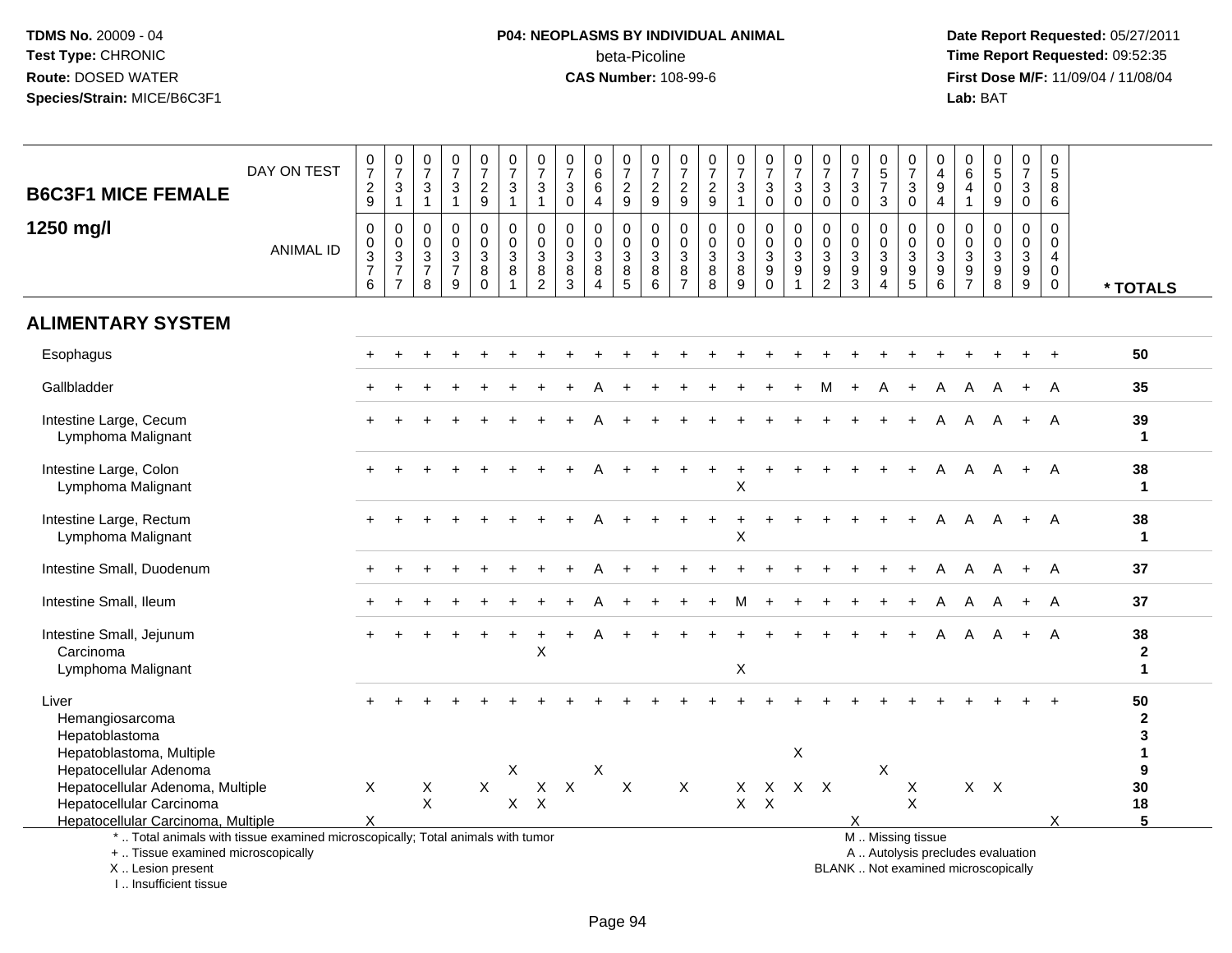#### **P04: NEOPLASMS BY INDIVIDUAL ANIMAL**beta-Picoline<br>CAS Number: 108-99-6

 **Date Report Requested:** 05/27/2011 **Time Report Requested:** 09:52:35 **First Dose M/F:** 11/09/04 / 11/08/04<br>Lab: BAT **Lab:** BAT

| <b>B6C3F1 MICE FEMALE</b>                                                                    | DAY ON TEST      | $\frac{0}{7}$<br>$\frac{2}{9}$                                            | $\frac{0}{7}$<br>$\ensuremath{\mathsf{3}}$<br>$\mathbf{1}$                             | $\frac{0}{7}$<br>$\frac{3}{1}$                            | $\frac{0}{7}$<br>$\sqrt{3}$<br>$\overline{1}$                 | $\frac{0}{7}$<br>$\overline{c}$<br>9   | $\frac{0}{7}$<br>$\mathbf{3}$<br>$\overline{1}$                        | $\frac{0}{7}$<br>3<br>$\mathbf{1}$           | $\frac{0}{7}$<br>$\mathbf{3}$<br>0 | $\begin{array}{c} 0 \\ 6 \end{array}$<br>$\,6\,$<br>$\overline{4}$ | $\frac{0}{7}$<br>$\boldsymbol{2}$<br>$\boldsymbol{9}$ | $\frac{0}{7}$<br>$\frac{2}{9}$                  | 0<br>$\overline{7}$<br>$\overline{c}$<br>$\boldsymbol{9}$ | $\frac{0}{7}$<br>$\frac{2}{9}$           | $\frac{0}{7}$<br>$\mathbf{3}$<br>$\mathbf{1}$ | $\frac{0}{7}$<br>$\mathbf{3}$<br>$\pmb{0}$                | $\frac{0}{7}$<br>$\mathbf{3}$<br>$\overline{0}$                   | $\frac{0}{7}$<br>$\mathbf{3}$<br>$\mathbf 0$          | $\frac{0}{7}$<br>$\ensuremath{\mathsf{3}}$<br>$\boldsymbol{0}$ | $\begin{smallmatrix}0\0\5\end{smallmatrix}$<br>$\overline{7}$<br>3 | $\frac{0}{7}$<br>3<br>$\mathbf 0$        | 0<br>$\overline{4}$<br>9<br>$\overline{4}$   | $\begin{array}{c} 0 \\ 6 \end{array}$<br>$\overline{4}$<br>$\mathbf{1}$ | $\begin{array}{c} 0 \\ 5 \end{array}$<br>$\mathbf 0$<br>$\boldsymbol{9}$ | $\begin{smallmatrix}0\\7\end{smallmatrix}$<br>3<br>$\mathbf 0$ | 0<br>$\overline{5}$<br>8<br>6                                       |                             |
|----------------------------------------------------------------------------------------------|------------------|---------------------------------------------------------------------------|----------------------------------------------------------------------------------------|-----------------------------------------------------------|---------------------------------------------------------------|----------------------------------------|------------------------------------------------------------------------|----------------------------------------------|------------------------------------|--------------------------------------------------------------------|-------------------------------------------------------|-------------------------------------------------|-----------------------------------------------------------|------------------------------------------|-----------------------------------------------|-----------------------------------------------------------|-------------------------------------------------------------------|-------------------------------------------------------|----------------------------------------------------------------|--------------------------------------------------------------------|------------------------------------------|----------------------------------------------|-------------------------------------------------------------------------|--------------------------------------------------------------------------|----------------------------------------------------------------|---------------------------------------------------------------------|-----------------------------|
| 1250 mg/l                                                                                    | <b>ANIMAL ID</b> | 0<br>$\begin{smallmatrix} 0\\ 3 \end{smallmatrix}$<br>$\overline{7}$<br>6 | 0<br>$\begin{smallmatrix} 0\\ 3 \end{smallmatrix}$<br>$\overline{7}$<br>$\overline{7}$ | 0<br>$\mathbf 0$<br>$\overline{3}$<br>$\overline{7}$<br>8 | $\mathbf 0$<br>$\pmb{0}$<br>$\sqrt{3}$<br>$\overline{7}$<br>9 | 0<br>$\mathbf 0$<br>3<br>8<br>$\Omega$ | $\begin{smallmatrix} 0\\0\\3 \end{smallmatrix}$<br>8<br>$\overline{1}$ | 0<br>$\mathbf 0$<br>3<br>8<br>$\overline{2}$ | 0<br>0<br>$\mathbf{3}$<br>8<br>3   | 0<br>$\pmb{0}$<br>$\sqrt{3}$<br>8<br>$\boldsymbol{\Lambda}$        | 0<br>$\pmb{0}$<br>$\mathbf{3}$<br>8<br>5              | 0<br>$\boldsymbol{0}$<br>$\mathbf{3}$<br>8<br>6 | 0<br>0<br>$\mathbf{3}$<br>8<br>$\overline{7}$             | 0<br>$\pmb{0}$<br>$\mathbf{3}$<br>8<br>8 | 0<br>$\pmb{0}$<br>$\overline{3}$<br>8<br>9    | 0<br>$\mathsf{O}\xspace$<br>$\mathbf{3}$<br>9<br>$\Omega$ | $\mathbf 0$<br>$\pmb{0}$<br>$\overline{3}$<br>9<br>$\overline{1}$ | 0<br>$\pmb{0}$<br>$\mathbf{3}$<br>9<br>$\overline{c}$ | 0<br>$\pmb{0}$<br>$\mathbf{3}$<br>9<br>3                       | 0<br>0<br>$\mathbf{3}$<br>9<br>$\boldsymbol{\Lambda}$              | 0<br>$\pmb{0}$<br>$\mathbf{3}$<br>9<br>5 | 0<br>$\pmb{0}$<br>$\sqrt{3}$<br>9<br>$\,6\,$ | 0<br>$\mathbf 0$<br>$\mathsf 3$<br>9<br>$\overline{7}$                  | $\mathbf 0$<br>$\mathbf 0$<br>3<br>9<br>8                                | 0<br>$\pmb{0}$<br>$\mathbf{3}$<br>9<br>$\boldsymbol{9}$        | 0<br>$\mathbf 0$<br>$\overline{4}$<br>$\mathbf 0$<br>$\overline{0}$ | * TOTALS                    |
| Histiocytic Sarcoma<br>Lymphoma Malignant<br>Osteosarcoma, Metastatic, Bone                  |                  |                                                                           |                                                                                        |                                                           |                                                               |                                        |                                                                        | $\sf X$                                      |                                    |                                                                    |                                                       |                                                 |                                                           |                                          | X                                             |                                                           |                                                                   | $X$ $X$                                               |                                                                |                                                                    |                                          |                                              |                                                                         |                                                                          | X                                                              |                                                                     |                             |
| Mesentery<br>Sarcoma                                                                         |                  | $+$                                                                       |                                                                                        | $\ddot{}$                                                 |                                                               |                                        |                                                                        | $\ddot{}$                                    |                                    |                                                                    | $\ddot{}$                                             |                                                 |                                                           |                                          |                                               |                                                           |                                                                   |                                                       |                                                                |                                                                    |                                          |                                              |                                                                         |                                                                          |                                                                | $+$                                                                 | 9                           |
| Pancreas<br>Lymphoma Malignant<br>Sarcoma, Metastatic, Mesentery                             |                  |                                                                           |                                                                                        |                                                           |                                                               |                                        |                                                                        | X                                            |                                    |                                                                    |                                                       |                                                 |                                                           |                                          |                                               |                                                           |                                                                   |                                                       |                                                                |                                                                    |                                          |                                              |                                                                         |                                                                          |                                                                | A                                                                   | 45<br>$\boldsymbol{2}$<br>1 |
| Salivary Glands                                                                              |                  |                                                                           |                                                                                        |                                                           |                                                               |                                        |                                                                        |                                              |                                    |                                                                    |                                                       |                                                 |                                                           |                                          |                                               |                                                           |                                                                   |                                                       |                                                                |                                                                    |                                          |                                              |                                                                         |                                                                          |                                                                |                                                                     | 50                          |
| Stomach, Forestomach<br>Squamous Cell Papilloma                                              |                  |                                                                           |                                                                                        |                                                           |                                                               |                                        |                                                                        |                                              |                                    |                                                                    |                                                       |                                                 |                                                           |                                          |                                               |                                                           |                                                                   |                                                       |                                                                |                                                                    |                                          |                                              |                                                                         |                                                                          |                                                                |                                                                     | 47<br>-1                    |
| Stomach, Glandular                                                                           |                  |                                                                           |                                                                                        |                                                           |                                                               |                                        |                                                                        |                                              |                                    |                                                                    |                                                       |                                                 |                                                           |                                          |                                               |                                                           |                                                                   |                                                       |                                                                |                                                                    |                                          |                                              |                                                                         |                                                                          | $+$                                                            | A                                                                   | 41                          |
| Tongue<br>Squamous Cell Carcinoma                                                            |                  |                                                                           |                                                                                        |                                                           |                                                               |                                        |                                                                        |                                              |                                    |                                                                    |                                                       |                                                 |                                                           |                                          |                                               |                                                           |                                                                   |                                                       |                                                                |                                                                    |                                          |                                              |                                                                         |                                                                          |                                                                |                                                                     | 1                           |
| Tooth                                                                                        |                  |                                                                           |                                                                                        |                                                           |                                                               |                                        |                                                                        |                                              |                                    | $\ddot{}$                                                          |                                                       | $\ddot{}$                                       |                                                           |                                          |                                               | $+$                                                       | $+$                                                               |                                                       |                                                                |                                                                    |                                          |                                              |                                                                         |                                                                          |                                                                |                                                                     | 9                           |
| <b>CARDIOVASCULAR SYSTEM</b>                                                                 |                  |                                                                           |                                                                                        |                                                           |                                                               |                                        |                                                                        |                                              |                                    |                                                                    |                                                       |                                                 |                                                           |                                          |                                               |                                                           |                                                                   |                                                       |                                                                |                                                                    |                                          |                                              |                                                                         |                                                                          |                                                                |                                                                     |                             |
| Heart<br>Hemangiosarcoma<br>Pericardium, Alveolar/Bronchiolar Carcinoma,<br>Metastatic, Lung |                  |                                                                           |                                                                                        |                                                           |                                                               |                                        |                                                                        |                                              |                                    |                                                                    |                                                       |                                                 |                                                           |                                          |                                               |                                                           |                                                                   |                                                       |                                                                |                                                                    |                                          |                                              | X                                                                       |                                                                          | +                                                              |                                                                     | 50<br>ำ<br>1                |

#### **ENDOCRINE SYSTEM**

\* .. Total animals with tissue examined microscopically; Total animals with tumor

+ .. Tissue examined microscopically

X .. Lesion present

I .. Insufficient tissue

 M .. Missing tissuey the contract of the contract of the contract of the contract of the contract of the contract of the contract of  $A$ . Autolysis precludes evaluation Lesion present BLANK .. Not examined microscopically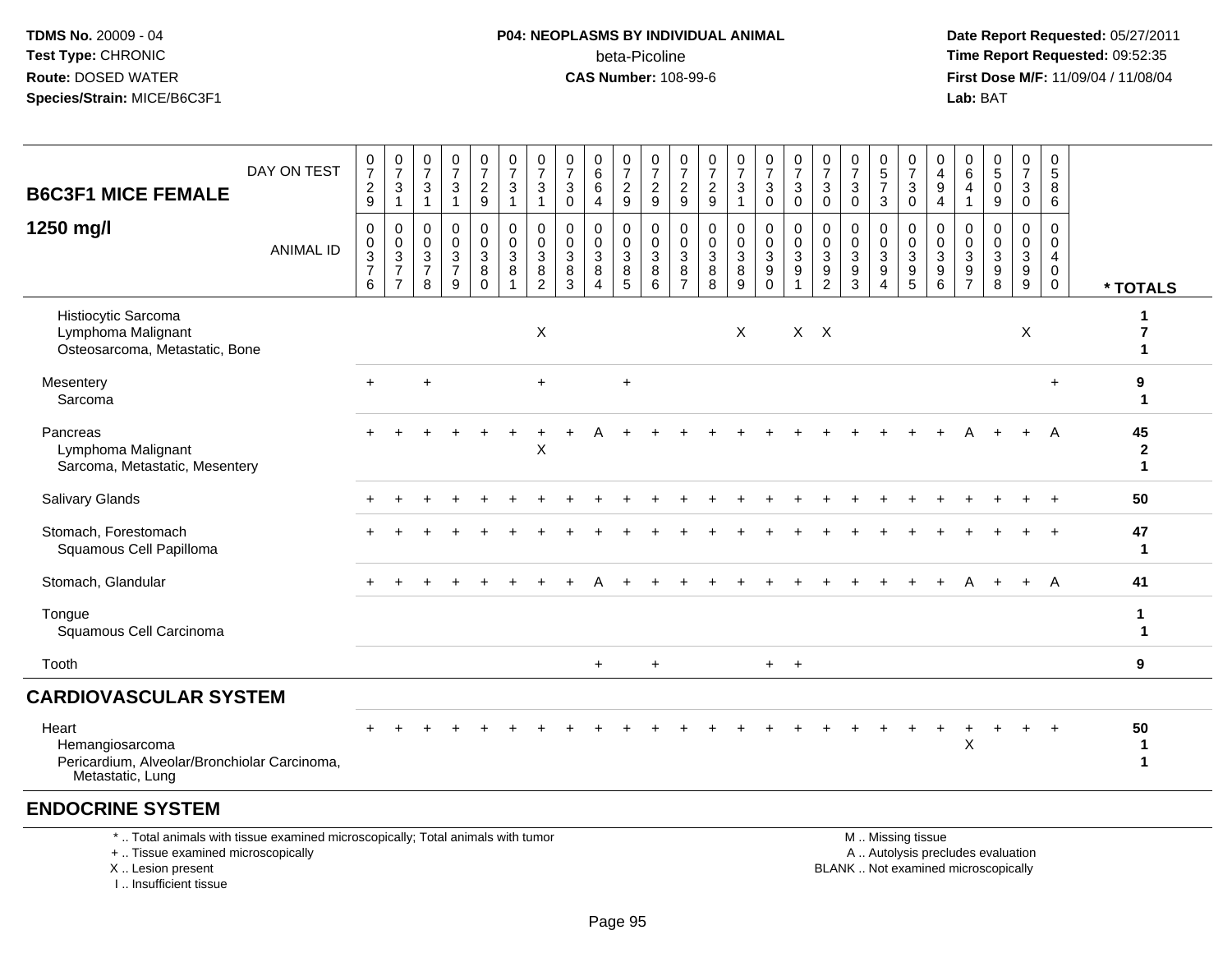#### **P04: NEOPLASMS BY INDIVIDUAL ANIMAL**beta-Picoline<br>CAS Number: 108-99-6

 **Date Report Requested:** 05/27/2011 **Time Report Requested:** 09:52:35 **First Dose M/F:** 11/09/04 / 11/08/04<br>Lab: BAT **Lab:** BAT

| <b>B6C3F1 MICE FEMALE</b>                                                                                                                  | DAY ON TEST      | 0<br>$\overline{7}$<br>$\frac{2}{9}$                       | $\frac{0}{7}$<br>3<br>$\mathbf{1}$                                   | 0<br>$\overline{7}$<br>3<br>$\mathbf{1}$                          | $\frac{0}{7}$<br>$\sqrt{3}$<br>$\mathbf{1}$                     | $\frac{0}{7}$<br>$\sqrt{2}$<br>$\boldsymbol{9}$ | 0<br>$\overline{7}$<br>$\mathbf{3}$<br>$\mathbf{1}$ | 0<br>$\overline{7}$<br>3<br>$\mathbf{1}$                             | 0<br>$\overline{7}$<br>3<br>$\mathbf 0$            | 0<br>$\,6\,$<br>$\,6$<br>4                                   | 0<br>$\overline{7}$<br>$\frac{2}{9}$                   | 0<br>$\overline{7}$<br>$\sqrt{2}$<br>9  | 0<br>$\overline{7}$<br>$\overline{c}$<br>$9\,$ | $\frac{0}{7}$<br>$\frac{2}{9}$                          | $\frac{0}{7}$<br>$\ensuremath{\mathsf{3}}$<br>$\mathbf{1}$ | $\frac{0}{7}$<br>$\mathbf{3}$<br>0 | $\frac{0}{7}$<br>$\sqrt{3}$<br>$\mathbf 0$        | 0<br>$\overline{7}$<br>$\mathbf{3}$<br>$\mathbf 0$                                             | 0<br>$\overline{7}$<br>3<br>$\mathbf 0$        | $\begin{array}{c} 0 \\ 5 \end{array}$<br>$\overline{7}$<br>3 | 0<br>$\overline{7}$<br>$\sqrt{3}$<br>0                                | 0<br>$\overline{4}$<br>9<br>$\overline{4}$                       | 0<br>$\,6\,$<br>$\overline{4}$<br>-1                             | $\begin{array}{c} 0 \\ 5 \end{array}$<br>$\mathbf 0$<br>9                | 0<br>$\overline{7}$<br>3<br>$\mathbf 0$                 | 0<br>$\sqrt{5}$<br>8<br>6                                                     |                    |
|--------------------------------------------------------------------------------------------------------------------------------------------|------------------|------------------------------------------------------------|----------------------------------------------------------------------|-------------------------------------------------------------------|-----------------------------------------------------------------|-------------------------------------------------|-----------------------------------------------------|----------------------------------------------------------------------|----------------------------------------------------|--------------------------------------------------------------|--------------------------------------------------------|-----------------------------------------|------------------------------------------------|---------------------------------------------------------|------------------------------------------------------------|------------------------------------|---------------------------------------------------|------------------------------------------------------------------------------------------------|------------------------------------------------|--------------------------------------------------------------|-----------------------------------------------------------------------|------------------------------------------------------------------|------------------------------------------------------------------|--------------------------------------------------------------------------|---------------------------------------------------------|-------------------------------------------------------------------------------|--------------------|
| 1250 mg/l                                                                                                                                  | <b>ANIMAL ID</b> | 0<br>0<br>$\ensuremath{\mathsf{3}}$<br>$\overline{7}$<br>6 | 0<br>$\mathbf 0$<br>$\mathbf{3}$<br>$\overline{7}$<br>$\overline{7}$ | $\mathbf 0$<br>$\mathbf 0$<br>$\mathbf{3}$<br>$\overline{7}$<br>8 | $\mathbf 0$<br>$\mathbf 0$<br>$\sqrt{3}$<br>$\overline{7}$<br>9 | 0<br>0<br>$\mathbf{3}$<br>$\bf 8$<br>$\Omega$   | $\mathbf 0$<br>$\Omega$<br>$\mathbf{3}$<br>$\, 8$   | 0<br>$\mathbf 0$<br>$\ensuremath{\mathsf{3}}$<br>8<br>$\overline{2}$ | $\Omega$<br>$\mathbf{0}$<br>$\mathbf{3}$<br>8<br>3 | $\mathbf 0$<br>$\mathbf 0$<br>$\mathbf{3}$<br>8<br>$\Lambda$ | 0<br>$\mathbf 0$<br>$\mathsf 3$<br>8<br>$\overline{5}$ | 0<br>$\Omega$<br>$\mathbf{3}$<br>8<br>6 | $\mathbf 0$<br>$\mathbf 0$<br>3<br>8<br>7      | $\mathbf 0$<br>$\mathbf 0$<br>$\sqrt{3}$<br>$\bf8$<br>8 | 0<br>$\mathbf 0$<br>3<br>8<br>9                            | 0<br>0<br>3<br>9<br>$\Omega$       | $\mathbf 0$<br>$\mathbf 0$<br>$\sqrt{3}$<br>$9\,$ | $\mathbf 0$<br>$\mathbf{0}$<br>$\ensuremath{\mathsf{3}}$<br>$\boldsymbol{9}$<br>$\overline{2}$ | $\Omega$<br>$\Omega$<br>$\sqrt{3}$<br>$9$<br>3 | 0<br>$\mathbf 0$<br>3<br>$9\,$<br>$\Lambda$                  | $\mathbf 0$<br>$\mathbf 0$<br>3<br>$\boldsymbol{9}$<br>$\overline{5}$ | $\mathbf 0$<br>$\Omega$<br>$\mathbf{3}$<br>$\boldsymbol{9}$<br>6 | $\mathbf 0$<br>$\Omega$<br>$\sqrt{3}$<br>$9\,$<br>$\overline{7}$ | $\mathbf 0$<br>$\Omega$<br>$\mathbf{3}$<br>$\boldsymbol{9}$<br>8         | 0<br>$\mathbf 0$<br>$\mathbf{3}$<br>9<br>$\overline{9}$ | $\mathbf 0$<br>$\mathbf 0$<br>$\overline{4}$<br>$\mathbf 0$<br>$\overline{0}$ | * TOTALS           |
| <b>Adrenal Cortex</b><br>Adenoma<br>Lymphoma Malignant<br>Sarcoma, Metastatic, Mesentery                                                   |                  | $+$                                                        | $\ddot{}$                                                            |                                                                   | $\overline{ }$                                                  | $\ddot{}$                                       | X                                                   |                                                                      |                                                    |                                                              |                                                        |                                         |                                                |                                                         |                                                            |                                    |                                                   |                                                                                                |                                                |                                                              |                                                                       |                                                                  |                                                                  |                                                                          | X                                                       | $\ddot{}$                                                                     | 50                 |
| Adrenal Medulla<br>Lymphoma Malignant                                                                                                      |                  |                                                            |                                                                      |                                                                   |                                                                 |                                                 |                                                     |                                                                      |                                                    |                                                              |                                                        |                                         |                                                |                                                         |                                                            |                                    |                                                   |                                                                                                |                                                |                                                              |                                                                       |                                                                  |                                                                  |                                                                          | ÷<br>X                                                  |                                                                               | 50<br>$\mathbf 1$  |
| Islets, Pancreatic<br>Adenoma                                                                                                              |                  |                                                            |                                                                      |                                                                   |                                                                 |                                                 |                                                     |                                                                      |                                                    |                                                              |                                                        |                                         |                                                |                                                         |                                                            |                                    |                                                   |                                                                                                |                                                |                                                              |                                                                       |                                                                  |                                                                  |                                                                          |                                                         | A                                                                             | 45<br>$\mathbf{1}$ |
| Parathyroid Gland                                                                                                                          |                  |                                                            |                                                                      |                                                                   |                                                                 |                                                 |                                                     |                                                                      |                                                    | м                                                            |                                                        |                                         |                                                | м                                                       | $\ddot{}$                                                  | м                                  |                                                   |                                                                                                |                                                |                                                              | М                                                                     | M                                                                |                                                                  |                                                                          |                                                         |                                                                               | 41                 |
| <b>Pituitary Gland</b><br>Pars Distalis, Adenoma                                                                                           |                  | X                                                          |                                                                      |                                                                   |                                                                 |                                                 |                                                     |                                                                      | X                                                  |                                                              |                                                        |                                         | М                                              |                                                         | $\ddot{}$                                                  |                                    |                                                   |                                                                                                |                                                |                                                              | $\ddot{}$                                                             | $\ddot{}$                                                        | A                                                                | $\ddot{}$                                                                | $\ddot{}$<br>X                                          | $\ddot{}$                                                                     | 46<br>3            |
| <b>Thyroid Gland</b><br>Follicular Cell, Adenoma                                                                                           |                  |                                                            |                                                                      |                                                                   |                                                                 |                                                 |                                                     |                                                                      |                                                    |                                                              |                                                        |                                         |                                                |                                                         |                                                            |                                    |                                                   |                                                                                                |                                                |                                                              | X                                                                     |                                                                  |                                                                  |                                                                          |                                                         |                                                                               | 49<br>$\mathbf{1}$ |
| <b>GENERAL BODY SYSTEM</b>                                                                                                                 |                  |                                                            |                                                                      |                                                                   |                                                                 |                                                 |                                                     |                                                                      |                                                    |                                                              |                                                        |                                         |                                                |                                                         |                                                            |                                    |                                                   |                                                                                                |                                                |                                                              |                                                                       |                                                                  |                                                                  |                                                                          |                                                         |                                                                               |                    |
| <b>NONE</b>                                                                                                                                |                  |                                                            |                                                                      |                                                                   |                                                                 |                                                 |                                                     |                                                                      |                                                    |                                                              |                                                        |                                         |                                                |                                                         |                                                            |                                    |                                                   |                                                                                                |                                                |                                                              |                                                                       |                                                                  |                                                                  |                                                                          |                                                         |                                                                               |                    |
| <b>GENITAL SYSTEM</b>                                                                                                                      |                  |                                                            |                                                                      |                                                                   |                                                                 |                                                 |                                                     |                                                                      |                                                    |                                                              |                                                        |                                         |                                                |                                                         |                                                            |                                    |                                                   |                                                                                                |                                                |                                                              |                                                                       |                                                                  |                                                                  |                                                                          |                                                         |                                                                               |                    |
| <b>Clitoral Gland</b>                                                                                                                      |                  |                                                            |                                                                      |                                                                   |                                                                 |                                                 |                                                     |                                                                      |                                                    |                                                              |                                                        |                                         |                                                |                                                         |                                                            |                                    |                                                   |                                                                                                |                                                |                                                              |                                                                       |                                                                  |                                                                  |                                                                          |                                                         |                                                                               | 50                 |
| Ovary<br>Cystadenoma<br>Hemangioma                                                                                                         |                  | X                                                          |                                                                      | Χ                                                                 |                                                                 |                                                 |                                                     |                                                                      |                                                    |                                                              | $\mathsf X$                                            |                                         |                                                |                                                         |                                                            |                                    |                                                   |                                                                                                |                                                | X                                                            |                                                                       |                                                                  |                                                                  |                                                                          |                                                         | A                                                                             | 47<br>6<br>1       |
| *  Total animals with tissue examined microscopically; Total animals with tumor<br>+  Tissue examined microscopically<br>X  Lesion present |                  |                                                            |                                                                      |                                                                   |                                                                 |                                                 |                                                     |                                                                      |                                                    |                                                              |                                                        |                                         |                                                |                                                         |                                                            |                                    |                                                   |                                                                                                |                                                |                                                              | M  Missing tissue                                                     |                                                                  |                                                                  | A  Autolysis precludes evaluation<br>BLANK  Not examined microscopically |                                                         |                                                                               |                    |

I .. Insufficient tissue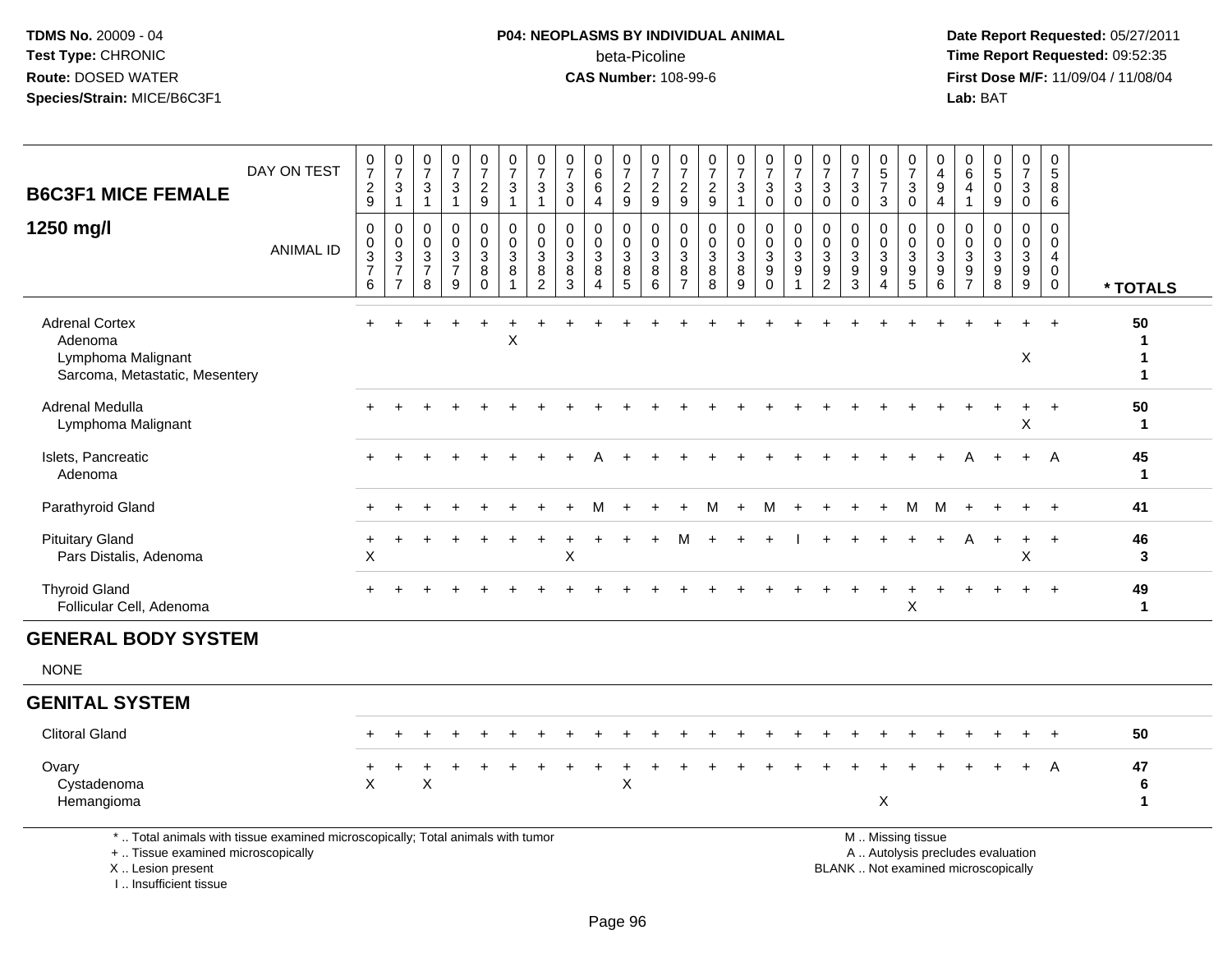#### **P04: NEOPLASMS BY INDIVIDUAL ANIMAL**beta-Picoline<br>CAS Number: 108-99-6

 **Date Report Requested:** 05/27/2011 **Time Report Requested:** 09:52:35 **First Dose M/F:** 11/09/04 / 11/08/04<br>Lab: BAT **Lab:** BAT

| DAY ON TEST<br><b>B6C3F1 MICE FEMALE</b>                                                                     | 0<br>$\overline{7}$<br>$\overline{c}$<br>9   | $\frac{0}{7}$<br>$\ensuremath{\mathsf{3}}$<br>$\mathbf{1}$                       | 0<br>$\overline{7}$<br>3<br>$\mathbf{1}$  | 0<br>$\overline{7}$<br>$\mathbf{3}$<br>1                | 0<br>$\overline{7}$<br>$\overline{c}$<br>$\mathsf g$  | 0<br>$\overline{7}$<br>$\mathbf{3}$<br>$\overline{1}$ | 0<br>$\overline{7}$<br>$\sqrt{3}$<br>$\overline{1}$ | 0<br>$\overline{7}$<br>3<br>$\mathbf 0$              | 0<br>6<br>6<br>4                | 0<br>$\overline{7}$<br>$\overline{c}$<br>$\mathsf g$ | $\frac{0}{7}$<br>$\overline{2}$<br>$\boldsymbol{9}$            | 0<br>$\overline{7}$<br>$\sqrt{2}$<br>$\mathsf g$               | $\frac{0}{7}$<br>$\frac{2}{9}$             | $\frac{0}{7}$<br>$\sqrt{3}$<br>$\mathbf{1}$        | 0<br>$\overline{7}$<br>3<br>$\mathbf 0$ | $\frac{0}{7}$<br>$\mathbf{3}$<br>$\mathbf 0$                | 0<br>$\overline{7}$<br>$\mathbf{3}$<br>$\Omega$         | 0<br>$\overline{7}$<br>$\sqrt{3}$<br>$\mathbf 0$ | $\begin{array}{c} 0 \\ 5 \\ 7 \end{array}$<br>$\mathbf{3}$ | 0<br>$\overline{7}$<br>$\ensuremath{\mathsf{3}}$<br>$\mathbf 0$ | 0<br>$\overline{4}$<br>$9\,$<br>$\overline{4}$    | 0<br>6<br>4<br>$\mathbf{1}$               | $\begin{matrix} 0 \\ 5 \end{matrix}$<br>$\mathbf 0$<br>9 | 0<br>$\overline{7}$<br>$\mathbf{3}$<br>$\mathsf 0$   | 0<br>5<br>8<br>6                                    |                         |
|--------------------------------------------------------------------------------------------------------------|----------------------------------------------|----------------------------------------------------------------------------------|-------------------------------------------|---------------------------------------------------------|-------------------------------------------------------|-------------------------------------------------------|-----------------------------------------------------|------------------------------------------------------|---------------------------------|------------------------------------------------------|----------------------------------------------------------------|----------------------------------------------------------------|--------------------------------------------|----------------------------------------------------|-----------------------------------------|-------------------------------------------------------------|---------------------------------------------------------|--------------------------------------------------|------------------------------------------------------------|-----------------------------------------------------------------|---------------------------------------------------|-------------------------------------------|----------------------------------------------------------|------------------------------------------------------|-----------------------------------------------------|-------------------------|
| 1250 mg/l<br><b>ANIMAL ID</b>                                                                                | $\mathbf 0$<br>0<br>3<br>$\overline{7}$<br>6 | $\mathbf 0$<br>$\mathbf 0$<br>$\overline{3}$<br>$\overline{7}$<br>$\overline{7}$ | $\Omega$<br>0<br>3<br>$\overline{7}$<br>8 | 0<br>$\mathbf 0$<br>$\mathbf{3}$<br>$\overline{7}$<br>9 | 0<br>$\mathbf 0$<br>$\sqrt{3}$<br>$\bf 8$<br>$\Omega$ | 0<br>$\mathbf 0$<br>$\mathbf{3}$<br>8                 | $\mathbf 0$<br>$\mathbf 0$<br>$\sqrt{3}$<br>8<br>2  | $\mathbf 0$<br>$\mathbf 0$<br>$\mathbf{3}$<br>8<br>3 | 0<br>$\mathbf 0$<br>3<br>8<br>4 | 0<br>$\mathbf 0$<br>3<br>8<br>5                      | $\mathbf 0$<br>$\mathsf{O}\xspace$<br>$\mathfrak{S}$<br>8<br>6 | $\Omega$<br>$\mathbf 0$<br>$\mathbf{3}$<br>8<br>$\overline{7}$ | $\mathbf 0$<br>0<br>$\mathbf{3}$<br>8<br>8 | $\mathbf 0$<br>$\mathbf 0$<br>$\sqrt{3}$<br>8<br>9 | 0<br>0<br>3<br>9<br>$\Omega$            | 0<br>$\pmb{0}$<br>$\overline{3}$<br>$9\,$<br>$\overline{1}$ | 0<br>$\mathbf 0$<br>$\mathbf{3}$<br>9<br>$\overline{2}$ | 0<br>0<br>3<br>9<br>3                            | $\mathbf 0$<br>$\mathbf 0$<br>$\mathbf{3}$<br>9<br>4       | 0<br>$\mathbf 0$<br>3<br>9<br>5                                 | $\Omega$<br>$\mathbf 0$<br>$\mathbf{3}$<br>9<br>6 | 0<br>$\Omega$<br>3<br>9<br>$\overline{7}$ | $\Omega$<br>$\Omega$<br>3<br>9<br>8                      | $\mathbf 0$<br>$\mathbf 0$<br>$\mathbf{3}$<br>9<br>9 | $\Omega$<br>$\mathbf 0$<br>$\overline{4}$<br>0<br>0 | * TOTALS                |
| Lymphoma Malignant                                                                                           |                                              |                                                                                  |                                           |                                                         |                                                       |                                                       |                                                     |                                                      |                                 |                                                      |                                                                |                                                                |                                            |                                                    |                                         |                                                             |                                                         |                                                  |                                                            |                                                                 |                                                   |                                           |                                                          |                                                      |                                                     | $\mathbf{2}$            |
| Uterus<br>Hemangiosarcoma<br>Histiocytic Sarcoma                                                             |                                              |                                                                                  |                                           |                                                         |                                                       |                                                       |                                                     |                                                      |                                 |                                                      |                                                                |                                                                |                                            | X                                                  |                                         |                                                             |                                                         |                                                  |                                                            |                                                                 |                                                   |                                           |                                                          |                                                      | $\ddot{}$                                           | 49<br>$\mathbf{1}$<br>1 |
| <b>HEMATOPOIETIC SYSTEM</b>                                                                                  |                                              |                                                                                  |                                           |                                                         |                                                       |                                                       |                                                     |                                                      |                                 |                                                      |                                                                |                                                                |                                            |                                                    |                                         |                                                             |                                                         |                                                  |                                                            |                                                                 |                                                   |                                           |                                                          |                                                      |                                                     |                         |
| <b>Bone Marrow</b>                                                                                           |                                              |                                                                                  |                                           |                                                         |                                                       |                                                       |                                                     |                                                      |                                 |                                                      |                                                                |                                                                |                                            |                                                    |                                         |                                                             |                                                         |                                                  |                                                            |                                                                 |                                                   |                                           |                                                          |                                                      | A                                                   | 49                      |
| Lymph Node<br>Lymphoma Malignant<br>Bronchial, Alveolar/Bronchiolar Carcinoma,<br>Metastatic, Lung           |                                              |                                                                                  |                                           |                                                         |                                                       |                                                       | $\ddot{}$                                           |                                                      |                                 |                                                      |                                                                |                                                                |                                            |                                                    |                                         |                                                             | $\ddot{}$                                               |                                                  |                                                            |                                                                 |                                                   |                                           |                                                          | $\ddot{}$                                            |                                                     | 8                       |
| Bronchial, Lymphoma Malignant<br>Iliac, Lymphoma Malignant<br>Iliac, Sarcoma, Metastatic, Mesentery          |                                              |                                                                                  |                                           |                                                         |                                                       |                                                       |                                                     |                                                      |                                 |                                                      |                                                                |                                                                |                                            |                                                    |                                         |                                                             |                                                         |                                                  |                                                            |                                                                 |                                                   |                                           |                                                          | X                                                    |                                                     |                         |
| Lumbar, Lymphoma Malignant<br>Mediastinal, Lymphoma Malignant<br>Mediastinal, Sarcoma, Metastatic, Mesentery |                                              |                                                                                  |                                           |                                                         |                                                       |                                                       |                                                     |                                                      |                                 |                                                      |                                                                |                                                                |                                            |                                                    |                                         |                                                             | X                                                       |                                                  |                                                            |                                                                 |                                                   |                                           |                                                          |                                                      |                                                     |                         |
| Pancreatic, Lymphoma Malignant<br>Renal, Lymphoma Malignant                                                  |                                              |                                                                                  |                                           |                                                         |                                                       |                                                       | X                                                   |                                                      |                                 |                                                      |                                                                |                                                                |                                            |                                                    |                                         |                                                             | X                                                       |                                                  |                                                            |                                                                 |                                                   |                                           |                                                          |                                                      |                                                     |                         |
| Lymph Node, Mandibular<br>Lymphoma Malignant<br>Sarcoma, Metastatic, Mesentery                               |                                              |                                                                                  |                                           |                                                         |                                                       |                                                       |                                                     |                                                      |                                 |                                                      |                                                                |                                                                |                                            | X                                                  |                                         | $\mathsf{X}$                                                | $\mathsf{X}$                                            |                                                  |                                                            |                                                                 |                                                   |                                           |                                                          | X                                                    | A                                                   | 47<br>9<br>$\mathbf 1$  |
| Lymph Node, Mesenteric<br>Lymphoma Malignant<br>Sarcoma, Metastatic, Mesentery                               |                                              |                                                                                  |                                           |                                                         |                                                       |                                                       | X                                                   |                                                      |                                 |                                                      |                                                                |                                                                |                                            | X                                                  |                                         | $\mathsf{X}$                                                | $\times$                                                |                                                  |                                                            |                                                                 |                                                   |                                           |                                                          | $\ddot{}$<br>X                                       | A                                                   | 46<br>9<br>1            |
| * Total animals with tissue examined microsconically: Total animals with tumor                               |                                              |                                                                                  |                                           |                                                         |                                                       |                                                       |                                                     |                                                      |                                 |                                                      |                                                                |                                                                |                                            |                                                    |                                         |                                                             |                                                         |                                                  |                                                            | M Miccinaticcup                                                 |                                                   |                                           |                                                          |                                                      |                                                     |                         |

\* .. Total animals with tissue examined microscopically; Total animals with tumor

+ .. Tissue examined microscopically

X .. Lesion present

I .. Insufficient tissue

M .. Missing tissue

y the contract of the contract of the contract of the contract of the contract of the contract of the contract of  $A$ . Autolysis precludes evaluation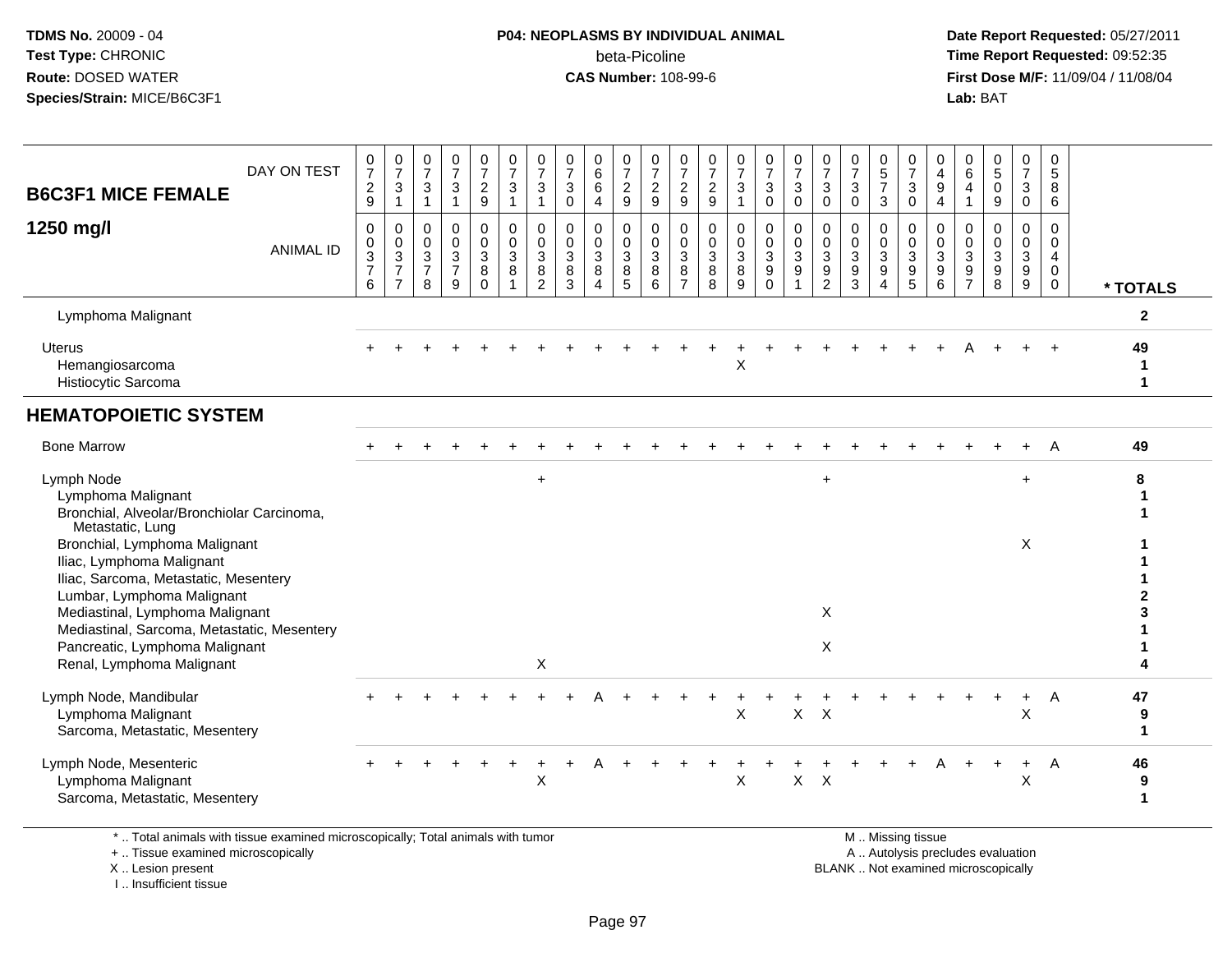# **P04: NEOPLASMS BY INDIVIDUAL ANIMAL**beta-Picoline<br>CAS Number: 108-99-6

 **Date Report Requested:** 05/27/2011 **Time Report Requested:** 09:52:35 **First Dose M/F:** 11/09/04 / 11/08/04<br>Lab: BAT **Lab:** BAT

| DAY ON TEST<br><b>B6C3F1 MICE FEMALE</b>                                                                              | $\frac{0}{7}$<br>$\sqrt{2}$<br>9                                     | $\frac{0}{7}$<br>3<br>$\mathbf{1}$                                             | $\frac{0}{7}$<br>3<br>$\mathbf{1}$          | $\frac{0}{7}$<br>3<br>1            | $\begin{smallmatrix}0\\7\end{smallmatrix}$<br>$\frac{2}{9}$ | $\frac{0}{7}$<br>$\sqrt{3}$<br>$\mathbf{1}$                     | $\frac{0}{7}$<br>3<br>-1        | $\frac{0}{7}$<br>3<br>$\mathbf{0}$                   | 0<br>6<br>6<br>4                                        | $\frac{0}{7}$<br>$\frac{2}{9}$                                         | $\frac{0}{7}$<br>$\overline{c}$<br>$\overline{9}$ | $\frac{0}{7}$<br>$\overline{c}$<br>9                   | $\frac{0}{7}$<br>$\frac{2}{9}$                         | $\frac{0}{7}$<br>$\mathbf{3}$<br>$\mathbf 1$ | $\frac{0}{7}$<br>$\mathbf{3}$<br>$\mathbf 0$                      | $\frac{0}{7}$<br>3<br>0 | 0<br>$\overline{7}$<br>3<br>$\Omega$                   | $\frac{0}{7}$<br>$\sqrt{3}$<br>$\mathbf 0$                | $\begin{array}{c} 0 \\ 5 \\ 7 \end{array}$<br>3        | $\frac{0}{7}$<br>$\mathbf{3}$<br>$\mathbf 0$                                       | 0<br>$\overline{4}$<br>9<br>4                           | 0<br>6<br>4<br>1                             | $\begin{array}{c} 0 \\ 5 \end{array}$<br>$\mathbf 0$<br>9 | $\frac{0}{7}$<br>$\mathbf{3}$<br>0                  | 0<br>$\sqrt{5}$<br>8<br>6                 |                              |  |  |
|-----------------------------------------------------------------------------------------------------------------------|----------------------------------------------------------------------|--------------------------------------------------------------------------------|---------------------------------------------|------------------------------------|-------------------------------------------------------------|-----------------------------------------------------------------|---------------------------------|------------------------------------------------------|---------------------------------------------------------|------------------------------------------------------------------------|---------------------------------------------------|--------------------------------------------------------|--------------------------------------------------------|----------------------------------------------|-------------------------------------------------------------------|-------------------------|--------------------------------------------------------|-----------------------------------------------------------|--------------------------------------------------------|------------------------------------------------------------------------------------|---------------------------------------------------------|----------------------------------------------|-----------------------------------------------------------|-----------------------------------------------------|-------------------------------------------|------------------------------|--|--|
| 1250 mg/l<br><b>ANIMAL ID</b>                                                                                         | $\mathbf 0$<br>0<br>$\ensuremath{\mathsf{3}}$<br>$\overline{7}$<br>6 | $\mathbf 0$<br>$\mathbf 0$<br>$\mathbf{3}$<br>$\overline{7}$<br>$\overline{7}$ | 0<br>0<br>$\sqrt{3}$<br>$\overline{7}$<br>8 | 0<br>0<br>3<br>$\overline{7}$<br>9 | 0<br>$\mathbf 0$<br>$\overline{3}$<br>8<br>$\mathbf 0$      | $\mathbf 0$<br>$\mathbf 0$<br>$\sqrt{3}$<br>8<br>$\overline{1}$ | 0<br>$\mathbf 0$<br>3<br>8<br>2 | $\mathbf 0$<br>$\mathbf 0$<br>$\mathbf{3}$<br>8<br>3 | $\mathbf{0}$<br>$\mathbf 0$<br>3<br>8<br>$\overline{4}$ | 0<br>$\mathbf 0$<br>$\overline{3}$<br>$\overline{8}$<br>$\overline{5}$ | 0<br>0<br>$\mathbf{3}$<br>8<br>$6\phantom{a}$     | $\mathbf 0$<br>$\mathbf 0$<br>3<br>8<br>$\overline{7}$ | $\mathbf 0$<br>$\mathbf 0$<br>$\overline{3}$<br>8<br>8 | 0<br>0<br>3<br>8<br>9                        | $\mathbf 0$<br>$\mathbf 0$<br>$\overline{3}$<br>$9\,$<br>$\Omega$ | 0<br>0<br>3<br>9        | $\mathbf 0$<br>$\mathbf 0$<br>3<br>9<br>$\overline{2}$ | $\mathbf 0$<br>0<br>$\mathbf{3}$<br>$\boldsymbol{9}$<br>3 | $\mathbf 0$<br>$\mathbf 0$<br>3<br>9<br>$\overline{4}$ | $\mathbf 0$<br>$\mathbf 0$<br>$\overline{3}$<br>$\boldsymbol{9}$<br>$\overline{5}$ | $\mathbf 0$<br>$\mathbf 0$<br>3<br>9<br>$6\phantom{1}6$ | 0<br>$\mathbf 0$<br>3<br>9<br>$\overline{7}$ | 0<br>0<br>$\overline{3}$<br>$\frac{9}{8}$                 | 0<br>$\mathbf 0$<br>$\overline{3}$<br>$\frac{9}{9}$ | $\mathbf 0$<br>$\mathbf 0$<br>4<br>0<br>0 | * TOTALS                     |  |  |
| Spleen<br>Fibrosarcoma<br>Lymphoma Malignant                                                                          |                                                                      |                                                                                |                                             |                                    |                                                             |                                                                 | $\mathsf X$                     |                                                      |                                                         |                                                                        |                                                   | X                                                      |                                                        | $\boldsymbol{\mathsf{X}}$                    |                                                                   | $X$ $X$                 |                                                        |                                                           |                                                        |                                                                                    |                                                         |                                              |                                                           | $\ddot{}$<br>X                                      | A                                         | 46<br>$\mathbf 1$<br>11      |  |  |
| Thymus<br>Alveolar/Bronchiolar Carcinoma, Metastatic,<br>Lung<br>Lymphoma Malignant<br>Sarcoma, Metastatic, Mesentery |                                                                      |                                                                                |                                             |                                    |                                                             |                                                                 |                                 |                                                      |                                                         |                                                                        |                                                   |                                                        |                                                        | X                                            |                                                                   | $X$ $X$                 |                                                        |                                                           |                                                        |                                                                                    |                                                         |                                              |                                                           | $+$<br>X                                            | A                                         | 47<br>$\mathbf{2}$<br>9<br>1 |  |  |
| <b>INTEGUMENTARY SYSTEM</b>                                                                                           |                                                                      |                                                                                |                                             |                                    |                                                             |                                                                 |                                 |                                                      |                                                         |                                                                        |                                                   |                                                        |                                                        |                                              |                                                                   |                         |                                                        |                                                           |                                                        |                                                                                    |                                                         |                                              |                                                           |                                                     |                                           |                              |  |  |
| <b>Mammary Gland</b>                                                                                                  |                                                                      |                                                                                |                                             |                                    |                                                             |                                                                 |                                 |                                                      |                                                         |                                                                        |                                                   |                                                        |                                                        |                                              |                                                                   |                         |                                                        |                                                           |                                                        |                                                                                    |                                                         |                                              |                                                           |                                                     |                                           | 48                           |  |  |
| Skin<br>Subcutaneous Tissue, Sarcoma                                                                                  |                                                                      |                                                                                |                                             |                                    |                                                             |                                                                 |                                 |                                                      |                                                         |                                                                        |                                                   |                                                        |                                                        |                                              |                                                                   |                         |                                                        |                                                           |                                                        |                                                                                    |                                                         |                                              |                                                           |                                                     |                                           | 50<br>4                      |  |  |
| <b>MUSCULOSKELETAL SYSTEM</b>                                                                                         |                                                                      |                                                                                |                                             |                                    |                                                             |                                                                 |                                 |                                                      |                                                         |                                                                        |                                                   |                                                        |                                                        |                                              |                                                                   |                         |                                                        |                                                           |                                                        |                                                                                    |                                                         |                                              |                                                           |                                                     |                                           |                              |  |  |
| Bone<br>Osteosarcoma, Multiple                                                                                        |                                                                      |                                                                                |                                             |                                    |                                                             |                                                                 |                                 |                                                      |                                                         |                                                                        |                                                   |                                                        |                                                        |                                              |                                                                   |                         |                                                        |                                                           |                                                        |                                                                                    |                                                         |                                              |                                                           |                                                     |                                           | 50<br>1                      |  |  |
| <b>Skeletal Muscle</b><br>Sarcoma, Metastatic, Mesentery                                                              |                                                                      |                                                                                |                                             |                                    |                                                             |                                                                 |                                 |                                                      |                                                         |                                                                        |                                                   |                                                        |                                                        |                                              |                                                                   |                         |                                                        |                                                           |                                                        |                                                                                    |                                                         |                                              |                                                           |                                                     |                                           | 1<br>$\mathbf{1}$            |  |  |
| <b>NERVOUS SYSTEM</b>                                                                                                 |                                                                      |                                                                                |                                             |                                    |                                                             |                                                                 |                                 |                                                      |                                                         |                                                                        |                                                   |                                                        |                                                        |                                              |                                                                   |                         |                                                        |                                                           |                                                        |                                                                                    |                                                         |                                              |                                                           |                                                     |                                           |                              |  |  |
| <b>Brain</b>                                                                                                          |                                                                      |                                                                                |                                             |                                    |                                                             |                                                                 |                                 |                                                      |                                                         |                                                                        |                                                   |                                                        |                                                        |                                              |                                                                   |                         |                                                        |                                                           |                                                        |                                                                                    |                                                         |                                              |                                                           |                                                     |                                           | 50                           |  |  |
| <b>Peripheral Nerve</b>                                                                                               |                                                                      |                                                                                |                                             |                                    |                                                             |                                                                 |                                 |                                                      |                                                         |                                                                        |                                                   |                                                        |                                                        |                                              |                                                                   |                         |                                                        |                                                           |                                                        |                                                                                    |                                                         |                                              |                                                           |                                                     |                                           | $\mathbf 1$                  |  |  |
| *  Total animals with tissue examined microscopically; Total animals with tumor                                       |                                                                      |                                                                                |                                             |                                    |                                                             |                                                                 |                                 |                                                      |                                                         |                                                                        |                                                   |                                                        |                                                        |                                              |                                                                   |                         |                                                        |                                                           |                                                        |                                                                                    | M  Missing tissue                                       |                                              |                                                           |                                                     |                                           |                              |  |  |

+ .. Tissue examined microscopically

X .. Lesion present

I .. Insufficient tissue

y the contract of the contract of the contract of the contract of the contract of the contract of the contract of  $A$ . Autolysis precludes evaluation Lesion present BLANK .. Not examined microscopically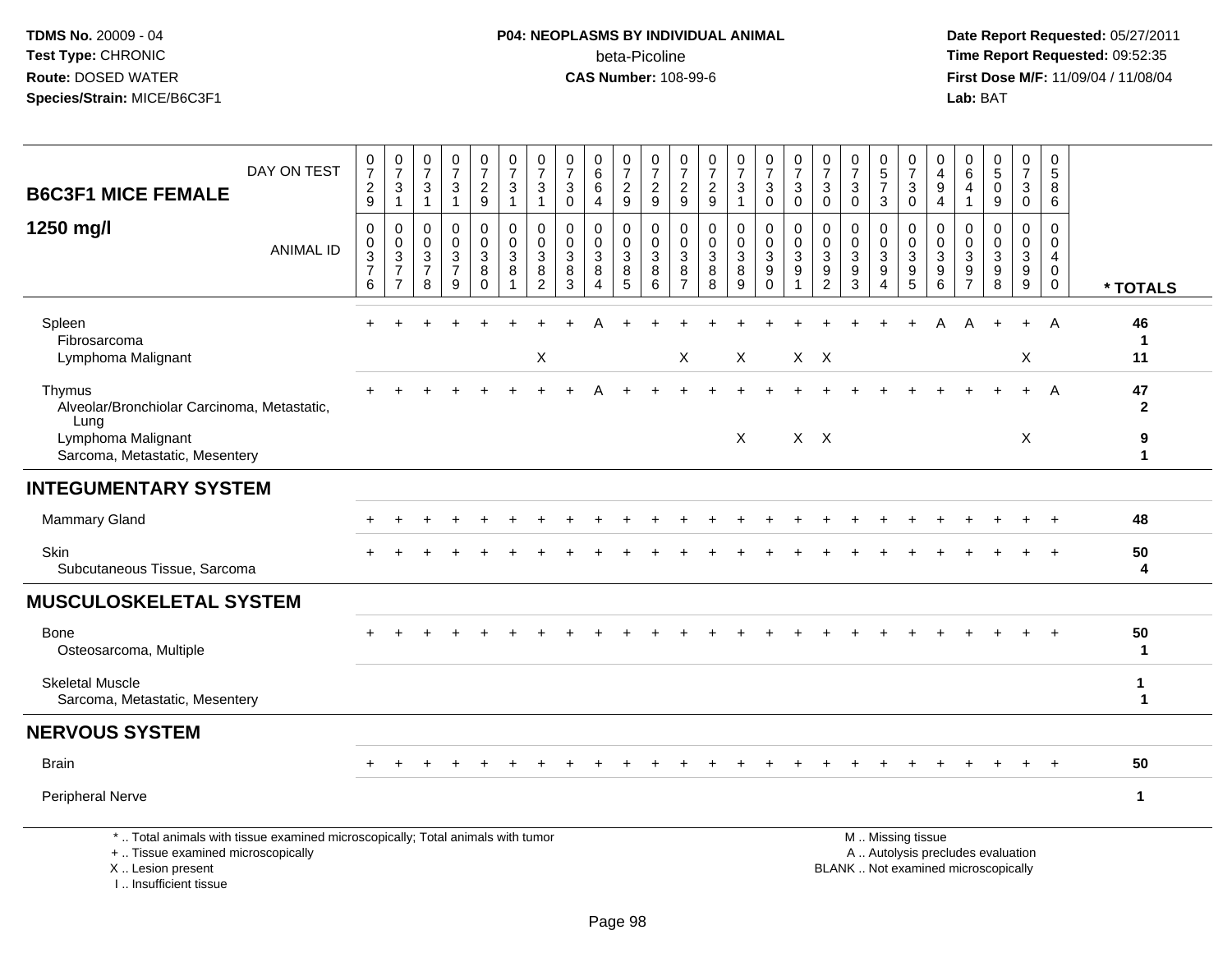# **P04: NEOPLASMS BY INDIVIDUAL ANIMAL**beta-Picoline<br>CAS Number: 108-99-6

 **Date Report Requested:** 05/27/2011 **Time Report Requested:** 09:52:35 **First Dose M/F:** 11/09/04 / 11/08/04<br>Lab: BAT **Lab:** BAT

| DAY ON TEST<br><b>B6C3F1 MICE FEMALE</b>                                                                                                                                                                                                                                                                                                   | $\frac{0}{7}$<br>$\sqrt{2}$<br>9                           | $\begin{array}{c} 0 \\ 7 \end{array}$<br>$\sqrt{3}$<br>$\overline{1}$ | 0<br>$\overline{7}$<br>3<br>$\overline{1}$             | $\frac{0}{7}$<br>$\sqrt{3}$<br>$\mathbf{1}$                         | 0<br>$\overline{7}$<br>$\boldsymbol{2}$<br>9 | $\frac{0}{7}$<br>$\sqrt{3}$<br>$\overline{1}$                      | 0<br>$\overline{7}$<br>3<br>1                                     | $\frac{0}{7}$<br>$\mathbf{3}$<br>$\mathbf{0}$              | 0<br>$\overline{6}$<br>$\,6\,$<br>4 | $\frac{0}{7}$<br>$\overline{c}$<br>9             | 0<br>$\overline{7}$<br>$\overline{c}$<br>9                                     | 0<br>$\overline{7}$<br>$\overline{2}$<br>9             | $\frac{0}{7}$<br>$\sqrt{2}$<br>9                             | 0<br>$\overline{7}$<br>3<br>-1                   | $\frac{0}{7}$<br>$\mathbf{3}$<br>$\Omega$                                    | 0<br>$\overline{7}$<br>3<br>$\Omega$ | $\frac{0}{7}$<br>$\mathbf{3}$<br>$\mathbf{0}$                 | 0<br>$\overline{7}$<br>3<br>$\Omega$                                | $\begin{array}{c} 0 \\ 5 \\ 7 \end{array}$<br>3     | 0<br>$\overline{7}$<br>$\ensuremath{\mathsf{3}}$<br>$\Omega$             | 0<br>$\overline{4}$<br>9<br>$\overline{4}$            | 0<br>6<br>$\overline{4}$                                  | 0<br>$\overline{5}$<br>$\pmb{0}$<br>9                     | 0<br>$\overline{7}$<br>$\mathbf{3}$<br>$\Omega$                   | $\mathbf 0$<br>5<br>8<br>6             |                         |
|--------------------------------------------------------------------------------------------------------------------------------------------------------------------------------------------------------------------------------------------------------------------------------------------------------------------------------------------|------------------------------------------------------------|-----------------------------------------------------------------------|--------------------------------------------------------|---------------------------------------------------------------------|----------------------------------------------|--------------------------------------------------------------------|-------------------------------------------------------------------|------------------------------------------------------------|-------------------------------------|--------------------------------------------------|--------------------------------------------------------------------------------|--------------------------------------------------------|--------------------------------------------------------------|--------------------------------------------------|------------------------------------------------------------------------------|--------------------------------------|---------------------------------------------------------------|---------------------------------------------------------------------|-----------------------------------------------------|--------------------------------------------------------------------------|-------------------------------------------------------|-----------------------------------------------------------|-----------------------------------------------------------|-------------------------------------------------------------------|----------------------------------------|-------------------------|
| 1250 mg/l<br><b>ANIMAL ID</b>                                                                                                                                                                                                                                                                                                              | 0<br>0<br>$\ensuremath{\mathsf{3}}$<br>$\overline{7}$<br>6 | $\mathbf 0$<br>$\mathbf 0$<br>$\frac{3}{7}$<br>$\overline{7}$         | $\mathbf 0$<br>$\mathbf 0$<br>3<br>$\overline{7}$<br>8 | $\mathbf 0$<br>$\mathbf 0$<br>$\overline{3}$<br>$\overline{7}$<br>9 | 0<br>0<br>$\sqrt{3}$<br>$\bf 8$<br>$\Omega$  | $\mathbf 0$<br>$\mathbf 0$<br>$\sqrt{3}$<br>$\, 8$<br>$\mathbf{1}$ | $\mathbf 0$<br>$\mathbf 0$<br>$\mathbf{3}$<br>8<br>$\overline{2}$ | $\mathbf 0$<br>$\mathbf 0$<br>$\mathbf{3}$<br>$\bf 8$<br>3 | 0<br>0<br>3<br>8<br>$\Delta$        | $\mathbf 0$<br>0<br>$\mathbf{3}$<br>$\bf 8$<br>5 | $\mathbf 0$<br>$\mathsf{O}\xspace$<br>$\ensuremath{\mathsf{3}}$<br>$\bf8$<br>6 | $\mathbf 0$<br>$\mathbf 0$<br>3<br>8<br>$\overline{7}$ | $\mathbf 0$<br>$\mathbf 0$<br>$\overline{3}$<br>$\bf 8$<br>8 | $\mathbf 0$<br>0<br>$\mathbf{3}$<br>$\bf 8$<br>9 | $\mathbf 0$<br>$\mathbf 0$<br>$\overline{3}$<br>$\boldsymbol{9}$<br>$\Omega$ | $\Omega$<br>0<br>$\mathbf{3}$<br>9   | $\mathbf 0$<br>$\mathbf 0$<br>$\overline{3}$<br>$\frac{9}{2}$ | $\mathbf 0$<br>$\mathbf 0$<br>$\mathbf{3}$<br>$\boldsymbol{9}$<br>3 | 0<br>$\mathbf 0$<br>$\frac{3}{9}$<br>$\overline{A}$ | $\mathbf 0$<br>$\mathbf 0$<br>$\ensuremath{\mathsf{3}}$<br>$\frac{9}{5}$ | $\Omega$<br>$\mathbf 0$<br>3<br>$\boldsymbol{9}$<br>6 | $\mathbf 0$<br>$\mathbf 0$<br>$\sqrt{3}$<br>$\frac{9}{7}$ | 0<br>$\mathbf 0$<br>$\mathbf{3}$<br>$\boldsymbol{9}$<br>8 | $\mathbf 0$<br>$\mathbf 0$<br>$\sqrt{3}$<br>$\boldsymbol{9}$<br>9 | $\Omega$<br>0<br>4<br>$\mathbf 0$<br>0 | * TOTALS                |
| Spinal Cord                                                                                                                                                                                                                                                                                                                                |                                                            |                                                                       |                                                        |                                                                     |                                              |                                                                    |                                                                   |                                                            |                                     |                                                  |                                                                                |                                                        |                                                              |                                                  |                                                                              |                                      |                                                               |                                                                     |                                                     |                                                                          |                                                       |                                                           |                                                           |                                                                   |                                        | 1                       |
| <b>RESPIRATORY SYSTEM</b>                                                                                                                                                                                                                                                                                                                  |                                                            |                                                                       |                                                        |                                                                     |                                              |                                                                    |                                                                   |                                                            |                                     |                                                  |                                                                                |                                                        |                                                              |                                                  |                                                                              |                                      |                                                               |                                                                     |                                                     |                                                                          |                                                       |                                                           |                                                           |                                                                   |                                        |                         |
| Lung<br>Alveolar/Bronchiolar Adenoma<br>Alveolar/Bronchiolar Adenoma, Multiple<br>Alveolar/Bronchiolar Carcinoma<br>Alveolar/Bronchiolar Carcinoma, Multiple<br>Hepatoblastoma, Metastatic, Liver<br>Hepatocellular Carcinoma, Metastatic, Liver<br>Lymphoma Malignant<br>Osteosarcoma, Metastatic, Bone<br>Sarcoma, Metastatic, Mesentery |                                                            |                                                                       | X                                                      |                                                                     |                                              | $\mathsf{X}$                                                       |                                                                   |                                                            | $\times$                            |                                                  | X                                                                              | Χ                                                      |                                                              | X                                                | X<br>X                                                                       | $\sf X$                              | $\times$<br>$\pmb{\times}$                                    |                                                                     |                                                     |                                                                          |                                                       |                                                           | $\times$                                                  | X                                                                 |                                        | 50<br>10                |
| Nose                                                                                                                                                                                                                                                                                                                                       |                                                            |                                                                       |                                                        |                                                                     |                                              |                                                                    |                                                                   |                                                            |                                     |                                                  |                                                                                |                                                        |                                                              |                                                  |                                                                              |                                      |                                                               |                                                                     |                                                     |                                                                          |                                                       |                                                           |                                                           |                                                                   | A                                      | 47                      |
| Pleura<br>Alveolar/Bronchiolar Carcinoma, Metastatic,<br>Lung                                                                                                                                                                                                                                                                              |                                                            |                                                                       |                                                        |                                                                     |                                              |                                                                    |                                                                   |                                                            |                                     |                                                  |                                                                                |                                                        |                                                              |                                                  |                                                                              |                                      |                                                               |                                                                     |                                                     |                                                                          |                                                       |                                                           |                                                           |                                                                   |                                        | -1<br>$\mathbf 1$       |
| Trachea                                                                                                                                                                                                                                                                                                                                    |                                                            |                                                                       |                                                        |                                                                     |                                              |                                                                    |                                                                   |                                                            |                                     |                                                  |                                                                                |                                                        |                                                              |                                                  |                                                                              |                                      |                                                               |                                                                     |                                                     |                                                                          |                                                       |                                                           |                                                           |                                                                   | A                                      | 44                      |
| <b>SPECIAL SENSES SYSTEM</b>                                                                                                                                                                                                                                                                                                               |                                                            |                                                                       |                                                        |                                                                     |                                              |                                                                    |                                                                   |                                                            |                                     |                                                  |                                                                                |                                                        |                                                              |                                                  |                                                                              |                                      |                                                               |                                                                     |                                                     |                                                                          |                                                       |                                                           |                                                           |                                                                   |                                        |                         |
| Eye                                                                                                                                                                                                                                                                                                                                        |                                                            |                                                                       |                                                        |                                                                     |                                              |                                                                    |                                                                   |                                                            |                                     |                                                  |                                                                                |                                                        |                                                              |                                                  |                                                                              |                                      |                                                               |                                                                     |                                                     |                                                                          | A                                                     | A                                                         | A                                                         | $+$                                                               | A                                      | 39                      |
| <b>Harderian Gland</b><br>Adenoma<br>Carcinoma                                                                                                                                                                                                                                                                                             | X                                                          |                                                                       |                                                        |                                                                     |                                              |                                                                    |                                                                   | X                                                          |                                     |                                                  |                                                                                |                                                        | $\pmb{\times}$                                               |                                                  |                                                                              |                                      |                                                               |                                                                     |                                                     |                                                                          |                                                       |                                                           |                                                           |                                                                   |                                        | 47<br>$\mathbf{2}$<br>4 |
| *  Total animals with tissue examined microscopically; Total animals with tumor<br>+  Tissue examined microscopically                                                                                                                                                                                                                      |                                                            |                                                                       |                                                        |                                                                     |                                              |                                                                    |                                                                   |                                                            |                                     |                                                  |                                                                                |                                                        |                                                              |                                                  |                                                                              |                                      |                                                               |                                                                     |                                                     | M  Missing tissue<br>A  Autolysis precludes evaluation                   |                                                       |                                                           |                                                           |                                                                   |                                        |                         |

X .. Lesion present

I .. Insufficient tissue